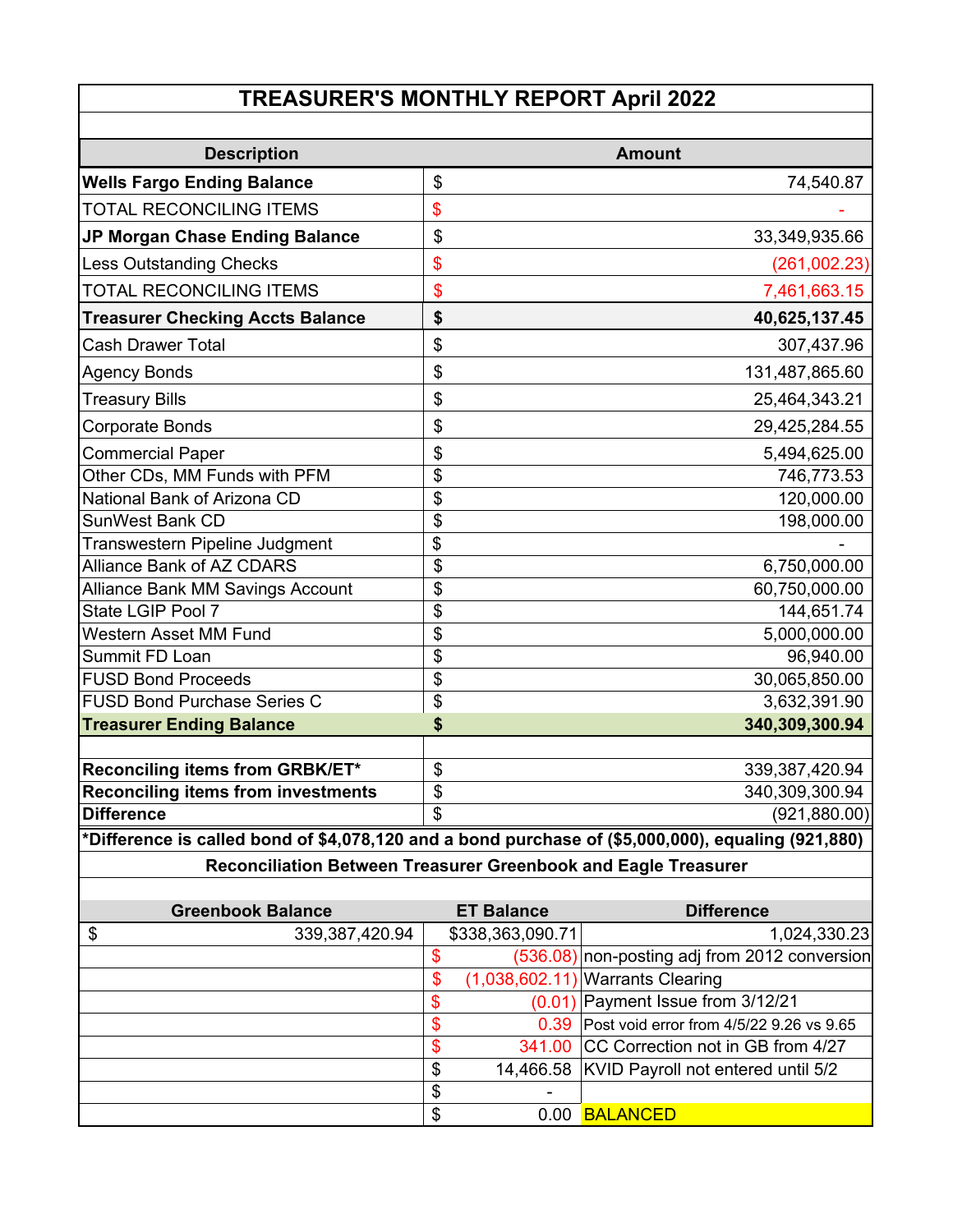

#### **COUNTY FUNDS 4/1/2022 - 4/30/2022**

| <b>Account Name</b>                                 | <b>Beginning</b><br><b>Balance</b> | <b>Receipts</b> | <b>Transfers</b> | <b>Disbursed</b>         | <b>Ending</b><br><b>Balance</b> |
|-----------------------------------------------------|------------------------------------|-----------------|------------------|--------------------------|---------------------------------|
| 100100 General County                               | \$31,809,929.24                    | \$6,938,618.95  | (\$4,991,140.49) |                          | \$33,757,407.70                 |
| 100200 Emp Benefit Trust                            | (\$179,323.85)                     |                 | (\$20,738.23)    |                          | (\$200,062.08)                  |
| 100400 Self Insured Trust                           | \$253,473.67                       | \$290.22        | (\$15,305.14)    |                          | \$238,458.75                    |
| 100500 Vacation/Sick Leave Liability                | \$95,080.66                        | \$30.04         |                  |                          | \$95,110.70                     |
| 100600 Revenue Shortfall/Non Dept'l                 | \$8,112,060.06                     | \$2,562.82      |                  |                          | \$8,114,622.88                  |
| 100700 FINANCIAL MANAGEMENT SYSTEM                  | \$1,008,608.97                     | \$319.56        | (\$740.00)       | ÷                        | \$1,008,188.53                  |
| 101599 PSPRS Contingency Reserve Fund               | \$750,158.87                       | \$239.74        |                  |                          | \$750,398.61                    |
| 101600 GF Computer Lease/Buy Project                | (\$203,799.95)                     |                 |                  | $\blacksquare$           | (\$203,799.95)                  |
| 102000 Law Enforcement Retention Program            | \$439,444.13                       | \$152.80        |                  |                          | \$439,596.93                    |
| 103500 CDBG Wms Senior Center Van                   | \$0.31                             |                 |                  |                          | \$0.31                          |
| 105000 Forest Service Fees                          | \$1,484,309.28                     | \$2,684,956.24  |                  |                          | \$4,169,265.52                  |
| 105100 FOREST FEES REVOLVING LOAN FUND              | \$2,357,706.41                     | \$744.86        |                  | $\blacksquare$           | \$2,358,451.27                  |
| 105200 Title III Forest Fees                        | \$201,985.96                       | \$63.81         |                  | $\blacksquare$           | \$202,049.77                    |
| 105599 Comm Dev Federal Grants                      | (\$203,761.00)                     |                 |                  | $\blacksquare$           | (\$203,761.00)                  |
| 106899 BJA COVID-19 Emergency Funding               | (\$57,717.37)                      |                 |                  |                          | (\$57,717.37)                   |
| 106999 ACESF Grant                                  | (\$46,437.31)                      | \$3,066.46      |                  | $\blacksquare$           | (\$43,370.85)                   |
| 107199 American Rescue Plan                         | \$13,676,976.14                    | \$4,413.77      | (\$105,999.56)   |                          | \$13,575,390.35                 |
| 107200 Transformative Learning Center Private Grant | \$8,594.72                         | \$2.72          |                  | $\blacksquare$           | \$8,597.44                      |
| 107400 County School Fund                           | \$550,879.25                       | \$21,588.47     | (\$30,560.53)    |                          | \$541,907.19                    |
| 110000 Haz Mat - Emergency Services                 | \$5,365.69                         | \$2,471.65      |                  | $\sim$                   | \$7,837.34                      |
| 110100 EMERGENCY SERVICES-SUPPLIES                  | (\$18,381.40)                      |                 | (\$12,412.51)    |                          | (\$30,793.91)                   |
| 110200 State & Local Assist/PW                      | (\$264,398.35)                     |                 | (\$27,405.46)    | $\blacksquare$           | (\$291,803.81)                  |
| 111999 Attorney General LE Funding Program          | \$240.81                           |                 |                  |                          | \$240.81                        |
| 112099 Sheriff Private Grants                       | \$460.37                           | \$2.22          | (\$451.03)       | $\overline{\phantom{a}}$ | \$11.56                         |
| 113399 Flood Control Federal Grants                 | (\$42,955.25)                      |                 | (\$220,399.45)   |                          | (\$263,354.70)                  |
| 114599 Vehicle License Tax                          | \$152,030.72                       | \$39,902.92     | (\$15,635.36)    | $\blacksquare$           | \$176,298.28                    |
| 115000 Special District Manager                     | (\$2,650.90)                       |                 |                  |                          | (\$2,650.90)                    |
| 115200 Kachina Village General Funds                | \$5,540.74                         | \$1.75          |                  |                          | \$5,542.49                      |
| 116099 Superior Court Federal Grants                | (\$5,110.00)                       | \$5,110.00      | (\$2,603.71)     |                          | (\$2,603.71)                    |
| 120499 Court Security Improvements                  | (\$1,375.00)                       |                 |                  | $\blacksquare$           | (\$1,375.00)                    |
| 124999 Parks Partnership Projects                   | \$724,685.52                       | \$29,810.36     | (\$4,572.66)     |                          | \$749,923.22                    |
| 125099 State Grants - P&R                           | (\$1,499.18)                       |                 | (\$600.00)       | $\overline{\phantom{a}}$ | (\$2,099.18)                    |
| 125100 Sheriffs Outside Pay                         | (\$8,634.98)                       | $\blacksquare$  | \$11,955.81      | $\overline{a}$           | \$3,320.83                      |
| 125199 Miller Natural Resource Management           | \$521,230.79                       | \$166.58        |                  | $\blacksquare$           | \$521,397.37                    |
| 125200 Cannibus Eradication                         | \$111.70                           |                 |                  |                          | \$111.70                        |
| 125400 Metro Unit                                   | \$42,012.52                        | \$15.07         | (\$7,805.39)     | $\blacksquare$           | \$34,222.20                     |
| 125500 Boat Patrol                                  | \$112,431.90                       | \$27,029.78     | (\$12,138.31)    | $\overline{a}$           | \$127,323.37                    |
| 125599 Dependency AZ Title IV-E Public Defender     | \$160,621.52                       |                 | (\$2,092.05)     |                          | \$158,529.47                    |
| 125699 Dependency AZ Title IV-E Legal Defender      | \$134,247.14                       |                 | (\$4,053.70)     |                          | \$130,193.44                    |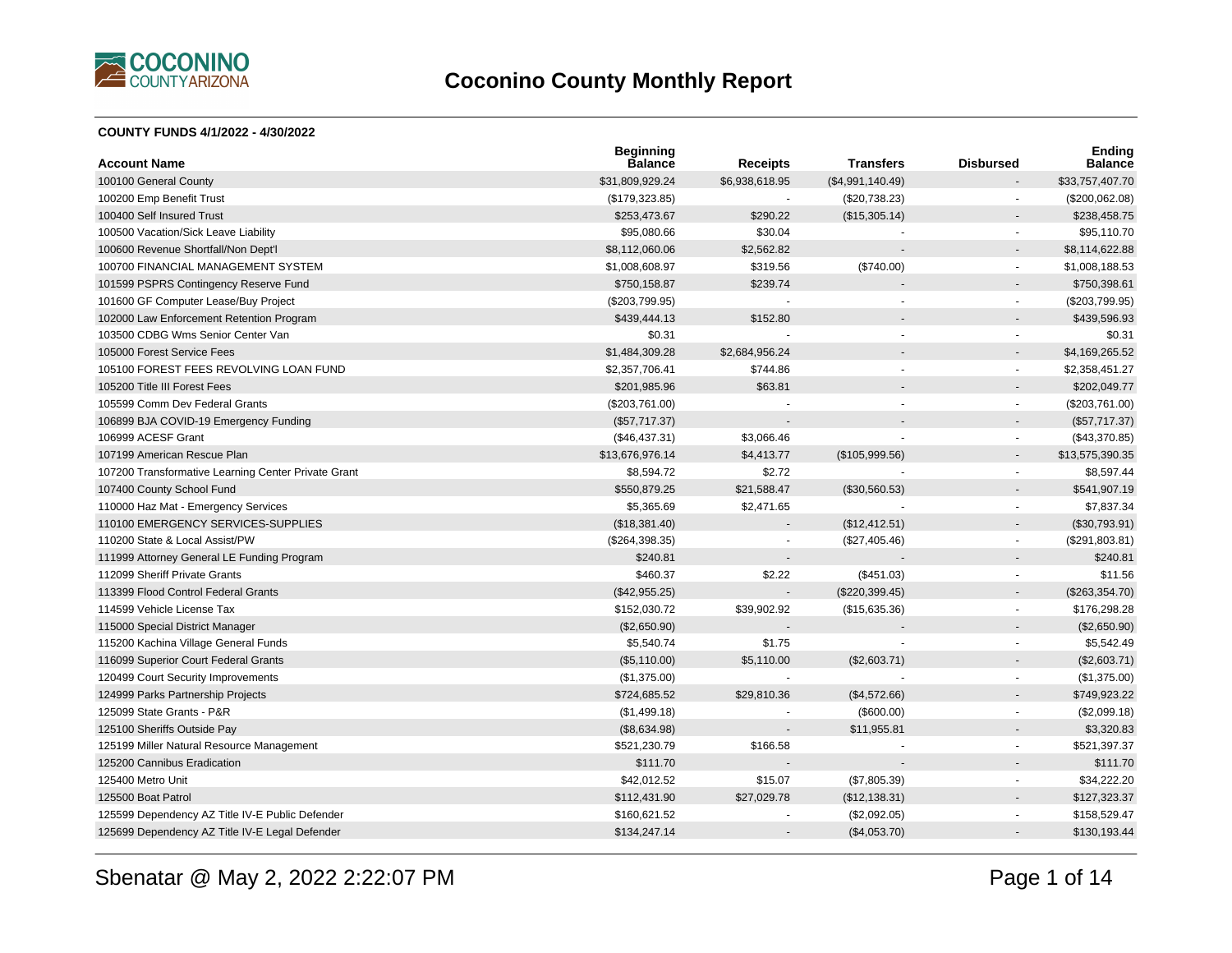

| COUNTY FUNDS 4/1/2022 - 4/30/2022                    |                  |                |                |                          |                  |
|------------------------------------------------------|------------------|----------------|----------------|--------------------------|------------------|
| 126300 Sheriff's Office Donations                    | \$30,496.12      | \$9.63         |                |                          | \$30,505.75      |
| 126400 Sheriff State Grants                          | \$0.03           |                |                |                          | \$0.03           |
| 126900 GOV OFC HGWY SAFETY GRANTS                    | (\$2,495.88)     |                |                |                          | (\$2,495.88)     |
| 127000 COPS More Civilian                            | \$0.01           |                |                |                          | \$0.01           |
| 127200 Jail Improvement/Enhanc                       | \$300,931.21     | \$11,385.14    | (\$3,840.37)   | $\blacksquare$           | \$308,475.98     |
| 127400 Inmate Welfare                                | \$557,954.21     | \$15,222.37    | (\$14,849.10)  | $\overline{\phantom{a}}$ | \$558,327.48     |
| 127500 BJALLEBG                                      | (\$6,489.33)     |                |                | $\sim$                   | (\$6,489.33)     |
| 128300 RATE Gang Task Force                          | \$6,853.04       | \$2.17         |                |                          | \$6,855.21       |
| 128400 Protective Vest Grant                         | \$767.25         |                |                |                          | \$767.25         |
| 128700 Tactical Team Equipment-State Homeland Securi | (\$1,791.26)     |                | (\$19.58)      |                          | (\$1,810.84)     |
| 129400 DUI Impound Fees                              | \$25,149.79      | \$1,357.92     |                | $\blacksquare$           | \$26,507.71      |
| 129800 Officers Safety Equipment                     | \$88,631.70      | \$29.93        | (\$3,365.99)   |                          | \$85,295.64      |
| 129900 Officer Equipment ARS 41-1724                 | \$4,066.45       | \$1.28         |                | $\blacksquare$           | \$4,067.73       |
| 131599 Federal Grants                                | \$552,008.57     | \$175,340.54   | (\$152,986.65) |                          | \$574,362.46     |
| 131699 State Grants                                  | \$357,396.78     | \$18,564.04    | (\$84,106.61)  | $\sim$                   | \$291,854.21     |
| 131799 Private Grants                                | \$40,682.11      |                |                |                          | \$40,682.11      |
| 131899 Health District                               |                  | \$915.45       |                | $\sim$                   | \$915.45         |
| 131999 WIOA                                          | (\$418,071.68)   |                | (\$75,796.57)  |                          | (\$493,868.25)   |
| 132099 Community Services                            | \$89,430.49      | \$1,166.20     | (\$11,222.21)  | $\blacksquare$           | \$79,374.48      |
| 132199 ADOH Housing                                  | \$53,745.84      | \$22.71        | (\$6,023.40)   |                          | \$47,745.15      |
| 132299 Senior Services                               | (\$406,898.35)   | \$27,043.59    | (\$26,840.39)  | $\blacksquare$           | (\$406,695.15)   |
| 132399 Home Care                                     | (\$102,675.40)   | \$382.50       | (\$8,794.48)   | $\blacksquare$           | (\$111,087.38)   |
| 132499 Social Services                               | (\$645,067.73)   | \$216,528.60   | (\$117,857.61) | $\blacksquare$           | (\$546,396.74)   |
| 132599 Individual Development Acct                   | \$12,785.77      | \$4.09         |                |                          | \$12,789.86      |
| 132699 Career Center                                 | \$10,234.51      |                | (\$2,495.00)   | $\sim$                   | \$7,739.51       |
| 132799 Self-funded Programs                          | \$149,847.42     | \$26,891.32    | (\$11,686.42)  | $\blacksquare$           | \$165,052.32     |
| 132899 COVID-19 Grants                               | (\$3,003,429.69) | \$209,448.19   | (\$248,943.01) |                          | (\$3,042,924.51) |
| 132999 Justice Reinvestment ARS 3682863              | \$69,448.97      | \$22.19        |                |                          | \$69,471.16      |
| 133099 County COVID-19 Response                      | \$63,249.40      | \$25,182.24    | (\$17,441.07)  | $\blacksquare$           | \$70,990.57      |
| 133100 Health                                        | \$3,906,601.32   | \$620,893.44   | (\$817,101.25) |                          | \$3,710,393.51   |
| 133800 Local Regis & Stat                            | (\$150.00)       | $\blacksquare$ |                | $\overline{\phantom{a}}$ | (\$150.00)       |
| 134200 AZ Nutrition Network/Hlth                     | (\$100.00)       |                |                | $\sim$                   | (\$100.00)       |
| 136500 FTF NUTRITION ED & OBESITY PREVENTION         | \$99.68          | $\blacksquare$ | ÷              | $\sim$                   | \$99.68          |
| 137000 FTF - Navajo County Subcontract               | \$120.19         |                |                |                          | \$120.19         |
| 140300 Weed & Seed                                   | \$0.01           | $\blacksquare$ | $\blacksquare$ | ÷.                       | \$0.01           |
| 141000 TANF Case Mgmt                                | \$0.01           |                |                |                          | \$0.01           |
| 141099 County Admin Private Grants                   | \$100,000.00     | \$15.46        |                |                          | \$100,015.46     |
| 141199 County Admin Federal Grants                   | (\$144.61)       |                |                |                          | (\$144.61)       |
| 142300 Home Delivered Meals                          | \$0.34           |                |                |                          | \$0.34           |
| 142400 Emergency Services                            | \$466.00         |                |                |                          | \$466.00         |
| 142700 Home Program                                  | (\$13,024.67)    |                |                |                          | (\$13,024.67)    |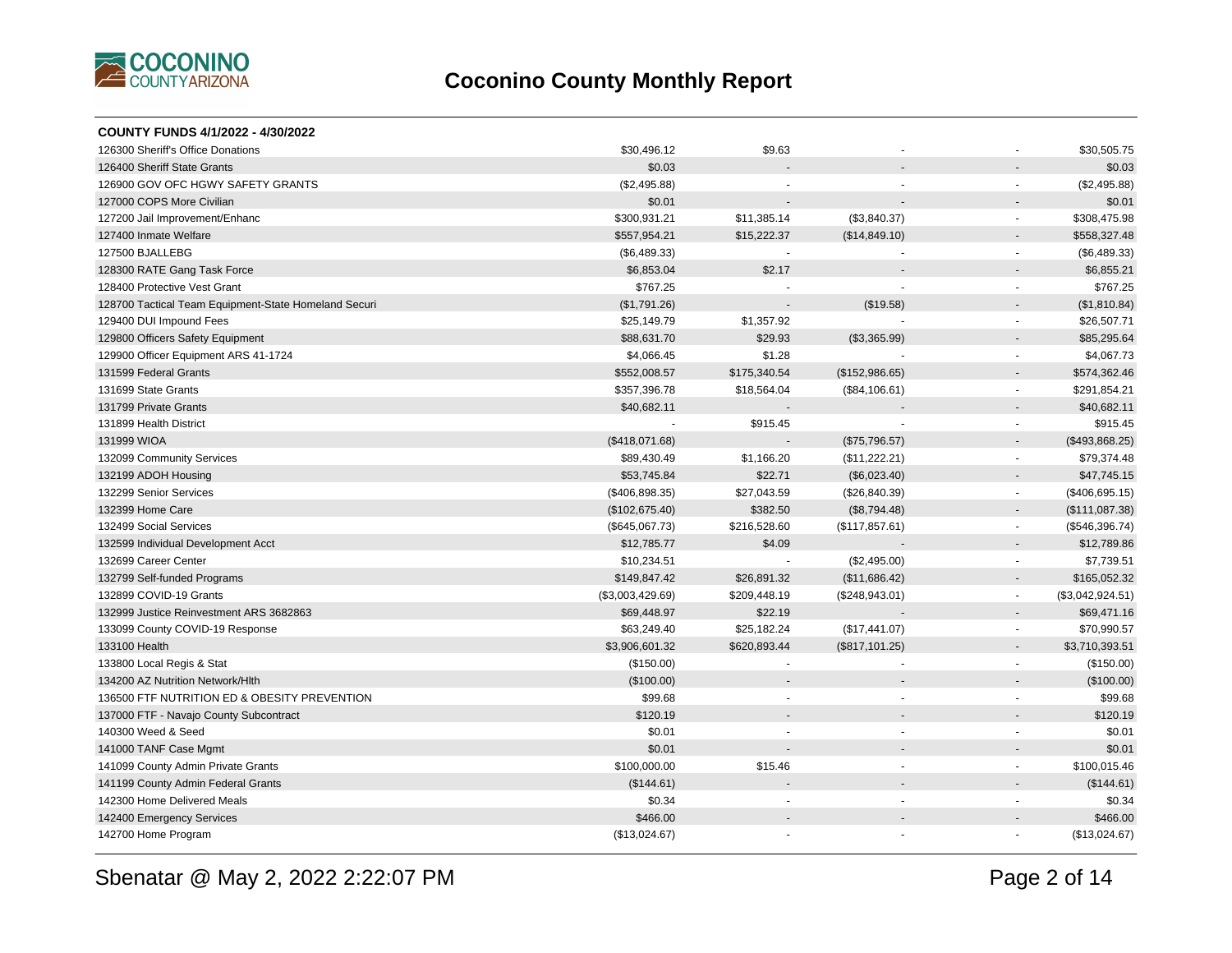

| COUNTY FUNDS 4/1/2022 - 4/30/2022                    |                 |                |               |                          |               |
|------------------------------------------------------|-----------------|----------------|---------------|--------------------------|---------------|
| 143200 EECBG Energy Efficiency & Conversion Block Gr | \$26,625.92     |                |               |                          | \$26,625.92   |
| 145200 Family Counseling                             | (\$196.35)      | \$6,524.19     | (\$1,040.00)  | $\blacksquare$           | \$5,287.84    |
| 145300 Juvenile Probation Svc                        | \$133,570.11    | \$3,615.27     | (\$3,943.29)  | $\blacksquare$           | \$133,242.09  |
| 145500 CASA                                          | (\$33,044.03)   | \$53,507.00    | (\$14,734.72) | $\blacksquare$           | \$5,728.25    |
| 145800 Juvenile AmeriCorps Grant                     | \$0.03          |                |               | $\blacksquare$           | \$0.03        |
| 145900 Juv Treatment Svcs                            | \$43,197.39     | \$342,785.78   | (\$98,426.88) | $\blacksquare$           | \$287,556.29  |
| 146100 JCRF Step Up Proctor House                    | \$255.67        | \$0.08         |               |                          | \$255.75      |
| 146200 Diversion Consequences Juv                    | (\$13,728.88)   | \$115,754.00   | (\$6,447.09)  | $\sim$                   | \$95,578.03   |
| 146300 Juvenile Probation State Aid                  | (\$33,693.14)   | \$79,478.00    | (\$9,644.94)  | $\sim$                   | \$36,139.92   |
| 146400 USDA Food Grant                               | \$3,991.97      | \$223.08       |               | $\overline{\phantom{a}}$ | \$4,215.05    |
| 146500 DOC Status Offender                           | \$0.02          |                |               | $\overline{a}$           | \$0.02        |
| 146600 Property Crime Class                          | \$2.40          |                |               | $\sim$                   | \$2.40        |
| 146800 Diversion Intake Juv                          | (\$145, 114.98) | \$356,802.00   | (\$42,817.00) |                          | \$168,870.02  |
| 147100 Detention Enhancement                         | \$239.66        | \$0.08         |               | $\blacksquare$           | \$239.74      |
| 147400 JVRIA Juv                                     | \$3,013.05      |                | (\$2,025.07)  | $\blacksquare$           | \$987.98      |
| 147500 Juv Diversion Fees                            | \$115,006.47    | \$1,632.69     | (\$401.11)    | $\omega$                 | \$116,238.05  |
| 147700 Juvenile Accountability Incentive Block Grant | \$106.24        |                |               | $\blacksquare$           | \$106.24      |
| 147900 Juvenile Court Unclaimed Funds                | \$27,579.50     |                |               | $\overline{a}$           | \$27,579.50   |
| 148000 DCPI Grant                                    | \$66.96         | \$0.02         |               | $\blacksquare$           | \$66.98       |
| 148400 Emancipation Administrative Costs Funds       | \$79.77         | \$0.03         | ٠             | $\blacksquare$           | \$79.80       |
| 148500 Probation Fees Over \$40.00                   | \$139,992.44    | \$823.13       |               |                          | \$140,815.57  |
| 148600 Diversion Fees Over \$40.00                   | \$72,984.20     | \$161.75       |               | $\blacksquare$           | \$73,145.95   |
| 148700 JCRF - Day Night Program                      | \$8.89          |                |               |                          | \$8.89        |
| 148800 JCRF-Juvenile Step Up Mentoring Prgm          | \$0.42          | $\blacksquare$ |               | $\blacksquare$           | \$0.42        |
| 149000 CASA VOCA                                     | (\$6,111.16)    |                | (\$5,987.40)  | $\blacksquare$           | (\$12,098.56) |
| 149200 PIC Act                                       | \$53,441.70     | \$16.88        |               | $\blacksquare$           | \$53,458.58   |
| 149400 JCRF STEP UP TRANSITION SCHOOL                | \$186.93        | \$0.06         |               | $\blacksquare$           | \$186.99      |
| 149600 Juvenile IPS                                  | (\$118,725.23)  | \$352,826.00   | (\$46,135.39) | $\blacksquare$           | \$187,965.38  |
| 149700 JCEF PROBATION SURCHARGE-STANDARD SUPPLE      | \$0.30          |                |               | $\overline{a}$           | \$0.30        |
| 149800 JCEF PROBATION SURCHARGE-INTENSIVE PROB       | \$0.22          |                |               | $\sim$                   | \$0.22        |
| 152100 Adult Probation State Enhancement Fund        | \$31,403.22     |                | (\$97,097.95) | $\overline{\phantom{a}}$ | (\$65,694.73) |
| 152400 IPS (Intensive Prob Adult)                    | \$16,365.02     |                | (\$79,939.03) | $\blacksquare$           | (\$63,574.01) |
| 152500 Work Furlough Program                         | \$62,804.69     | \$19.93        | (\$440.52)    | $\overline{\phantom{a}}$ | \$62,384.10   |
| 153000 Interstate Compact Program                    | \$5,068.18      | \$353.94       |               | $\blacksquare$           | \$5,422.12    |
| 153100 Drug Treatment & Eda Prob                     | \$20,646.49     | \$1.87         | (\$8,213.26)  | $\overline{\phantom{a}}$ | \$12,435.10   |
| 154500 Deferred ProsecA prob                         | (\$20,194.91)   | \$1,729.00     | (\$12,721.01) | $\blacksquare$           | (\$31,186.92) |
| 154700 Comm Punish ProA Prob                         | \$52,528.86     | \$5.42         | (\$9,689.38)  | $\overline{\phantom{a}}$ | \$42,844.90   |
| 154800 Probation SvcsA prob                          | \$180,127.19    | \$38,822.40    | (\$36,434.59) | $\blacksquare$           | \$182,515.00  |
| 155200 JCEF Time Pmt Sup Ct local                    | \$81,037.90     | \$2,967.72     |               |                          | \$84,005.62   |
| 155600 Fill the Gap Sup Crt                          | \$179,494.02    | \$593.50       | (\$25,341.86) | $\blacksquare$           | \$154,745.66  |
| 155700 Model Court Sup Crt                           | (\$9,461.89)    | \$7,750.00     | (\$2,765.80)  | $\blacksquare$           | (\$4,477.69)  |
|                                                      |                 |                |               |                          |               |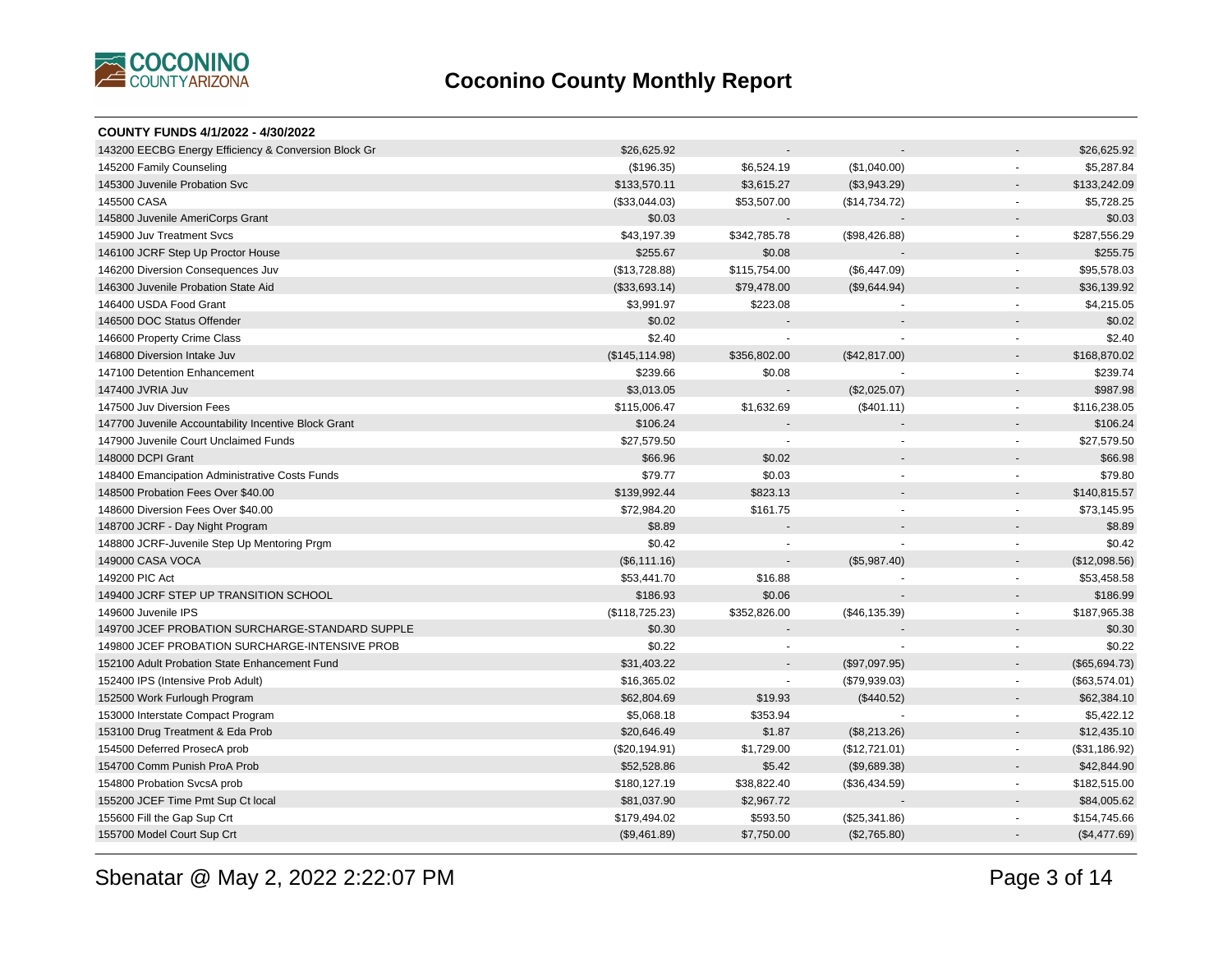

| (\$8,815.70)   | $\overline{a}$           | (\$1,599.58)   |                          | (\$10,415.28)  |
|----------------|--------------------------|----------------|--------------------------|----------------|
| (\$6,359.50)   | \$4,775.00               | (\$3,311.74)   |                          | (\$4,896.24)   |
| \$0.18         |                          |                | $\sim$                   | \$0.18         |
| (\$7,508.24)   |                          |                |                          | (\$7,508.24)   |
| \$1,094.20     | $\overline{a}$           |                | $\sim$                   | \$1,094.20     |
| $(\$20.30)$    |                          |                |                          | $(\$20.30)$    |
| (\$286,095.67) |                          |                | $\blacksquare$           | (\$286,095.67) |
| (\$30,411.68)  |                          | (\$4,245.17)   |                          | (\$34,656.85)  |
| \$298,158.95   | \$15,403.82              | (\$8,920.34)   |                          | \$304,642.43   |
| \$54,647.69    | \$10,650.46              | (\$4,905.19)   | $\overline{\phantom{a}}$ | \$60,392.96    |
| (\$12,204.43)  | $\sim$                   | (\$3,937.53)   | $\sim$                   | (\$16, 141.96) |
| (\$13,695.81)  | \$19,837.08              | (\$18,397.89)  |                          | (\$12,256.62)  |
| \$135,361.99   | \$42.87                  |                |                          | \$135,404.86   |
| \$33,737.61    | \$85.12                  |                |                          | \$33,822.73    |
| \$19,783.73    | \$608.96                 | $\overline{a}$ | $\sim$                   | \$20,392.69    |
| \$54,102.16    | \$468.82                 |                |                          | \$54,570.98    |
| \$173,246.96   | \$14,908.76              | $\sim$         | $\overline{\phantom{a}}$ | \$188,155.72   |
| (\$13,257.85)  |                          |                | $\blacksquare$           | (\$13,257.85)  |
| \$0.09         | $\overline{\phantom{a}}$ |                | $\sim$                   | \$0.09         |
| \$163,185.80   | \$51.06                  | (\$12,270.68)  |                          | \$150,966.18   |
| \$144,271.27   | \$1,284.61               |                | $\sim$                   | \$145,555.88   |
| \$72,164.34    | \$4,422.91               | (\$12,607.21)  |                          | \$63,980.04    |
| \$230,892.44   | \$3,377.20               | (\$3,157.85)   | $\blacksquare$           | \$231,111.79   |
| \$42,497.48    | \$13.58                  |                |                          | \$42,511.06    |
| \$109,960.69   | \$693.08                 |                | $\omega$                 | \$110,653.77   |
| \$2,752,725.04 | \$2,868.97               |                | $\sim$                   | \$2,755,594.01 |
| \$802,344.17   | \$254.63                 | (\$42,657.75)  |                          | \$759,941.05   |
| \$1,649.39     | \$0.52                   |                |                          | \$1,649.91     |
| \$443,945.62   | \$140.25                 |                |                          | \$444,085.87   |
| \$52,998.59    | \$16.82                  |                |                          | \$53,015.41    |
| (\$2,742.95)   | \$0.72                   | (\$2,310.10)   | $\overline{\phantom{a}}$ | (\$5,052.33)   |
| \$14,388.88    | \$4.38                   |                | $\overline{\phantom{a}}$ | \$14,393.26    |
| \$60,773.20    | \$19.20                  | (\$632.16)     | $\sim$                   | \$60,160.24    |
| \$4,980.03     | \$1.57                   |                |                          | \$4,981.60     |
| \$2,097.81     | \$320.16                 | $\sim$         | $\sim$                   | \$2,417.97     |
| \$6,436.80     | \$1,381.76               |                |                          | \$7,818.56     |
| \$5,232.13     | \$265.21                 | ä,             | $\blacksquare$           | \$5,497.34     |
| \$1,139.43     | \$0.36                   |                |                          | \$1,139.79     |
| \$17,719.71    | \$2,577.65               | $\overline{a}$ |                          | \$20,297.36    |
| \$2,596.98     |                          |                |                          | \$2,596.98     |
| \$723,402.28   | \$18,685.54              | (\$24,473.04)  |                          | \$717,614.78   |
|                |                          |                |                          |                |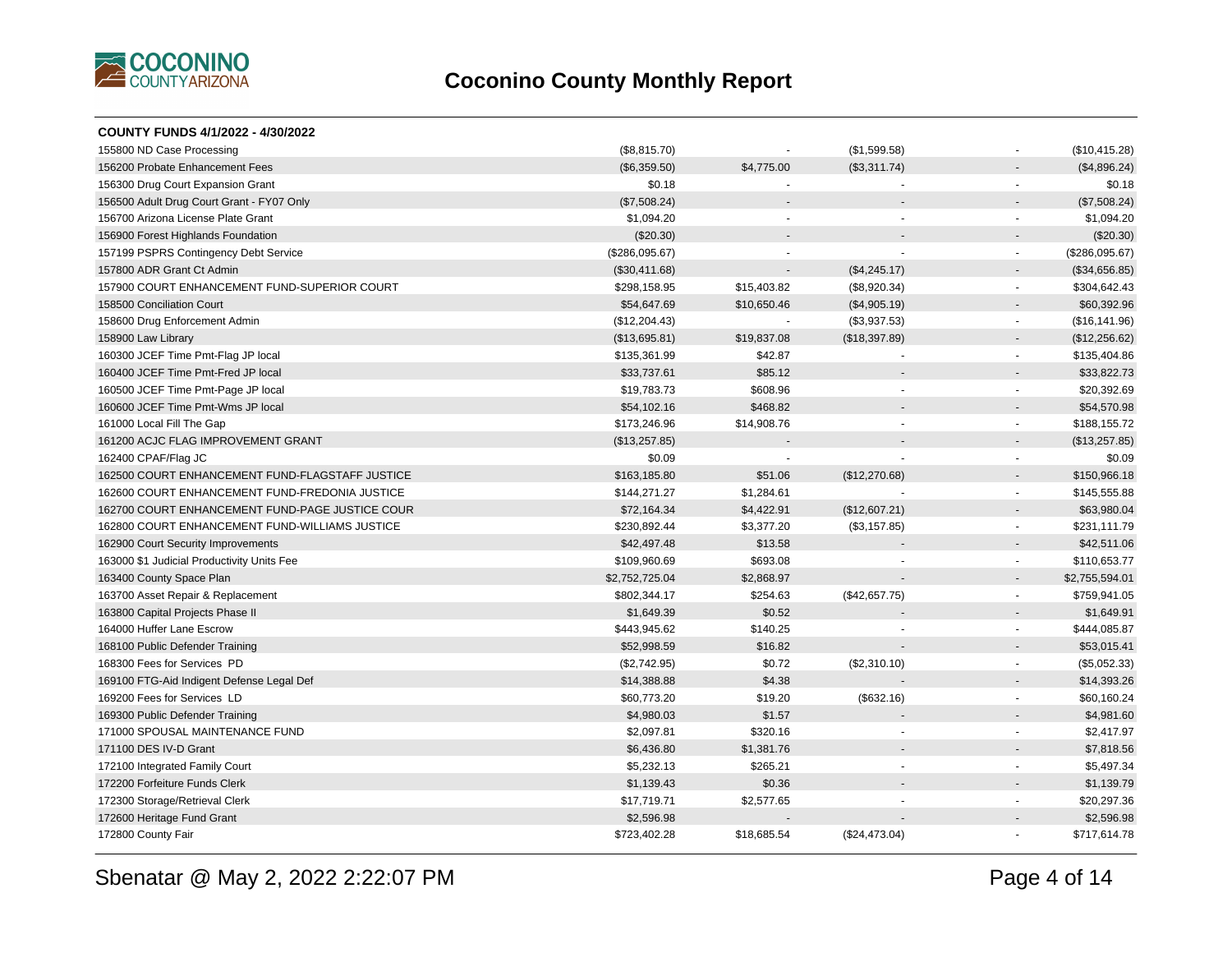

| COUNTY FUNDS 4/1/2022 - 4/30/2022                  |                  |                 |                       |                          |                  |
|----------------------------------------------------|------------------|-----------------|-----------------------|--------------------------|------------------|
| 172900 County Racing                               | \$0.52           |                 |                       |                          | \$0.52           |
| 173000 Parks & Rec-Doney Park                      | \$0.30           |                 |                       |                          | \$0.30           |
| 173700 Forest Highlands #5 Trail Contrib           | \$0.04           |                 |                       |                          | \$0.04           |
| 173900 Parks Capital Projects                      | \$1,704,519.80   | \$531.20        | $\sim$                | $\sim$                   | \$1,705,051.00   |
| 174000 Parks & Open Space DS                       | \$4,862.65       | \$143.32        |                       |                          | \$5,005.97       |
| 174300 Non- Interest Bearing P&R ASP Grant #680501 | \$2,331.40       | $\overline{a}$  | $\overline{a}$        | $\sim$                   | \$2,331.40       |
| 174700 AZGF Supplemental Agreement                 | \$10.17          |                 |                       |                          | \$10.17          |
| 174800 RTP Grant-Ft Tuthill Trail System           | \$2,585.88       | $\blacksquare$  | $\tilde{\phantom{a}}$ | $\blacksquare$           | \$2,585.88       |
| 174900 LWCF Grant-Bike Park and Restroom           | (\$547,977.06)   |                 |                       |                          | (\$547,977.06)   |
| 175100 Pretrial Intervention                       | \$77,819.06      | \$24.87         |                       |                          | \$77,843.93      |
| 175200 Attorney Enhancement                        | \$275,128.03     | \$86.92         |                       |                          | \$275,214.95     |
| 175300 VRIA-Atty Vic Rights                        | (\$12,530.54)    | \$5,154.00      | (\$8,647.66)          | $\sim$                   | (\$16,024.20)    |
| 175500 Anti Racketeering                           | \$431,465.18     | \$39,292.39     |                       |                          | \$470,757.57     |
| 175700 DRUG PROSECUTION GRANT                      | (\$30,953.84)    | $\sim$          | (\$18,169.00)         |                          | (\$49, 122.84)   |
| 176000 Victim Restitution-Atty                     | \$120,358.41     | \$2,040.97      | (\$260.46)            |                          | \$122,138.92     |
| 176300 Victim Restitutions Interest                | \$8,053.79       | \$2.54          |                       | $\sim$                   | \$8,056.33       |
| 178000 Crim Just Records Impv Proj/Atty            | \$4,829.11       |                 | (\$5,009.86)          |                          | (\$180.75)       |
| 178100 State Aid to Count Attnys                   | \$6,891.31       | \$3,309.20      | (\$4,326.11)          | $\sim$                   | \$5,874.40       |
| 178200 Federal Anti Racketeering                   | \$424,306.42     |                 |                       |                          | \$424,306.42     |
| 179300 VOCA                                        | (\$10,509.87)    | \$3,597.00      | (\$4,495.81)          | $\sim$                   | (\$11,408.68)    |
| 179400 Victim Comp-Atty                            | (\$11,186.56)    |                 | (\$31,911.41)         | $\overline{\phantom{a}}$ | (\$43,097.97)    |
| 179900 Bad Check Prosec-Atty                       | \$4,473.12       | \$101.37        | \$260.46              | $\sim$                   | \$4,834.95       |
| 181800 Recorder Storage & Retrieval                | \$553,717.36     | \$12,214.61     | (\$1,078.33)          | $\blacksquare$           | \$564,853.64     |
| 181900 Recorder Storage & Retrieval/Voter Tabul    | (\$82,269.71)    |                 | (\$119.17)            |                          | (\$82,388.88)    |
| 182000 HAVA Block Grant                            | \$109,257.61     | \$42.97         | (\$10,406.37)         |                          | \$98,894.21      |
| 182100 Voter Tabulation System Replacement         | \$309,444.34     | \$97.76         |                       | $\sim$                   | \$309,542.10     |
| 184000 Road Maintenance Sales Tax                  | \$15,665,406.18  | \$905,533.58    | (\$396,485.85)        |                          | \$16,174,453.91  |
| 184100 Road                                        | \$29,213,326.62  | \$1,252,753.28  | (\$775,884.75)        | $\sim$                   | \$29,690,195.15  |
| 184300 Forest Highlands Wetland Project            | \$1,310.06       | \$0.41          |                       |                          | \$1,310.47       |
| 184400 Forest Highlands Wetland Investment         | \$72,014.19      |                 |                       | $\sim$                   | \$72,014.19      |
| 184700 Mechanical Services                         | \$1,329,685.38   | \$22,986.19     | (\$213, 176.77)       | $\blacksquare$           | \$1,139,494.80   |
| 184900 Solid Waste                                 | (\$42,865.54)    | \$74,267.71     | (\$44,475.48)         | $\sim$                   | (\$13,073.31)    |
| 185000 DOMESTIC PREPAREDNESS PROGRAM-WEAPONS OF    | \$0.68           |                 |                       |                          | \$0.68           |
| 185100 COMMUNITY EMERGENCY RESPONSE TEAM-CERT      | \$78.57          |                 |                       |                          | \$78.57          |
| 187900 Career Center Workforce Investment Act      | (\$0.38)         |                 |                       |                          | (\$0.38)         |
| 189500 Career Center JTPA Coconino Co              | \$0.09           |                 |                       |                          | \$0.09           |
| 195000 Assessor Storage & Retrieval                | \$942.74         | $\blacksquare$  | (\$3,175.47)          |                          | (\$2,232.73)     |
| 195500 Treasurer Taxpayer's Info Fund              | \$163,528.37     | \$1,291.50      |                       |                          | \$164,819.87     |
| 199800 Salary & Exp Clearing                       | \$624,164.13     |                 | \$12,394,318.16       | (\$13, 125, 868.30)      | (\$107,386.01)   |
| <b>COUNTY FUNDS TOTAL:</b>                         | \$120,678,967.95 | \$14,905,016.47 | \$3,163,216.12        | (\$13, 125, 868.30)      | \$125,621,332.24 |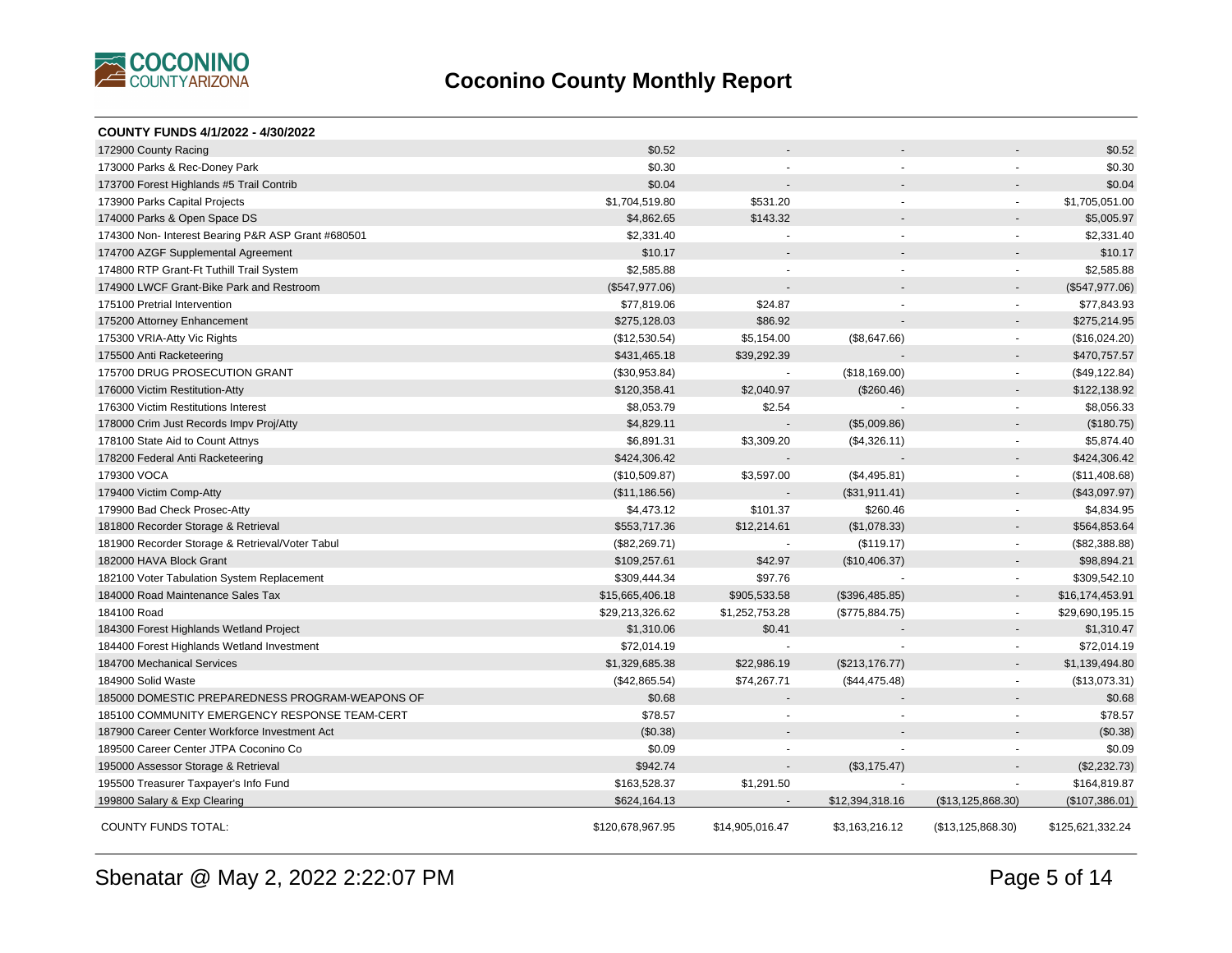

#### **FLAGSTAFF SD 1 4/1/2022 - 4/30/2022**

| <b>Account Name</b>                              | <b>Beginning</b><br>Balance        | <b>Receipts</b> | <b>Transfers</b> | <b>Disbursed</b>  | <b>Ending</b><br><b>Balance</b> |
|--------------------------------------------------|------------------------------------|-----------------|------------------|-------------------|---------------------------------|
| 200100 Flagstaff SD1 Operations                  | \$7,646,154.99                     | \$7,590,447.09  | \$4,918,704.09   | (\$10,798,380.86) | \$9,356,925.31                  |
| 200115 Flagstaff SD1 Bond Rdm/Debt Svc           | \$5,878,221.34                     | \$1,069,178.46  |                  |                   | \$6,947,399.80                  |
| 200120 Flagstaff SD1 Non Levy                    | \$4,442,116.09                     | \$1,466,322.99  | (\$1,585,131.20) |                   | \$4,323,307.88                  |
| 200137 Flagstaff SD1 Bond Bldg Fund Ser C(2008)  | \$31,891.90                        | $\blacksquare$  |                  |                   | \$31,891.90                     |
| 200138 Flagstaff SD1 Bond Bldg Fund Ser A (2019) | (\$1,451,205.37)                   |                 |                  |                   | (\$1,451,205.37)                |
| 200139 Flagstaff SD1 Bond Bldg Fund Ser B (2017) | \$8,277,912.74                     | $\omega$        | (\$3,199,786.93) | $\overline{a}$    | \$5,078,125.81                  |
| 200150 Classroom Site-Flagstaff SD1              | \$5,576,363.89                     | \$635,431.32    | (\$133,785.96)   |                   | \$6,078,009.25                  |
| 200170 Flagstaf SD#1 Desegregation Funds         | \$1,550,567.89                     | \$273,735.66    |                  |                   | \$1,824,303.55                  |
| FLAGSTAFF SD 1 TOTAL:                            | \$31,952,023.47                    | \$11,035,115.52 | \$0.00           | (\$10,798,380.86) | \$32,188,758.13                 |
| WILLIAMS SD 2 4/1/2022 - 4/30/2022               |                                    |                 |                  |                   |                                 |
| <b>Account Name</b>                              | <b>Beginning</b><br><b>Balance</b> | <b>Receipts</b> | <b>Transfers</b> | <b>Disbursed</b>  | <b>Ending</b><br><b>Balance</b> |
| 200200 Williams SD2 OPERATIONS                   | \$3,436,850.32                     | \$780,902.15    | \$246,722.87     | (\$554,522.75)    | \$3,909,952.59                  |
| 200215 Williams SD2 Bond Rdm/Debt Svc            | \$174.46                           | \$1.77          |                  |                   | \$176.23                        |
| 200220 Williams SD2 Non Levy                     | \$3,333,589.43                     | \$152,731.47    | (\$246, 722.87)  |                   | \$3,239,598.03                  |
| 200250 Classroom Site Williams SD2               | \$412,984.27                       | \$53,480.15     |                  |                   | \$466,464.42                    |
| <b>WILLIAMS SD 2 TOTAL:</b>                      | \$7,183,598.48                     | \$987.115.54    | \$0.00           | (\$554,522.75)    | \$7,616,191.27                  |
|                                                  |                                    |                 |                  |                   |                                 |
| GRAND CANYON SD 4 4/1/2022 - 4/30/2022           |                                    |                 |                  |                   |                                 |
| <b>Account Name</b>                              | <b>Beginning</b><br><b>Balance</b> | <b>Receipts</b> | <b>Transfers</b> | <b>Disbursed</b>  | <b>Ending</b><br><b>Balance</b> |
| 200400 Grand Canyon SD4 OPERATIONS               | \$2,050,086.93                     | \$430,346.06    | \$91,105.16      | (\$411,033.39)    | \$2,160,504.76                  |
| 200405 ASAE 1% CAP ADJ                           | (\$27,249.34)                      | $\sim$          |                  |                   | (\$27,249.34)                   |
| 200415 Grand Canyon SD4 Bond Rdm/Debt Svc        | \$2,218.93                         | $\overline{a}$  |                  |                   | \$2,218.93                      |
| 200420 Grand Canyon SD4 Non Levy                 | \$965,875.30                       | \$391,686.93    | (\$79,706.15)    | $\sim$            | \$1,277,856.08                  |
| 200445 Grand Canyon SD4 Deficiencies Correction  | \$113.20                           |                 |                  |                   | \$113.20                        |
| 200450 Classroom Site-Grand Canyon SD4           | \$122,671.83                       | \$24,132.95     | (\$11,399.01)    |                   | \$135,405.77                    |
| <b>GRAND CANYON SD 4 TOTAL:</b>                  | \$3,113,716.85                     | \$846,165.94    | \$0.00           | (\$411,033.39)    | \$3,548,849.40                  |
| CHEVELON SD 5 4/1/2022 - 4/30/2022               |                                    |                 |                  |                   |                                 |
|                                                  | <b>Beginning</b>                   |                 |                  |                   | <b>Ending</b>                   |
| <b>Account Name</b>                              | <b>Balance</b>                     | <b>Receipts</b> | <b>Transfers</b> | <b>Disbursed</b>  | <b>Balance</b>                  |
| 200500 Chevelon SD5 OPERATIONS                   | \$439,441.47                       | \$47,626.20     |                  | (\$23,085.67)     | \$463,982.00                    |
| 200520 Chevelon SD5 Non levy                     | \$185,676.80                       | \$59.37         |                  |                   | \$185,736.17                    |
| CHEVELON SD 5 TOTAL:                             | \$625,118.27                       | \$47,685.57     | \$0.00           | (\$23,085.67)     | \$649,718.17                    |
| FREDONIA SD 6 4/1/2022 - 4/30/2022               |                                    |                 |                  |                   |                                 |
| <b>Account Name</b>                              | <b>Beginning</b><br><b>Balance</b> | <b>Receipts</b> | <b>Transfers</b> | <b>Disbursed</b>  | <b>Ending</b><br><b>Balance</b> |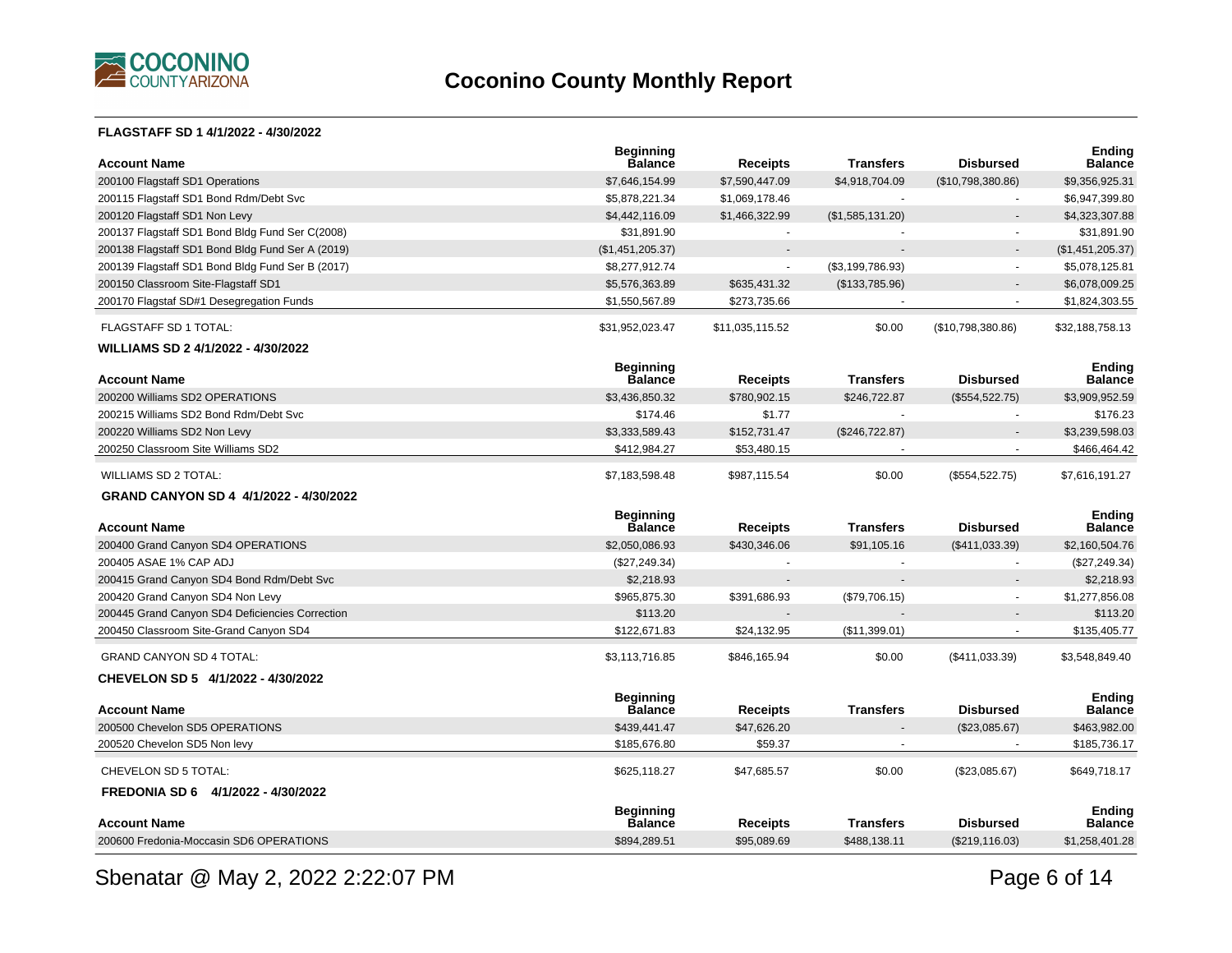

| FREDONIA SD 6 4/1/2022 - 4/30/2022                                                                                   |                                 |
|----------------------------------------------------------------------------------------------------------------------|---------------------------------|
| 200620 Fredonia-Moccasin SD6 Non Levy<br>\$2,283,785.67<br>\$636,108.46<br>(\$484, 889.32)                           | \$2,435,004.81                  |
| 200650 Classroom Site-Fredonia Moccasin SD6<br>\$140,144.81<br>\$18,222.42<br>(\$3,248.79)                           | \$155,118.44                    |
| FREDONIA SD 6 TOTAL:<br>\$0.00<br>(\$219, 116.03)<br>\$3,318,219.99<br>\$749,420.57                                  | \$3,848,524.53                  |
| PAGE SD 8 4/1/2022 - 4/30/2022                                                                                       |                                 |
| <b>Beginning</b>                                                                                                     | <b>Ending</b>                   |
| Balance<br><b>Disbursed</b><br><b>Account Name</b><br><b>Receipts</b><br><b>Transfers</b>                            | <b>Balance</b>                  |
| 200800 Page SD8 OPERATIONS<br>\$5,399,413.42<br>\$1,438,712.71<br>(\$378,290.29)<br>(\$2,417,370.76)                 | \$4,042,465.08                  |
| 200815 Page SD8 Bond Rdm/Debt Svc<br>\$991.47                                                                        | \$991.47                        |
| \$7,439,662.37<br>\$3,534,837.64<br>\$444,063.66<br>200820 Page SD8 Non Levy                                         | \$11,418,563.67                 |
| \$2,675,995.36<br>200850 Classroom Site-Page SD8<br>\$168,151.32<br>(\$65,773.37)                                    | \$2,778,373.31                  |
| \$0.00<br>PAGE SD 8 TOTAL:<br>\$15,516,062.62<br>\$5,141,701.67<br>(\$2,417,370.76)                                  | \$18,240,393.53                 |
| MAINE SD 10 4/1/2022 - 4/30/2022                                                                                     |                                 |
| <b>Beginning</b><br><b>Balance</b><br><b>Receipts</b><br><b>Transfers</b><br><b>Disbursed</b><br><b>Account Name</b> | <b>Ending</b><br><b>Balance</b> |
| \$43,842.50<br>201000 Maine Consolidated SD10 OPERATIONS<br>\$384,037.67<br>\$200,284.70<br>(\$217,596.66)           | \$410,568.21                    |
| \$16,695.57<br>(\$42,924.90)<br>201020 Maine Consolidated SD10 Non Levy<br>\$113,608.41<br>$\sim$                    | \$87,379.08                     |
| \$10,698.67<br>(\$917.60)<br>201050 Classroom Site-Maine Consolidated SD10<br>\$41,361.43                            | \$51,142.50                     |
| \$6,562.27<br>201055 Maine Consolidated SD10 New School Facil<br>\$2.10                                              | \$6,564.37                      |
| \$227,681.04<br>\$0.00<br>MAINE SD 10 TOTAL:<br>\$545,569.78<br>(\$217,596.66)                                       | \$555,654.16                    |
| TUBA CITY SD 15 4/1/2022 - 4/30/2022                                                                                 |                                 |
| <b>Beginning</b><br>Balance<br><b>Transfers</b><br><b>Disbursed</b><br><b>Account Name</b><br><b>Receipts</b>        | Ending<br><b>Balance</b>        |
| 201500 Tuba City SD15 Levy<br>\$2,989,602.45<br>\$631,237.50<br>\$844,755.69<br>(\$1,989,266.53)                     | \$2,476,329.11                  |
| 201515 Tuba City SD15 Bond Rdm/Debt Svc<br>\$1,936.47                                                                | \$1,936.47                      |
| 201520 Tuba City SD15 Non Levy<br>\$29,611,820.88<br>\$5,428,050.26<br>(\$814,022.96)                                | \$34,225,848.18                 |
| 201550 Classroom Site-Tuba City SD15<br>\$1,585,189.13<br>\$101,581.18<br>(\$30,732.73)                              | \$1,656,037.58                  |
| TUBA CITY SD 15 TOTAL:<br>\$34,188,548.93<br>\$0.00<br>(\$1,989,266.53)<br>\$6,160,868.94                            | \$38,360,151.34                 |
| SCHOOL SUPERINTENDENT 4/1/2022 - 4/30/2022                                                                           |                                 |
| <b>Beginning</b><br>Balance                                                                                          | <b>Ending</b>                   |
| <b>Transfers</b><br><b>Disbursed</b><br><b>Account Name</b><br>Receipts                                              | Balance                         |
| \$232,090.42<br>\$6,951.25<br>202150 Classroom Site-Esperanza                                                        | \$239,041.67                    |
| (\$205,354.03)<br>202190 CCRASD<br>\$3,339,114.15<br>\$130,997.39                                                    | \$3,264,757.51                  |
| \$546,877.09<br>\$961,221.51<br>202500 State Equalization                                                            | \$1,508,098.60                  |
| SCHOOL SUPERINTENDENT TOTAL:<br>\$0.00<br>\$4,118,081.66<br>\$1,099,170.15<br>(\$205,354.03)                         | \$5,011,897.78                  |
| CAVIAT 4/1/2022 - 4/30/2022                                                                                          |                                 |
| <b>Beginning</b><br>Balance<br><b>Transfers</b><br>Account Name<br>Receipts<br><b>Disbursed</b>                      | Ending<br><b>Balance</b>        |
| 202200 CAVIAT<br>\$4,944,770.95<br>\$133,828.69<br>(\$110,657.92)                                                    | \$4,967,941.72                  |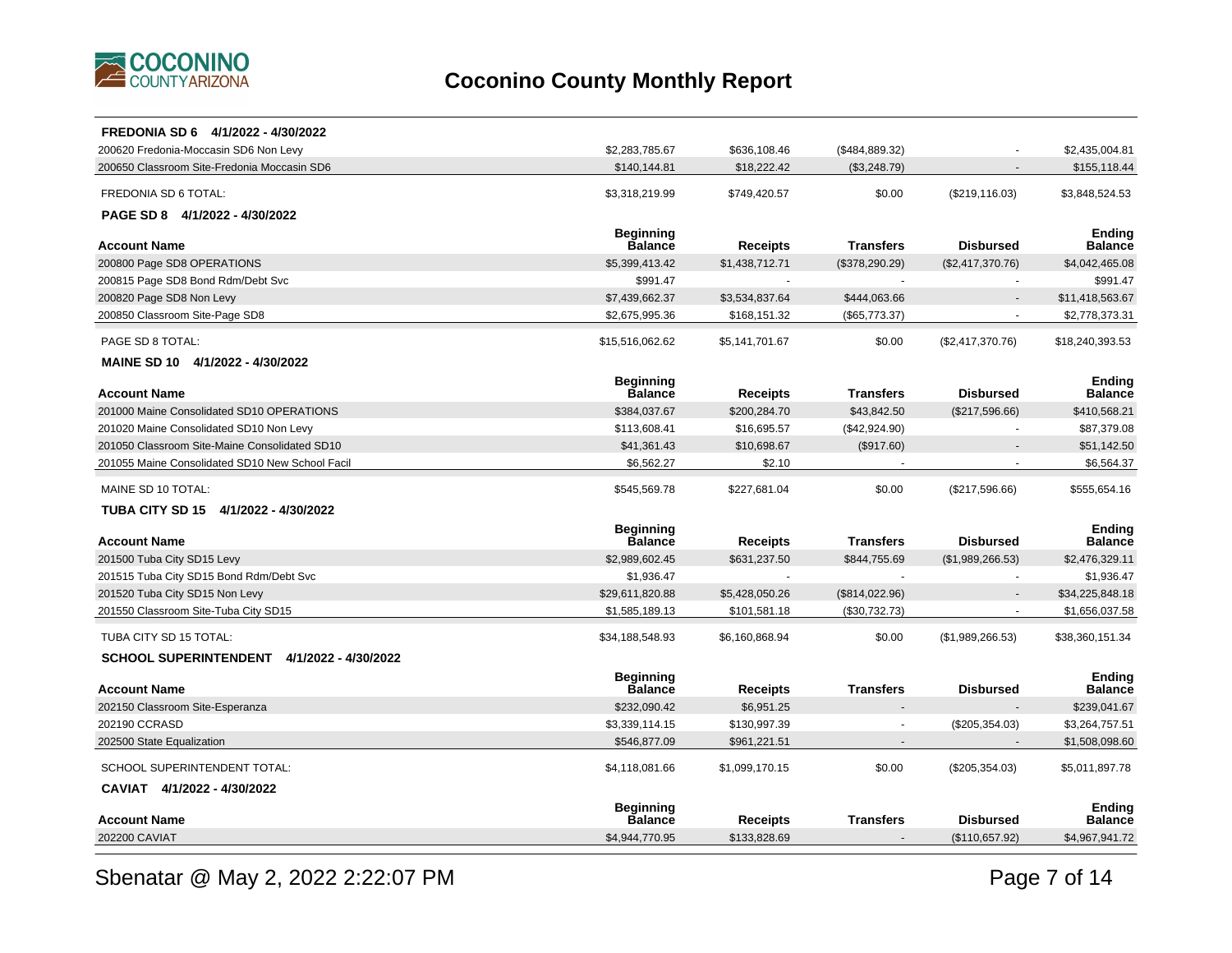

| CAVIAT 4/1/2022 - 4/30/2022                                            |                                    |                                 |                  |                               |                                |
|------------------------------------------------------------------------|------------------------------------|---------------------------------|------------------|-------------------------------|--------------------------------|
| <b>CAVIAT TOTAL:</b>                                                   | \$4,944,770.95                     | \$133,828.69                    | \$0.00           | (\$110,657.92)                | \$4,967,941.72                 |
| <b>COMMUNITY COLLEGE 4/1/2022 - 4/30/2022</b>                          |                                    |                                 |                  |                               |                                |
|                                                                        | <b>Beginning</b>                   |                                 |                  |                               | <b>Ending</b>                  |
| <b>Account Name</b>                                                    | <b>Balance</b>                     | <b>Receipts</b>                 | <b>Transfers</b> | <b>Disbursed</b>              | <b>Balance</b>                 |
| 204000 Coconino Community College                                      | \$33,279,370.90                    | \$1,001,261.70                  |                  | (\$4,500,000.00)              | \$29,780,632.60                |
| <b>COMMUNITY COLLEGE TOTAL:</b>                                        | \$33,279,370.90                    | \$1,001,261.70                  | \$0.00           | (\$4,500,000.00)              | \$29,780,632.60                |
| FIRE DISTRICTS 4/1/2022 - 4/30/2022                                    |                                    |                                 |                  |                               |                                |
|                                                                        | <b>Beginning</b><br><b>Balance</b> |                                 |                  | <b>Disbursed</b>              | Endina<br><b>Balance</b>       |
| <b>Account Name</b><br>300100 Fire District Assistance Tax             | \$1,438.42                         | <b>Receipts</b><br>\$225,453.34 | <b>Transfers</b> |                               | \$12,029.21                    |
|                                                                        | \$214,948.07                       |                                 |                  | (\$214, 862.55)               |                                |
| 300200 Blue Ridge FD<br>300210 Blue Ridge FD Cash Reserve Acct         | \$1,136,444.92                     | \$106,481.84                    |                  | (\$98,754.32)                 | \$222,675.59<br>\$1,136,444.92 |
| 300300 Summit FD                                                       |                                    |                                 |                  | (\$363,682.31)                |                                |
| 300305 Summit FD - Capital Fund                                        | \$1,155,230.86<br>\$138,690.02     | \$495,791.93<br>\$43.38         |                  |                               | \$1,287,340.48<br>\$138,733.40 |
|                                                                        | \$420,456.57                       | \$134.37                        |                  |                               | \$420,590.94                   |
| 300310 Summit FD - Westside Capital Fund                               |                                    |                                 |                  |                               |                                |
| 300315 Summit FD Debt Service Fund                                     | \$185,048.31                       | \$26,168.27                     |                  |                               | \$211,216.58                   |
| 300320 Summit FD - Emergency Account<br>300340 Summit FD Wildland Fund | \$161,376.84<br>\$258,455.81       | \$51.57<br>\$82.58              |                  | (\$35.47)                     | \$161,428.41<br>\$258,502.92   |
|                                                                        |                                    |                                 |                  |                               | \$2,137,473.30                 |
| 300360 Summit FD PSPRS Contingency Reserve<br>300500 Forest Lakes FD   | \$2,137,473.30                     |                                 |                  |                               | \$410,634.55                   |
| 300700 Junipine FD                                                     | \$410,248.33<br>\$18,463.20        | \$63,175.54<br>\$4,067.20       |                  | (\$62,789.32)<br>(\$5,189.50) | \$17,340.90                    |
|                                                                        |                                    |                                 |                  |                               | \$2,256,739.10                 |
| 300800 Highlands FD<br>300810 Highlands FD PSPRS Contingency Reserve   | \$2,090,166.27<br>\$1,000,000.00   | \$380,752.55                    | $\sim$           | (\$214, 179.72)               | \$1,000,000.00                 |
| 300820 Highlands FD Capital Fund                                       | \$620,502.68                       | \$198.30                        |                  |                               | \$620,700.98                   |
| 300850 BEAR JAW INTERAGENCY FUND                                       | \$2,110,137.61                     | \$140.03                        | $\sim$           | (\$10,309.13)                 | \$2,099,968.51                 |
| 300900 Kaibab Estates West FD                                          | \$73,523.97                        | (\$1,461.13)                    |                  | (\$2,043.72)                  | \$70,019.12                    |
| 301000 Mormon Lake FD                                                  | \$165,309.61                       | \$34,582.56                     | $\sim$           | (\$21,742.06)                 | \$178,150.11                   |
| 301050 Mormon Lake FD Capital Fund                                     | \$68,458.02                        | \$21.88                         |                  |                               | \$68,479.90                    |
| 301500 Pinewood FD                                                     | \$1,031,822.23                     | \$234,877.43                    |                  | (\$300,074.30)                | \$966,625.36                   |
| 301520 Pinewood FD - Building Fund                                     | \$113,439.13                       | \$9,030.03                      |                  |                               | \$122,469.16                   |
| 301600 Sherwood Forest FD                                              | \$349,488.73                       | \$14,152.58                     |                  | (\$14, 157.10)                | \$349,484.21                   |
| 301700 Woods FD                                                        | \$15,668.75                        | \$947.83                        |                  |                               | \$16,616.58                    |
| 301701 Woods FD Capital Fund                                           | \$20,355.28                        | \$6.51                          | $\sim$           |                               | \$20,361.79                    |
| 302000 Greenehaven FD                                                  | \$407,547.76                       | \$12,527.07                     |                  |                               | \$420,074.83                   |
| 302100 Tusayan FD                                                      | \$129,386.26                       | \$134,844.71                    |                  | (\$102,066.70)                | \$162,164.27                   |
| 302101 Tusayan FD Reserve Fund                                         | \$49,871.94                        | \$15.94                         |                  |                               | \$49,887.88                    |
| 302200 PONDEROSA FIRE DISTRICT                                         | \$685,685.85                       | \$104,084.87                    | $\sim$           | (\$73,040.52)                 | \$716,730.20                   |
| 302300 Westwood Estates FD                                             | \$63,893.64                        | \$6,038.35                      |                  | (\$7,460.00)                  | \$62,471.99                    |
| 302310 Westwood FD Emergency Fund                                      | \$2,044.78                         | \$0.65                          |                  |                               | \$2,045.43                     |
| 302600 Flagstaff Ranch FD                                              | \$669,036.52                       | \$27,255.34                     |                  | (\$38,854.52)                 | \$657,437.34                   |
|                                                                        |                                    |                                 |                  |                               |                                |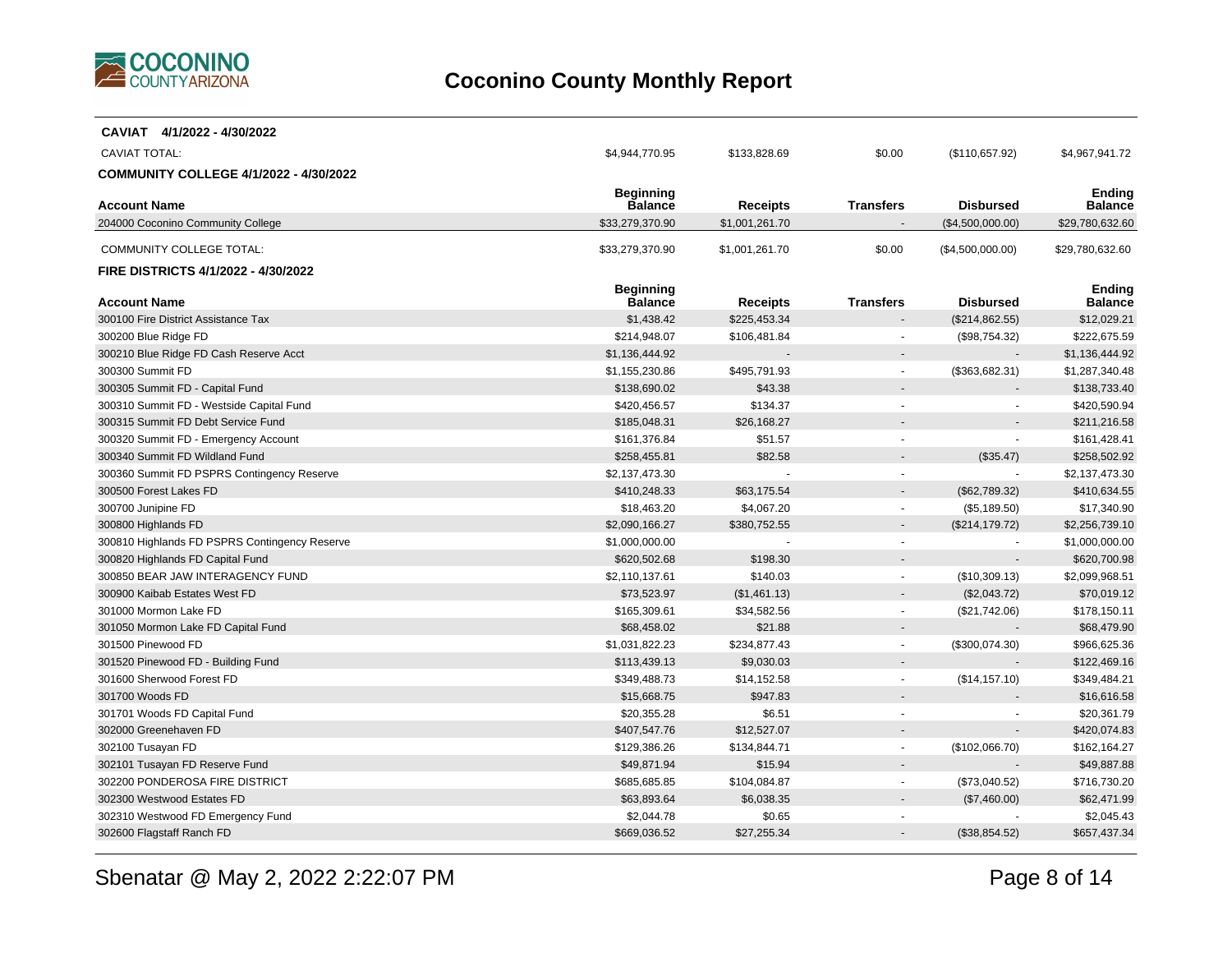

| FIRE DISTRICTS 4/1/2022 - 4/30/2022                |                                    |                 |                  |                  |                          |
|----------------------------------------------------|------------------------------------|-----------------|------------------|------------------|--------------------------|
| 303000 FEMA GRANT #2/FOREST LAKES FD               | \$456.36                           |                 |                  |                  | \$456.36                 |
| 303300 Lockett Ranches FD                          | \$77,613.23                        | \$18,209.82     |                  | (\$111, 238.01)  | (\$15,414.96)            |
| 304200 Ponderosa FD - Capital Fund                 | \$90.636.50                        | \$28.97         |                  |                  | \$90,665.47              |
| 304201 Ponderosa FD - Station 82                   | \$357,147.40                       | \$108.86        |                  |                  | \$357,256.26             |
| FIRE DISTRICTS TOTAL:                              | \$16,430,467.17                    | \$1,897,813.17  | \$0.00           | (\$1,640,479.25) | \$16,687,801.09          |
| SPECIAL/IMPROVEMENT DISTRICTS 4/1/2022 - 4/30/2022 |                                    |                 |                  |                  |                          |
| <b>Account Name</b>                                | <b>Beginning</b><br><b>Balance</b> | <b>Receipts</b> | <b>Transfers</b> | <b>Disbursed</b> | Ending<br><b>Balance</b> |
| 400100 County Flood Control                        | \$625.249.26                       | \$504,623.28    | (\$2,090,902.33) |                  | (\$961,029.79)           |
| 400200 County Library                              | \$1,232,179.67                     | \$576,595.83    | $\sim$           |                  | \$1,808,775.50           |
| 400300 Forest Lakes Domestic Water                 | \$723,130.84                       | \$25,630.69     |                  | (\$2,540.08)     | \$746,221.45             |
| 400400 Majestic View Domestic Water                | \$147,264.74                       | \$1,753.20      | $\blacksquare$   |                  | \$149,017.94             |
| 400500 KVID Water Debt Svc                         | \$55,490.06                        | \$17.73         |                  |                  | \$55,507.79              |
| 400600 KVID Sewer Debt Svc                         | \$13,923.74                        | \$4.45          |                  |                  | \$13,928.19              |
| 401200 Pinewood Sanitary Debt Svc                  | \$1,605.48                         | \$0.51          |                  |                  | \$1,605.99               |
| 401201 Pinewood Sanitary District Op               | \$279,678.50                       | \$208,040.59    | $\sim$           | (\$130,748.57)   | \$356,970.52             |
| 401210 PSD WIFA Loan Repayment                     | \$10,330.51                        | \$3,140.96      |                  |                  | \$13,471.47              |
| 401220 PSD WIFA Repair-Replacement                 | \$33,994.07                        | \$559.27        | $\sim$           |                  | \$34,553.34              |
| 401230 Pinewood Const Imp                          | \$51,011.95                        |                 |                  | (\$4,478.36)     | \$46,533.59              |
| 401400 Tusayan Special District                    | \$30,119.80                        | \$1,947.38      |                  |                  | \$32,067.18              |
| 401700 Kachina CID                                 | \$1,971.96                         | \$0.63          |                  |                  | \$1,972.59               |
| 401900 Kachina Utilities                           | \$3,318,975.11                     | \$157,147.96    |                  | (\$81,590.22)    | \$3,394,532.85           |
| 402000 Kachina Sewer Investment                    | \$73,003.63                        |                 |                  |                  | \$73,003.63              |
| 402700 Jail District Operations                    | \$9,863,156.94                     | \$1,549,342.60  | (\$1,071,931.29) |                  | \$10,340,568.25          |
| 403200 Jail Dist. Repair & Replacement             | \$11,511,474.53                    |                 |                  |                  | \$11,511,474.53          |
| 403300 Detention Officers Retention Program        | \$1,066,819.62                     | \$351.47        | (\$382.50)       |                  | \$1,066,788.59           |
| 408100 Toho Tolani Reserve                         | \$362,380.29                       | \$115.81        |                  |                  | \$362,496.10             |
| 408200 Toho Tolani Construction                    | (\$71,245.92)                      |                 |                  |                  | (\$71,245.92)            |
| 408400 Toho Tolani Debt Service                    | (\$100,774.33)                     |                 |                  |                  | (\$100,774.33)           |
| SPECIAL/IMPROVEMENT DISTRICTS TOTAL:               | \$29,229,740.45                    | \$3,029,272.36  | (\$3,163,216.12) | (\$219,357.23)   | \$28,876,439.46          |
| <b>HOSPITAL DISTRICTS 4/1/2022 - 4/30/2022</b>     |                                    |                 |                  |                  |                          |
|                                                    | <b>Beginning</b>                   |                 |                  |                  | <b>Ending</b>            |
| <b>Account Name</b>                                | <b>Balance</b>                     | <b>Receipts</b> | <b>Transfers</b> | <b>Disbursed</b> | <b>Balance</b>           |
| 500100 Williams Hospital M & O                     | \$2,101,062.37                     | \$243,709.09    |                  | (\$265,562.63)   | \$2,079,208.83           |
| 500102 Williams Hospital Capital Outlay            | \$17.27                            | \$0.01          |                  |                  | \$17.28                  |
| 500115 Williams Hospital Debt Svc                  | \$716.13                           | \$0.23          |                  |                  | \$716.36                 |
| 500200 Page Hospital Op                            | \$15,423,154.75                    | \$94,855.15     |                  |                  | \$15,518,009.90          |
| <b>HOSPITAL DISTRICTS TOTAL:</b>                   | \$17,524,950.52                    | \$338,564.48    | \$0.00           | (\$265,562.63)   | \$17,597,952.37          |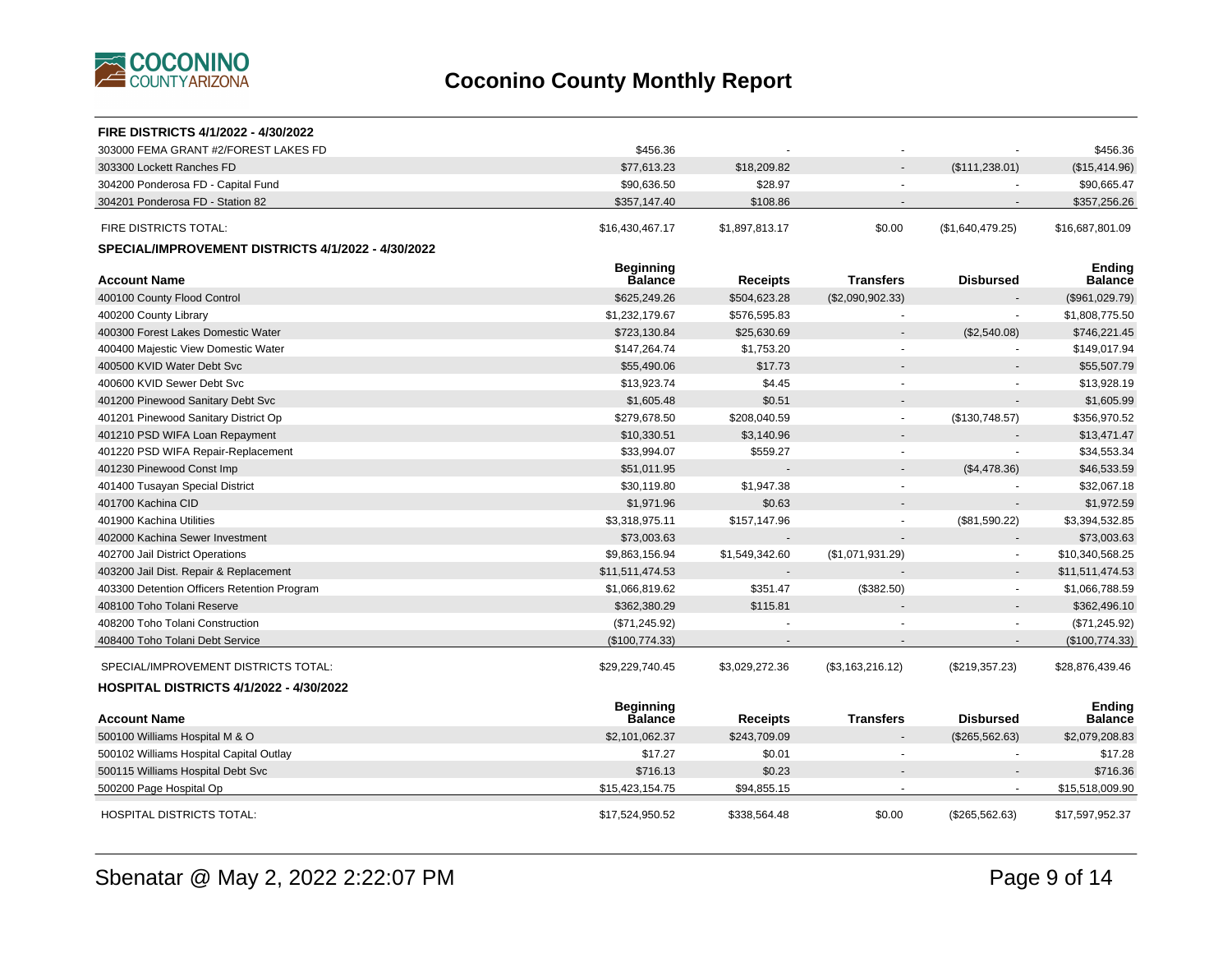

#### **NAIPTA 4/1/2022 - 4/30/2022**

| <b>Account Name</b>                                    | <b>Beginning</b><br><b>Balance</b> | <b>Receipts</b> | <b>Transfers</b>         | <b>Disbursed</b> | <b>Ending</b><br><b>Balance</b> |
|--------------------------------------------------------|------------------------------------|-----------------|--------------------------|------------------|---------------------------------|
| 500300 NAIPTA                                          | \$2,107,449.39                     | \$300,985.44    | $\overline{\phantom{0}}$ | (\$904, 251.39)  | \$1,504,183.44                  |
| NAIPTA TOTAL:<br>STATE OF ARIZONA 4/1/2022 - 4/30/2022 | \$2.107.449.39                     | \$300.985.44    | \$0.00                   | $(\$904,251.39)$ | \$1,504,183.44                  |
| <b>Account Name</b>                                    | <b>Beginning</b><br><b>Balance</b> | <b>Receipts</b> | <b>Transfers</b>         | <b>Disbursed</b> | <b>Ending</b><br><b>Balance</b> |

#### **STATE/COURT FINES AND FEES 4/1/2022 - 4/30/2022**

| <b>Account Name</b>                                   | <b>Beginning</b><br><b>Balance</b> | <b>Receipts</b> | <b>Transfers</b>         | <b>Disbursed</b> | <b>Ending</b><br><b>Balance</b> |
|-------------------------------------------------------|------------------------------------|-----------------|--------------------------|------------------|---------------------------------|
| 601100 Child Abuse                                    | \$521.83                           | \$718.13        |                          | (\$521.83)       | \$718.13                        |
| 601150 Confidential Address Fund                      | \$89.69                            | \$133.07        |                          | (\$89.69)        | \$133.07                        |
| 601200 Domestic Violence                              |                                    | \$1.25          |                          |                  | \$1.25                          |
| 601201 Domestic Violence Service Fund                 | \$2,507.26                         | \$3,398.72      | $\overline{\phantom{a}}$ | (\$2,507.26)     | \$3,398.72                      |
| 601250 Domestic Violence Shelter Fund                 | \$95.00                            | \$93.10         |                          | (\$95.00)        | \$93.10                         |
| 601270 2011 Addl Assessment Fee \$8 GITEM/PSEF        | \$5,275.10                         | \$2,391.28      |                          | (\$5,275.10)     | \$2,391.28                      |
| 601271 \$4 ASSESSMENT- COUNTY SHERIFF                 | (\$27,012.62)                      | \$118.70        |                          | \$29,503.86      | \$2,609.94                      |
| 601272 \$4 ASSESSMENT - DPS                           | \$44,883.51                        | \$1,037.90      |                          | (\$26,434.22)    | \$19,487.19                     |
| 601273 \$4 ASSESSMENT - MVD/ADOT                      | \$77.61                            | \$2.19          | $\overline{\phantom{a}}$ | (\$26.32)        | \$53.48                         |
| 601274 \$4 ASSESSMENT - GAME AND FISH                 | \$2,741.78                         | \$21.42         |                          | (\$1,622.60)     | \$1,140.60                      |
| 601276 \$4 ASSESSMENT - PAGE POLICE                   | \$125.11                           | \$8.93          |                          | (\$90.05)        | \$43.99                         |
| 601277 \$4 ASSESSMENT - NAVAJO DIV PUB SAFETY         | \$49.02                            | \$13.30         |                          | (\$43.32)        | \$19.00                         |
| 601278 \$4 ASSESSMENT - REGISTRAR CONTRACTORS         | \$15.36                            | \$1.56          |                          | (\$10.05)        | \$6.87                          |
| 601279 \$4 ASSESSMENT - ANIMAL CONTROL                | \$42.19                            | \$4.01          |                          | (\$28.07)        | \$18.13                         |
| 601280 \$4 ASSESSMENT - HUALAPAI POLICE               | \$2.90                             | \$0.58          |                          |                  | \$3.48                          |
| 601282 \$4 ASSESSMENT - NAU POLICE                    | \$1,594.16                         | \$118.60        |                          | (\$986.14)       | \$726.62                        |
| 601283 \$4 ASSESSMENT - CITY OF FLAGSTAFF POLICE      | \$369.85                           | \$14.00         |                          | (\$241.62)       | \$142.23                        |
| 601284 \$4 ASSESSMENT - City of Sedona PD             | \$8.88                             |                 |                          | (\$8.44)         | \$0.44                          |
| 601290 \$4 Assessment - BNSF Railway                  | \$7.78                             |                 |                          | (\$7.78)         | $\blacksquare$                  |
| 601293 \$4 ASSESSMENT - US DEPT OF INTERIOR, BIA      | \$5.25                             |                 |                          | (\$5.25)         |                                 |
| 601294 \$4 ASSESSMENT - ATTORNEY GENERAL TOBACCO ENFO | \$26.60                            |                 |                          |                  | \$26.60                         |
| 601296 \$4 ASSESSMENT - COUNTY ATTORNEY               | \$0.02                             |                 |                          |                  | \$0.02                          |
| 601300 DUI Abatement Fnd/JC                           | \$528.20                           | $\blacksquare$  |                          | (\$528.20)       |                                 |
| 601400 County Education District                      |                                    | (\$41.49)       |                          |                  | (\$41.49)                       |
| 601500 Drug Resource Center                           | $\overline{a}$                     | \$0.17          |                          |                  | \$0.17                          |
| 601501 Resource Center Fund                           | \$350.67                           | \$482.57        | ٠                        | (\$350.67)       | \$482.57                        |
| 601600 Criminal Enhancement                           | \$36,078.94                        | \$23,667.82     |                          | (\$36,078.94)    | \$23,667.82                     |
| 601700 Drug & Gang Enforcement                        | \$1,950.28                         | \$2,795.21      |                          | (\$1,950.28)     | \$2,795.21                      |
| 601800 Mobile Home Relocation                         | \$33.95                            | \$105.84        |                          | (\$33.95)        | \$105.84                        |
| 601900 Medical Svcs Enhanc- Clerk of Sup Crt          | \$338.58                           | \$736.41        |                          | (\$338.58)       | \$736.41                        |

Sbenatar @ May 2, 2022 2:22:07 PM

Page 10 of 14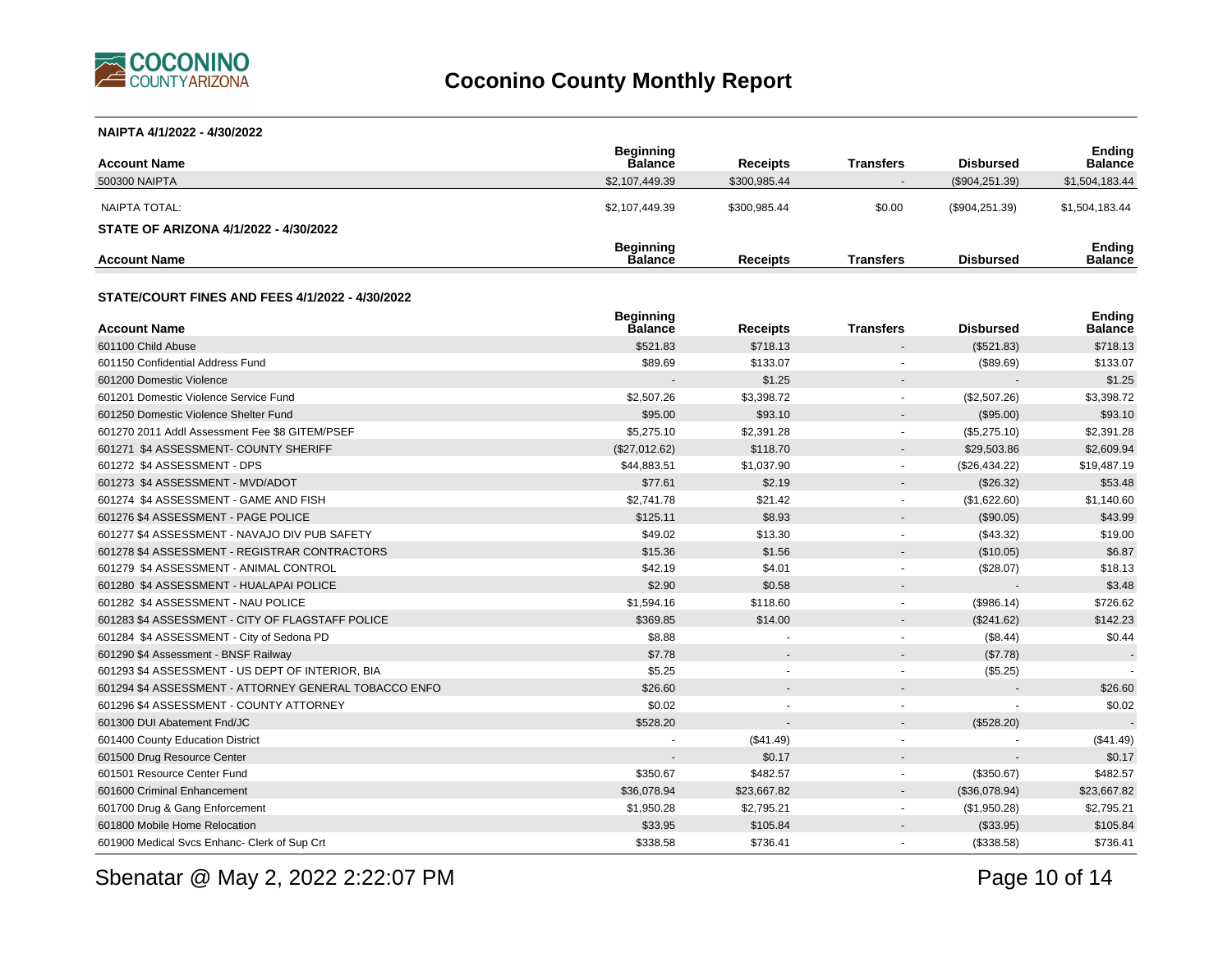

#### **STATE/COURT FINES AND FEES 4/1/2022 - 4/30/2022**

| 601901 Medical Svcs Enhanc - Flagstaff JP        | \$6,340.47   |              | (\$6,340.47)                              |              |
|--------------------------------------------------|--------------|--------------|-------------------------------------------|--------------|
| 601902 Medical Svcs Enhanc - Fredonia JP         | \$192.68     | \$408.22     | (\$192.68)                                | \$408.22     |
| 601903 Medical Svcs Enhanc - Page JP             | \$1,887.52   | \$3,297.66   | (\$1,887.52)                              | \$3,297.66   |
| 601904 Medical Svcs Enhanc - Williams JP         | \$2,183.75   | \$2,673.04   | (\$2,183.75)<br>$\blacksquare$            | \$2,673.04   |
| 602000 Confidential Intermediary                 | \$70.14      | \$96.66      | (\$70.14)<br>$\blacksquare$               | \$96.66      |
| 602200 Judicial Coll Enhanc Sup Ct               | \$5,169.35   | \$7,113.40   | (\$5,169.35)<br>$\blacksquare$            | \$7,113.40   |
| 602201 JCEF Flagstaff JP                         | \$1,365.17   |              | (\$1,365.17)                              |              |
| 602202 JCEF Fredonia JP                          | \$4.31       | \$11.26      | (\$4.31)<br>٠                             | \$11.26      |
| 602203 JCEF Page JP                              | \$128.66     | \$52.63      | (\$128.66)                                | \$52.63      |
| 602204 JCEF Williams JP                          | \$828.74     | \$129.33     | (\$828.74)<br>٠                           | \$129.33     |
| 602700 JCEF Time Pmt Sup Ct                      | \$148.20     | \$275.01     | (\$148.20)                                | \$275.01     |
| 602701 JCEF Time Pmt Flag JP                     | \$1,528.10   |              | (\$1,528.10)<br>$\blacksquare$            |              |
| 602702 JCEF Time Pmt Fred JP                     | \$104.00     | \$130.00     | (\$104.00)                                | \$130.00     |
| 602703 JCEF Time Pmt Page JP                     | \$457.12     | \$1,081.46   | (\$457.12)<br>÷.                          | \$1,081.46   |
| 602704 JCEF Time Pmt Wms JP                      |              | \$745.75     |                                           | \$745.75     |
| 603200 Altern Dispute Resol Sup Ct               | \$97.21      | \$133.17     | (\$97.21)<br>$\blacksquare$               | \$133.17     |
| 603201 ADR Flag JP                               | \$159.05     |              | (\$159.05)                                |              |
| 603202 ADR Fred JP                               | \$0.50       | \$1.31       | (\$0.50)<br>٠                             | \$1.31       |
| 603203 ADR Page JP                               | \$14.97      | \$6.13       | (\$14.97)                                 | \$6.13       |
| 603204 ADR Williams JP                           | \$16.13      | \$15.07      | (\$16.13)                                 | \$15.07      |
| 603900 Williams Community Facility               | \$195.65     | \$125.66     | (\$195.65)                                | \$125.66     |
| 604000 Minimum School Tax                        | \$80,297.65  | \$155,563.25 | (\$80,297.65)<br>$\overline{\phantom{a}}$ | \$155,563.25 |
| 604100 Victims Rights Assist Clerk               | \$798.00     | \$822.10     | (\$798.00)<br>۰                           | \$822.10     |
| 604150 Victim's Rights Enforcement               | \$1,347.58   | \$616.44     | (\$1,347.58)<br>$\blacksquare$            | \$616.44     |
| 604160 DPS Forensics Fund                        | \$4,291.44   | \$2,497.31   | (\$4,291.44)<br>$\blacksquare$            | \$2,497.31   |
| 604200 Elected Officials' Retirement             | \$2,023.41   | \$8,347.29   | (\$10,133.11)<br>$\blacksquare$           | \$237.59     |
| 604300 Clean Elections Sup Court                 | \$373.05     | \$632.70     | (\$373.05)                                | \$632.70     |
| 604301 Clean Elections Flag JC                   | \$5,171.68   |              | (\$5,171.68)<br>$\mathbf{r}$              |              |
| 604302 Clean Elections Fredonia JC               | \$146.62     | \$329.12     | (\$146.62)<br>$\blacksquare$              | \$329.12     |
| 604303 Clean Elections Page JC                   | \$1,529.90   | \$2,685.42   | (\$1,529.90)                              | \$2,685.42   |
| 604304 Clean Elections Williams JC               | \$1,768.95   | \$2,172.27   | (\$1,768.95)<br>$\blacksquare$            | \$2,172.27   |
| 604600 \$4 Peace Officer Training Equipment Fund | \$2,586.70   | \$2,327.21   | (\$2,586.70)<br>$\blacksquare$            | \$2,327.21   |
| 604700 Victim's Rights Fund 12-116.08            | \$7,409.52   | \$1,602.33   | (\$7,409.52)<br>$\blacksquare$            | \$1,602.33   |
| 604750 Victim Compensation Fund 12-116.08        | (\$1,685.35) | \$964.01     | \$1,685.35<br>$\blacksquare$              | \$964.01     |
| 604801 State Fill The Gap - Flagstaff JP         | \$3,411.88   |              | (\$3,411.88)<br>$\blacksquare$            |              |
| 604802 State Fill The Gap - Fredonia JP          | \$97.56      | \$218.95     | (\$97.56)<br>÷.                           | \$218.95     |
| 604803 State Fill The Gap- Page JP               | (\$1,472.56) | \$1,774.96   | (\$1,016.32)<br>$\overline{\phantom{a}}$  | (\$713.92)   |
| 604804 State Fill The Gap - Williams JP          | \$1,175.87   | \$1,434.81   | (\$1,175.87)<br>$\blacksquare$            | \$1,434.81   |
| 604900 JCEF-ST PROBATION SERVICES-FLAG JC        | \$8,765.68   |              | (\$8,765.68)                              |              |
| 605000 JCEF-ST PROBATION SERVICES-FREDONIA JC    | \$250.73     | \$661.84     | (\$250.73)                                | \$661.84     |
| 605100 JCEF-ST PROBATION SERVICES-PAGE JC        | \$4,333.85   | \$2,712.67   | (\$1,844.97)                              | \$5,201.55   |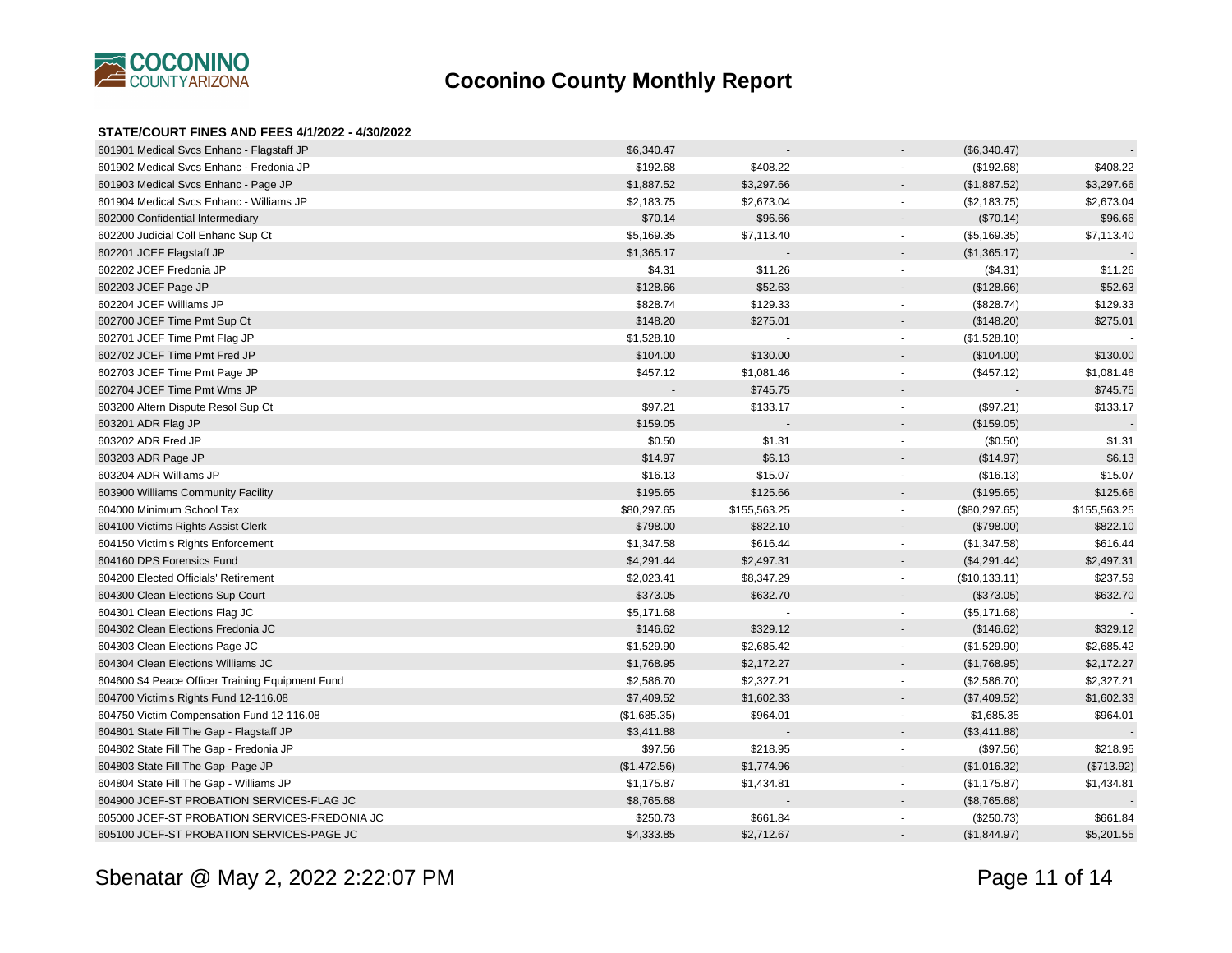

| <b>STATE/COURT FINES AND FEES 4/1/2022 - 4/30/2022</b> |                                    |                               |                  |                                |                                 |
|--------------------------------------------------------|------------------------------------|-------------------------------|------------------|--------------------------------|---------------------------------|
| 605150 Cty Page Probation Services Fee                 | \$1,950.00                         |                               |                  |                                | \$1,950.00                      |
| 605200 JCEF-ST PROBATION SERVICES-WMS JC               | \$2,386.43                         | \$2,553.50                    |                  | (\$2,386.43)                   | \$2,553.50                      |
| 605300 DNA PENALTY ASSMT-FLAG JC                       | \$338.44                           |                               | ٠                | (\$338.44)                     |                                 |
| 605400 DNA PENALTY ASSMT-FREDONIA JC                   | \$18.33                            | \$13.77                       |                  | (\$18.33)                      | \$13.77                         |
| 605500 DNA PENALTY ASSMT-PAGE JC                       | \$17.32                            | \$168.63                      | ÷.               | (\$17.32)                      | \$168.63                        |
| 605600 DNA PENALTY ASSMT-WMS JC                        | \$166.16                           | \$189.33                      |                  | (\$166.16)                     | \$189.33                        |
| 605900 ARIZONA LENGTHY TRIAL FUND                      | \$669.75                           | \$1,111.50                    | $\mathbf{u}$     | (\$669.75)                     | \$1,111.50                      |
| 606000 PCOF-PRISON CONST & OPERATIONS FUND-FLAG        | \$8,742.90                         |                               |                  | (\$8,742.90)                   |                                 |
| 606200 PCOF-PRISON CONST & OPERATIONS FUND-PAGE        | \$165.30                           | \$285.00                      |                  | (\$165.30)                     | \$285.00                        |
| 606300 PCOF-PRISON CONST & OPERATIONS FUND-WILL        | \$589.00                           | \$521.55                      |                  | (\$589.00)                     | \$521.55                        |
| 606400 PCOF-PRISON CONST & OPERATIONS FUND-CLER        | \$5,760.54                         | \$4,166.03                    | $\mathbf{u}$     | (\$5,760.54)                   | \$4,166.03                      |
| 606500 XTRA DUI ASSESSMENT                             | \$960.75                           |                               | ÷                | (\$960.75)                     |                                 |
| 606600 CONSTABLE ETHICS COMMITTEE                      | \$232.75                           | \$14.25                       |                  | (\$232.75)                     | \$14.25                         |
| 606900 Public Safety Equipment Fund Flagstaff          | \$6,727.94                         |                               | $\overline{a}$   | (\$6,727.94)                   |                                 |
| 606902 Public Safety Equipment Fund Page               | \$4.75                             | \$95.00                       | $\blacksquare$   | (\$4.75)                       | \$95.00                         |
| 606903 Public Safety Equipment Fund Williams           | \$427.50                           | \$1,098.20                    |                  | (\$427.50)                     | \$1,098.20                      |
| 607000 Citing Agency A.R.S. 28-4139 Suspended Licens   | \$47.50                            |                               |                  |                                | \$47.50                         |
| STATE/COURT FINES AND FEES TOTAL:                      | \$243,426.14                       | \$247,698.47                  | \$0.00           | (\$226,600.94)                 | \$264,523.67                    |
| <b>MUNICIPAL FUNDS 4/1/2022 - 4/30/2022</b>            |                                    |                               |                  |                                |                                 |
|                                                        |                                    |                               |                  |                                |                                 |
| <b>Account Name</b>                                    | <b>Beginning</b><br><b>Balance</b> |                               | <b>Transfers</b> | <b>Disbursed</b>               | <b>Ending</b><br><b>Balance</b> |
|                                                        |                                    | <b>Receipts</b>               |                  |                                |                                 |
| 600200 City of Flagstaff<br>600250 FLAG DWTN REV DIST  | \$446,356.99<br>\$3,015.50         | \$1,901,393.42<br>\$25,451.91 |                  | (\$446,356.99)<br>(\$3,015.50) | \$1,901,393.42<br>\$25,451.91   |
| 600300 City of Williams                                | \$21,803.57                        | \$80,527.83                   |                  | (\$21,803.57)                  | \$80,527.83                     |
| 600601 City of Sedona Flood Control                    | (\$8,017.22)                       |                               |                  |                                | (\$8,017.22)                    |
| 600700 Sedona FD                                       | \$158,405.21                       | \$313,171.11                  |                  | (\$158,405.21)                 | \$313,171.11                    |
| MUNICIPAL FUNDS TOTAL:                                 | \$621,564.05                       | \$2,320,544.27                | \$0.00           | (\$629,581.27)                 | \$2,312,527.05                  |
| <b>BI-COUNTY FUNDS 4/1/2022 - 4/30/2022</b>            |                                    |                               |                  |                                |                                 |
| <b>Account Name</b>                                    | <b>Beginning</b><br><b>Balance</b> | <b>Receipts</b>               | <b>Transfers</b> | <b>Disbursed</b>               | <b>Ending</b><br><b>Balance</b> |
| 600800 Valley Academy Ed Dist                          | \$3,124.23                         | \$6,100.38                    |                  | (\$3,124.23)                   | \$6,100.38                      |
| 600801 Mountain Institute Joint Tech JTED              | \$51.90                            | (\$71.15)                     |                  | (\$51.90)                      | (\$71.15)                       |
| 600802 Northeast AZ Tech Inst of Voc Ed                | \$3.69                             | (\$1,630.96)                  | $\blacksquare$   | (\$3.69)                       | (\$1,630.96)                    |
| 600900 Sedona SD9 OPERATIONS                           | \$44,278.48                        | \$83,929.65                   | $\blacksquare$   | (\$44,278.48)                  | \$83,929.65                     |
| 600911 Sedona SD9-K-12 OVERRRIDE                       | \$7,110.80                         | \$13,884.44                   |                  | (\$7,110.80)                   | \$13,884.44                     |
| 600980 Sedona SD9-BI-COUNTY TAX REPAYMENT              | \$13.69                            |                               |                  |                                | \$13.69                         |
| 600985 Sedona SD9-REDEMPTION & INTEREST                | \$49,100.77                        | \$95,873.54                   |                  | (\$49,100.77)                  | \$95,873.54                     |
| 601000 Ashfork SD 31                                   | \$7,418.47                         | (\$12,485.07)                 | $\blacksquare$   | (\$7,418.47)                   | (\$12,485.07)                   |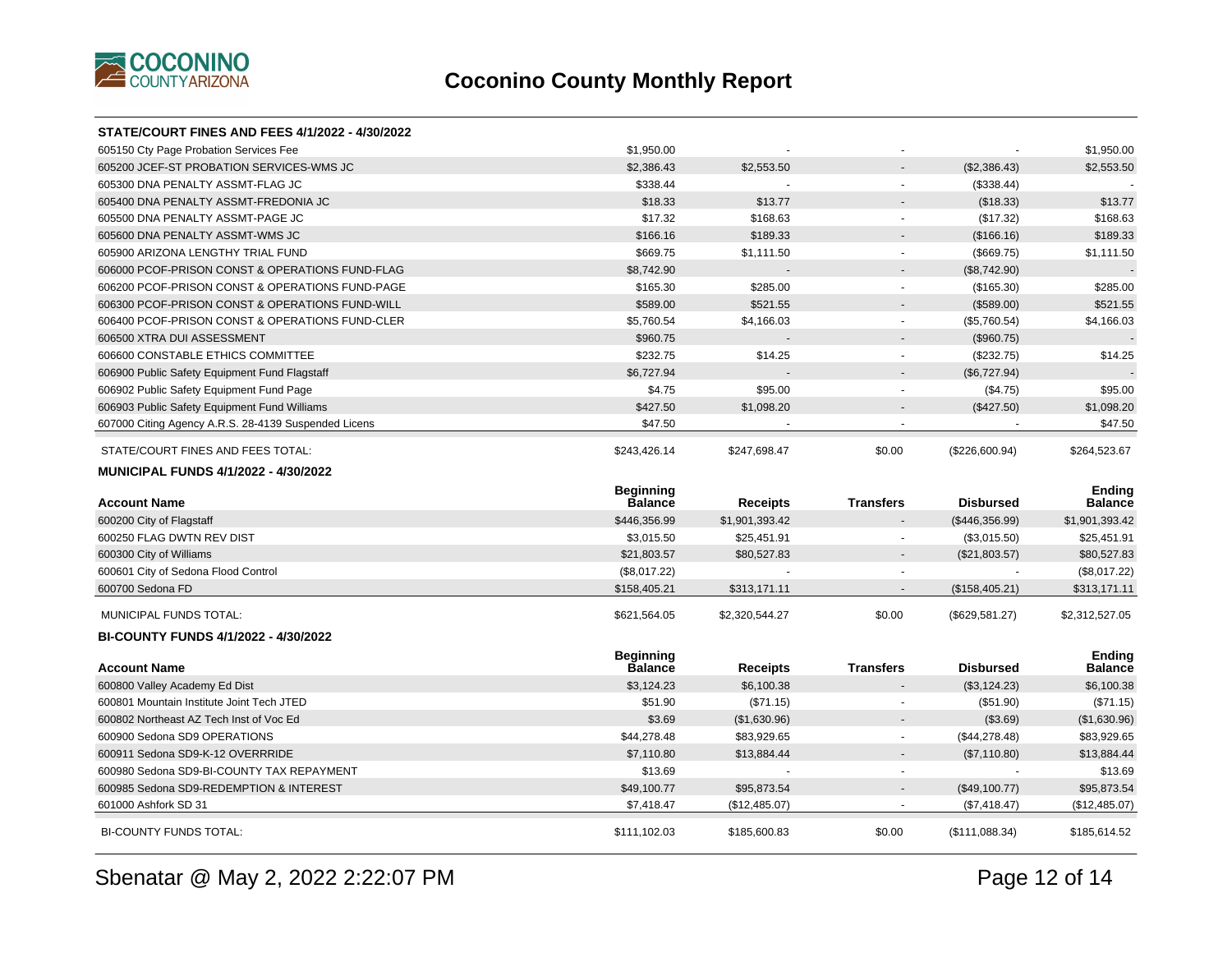

#### **TREASURER FUNDS 4/1/2022 - 4/30/2022**

| <b>Account Name</b>                            | Beginning<br><b>Balance</b> | <b>Receipts</b>          | <b>Transfers</b>         | <b>Disbursed</b>         | Ending<br><b>Balance</b> |
|------------------------------------------------|-----------------------------|--------------------------|--------------------------|--------------------------|--------------------------|
| 147800 Juvenile Suspension                     | \$26,690.45                 | \$8.53                   | $\overline{\phantom{0}}$ | $\blacksquare$           | \$26,698.98              |
| 700200 Treasurer's Suspense                    | \$11,990.75                 | $\overline{\phantom{a}}$ |                          | ۰                        | \$11,990.75              |
| 700400 Tax Lien Redemption Prepayment Suspense | \$9,440.00                  | \$3,350.00               | $\sim$                   | ۰.                       | \$12,790.00              |
| 700500 Treasurer's Deed Suspense               | \$724.23                    | $\overline{\phantom{a}}$ | $\overline{\phantom{a}}$ | ۰                        | \$724.23                 |
| 700800 JP Suspension                           | \$78,737.12                 | \$824.00                 | $\sim$                   | $\overline{\phantom{a}}$ | \$79,561.12              |
| 701000 Trustee Sale Excess Monies              | \$231,746.49                | \$69,381.87              | $\overline{\phantom{a}}$ | (\$39,097.67)            | \$262,030.69             |
| 701200 Cash Over/Short                         | \$2,255.26                  | $\overline{\phantom{a}}$ | $\overline{\phantom{0}}$ | $\blacksquare$           | \$2,255.26               |
| TREASURER FUNDS TOTAL:                         | \$361.584.30                | \$73.564.40              | \$0.00                   | (\$39,097.67)            | \$396,051.03             |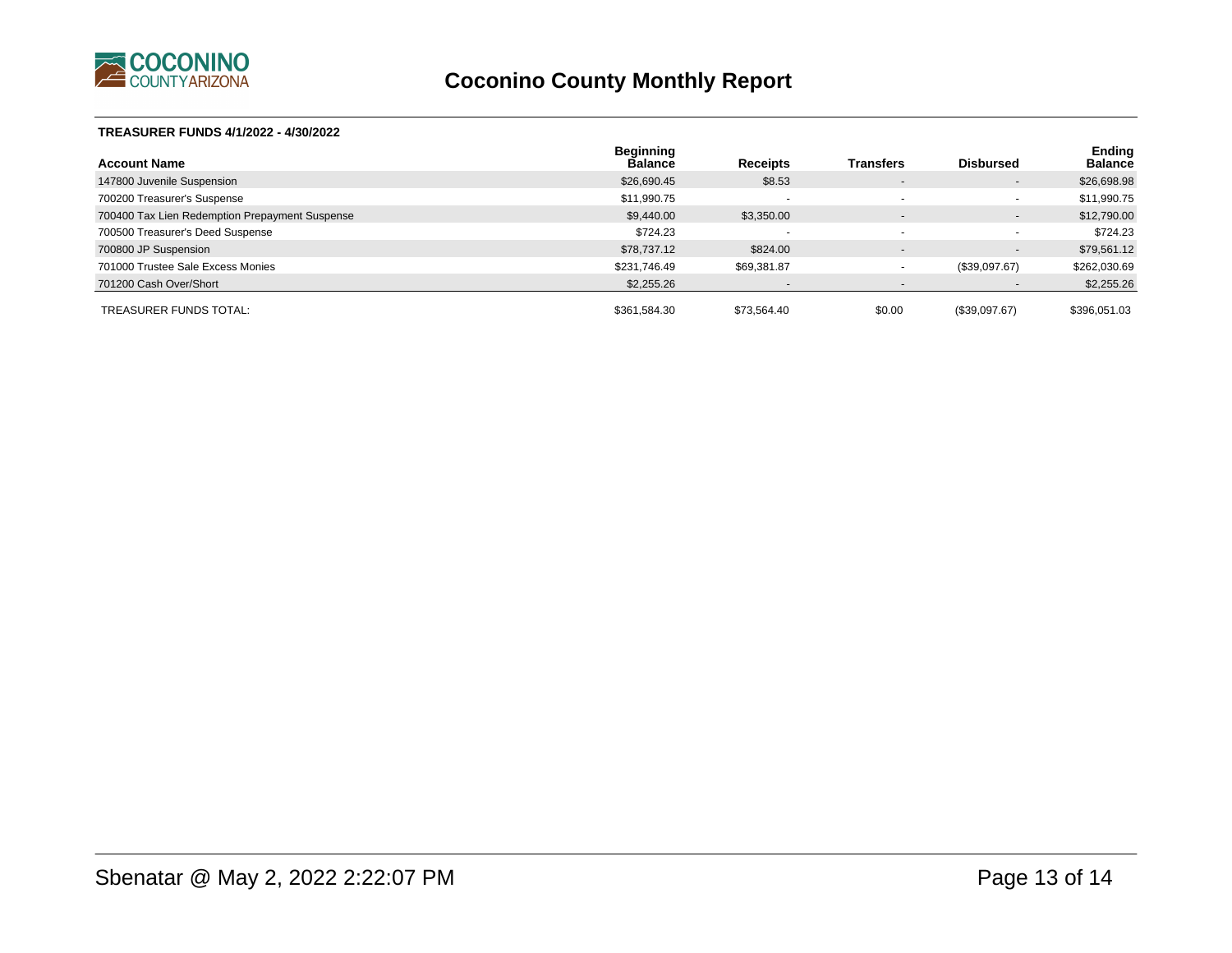

| <b>GRAND TOTALS</b> | \$326,094,333.90 | \$50,729,075.22 | \$0.00 | (\$38,608,271.62) | \$338,215,137.50 |
|---------------------|------------------|-----------------|--------|-------------------|------------------|
|                     |                  |                 |        |                   |                  |

\_\_\_\_\_\_\_\_\_\_\_\_\_\_\_\_\_\_\_\_\_\_\_\_\_\_\_\_\_\_\_\_\_\_\_\_\_\_\_\_\_\_\_\_\_\_\_\_\_\_\_\_\_\_\_\_\_\_\_\_\_\_\_\_\_\_\_\_\_\_\_

I, Sarah Benatar, TREASURER AND EX OFFICIO TAX COLLECTOR OF COCONINO COUNTY, STATE<br>OF ARIZONA, DO SOLEMNLY SWEAR THAT THE REPORT HEREWITH SUBMITTED IS A TRUE AND<br>CORRECT STATEMENT OF TRANSACTIONS OF MY OFFICE FOR THE MONTH 2022, AND THAT THE BALANCE OR OVERDRAFTS AS HEREIN INDICATED ARE THE TRUE AND CORRECT BALANCE OR OVERDRAFTS AS OF THE CLOSE OF BUSINESS, APRIL 30, 2022.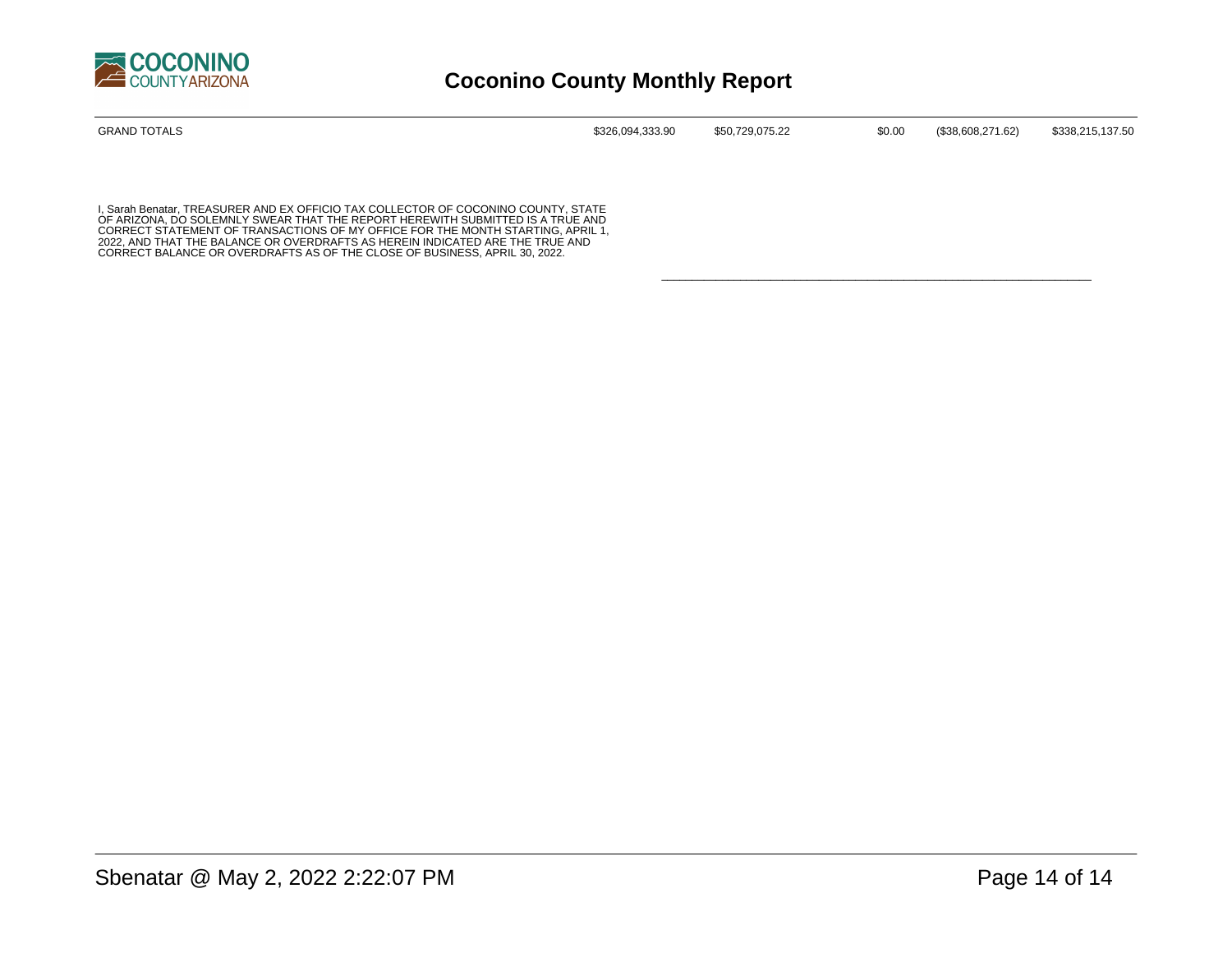

| Fund Id | <b>Fund Name</b>                                                                | Tax<br>Year | Type | Tax            | Interest    | Misc        | Тах<br>Abatement | Interest<br>Abatement | Total                     |
|---------|---------------------------------------------------------------------------------|-------------|------|----------------|-------------|-------------|------------------|-----------------------|---------------------------|
| 02000   | <b>COCONINO</b><br><b>COUNTY</b>                                                | 2006        | Τ    | \$9.69         | \$444.18    | \$0.00      | \$0.00           | \$0.00                | \$453.87                  |
| 02000   | <b>COCONINO</b><br><b>COUNTY</b>                                                | 2007        | Τ    | \$9.20         | \$363.29    | \$0.00      | \$0.00           | \$0.00                | \$372.49                  |
| 02000   | <b>COCONINO</b><br><b>COUNTY</b>                                                | 2008        | Τ    | \$11.00        | \$501.15    | \$0.00      | \$0.00           | \$0.00                | \$512.15                  |
| 02000   | <b>COCONINO</b><br><b>COUNTY</b>                                                | 2009        | Τ    | \$10.26        | \$435.09    | \$0.00      | \$0.00           | \$0.00                | \$445.35                  |
| 02000   | <b>COCONINO</b><br><b>COUNTY</b>                                                | 2010        | Τ    | \$11.53        | \$660.43    | \$0.00      | \$0.00           | \$0.00                | \$671.96                  |
| 02000   | <b>COCONINO</b><br><b>COUNTY</b>                                                | 2011        | Τ    | \$14.85        | \$674.92    | \$0.00      | \$0.00           | \$0.00                | \$689.77                  |
| 02000   | <b>COCONINO</b><br><b>COUNTY</b>                                                | 2012        | Τ    | \$19.52        | \$791.21    | \$0.00      | \$0.00           | \$0.00                | \$810.73                  |
| 02000   | <b>COCONINO</b><br><b>COUNTY</b>                                                | 2013        | Τ    | \$37.44        | \$1,265.47  | \$0.00      | \$0.00           | \$0.00                | \$1,302.91                |
| 02000   | <b>COCONINO</b><br><b>COUNTY</b>                                                | 2014        | Τ    | \$28.01        | \$918.74    | \$0.00      | \$0.00           | \$0.00                | \$946.75                  |
| 02000   | <b>COCONINO</b><br><b>COUNTY</b>                                                | 2015        | Τ    | \$31.41        | \$932.08    | \$0.00      | \$0.00           | \$0.00                | \$963.49                  |
| 02000   | <b>COCONINO</b><br><b>COUNTY</b>                                                | 2016        | Τ    | \$31.46        | \$757.68    | \$0.00      | \$0.00           | \$0.00                | \$789.14                  |
| 02000   | <b>COCONINO</b><br><b>COUNTY</b>                                                | 2017        | Τ    | \$40.20        | \$820.48    | \$0.00      | \$0.00           | \$0.00                | \$860.68                  |
| 02000   | <b>COCONINO</b><br><b>COUNTY</b>                                                | 2018        | Τ    | \$49.37        | \$602.03    | \$0.00      | \$0.00           | \$0.00                | \$651.40                  |
| 02000   | <b>COCONINO</b><br><b>COUNTY</b>                                                | 2019        | Т    | \$55.71        | \$514.74    | \$0.00      | \$0.00           | \$0.00                | \$570.45                  |
| 02000   | <b>COCONINO</b><br><b>COUNTY</b>                                                | 2020        | Τ    | \$244.83       | \$538.11    | $($ \$0.03) | \$0.00           | \$0.00                | \$782.91                  |
| 02000   | <b>COCONINO</b>                                                                 | 2021        | Т    | \$1,167,187.80 | \$22,406.36 | \$0.74      | \$0.00           | (\$5.74)              | \$1,189,589.16            |
| 02000   | <b>COUNTY</b><br>Total for fund                                                 |             |      | \$1,167,792.28 | \$32,625.96 | \$0.71      | \$0.00           |                       | $(\$5.74)$ \$1,200,413.21 |
| 02001   | <b>STATE SCHOOL</b><br><b>TAX</b>                                               | 2006        | Т    | \$0.00         | \$0.00      | \$0.00      | \$0.00           | \$0.00                | \$0.00                    |
| 02001   | <b>EQUALIZATION</b><br><b>STATE SCHOOL</b><br><b>TAX</b><br><b>EQUALIZATION</b> | 2007        | Τ    | \$0.00         | \$0.00      | \$0.00      | \$0.00           | \$0.00                | \$0.00                    |
| 02001   | <b>STATE SCHOOL</b><br><b>TAX</b><br><b>EQUALIZATION</b>                        | 2008        | Т    | \$0.00         | \$0.00      | \$0.00      | \$0.00           | \$0.00                | \$0.00                    |
| 02001   | <b>STATE SCHOOL</b><br><b>TAX</b><br><b>EQUALIZATION</b>                        | 2009        | T    | \$8.53         | \$0.00      | \$0.00      | \$0.00           | \$0.00                | \$8.53                    |
| 02001   | <b>STATE SCHOOL</b><br>TAX<br><b>EQUALIZATION</b>                               | 2010        | Т    | \$10.39        | \$0.00      | \$0.00      | \$0.00           | \$0.00                | \$10.39                   |
| 02001   | <b>ST SCHL</b><br>EQUALIZATION                                                  | 2011        | Τ    | \$14.68        | \$0.00      | \$0.00      | \$0.00           | \$0.00                | \$14.68                   |
| 02001   | STATE SCHOOL<br>TAX<br><b>EQUALIZATION</b>                                      | 2012        | Τ    | \$20.51        | \$0.00      | \$0.00      | \$0.00           | \$0.00                | \$20.51                   |
| 02001   | <b>STATE SCHOOL</b><br><b>TAX</b><br><b>EQUALIZATION</b>                        | 2013        | T    | \$35.09        | \$0.00      | \$0.00      | \$0.00           | \$0.00                | \$35.09                   |
| 02001   | STATE SCHOOL<br><b>TAX</b><br><b>EQUALIZATION</b>                               | 2014        | Т    | \$25.22        | \$0.00      | \$0.00      | \$0.00           | \$0.00                | \$25.22                   |
| 02001   | <b>STATE SCHOOL</b><br><b>TAX</b><br><b>EQUALIZATION</b>                        | 2015        | Τ    | \$27.68        | \$0.00      | \$0.00      | \$0.00           | \$0.00                | \$27.68                   |
| 02001   | <b>STATE SCHOOL</b><br>TAX                                                      | 2016        | Т    | \$27.24        | \$0.00      | \$0.00      | \$0.00           | \$0.00                | \$27.24                   |
| 02001   | <b>EQUALIZATION</b><br><b>STATE SCHOOL</b><br><b>TAX</b>                        | 2017        | T    | \$34.56        | \$0.00      | \$0.00      | \$0.00           | \$0.00                | \$34.56                   |
| 02001   | <b>EQUALIZATION</b><br><b>STATE SCHOOL</b><br><b>TAX</b>                        | 2018        | Τ    | \$41.92        | \$0.00      | \$0.00      | \$0.00           | \$0.00                | \$41.92                   |
| 02001   | <b>EQUALIZATION</b><br><b>STATE SCHOOL</b><br><b>TAX</b><br><b>EQUALIZATION</b> | 2019        | T    | \$46.98        | \$0.00      | \$0.00      | \$0.00           | \$0.00                | \$46.98                   |
| 02001   | STATE SCHOOL<br>TAX                                                             | 2020        | Т    | \$204.74       | \$0.00      | \$0.00      | \$0.00           | \$0.00                | \$204.74                  |
| 02001   | <b>EQUALIZATION</b><br><b>STATE SCHOOL</b><br><b>TAX</b><br><b>EQUALIZATION</b> | 2021        | Τ    | \$960,563.79   | \$0.00      | \$0.61      | \$0.00           | \$0.00                | \$960,564.40              |
| 02001   | Total for fund                                                                  |             |      | \$961,061.33   | \$0.00      | \$0.61      | \$0.00           | \$0.00                | \$961,061.94              |
| 03000   | MOBILE HOME<br><b>RELOCATION</b><br><b>FUND</b>                                 | 2006        | T    | \$10.49        | \$0.00      | \$0.00      | \$0.00           | \$0.00                | \$10.49                   |
| 03000   | MOBILE HOME<br><b>RELOCATION</b><br><b>FUND</b>                                 | 2007        | Т    | \$10.49        | \$0.00      | \$0.00      | \$0.00           | \$0.00                | \$10.49                   |
| 03000   | MOBILE HOME<br><b>RELOCATION</b><br><b>FUND</b>                                 | 2008        | T    | \$11.14        | \$0.00      | \$0.00      | \$0.00           | \$0.00                | \$11.14                   |
| 03000   | MOBILE HOME<br><b>RELOCATION</b><br><b>FUND</b>                                 | 2009        | Τ    | \$11.14        | \$0.00      | \$0.00      | \$0.00           | \$0.00                | \$11.14                   |
| 03000   | MOBILE HOME<br><b>RELOCATION</b><br><b>FUND</b>                                 | 2010        | T    | \$10.36        | \$0.00      | \$0.00      | \$0.00           | \$0.00                | \$10.36                   |
| 03000   | MOBILE HOME                                                                     | 2011        | т    | \$10.36        | \$0.00      | \$0.00      | \$0.00           | \$0.00                | \$10.36                   |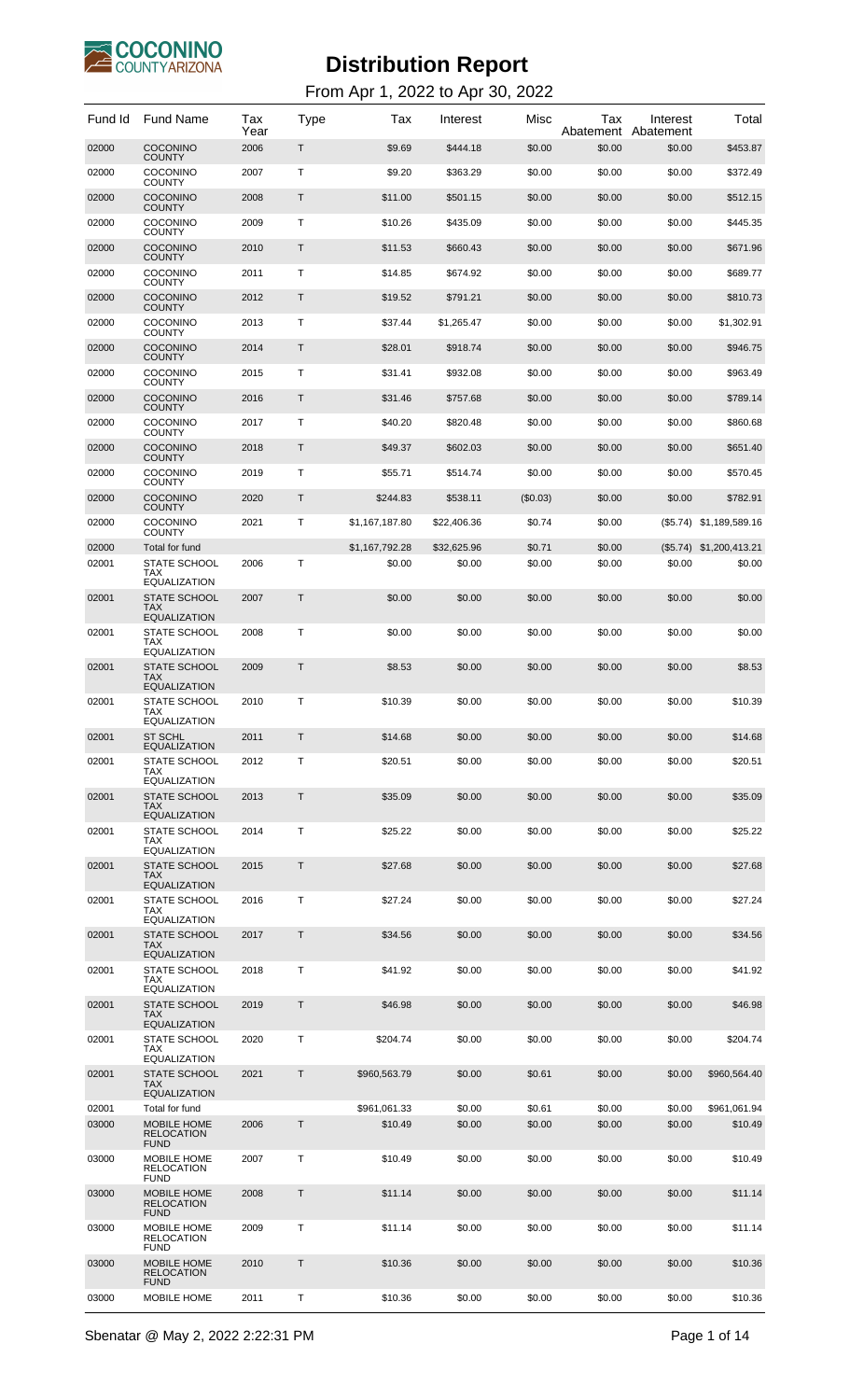

| Fund Id            | <b>Fund Name</b>                                             | Tax<br>Year  | Type             | Tax                    | Interest         | Misc             | Tax              | Interest<br>Abatement Abatement | Total                  |
|--------------------|--------------------------------------------------------------|--------------|------------------|------------------------|------------------|------------------|------------------|---------------------------------|------------------------|
| 03000              | <b>RELOCATION</b><br>MOBILE HOME                             | 2012         | $\mathsf{T}$     | \$11.40                | \$0.00           | \$0.00           | \$0.00           | \$0.00                          | \$11.40                |
| 03000              | <b>RELOCATION</b><br><b>MOBILE HOME</b><br><b>RELOCATION</b> | 2013         | Т                | \$10.42                | \$0.00           | \$0.00           | \$0.00           | \$0.00                          | \$10.42                |
| 03000              | <b>MOBILE HOME</b><br><b>RELOCATION</b>                      | 2014         | Τ                | \$9.78                 | \$0.00           | \$0.00           | \$0.00           | \$0.00                          | \$9.78                 |
| 03000              | MOBILE HOME<br><b>RELOCATION</b>                             | 2015         | Т                | \$10.26                | \$0.00           | \$0.00           | \$0.00           | \$0.00                          | \$10.26                |
| 03000              | Total for fund                                               |              |                  | \$105.84               | \$0.00           | \$0.00           | \$0.00           | \$0.00                          | \$105.84               |
| 04151              | <b>CITY OF</b><br><b>FLAGSTAFF</b>                           | 2010         | $\mathsf{T}$     | \$0.00                 | \$0.00           | \$0.00           | \$0.00           | \$0.00                          | \$0.00                 |
| 04151              | <b>CITY OF</b><br><b>FLAGSTAFF</b>                           | 2017         | $\mathsf{T}$     | \$4.94                 | \$0.00           | \$0.00           | \$0.00           | \$0.00                          | \$4.94                 |
| 04151              | <b>CITY OF</b><br><b>FLAGSTAFF</b>                           | 2018         | $\mathsf{T}$     | \$13.57                | \$0.00           | \$0.00           | \$0.00           | \$0.00                          | \$13.57                |
| 04151              | <b>CITY OF</b><br><b>FLAGSTAFF</b>                           | 2019         | $\mathsf{T}$     | \$21.07                | \$0.00           | \$0.00           | \$0.00           | \$0.00                          | \$21.07                |
| 04151              | <b>CITY OF</b><br><b>FLAGSTAFF</b>                           | 2020         | $\mathsf{T}$     | \$220.09               | \$0.00           | \$0.00           | \$0.00           | \$0.00                          | \$220.09               |
| 04151              | <b>CITY OF</b><br><b>FLAGSTAFF</b>                           | 2021         | $\mathsf{T}$     | \$899,484.30           | \$0.00           | \$0.00           | \$0.00           | \$0.00                          | \$899,484.30           |
| 04151<br>04152     | Total for fund<br><b>TOWN OF</b>                             | 2021         | $\mathsf{T}$     | \$899,743.97<br>\$0.00 | \$0.00<br>\$0.00 | \$0.00<br>\$0.00 | \$0.00<br>\$0.00 | \$0.00<br>\$0.00                | \$899,743.97<br>\$0.00 |
| 04152              | <b>FREDONIA</b><br>Total for fund                            |              |                  | \$0.00                 | \$0.00           | \$0.00           | \$0.00           | \$0.00                          | \$0.00                 |
| 04153              | <b>CITY OF WILLIAMS</b>                                      | 2021         | T.               | \$80,527.83            | \$0.00           | \$0.00           | \$0.00           | \$0.00                          | \$80,527.83            |
| 04153              | Total for fund                                               |              |                  | \$80,527.83            | \$0.00           | \$0.00           | \$0.00           | \$0.00                          | \$80,527.83            |
| 04156              | <b>CITY OF PAGE</b>                                          | 2018         | Τ                | \$0.00                 | \$0.00           | \$0.00           | \$0.00           | \$0.00                          | \$0.00                 |
| 04156              | <b>CITY OF PAGE</b>                                          | 2019         | Т                | \$0.00                 | \$0.00           | \$0.00           | \$0.00           | \$0.00                          | \$0.00                 |
| 04156              | <b>CITY OF PAGE</b>                                          | 2021         | Τ                | \$0.00                 | \$0.00           | \$0.00           | \$0.00           | \$0.00                          | \$0.00                 |
| 04156              | Total for fund                                               |              |                  | \$0.00                 | \$0.00           | \$0.00           | \$0.00           | \$0.00                          | \$0.00                 |
| 04158              | <b>CITY OF SEDONA</b>                                        | 2021         | T.               | \$0.00                 | \$0.00           | \$0.00           | \$0.00           | \$0.00                          | \$0.00                 |
| 04158              | Total for fund                                               |              |                  | \$0.00                 | \$0.00           | \$0.00           | \$0.00           | \$0.00                          | \$0.00                 |
| 04159              | <b>TOWN OF</b><br><b>TUSAYAN</b>                             | 2021         | $\mathsf{T}$     | \$0.00                 | \$0.00           | \$0.00           | \$0.00           | \$0.00                          | \$0.00                 |
| 04159              | Total for fund                                               |              |                  | \$0.00                 | \$0.00           | \$0.00           | \$0.00           | \$0.00                          | \$0.00                 |
| 07001              | <b>FLAGSTAFF SD#1</b>                                        | 2006         | $\mathsf{T}$     | \$91.98                | \$0.00           | \$0.00           | \$0.00           | \$0.00                          | \$91.98                |
| 07001<br>07001     | <b>FLAGSTAFF SD#1</b><br><b>FLAGSTAFF SD#1</b>               | 2007<br>2008 | Т<br>T           | \$73.04<br>\$80.43     | \$0.00<br>\$0.00 | \$0.00<br>\$0.00 | \$0.00<br>\$0.00 | \$0.00<br>\$0.00                | \$73.04<br>\$80.43     |
| 07001              | <b>FLAGSTAFF SD#1</b>                                        | 2009         | Т                | \$69.96                | \$0.00           | \$0.00           | \$0.00           | \$0.00                          | \$69.96                |
| 07001              | <b>FLAGSTAFF SD#1</b>                                        | 2010         | T                | \$75.24                | \$0.00           | \$0.00           | \$0.00           | \$0.00                          | \$75.24                |
| 07001              | SD#1 FLAGSTAFF                                               | 2011         | т                | \$76.85                | \$0.00           | \$0.00           | \$0.00           | \$0.00                          | \$76.85                |
| 07001              | SD#1 FLAGSTAFF                                               | 2012         | T                | \$82.46                | \$0.00           | \$0.00           | \$0.00           | \$0.00                          | \$82.46                |
| 07001              | SD#1 FLAGSTAFF                                               | 2013         | Τ                | \$82.86                | \$0.00           | \$0.00           | \$0.00           | \$0.00                          | \$82.86                |
| 07001              | SD#1 FLAGSTAFF                                               | 2014         | $\sf T$          | \$74.77                | \$0.00           | \$0.00           | \$0.00           | \$0.00                          | \$74.77                |
| 07001              | SD#1 FLAGSTAFF                                               | 2015         | Т                | \$87.38                | \$0.00           | \$0.00           | \$0.00           | \$0.00                          | \$87.38                |
| 07001              | SD#1 FLAGSTAFF                                               | 2016         | T                | \$94.05                | \$0.00           | \$0.00           | \$0.00           | \$0.00                          | \$94.05                |
| 07001              | SD#1 FLAGSTAFF                                               | 2017         | Т                | \$120.29               | \$0.00           | \$0.00           | \$0.00           | \$0.00                          | \$120.29               |
| 07001<br>07001     | SD#1 FLAGSTAFF<br>SD#1 FLAGSTAFF                             | 2018<br>2019 | T<br>T           | \$149.18<br>\$181.55   | \$0.00<br>\$0.00 | \$0.00<br>\$0.00 | \$0.00<br>\$0.00 | \$0.00<br>\$0.00                | \$149.18<br>\$181.55   |
| 07001              | SD#1 FLAGSTAFF                                               | 2020         | $\top$           | \$1,132.12             | \$0.00           | \$0.00           | \$0.00           | \$0.00                          | \$1,132.12             |
| 07001              | SD#1 FLAGSTAFF                                               | 2021         | Т                | \$6,149,841.45         | \$0.00           | \$4.94           | \$0.00           | \$0.00                          | \$6,149,846.39         |
| 07001              | Total for fund                                               |              |                  | \$6,152,313.61         | \$0.00           | \$4.94           | \$0.00           |                                 | \$0.00 \$6,152,318.55  |
| 07001_S            | FLAGSTAFF SD #1                                              | 2006         | Τ                | (\$32.50)              | \$0.00           | \$0.00           | \$0.00           | \$0.00                          | (\$32.50)              |
| 07001_S            | FLAGSTAFF SD #1                                              | 2007         | $\sf T$          | (\$26.60)              | \$0.00           | \$0.00           | \$0.00           | \$0.00                          | (\$26.60)              |
| 07001_S            | <b>FLAGSTAFF SD#1</b>                                        | 2008         | $\top$           | (\$29.81)              | \$0.00           | \$0.00           | \$0.00           | \$0.00                          | (\$29.81)              |
| 07001_S            | <b>FLAGSTAFF SD#1</b>                                        | 2009         | $\sf T$          | (\$26.91)              | \$0.00           | \$0.00           | \$0.00           | \$0.00                          | (\$26.91)              |
| 07001_S            | FLAGSTAFF SD #1                                              | 2010         | Т                | (\$30.10)              | \$0.00           | \$0.00           | \$0.00           | \$0.00                          | (\$30.10)              |
| 07001_S<br>07001_S | SD#1 FLAGSTAFF<br>SD#1 FLAGSTAFF                             | 2011<br>2012 | T<br>Т           | (\$29.32)              | \$0.00<br>\$0.00 | \$0.00<br>\$0.00 | \$0.00<br>\$0.00 | \$0.00<br>\$0.00                | (\$29.32)<br>(\$32.90) |
| 07001_S            | SD#1 FLAGSTAFF                                               | 2013         | T                | (\$32.90)<br>(\$34.02) | \$0.00           | \$0.00           | \$0.00           | \$0.00                          | (\$34.02)              |
| 07001_S            | SD#1 FLAGSTAFF                                               | 2014         | T                | (\$32.48)              | \$0.00           | \$0.00           | \$0.00           | \$0.00                          | (\$32.48)              |
| 07001_S            | SD#1 FLAGSTAFF                                               | 2015         | $\top$           | (\$38.76)              | \$0.00           | \$0.00           | \$0.00           | \$0.00                          | (\$38.76)              |
| 07001_S            | SD#1 FLAGSTAFF                                               | 2016         | Т                | (\$42.30)              | \$0.00           | \$0.00           | \$0.00           | \$0.00                          | (\$42.30)              |
| 07001_S            | SD#1 FLAGSTAFF                                               | 2017         | T                | (\$56.76)              | \$0.00           | \$0.00           | \$0.00           | \$0.00                          | (\$56.76)              |
| 07001_S            | SD#1 FLAGSTAFF                                               | 2018         | Т                | (\$70.22)              | \$0.00           | \$0.00           | \$0.00           | \$0.00                          | (\$70.22)              |
| 07001_S            | SD#1 FLAGSTAFF                                               | 2019         | T                | (\$68.30)              | \$0.00           | \$0.00           | \$0.00           | \$0.00                          | (\$68.30)              |
| 07001_S            | SD#1 FLAGSTAFF                                               | 2020         | $\sf T$          | (\$89.63)              | \$0.00           | \$0.00           | \$0.00           | \$0.00                          | (\$89.63)              |
| 07001_S            | SD#1 FLAGSTAFF                                               | 2021         | $\top$           | (\$580, 149.61)        | \$0.00           | \$0.00           | \$0.00           | \$0.00                          | (\$580, 149.61)        |
| 07001_S            | Total for fund                                               |              | T                | (\$580,790.22)         | \$0.00           | \$0.00           | \$0.00           | \$0.00                          | (\$580,790.22)         |
| 07001_SE           | SD#1<br><b>DESEGREGATION</b>                                 | 2019         |                  | \$8.41                 | \$0.00           | \$0.00           | \$0.00           | \$0.00                          | \$8.41                 |
| 07001_SE           | SD#1<br><b>DESEGREGATION</b>                                 | 2020         | $\top$           | \$51.12                | \$0.00           | \$0.00           | \$0.00           | \$0.00                          | \$51.12                |
| 07001_SE           | Total for fund                                               |              |                  | \$59.53                | \$0.00           | \$0.00           | \$0.00           | \$0.00                          | \$59.53                |
| 07002              | <b>WILLIAMS SD#2</b>                                         | 2008         | т                | \$9.22                 | \$0.00           | \$0.00           | \$0.00           | \$0.00                          | \$9.22                 |
| 07002              | WILLIAMS SD #2                                               | 2009         | $\sf T$          | \$9.34                 | \$0.00           | \$0.00           | \$0.00           | \$0.00                          | \$9.34                 |
| 07002              | WILLIAMS SD #2                                               | 2010         | $\mathsf T$      | \$25.05                | \$0.00           | \$0.00           | \$0.00           | \$0.00                          | \$25.05                |
| 07002<br>07002     | SD#2 WILLIAMS<br>SD#2 WILLIAMS                               | 2011         | $\top$<br>$\top$ | \$42.64                | \$0.00<br>\$0.00 | \$0.00<br>\$0.00 | \$0.00           | \$0.00                          | \$42.64<br>\$68.82     |
|                    |                                                              | 2012         |                  | \$68.82                |                  |                  | \$0.00           | \$0.00                          |                        |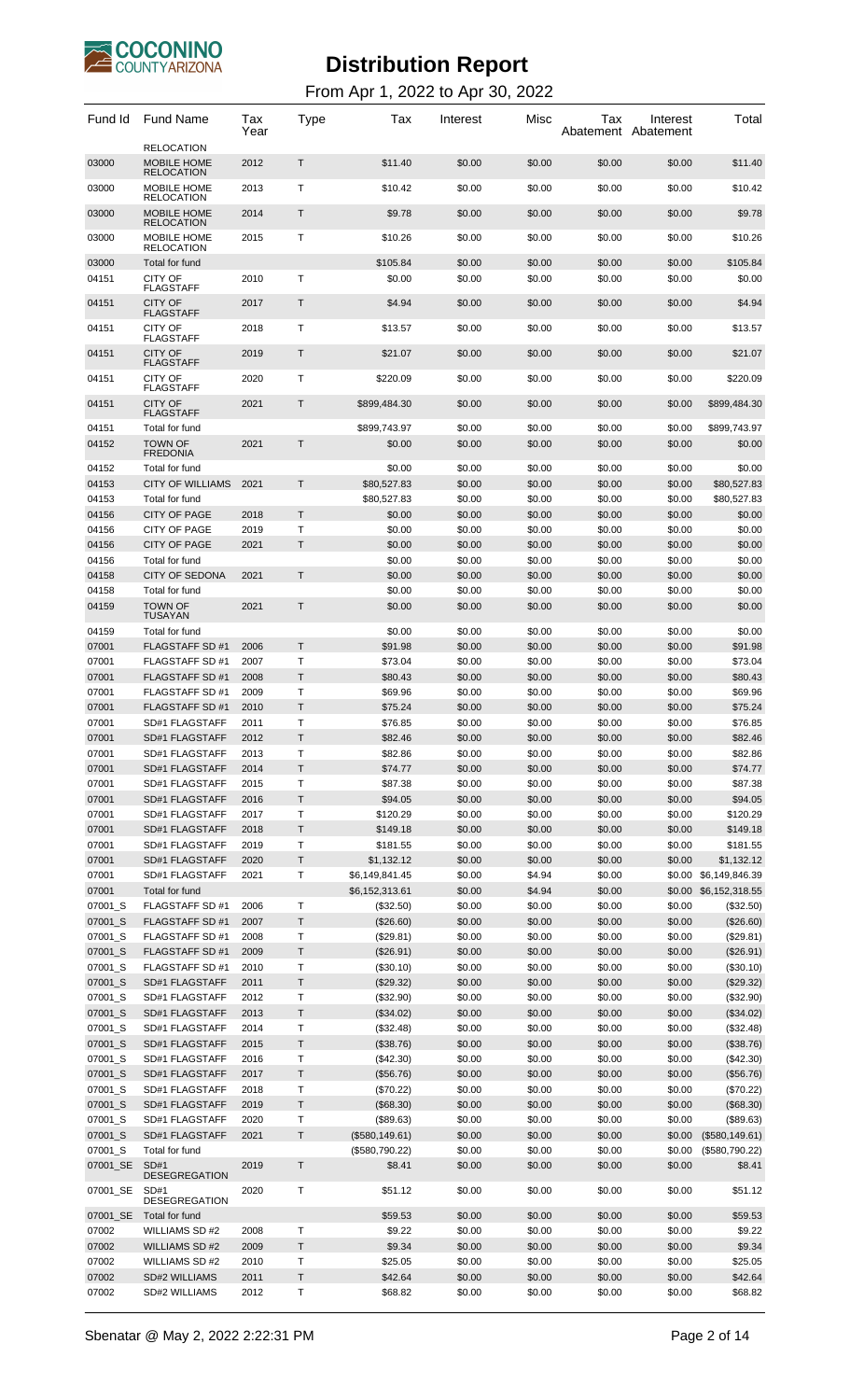

| Fund Id        | <b>Fund Name</b>                      | Tax<br>Year  | Type         | Tax                           | Interest         | Misc             | Tax<br>Abatement | Interest<br>Abatement | Total                         |
|----------------|---------------------------------------|--------------|--------------|-------------------------------|------------------|------------------|------------------|-----------------------|-------------------------------|
| 07002          | <b>SD#2 WILLIAMS</b>                  | 2013         | T            | \$172.23                      | \$0.00           | \$0.00           | \$0.00           | \$0.00                | \$172.23                      |
| 07002          | SD#2 WILLIAMS                         | 2014         | T            | \$123.43                      | \$0.00           | \$0.00           | \$0.00           | \$0.00                | \$123.43                      |
| 07002          | <b>SD#2 WILLIAMS</b>                  | 2015         | T            | \$137.09                      | \$0.00           | \$0.00           | \$0.00           | \$0.00                | \$137.09                      |
| 07002          | SD#2 WILLIAMS                         | 2016         | т            | \$130.81                      | \$0.00           | \$0.00           | \$0.00           | \$0.00                | \$130.81                      |
| 07002          | <b>SD#2 WILLIAMS</b>                  | 2017         | T.<br>Т      | \$160.27                      | \$0.00           | \$0.00           | \$0.00           | \$0.00                | \$160.27                      |
| 07002<br>07002 | SD#2 WILLIAMS<br><b>SD#2 WILLIAMS</b> | 2018<br>2019 | T            | \$156.94<br>\$159.48          | \$0.00<br>\$0.00 | \$0.00<br>\$0.00 | \$0.00<br>\$0.00 | \$0.00<br>\$0.00      | \$156.94<br>\$159.48          |
| 07002          | SD#2 WILLIAMS                         | 2020         | Т            | \$381.68                      | \$0.00           | \$0.00           | \$0.00           | \$0.00                | \$381.68                      |
| 07002          | <b>SD#2 WILLIAMS</b>                  | 2021         | T.           | \$672,864.20                  | \$0.00           | \$0.00           | \$0.00           | \$0.00                | \$672,864.20                  |
| 07002          | Total for fund                        |              |              | \$674,441.20                  | \$0.00           | \$0.00           | \$0.00           | \$0.00                | \$674,441.20                  |
| 07002_S        | <b>SD#2 WILLIAMS</b>                  | 2020         | T.           | (\$28.82)                     | \$0.00           | \$0.00           | \$0.00           | \$0.00                | (\$28.82)                     |
| 07002_S        | SD#2 WILLIAMS                         | 2021         | т            | (\$24,736.58)                 | \$0.00           | \$0.00           | \$0.00           | \$0.00                | (\$24,736.58)                 |
| 07002 S        | Total for fund                        |              |              | (\$24,765.40)                 | \$0.00           | \$0.00           | \$0.00           | \$0.00                | (\$24,765.40)                 |
| 07004          | SD#4 GRAND                            | 2021         | T            | \$396,191.31                  | \$0.00           | \$0.00           | \$0.00           | \$0.00                | \$396,191.31                  |
|                | <b>CANYON</b>                         |              |              |                               |                  |                  |                  |                       |                               |
| 07004          | Total for fund                        |              |              | \$396,191.31                  | \$0.00           | \$0.00           | \$0.00           | \$0.00                | \$396,191.31                  |
| 07005          | <b>SD#5 CHEVELON</b><br><b>BUTTE</b>  | 2021         | т            | \$46,817.69                   | \$0.00           | \$0.00           | \$0.00           | \$0.00                | \$46,817.69                   |
| 07005          | Total for fund                        |              |              | \$46,817.69                   | \$0.00           | \$0.00           | \$0.00           | \$0.00                | \$46,817.69                   |
| 07005 S        | <b>SD#5 CHEVELON</b>                  | 2021         | т            | (\$2,274.67)                  | \$0.00           | \$0.00           | \$0.00           | \$0.00                | (\$2,274.67)                  |
|                | <b>BUTTE</b>                          |              |              |                               |                  |                  |                  |                       |                               |
| 07005_S        | Total for fund                        |              |              | (\$2,274.67)                  | \$0.00           | \$0.00           | \$0.00           | \$0.00                | (\$2,274.67)                  |
| 07006          | <b>SD#6 FREDONIA</b>                  | 2020         | Т            | \$186.10                      | \$0.00           | \$0.00           | \$0.00           | \$0.00                | \$186.10                      |
| 07006          | <b>SD#6 FREDONIA</b>                  | 2021         | $\mathsf{T}$ | \$42,686.35                   | \$0.00           | \$0.00           | \$0.00           | \$0.00                | \$42,686.35                   |
| 07006          | Total for fund                        |              |              | \$42,872.45                   | \$0.00           | \$0.00           | \$0.00           | \$0.00                | \$42,872.45                   |
| 07006 S        | <b>SD#6 FREDONIA</b>                  | 2021         | T.           | (\$6,773.25)                  | \$0.00           | \$0.00           | \$0.00           | \$0.00                | (\$6,773.25)                  |
| 07006_S        | Total for fund                        |              | T            | $(\$6,773.25)$                | \$0.00           | \$0.00           | \$0.00           | \$0.00                | (\$6,773.25)                  |
| 07009          | SD#9 SEDONA OAK 2021<br><b>CREEK</b>  |              |              | \$99,765.50                   | \$0.00           | \$0.00           | \$0.00           | \$0.00                | \$99,765.50                   |
| 07009          | Total for fund                        |              |              | \$99,765.50                   | \$0.00           | \$0.00           | \$0.00           | \$0.00                | \$99,765.50                   |
| 07009_S        | SD#9 SEDONA OAK 2021                  |              | T            | (\$15,835.85)                 | \$0.00           | \$0.00           | \$0.00           | \$0.00                | (\$15,835.85)                 |
|                | <b>CREEK</b>                          |              |              |                               |                  |                  |                  |                       |                               |
| 07009_S        | Total for fund                        |              |              | (\$15,835.85)                 | \$0.00           | \$0.00           | \$0.00           | \$0.00                | (\$15,835.85)                 |
| 07010<br>07010 | SD#10 MAINE<br>Total for fund         | 2021         | T            | \$168,598.03                  | \$0.00           | \$0.00           | \$0.00           | \$0.00                | \$168,598.03                  |
| 07010 S        | SD#10 MAINE                           | 2021         | T.           | \$168,598.03<br>(\$13,170.39) | \$0.00<br>\$0.00 | \$0.00<br>\$0.00 | \$0.00<br>\$0.00 | \$0.00<br>\$0.00      | \$168,598.03<br>(\$13,170.39) |
| 07010_S        | Total for fund                        |              |              | (\$13,170.39)                 | \$0.00           | \$0.00           | \$0.00           | \$0.00                | (\$13,170.39)                 |
| 07015          | SD#15 TUBA CITY                       | 2021         | T            | \$0.00                        | \$0.00           | \$0.00           | \$0.00           | \$0.00                | \$0.00                        |
| 07015          | Total for fund                        |              |              | \$0.00                        | \$0.00           | \$0.00           | \$0.00           | \$0.00                | \$0.00                        |
| 07016          | SD#8 PAGE                             | 2018         | T            | \$19.39                       | \$0.00           | \$0.00           | \$0.00           | \$0.00                | \$19.39                       |
| 07016          | SD#8 PAGE                             | 2019         | -1           | \$0.00                        | \$0.00           | \$0.00           | \$0.00           | \$0.00                | \$0.00                        |
| 07016          | SD#8 PAGE                             | 2021         | T            | \$392,400.67                  | \$0.00           | \$0.00           | \$0.00           | \$0.00                | \$392,400.67                  |
| 07016          | Total for fund                        |              |              | \$392,420.06                  | \$0.00           | \$0.00           | \$0.00           | \$0.00                | \$392,420.06                  |
| 07016 S        | SD#8 PAGE                             | 2018         | Τ            | (\$8.67)                      | \$0.00           | \$0.00           | \$0.00           | \$0.00                | (\$8.67)                      |
| 07016_S        | SD#8 PAGE                             | 2019         | T            | \$0.00                        | \$0.00           | \$0.00           | \$0.00           | \$0.00                | \$0.00                        |
| 07016_S        | SD#8 PAGE                             | 2021         | T.           | (\$26,791.41)                 | \$0.00           | \$0.00           | (\$286.86)       | \$0.00                | (\$27,078.27)                 |
| 07016_S        | Total for fund                        |              |              | (\$26,800.08)                 | \$0.00           | \$0.00           | (\$286.86)       | \$0.00                | (\$27,086.94)                 |
| 07031          | SD#31 ASH FORK                        | 2018         | T            | \$41.17                       | \$0.00           | \$0.00           | \$0.00           | \$0.00                | \$41.17                       |
| 07031          | SD#31 ASH FORK                        | 2019         | Т            | \$95.56                       | \$0.00           | \$0.00           | \$0.00           | \$0.00                | \$95.56                       |
| 07031          | SD#31 ASH FORK                        | 2020         | Т            | \$86.93                       | \$0.00           | \$0.00           | \$0.00           | \$0.00                | \$86.93                       |
| 07031          | SD#31 ASH FORK                        | 2021         | Т            | (\$10,828.62)                 | \$0.00           | \$0.00           | \$0.00           | \$0.00                | (\$10,828.62)                 |
| 07031          | Total for fund                        |              |              | (\$10,604.96)                 | \$0.00           | \$0.00           | \$0.00           | \$0.00                | (\$10,604.96)                 |
| 07031_S        | SD#31 ASH FORK                        | 2021         | Т            | (\$1,880.11)                  | \$0.00           | \$0.00           | \$0.00           | \$0.00                | (\$1,880.11)                  |
| 07031_S        | Total for fund                        |              |              | (\$1,880.11)                  | \$0.00           | \$0.00           | \$0.00           | \$0.00                | (\$1,880.11)                  |
| 07990          | SD#5 MINIMUM<br><b>SCHOOL TAX</b>     | 2021         | т            | \$57,826.52                   | \$0.00           | \$0.00           | \$0.00           | \$0.00                | \$57,826.52                   |
| 07990          | Total for fund                        |              |              | \$57,826.52                   | \$0.00           | \$0.00           | \$0.00           | \$0.00                | \$57,826.52                   |
| 07990 S        | SD#5 MINIMUM                          | 2021         | т            | (\$2,810.77)                  | \$0.00           | \$0.00           | \$0.00           | \$0.00                | (\$2,810.77)                  |
|                | <b>SCHOOL TAX</b>                     |              |              |                               |                  |                  |                  |                       |                               |
| 07990 S        | Total for fund                        |              |              | (\$2,810.77)                  | \$0.00           | \$0.00           | \$0.00           | \$0.00                | (\$2,810.77)                  |
| 07991          | SD#9 MINIMUM<br><b>SCHOOL TAX</b>     | 2021         | т            | \$119,518.55                  | \$0.00           | \$0.00           | \$0.00           | \$0.00                | \$119,518.55                  |
| 07991          | Total for fund                        |              |              | \$119,518.55                  | \$0.00           | \$0.00           | \$0.00           | \$0.00                | \$119,518.55                  |
| 07991_S        | SD#9 MINIMUM                          | 2021         | т            | (\$18,971.05)                 | \$0.00           | \$0.00           | \$0.00           | \$0.00                | (\$18,971.05)                 |
|                | <b>SCHOOL TAX</b>                     |              |              |                               |                  |                  |                  |                       |                               |
| 07991_S        | Total for fund                        |              |              | (\$18,971.05)                 | \$0.00           | \$0.00           | \$0.00           | \$0.00                | (\$18,971.05)                 |
| 07999          | <b>COUNTY EDUC</b><br><b>DISTRICT</b> | 2021         | т            | (\$41.49)                     | \$0.00           | \$0.00           | \$0.00           | \$0.00                | (\$41.49)                     |
| 07999          | Total for fund                        |              |              | (\$41.49)                     | \$0.00           | \$0.00           | \$0.00           | \$0.00                | (\$41.49)                     |
| 08150          | <b>COMMUNITY</b>                      | 2006         | T.           | \$8.22                        | \$0.00           | \$0.00           | \$0.00           | \$0.00                | \$8.22                        |
|                | <b>COLLEGE</b>                        |              |              |                               |                  |                  |                  |                       |                               |
| 08150          | <b>COMMUNITY</b><br><b>COLLEGE</b>    | 2007         | T            | \$7.79                        | \$0.00           | \$0.00           | \$0.00           | \$0.00                | \$7.79                        |
| 08150          | <b>COMMUNITY</b><br><b>COLLEGE</b>    | 2008         | Т            | \$9.24                        | \$0.00           | \$0.00           | \$0.00           | \$0.00                | \$9.24                        |
| 08150          | <b>COMMUNITY</b><br><b>COLLEGE</b>    | 2009         | T            | \$8.69                        | \$0.00           | \$0.00           | \$0.00           | \$0.00                | \$8.69                        |
| 08150          | <b>COMMUNITY</b><br><b>COLLEGE</b>    | 2010         | T            | \$9.79                        | \$0.00           | \$0.00           | \$0.00           | \$0.00                | \$9.79                        |
| 08150          | <b>COMMUNITY</b><br><b>COLLEGE</b>    | 2011         | T            | \$12.57                       | \$0.00           | \$0.00           | \$0.00           | \$0.00                | \$12.57                       |
| 08150          | <b>COMMUNITY</b><br><b>COLLEGE</b>    | 2012         | Т            | \$16.84                       | \$0.00           | \$0.00           | \$0.00           | \$0.00                | \$16.84                       |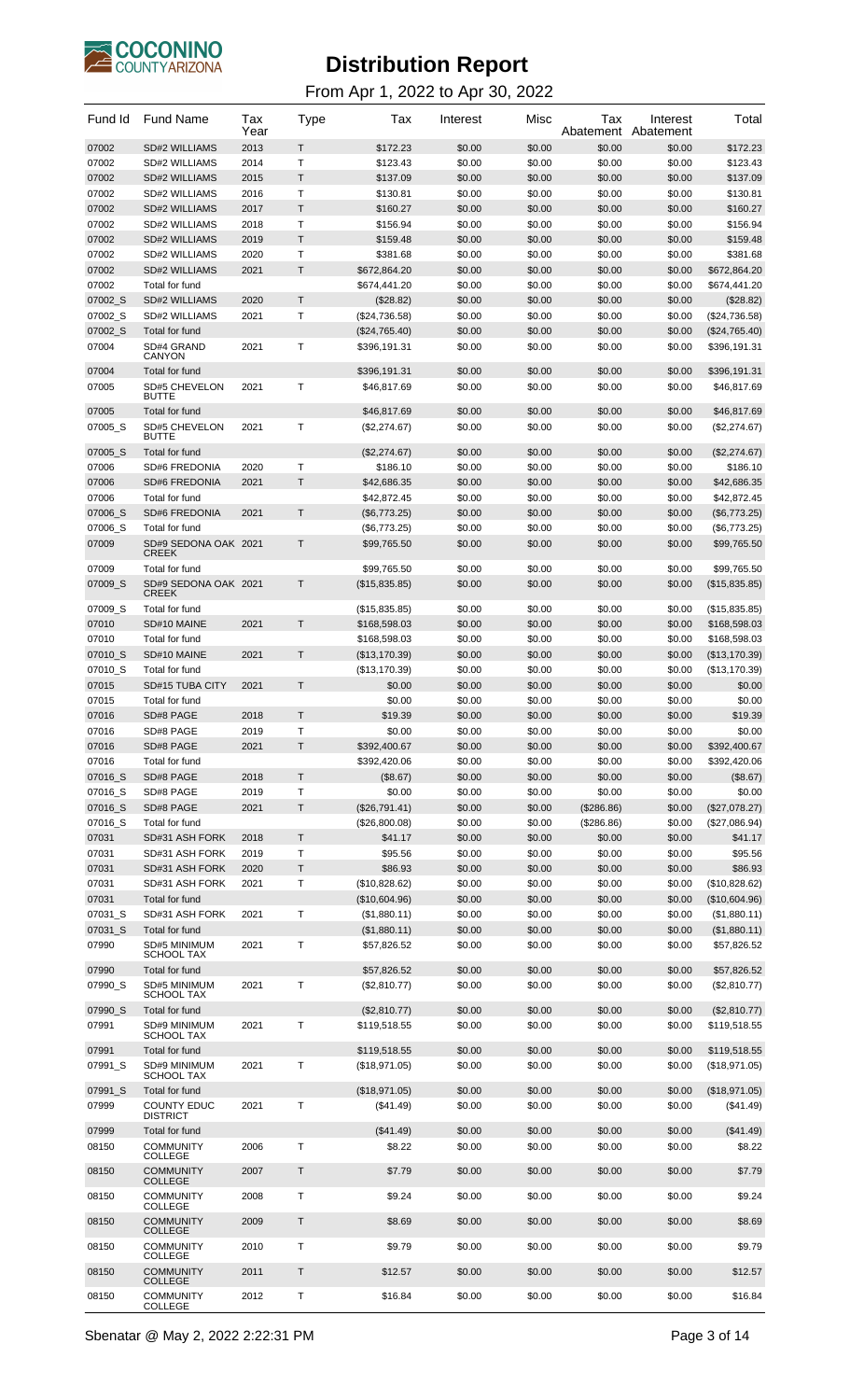

| Fund Id        | <b>Fund Name</b>                                         | Tax<br>Year  | Type         | Tax                          | Interest         | Misc                       | Тах<br>Abatement | Interest<br>Abatement | Total                        |
|----------------|----------------------------------------------------------|--------------|--------------|------------------------------|------------------|----------------------------|------------------|-----------------------|------------------------------|
| 08150          | <b>COMMUNITY</b><br><b>COLLEGE</b>                       | 2013         | Τ            | \$31.74                      | \$0.00           | \$0.00                     | \$0.00           | \$0.00                | \$31.74                      |
| 08150          | <b>COMMUNITY</b><br><b>COLLEGE</b>                       | 2014         | Τ            | \$23.73                      | \$0.00           | \$0.00                     | \$0.00           | \$0.00                | \$23.73                      |
| 08150          | <b>COMMUNITY</b><br><b>COLLEGE</b>                       | 2015         | Τ            | \$26.65                      | \$0.00           | \$0.00                     | \$0.00           | \$0.00                | \$26.65                      |
| 08150          | <b>COMMUNITY</b><br><b>COLLEGE</b>                       | 2016         | Τ            | \$26.71                      | \$0.00           | \$0.00                     | \$0.00           | \$0.00                | \$26.71                      |
| 08150          | <b>COMMUNITY</b><br><b>COLLEGE</b>                       | 2017         | Τ            | \$34.14                      | \$0.00           | \$0.00                     | \$0.00           | \$0.00                | \$34.14                      |
| 08150          | <b>COMMUNITY</b>                                         | 2018         | Τ            | \$41.92                      | \$0.00           | \$0.00                     | \$0.00           | \$0.00                | \$41.92                      |
| 08150          | <b>COLLEGE</b><br><b>COMMUNITY</b>                       | 2019         | Τ            | \$47.25                      | \$0.00           | \$0.00                     | \$0.00           | \$0.00                | \$47.25                      |
| 08150          | <b>COLLEGE</b><br><b>COMMUNITY</b>                       | 2020         | Τ            | \$207.68                     | \$0.00           | \$0.00                     | \$0.00           | \$0.00                | \$207.68                     |
| 08150          | <b>COLLEGE</b><br><b>COMMUNITY</b>                       | 2021         | Τ            | \$990,081.42                 | \$0.00           | \$0.64                     | \$0.00           | \$0.00                | \$990,082.06                 |
| 08150          | <b>COLLEGE</b><br>Total for fund                         |              |              | \$990,594.38                 | \$0.00           | \$0.64                     | \$0.00           | \$0.00                | \$990,595.02                 |
| 10375          | <b>WILLIAMS</b><br><b>HOSPITAL</b><br><b>DISTRICT</b>    | 2008         | Т            | \$5.14                       | \$0.00           | \$0.00                     | \$0.00           | \$0.00                | \$5.14                       |
| 10375          | <b>WILLIAMS</b><br><b>HOSPITAL</b><br><b>DISTRICT</b>    | 2009         | Т            | \$4.72                       | \$0.00           | \$0.00                     | \$0.00           | \$0.00                | \$4.72                       |
| 10375          | <b>WILLIAMS</b><br><b>HOSPITAL</b><br><b>DISTRICT</b>    | 2010         | Τ            | \$11.49                      | \$0.00           | \$0.00                     | \$0.00           | \$0.00                | \$11.49                      |
| 10375          | <b>HOSP DIST</b><br>WILLIAMS                             | 2011         | Т            | \$16.03                      | \$0.00           | \$0.00                     | \$0.00           | \$0.00                | \$16.03                      |
| 10375          | <b>HOSP DIST</b><br><b>WILLIAMS</b>                      | 2012         | Τ            | \$22.37                      | \$0.00           | \$0.00                     | \$0.00           | \$0.00                | \$22.37                      |
| 10375          | <b>HOSP DIST</b><br>WILLIAMS                             | 2013         | Т            | \$47.68                      | \$0.00           | \$0.00                     | \$0.00           | \$0.00                | \$47.68                      |
| 10375          | <b>HOSP DIST</b><br><b>WILLIAMS</b>                      | 2014         | Τ            | \$29.06                      | \$0.00           | \$0.00                     | \$0.00           | \$0.00                | \$29.06                      |
| 10375          | <b>HOSP DIST</b><br>WILLIAMS                             | 2015         | Т            | \$33.22                      | \$0.00           | \$0.00                     | \$0.00           | \$0.00                | \$33.22                      |
| 10375          | <b>HOSP DIST</b>                                         | 2016         | Τ            | \$31.84                      | \$0.00           | \$0.00                     | \$0.00           | \$0.00                | \$31.84                      |
| 10375          | <b>WILLIAMS</b><br><b>HOSP DIST</b>                      | 2017         | Т            | \$49.63                      | \$0.00           | \$0.00                     | \$0.00           | \$0.00                | \$49.63                      |
| 10375          | WILLIAMS<br><b>HOSP DIST</b>                             | 2018         | Τ            | \$54.15                      | \$0.00           | \$0.00                     | \$0.00           | \$0.00                | \$54.15                      |
| 10375          | <b>WILLIAMS</b><br><b>HOSP DIST</b>                      | 2019         | Т            | \$80.51                      | \$0.00           | \$0.00                     | \$0.00           | \$0.00                | \$80.51                      |
| 10375          | WILLIAMS<br><b>HOSP DIST</b>                             | 2020         | T            | \$161.39                     | \$0.00           | \$0.00                     | \$0.00           | \$0.00                | \$161.39                     |
| 10375          | WILL LAMS<br><b>HOSP DIST</b>                            | 2021         | $\mathsf{T}$ | \$242,495.91                 | \$0.00           | \$0.00                     | \$0.00           | \$0.00                | \$242,495.91                 |
| 10375          | <b>WILLIAMS</b><br>Total for fund                        |              |              | \$243.043.14                 | \$0.00           | \$0.00                     | \$0.00           | \$0.00                | \$243,043.14                 |
| 10376          | <b>HOSP DIST PAGE</b>                                    | 2018         | T            | \$5.27                       | \$0.00           | \$0.00                     | \$0.00           | \$0.00                | \$5.27                       |
| 10376          | <b>HOSP DIST PAGE</b>                                    | 2019         | T            | \$0.00                       | \$0.00           | \$0.00                     | \$0.00           | \$0.00                | \$0.00                       |
| 10376<br>10376 | <b>HOSP DIST PAGE</b><br><b>HOSP DIST PAGE</b>           | 2020<br>2021 | T<br>T       | \$38.26<br>\$89,890.68       | \$0.00<br>\$0.00 | \$0.00<br>\$0.00           | \$0.00<br>\$0.00 | \$0.00<br>\$0.00      | \$38.26<br>\$89.890.68       |
| 10376          | Total for fund                                           |              |              | \$89,934.21                  | \$0.00           | \$0.00                     | \$0.00           | \$0.00                | \$89,934.21                  |
| 11201          | <b>FD SEDONA</b>                                         | 2020         | $\mathsf{T}$ | \$0.00                       | \$0.00           | \$5.39                     | \$0.00           | \$0.00                | \$5.39                       |
| 11201          | <b>FD SEDONA</b>                                         | 2021         | Τ            | \$303,652.45                 | \$0.00           | \$9,513.27                 | \$0.00           | \$0.00                | \$313,165.72                 |
| 11201          | Total for fund                                           |              |              | \$303.652.45                 | \$0.00           | \$9,518.66                 | \$0.00           | \$0.00                | \$313,171.11                 |
| 11206          | <b>SUMMIT FD</b>                                         | 2006         | T            | \$52.43                      | \$0.00           | \$0.00                     | \$0.00           | \$0.00                | \$52.43                      |
| 11206          | <b>SUMMIT FD</b>                                         | 2007         | T            | \$48.23                      | \$0.00           | \$0.00                     | \$0.00           | \$0.00                | \$48.23                      |
| 11206          | <b>SUMMIT FD</b>                                         | 2008         | Τ            | \$53.45                      | \$0.00           | \$0.00                     | \$0.00           | \$0.00                | \$53.45                      |
| 11206<br>11206 | <b>SUMMIT FD</b><br><b>SUMMIT FD</b>                     | 2009<br>2010 | T<br>Т       | \$53.44<br>\$52.07           | \$0.00<br>\$0.00 | \$0.00<br>\$0.00           | \$0.00<br>\$0.00 | \$0.00<br>\$0.00      | \$53.44<br>\$52.07           |
| 11206          | <b>FD SUMMIT</b>                                         | 2011         | T.           | \$59.80                      | \$0.00           | \$0.00                     | \$0.00           | \$0.00                | \$59.80                      |
| 11206          | <b>FD SUMMIT</b>                                         | 2012         | T            | \$72.40                      | \$0.00           | \$0.00                     | \$0.00           | \$0.00                | \$72.40                      |
| 11206          | <b>FD SUMMIT</b>                                         | 2013         | T            | \$67.66                      | \$0.00           | \$0.00                     | \$0.00           | \$0.00                | \$67.66                      |
| 11206          | <b>FD SUMMIT</b>                                         | 2014         | Т            | \$63.54                      | \$0.00           | \$0.00                     | \$0.00           | \$0.00                | \$63.54                      |
| 11206          | <b>FD SUMMIT</b>                                         | 2015         | $\mathsf{T}$ | \$66.73                      | \$0.00           | \$0.00                     | \$0.00           | \$0.00                | \$66.73                      |
| 11206          | <b>FD SUMMIT</b>                                         | 2016         | Τ            | \$70.07                      | \$0.00           | \$0.00                     | \$0.00           | \$0.00                | \$70.07                      |
| 11206          | <b>FD SUMMIT</b>                                         | 2017         | T.           | \$73.58                      | \$0.00           | \$0.00                     | \$0.00           | \$0.00                | \$73.58                      |
| 11206<br>11206 | <b>FD SUMMIT</b><br><b>FD SUMMIT</b>                     | 2018<br>2019 | $\top$<br>T  | \$74.10<br>\$72.77           | \$0.00<br>\$0.00 | \$0.00<br>\$0.00           | \$0.00<br>\$0.00 | \$0.00<br>\$0.00      | \$74.10<br>\$72.77           |
| 11206          | <b>FD SUMMIT</b>                                         | 2020         | Т            | \$74.42                      | \$0.00           | \$21.79                    | \$0.00           | \$0.00                | \$96.21                      |
| 11206          | <b>FD SUMMIT</b>                                         | 2021         | $\mathsf{T}$ | \$408,628.66                 | \$0.00           | \$38,933.51                | \$0.00           | \$0.00                | \$447,562.17                 |
| 11206          | Total for fund                                           |              |              | \$409,583.35                 | \$0.00           | \$38,955.30                | \$0.00           | \$0.00                | \$448,538.65                 |
| 11240          | FD HIGHLANDS                                             | 2020         | $\mathsf{T}$ | \$0.00                       | \$0.00           | \$21.79                    | \$0.00           | \$0.00                | \$21.79                      |
| 11240          | FD HIGHLANDS                                             | 2021         | $\top$       | \$313,213.09                 | \$0.00           | \$38,954.99                | \$0.00           | \$0.00                | \$352,168.08                 |
| 11240          | Total for fund                                           |              |              | \$313,213.09                 | \$0.00           | \$38,976.78                | \$0.00           | \$0.00                | \$352,189.87                 |
| 11241          | FD PINEWOOD                                              | 2020         | Τ            | \$0.00                       | \$0.00           | \$21.79                    | \$0.00           | \$0.00                | \$21.79                      |
| 11241<br>11241 | FD PINEWOOD<br>Total for fund                            | 2021         | $\mathsf{T}$ | \$195,546.43<br>\$195,546.43 | \$0.00<br>\$0.00 | \$38,954.99<br>\$38,976.78 | \$0.00<br>\$0.00 | \$0.00<br>\$0.00      | \$234,501.42<br>\$234,523.21 |
| 11242          | FD FOREST LAKES                                          | 2020         | Τ            | \$0.00                       | \$0.00           | \$7.01                     | \$0.00           | \$0.00                | \$7.01                       |
| 11242          | <b>ESTATES</b><br>FD FOREST LAKES 2021<br><b>ESTATES</b> |              | т            | \$45,728.17                  | \$0.00           | \$13,185.42                | \$0.00           | \$0.00                | \$58,913.59                  |
| 11242          | Total for fund                                           |              |              | \$45,728.17                  | \$0.00           | \$13,192.43                | \$0.00           | \$0.00                | \$58,920.60                  |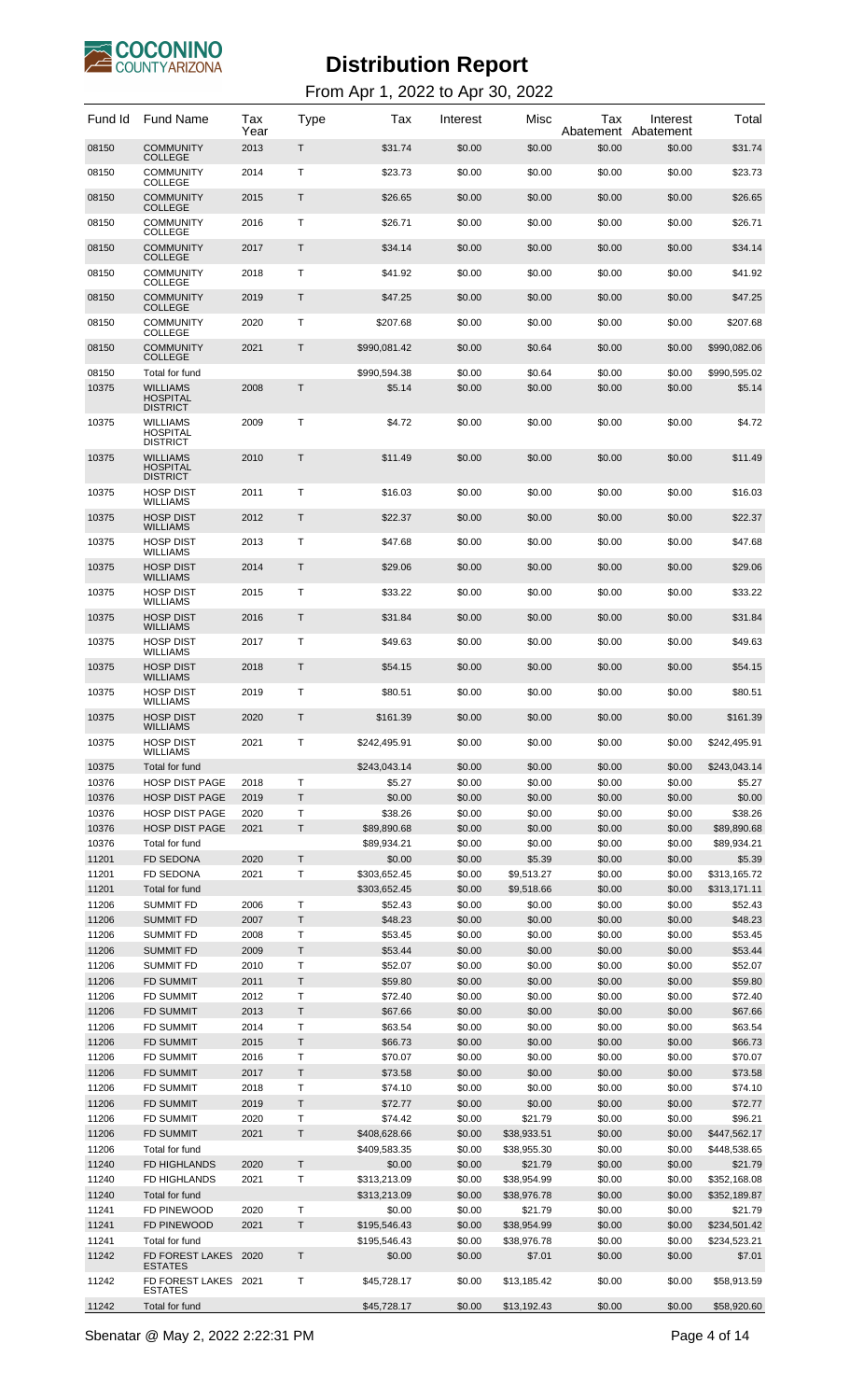

| Fund Id        | <b>Fund Name</b>                                                         | Tax<br>Year | Type    | Tax                        | Interest         | Misc                       | Tax              | Interest<br>Abatement Abatement | Total                      |
|----------------|--------------------------------------------------------------------------|-------------|---------|----------------------------|------------------|----------------------------|------------------|---------------------------------|----------------------------|
| 11246          | FD GREENEHAVEN                                                           | 2020        | T       | \$0.00                     | \$0.00           | \$2.10                     | \$0.00           | \$0.00                          | \$2.10                     |
| 11246          | FD GREENEHAVEN 2021                                                      |             | T.      | \$8,249.93                 | \$0.00           | \$4,144.60                 | \$0.00           | \$0.00                          | \$12,394.53                |
| 11246          | Total for fund                                                           |             |         | \$8,249.93                 | \$0.00           | \$4,146.70                 | \$0.00           | \$0.00                          | \$12,396.63                |
| 11247          | FD MORMON LAKE                                                           | 2020        | T.<br>T | \$0.00                     | \$0.00           | \$2.64                     | \$0.00           | \$0.00                          | \$2.64                     |
| 11247<br>11247 | FD MORMON LAKE<br>Total for fund                                         | 2021        |         | \$29,566.82<br>\$29,566.82 | \$0.00<br>\$0.00 | \$4,960.64<br>\$4,963.28   | \$0.00<br>\$0.00 | \$0.00<br>\$0.00                | \$34,527.46<br>\$34,530.10 |
| 11249          | FD SHERWOOD<br><b>FOREST EST</b>                                         | 2020        | т       | \$0.00                     | \$0.00           | \$1.56                     | \$0.00           | \$0.00                          | \$1.56                     |
| 11249          | <b>FD SHERWOOD</b><br><b>FOREST EST</b>                                  | 2021        | Τ       | \$11,118.43                | \$0.00           | \$2,920.55                 | \$0.00           | \$0.00                          | \$14,038.98                |
| 11249          | Total for fund                                                           |             |         | \$11,118.43                | \$0.00           | \$2,922.11                 | \$0.00           | \$0.00                          | \$14,040.54                |
| 11250          | FD THE WOODS                                                             | 2020        | T       | \$0.00                     | \$0.00           | \$0.13                     | \$0.00           | \$0.00                          | \$0.13                     |
| 11250          | FD THE WOODS                                                             | 2021        | T       | \$706.53                   | \$0.00           | \$236.22                   | \$0.00           | \$0.00                          | \$942.75                   |
| 11250          | Total for fund                                                           |             | T       | \$706.53                   | \$0.00           | \$236.35                   | \$0.00           | \$0.00                          | \$942.88                   |
| 11251          | FD KAIBAB<br><b>ESTATES WEST</b>                                         | 2020        |         | \$0.00                     | \$0.00           | \$0.77                     | \$0.00           | \$0.00                          | \$0.77                     |
| 11251          | <b>FD KAIBAB</b><br><b>ESTATES WEST</b>                                  | 2021        | Т       | (\$3,612.17)               | \$0.00           | \$1,438.80                 | \$0.00           | \$0.00                          | (\$2,173.37)               |
| 11251          | Total for fund                                                           |             |         | (\$3,612.17)               | \$0.00           | \$1,439.57                 | \$0.00           | \$0.00                          | (\$2,172.60)               |
| 11523          | FD BLUE RIDGE                                                            | 2020        | T       | \$0.00                     | \$0.00           | \$10.24                    | \$0.00           | \$0.00                          | \$10.24                    |
| 11523<br>11523 | FD BLUE RIDGE<br>Total for fund                                          | 2021        | т       | \$72,811.21<br>\$72,811.21 | \$0.00<br>\$0.00 | \$19,305.70<br>\$19,315.94 | \$0.00<br>\$0.00 | \$0.00<br>\$0.00                | \$92,116.91<br>\$92,127.15 |
| 11524          | FD JUNIPINE                                                              | 2020        | T       | \$50.56                    | \$0.00           | \$0.52                     | \$0.00           | \$0.00                          | \$51.08                    |
| 11524          | <b>FD JUNIPINE</b>                                                       | 2021        | Τ       | \$3,065.12                 | \$0.00           | \$944.88                   | \$0.00           | \$0.00                          | \$4,010.00                 |
| 11524          | Total for fund                                                           |             |         | \$3,115.68                 | \$0.00           | \$945.40                   | \$0.00           | \$0.00                          | \$4,061.08                 |
| 11525          | <b>FD TUSAYAN</b>                                                        | 2020        | T       | \$0.00                     | \$0.00           | \$5.22                     | \$0.00           | \$0.00                          | \$5.22                     |
| 11525          | FD TUSAYAN                                                               | 2021        | т       | \$100,464.02               | \$0.00           | \$10,286.35                | \$0.00           | \$0.00                          | \$110,750.37               |
| 11525          | Total for fund                                                           |             |         | \$100,464.02               | \$0.00           | \$10,291.57                | \$0.00           | \$0.00                          | \$110,755.59               |
| 11526          | FD PONDEROSA                                                             | 2020        | T       | \$0.00                     | \$0.00           | \$9.45                     | \$0.00           | \$0.00                          | \$9.45                     |
| 11526          | <b>FD PONDEROSA</b>                                                      | 2021        | T.      | \$80,181.86                | \$0.00           | \$20,057.31                | \$0.00           | \$0.00                          | \$100,239.17               |
| 11526          | Total for fund                                                           |             |         | \$80,181.86                | \$0.00           | \$20,066.76                | \$0.00           | \$0.00                          | \$100,248.62               |
| 11527          | FD WESTWOOD<br><b>ESTATES</b>                                            | 2020        | T       | \$0.00                     | \$0.00           | \$0.79                     | \$0.00           | \$0.00                          | \$0.79                     |
| 11527          | FD WESTWOOD<br><b>ESTATES</b>                                            | 2021        | T       | \$4,664.80                 | \$0.00           | \$1,352.90                 | \$0.00           | \$0.00                          | \$6,017.70                 |
| 11527          | Total for fund                                                           |             |         | \$4,664.80                 | \$0.00           | \$1,353.69                 | \$0.00           | \$0.00                          | \$6.018.49                 |
| 11528          | FD FLAGSTAFF<br><b>RANCH</b>                                             | 2020        | т       | \$0.00                     | \$0.00           | \$3.35                     | \$0.00           | \$0.00                          | \$3.35                     |
| 11528          | <b>FD FLAGSTAFF</b><br>RANCH                                             | 2021        | Т       | \$21,171.86                | \$0.00           | \$5,862.58                 | \$0.00           | \$0.00                          | \$27,034.44                |
| 11528<br>11529 | Total for fund<br>FD LOCKETT<br><b>RANCHES</b>                           | 2020        |         | \$21,171.86<br>\$0.00      | \$0.00<br>\$0.00 | \$5,865.93<br>\$1.68       | \$0.00<br>\$0.00 | \$0.00<br>\$0.00                | \$27,037.79<br>\$1.68      |
| 11529          | FD LOCKETT<br>RANCHES                                                    | 2021        | T       | \$14,491.67                | \$0.00           | \$3.693.64                 | \$0.00           | \$0.00                          | \$18,185.31                |
| 11529          | Total for fund                                                           |             |         | \$14,491.67                | \$0.00           | \$3,695.32                 | \$0.00           | \$0.00                          | \$18,186.99                |
| 11900          | <b>FIRE DISTRICT</b>                                                     | 2006        | T       | \$2.10                     | \$0.00           | \$0.00                     | \$0.00           | \$0.00                          | \$2.10                     |
| 11900          | <b>ASSISTANCE FUND</b><br><b>FIRE DISTRICT</b><br><b>ASSISTANCE FUND</b> | 2007        | T       | \$2.10                     | \$0.00           | \$0.00                     | \$0.00           | \$0.00                          | \$2.10                     |
| 11900          | <b>FIRE DISTRICT</b><br><b>ASSISTANCE FUND</b>                           | 2008        | T.      | \$2.65                     | \$0.00           | \$0.00                     | \$0.00           | \$0.00                          | \$2.65                     |
| 11900          | <b>FIRE DISTRICT</b><br><b>ASSISTANCE FUND</b>                           | 2009        | T       | \$2.46                     | \$0.00           | \$0.00                     | \$0.00           | \$0.00                          | \$2.46                     |
| 11900          | <b>FIRE DISTRICT</b><br><b>ASSISTANCE FUND</b>                           | 2010        | T.      | \$2.98                     | \$0.00           | \$0.00                     | \$0.00           | \$0.00                          | \$2.98                     |
| 11900          | <b>FD ASSISTANCE</b><br><b>FUND</b>                                      | 2011        | T       | \$3.67                     | \$0.00           | \$0.00                     | \$0.00           | \$0.00                          | \$3.67                     |
| 11900          | FD ASSISTANCE<br><b>FUND</b>                                             | 2012        | Τ       | \$4.64                     | \$0.00           | \$0.00                     | \$0.00           | \$0.00                          | \$4.64                     |
| 11900          | <b>FD ASSISTANCE</b><br><b>FUND</b>                                      | 2013        | T       | \$7.01                     | \$0.00           | \$0.00                     | \$0.00           | \$0.00                          | \$7.01                     |
| 11900          | FD ASSISTANCE<br><b>FUND</b>                                             | 2014        | T.      | \$4.95                     | \$0.00           | \$0.00                     | \$0.00           | \$0.00                          | \$4.95                     |
| 11900          | <b>FD ASSISTANCE</b>                                                     | 2015        | T       | \$5.47                     | \$0.00           | \$0.00                     | \$0.00           | \$0.00                          | \$5.47                     |
| 11900          | <b>FUND</b><br>FD ASSISTANCE<br>FUND                                     | 2016        | T.      | \$5.46                     | \$0.00           | \$0.00                     | \$0.00           | \$0.00                          | \$5.46                     |
| 11900          | <b>FD ASSISTANCE</b>                                                     | 2017        | T       | \$7.07                     | \$0.00           | \$0.00                     | \$0.00           | \$0.00                          | \$7.07                     |
| 11900          | <b>FUND</b><br>FD ASSISTANCE<br>FUND                                     | 2018        | Τ       | \$8.86                     | \$0.00           | \$0.00                     | \$0.00           | \$0.00                          | \$8.86                     |
| 11900          | <b>FD ASSISTANCE</b>                                                     | 2019        | T       | \$10.30                    | \$0.00           | \$0.00                     | \$0.00           | \$0.00                          | \$10.30                    |
| 11900          | <b>FUND</b><br>FD ASSISTANCE<br><b>FUND</b>                              | 2020        | T.      | \$46.23                    | \$0.00           | \$0.00                     | \$0.00           | \$0.00                          | \$46.23                    |
| 11900          | <b>FD ASSISTANCE</b>                                                     | 2021        | T       | \$225,325.75               | \$0.00           | \$0.14                     | \$0.00           | \$0.00                          | \$225,325.89               |
| 11900          | <b>FUND</b><br>Total for fund                                            |             |         | \$225,441.70               | \$0.00           | \$0.14                     | \$0.00           | \$0.00                          | \$225,441.84               |
| 14900          | COCONINO CO                                                              | 2006        | Τ       | \$3.98                     | \$0.00           | \$0.00                     | \$0.00           | \$0.00                          | \$3.98                     |
|                | LIBRARY DIS #77-<br>58                                                   |             |         |                            |                  |                            |                  |                                 |                            |
| 14900          | COCONINO CO<br>LIBRARY DIS #77-<br>58                                    | 2007        | т       | \$4.62                     | \$0.00           | \$0.00                     | \$0.00           | \$0.00                          | \$4.62                     |
| 14900          | COCONINO CO<br>LIBRARY DIS #77-<br>58                                    | 2008        | Τ       | \$6.25                     | \$0.00           | \$0.00                     | \$0.00           | \$0.00                          | \$6.25                     |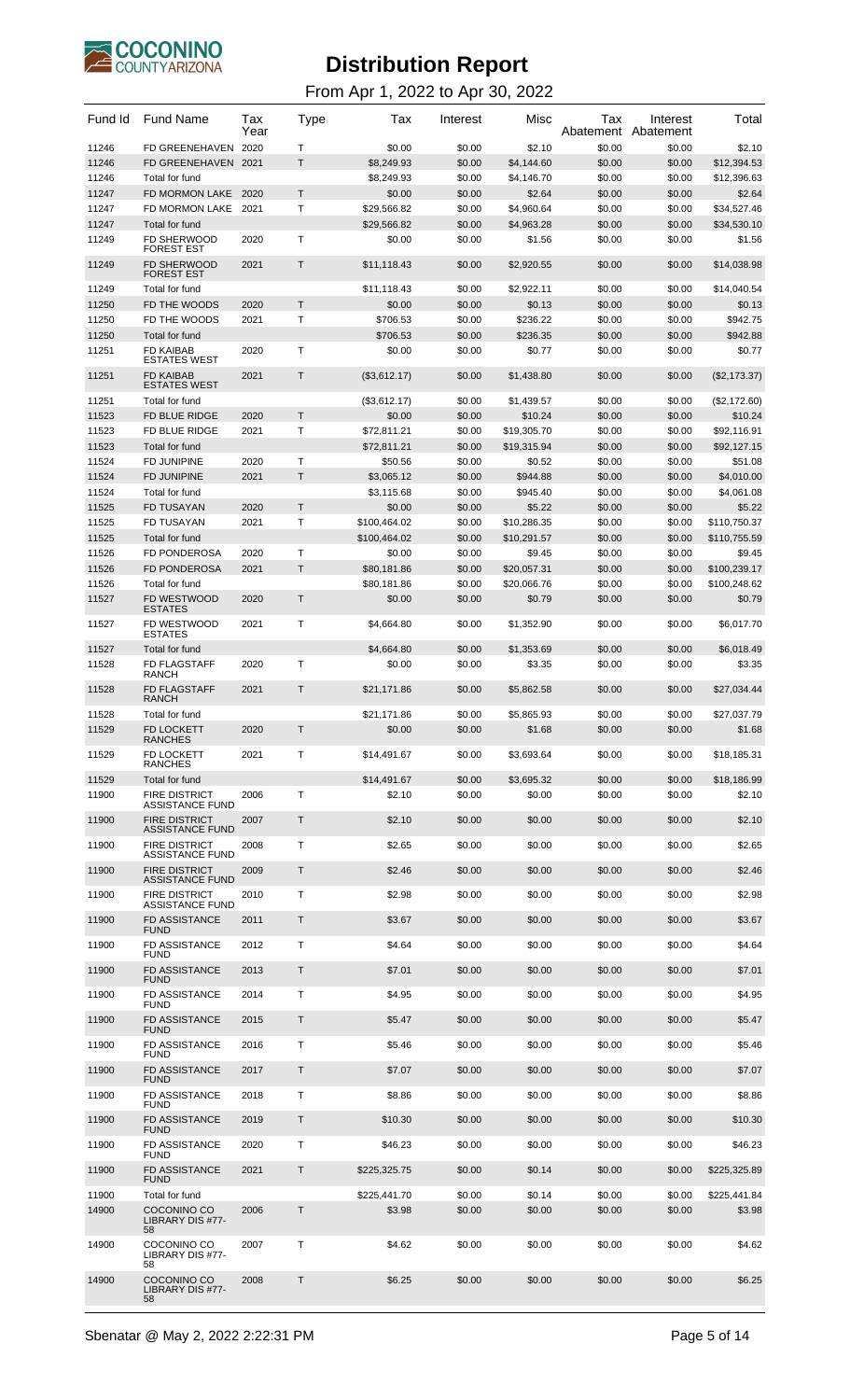

| Fund Id          | <b>Fund Name</b>                                         | Tax<br>Year  | Type         | Tax                  | Interest         | Misc             | Тах<br>Abatement | Interest<br>Abatement | Total                |
|------------------|----------------------------------------------------------|--------------|--------------|----------------------|------------------|------------------|------------------|-----------------------|----------------------|
| 14900            | COCONINO CO<br>LIBRARY DIS #77-<br>58                    | 2009         | Т            | \$6.45               | \$0.00           | \$0.00           | \$0.00           | \$0.00                | \$6.45               |
| 14900            | COCONINO CO<br>LIBRARY DIS #77-<br>58                    | 2010         | T.           | \$7.62               | \$0.00           | \$0.00           | \$0.00           | \$0.00                | \$7.62               |
| 14900            | LIBRARY DISTRICT 2011                                    |              | т            | \$8.82               | \$0.00           | \$0.00           | \$0.00           | \$0.00                | \$8.82               |
| 14900            | LIBRARY DISTRICT 2012                                    |              | T            | \$10.97              | \$0.00           | \$0.00           | \$0.00           | \$0.00                | \$10.97              |
| 14900            | LIBRARY DISTRICT 2013                                    |              | Т            | \$17.90              | \$0.00           | \$0.00           | \$0.00           | \$0.00                | \$17.90              |
| 14900            | LIBRARY DISTRICT 2014                                    |              | T            | \$12.65              | \$0.00           | \$0.00           | \$0.00           | \$0.00                | \$12.65              |
| 14900            | LIBRARY DISTRICT                                         | 2015         | T            | \$14.00              | \$0.00           | \$0.00           | \$0.00           | \$0.00                | \$14.00              |
| 14900<br>14900   | LIBRARY DISTRICT 2016<br>LIBRARY DISTRICT 2017           |              | T<br>Τ       | \$13.91<br>\$18.12   | \$0.00<br>\$0.00 | \$0.00<br>\$0.00 | \$0.00<br>\$0.00 | \$0.00<br>\$0.00      | \$13.91<br>\$18.12   |
| 14900            | LIBRARY DISTRICT 2018                                    |              | T            | \$22.60              | \$0.00           | \$0.00           | \$0.00           | \$0.00                | \$22.60              |
| 14900            | LIBRARY DISTRICT 2019                                    |              | Т            | \$26.29              | \$0.00           | \$0.00           | \$0.00           | \$0.00                | \$26.29              |
| 14900            | <b>LIBRARY DISTRICT</b>                                  | 2020         | T            | \$118.24             | \$0.00           | \$0.00           | \$0.00           | \$0.00                | \$118.24             |
| 14900            | <b>LIBRARY DISTRICT</b>                                  | 2021         | Т            | \$575,932.65         | \$0.00           | \$0.37           | \$0.00           | \$0.00                | \$575,933.02         |
| 14900            | Total for fund                                           |              |              | \$576.225.07         | \$0.00           | \$0.37           | \$0.00           | \$0.00                | \$576.225.44         |
| 15000            | <b>COCONINO</b><br>COUNTY FCD #84-<br>41                 | 2008         | Т            | \$1.08               | \$0.00           | \$0.00           | \$0.00           | \$0.00                | \$1.08               |
| 15000            | COCONINO<br>COUNTY FCD #84-<br>41                        | 2009         | $\mathsf{T}$ | \$1.00               | \$0.00           | \$0.00           | \$0.00           | \$0.00                | \$1.00               |
| 15000            | COCONINO<br>COUNTY FCD #84-<br>41                        | 2010         | Т            | \$2.30               | \$0.00           | \$0.00           | \$0.00           | \$0.00                | \$2.30               |
| 15000            | <b>FLOOD CONTROL</b><br><b>DIST</b>                      | 2011         | Τ            | \$6.64               | \$0.00           | \$0.00           | \$0.00           | \$0.00                | \$6.64               |
| 15000            | <b>FLOOD CONTROL</b><br><b>DIST</b>                      | 2012         | т            | \$9.24               | \$0.00           | \$0.00           | \$0.00           | \$0.00                | \$9.24               |
| 15000            | <b>FLOOD CONTROL</b><br><b>DIST</b>                      | 2013         | Т            | \$19.72              | \$0.00           | \$0.00           | \$0.00           | \$0.00                | \$19.72              |
| 15000            | <b>FLOOD CONTROL</b><br><b>DIST</b>                      | 2014         | Т            | \$12.00              | \$0.00           | \$0.00           | \$0.00           | \$0.00                | \$12.00              |
| 15000            | <b>FLOOD CONTROL</b><br><b>DIST</b>                      | 2015         | Т            | \$13.62              | \$0.00           | \$0.00           | \$0.00           | \$0.00                | \$13.62              |
| 15000            | <b>FLOOD CONTROL</b><br>DIST                             | 2016         | т            | \$13.16              | \$0.00           | \$0.00           | \$0.00           | \$0.00                | \$13.16              |
| 15000            | <b>FLOOD CONTROL</b><br><b>DIST</b>                      | 2017         | Т            | \$16.36              | \$0.00           | \$0.00           | \$0.00           | \$0.00                | \$16.36              |
| 15000<br>15000   | <b>FLOOD CONTROL</b><br>DIST<br><b>FLOOD CONTROL</b>     | 2018<br>2019 | т<br>T       | \$7.26<br>\$11.06    | \$0.00<br>\$0.00 | \$0.00<br>\$0.00 | \$0.00           | \$0.00                | \$7.26               |
| 15000            | <b>DIST</b><br>FLOOD CONTROL                             | 2020         | T            | \$16.33              | \$0.00           | \$0.00           | \$0.00<br>\$0.00 | \$0.00<br>\$0.00      | \$11.06<br>\$16.33   |
| 15000            | DIST<br><b>FLOOD CONTROL</b>                             | 2021         | Τ            | \$502,989.51         | \$0.00           | \$0.38           | \$0.00           | \$0.00                | \$502,989.89         |
| 15000            | <b>DIST</b><br>Total for fund                            |              |              | \$503,119.28         | \$0.00           | \$0.38           | \$0.00           | \$0.00                | \$503,119.66         |
| 17250            | <b>WID FOREST</b><br><b>LAKES ESTATES</b><br>#71-5       | 2021         | Τ            | \$25.398.03          | \$0.00           | \$0.00           | \$0.00           | \$0.00                | \$25,398.03          |
| 17250            | Total for fund                                           |              |              | \$25,398.03          | \$0.00           | \$0.00           | \$0.00           | \$0.00                | \$25,398.03          |
| 20001            | <b>FLAG DWTN REV</b><br><b>DIST</b>                      | 2021         | Τ            | \$25,451.91          | \$0.00           | \$0.00           | \$0.00           | \$0.00                | \$25,451.91          |
| 20001            | Total for fund                                           |              |              | \$25,451.91          | \$0.00           | \$0.00           | \$0.00           | \$0.00                | \$25,451.91          |
| 20001SD          | <b>FLAG DWTN REV</b><br><b>DIST</b>                      | 2021         | T            | \$0.00               | \$0.00           | \$0.00           | \$0.00           | \$0.00                | \$0.00               |
| 20001SD          | Total for fund<br><b>RES NAVAJO</b>                      |              |              | \$0.00               | \$0.00           | \$0.00           | \$0.00           | \$0.00                | \$0.00               |
| 23900            | <b>INDIAN</b>                                            | 2021         | Т            | \$0.00               | \$0.00           | \$0.00           | \$0.00           | \$0.00                | \$0.00               |
| 23900            | Total for fund                                           |              |              | \$0.00               | \$0.00           | \$0.00           | \$0.00           | \$0.00                | \$0.00               |
| 23901            | <b>RES HOPI INDIAN</b>                                   | 2021         | T            | \$0.00               | \$0.00           | \$0.00           | \$0.00           | \$0.00                | \$0.00               |
| 23901            | Total for fund                                           |              |              | \$0.00               | \$0.00           | \$0.00           | \$0.00           | \$0.00                | \$0.00               |
| 23902            | <b>RES HAVASUPAI</b><br><b>INDIAN</b>                    | 2021         | Τ            | \$0.00               | \$0.00           | \$0.00           | \$0.00           | \$0.00                | \$0.00               |
| 23902<br>23903   | Total for fund<br><b>RES KAIBAB</b>                      | 2021         | T            | \$0.00<br>\$0.00     | \$0.00<br>\$0.00 | \$0.00<br>\$0.00 | \$0.00<br>\$0.00 | \$0.00<br>\$0.00      | \$0.00<br>\$0.00     |
| 23903            | <b>INDIAN</b><br>Total for fund                          |              |              | \$0.00               | \$0.00           | \$0.00           | \$0.00           | \$0.00                | \$0.00               |
| 28267            | TUSAYAN SPECIAL                                          | 2021         | Т            | \$1,937.92           | \$0.00           | \$0.00           | \$0.00           | \$0.00                | \$1,937.92           |
|                  | SLID #87-48                                              |              |              |                      |                  |                  |                  |                       |                      |
| 28267<br>28267SD | Total for fund<br>TUSAYAN SLID #87- 2021                 |              | T            | \$1,937.92<br>\$0.00 | \$0.00<br>\$0.00 | \$0.00<br>\$0.00 | \$0.00<br>\$0.00 | \$0.00<br>\$0.00      | \$1,937.92<br>\$0.00 |
|                  | 48                                                       |              |              |                      |                  |                  |                  |                       |                      |
| 28267SD<br>28268 | Total for fund<br><b>WILLIAMS COM</b><br><b>FAC DIST</b> | 2021         | T            | \$0.00<br>\$125.66   | \$0.00<br>\$0.00 | \$0.00<br>\$0.00 | \$0.00<br>\$0.00 | \$0.00<br>\$0.00      | \$0.00<br>\$125.66   |
| 28268            | Total for fund                                           |              |              | \$125.66             | \$0.00           | \$0.00           | \$0.00           | \$0.00                | \$125.66             |
| 28273            | <b>CID-HASHKNIFE</b>                                     | 2021         | T            | \$0.00               | \$0.00           | \$0.00           | \$0.00           | \$0.00                | \$0.00               |
| 28273            | Total for fund                                           |              |              | \$0.00               | \$0.00           | \$0.00           | \$0.00           | \$0.00                | \$0.00               |
| 28279            | <b>CID-TOHO TOLANI</b>                                   | 2021         | T.           | \$0.00               | \$0.00           | \$0.00           | \$0.00           | \$0.00                | \$0.00               |
| 28279            | Total for fund                                           |              |              | \$0.00               | \$0.00           | \$0.00           | \$0.00           | \$0.00                | \$0.00               |
| 28283            | <b>CID-N STARDUST</b><br><b>ANTELOPE</b>                 | 2021         | Т            | \$0.00               | \$0.00           | \$0.00           | \$0.00           | \$0.00                | \$0.00               |
| 28283            | Total for fund                                           |              |              | \$0.00               | \$0.00           | \$0.00           | \$0.00           | \$0.00                | \$0.00               |
| 28285            | <b>WID-MAJESTIC</b>                                      | 2021         | Т            | \$1,706.36           | \$0.00           | \$0.00           | \$0.00           | \$0.00                | \$1,706.36           |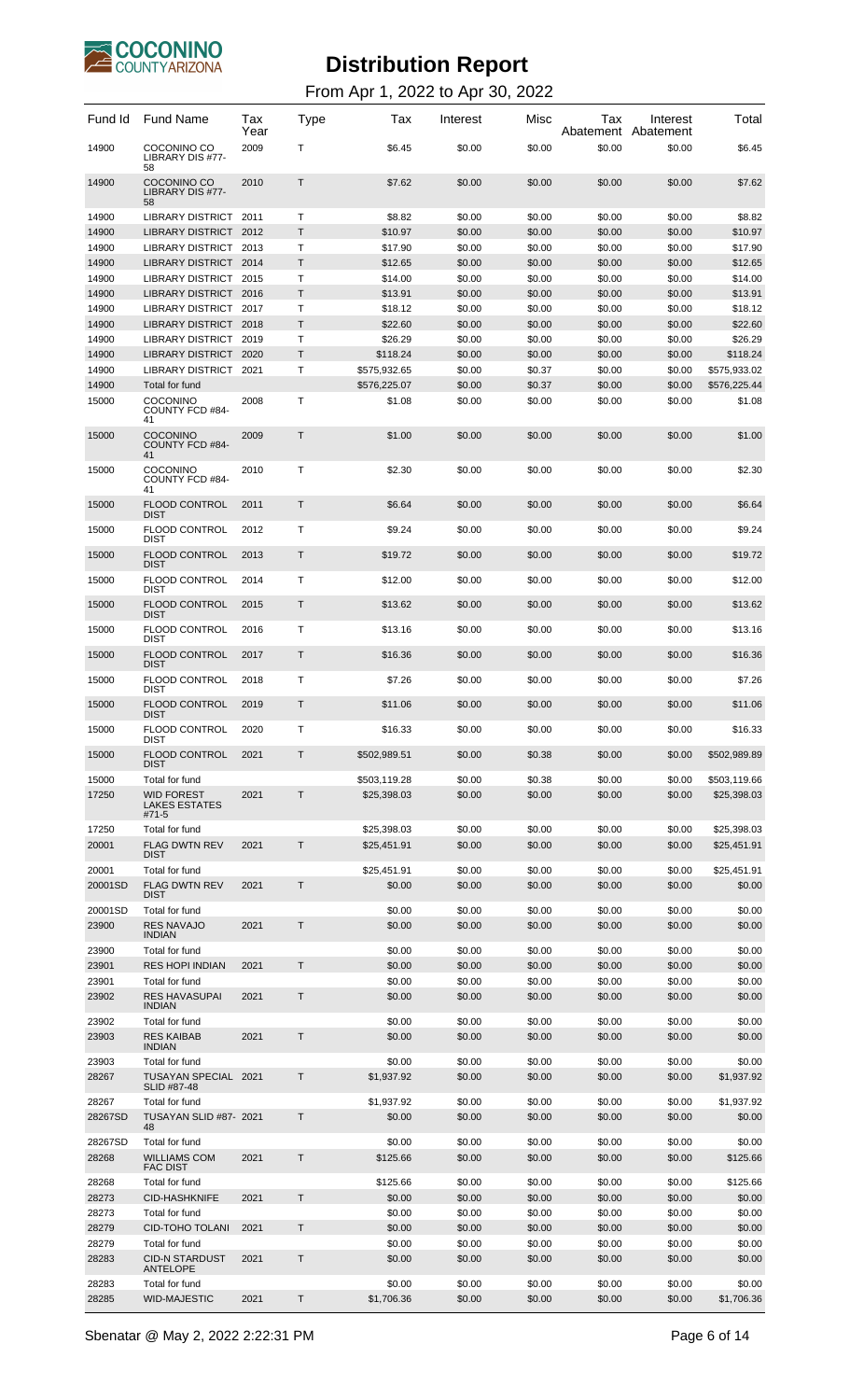

| Fund Id          | <b>Fund Name</b>                                              | Tax<br>Year | Type         | Tax                  | Interest         | Misc             | Тах<br>Abatement | Interest<br>Abatement | Total                |
|------------------|---------------------------------------------------------------|-------------|--------------|----------------------|------------------|------------------|------------------|-----------------------|----------------------|
|                  | <b>VIEW DOMESTIC</b>                                          |             |              |                      |                  |                  |                  |                       |                      |
| 28285<br>28285SD | Total for fund<br><b>WID-MAJESTIC</b><br><b>VIEW DOMESTIC</b> | 2021        | Τ            | \$1,706.36<br>\$0.00 | \$0.00<br>\$0.00 | \$0.00<br>\$0.00 | \$0.00<br>\$0.00 | \$0.00<br>\$0.00      | \$1,706.36<br>\$0.00 |
| 28285SD          | Total for fund                                                |             |              | \$0.00               | \$0.00           | \$0.00           | \$0.00           | \$0.00                | \$0.00               |
| 28287            | CID-ANASAZI TRAIL 2021                                        |             | T            | \$0.00               | \$0.00           | \$0.00           | \$0.00           | \$0.00                | \$0.00               |
| 28287            | Total for fund                                                |             |              | \$0.00               | \$0.00           | \$0.00           | \$0.00           | \$0.00                | \$0.00               |
| 28289            | <b>WID-BLUE RIDGE</b><br><b>DOMESTIC</b>                      | 2021        | Τ            | \$0.00               | \$0.00           | \$0.00           | \$0.00           | \$0.00                | \$0.00               |
| 28289<br>29999   | Total for fund<br>PUBLIC HEALTH<br><b>SERVICE DISTRICT</b>    | 2010        | Τ            | \$0.00<br>\$8.05     | \$0.00<br>\$0.00 | \$0.00<br>\$0.00 | \$0.00<br>\$0.00 | \$0.00<br>\$0.00      | \$0.00<br>\$8.05     |
| 29999            | PUB HEALTH<br><b>SERVICE</b>                                  | 2011        | Т            | \$9.32               | \$0.00           | \$0.00           | \$0.00           | \$0.00                | \$9.32               |
| 29999            | PUB HEALTH<br><b>SERVICE</b>                                  | 2012        | Τ            | \$11.58              | \$0.00           | \$0.00           | \$0.00           | \$0.00                | \$11.58              |
| 29999            | PUB HEALTH<br><b>SERVICE</b>                                  | 2013        | T            | \$17.49              | \$0.00           | \$0.00           | \$0.00           | \$0.00                | \$17.49              |
| 29999            | PUB HEALTH<br><b>SERVICE</b>                                  | 2014        | Τ            | \$12.39              | \$0.00           | \$0.00           | \$0.00           | \$0.00                | \$12.39              |
| 29999            | PUB HEALTH<br><b>SERVICE</b>                                  | 2015        | Т            | \$13.68              | \$0.00           | \$0.00           | \$0.00           | \$0.00                | \$13.68              |
| 29999            | PUB HEALTH<br><b>SERVICE</b>                                  | 2016        | Τ            | \$13.61              | \$0.00           | \$0.00           | \$0.00           | \$0.00                | \$13.61              |
| 29999            | PUB HEALTH<br><b>SERVICE</b>                                  | 2017        | Т            | \$17.72              | \$0.00           | \$0.00           | \$0.00           | \$0.00                | \$17.72              |
| 29999            | PUB HEALTH<br><b>SERVICE</b>                                  | 2018        | Τ            | \$22.10              | \$0.00           | \$0.00           | \$0.00           | \$0.00                | \$22.10              |
| 29999            | PUB HEALTH<br><b>SERVICE</b>                                  | 2019        | Т            | \$25.73              | \$0.00           | \$0.00           | \$0.00           | \$0.00                | \$25.73              |
| 29999            | PUB HEALTH<br><b>SERVICE</b>                                  | 2020        | Τ            | \$115.66             | \$0.00           | \$0.00           | \$0.00           | \$0.00                | \$115.66             |
| 29999            | PUB HEALTH<br><b>SERVICE</b>                                  | 2021        | т            | \$563,314.47         | \$0.00           | \$0.36           | \$0.00           | \$0.00                | \$563,314.83         |
| 29999            | Total for fund                                                |             |              | \$563,581.80         | \$0.00           | \$0.36           | \$0.00           | \$0.00                | \$563,582.16         |
| 30001            | <b>JOINT</b><br><b>VOCATIONAL TECH</b><br><b>INSTITUTE</b>    | 2006        | Т            | \$1.05               | \$0.00           | \$0.00           | \$0.00           | \$0.00                | \$1.05               |
| 30001            | <b>JOINT</b><br><b>VOCATIONAL TECH</b><br><b>INSTITUTE</b>    | 2007        | Τ            | \$1.05               | \$0.00           | \$0.00           | \$0.00           | \$0.00                | \$1.05               |
| 30001            | <b>JOINT</b><br><b>VOCATIONAL TECH</b><br><b>INSTITUTE</b>    | 2008        | Т            | \$1.36               | \$0.00           | \$0.00           | \$0.00           | \$0.00                | \$1.36               |
| 30001            | <b>JOINT</b><br><b>VOCATIONAL TECH</b><br>INSTITI ITF         | 2009        | T            | \$1.36               | \$0.00           | \$0.00           | \$0.00           | \$0.00                | \$1.36               |
| 30001            | TNIOL<br><b>VOCATIONAL TECH</b><br><b>INSTITUTE</b>           | 2010        | T            | \$1.61               | \$0.00           | \$0.00           | \$0.00           | \$0.00                | \$1.61               |
| 30001            | JTED-CAVIAT                                                   | 2011        | $\mathsf{T}$ | \$1.86               | \$0.00           | \$0.00           | \$0.00           | \$0.00                | \$1.86               |
| 30001            | JTED-CAVIAT                                                   | 2012        | T            | \$2.30               | \$0.00           | \$0.00           | \$0.00           | \$0.00                | \$2.30               |
| 30001            | JTED-CAVIAT                                                   | 2013        | T.           | \$3.48               | \$0.00           | \$0.00           | \$0.00           | \$0.00                | \$3.48               |
| 30001            | JTED-CAVIAT                                                   | 2014        | Т            | \$2.48               | \$0.00           | \$0.00           | \$0.00           | \$0.00                | \$2.48               |
| 30001            | JTED-CAVIAT                                                   | 2015        | T.           | \$2.75               | \$0.00           | \$0.00           | \$0.00           | \$0.00                | \$2.75               |
| 30001            | JTED-CAVIAT                                                   | 2016        | T            | \$2.72               | \$0.00           | \$0.00           | \$0.00           | \$0.00                | \$2.72               |
| 30001            | JTED-CAVIAT                                                   | 2017        | T            | \$3.55               | \$0.00           | \$0.00           | \$0.00           | \$0.00                | \$3.55               |
| 30001            | JTED-CAVIAT                                                   | 2018        | т            | \$4.18               | \$0.00           | \$0.00           | \$0.00           | \$0.00                | \$4.18               |
| 30001            | JTED-CAVIAT                                                   | 2019        | T.           | \$4.58               | \$0.00           | \$0.00           | \$0.00           | \$0.00                | \$4.58               |
| 30001            | JTED-CAVIAT                                                   | 2020        | Т            | \$22.55              | \$0.00           | \$0.00           | \$0.00           | \$0.00                | \$22.55              |
| 30001            | JTED-CAVIAT                                                   | 2021        | T.           | \$103,949.63         | \$0.00           | \$0.07           | \$0.00           | \$0.00                | \$103,949.70         |
| 30001            | Total for fund                                                |             |              | \$104,006.51         | \$0.00           | \$0.07           | \$0.00           | \$0.00                | \$104,006.58         |
| 30002            | JTED-VALLEY<br><b>ACAD</b>                                    | 2021        | Τ            | \$6,100.38           | \$0.00           | \$0.00           | \$0.00           | \$0.00                | \$6,100.38           |
| 30002            | Total for fund                                                |             |              | \$6,100.38           | \$0.00           | \$0.00           | \$0.00           | \$0.00                | \$6,100.38           |
| 30003            | JTED-NATIVE                                                   | 2021        | T.           | (\$1,630.96)         | \$0.00           | \$0.00           | \$0.00           | \$0.00                | (\$1,630.96)         |
| 30003            | Total for fund                                                |             |              | (\$1,630.96)         | \$0.00           | \$0.00           | \$0.00           | \$0.00                | (\$1,630.96)         |
| 30004            | CCRASD#99                                                     | 2008        | T.           | \$0.26               | \$0.00           | \$0.00           | \$0.00           | \$0.00                | \$0.26               |
| 30004            | CCRASD #99                                                    | 2009        | т            | \$0.00               | \$0.00           | \$0.00           | \$0.00           | \$0.00                | \$0.00               |
| 30004            | CCRASD#99                                                     | 2010        | T            | \$0.00               | \$0.00           | \$0.00           | \$0.00           | \$0.00                | \$0.00               |
| 30004            | RURAL ACCOMOD<br><b>SCHOOL</b>                                | 2011        | т            | \$0.00               | \$0.00           | \$0.00           | \$0.00           | \$0.00                | \$0.00               |
| 30004            | RURAL ACCOMOD<br><b>SCHOOL</b>                                | 2012        | Τ            | \$0.00               | \$0.00           | \$0.00           | \$0.00           | \$0.00                | \$0.00               |
| 30004            | RURAL ACCOMOD<br><b>SCHOOL</b>                                | 2013        | Т            | \$0.00               | \$0.00           | \$0.00           | \$0.00           | \$0.00                | \$0.00               |
| 30004            | RURAL ACCOMOD<br><b>SCHOOL</b>                                | 2014        | Τ            | \$0.00               | \$0.00           | \$0.00           | \$0.00           | \$0.00                | \$0.00               |
| 30004            | RURAL ACCOMOD<br><b>SCHOOL</b>                                | 2015        | Τ            | \$0.00               | \$0.00           | \$0.00           | \$0.00           | \$0.00                | \$0.00               |
| 30004            | RURAL ACCOMOD<br><b>SCHOOL</b>                                | 2016        | Τ            | \$0.00               | \$0.00           | \$0.00           | \$0.00           | \$0.00                | \$0.00               |
| 30004            | RURAL ACCOMOD<br><b>SCHOOL</b>                                | 2017        | Т            | \$0.00               | \$0.00           | \$0.00           | \$0.00           | \$0.00                | \$0.00               |
| 30004            | RURAL ACCOMOD<br><b>SCHOOL</b>                                | 2018        | Τ            | \$0.00               | \$0.00           | \$0.00           | \$0.00           | \$0.00                | \$0.00               |
| 30004            | RURAL ACCOMOD<br><b>SCHOOL</b>                                | 2019        | Т            | \$0.00               | \$0.00           | \$0.00           | \$0.00           | \$0.00                | \$0.00               |
| 30004            | <b>RURAL ACCOMOD</b>                                          | 2020        | Τ            | \$0.00               | \$0.00           | \$0.00           | \$0.00           | \$0.00                | \$0.00               |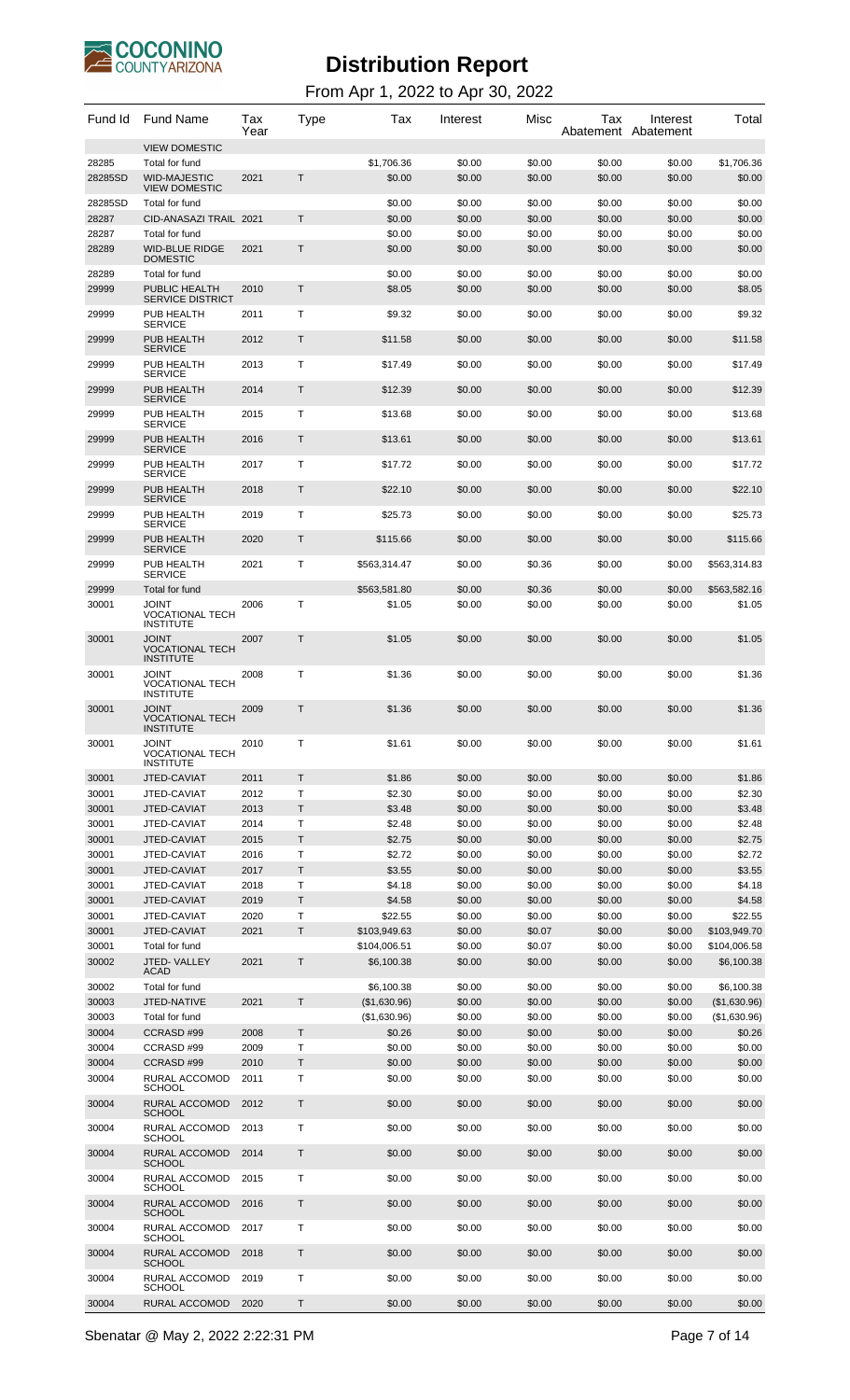

| Fund Id        | <b>Fund Name</b>                                             | Tax<br>Year  | Type         | Tax              | Interest         | Misc             | Tax<br>Abatement Abatement | Interest         | Total            |
|----------------|--------------------------------------------------------------|--------------|--------------|------------------|------------------|------------------|----------------------------|------------------|------------------|
| 30004          | <b>SCHOOL</b><br>RURAL ACCOMOD<br><b>SCHOOL</b>              | 2021         | Т            | \$0.00           | \$0.00           | \$0.00           | \$0.00                     | \$0.00           | \$0.00           |
| 30004          | Total for fund                                               |              |              | \$0.26           | \$0.00           | \$0.00           | \$0.00                     | \$0.00           | \$0.26           |
| 30005          | JTED-MOUNTAIN                                                | 2018         | Τ            | \$0.24           | \$0.00           | \$0.00           | \$0.00                     | \$0.00           | \$0.24           |
| 30005          | <b>INSTIT</b><br>JTED-MOUNTAIN<br><b>INSTIT</b>              | 2019         | $\mathsf{T}$ | \$0.56           | \$0.00           | \$0.00           | \$0.00                     | \$0.00           | \$0.56           |
| 30005          | JTED-MOUNTAIN<br><b>INSTIT</b>                               | 2020         | Τ            | \$0.59           | \$0.00           | \$0.00           | \$0.00                     | \$0.00           | \$0.59           |
| 30005          | JTED-MOUNTAIN<br><b>INSTIT</b>                               | 2021         | $\mathsf{T}$ | $(\$72.54)$      | \$0.00           | \$0.00           | \$0.00                     | \$0.00           | (\$72.54)        |
| 30005          | Total for fund                                               |              |              | (\$71.15)        | \$0.00           | \$0.00           | \$0.00                     | \$0.00           | (\$71.15)        |
| 33206          | <b>FD SUMMIT BOND</b>                                        | 2019         | T.           | \$5.29           | \$0.00           | \$0.00           | \$0.00                     | \$0.00           | \$5.29           |
| 33206          | <b>FD SUMMIT BOND</b>                                        | 2020         | Т            | \$5.06           | \$0.00           | \$0.00           | \$0.00                     | \$0.00           | \$5.06           |
| 33206          | <b>FD SUMMIT BOND</b>                                        | 2021         | Τ            | \$26,152.25      | \$0.00           | \$0.00           | \$0.00                     | \$0.00           | \$26,152.25      |
| 33206          | Total for fund                                               |              |              | \$26,162.60      | \$0.00           | \$0.00           | \$0.00                     | \$0.00           | \$26,162.60      |
| 41206          | <b>FD SUMMIT BOND</b>                                        | 2018         | T            | \$5.67           | \$0.00           | \$0.00           | \$0.00                     | \$0.00           | \$5.67           |
| 41206          | Total for fund                                               |              |              | \$5.67           | \$0.00           | \$0.00           | \$0.00                     | \$0.00           | \$5.67           |
| 52000          | <b>COCONINO</b><br><b>COUNTY</b>                             | 2006         | T            | \$0.00           | \$0.00           | \$0.00           | \$0.00                     | \$0.00           | \$0.00           |
| 52000<br>52000 | <b>COCONINO</b><br><b>COUNTY</b><br><b>COCONINO</b>          | 2007<br>2008 | Τ<br>T       | \$0.00<br>\$0.00 | \$0.00<br>\$0.00 | \$0.00<br>\$0.00 | \$0.00<br>\$0.00           | \$0.00           | \$0.00<br>\$0.00 |
| 52000          | <b>COUNTY</b><br><b>COCONINO</b>                             | 2009         | Τ            | \$0.00           | \$0.00           | \$0.00           | \$0.00                     | \$0.00<br>\$0.00 | \$0.00           |
| 52000          | <b>COUNTY</b><br><b>COCONINO</b>                             | 2010         | T            | \$0.00           | \$0.00           | \$0.00           | \$0.00                     | \$0.00           | \$0.00           |
| 52000          | <b>COUNTY</b><br><b>COCONINO</b>                             | 2011         | Τ            | \$0.00           | \$0.00           | \$0.00           | \$0.00                     | \$0.00           | \$0.00           |
| 52000          | <b>COUNTY</b><br><b>COCONINO</b>                             | 2012         | T            | \$0.00           | \$0.00           | \$0.00           | \$0.00                     | \$0.00           | \$0.00           |
| 52000          | <b>COUNTY</b><br><b>COCONINO</b>                             | 2013         | Τ            | \$0.00           | \$0.00           | \$0.00           | \$0.00                     | \$0.00           | \$0.00           |
| 52000          | <b>COUNTY</b><br><b>COCONINO</b>                             | 2014         | T            | \$0.00           | \$0.00           | \$0.00           | \$0.00                     | \$0.00           | \$0.00           |
| 52000          | <b>COUNTY</b><br><b>COCONINO</b>                             | 2015         | Τ            | \$0.00           | \$0.00           | \$0.00           | \$0.00                     | \$0.00           | \$0.00           |
| 52000          | <b>COUNTY</b><br><b>COCONINO</b>                             | 2016         | T            | \$0.00           | \$0.00           | \$0.00           | \$0.00                     | \$0.00           | \$0.00           |
| 52000          | <b>COUNTY</b><br><b>COCONINO</b>                             | 2017         | Т            | \$0.00           | \$0.00           | \$0.00           | \$0.00                     | \$0.00           | \$0.00           |
| 52000          | <b>COUNTY</b><br><b>COCONINO</b><br><b>COUNTY</b>            | 2018         | T            | \$0.00           | \$0.00           | \$0.00           | \$0.00                     | \$0.00           | \$0.00           |
| 52000          | COCONINO<br><b>COUNTY</b>                                    | 2019         | Т            | \$0.00           | \$0.00           | \$0.00           | \$0.00                     | \$0.00           | \$0.00           |
| 52000          | <b>COCONINO</b><br><b>COUNTY</b>                             | 2020         | T            | \$0.00           | \$0.00           | \$0.00           | \$0.00                     | \$0.00           | \$0.00           |
| 52000          | COCONINO<br><b>COUNTY</b>                                    | 2021         | Τ            | \$0.00           | \$0.00           | \$0.00           | \$0.00                     | \$0.00           | \$0.00           |
| 52000          | Total for fund                                               |              |              | \$0.00           | \$0.00           | \$0.00           | \$0.00                     | \$0.00           | \$0.00           |
| 52001          | <b>STATE SCHOOL</b><br>TAX                                   | 2006         | Τ            | \$0.00           | \$0.00           | \$0.00           | \$0.00                     | \$0.00           | \$0.00           |
| 52001          | <b>EQUALIZATION</b><br><b>STATE SCHOOL</b><br><b>TAX</b>     | 2007         | T            | \$0.00           | \$0.00           | \$0.00           | \$0.00                     | \$0.00           | \$0.00           |
| 52001          | <b>EQUALIZATION</b><br>STATE SCHOOL                          | 2008         | Τ            | \$0.00           | \$0.00           | \$0.00           | \$0.00                     | \$0.00           | \$0.00           |
|                | <b>TAX</b><br><b>EQUALIZATION</b>                            |              |              |                  |                  |                  |                            |                  |                  |
| 52001          | <b>STATE SCHOOL</b><br><b>TAX</b><br><b>EQUALIZATION</b>     | 2009         | T            | \$0.00           | \$0.00           | \$0.00           | \$0.00                     | \$0.00           | \$0.00           |
| 52001          | STATE SCHOOL<br><b>TAX</b>                                   | 2010         | Т            | \$0.00           | \$0.00           | \$0.00           | \$0.00                     | \$0.00           | \$0.00           |
| 52001          | <b>EQUALIZATION</b><br><b>ST SCHL</b><br><b>EQUALIZATION</b> | 2011         | T            | \$0.00           | \$0.00           | \$0.00           | \$0.00                     | \$0.00           | \$0.00           |
| 52001          | STATE SCHOOL<br><b>TAX</b>                                   | 2012         | Τ            | \$0.00           | \$0.00           | \$0.00           | \$0.00                     | \$0.00           | \$0.00           |
| 52001          | EQUALIZATION<br><b>STATE SCHOOL</b>                          | 2013         | Τ            | \$0.00           | \$0.00           | \$0.00           | \$0.00                     | \$0.00           | \$0.00           |
|                | <b>TAX</b><br><b>EQUALIZATION</b><br>STATE SCHOOL            |              | Τ            |                  |                  |                  | \$0.00                     |                  |                  |
| 52001          | TAX<br><b>EQUALIZATION</b>                                   | 2014         |              | \$0.00           | \$0.00           | \$0.00           |                            | \$0.00           | \$0.00           |
| 52001          | <b>STATE SCHOOL</b><br><b>TAX</b><br><b>EQUALIZATION</b>     | 2015         | T            | \$0.00           | \$0.00           | \$0.00           | \$0.00                     | \$0.00           | \$0.00           |
| 52001          | <b>STATE SCHOOL</b><br>TAX                                   | 2016         | Т            | \$0.00           | \$0.00           | \$0.00           | \$0.00                     | \$0.00           | \$0.00           |
| 52001          | <b>EQUALIZATION</b><br><b>STATE SCHOOL</b><br><b>TAX</b>     | 2017         | Τ            | \$0.00           | \$0.00           | \$0.00           | \$0.00                     | \$0.00           | \$0.00           |
| 52001          | <b>EQUALIZATION</b><br><b>STATE SCHOOL</b>                   | 2018         | Т            | \$0.00           | \$0.00           | \$0.00           | \$0.00                     | \$0.00           | \$0.00           |
|                | <b>TAX</b><br><b>EQUALIZATION</b>                            |              |              |                  |                  |                  |                            |                  |                  |
| 52001          | <b>STATE SCHOOL</b><br><b>TAX</b><br><b>EQUALIZATION</b>     | 2019         | Т            | \$0.00           | \$0.00           | \$0.00           | \$0.00                     | \$0.00           | \$0.00           |
| 52001          | STATE SCHOOL                                                 | 2020         | T            | \$0.00           | \$0.00           | \$0.00           | \$0.00                     | \$0.00           | \$0.00           |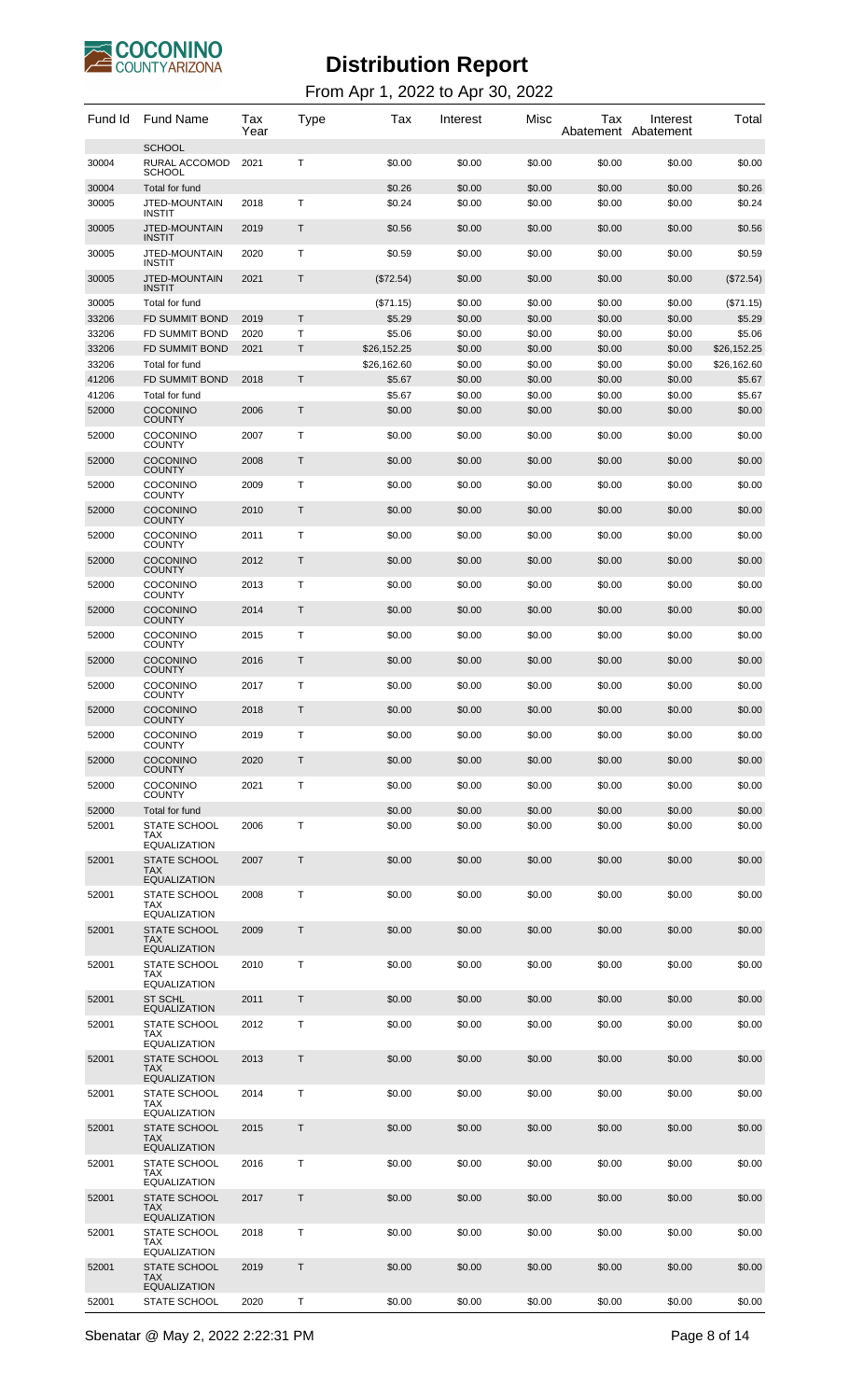

| Fund Id           | <b>Fund Name</b><br><b>TAX</b>                                                  | Tax<br>Year | Type         | Tax                      | Interest         | Misc             | Tax<br>Abatement Abatement | Interest         | Total                           |
|-------------------|---------------------------------------------------------------------------------|-------------|--------------|--------------------------|------------------|------------------|----------------------------|------------------|---------------------------------|
| 52001             | <b>EQUALIZATION</b><br><b>STATE SCHOOL</b><br><b>TAX</b><br><b>EQUALIZATION</b> | 2021        | Τ            | \$0.00                   | \$0.00           | \$0.00           | \$0.00                     | \$0.00           | \$0.00                          |
| 52001             | Total for fund                                                                  |             |              | \$0.00                   | \$0.00           | \$0.00           | \$0.00                     | \$0.00           | \$0.00                          |
| 54151             | <b>CITY OF</b>                                                                  | 2010        | Τ            | \$0.00                   | \$0.00           | \$0.00           | \$0.00                     | \$0.00           | \$0.00                          |
| 54151             | <b>FLAGSTAFF</b><br><b>CITY OF</b>                                              | 2017        | Т            | \$5.02                   | \$0.00           | \$0.00           | \$0.00                     | \$0.00           | \$5.02                          |
|                   | <b>FLAGSTAFF</b>                                                                |             |              |                          |                  |                  |                            |                  |                                 |
| 54151             | <b>CITY OF</b><br><b>FLAGSTAFF</b>                                              | 2018        | Τ            | \$13.62                  | \$0.00           | \$0.00           | \$0.00                     | \$0.00           | \$13.62                         |
| 54151             | CITY OF<br><b>FLAGSTAFF</b>                                                     | 2019        | Τ            | \$22.22                  | \$0.00           | \$0.00           | \$0.00                     | \$0.00           | \$22.22                         |
| 54151             | <b>CITY OF</b>                                                                  | 2020        | Τ            | \$234.45                 | \$0.00           | \$0.00           | \$0.00                     | \$0.00           | \$234.45                        |
| 54151             | <b>FLAGSTAFF</b><br><b>CITY OF</b>                                              | 2021        | Т            | \$1,001,374.14           | \$0.00           | \$0.00           | \$0.00                     |                  | \$0.00 \$1,001,374.14           |
|                   | <b>FLAGSTAFF</b>                                                                |             |              |                          |                  |                  |                            |                  |                                 |
| 54151<br>54152    | Total for fund<br><b>TOWN OF</b>                                                | 2021        | т            | \$1,001,649.45<br>\$0.00 | \$0.00<br>\$0.00 | \$0.00<br>\$0.00 | \$0.00<br>\$0.00           | \$0.00           | \$0.00 \$1,001,649.45<br>\$0.00 |
|                   | <b>FREDONIA</b>                                                                 |             |              |                          |                  |                  |                            |                  |                                 |
| 54152<br>54153    | Total for fund<br><b>CITY OF WILLIAMS</b>                                       | 2021        | Т            | \$0.00<br>\$0.00         | \$0.00<br>\$0.00 | \$0.00<br>\$0.00 | \$0.00<br>\$0.00           | \$0.00           | \$0.00<br>\$0.00                |
| 54153             | Total for fund                                                                  |             |              | \$0.00                   | \$0.00           | \$0.00           | \$0.00                     | \$0.00<br>\$0.00 | \$0.00                          |
| 54156             | <b>CITY OF PAGE</b>                                                             | 2018        | Т            | \$0.00                   | \$0.00           | \$0.00           | \$0.00                     | \$0.00           | \$0.00                          |
| 54156             | <b>CITY OF PAGE</b>                                                             | 2019        | T            | \$0.00                   | \$0.00           | \$0.00           | \$0.00                     | \$0.00           | \$0.00                          |
| 54156             | <b>CITY OF PAGE</b>                                                             | 2021        | Т            | \$0.00                   | \$0.00           | \$0.00           | \$0.00                     | \$0.00           | \$0.00                          |
| 54156             | Total for fund                                                                  |             |              | \$0.00                   | \$0.00           | \$0.00           | \$0.00                     | \$0.00           | \$0.00                          |
| 54158<br>54158    | <b>CITY OF SEDONA</b><br>Total for fund                                         | 2021        | Т            | \$0.00<br>\$0.00         | \$0.00<br>\$0.00 | \$0.00<br>\$0.00 | \$0.00<br>\$0.00           | \$0.00<br>\$0.00 | \$0.00<br>\$0.00                |
| 54159             | <b>TOWN OF</b>                                                                  | 2021        | т            | \$0.00                   | \$0.00           | \$0.00           | \$0.00                     | \$0.00           | \$0.00                          |
|                   | <b>TUSAYAN</b>                                                                  |             |              |                          |                  |                  |                            |                  |                                 |
| 54159<br>57001    | Total for fund<br>SD #1 BUDGET                                                  | 2006        | Т            | \$0.00<br>\$11.49        | \$0.00<br>\$0.00 | \$0.00<br>\$0.00 | \$0.00<br>\$0.00           | \$0.00<br>\$0.00 | \$0.00<br>\$11.49               |
|                   | <b>OVERRIDES</b>                                                                |             |              |                          |                  |                  |                            |                  |                                 |
| 57001             | SD #1 BUDGET<br><b>OVERRIDES</b>                                                | 2007        | Τ            | \$10.07                  | \$0.00           | \$0.00           | \$0.00                     | \$0.00           | \$10.07                         |
| 57001             | SD #1 BUDGET<br><b>OVERRIDES</b>                                                | 2008        | Т            | \$12.62                  | \$0.00           | \$0.00           | \$0.00                     | \$0.00           | \$12.62                         |
| 57001             | SD #1 BUDGET<br><b>OVERRIDES</b>                                                | 2009        | Τ            | \$8.85                   | \$0.00           | \$0.00           | \$0.00                     | \$0.00           | \$8.85                          |
| 57001             | SD #1 BUDGET<br><b>OVERRIDES</b>                                                | 2010        | Т            | \$15.26                  | \$0.00           | \$0.00           | \$0.00                     | \$0.00           | \$15.26                         |
| 57001             | SD#1 BUDGET                                                                     | 2011        | Τ            | \$16.49                  | \$0.00           | \$0.00           | \$0.00                     | \$0.00           | \$16.49                         |
| 57001             | <b>OVERRIDES</b><br>SD#1 BUDGET                                                 | 2012        | T            | \$18.53                  | \$0.00           | \$0.00           | \$0.00                     | \$0.00           | \$18.53                         |
| 57001             | <b>OVERRIDES</b><br>SD#1 BUDGET                                                 | 2013        | Τ            | \$14.70                  | \$0.00           | \$0.00           | \$0.00                     | \$0.00           | \$14.70                         |
| 57001             | <b>OVERRIDES</b><br>SD#1 BUDGET                                                 | 2014        | Т            | \$13.95                  | \$0.00           | \$0.00           | \$0.00                     | \$0.00           | \$13.95                         |
| 57001             | <b>OVERRIDES</b><br>SD#1 BUDGET                                                 | 2015        | Τ            | \$14.92                  | \$0.00           | \$0.00           | \$0.00                     | \$0.00           | \$14.92                         |
| 57001             | <b>OVERRIDES</b><br>SD#1 BUDGET                                                 | 2016        | T            | \$15.89                  | \$0.00           | \$0.00           | \$0.00                     | \$0.00           | \$15.89                         |
| 57001             | <b>OVERRIDES</b><br>SD#1 BUDGET                                                 | 2017        | Τ            | \$21.33                  | \$0.00           | \$0.00           | \$0.00                     | \$0.00           | \$21.33                         |
| 57001             | <b>OVERRIDES</b><br>SD#1 BUDGET                                                 | 2018        | T            | \$27.63                  | \$0.00           | \$0.00           | \$0.00                     | \$0.00           | \$27.63                         |
|                   | <b>OVERRIDES</b>                                                                |             |              |                          |                  |                  |                            |                  |                                 |
| 57001             | SD#1 BUDGET<br><b>OVERRIDES</b>                                                 | 2019        | Τ            | \$32.65                  | \$0.00           | \$0.00           | \$0.00                     | \$0.00           | \$32.65                         |
| 57001             | SD#1 BUDGET<br><b>OVERRIDES</b>                                                 | 2020        | Т            | \$201.81                 | \$0.00           | \$0.00           | \$0.00                     | \$0.00           | \$201.81                        |
| 57001             | SD#1 BUDGET<br><b>OVERRIDES</b>                                                 | 2021        | Τ            | \$1,031,203.94           | \$0.00           | \$0.83           | \$0.00                     | \$0.00           | \$1,031,204.77                  |
| 57001             | Total for fund                                                                  |             |              | \$1,031,640.13           | \$0.00           | \$0.83           | \$0.00                     |                  | \$0.00 \$1,031,640.96           |
| 57001_SE          | SD#1<br><b>DESEGREGATION</b>                                                    | 2018        | Τ            | \$7.20                   | \$0.00           | \$0.00           | \$0.00                     | \$0.00           | \$7.20                          |
| 57001_SE          | SD#1<br>DESEGREGATION -                                                         | 2019        | Т            | \$0.00                   | \$0.00           | \$0.00           | \$0.00                     | \$0.00           | \$0.00                          |
| 57001 SE          | DO NOT USE<br>SD#1                                                              | 2021        | $\mathsf{T}$ | \$273,243.20             | \$0.00           | \$0.22           | \$0.00                     | \$0.00           | \$273,243.42                    |
|                   | <b>DESEGREGATION</b>                                                            |             |              |                          |                  |                  |                            |                  |                                 |
| 57001 SE<br>57002 | Total for fund<br>SD #2 BUDGET                                                  | 2008        | Τ            | \$273,250.40<br>\$1.50   | \$0.00<br>\$0.00 | \$0.22<br>\$0.00 | \$0.00<br>\$0.00           | \$0.00<br>\$0.00 | \$273,250.62<br>\$1.50          |
|                   | <b>OVERRIDES</b>                                                                |             |              |                          |                  |                  |                            |                  |                                 |
| 57002             | SD #2 BUDGET<br><b>OVERRIDES</b>                                                | 2009        | Т            | \$1.25                   | \$0.00           | \$0.00           | \$0.00                     | \$0.00           | \$1.25                          |
| 57002             | SD #2 BUDGET<br><b>OVERRIDES</b>                                                | 2010        | Τ            | \$3.13                   | \$0.00           | \$0.00           | \$0.00                     | \$0.00           | \$3.13                          |
| 57002             | SD#2 BUDGET<br><b>OVERRIDES</b>                                                 | 2011        | Т            | \$5.03                   | \$0.00           | \$0.00           | \$0.00                     | \$0.00           | \$5.03                          |
| 57002             | SD#2 BUDGET<br><b>OVERRIDES</b>                                                 | 2012        | Τ            | \$7.21                   | \$0.00           | \$0.00           | \$0.00                     | \$0.00           | \$7.21                          |
| 57002             | SD#2 BUDGET<br><b>OVERRIDES</b>                                                 | 2013        | Т            | \$16.89                  | \$0.00           | \$0.00           | \$0.00                     | \$0.00           | \$16.89                         |
| 57002             | SD#2 BUDGET<br><b>OVERRIDES</b>                                                 | 2014        | Τ            | \$11.28                  | \$0.00           | \$0.00           | \$0.00                     | \$0.00           | \$11.28                         |
| 57002             | SD#2 BUDGET                                                                     | 2015        | т            | \$13.69                  | \$0.00           | \$0.00           | \$0.00                     | \$0.00           | \$13.69                         |
| 57002             | <b>OVERRIDES</b><br>SD#2 BUDGET                                                 | 2016        | Τ            | \$12.72                  | \$0.00           | \$0.00           | \$0.00                     | \$0.00           | \$12.72                         |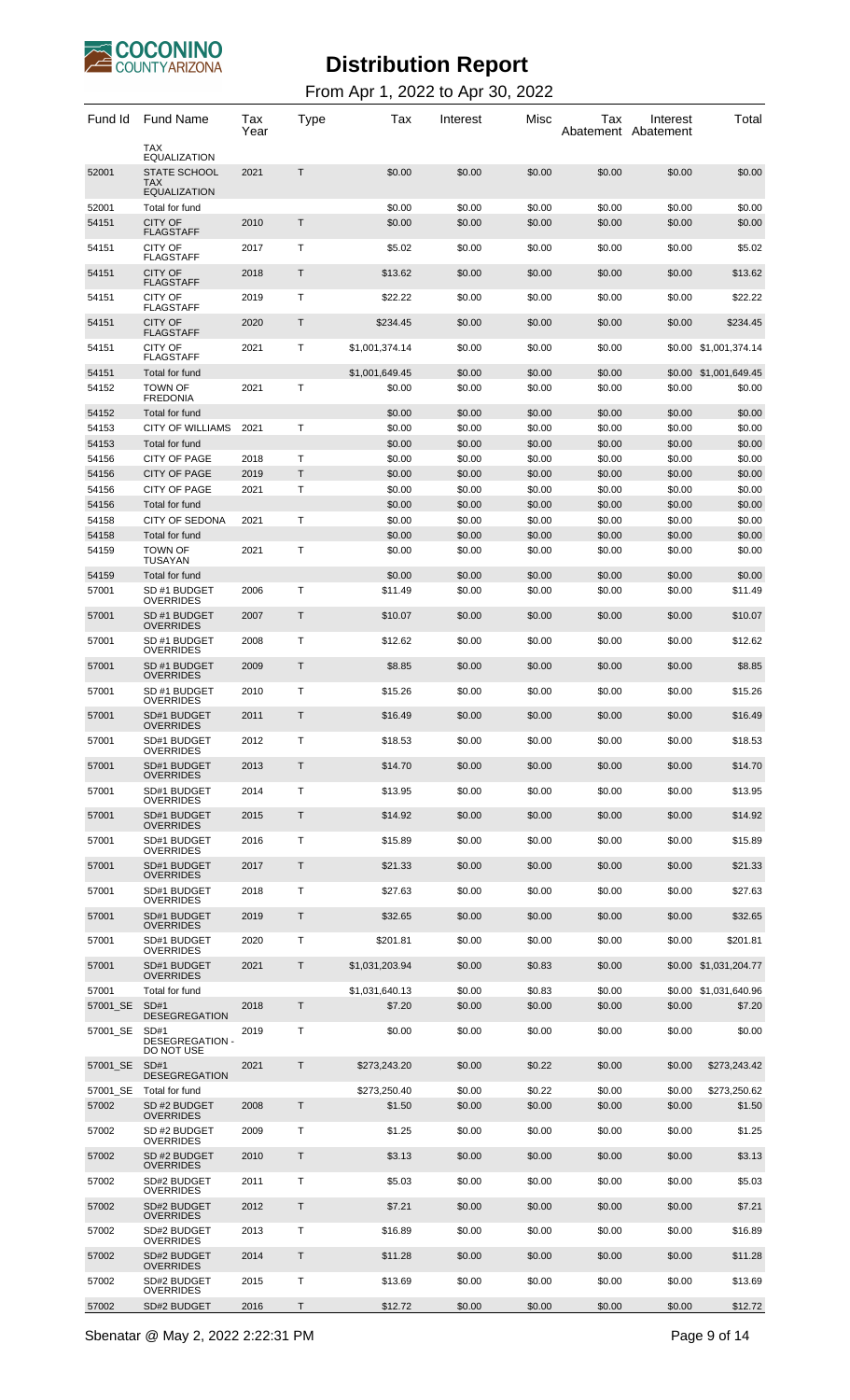

| Fund Id        | <b>Fund Name</b>                                    | Tax<br>Year | Type         | Tax                   | Interest         | Misc             | Tax              | Interest<br>Abatement Abatement | Total                 |
|----------------|-----------------------------------------------------|-------------|--------------|-----------------------|------------------|------------------|------------------|---------------------------------|-----------------------|
| 57002          | <b>OVERRIDES</b><br>SD#2 BUDGET<br><b>OVERRIDES</b> | 2017        | Т            | \$15.93               | \$0.00           | \$0.00           | \$0.00           | \$0.00                          | \$15.93               |
| 57002          | SD#2 BUDGET<br><b>OVERRIDES</b>                     | 2018        | Т            | \$16.64               | \$0.00           | \$0.00           | \$0.00           | \$0.00                          | \$16.64               |
| 57002          | SD#2 BUDGET<br><b>OVERRIDES</b>                     | 2019        | т            | \$16.34               | \$0.00           | \$0.00           | \$0.00           | \$0.00                          | \$16.34               |
| 57002          | SD#2 BUDGET<br><b>OVERRIDES</b>                     | 2020        | Т            | \$37.20               | \$0.00           | \$0.00           | \$0.00           | \$0.00                          | \$37.20               |
| 57002          | SD#2 BUDGET<br><b>OVERRIDES</b>                     | 2021        | Т            | \$62,867.37           | \$0.00           | \$0.00           | \$0.00           | \$0.00                          | \$62,867.37           |
| 57002          | Total for fund                                      |             |              | \$63,026.18           | \$0.00           | \$0.00           | \$0.00           | \$0.00                          | \$63,026.18           |
| 57004          | SD#4 BUDGET<br><b>OVERRIDES</b>                     | 2021        | T            | \$32,948.59           | \$0.00           | \$0.00           | \$0.00           | \$0.00                          | \$32,948.59           |
| 57004<br>57005 | Total for fund<br>SD#5 BUDGET                       | 2021        | Т            | \$32,948.59<br>\$0.00 | \$0.00<br>\$0.00 | \$0.00<br>\$0.00 | \$0.00<br>\$0.00 | \$0.00<br>\$0.00                | \$32,948.59<br>\$0.00 |
|                | <b>OVERRIDES</b>                                    |             |              |                       |                  |                  |                  |                                 |                       |
| 57005<br>57006 | Total for fund<br>SD#6 BUDGET                       | 2020        | т            | \$0.00<br>\$0.00      | \$0.00<br>\$0.00 | \$0.00<br>\$0.00 | \$0.00<br>\$0.00 | \$0.00<br>\$0.00                | \$0.00<br>\$0.00      |
| 57006          | <b>OVERRIDES</b><br>SD#6 BUDGET                     | 2021        | Т            | \$0.00                | \$0.00           | \$0.00           | \$0.00           | \$0.00                          | \$0.00                |
| 57006          | <b>OVERRIDES</b><br>Total for fund                  |             |              | \$0.00                | \$0.00           | \$0.00           | \$0.00           | \$0.00                          | \$0.00                |
| 57009          | SD#9 BUDGET<br><b>OVERRIDES</b>                     | 2021        | $\mathsf{T}$ | \$13,884.44           | \$0.00           | \$0.00           | \$0.00           | \$0.00                          | \$13,884.44           |
| 57009          | Total for fund                                      |             |              | \$13,884.44           | \$0.00           | \$0.00           | \$0.00           | \$0.00                          | \$13,884.44           |
| 57010          | SD#10 BUDGET<br><b>OVERRIDES</b>                    | 2021        | Т            | \$0.00                | \$0.00           | \$0.00           | \$0.00           | \$0.00                          | \$0.00                |
| 57010          | Total for fund                                      |             |              | \$0.00                | \$0.00           | \$0.00           | \$0.00           | \$0.00                          | \$0.00                |
| 57015          | SD#15 BUDGET<br><b>OVERRIDES</b>                    | 2021        | Т            | \$0.00                | \$0.00           | \$0.00           | \$0.00           | \$0.00                          | \$0.00                |
| 57015<br>57016 | Total for fund<br>SD#8 BUDGET                       | 2018        | $\mathsf{T}$ | \$0.00<br>\$0.00      | \$0.00<br>\$0.00 | \$0.00<br>\$0.00 | \$0.00<br>\$0.00 | \$0.00<br>\$0.00                | \$0.00<br>\$0.00      |
| 57016          | <b>OVERRIDES</b><br>SD#8 BUDGET                     | 2019        | T            | \$0.00                | \$0.00           | \$0.00           | \$0.00           | \$0.00                          | \$0.00                |
| 57016          | <b>OVERRIDES</b><br>SD#8 BUDGET                     | 2021        | $\mathsf{T}$ | \$0.00                | \$0.00           | \$0.00           | \$0.00           | \$0.00                          | \$0.00                |
| 57016          | <b>OVERRIDES</b><br>Total for fund                  |             |              | \$0.00                | \$0.00           | \$0.00           | \$0.00           | \$0.00                          | \$0.00                |
| 57031          | SD#31 BUDGET<br><b>OVERRIDES</b>                    | 2018        | T            | \$0.00                | \$0.00           | \$0.00           | \$0.00           | \$0.00                          | \$0.00                |
| 57031          | SD#31 BUDGET<br><b>OVERRIDES</b>                    | 2019        | т            | \$0.00                | \$0.00           | \$0.00           | \$0.00           | \$0.00                          | \$0.00                |
| 57031          | SD#31 BUDGET<br><b>OVERRIDES</b>                    | 2020        | T            | \$0.00                | \$0.00           | \$0.00           | \$0.00           | \$0.00                          | \$0.00                |
| 57031          | SD#31 BUDGET                                        | 2021        | т            | \$0.00                | \$0.00           | \$0.00           | \$0.00           | \$0.00                          | \$0.00                |
| 57031          | <b>OVERRIDES</b><br>Total for fund                  |             |              | \$0.00                | \$0.00           | \$0.00           | \$0.00           | \$0.00                          | \$0.00                |
| 57990          | <b>SD#5 MINIMUM</b><br><b>SCHOOL TAX</b>            | 2021        | Т            | \$0.00                | \$0.00           | \$0.00           | \$0.00           | \$0.00                          | \$0.00                |
| 57990          | Total for fund                                      |             |              | \$0.00                | \$0.00           | \$0.00           | \$0.00           | \$0.00                          | \$0.00                |
| 57991          | SD#9 MINIMUM<br><b>SCHOOL TAX</b>                   | 2021        | T            | \$0.00                | \$0.00           | \$0.00           | \$0.00           | \$0.00                          | \$0.00                |
| 57991<br>57999 | Total for fund<br><b>COUNTY EDUC</b>                | 2021        | Т            | \$0.00<br>\$0.00      | \$0.00<br>\$0.00 | \$0.00<br>\$0.00 | \$0.00<br>\$0.00 | \$0.00<br>\$0.00                | \$0.00<br>\$0.00      |
| 57999          | <b>DISTRICT</b><br>Total for fund                   |             |              | \$0.00                | \$0.00           | \$0.00           | \$0.00           | \$0.00                          | \$0.00                |
| 58150          | <b>COMMUNITY</b>                                    | 2006        | т            | \$2.83                | \$0.00           | \$0.00           | \$0.00           | \$0.00                          | \$2.83                |
| 58150          | <b>COLLEGE</b><br><b>COMMUNITY</b>                  | 2007        | Т            | \$2.41                | \$0.00           | \$0.00           | \$0.00           | \$0.00                          | \$2.41                |
| 58150          | <b>COLLEGE</b><br><b>COMMUNITY</b>                  | 2008        | т            | \$2.70                | \$0.00           | \$0.00           | \$0.00           | \$0.00                          | \$2.70                |
| 58150          | <b>COLLEGE</b><br><b>COMMUNITY</b>                  | 2009        | Т            | \$2.45                | \$0.00           | \$0.00           | \$0.00           | \$0.00                          | \$2.45                |
| 58150          | <b>COLLEGE</b><br><b>COMMUNITY</b>                  | 2010        | Т            | \$3.08                | \$0.00           | \$0.00           | \$0.00           | \$0.00                          | \$3.08                |
| 58150          | <b>COLLEGE</b><br><b>COMMUNITY</b>                  | 2011        | Т            | \$4.04                | \$0.00           | \$0.00           | \$0.00           | \$0.00                          | \$4.04                |
| 58150          | <b>COLLEGE</b><br><b>COMMUNITY</b>                  | 2012        | т            | \$4.87                | \$0.00           | \$0.00           | \$0.00           | \$0.00                          | \$4.87                |
| 58150          | <b>COLLEGE</b><br><b>COMMUNITY</b>                  | 2013        | Т            | \$8.70                | \$0.00           | \$0.00           | \$0.00           | \$0.00                          | \$8.70                |
| 58150          | <b>COLLEGE</b><br><b>COMMUNITY</b>                  | 2014        | т            | \$6.26                | \$0.00           | \$0.00           | \$0.00           | \$0.00                          | \$6.26                |
|                | <b>COLLEGE</b>                                      |             |              |                       |                  |                  |                  |                                 |                       |
| 58150          | <b>COMMUNITY</b><br><b>COLLEGE</b>                  | 2015        | Т            | \$6.80                | \$0.00           | \$0.00           | \$0.00           | \$0.00                          | \$6.80                |
| 58150          | <b>COMMUNITY</b><br><b>COLLEGE</b>                  | 2016        | Т            | \$7.09                | \$0.00           | \$0.00           | \$0.00           | \$0.00                          | \$7.09                |
| 58150          | <b>COMMUNITY</b><br><b>COLLEGE</b>                  | 2017        | Т            | \$9.41                | \$0.00           | \$0.00           | \$0.00           | \$0.00                          | \$9.41                |
| 58150          | <b>COMMUNITY</b><br><b>COLLEGE</b>                  | 2018        | т            | \$10.76               | \$0.00           | \$0.00           | \$0.00           | \$0.00                          | \$10.76               |
| 58150          | <b>COMMUNITY</b><br><b>COLLEGE</b>                  | 2019        | Т            | \$0.00                | \$0.00           | \$0.00           | \$0.00           | \$0.00                          | \$0.00                |
| 58150          | <b>COMMUNITY</b><br><b>COLLEGE</b>                  | 2020        | т            | \$0.00                | \$0.00           | \$0.00           | \$0.00           | \$0.00                          | \$0.00                |
| 58150          | <b>COMMUNITY</b><br><b>COLLEGE</b>                  | 2021        | Т            | \$0.00                | \$0.00           | \$0.00           | \$0.00           | \$0.00                          | \$0.00                |
| 58150          | Total for fund                                      |             |              | \$71.40               | \$0.00           | \$0.00           | \$0.00           | \$0.00                          | \$71.40               |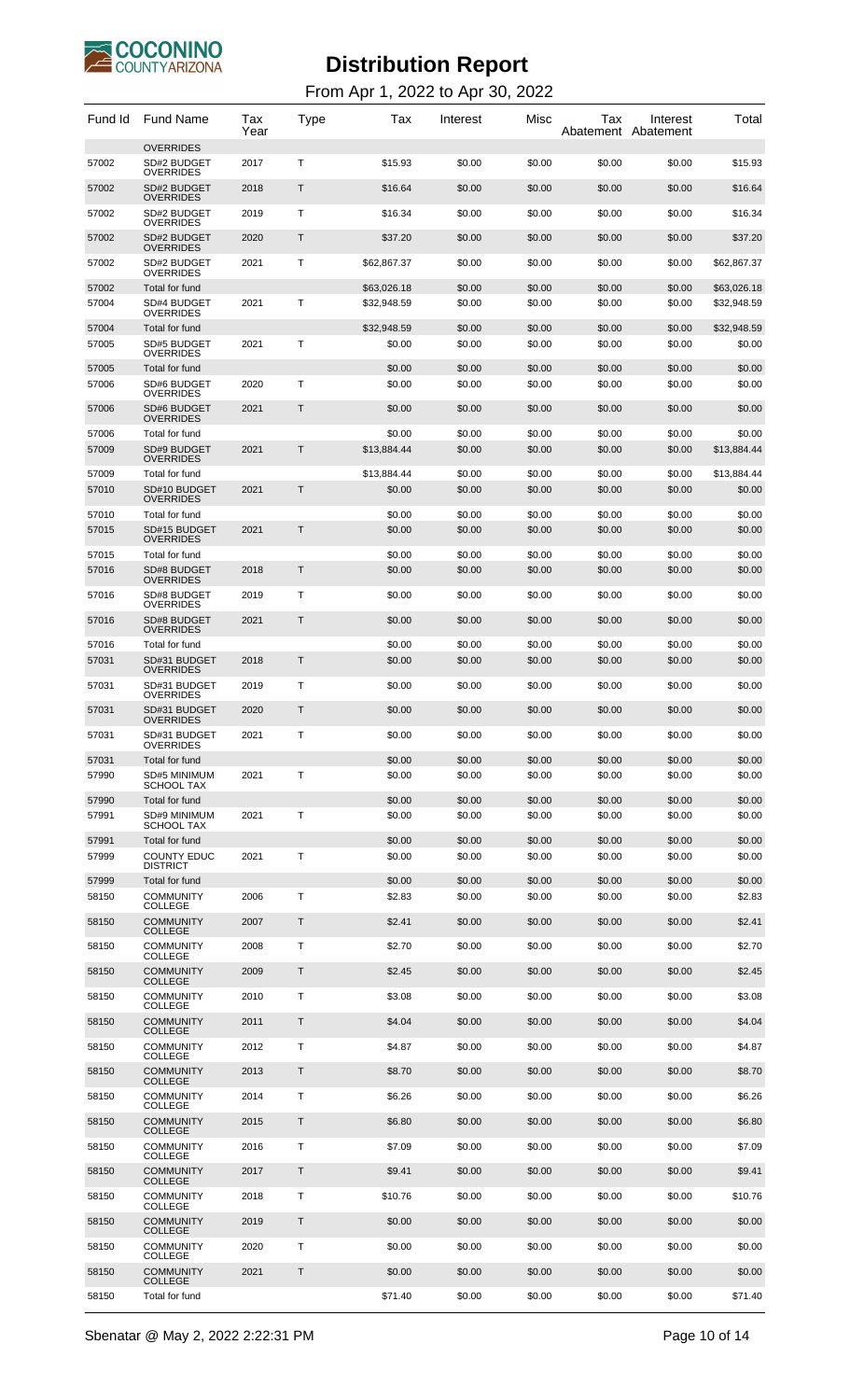

| Fund Id        | <b>Fund Name</b>                                | Tax<br>Year | Type         | Tax              | Interest         | Misc             | Тах<br>Abatement | Interest<br>Abatement | Total            |
|----------------|-------------------------------------------------|-------------|--------------|------------------|------------------|------------------|------------------|-----------------------|------------------|
| 67001          | SD #1 CLASS A<br><b>BONDS</b>                   | 2006        | Τ            | \$20.28          | \$0.00           | \$0.00           | \$0.00           | \$0.00                | \$20.28          |
| 67001          | SD #1 CLASS A<br><b>BONDS</b>                   | 2007        | Т            | \$16.94          | \$0.00           | \$0.00           | \$0.00           | \$0.00                | \$16.94          |
| 67001          | SD #1 CLASS A<br><b>BONDS</b>                   | 2008        | Τ            | \$14.60          | \$0.00           | \$0.00           | \$0.00           | \$0.00                | \$14.60          |
| 67001          | SD #1 CLASS A<br><b>BONDS</b>                   | 2009        | Т            | \$7.73           | \$0.00           | \$0.00           | \$0.00           | \$0.00                | \$7.73           |
| 67001          | SD #1 CLASS A<br><b>BONDS</b>                   | 2010        | Τ            | \$6.41           | \$0.00           | \$0.00           | \$0.00           | \$0.00                | \$6.41           |
| 67001          | SD#1 CLASS A<br><b>BONDS</b>                    | 2011        | Т            | \$0.00           | \$0.00           | \$0.00           | \$0.00           | \$0.00                | \$0.00           |
| 67001          | SD#1 CLASS A<br><b>BONDS</b>                    | 2012        | Τ            | \$0.00           | \$0.00           | \$0.00           | \$0.00           | \$0.00                | \$0.00           |
| 67001          | SD#1 CLASS A                                    | 2013        | Т            | \$0.00           | \$0.00           | \$0.00           | \$0.00           | \$0.00                | \$0.00           |
| 67001          | <b>BONDS</b><br>SD#1 CLASS A                    | 2014        | Τ            | \$0.00           | \$0.00           | \$0.00           | \$0.00           | \$0.00                | \$0.00           |
| 67001          | <b>BONDS</b><br>SD#1 CLASS A                    | 2015        | Т            | \$0.00           | \$0.00           | \$0.00           | \$0.00           | \$0.00                | \$0.00           |
| 67001          | <b>BONDS</b><br>SD#1 CLASS A                    | 2016        | Τ            | \$0.00           | \$0.00           | \$0.00           | \$0.00           | \$0.00                | \$0.00           |
| 67001          | <b>BONDS</b><br>SD#1 CLASS A                    | 2017        | Т            | \$0.00           | \$0.00           | \$0.00           | \$0.00           | \$0.00                | \$0.00           |
| 67001          | <b>BONDS</b><br>SD#1 CLASS A                    | 2018        | Τ            | \$0.00           | \$0.00           | \$0.00           | \$0.00           | \$0.00                | \$0.00           |
| 67001          | <b>BONDS</b><br>SD#1 CLASS A                    | 2019        | Т            | \$0.00           | \$0.00           | \$0.00           | \$0.00           | \$0.00                | \$0.00           |
| 67001          | <b>BONDS</b><br>SD#1 CLASS A                    | 2020        | Τ            | \$0.00           | \$0.00           | \$0.00           | \$0.00           | \$0.00                | \$0.00           |
| 67001          | <b>BONDS</b><br>SD#1 CLASS A                    | 2021        | Т            | \$0.00           | \$0.00           | \$0.00           | \$0.00           | \$0.00                | \$0.00           |
| 67001          | <b>BONDS</b><br>Total for fund                  |             |              | \$65.96          | \$0.00           | \$0.00           | \$0.00           | \$0.00                | \$65.96          |
| 67002          | SD #2 CLASS A<br><b>BONDS</b>                   | 2008        | Т            | \$1.77           | \$0.00           | \$0.00           | \$0.00           | \$0.00                | \$1.77           |
| 67002          | SD #2 CLASS A<br><b>BONDS</b>                   | 2009        | Τ            | \$0.00           | \$0.00           | \$0.00           | \$0.00           | \$0.00                | \$0.00           |
| 67002          | SD #2 CLASS A<br><b>BONDS</b>                   | 2010        | Т            | \$0.00           | \$0.00           | \$0.00           | \$0.00           | \$0.00                | \$0.00           |
| 67002          | SD#2 CLASS A<br><b>BONDS</b>                    | 2011        | T            | \$0.00           | \$0.00           | \$0.00           | \$0.00           | \$0.00                | \$0.00           |
| 67002          | SD#2 CLASS A<br><b>BONDS</b>                    | 2012        | Т            | \$0.00           | \$0.00           | \$0.00           | \$0.00           | \$0.00                | \$0.00           |
| 67002          | SD#2 CLASS A<br><b>BONDS</b>                    | 2013        | Τ            | \$0.00           | \$0.00           | \$0.00           | \$0.00           | \$0.00                | \$0.00           |
| 67002          | SD#2 CLASS A<br><b>BONDS</b>                    | 2014        | T            | \$0.00           | \$0.00           | \$0.00           | \$0.00           | \$0.00                | \$0.00           |
| 67002          | SD#2 CLASS A<br><b>BONDS</b>                    | 2015        | $\mathsf{T}$ | \$0.00           | \$0.00           | \$0.00           | \$0.00           | \$0.00                | \$0.00           |
| 67002          | SD#2 CLASS A<br><b>BONDS</b>                    | 2016        | T            | \$0.00           | \$0.00           | \$0.00           | \$0.00           | \$0.00                | \$0.00           |
| 67002          | SD#2 CLASS A<br><b>BONDS</b>                    | 2017        | T            | \$0.00           | \$0.00           | \$0.00           | \$0.00           | \$0.00                | \$0.00           |
| 67002          | SD#2 CLASS A<br><b>BONDS</b>                    | 2018        | T            | \$0.00           | \$0.00           | \$0.00           | \$0.00           | \$0.00                | \$0.00           |
| 67002          | SD#2 CLASS A<br><b>BONDS</b>                    | 2019        | T            | \$0.00           | \$0.00           | \$0.00           | \$0.00           | \$0.00                | \$0.00           |
| 67002          | SD#2 CLASS A                                    | 2020        | T            | \$0.00           | \$0.00           | \$0.00           | \$0.00           | \$0.00                | \$0.00           |
| 67002          | <b>BONDS</b><br>SD#2 CLASS A                    | 2021        | $\mathsf{T}$ | \$0.00           | \$0.00           | \$0.00           | \$0.00           | \$0.00                | \$0.00           |
| 67002          | <b>BONDS</b><br>Total for fund                  |             |              | \$1.77           | \$0.00           | \$0.00           | \$0.00           | \$0.00                | \$1.77           |
| 67004          | SD#4 CLASS A<br><b>BONDS</b>                    | 2021        | T            | \$0.00           | \$0.00           | \$0.00           | \$0.00           | \$0.00                | \$0.00           |
| 67004<br>67005 | Total for fund<br>SD#5 CLASS A                  | 2021        | $\mathsf{T}$ | \$0.00<br>\$0.00 | \$0.00<br>\$0.00 | \$0.00<br>\$0.00 | \$0.00<br>\$0.00 | \$0.00<br>\$0.00      | \$0.00<br>\$0.00 |
|                | <b>BONDS</b><br>Total for fund                  |             |              |                  |                  |                  |                  | \$0.00                | \$0.00           |
| 67005<br>67006 | SD#6 CLASS A                                    | 2020        | T.           | \$0.00<br>\$0.00 | \$0.00<br>\$0.00 | \$0.00<br>\$0.00 | \$0.00<br>\$0.00 | \$0.00                | \$0.00           |
| 67006          | <b>BONDS</b><br>SD#6 CLASS A                    | 2021        | Τ            | \$0.00           | \$0.00           | \$0.00           | \$0.00           | \$0.00                | \$0.00           |
| 67006          | <b>BONDS</b><br>Total for fund                  |             |              | \$0.00           | \$0.00           | \$0.00           | \$0.00           | \$0.00                | \$0.00           |
| 67009          | SD#9 CLASS A<br><b>BONDS</b>                    | 2021        | Τ            | \$0.00           | \$0.00           | \$0.00           | \$0.00           | \$0.00                | \$0.00           |
| 67009<br>67010 | Total for fund<br>SD#10 CLASS A                 | 2021        | Т            | \$0.00<br>\$0.00 | \$0.00<br>\$0.00 | \$0.00<br>\$0.00 | \$0.00<br>\$0.00 | \$0.00<br>\$0.00      | \$0.00<br>\$0.00 |
| 67010          | <b>BONDS</b><br>Total for fund                  |             |              | \$0.00           | \$0.00           | \$0.00           | \$0.00           | \$0.00                | \$0.00           |
| 67015          | SD#15 CLASS A<br><b>BONDS</b>                   | 2021        | T            | \$0.00           | \$0.00           | \$0.00           | \$0.00           | \$0.00                | \$0.00           |
| 67015          | Total for fund                                  |             |              | \$0.00           | \$0.00           | \$0.00           | \$0.00           | \$0.00                | \$0.00           |
| 67016          | SD#8 CLASS A<br><b>BONDS</b>                    | 2018        | Τ            | \$0.00           | \$0.00           | \$0.00           | \$0.00           | \$0.00                | \$0.00           |
| 67016          | SD#8 CLASS A<br><b>BONDS</b>                    | 2019        | T            | \$0.00           | \$0.00           | \$0.00           | \$0.00           | \$0.00                | \$0.00           |
| 67016          | SD#8 CLASS A<br><b>BONDS</b>                    | 2021        | Τ            | \$0.00           | \$0.00           | \$0.00           | \$0.00           | \$0.00                | \$0.00           |
| 67016<br>67031 | Total for fund<br>SD#31 CLASS A<br><b>BONDS</b> | 2018        | Τ            | \$0.00<br>\$0.00 | \$0.00<br>\$0.00 | \$0.00<br>\$0.00 | \$0.00<br>\$0.00 | \$0.00<br>\$0.00      | \$0.00<br>\$0.00 |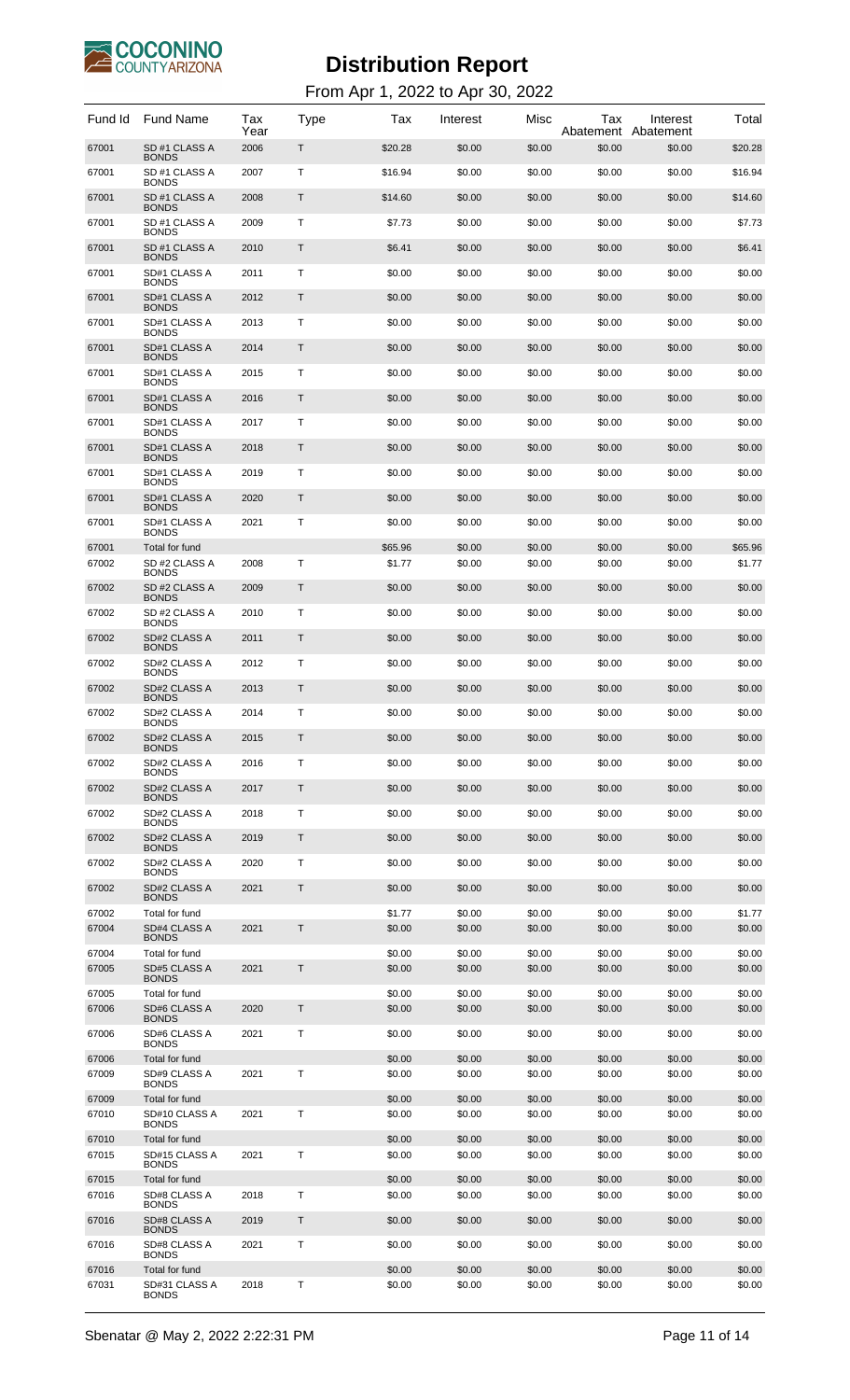

| Fund Id        | Fund Name                                       | Tax<br>Year | Type | Tax                   | Interest         | Misc             | Тах<br>Abatement | Interest<br>Abatement | Total                 |
|----------------|-------------------------------------------------|-------------|------|-----------------------|------------------|------------------|------------------|-----------------------|-----------------------|
| 67031          | SD#31 CLASS A<br><b>BONDS</b>                   | 2019        | Τ    | \$0.00                | \$0.00           | \$0.00           | \$0.00           | \$0.00                | \$0.00                |
| 67031          | SD#31 CLASS A<br><b>BONDS</b>                   | 2020        | т    | \$0.00                | \$0.00           | \$0.00           | \$0.00           | \$0.00                | \$0.00                |
| 67031          | SD#31 CLASS A<br><b>BONDS</b>                   | 2021        | Τ    | \$0.00                | \$0.00           | \$0.00           | \$0.00           | \$0.00                | \$0.00                |
| 67031<br>77001 | Total for fund<br>SD #1 CLASS B<br><b>BONDS</b> | 2006        | Τ    | \$0.00<br>\$0.00      | \$0.00<br>\$0.00 | \$0.00<br>\$0.00 | \$0.00<br>\$0.00 | \$0.00<br>\$0.00      | \$0.00<br>\$0.00      |
| 77001          | SD #1 CLASS B<br><b>BONDS</b>                   | 2007        | т    | \$0.00                | \$0.00           | \$0.00           | \$0.00           | \$0.00                | \$0.00                |
| 77001          | SD #1 CLASS B<br><b>BONDS</b>                   | 2008        | Τ    | \$0.00                | \$0.00           | \$0.00           | \$0.00           | \$0.00                | \$0.00                |
| 77001          | SD #1 CLASS B<br><b>BONDS</b>                   | 2009        | Т    | \$0.00                | \$0.00           | \$0.00           | \$0.00           | \$0.00                | \$0.00                |
| 77001          | SD #1 CLASS B<br><b>BONDS</b>                   | 2010        | Τ    | \$0.00                | \$0.00           | \$0.00           | \$0.00           | \$0.00                | \$0.00                |
| 77001          | SD#1 CLASS B<br><b>BONDS</b>                    | 2011        | т    | \$8.66                | \$0.00           | \$0.00           | \$0.00           | \$0.00                | \$8.66                |
| 77001          | SD#1 CLASS B<br><b>BONDS</b>                    | 2012        | Τ    | \$9.57                | \$0.00           | \$0.00           | \$0.00           | \$0.00                | \$9.57                |
| 77001          | SD#1 CLASS B<br><b>BONDS</b>                    | 2013        | т    | \$10.37               | \$0.00           | \$0.00           | \$0.00           | \$0.00                | \$10.37               |
| 77001          | SD#1 CLASS B<br><b>BONDS</b>                    | 2014        | Τ    | \$12.17               | \$0.00           | \$0.00           | \$0.00           | \$0.00                | \$12.17               |
| 77001          | SD#1 CLASS B<br><b>BONDS</b>                    | 2015        | т    | \$9.27                | \$0.00           | \$0.00           | \$0.00           | \$0.00                | \$9.27                |
| 77001          | SD#1 CLASS B<br><b>BONDS</b>                    | 2016        | Τ    | \$9.49                | \$0.00           | \$0.00           | \$0.00           | \$0.00                | \$9.49                |
| 77001          | SD#1 CLASS B                                    | 2017        | т    | \$12.47               | \$0.00           | \$0.00           | \$0.00           | \$0.00                | \$12.47               |
| 77001          | <b>BONDS</b><br>SD#1 CLASS B                    | 2018        | Τ    | \$17.16               | \$0.00           | \$0.00           | \$0.00           | \$0.00                | \$17.16               |
| 77001          | <b>BONDS</b><br>SD#1 CLASS B                    | 2019        | т    | \$27.86               | \$0.00           | \$0.00           | \$0.00           | \$0.00                | \$27.86               |
| 77001          | <b>BONDS</b><br>SD#1 CLASS B                    | 2020        | Τ    | \$173.08              | \$0.00           | \$0.00           | \$0.00           | \$0.00                | \$173.08              |
| 77001          | <b>BONDS</b><br>SD#1 CLASS B                    | 2021        | т    | \$1,066,983.79        | \$0.00           | \$0.86           | \$0.00           |                       | \$0.00 \$1,066,984.65 |
| 77001          | <b>BONDS</b><br>Total for fund                  |             |      | \$1,067,273.89        | \$0.00           | \$0.86           | \$0.00           |                       | \$0.00 \$1,067,274.75 |
| 77002          | SD #2 CLASS B<br><b>BONDS</b>                   | 2008        | T    | \$0.00                | \$0.00           | \$0.00           | \$0.00           | \$0.00                | \$0.00                |
| 77002          | SD #2 CLASS B<br><b>BONDS</b>                   | 2009        | T    | \$0.00                | \$0.00           | \$0.00           | \$0.00           | \$0.00                | \$0.00                |
| 77002          | SD #2 CLASS B<br><b>BONDS</b>                   | 2010        | Т    | \$0.00                | \$0.00           | \$0.00           | \$0.00           | \$0.00                | \$0.00                |
| 77002          | SD#2 CLASS B<br><b>BONDS</b>                    | 2011        | T    | \$0.00                | \$0.00           | \$0.00           | \$0.00           | \$0.00                | \$0.00                |
| 77002          | SD#2 CLASS B<br><b>BONDS</b>                    | 2012        | T    | \$0.00                | \$0.00           | \$0.00           | \$0.00           | \$0.00                | \$0.00                |
| 77002          | SD#2 CLASS B<br><b>BONDS</b>                    | 2013        | T    | \$0.00                | \$0.00           | \$0.00           | \$0.00           | \$0.00                | \$0.00                |
| 77002          | SD#2 CLASS B<br><b>BONDS</b>                    | 2014        | Т    | \$0.00                | \$0.00           | \$0.00           | \$0.00           | \$0.00                | \$0.00                |
| 77002          | SD#2 CLASS B<br><b>BONDS</b>                    | 2015        | T    | \$0.00                | \$0.00           | \$0.00           | \$0.00           | \$0.00                | \$0.00                |
| 77002          | SD#2 CLASS B<br><b>BONDS</b>                    | 2016        | T    | \$0.00                | \$0.00           | \$0.00           | \$0.00           | \$0.00                | \$0.00                |
| 77002          | SD#2 CLASS B<br><b>BONDS</b>                    | 2017        | T    | \$0.00                | \$0.00           | \$0.00           | \$0.00           | \$0.00                | \$0.00                |
| 77002          | SD#2 CLASS B<br><b>BONDS</b>                    | 2018        | Т    | \$0.00                | \$0.00           | \$0.00           | \$0.00           | \$0.00                | \$0.00                |
| 77002          | SD#2 CLASS B<br><b>BONDS</b>                    | 2019        | T    | \$0.00                | \$0.00           | \$0.00           | \$0.00           | \$0.00                | \$0.00                |
| 77002          | SD#2 CLASS B<br><b>BONDS</b>                    | 2020        | T    | \$0.00                | \$0.00           | \$0.00           | \$0.00           | \$0.00                | \$0.00                |
| 77002          | SD#2 CLASS B<br><b>BONDS</b>                    | 2021        | T    | \$0.00                | \$0.00           | \$0.00           | \$0.00           | \$0.00                | \$0.00                |
| 77002          | Total for fund                                  |             |      | \$0.00                | \$0.00           | \$0.00           | \$0.00           | \$0.00                | \$0.00                |
| 77004          | SD#4 CLASS B<br><b>BONDS</b>                    | 2021        | T    | \$0.00                | \$0.00           | \$0.00           | \$0.00           | \$0.00                | \$0.00                |
| 77004<br>77005 | Total for fund<br>SD#5 CLASS B                  | 2021        | Τ    | \$0.00<br>\$0.00      | \$0.00<br>\$0.00 | \$0.00<br>\$0.00 | \$0.00<br>\$0.00 | \$0.00<br>\$0.00      | \$0.00<br>\$0.00      |
| 77005          | <b>BONDS</b><br>Total for fund                  |             |      | \$0.00                | \$0.00           | \$0.00           | \$0.00           | \$0.00                | \$0.00                |
| 77006          | SD#6 CLASS B<br><b>BONDS</b>                    | 2020        | T.   | \$0.00                | \$0.00           | \$0.00           | \$0.00           | \$0.00                | \$0.00                |
| 77006          | SD#6 CLASS B<br><b>BONDS</b>                    | 2021        | Т    | \$0.00                | \$0.00           | \$0.00           | \$0.00           | \$0.00                | \$0.00                |
| 77006          | Total for fund                                  |             |      | \$0.00                | \$0.00           | \$0.00           | \$0.00           | \$0.00                | \$0.00                |
| 77009          | SD#9 CLASS B<br><b>BONDS</b>                    | 2021        | т    | \$95,873.54           | \$0.00           | \$0.00           | \$0.00           | \$0.00                | \$95,873.54           |
| 77009<br>77010 | Total for fund<br>SD#10 CLASS B                 | 2021        | т    | \$95,873.54<br>\$0.00 | \$0.00<br>\$0.00 | \$0.00<br>\$0.00 | \$0.00<br>\$0.00 | \$0.00<br>\$0.00      | \$95,873.54<br>\$0.00 |
| 77010          | <b>BONDS</b><br>Total for fund                  |             |      | \$0.00                | \$0.00           | \$0.00           | \$0.00           | \$0.00                | \$0.00                |
| 77015          | SD#15 CLASS B<br><b>BONDS</b>                   | 2021        | T    | \$0.00                | \$0.00           | \$0.00           | \$0.00           | \$0.00                | \$0.00                |
| 77015          | Total for fund                                  |             |      | \$0.00                | \$0.00           | \$0.00           | \$0.00           | \$0.00                | \$0.00                |
| 77016          | SD#8 CLASS B<br><b>BONDS</b>                    | 2018        | Τ    | \$0.00                | \$0.00           | \$0.00           | \$0.00           | \$0.00                | \$0.00                |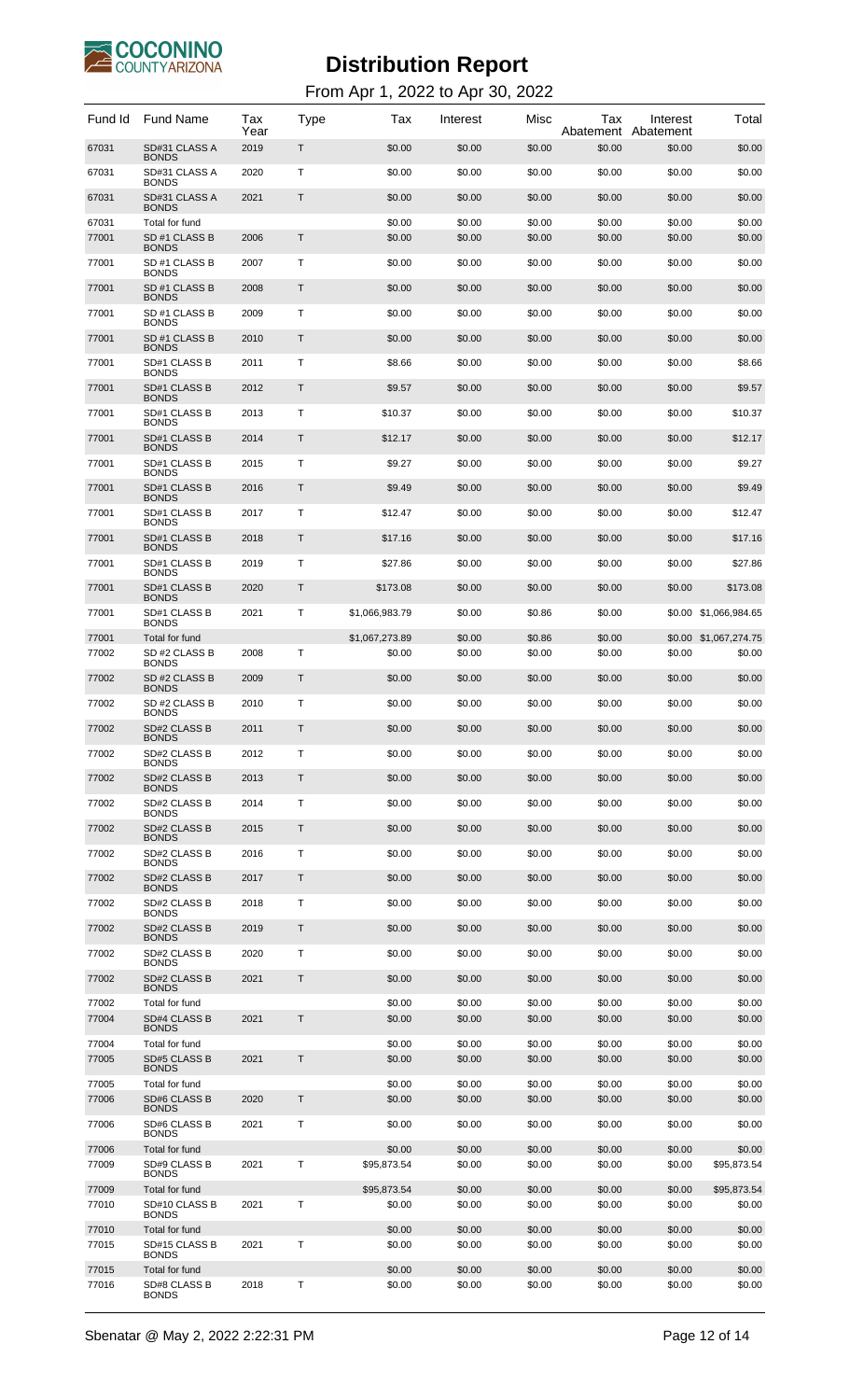

| Fund Id        | <b>Fund Name</b>                       | Tax<br>Year | Type | Tax                  | Interest         | Misc             | Tax<br>Abatement | Interest<br>Abatement | Total                |
|----------------|----------------------------------------|-------------|------|----------------------|------------------|------------------|------------------|-----------------------|----------------------|
| 77016          | SD#8 CLASS B<br><b>BONDS</b>           | 2019        | Τ    | \$0.00               | \$0.00           | \$0.00           | \$0.00           | \$0.00                | \$0.00               |
| 77016          | SD#8 CLASS B<br><b>BONDS</b>           | 2021        | т    | \$0.00               | \$0.00           | \$0.00           | \$0.00           | \$0.00                | \$0.00               |
| 77016<br>77031 | Total for fund<br>SD#31 CLASS B        | 2018        | т    | \$0.00<br>\$0.00     | \$0.00<br>\$0.00 | \$0.00<br>\$0.00 | \$0.00<br>\$0.00 | \$0.00<br>\$0.00      | \$0.00<br>\$0.00     |
| 77031          | <b>BONDS</b><br>SD#31 CLASS B          | 2019        | Т    | \$0.00               | \$0.00           | \$0.00           | \$0.00           | \$0.00                | \$0.00               |
| 77031          | <b>BONDS</b><br>SD#31 CLASS B          | 2020        | т    | \$0.00               | \$0.00           | \$0.00           | \$0.00           | \$0.00                | \$0.00               |
| 77031          | <b>BONDS</b><br>SD#31 CLASS B          | 2021        | Т    | \$0.00               | \$0.00           | \$0.00           | \$0.00           | \$0.00                | \$0.00               |
| 77031          | <b>BONDS</b><br>Total for fund         |             |      | \$0.00               | \$0.00           | \$0.00           | \$0.00           | \$0.00                | \$0.00               |
| 87001          | SD#1 ADJACENT<br>WAYS                  | 2011        | T    | \$0.47               | \$0.00           | \$0.00           | \$0.00           | \$0.00                | \$0.47               |
| 87001          | SD#1 ADJACENT<br>WAYS                  | 2012        | Τ    | \$1.05               | \$0.00           | \$0.00           | \$0.00           | \$0.00                | \$1.05               |
| 87001          | <b>SD#1 ADJACENT</b><br>WAYS           | 2013        | T    | \$0.20               | \$0.00           | \$0.00           | \$0.00           | \$0.00                | \$0.20               |
| 87001          | SD#1 ADJACENT<br>WAYS                  | 2014        | Τ    | \$0.51               | \$0.00           | \$0.00           | \$0.00           | \$0.00                | \$0.51               |
| 87001          | <b>SD#1 ADJACENT</b><br>WAYS           | 2015        | T    | \$0.44               | \$0.00           | \$0.00           | \$0.00           | \$0.00                | \$0.44               |
| 87001          | SD#1 ADJACENT<br>WAYS                  | 2016        | Τ    | \$0.61               | \$0.00           | \$0.00           | \$0.00           | \$0.00                | \$0.61               |
| 87001          | SD#1 ADJACENT<br>WAYS                  | 2017        | T    | \$1.18               | \$0.00           | \$0.00           | \$0.00           | \$0.00                | \$1.18               |
| 87001          | SD#1 ADJACENT<br>WAYS                  | 2018        | Τ    | \$0.00               | \$0.00           | \$0.00           | \$0.00           | \$0.00                | \$0.00               |
| 87001          | SD#1 ADJACENT<br>WAYS                  | 2019        | T    | \$0.00               | \$0.00           | \$0.00           | \$0.00           | \$0.00                | \$0.00               |
| 87001          | SD#1 ADJACENT<br>WAYS                  | 2020        | Τ    | \$11.41              | \$0.00           | \$0.00           | \$0.00           | \$0.00                | \$11.41              |
| 87001          | SD#1 ADJACENT<br>WAYS                  | 2021        | T    | \$65,151.13          | \$0.00           | \$0.05           | \$0.00           | \$0.00                | \$65,151.18          |
| 87001          | Total for fund                         |             |      | \$65,167.00          | \$0.00           | \$0.05           | \$0.00           | \$0.00                | \$65,167.05          |
| 87002          | SD#2 ADJACENT<br><b>WAYS</b>           | 2011        | T    | \$0.00               | \$0.00           | \$0.00           | \$0.00           | \$0.00                | \$0.00               |
| 87002          | <b>SD#2 ADJACENT</b><br>WAYS           | 2012        | т    | \$0.00               | \$0.00           | \$0.00           | \$0.00           | \$0.00                | \$0.00               |
| 87002          | <b>SD#2 ADJACENT</b><br>WAYS           | 2013        | T    | \$0.00               | \$0.00           | \$0.00           | \$0.00           | \$0.00                | \$0.00               |
| 87002          | <b>SD#2 ADJACENT</b><br>WAYS           | 2014        | т    | \$0.00               | \$0.00           | \$0.00           | \$0.00           | \$0.00                | \$0.00               |
| 87002          | <b>SD#2 ADJACENT</b>                   | 2015        | Τ    | \$0.00               | \$0.00           | \$0.00           | \$0.00           | \$0.00                | \$0.00               |
| 87002          | <b>SD#2 ADJACENT</b><br>WAYS           | 2016        | т    | \$0.00               | \$0.00           | \$0.00           | \$0.00           | \$0.00                | \$0.00               |
| 87002          | <b>SD#2 ADJACENT</b><br><b>WAYS</b>    | 2017        | T    | \$0.00               | \$0.00           | \$0.00           | \$0.00           | \$0.00                | \$0.00               |
| 87002          | SD#2 ADJACENT<br><b>WAYS</b>           | 2018        | Т    | \$0.00               | \$0.00           | \$0.00           | \$0.00           | \$0.00                | \$0.00               |
| 87002          | <b>SD#2 ADJACENT</b><br><b>WAYS</b>    | 2019        | T    | \$0.00               | \$0.00           | \$0.00           | \$0.00           | \$0.00                | \$0.00               |
| 87002          | SD#2 ADJACENT<br>WAYS                  | 2020        | Т    | \$0.00               | \$0.00           | \$0.00           | \$0.00           | \$0.00                | \$0.00               |
| 87002          | SD#2 ADJACENT<br><b>WAYS</b>           | 2021        | T    | \$0.00               | \$0.00           | \$0.00           | \$0.00           | \$0.00                | \$0.00               |
| 87002          | Total for fund                         |             | T    | \$0.00               | \$0.00           | \$0.00           | \$0.00           | \$0.00                | \$0.00               |
| 87004          | <b>SD#4 ADJACENT</b><br><b>WAYS</b>    | 2021        |      | \$0.00               | \$0.00           | \$0.00           | \$0.00           | \$0.00                | \$0.00               |
| 87004<br>87005 | Total for fund<br><b>SD#5 ADJACENT</b> | 2021        | T    | \$0.00<br>\$0.00     | \$0.00<br>\$0.00 | \$0.00<br>\$0.00 | \$0.00<br>\$0.00 | \$0.00<br>\$0.00      | \$0.00<br>\$0.00     |
| 87005          | <b>WAYS</b><br>Total for fund          |             |      | \$0.00               | \$0.00           | \$0.00           | \$0.00           | \$0.00                | \$0.00               |
| 87006          | <b>SD#6 ADJACENT</b><br><b>WAYS</b>    | 2020        | T    | \$0.00               | \$0.00           | \$0.00           | \$0.00           | \$0.00                | \$0.00               |
| 87006          | SD#6 ADJACENT<br><b>WAYS</b>           | 2021        | т    | \$0.00               | \$0.00           | \$0.00           | \$0.00           | \$0.00                | \$0.00               |
| 87006<br>87009 | Total for fund<br>SD#9 ADJACENT        | 2021        | Τ    | \$0.00<br>\$0.00     | \$0.00<br>\$0.00 | \$0.00<br>\$0.00 | \$0.00<br>\$0.00 | \$0.00<br>\$0.00      | \$0.00<br>\$0.00     |
| 87009          | <b>WAYS</b><br>Total for fund          |             |      | \$0.00               | \$0.00           | \$0.00           | \$0.00           | \$0.00                | \$0.00               |
| 87010          | SD#10 ADJACENT<br><b>WAYS</b>          | 2021        | Т    | \$0.00               | \$0.00           | \$0.00           | \$0.00           | \$0.00                | \$0.00               |
| 87010          | Total for fund                         |             |      | \$0.00               | \$0.00           | \$0.00           | \$0.00           | \$0.00                | \$0.00               |
| 87015          | SD#15 ADJACENT<br><b>WAYS</b>          | 2021        | Т    | \$0.00               | \$0.00           | \$0.00           | \$0.00           | \$0.00                | \$0.00               |
| 87015          | Total for fund                         |             |      | \$0.00               | \$0.00           | \$0.00           | \$0.00           | \$0.00                | \$0.00               |
| 87016          | SD#8 ADJACENT<br><b>WAYS</b>           | 2018        | Т    | \$0.13               | \$0.00           | \$0.00           | \$0.00           | \$0.00                | \$0.13               |
| 87016          | SD#8 ADJACENT<br><b>WAYS</b>           | 2019        | Т    | \$0.00               | \$0.00           | \$0.00           | \$0.00           | \$0.00                | \$0.00               |
| 87016          | SD#8 ADJACENT<br><b>WAYS</b>           | 2021        | Т    | \$4,171.33           | \$0.00           | \$0.00           | \$0.00           | \$0.00                | \$4,171.33           |
| 87016<br>87031 | Total for fund<br>SD#31 ADJACENT       | 2018        | T    | \$4,171.46<br>\$0.00 | \$0.00<br>\$0.00 | \$0.00<br>\$0.00 | \$0.00<br>\$0.00 | \$0.00<br>\$0.00      | \$4,171.46<br>\$0.00 |
| 87031          | <b>WAYS</b><br>SD#31 ADJACENT<br>WAYS  | 2019        | Τ    | \$0.00               | \$0.00           | \$0.00           | \$0.00           | \$0.00                | \$0.00               |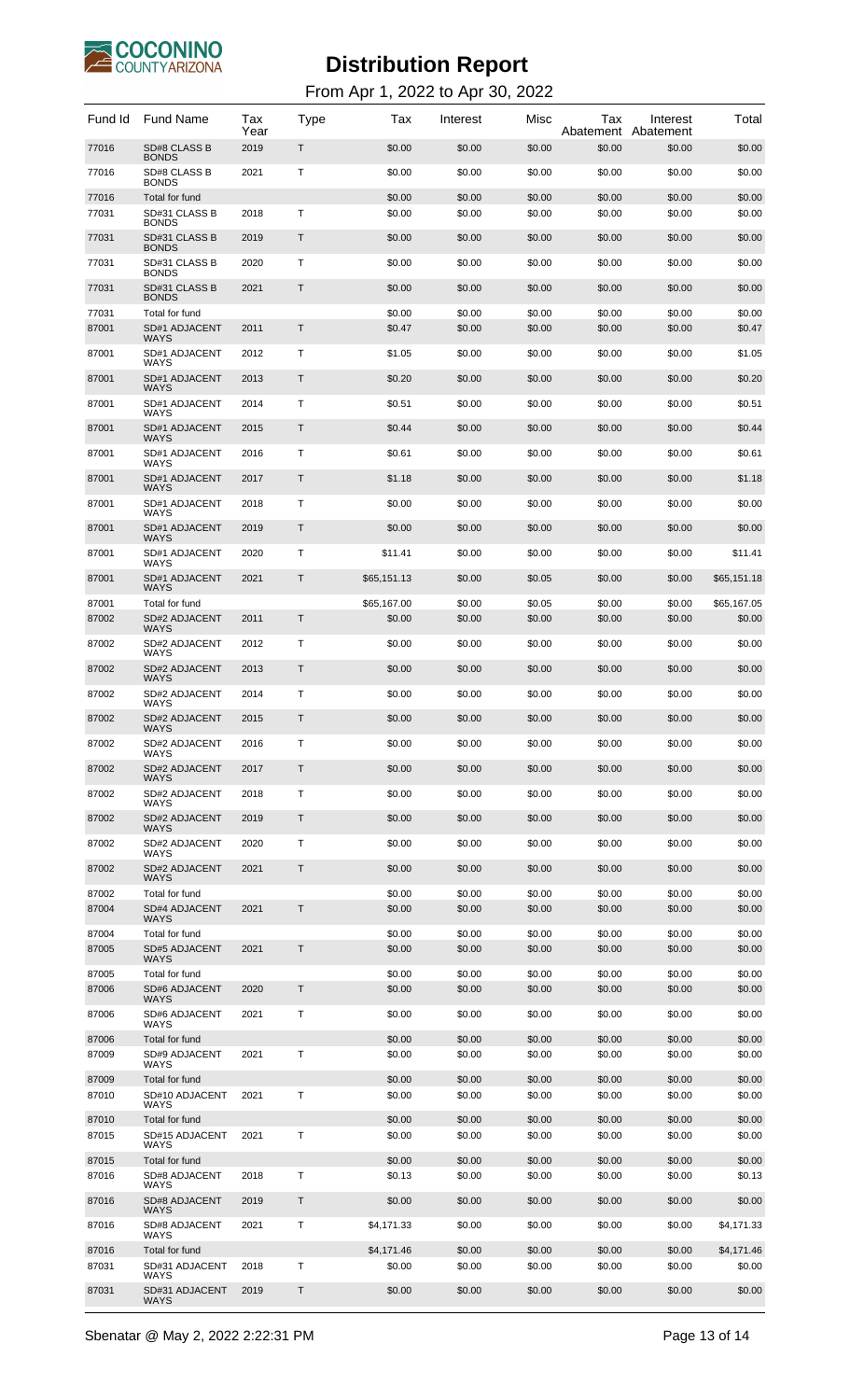

| Fund Id | <b>Fund Name</b>              | Tax<br>Year | <b>Type</b>  | Tax                 | Interest    | Misc         | Tax<br>Abatement | Interest<br>Abatement | Total                   |
|---------|-------------------------------|-------------|--------------|---------------------|-------------|--------------|------------------|-----------------------|-------------------------|
| 87031   | SD#31 ADJACENT<br>WAYS        | 2020        | T            | \$0.00              | \$0.00      | \$0.00       | \$0.00           | \$0.00                | \$0.00                  |
| 87031   | SD#31 ADJACENT<br><b>WAYS</b> | 2021        | T            | \$0.00              | \$0.00      | \$0.00       | \$0.00           | \$0.00                | \$0.00                  |
| 87031   | Total for fund                |             |              | \$0.00              | \$0.00      | \$0.00       | \$0.00           | \$0.00                | \$0.00                  |
|         | <b>Yearly Type Total</b>      | 2006        | T            | \$182.04            | \$444.18    | \$0.00       | \$0.00           | \$0.00                | \$626.22                |
|         | <b>Total For Year</b>         | 2006        |              | \$182.04            | \$444.18    | \$0.00       | \$0.00           | \$0.00                | \$626.22                |
|         | <b>Yearly Type Total</b>      | 2007        | $\mathsf T$  | \$159.34            | \$363.29    | \$0.00       | \$0.00           | \$0.00                | \$522.63                |
|         | <b>Total For Year</b>         | 2007        |              | \$159.34            | \$363.29    | \$0.00       | \$0.00           | \$0.00                | \$522.63                |
|         | Yearly Type Total             | 2008        | T            | \$194.60            | \$501.15    | \$0.00       | \$0.00           | \$0.00                | \$695.75                |
|         | <b>Total For Year</b>         | 2008        |              | \$194.60            | \$501.15    | \$0.00       | \$0.00           | \$0.00                | \$695.75                |
|         | <b>Yearly Type Total</b>      | 2009        | T            | \$180.72            | \$435.09    | \$0.00       | \$0.00           | \$0.00                | \$615.81                |
|         | <b>Total For Year</b>         | 2009        |              | \$180.72            | \$435.09    | \$0.00       | \$0.00           | \$0.00                | \$615.81                |
|         | <b>Yearly Type Total</b>      | 2010        | T            | \$226.26            | \$660.43    | \$0.00       | \$0.00           | \$0.00                | \$886.69                |
|         | <b>Total For Year</b>         | 2010        |              | \$226.26            | \$660.43    | \$0.00       | \$0.00           | \$0.00                | \$886.69                |
|         | <b>Yearly Type Total</b>      | 2011        | $\mathsf T$  | \$283.46            | \$674.92    | \$0.00       | \$0.00           | \$0.00                | \$958.38                |
|         | <b>Total For Year</b>         | 2011        |              | \$283.46            | \$674.92    | \$0.00       | \$0.00           | \$0.00                | \$958.38                |
|         | Yearly Type Total             | 2012        | T            | \$361.38            | \$791.21    | \$0.00       | \$0.00           | \$0.00                | \$1,152.59              |
|         | <b>Total For Year</b>         | 2012        |              | \$361.38            | \$791.21    | \$0.00       | \$0.00           | \$0.00                | \$1,152.59              |
|         | <b>Yearly Type Total</b>      | 2013        | $\mathsf T$  | \$567.56            | \$1,265.47  | \$0.00       | \$0.00           | \$0.00                | \$1,833.03              |
|         | <b>Total For Year</b>         | 2013        |              | \$567.56            | \$1,265.47  | \$0.00       | \$0.00           | \$0.00                | \$1,833.03              |
|         | <b>Yearly Type Total</b>      | 2014        | T            | \$433.70            | \$918.74    | \$0.00       | \$0.00           | \$0.00                | \$1,352.44              |
|         | <b>Total For Year</b>         | 2014        |              | \$433.70            | \$918.74    | \$0.00       | \$0.00           | \$0.00                | \$1,352.44              |
|         | Yearly Type Total             | 2015        | T            | \$476.30            | \$932.08    | \$0.00       | \$0.00           | \$0.00                | \$1,408.38              |
|         | <b>Total For Year</b>         | 2015        |              | \$476.30            | \$932.08    | \$0.00       | \$0.00           | \$0.00                | \$1,408.38              |
|         | <b>Yearly Type Total</b>      | 2016        | T.           | \$464.54            | \$757.68    | \$0.00       | \$0.00           | \$0.00                | \$1,222.22              |
|         | <b>Total For Year</b>         | 2016        |              | \$464.54            | \$757.68    | \$0.00       | \$0.00           | \$0.00                | \$1,222.22              |
|         | Yearly Type Total             | 2017        | $\mathsf{T}$ | \$589.01            | \$820.48    | \$0.00       | \$0.00           | \$0.00                | \$1,409.49              |
|         | <b>Total For Year</b>         | 2017        |              | \$589.01            | \$820.48    | \$0.00       | \$0.00           | \$0.00                | \$1,409.49              |
|         | <b>Yearly Type Total</b>      | 2018        | T            | \$732.14            | \$602.03    | \$0.00       | \$0.00           | \$0.00                | \$1,334.17              |
|         | <b>Total For Year</b>         | 2018        |              | \$732.14            | \$602.03    | \$0.00       | \$0.00           | \$0.00                | \$1,334.17              |
|         | Yearly Type Total             | 2019        | T            | \$883.87            | \$514.74    | \$0.00       | \$0.00           | \$0.00                | \$1,398.61              |
|         | <b>Total For Year</b>         | 2019        |              | \$883.87            | \$514.74    | \$0.00       | \$0.00           | \$0.00                | \$1,398.61              |
|         | Yearly Type Total             | 2020        | T            | \$3,904.08          | \$538.11    | \$116.19     | \$0.00           | \$0.00                | \$4,558.38              |
|         | <b>Total For Year</b>         | 2020        |              | \$3,904.08          | \$538.11    | \$116.19     | \$0.00           | \$0.00                | \$4,558.38              |
|         | Yearly Type Total             | 2021        | Τ            | \$19,186,509.5<br>7 | \$22,406.36 | \$214,756.56 | (\$286.86)       | (\$5.74)              | \$19,423,379.8<br>9     |
|         | <b>Total For Year</b>         | 2021        |              | \$19,186,509.5<br>7 | \$22,406.36 | \$214,756.56 | (\$286.86)       | (\$5.74)              | \$19,423,379.8          |
|         | <b>Total For Type</b>         |             | T            | \$19,196,148.5      | \$32,625.96 | \$214,872.75 | (\$286.86)       | (\$5.74)              | \$19,443,354.6          |
|         | <b>Grand Total</b>            |             |              | \$19,196,148.5      | \$32,625.96 | \$214,872.75 | (\$286.86)       |                       | (\$5.74) \$19,443,354.6 |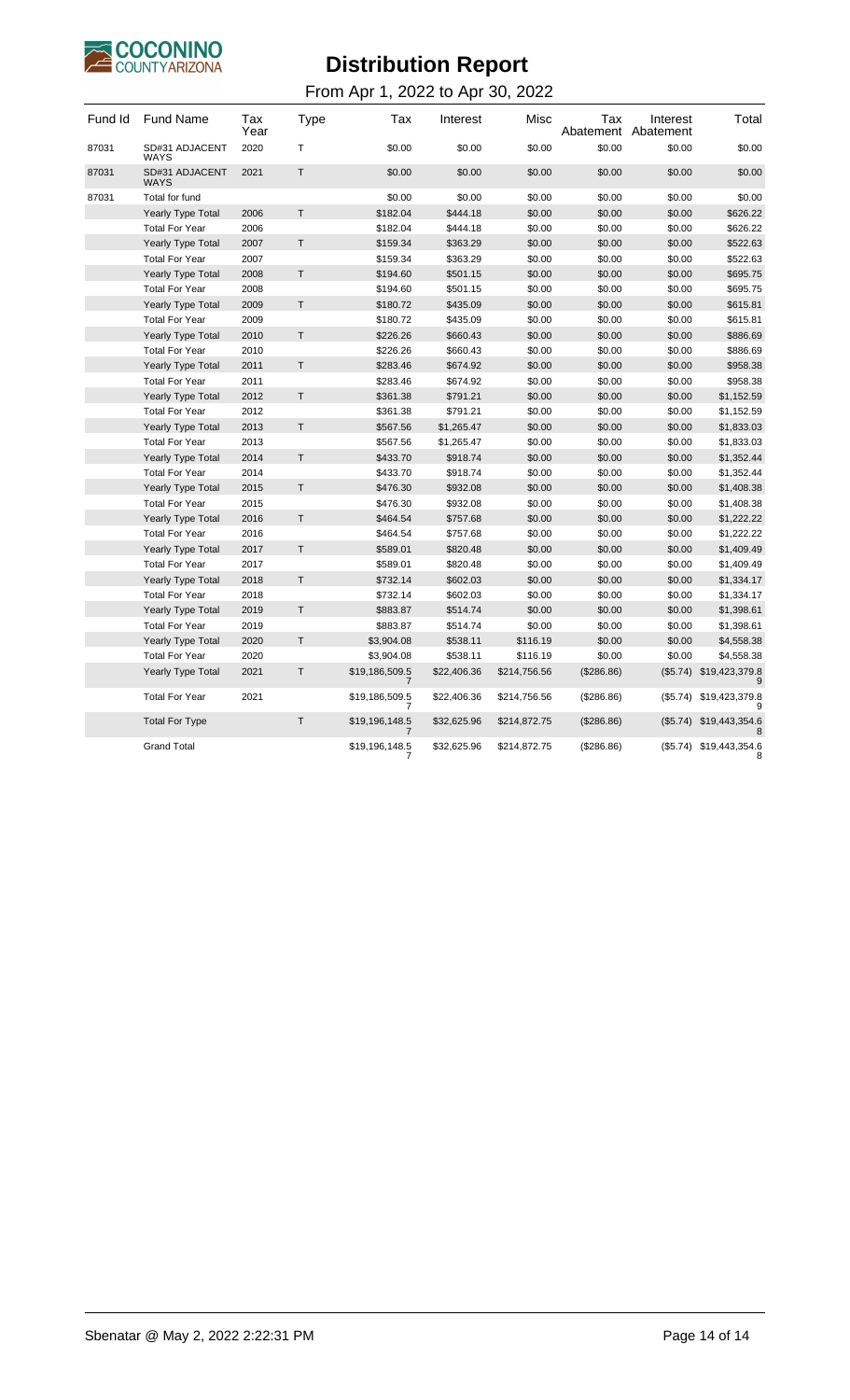

| Authority                          | Year  |     | <b>Assessed Adjusted Assessed</b> | <b>Billed</b>  | Adjusted | Outstanding | <b>Collected</b> | <b>Percent</b><br><b>Collected</b> |
|------------------------------------|-------|-----|-----------------------------------|----------------|----------|-------------|------------------|------------------------------------|
| <b>Assessor Special Assessment</b> |       |     |                                   |                |          |             |                  |                                    |
| 20001 FLAG DWTN REV DIST           | 2014  | \$0 | \$0                               | \$127,502.00   | \$0.00   | \$0.00      | \$127,502.00     | 100%                               |
| 20001 FLAG DWTN REV DIST           | 2015  | \$0 | \$0                               | \$127,366.00   | \$0.00   | \$0.00      | \$127,366.00     | 100%                               |
| 20001 FLAG DWTN REV DIST           | 2016  | \$0 | \$0                               | \$131,906.00   | \$0.00   | \$0.00      | \$131,906.00     | 100%                               |
| 20001 FLAG DWTN REV DIST           | 2017  | \$0 | \$0                               | \$132,007.00   | \$0.00   | \$0.00      | \$132,007.00     | 100%                               |
| 20001 FLAG DWTN REV DIST           | 2018  | \$0 | \$0                               | \$150,530.00   | \$0.00   | \$0.00      | \$150,530.00     | 100%                               |
| 20001 FLAG DWTN REV DIST           | 2019  | \$0 | \$0                               | \$155,930.00   | \$0.00   | \$0.00      | \$155,930.00     | 100%                               |
| 20001 FLAG DWTN REV DIST           | 2020  | \$0 | \$0                               | \$155,936.00   | \$0.00   | \$0.00      | \$155,936.00     | 100%                               |
| 20001 FLAG DWTN REV DIST           | 2021  | \$0 | \$0                               | \$155,938.00   | \$0.00   | \$19,035.00 | \$136,903.00     | 87.79%                             |
| 20001                              | Total | \$0 | \$0                               | \$1,137,115.00 | \$0.00   | \$19,035.00 | \$1,118,080.00   | 98.33%                             |
| 28267 TUSAYAN SPECIAL SLID.        | 2006  | \$0 | \$0                               | \$12,100.14    | \$0.00   | \$0.00      | \$12,100.14      | 100%                               |
| 28267 TUSAYAN SPECIAL SLID         | 2007  | \$0 | \$0                               | \$12,100.14    | \$0.00   | \$0.00      | \$12,100.14      | 100%                               |
| 28267 TUSAYAN SPECIAL SLID         | 2008  | \$0 | \$0                               | \$11,000.14    | \$0.00   | \$0.00      | \$11,000.14      | 100%                               |
| 28267 TUSAYAN SPECIAL SLID         | 2009  | \$0 | \$0                               | \$11,000.14    | \$0.00   | \$0.00      | \$11,000.14      | 100%                               |
| 28267 TUSAYAN SPECIAL SLID         | 2010  | \$0 | \$0                               | \$14,100.18    | \$0.00   | \$0.00      | \$14,100.18      | 100%                               |
| 28267 TUSAYAN SLID #87-48          | 2011  | \$0 | \$0                               | \$14,700.16    | \$0.00   | \$0.00      | \$14,700.16      | 100%                               |
| 28267 TUSAYAN SLID #87-48          | 2012  | \$0 | \$0                               | \$15,600.10    | \$0.00   | \$0.00      | \$15,600.10      | 100%                               |
| 28267 TUSAYAN SLID #87-48          | 2013  | \$0 | \$0                               | \$11,400.08    | \$0.00   | \$0.00      | \$11,400.08      | 100%                               |
| 28267 TUSAYAN SLID #87-48          | 2014  | \$0 | \$0                               | \$11,400.08    | \$0.00   | \$0.00      | \$11,400.08      | 100%                               |
| 28267 TUSAYAN SLID #87-48          | 2015  | \$0 | \$0                               | \$11,400.08    | \$0.00   | \$0.00      | \$11,400.08      | 100%                               |
| 28267 TUSAYAN SLID #87-48          | 2016  | \$0 | \$0                               | \$11,400.08    | \$0.00   | \$0.00      | \$11,400.08      | 100%                               |
| 28267 TUSAYAN SLID #87-48          | 2017  | \$0 | \$0                               | \$11,400.08    | \$0.00   | \$0.00      | \$11,400.08      | 100%                               |
| 28267 TUSAYAN SLID #87-48          | 2018  | \$0 | \$0                               | \$11,400.08    | \$0.00   | \$0.00      | \$11,400.08      | 100%                               |
| 28267 TUSAYAN SLID #87-48          | 2019  | \$0 | \$0                               | \$11,400.08    | \$0.00   | \$0.00      | \$11,400.08      | 100%                               |
| 28267 TUSAYAN SLID #87-48          | 2020  | \$0 | \$0                               | \$11,400.08    | \$0.00   | \$0.00      | \$11,400.08      | 100%                               |
| 28267 TUSAYAN SLID #87-48          | 2021  | \$0 | \$0                               | \$11,400.14    | \$0.00   | \$1,009.13  | \$10,391.01      | 91.15%                             |
| 28267                              | Total | \$0 | \$0                               | \$193,201.78   | \$0.00   | \$1,009.13  | \$192,192.65     | 99.48%                             |
| 28285 WID-MAJESTIC VIEW DOM        | 2014  | \$0 | \$0                               | \$26,200.24    | \$0.00   | \$0.00      | \$26,200.24      | 100%                               |
| 28285 WID-MAJESTIC VIEW DOM        | 2015  | \$0 | \$0                               | \$26,200.24    | \$0.00   | \$0.00      | \$26,200.24      | 100%                               |
| 28285 WID-MAJESTIC VIEW DOM        | 2016  | \$0 | \$0                               | \$26,200.24    | \$0.00   | \$0.00      | \$26,200.24      | 100%                               |
| 28285 WID-MAJESTIC VIEW DOM        | 2017  | \$0 | \$0                               | \$26,200.24    | \$0.00   | \$0.00      | \$26,200.24      | 100%                               |
| 28285 WID-MAJESTIC VIEW DOM        | 2018  | \$0 | \$0                               | \$27,000.20    | \$0.00   | \$0.00      | \$27,000.20      | 100%                               |
| 28285 WID-MAJESTIC VIEW DOM        | 2019  | \$0 | \$0                               | \$29,200.26    | \$0.00   | \$0.00      | \$29,200.26      | 100%                               |
| 28285 WID-MAJESTIC VIEW DOM        | 2020  | \$0 | \$0                               | \$29,200.54    | \$0.00   | \$0.00      | \$29,200.54      | 100%                               |
| 28285 WID-MAJESTIC VIEW DOM        | 2021  | \$0 | \$0                               | \$30,000.56    | \$0.00   | \$5,042.29  | \$24,958.27      | 83.19%                             |
| 28285                              | Total | \$0 | \$0                               | \$220,202.52   | \$0.00   | \$5,042.29  | \$215,160.23     | 97.71%                             |
| Total Assessor Special Asse        | 2006  | \$0 | \$0                               | \$12,100.14    | \$0.00   | \$0.00      | \$12,100.14      | 100%                               |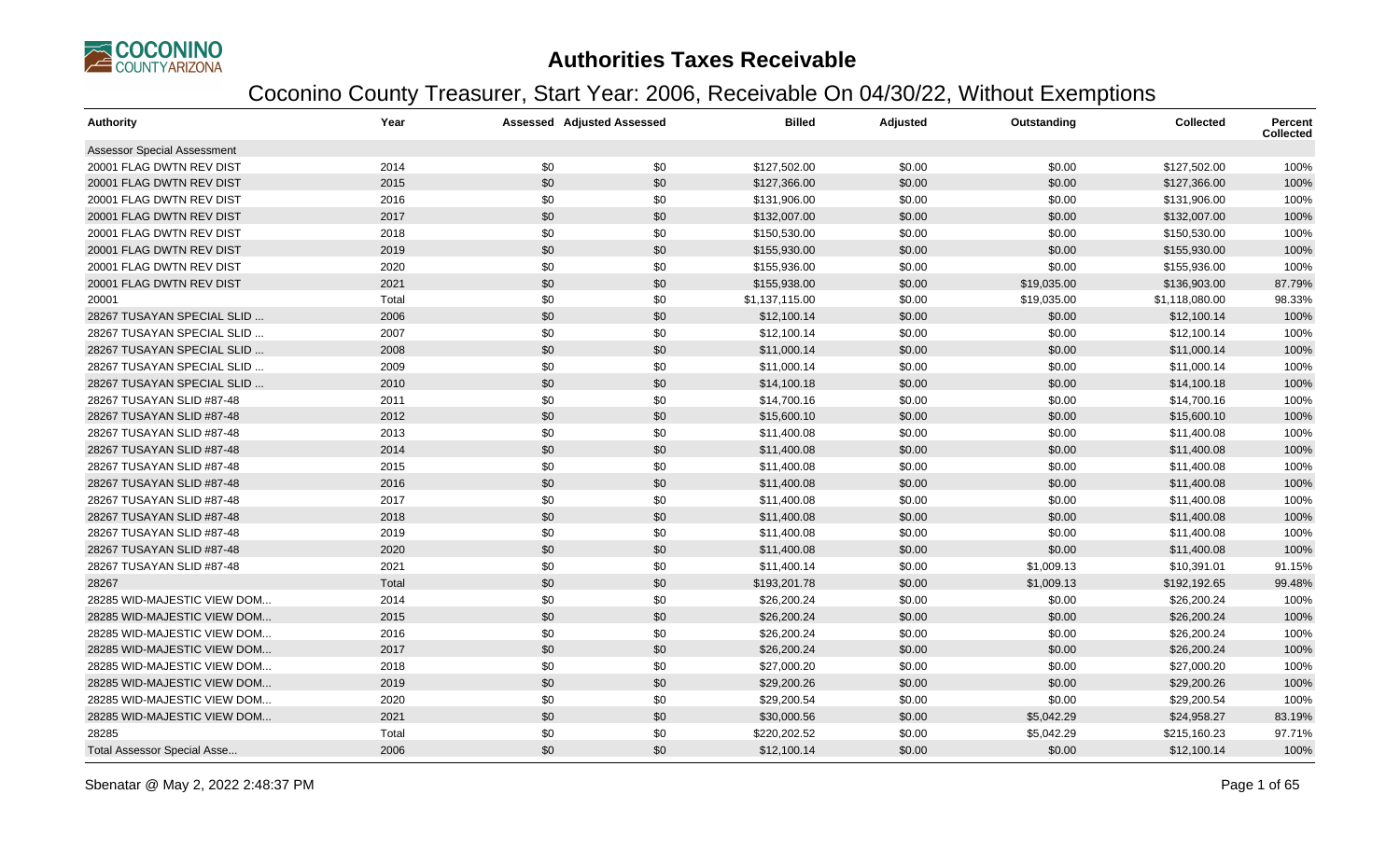

| <b>Authority</b>                   | Year  |                  | <b>Assessed Adjusted Assessed</b> | <b>Billed</b>    | Adjusted       | Outstanding    | <b>Collected</b> | <b>Percent</b><br><b>Collected</b> |
|------------------------------------|-------|------------------|-----------------------------------|------------------|----------------|----------------|------------------|------------------------------------|
| Total Assessor Special Asse        | 2007  | \$0              | \$0                               | \$12,100.14      | \$0.00         | \$0.00         | \$12,100.14      | 100%                               |
| Total Assessor Special Asse        | 2008  | \$0              | \$0                               | \$11,000.14      | \$0.00         | \$0.00         | \$11,000.14      | 100%                               |
| Total Assessor Special Asse        | 2009  | \$0              | \$0                               | \$11,000.14      | \$0.00         | \$0.00         | \$11,000.14      | 100%                               |
| <b>Total Assessor Special Asse</b> | 2010  | \$0              | \$0                               | \$14,100.18      | \$0.00         | \$0.00         | \$14,100.18      | 100%                               |
| Total Assessor Special Asse        | 2011  | \$0              | \$0                               | \$14,700.16      | \$0.00         | \$0.00         | \$14,700.16      | 100%                               |
| <b>Total Assessor Special Asse</b> | 2012  | \$0              | \$0                               | \$15,600.10      | \$0.00         | \$0.00         | \$15,600.10      | 100%                               |
| Total Assessor Special Asse        | 2013  | \$0              | \$0                               | \$11,400.08      | \$0.00         | \$0.00         | \$11,400.08      | 100%                               |
| Total Assessor Special Asse        | 2014  | \$0              | \$0                               | \$165,102.32     | \$0.00         | \$0.00         | \$165,102.32     | 100%                               |
| Total Assessor Special Asse        | 2015  | \$0              | \$0                               | \$164,966.32     | \$0.00         | \$0.00         | \$164,966.32     | 100%                               |
| Total Assessor Special Asse        | 2016  | \$0              | \$0                               | \$169,506.32     | \$0.00         | \$0.00         | \$169,506.32     | 100%                               |
| Total Assessor Special Asse        | 2017  | \$0              | \$0                               | \$169,607.32     | \$0.00         | \$0.00         | \$169,607.32     | 100%                               |
| Total Assessor Special Asse        | 2018  | \$0              | \$0                               | \$188,930.28     | \$0.00         | \$0.00         | \$188,930.28     | 100%                               |
| Total Assessor Special Asse        | 2019  | \$0              | \$0                               | \$196,530.34     | \$0.00         | \$0.00         | \$196,530.34     | 100%                               |
| Total Assessor Special Asse        | 2020  | \$0              | \$0                               | \$196,536.62     | \$0.00         | \$0.00         | \$196,536.62     | 100%                               |
| Total Assessor Special Asse        | 2021  | \$0              | \$0                               | \$197,338.70     | \$0.00         | \$25,086.42    | \$172,252.28     | 87.29%                             |
| Total Assessor Special Asse        | Total | \$0              | \$0                               | \$1,550,519.30   | \$0.00         | \$25,086.42    | \$1,525,432.88   | 98.38%                             |
|                                    |       |                  |                                   |                  |                |                |                  |                                    |
| Tax                                |       |                  |                                   |                  |                |                |                  |                                    |
| 02000 COCONINO COUNTY              | 2006  | \$1,337,245,674  | (\$2,072,463)                     | \$6,330,312.23   | \$1,460.72     | \$438.12       | \$6,331,334.83   | 99.99%                             |
| 02000 COCONINO COUNTY              | 2007  | \$1,482,885,624  | (\$4,812,834)                     | \$6,634,094.47   | (\$2,978.69)   | \$825.91       | \$6,630,289.87   | 99.99%                             |
| 02000 COCONINO COUNTY              | 2008  | \$1,651,864,409  | (\$5,522,149)                     | \$7,325,537.35   | (\$4,773.43)   | \$1,407.81     | \$7,319,356.11   | 99.98%                             |
| 02000 COCONINO COUNTY              | 2009  | \$1,816,149,369  | (\$4,222,243)                     | \$7,319,230.45   | \$4,434.18     | \$1,585.97     | \$7,322,078.66   | 99.98%                             |
| 02000 COCONINO COUNTY              | 2010  | \$1,926,843,761  | (\$13,833,899)                    | \$7,630,765.06   | (\$48,406.17)  | \$2,067.20     | \$7,580,291.69   | 99.97%                             |
| 02000 COCONINO COUNTY              | 2011  | \$1,807,720,013  | (\$7,747,907)                     | \$7,774,868.78   | (\$33,530.16)  | \$5,649.06     | \$7,735,689.56   | 99.93%                             |
| 02000 COCONINO COUNTY              | 2012  | \$1,749,227,016  | (\$8,058,922)                     | \$7,836,341.33   | (\$36,370.73)  | \$6,592.96     | \$7,793,377.64   | 99.92%                             |
| 02000 COCONINO COUNTY              | 2013  | \$1,522,488,805  | (\$5,597,416)                     | \$8,321,922.86   | (\$31,748.14)  | \$9,897.45     | \$8,280,277.27   | 99.88%                             |
| 02000 COCONINO COUNTY              | 2014  | \$1,512,823,764  | (\$1,807,131)                     | \$8,541,404.28   | (\$10,202.68)  | \$10,775.27    | \$8,520,426.33   | 99.87%                             |
| 02000 COCONINO COUNTY              | 2015  | \$1,539,510,959  | (\$2,426,917)                     | \$8,828,937.74   | (\$13,959.99)  | \$11,824.97    | \$8,803,152.78   | 99.87%                             |
| 02000 COCONINO COUNTY              | 2016  | \$1,579,621,630  | (\$9,642,025)                     | \$9,142,852.45   | (\$55,509.60)  | \$12,706.43    | \$9,074,636.42   | 99.86%                             |
| 02000 COCONINO COUNTY              | 2017  | \$1,655,713,699  | (\$10,711,770)                    | \$9,401,146.20   | (\$60,821.41)  | \$13,316.12    | \$9,327,008.67   | 99.86%                             |
| 02000 COCONINO COUNTY              | 2018  | \$1,733,433,755  | (\$8,863,975)                     | \$9,688,161.17   | (\$49,821.69)  | \$14,817.15    | \$9,623,522.33   | 99.85%                             |
| 02000 COCONINO COUNTY              | 2019  | \$1,833,563,380  | (\$13,652,564)                    | \$9,925,084.58   | (\$73,861.14)  | \$15,545.63    | \$9,835,677.81   | 99.84%                             |
| 02000 COCONINO COUNTY              | 2020  | \$1,932,414,708  | (\$12,169,658)                    | \$10,228,277.13  | (\$64,407.19)  | \$21,081.51    | \$10,142,788.43  | 99.79%                             |
| 02000 COCONINO COUNTY              | 2021  | \$1,985,130,479  | (\$540,267)                       | \$10,282,971.64  | (\$2,798.58)   | \$1,866,296.67 | \$8,413,876.39   | 81.85%                             |
| 02000                              | Total | \$27,066,637,045 | (\$111,682,140)                   | \$135,211,907.72 | (\$483,294.70) | \$1,994,828.23 | \$132,733,784.79 | 98.52%                             |
| 02001 STATE SCHOOL TAX EQUA        | 2006  | \$1,442,186,897  | (\$2,285,756)                     | \$0.00           | \$0.00         | \$0.00         | \$0.00           | N/A                                |
| 02001 STATE SCHOOL TAX EQUA        | 2007  | \$1,712,061,975  | (\$5,993,602)                     | \$0.00           | \$0.00         | \$0.00         | \$0.00           | N/A                                |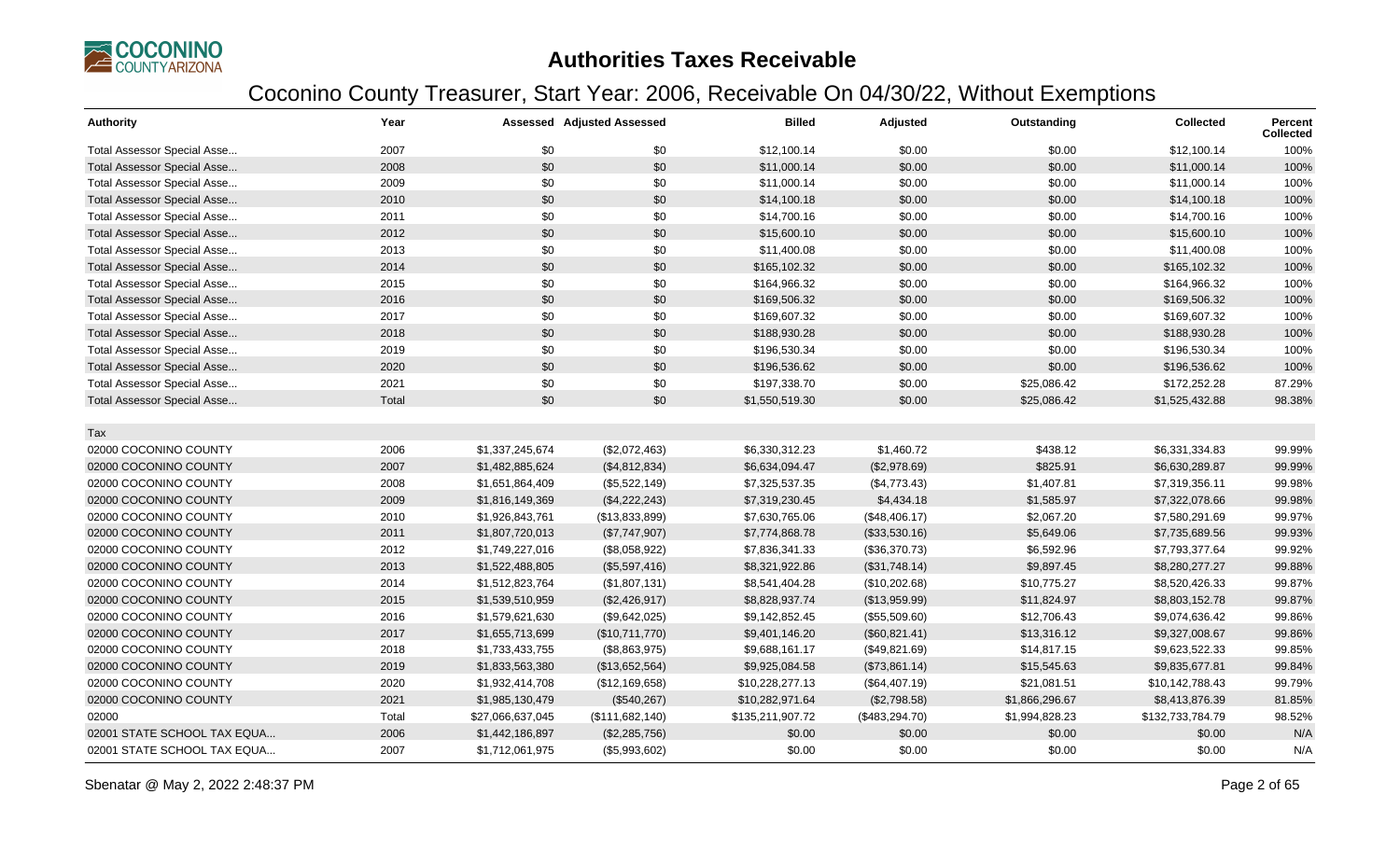

| <b>Authority</b>             | Year  |                  | <b>Assessed Adjusted Assessed</b> | <b>Billed</b>    | Adjusted       | Outstanding    | <b>Collected</b> | <b>Percent</b><br><b>Collected</b> |
|------------------------------|-------|------------------|-----------------------------------|------------------|----------------|----------------|------------------|------------------------------------|
| 02001 STATE SCHOOL TAX EQUA  | 2008  | \$2,019,130,467  | (\$7,031,183)                     | \$0.00           | \$0.00         | \$0.00         | \$0.00           | N/A                                |
| 02001 STATE SCHOOL TAX EQUA  | 2009  | \$1,816,149,369  | (\$4,222,243)                     | \$6,090,454.53   | \$3.689.74     | \$1,319.67     | \$6,092,824.60   | 99.98%                             |
| 02001 STATE SCHOOL TAX EQUA  | 2010  | \$1,926,843,761  | (\$13,833,899)                    | \$6,879,849.90   | (\$43,642.68)  | \$1,863.77     | \$6,834,343.45   | 99.97%                             |
| 02001 ST SCHL EQUALIZATION   | 2011  | \$1,807,720,013  | (\$7,747,907)                     | \$7,695,367.47   | (\$33,187.32)  | \$5,591.36     | \$7,656,588.79   | 99.93%                             |
| 02001 ST SCHL EQUALIZATION   | 2012  | \$1,749,227,016  | (\$8,058,922)                     | \$8,250,897.77   | (\$38,294.82)  | \$6,941.70     | \$8,205,661.25   | 99.92%                             |
| 02001 ST SCHL EQUALIZATION   | 2013  | \$1,522,488,805  | (\$5,597,416)                     | \$7,799,709.34   | (\$29,755.80)  | \$9,276.42     | \$7,760,677.12   | 99.88%                             |
| 02001 ST SCHL EQUALIZATION   | 2014  | \$1,512,823,764  | (\$1,807,131)                     | \$7,698,761.38   | (\$9,196.09)   | \$9,712.24     | \$7,679,853.05   | 99.87%                             |
| 02001 ST SCHL EQUALIZATION   | 2015  | \$1,539,510,959  | (\$2,426,917)                     | \$7,780,549.36   | (\$12,302.36)  | \$10,420.80    | \$7,757,826.20   | 99.87%                             |
| 02001 ST SCHL EQUALIZATION   | 2016  | \$1,579,621,630  | (\$9,642,025)                     | \$7,913,906.48   | (\$48,048.21)  | \$10,998.50    | \$7,854,859.77   | 99.86%                             |
| 02001 ST SCHL EQUALIZATION   | 2017  | \$1,655,713,699  | (\$10,711,770)                    | \$8,071,607.52   | (\$52,219.90)  | \$11,432.90    | \$8,007,954.72   | 99.86%                             |
| 02001 ST SCHL EQUALIZATION   | 2018  | \$1,733,433,755  | (\$8,863,975)                     | \$8,218,209.34   | (\$42,262.40)  | \$12,569.00    | \$8,163,377.94   | 99.85%                             |
| 02001 ST SCHL EQUALIZATION   | 2019  | \$1,833,563,380  | (\$13,652,564)                    | \$8,372,055.51   | (\$62,303.75)  | \$13,113.14    | \$8,296,638.62   | 99.84%                             |
| 02001 ST SCHL EQUALIZATION   | 2020  | \$1,932,414,708  | (\$12,169,658)                    | \$8,552,872.56   | (\$53,857.24)  | \$17,628.31    | \$8,481,387.01   | 99.79%                             |
| 02001 ST SCHL EQUALIZATION   | 2021  | \$1,985,130,479  | (\$540,267)                       | \$8,462,607.68   | (\$2,303.16)   | \$1,535,911.68 | \$6,924,392.84   | 81.85%                             |
| 02001                        | Total | \$27,768,020,677 | (\$114,585,235)                   | \$101,786,848.84 | (\$423,683.99) | \$1,646,779.49 | \$99,716,385.36  | 98.38%                             |
| 03000 MOBILE HOME RELOCATIO  | 2006  | \$0              | \$0                               | \$19,362.76      | (\$170.09)     | \$305.13       | \$18,887.54      | 98.41%                             |
| 03000 MOBILE HOME RELOCATIO  | 2007  | \$0              | \$0                               | \$19,340.73      | (\$152.56)     | \$402.12       | \$18,786.05      | 97.9%                              |
| 03000 MOBILE HOME RELOCATIO  | 2008  | \$0              | \$0                               | \$20,363.28      | (\$254.57)     | \$547.58       | \$19,561.13      | 97.28%                             |
| 03000 MOBILE HOME RELOCATIO  | 2009  | \$0              | \$0                               | \$20,751.26      | (\$302.44)     | \$673.81       | \$19,775.01      | 96.7%                              |
| 03000 MOBILE HOME RELOCATIO  | 2010  | \$0              | \$0                               | \$18,496.82      | (\$277.02)     | \$621.11       | \$17,598.69      | 96.59%                             |
| 03000 MOBILE HOME RELOCATION | 2011  | \$0              | \$0                               | \$23,201.80      | (\$578.63)     | \$844.12       | \$21,779.05      | 96.27%                             |
| 03000 MOBILE HOME RELOCATION | 2012  | \$0              | \$0                               | \$20,453.40      | (\$419.88)     | \$868.43       | \$19,165.09      | 95.67%                             |
| 03000 MOBILE HOME RELOCATION | 2013  | \$0              | \$0                               | \$17,989.38      | (\$205.99)     | \$988.95       | \$16,794.44      | 94.44%                             |
| 03000 MOBILE HOME RELOCATION | 2014  | \$0              | \$0                               | \$18,512.00      | (\$210.60)     | \$1,215.36     | \$17,086.04      | 93.36%                             |
| 03000 MOBILE HOME RELOCATION | 2015  | \$0              | \$0                               | \$20,301.96      | (\$187.36)     | \$1,506.09     | \$18,608.51      | 92.51%                             |
| 03000                        | Total | \$0              | \$0                               | \$198,773.39     | (\$2,759.14)   | \$7,972.70     | \$188,041.55     | 95.93%                             |
| 04151 CITY OF FLAGSTAFF      | 2006  | \$573,432,033    | (\$1,300,840)                     | \$4,396,803.49   | \$1,301.99     | \$125.38       | \$4,397,980.10   | 100%                               |
| 04151 CITY OF FLAGSTAFF      | 2007  | \$640,419,696    | (\$1,982,223)                     | \$4,647,921.34   | (\$2,761.71)   | \$202.49       | \$4,644,957.14   | 100%                               |
| 04151 CITY OF FLAGSTAFF      | 2008  | \$712,049,107    | (\$2,762,398)                     | \$4,911,645.73   | (\$2,349.57)   | \$464.92       | \$4,908,831.24   | 99.99%                             |
| 04151 CITY OF FLAGSTAFF      | 2009  | \$775,405,465    | (\$1,851,354)                     | \$5,120,435.74   | \$12,184.19    | \$541.43       | \$5,132,078.50   | 99.99%                             |
| 04151 CITY OF FLAGSTAFF      | 2010  | \$822,952,358    | (\$1,410,506)                     | \$5,323,096.20   | (\$7,968.51)   | \$692.93       | \$5,314,434.76   | 99.99%                             |
| 04151 CITY OF FLAGSTAFF      | 2011  | \$779,994,258    | (\$2,818,524)                     | \$5,390,551.30   | (\$19,714.25)  | \$2,673.63     | \$5,368,163.42   | 99.95%                             |
| 04151 CITY OF FLAGSTAFF      | 2012  | \$761,939,623    | (\$1,223,245)                     | \$5,433,505.08   | (\$8,928.16)   | \$3,144.54     | \$5,421,432.38   | 99.94%                             |
| 04151 CITY OF FLAGSTAFF      | 2013  | \$655,776,282    | (\$841,776)                       | \$5,527,538.68   | (\$8,591.84)   | \$4,409.15     | \$5,514,537.69   | 99.92%                             |
| 04151 CITY OF FLAGSTAFF      | 2014  | \$664,129,689    | (\$1,441,504)                     | \$5,590,643.98   | (\$12,146.86)  | \$5,130.82     | \$5,573,366.30   | 99.91%                             |
| 04151 CITY OF FLAGSTAFF      | 2015  | \$683,449,946    | (\$1,763,129)                     | \$5,627,301.93   | (\$14,519.92)  | \$5,085.59     | \$5,607,696.42   | 99.91%                             |
| 04151 CITY OF FLAGSTAFF      | 2016  | \$710,142,665    | (\$1,917,545)                     | \$5,767,068.96   | (\$15,572.38)  | \$5,351.52     | \$5,746,145.06   | 99.91%                             |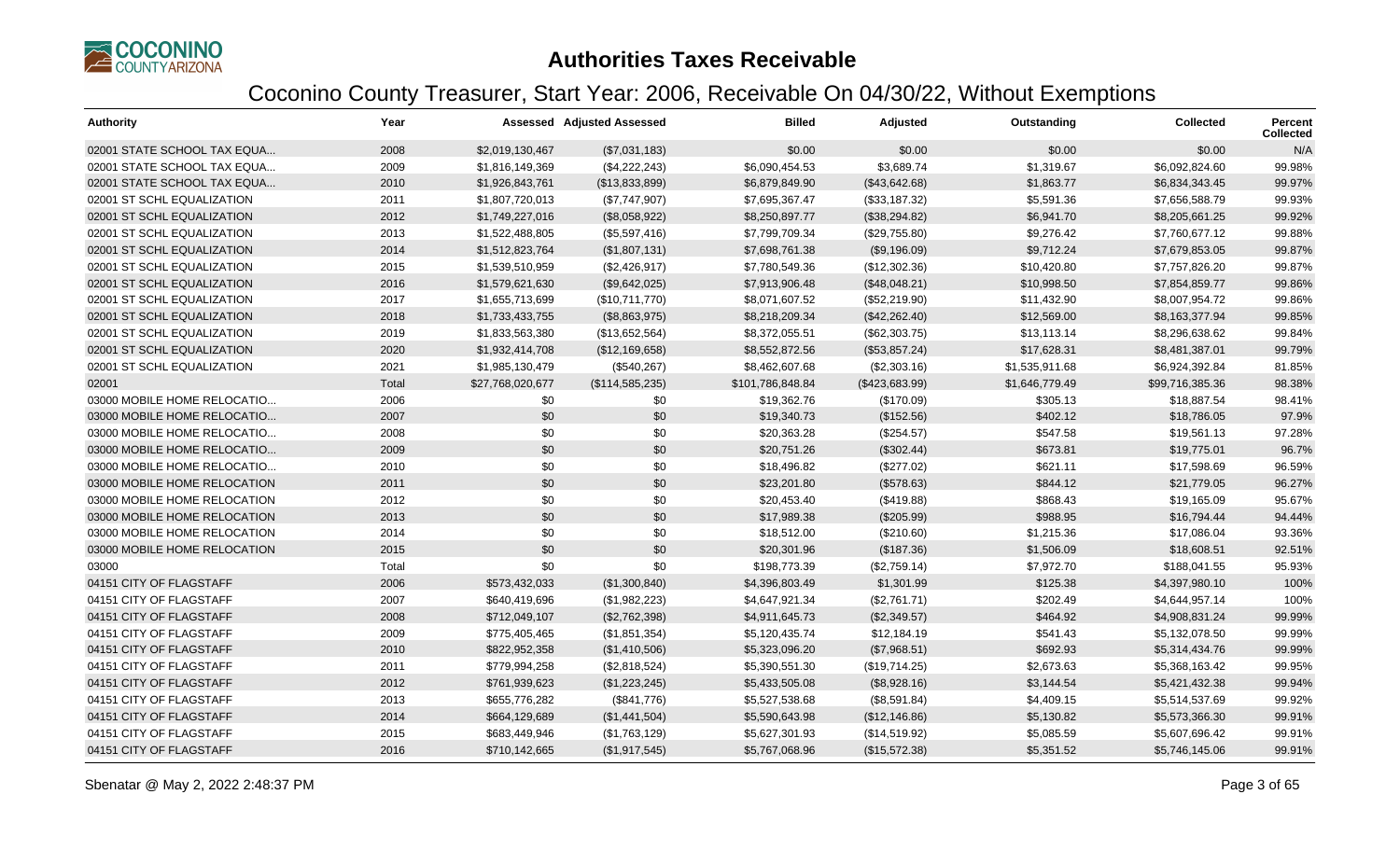

| <b>Authority</b>        | Year  |                  | <b>Assessed Adjusted Assessed</b> | <b>Billed</b>   | Adjusted       | Outstanding    | <b>Collected</b> | <b>Percent</b><br><b>Collected</b> |
|-------------------------|-------|------------------|-----------------------------------|-----------------|----------------|----------------|------------------|------------------------------------|
| 04151 CITY OF FLAGSTAFF | 2017  | \$750,588,859    | (\$172)                           | \$6,179,597.86  | (\$1.41)       | \$5,529.55     | \$6,174,066.90   | 99.91%                             |
| 04151 CITY OF FLAGSTAFF | 2018  | \$809,561,165    | (\$2,791,295)                     | \$6,746,882.81  | (\$23,262.66)  | \$6,500.13     | \$6,717,120.02   | 99.9%                              |
| 04151 CITY OF FLAGSTAFF | 2019  | \$868,642,301    | (\$2,900,866)                     | \$6,890,938.83  | (\$23,012.58)  | \$6,530.77     | \$6,861,395.48   | 99.9%                              |
| 04151 CITY OF FLAGSTAFF | 2020  | \$926,349,486    | (\$1,650,380)                     | \$6,956,884.77  | (\$12,394.36)  | \$7,758.44     | \$6,936,731.97   | 99.89%                             |
| 04151 CITY OF FLAGSTAFF | 2021  | \$977,587,596    | (\$136,456)                       | \$7,024,944.65  | (\$980.57)     | \$1,329,847.27 | \$5,694,116.81   | 81.07%                             |
| 04151                   | Total | \$12,112,420,529 | (\$26,792,213)                    | \$91,535,761.35 | (\$138,718.60) | \$1,383,988.56 | \$90,013,054.19  | 98.49%                             |
| 04152 TOWN OF FREDONIA  | 2006  | \$4,461,155      | (\$4,818)                         | \$0.00          | \$0.00         | \$0.00         | \$0.00           | N/A                                |
| 04152 TOWN OF FREDONIA  | 2007  | \$4,930,277      | (\$57,968)                        | \$0.00          | \$0.00         | \$0.00         | \$0.00           | N/A                                |
| 04152 TOWN OF FREDONIA  | 2008  | \$5,318,473      | (\$5,646)                         | \$0.00          | \$0.00         | \$0.00         | \$0.00           | N/A                                |
| 04152 TOWN OF FREDONIA  | 2009  | \$6,438,663      | (\$5,183)                         | \$0.00          | \$0.00         | \$0.00         | \$0.00           | N/A                                |
| 04152 TOWN OF FREDONIA  | 2010  | \$7,138,112      | (\$11,344)                        | \$0.00          | \$0.00         | \$0.00         | \$0.00           | N/A                                |
| 04152 TOWN OF FREDONIA  | 2011  | \$7,242,002      | (\$31,926)                        | \$0.00          | \$0.00         | \$0.00         | \$0.00           | N/A                                |
| 04152 TOWN OF FREDONIA  | 2012  | \$7,237,056      | (\$8,554)                         | \$0.00          | \$0.00         | \$0.00         | \$0.00           | N/A                                |
| 04152 TOWN OF FREDONIA  | 2013  | \$6,696,617      | \$1,361                           | \$0.00          | \$0.00         | \$0.00         | \$0.00           | N/A                                |
| 04152 TOWN OF FREDONIA  | 2014  | \$7,095,478      | (\$8,929)                         | \$0.00          | \$0.00         | \$0.00         | \$0.00           | N/A                                |
| 04152 TOWN OF FREDONIA  | 2015  | \$6,651,459      | (\$76,696)                        | \$0.00          | \$0.00         | \$0.00         | \$0.00           | N/A                                |
| 04152 TOWN OF FREDONIA  | 2016  | \$6,638,590      | \$1,380                           | \$0.00          | \$0.00         | \$0.00         | \$0.00           | N/A                                |
| 04152 TOWN OF FREDONIA  | 2017  | \$6,615,939      | \$13,844                          | \$0.00          | \$0.00         | \$0.00         | \$0.00           | N/A                                |
| 04152 TOWN OF FREDONIA  | 2018  | \$6,772,503      | \$7,639                           | \$0.00          | \$0.00         | \$0.00         | \$0.00           | N/A                                |
| 04152 TOWN OF FREDONIA  | 2019  | \$6,997,910      | (\$49,376)                        | \$0.00          | \$0.00         | \$0.00         | \$0.00           | N/A                                |
| 04152 TOWN OF FREDONIA  | 2020  | \$7,252,605      | (\$49,038)                        | \$0.00          | \$0.00         | \$0.00         | \$0.00           | N/A                                |
| 04152 TOWN OF FREDONIA  | 2021  | \$7,264,709      | (\$1,902)                         | \$0.00          | \$0.00         | \$0.00         | \$0.00           | N/A                                |
| 04152                   | Total | \$104,751,548    | (\$287, 156)                      | \$0.00          | \$0.00         | \$0.00         | \$0.00           | N/A                                |
| 04153 CITY OF WILLIAMS  | 2006  | \$31,219,265     | (\$6,077)                         | \$491,011.14    | \$369.03       | \$16.66        | \$491,363.51     | 100%                               |
| 04153 CITY OF WILLIAMS  | 2007  | \$37,179,961     | (\$58,062)                        | \$506,641.66    | (\$146.60)     | \$15.07        | \$506,479.99     | 100%                               |
| 04153 CITY OF WILLIAMS  | 2008  | \$42,718,059     | (\$26,231)                        | \$512,092.77    | \$70.00        | \$57.85        | \$512,104.92     | 99.99%                             |
| 04153 CITY OF WILLIAMS  | 2009  | \$47,118,182     | (\$640,268)                       | \$561,448.10    | (\$1,403.17)   | \$65.48        | \$559,979.45     | 99.99%                             |
| 04153 CITY OF WILLIAMS  | 2010  | \$50,653,314     | (\$9,655)                         | \$588,243.27    | (\$37.75)      | \$122.67       | \$588,082.85     | 99.98%                             |
| 04153 CITY OF WILLIAMS  | 2011  | \$46,033,278     | (\$102,408)                       | \$587,870.77    | (\$1,308.56)   | \$924.52       | \$585,637.69     | 99.84%                             |
| 04153 CITY OF WILLIAMS  | 2012  | \$44,137,356     | \$316                             | \$593,249.48    | \$52.96        | \$972.16       | \$592,330.28     | 99.84%                             |
| 04153 CITY OF WILLIAMS  | 2013  | \$39,047,172     | (\$55,075)                        | \$599,960.11    | (\$876.20)     | \$1,277.54     | \$597,806.37     | 99.79%                             |
| 04153 CITY OF WILLIAMS  | 2014  | \$38,117,141     | (\$56,581)                        | \$611,398.72    | (\$923.14)     | \$1,509.81     | \$608,965.77     | 99.75%                             |
| 04153 CITY OF WILLIAMS  | 2015  | \$38,301,173     | (\$117,594)                       | \$610,483.62    | (\$1,874.34)   | \$1,677.03     | \$606,932.25     | 99.72%                             |
| 04153 CITY OF WILLIAMS  | 2016  | \$40,814,361     | (\$18,235)                        | \$613,889.02    | (\$274.28)     | \$1,766.16     | \$611,848.58     | 99.71%                             |
| 04153 CITY OF WILLIAMS  | 2017  | \$44,008,269     | (\$2,199)                         | \$623,728.73    | (\$31.17)      | \$1,547.11     | \$622,150.45     | 99.75%                             |
| 04153 CITY OF WILLIAMS  | 2018  | \$46,274,857     | (\$13,952)                        | \$627,071.04    | (\$189.06)     | \$2,097.91     | \$624,784.07     | 99.67%                             |
| 04153 CITY OF WILLIAMS  | 2019  | \$48,301,166     | (\$3,262)                         | \$618,545.31    | (\$41.77)      | \$2,017.23     | \$616,486.31     | 99.67%                             |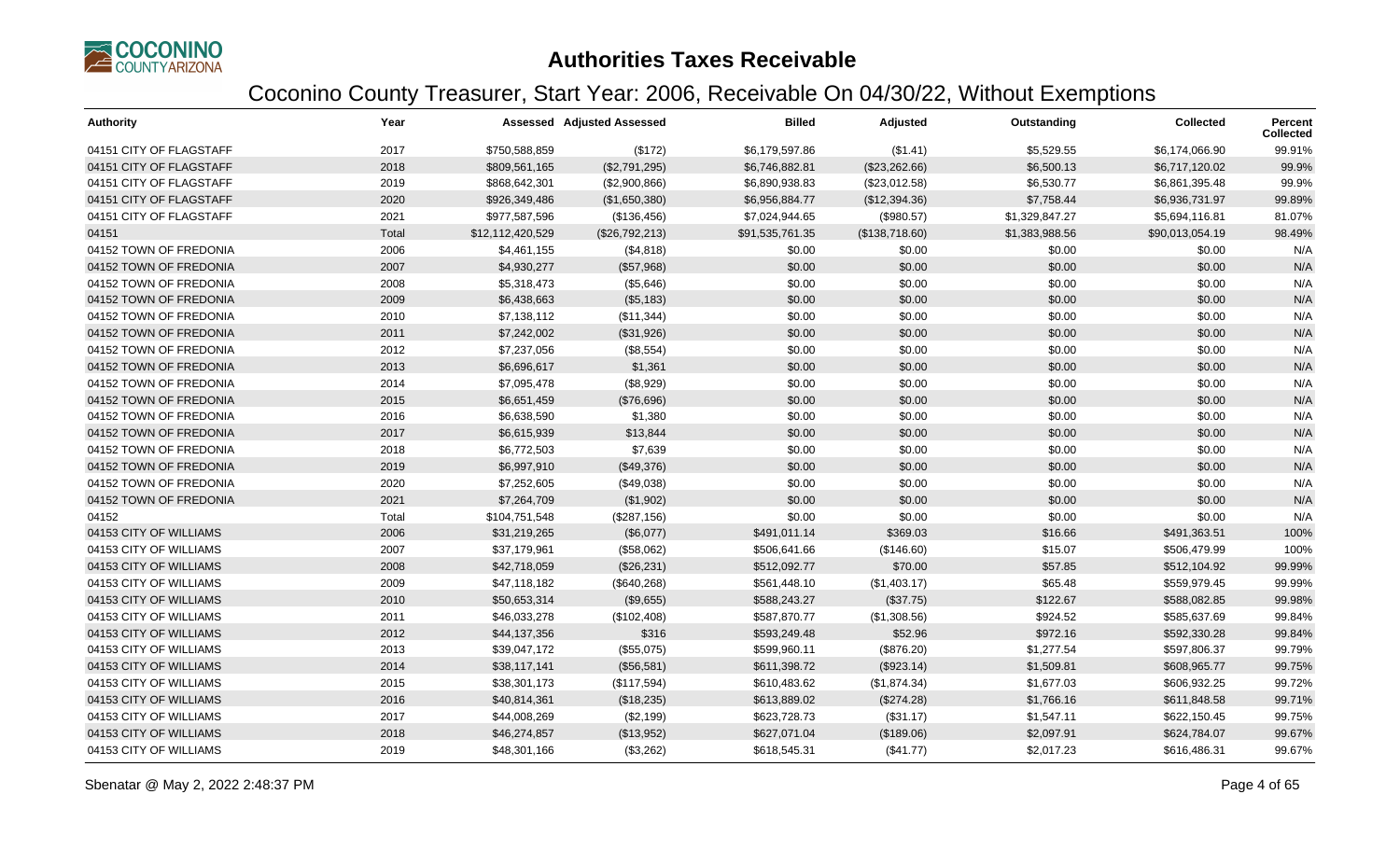

| <b>Authority</b>       | Year  |                 | <b>Assessed Adjusted Assessed</b> | <b>Billed</b>  | Adjusted     | Outstanding  | <b>Collected</b> | <b>Percent</b><br>Collected |
|------------------------|-------|-----------------|-----------------------------------|----------------|--------------|--------------|------------------|-----------------------------|
| 04153 CITY OF WILLIAMS | 2020  | \$51,896,701    | \$49,147                          | \$620,580.60   | \$587.70     | \$2,120.88   | \$619,047.42     | 99.66%                      |
| 04153 CITY OF WILLIAMS | 2021  | \$56,130,790    | (\$27,315)                        | \$626,083.03   | (\$304.67)   | \$91,789.09  | \$533,989.27     | 85.33%                      |
| 04153                  | Total | \$701,951,045   | (\$1,087,451)                     | \$9,392,297.37 | (\$6,331.02) | \$107,977.17 | \$9,277,989.18   | 98.85%                      |
| 04156 CITY OF PAGE     | 2006  | \$52,987,413    | (\$24,983)                        | \$0.00         | \$0.00       | \$0.00       | \$0.00           | N/A                         |
| 04156 CITY OF PAGE     | 2007  | \$59,638,748    | (\$1,030,686)                     | \$0.00         | \$0.00       | \$0.00       | \$0.00           | N/A                         |
| 04156 CITY OF PAGE     | 2008  | \$61,978,477    | (\$117,826)                       | \$0.00         | \$0.00       | \$0.00       | \$0.00           | N/A                         |
| 04156 CITY OF PAGE     | 2009  | \$66,413,664    | (\$32,273)                        | \$0.00         | \$0.00       | \$0.00       | \$0.00           | N/A                         |
| 04156 CITY OF PAGE     | 2010  | \$68,589,724    | (\$29,064)                        | \$0.00         | \$0.00       | \$0.00       | \$0.00           | N/A                         |
| 04156 CITY OF PAGE     | 2011  | \$68,449,741    | (\$151,652)                       | \$0.00         | \$0.00       | \$0.00       | \$0.00           | N/A                         |
| 04156 CITY OF PAGE     | 2012  | \$67,114,409    | (\$8,561)                         | \$0.00         | \$0.00       | \$0.00       | \$0.00           | N/A                         |
| 04156 CITY OF PAGE     | 2013  | \$61,982,223    | (\$12,211)                        | \$0.00         | \$0.00       | \$0.00       | \$0.00           | N/A                         |
| 04156 CITY OF PAGE     | 2014  | \$63,221,831    | (\$30,810)                        | \$0.00         | \$0.00       | \$0.00       | \$0.00           | N/A                         |
| 04156 CITY OF PAGE     | 2015  | \$64,774,153    | (\$16,579)                        | \$0.00         | \$0.00       | \$0.00       | \$0.00           | N/A                         |
| 04156 CITY OF PAGE     | 2016  | \$67,084,820    | (\$174, 117)                      | \$0.00         | \$0.00       | \$0.00       | \$0.00           | N/A                         |
| 04156 CITY OF PAGE     | 2017  | \$69,124,428    | \$35,589                          | \$0.00         | \$0.00       | \$0.00       | \$0.00           | N/A                         |
| 04156 CITY OF PAGE     | 2018  | \$73,016,869    | \$52,636                          | \$0.00         | \$0.00       | \$0.00       | \$0.00           | N/A                         |
| 04156 CITY OF PAGE     | 2019  | \$78,419,609    | (\$867,962)                       | \$0.00         | \$0.00       | \$0.00       | \$0.00           | N/A                         |
| 04156 CITY OF PAGE     | 2020  | \$80,174,640    | \$204,270                         | \$0.00         | \$0.00       | \$0.00       | \$0.00           | N/A                         |
| 04156 CITY OF PAGE     | 2021  | \$84,436,487    | (\$2,108)                         | \$0.00         | \$0.00       | \$0.00       | \$0.00           | N/A                         |
| 04156                  | Total | \$1,087,407,236 | (\$2,206,337)                     | \$0.00         | \$0.00       | \$0.00       | \$0.00           | N/A                         |
| 04158 CITY OF SEDONA   | 2006  | \$106,938,212   | (\$152,394)                       | \$0.00         | \$0.00       | \$0.00       | \$0.00           | N/A                         |
| 04158 CITY OF SEDONA   | 2007  | \$121,539,701   | (\$114,327)                       | \$0.00         | \$0.00       | \$0.00       | \$0.00           | N/A                         |
| 04158 CITY OF SEDONA   | 2008  | \$132,545,636   | (\$274,768)                       | \$0.00         | \$0.00       | \$0.00       | \$0.00           | N/A                         |
| 04158 CITY OF SEDONA   | 2009  | \$147,682,724   | (\$457,885)                       | \$0.00         | \$0.00       | \$0.00       | \$0.00           | N/A                         |
| 04158 CITY OF SEDONA   | 2010  | \$153,610,113   | (\$1,097,167)                     | \$0.00         | \$0.00       | \$0.00       | \$0.00           | N/A                         |
| 04158 CITY OF SEDONA   | 2011  | \$135,637,191   | (\$531,390)                       | \$0.00         | \$0.00       | \$0.00       | \$0.00           | N/A                         |
| 04158 CITY OF SEDONA   | 2012  | \$123,232,687   | (\$245,056)                       | \$0.00         | \$0.00       | \$0.00       | \$0.00           | N/A                         |
| 04158 CITY OF SEDONA   | 2013  | \$107,554,817   | (\$811,357)                       | \$0.00         | \$0.00       | \$0.00       | \$0.00           | N/A                         |
| 04158 CITY OF SEDONA   | 2014  | \$107,173,505   | (\$26,092)                        | \$0.00         | \$0.00       | \$0.00       | \$0.00           | N/A                         |
| 04158 CITY OF SEDONA   | 2015  | \$110,720,920   | (\$2,107)                         | \$0.00         | \$0.00       | \$0.00       | \$0.00           | N/A                         |
| 04158 CITY OF SEDONA   | 2016  | \$114,586,706   | \$242,059                         | \$0.00         | \$0.00       | \$0.00       | \$0.00           | N/A                         |
| 04158 CITY OF SEDONA   | 2017  | \$120,509,038   | \$241,582                         | \$0.00         | \$0.00       | \$0.00       | \$0.00           | N/A                         |
| 04158 CITY OF SEDONA   | 2018  | \$125,106,972   | \$83,262                          | \$0.00         | \$0.00       | \$0.00       | \$0.00           | N/A                         |
| 04158 CITY OF SEDONA   | 2019  | \$130,181,002   | \$76,462                          | \$0.00         | \$0.00       | \$0.00       | \$0.00           | N/A                         |
| 04158 CITY OF SEDONA   | 2020  | \$136,630,646   | \$29,788                          | \$0.00         | \$0.00       | \$0.00       | \$0.00           | N/A                         |
| 04158 CITY OF SEDONA   | 2021  | \$141,197,856   | (\$149, 819)                      | \$0.00         | \$0.00       | \$0.00       | \$0.00           | N/A                         |
| 04158                  | Total | \$2,014,847,726 | (\$3,189,209)                     | \$0.00         | \$0.00       | \$0.00       | \$0.00           | N/A                         |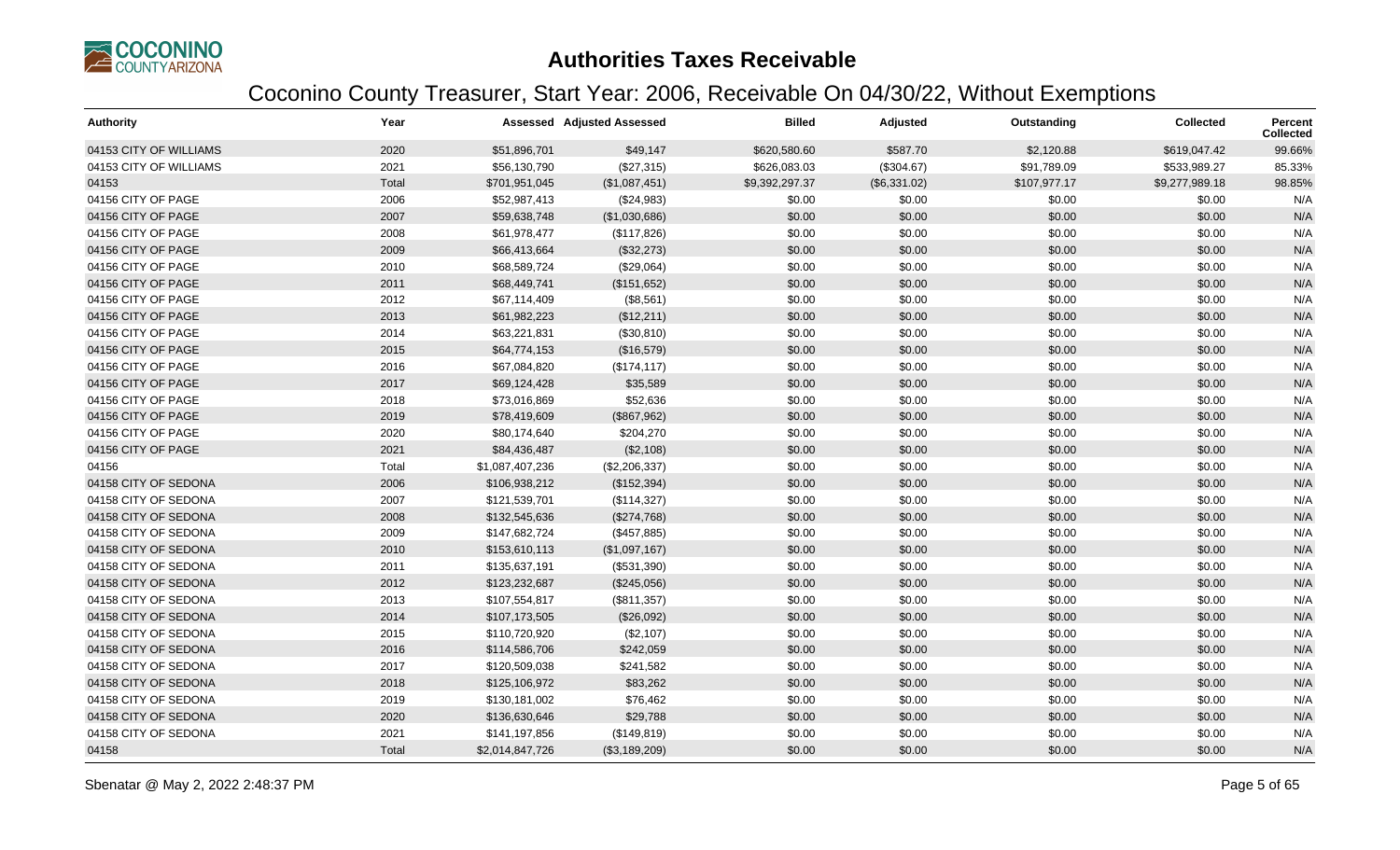

| <b>Authority</b>        | Year  |                  | <b>Assessed Adjusted Assessed</b> | <b>Billed</b>    | Adjusted         | Outstanding     | Collected        | Percent<br><b>Collected</b> |
|-------------------------|-------|------------------|-----------------------------------|------------------|------------------|-----------------|------------------|-----------------------------|
| 04159 TOWN OF TUSAYAN   | 2011  | \$11,091,237     | (\$35,797)                        | \$0.00           | \$0.00           | \$0.00          | \$0.00           | N/A                         |
| 04159 TOWN OF TUSAYAN   | 2012  | \$10,843,309     | (\$46,000)                        | \$0.00           | \$0.00           | \$0.00          | \$0.00           | N/A                         |
| 04159 TOWN OF TUSAYAN   | 2013  | \$10,113,464     | (\$606)                           | \$0.00           | \$0.00           | \$0.00          | \$0.00           | N/A                         |
| 04159 TOWN OF TUSAYAN   | 2014  | \$10,222,702     | (\$2,992)                         | \$0.00           | \$0.00           | \$0.00          | \$0.00           | N/A                         |
| 04159 TOWN OF TUSAYAN   | 2015  | \$10,483,509     | \$513                             | \$0.00           | \$0.00           | \$0.00          | \$0.00           | N/A                         |
| 04159 TOWN OF TUSAYAN   | 2016  | \$10,622,843     | \$29,732                          | \$0.00           | \$0.00           | \$0.00          | \$0.00           | N/A                         |
| 04159 TOWN OF TUSAYAN   | 2017  | \$10,991,104     | \$22,283                          | \$0.00           | \$0.00           | \$0.00          | \$0.00           | N/A                         |
| 04159 TOWN OF TUSAYAN   | 2018  | \$12,201,378     | (\$12,023)                        | \$0.00           | \$0.00           | \$0.00          | \$0.00           | N/A                         |
| 04159 TOWN OF TUSAYAN   | 2019  | \$13,109,725     | \$39,922                          | \$0.00           | \$0.00           | \$0.00          | \$0.00           | N/A                         |
| 04159 TOWN OF TUSAYAN   | 2020  | \$14,184,464     | (\$33,547)                        | \$0.00           | \$0.00           | \$0.00          | \$0.00           | N/A                         |
| 04159 TOWN OF TUSAYAN   | 2021  | \$15,237,309     | \$4,389                           | \$0.00           | \$0.00           | \$0.00          | \$0.00           | N/A                         |
| 04159                   | Total | \$129,101,044    | (\$34,126)                        | \$0.00           | \$0.00           | \$0.00          | \$0.00           | N/A                         |
| 07001 FLAGSTAFF SD #1   | 2006  | \$901,187,548    | (\$1,764,238)                     | \$40,403,492.43  | \$10,815.51      | \$1,415.54      | \$40,412,892.40  | 100%                        |
| 07001 FLAGSTAFF SD #1   | 2007  | \$1,002,458,686  | (\$3,277,438)                     | \$35,607,078.85  | (\$11,141.10)    | \$1,942.77      | \$35,593,994.98  | 99.99%                      |
| 07001 FLAGSTAFF SD #1   | 2008  | \$1,129,552,719  | (\$3,552,260)                     | \$41,533,828.22  | (\$15, 157.14)   | \$4,092.64      | \$41,514,578.44  | 99.99%                      |
| 07001 FLAGSTAFF SD #1   | 2009  | \$1,244,766,505  | (\$2,519,080)                     | \$39,609,526.74  | \$52,203.86      | \$4,165.68      | \$39,657,564.92  | 99.99%                      |
| 07001 FLAGSTAFF SD #1   | 2010  | \$1,327,827,439  | (\$9,749,899)                     | \$48,162,876.16  | (\$302,875.65)   | \$5,922.72      | \$47,854,077.79  | 99.99%                      |
| 07001 SD#1 FLAGSTAFF    | 2011  | \$1,232,255,143  | (\$5,845,835)                     | \$45,681,770.50  | (\$218,592.90)   | \$23,793.55     | \$45,439,384.05  | 99.95%                      |
| 07001 SD#1 FLAGSTAFF    | 2012  | \$1,194,057,653  | (\$5,922,562)                     | \$43,203,463.39  | (\$215,740.37)   | \$26,748.10     | \$42,960,974.92  | 99.94%                      |
| 07001 SD#1 FLAGSTAFF    | 2013  | \$1,027,371,194  | (\$3,628,786)                     | \$40,892,452.60  | (\$152, 188.14)  | \$37,438.40     | \$40,702,826.06  | 99.91%                      |
| 07001 SD#1 FLAGSTAFF    | 2014  | \$1,027,760,904  | (\$1,513,445)                     | \$39,304,664.12  | (\$57,903.74)    | \$40,480.75     | \$39,206,279.63  | 99.9%                       |
| 07001 SD#1 FLAGSTAFF    | 2015  | \$1,051,458,031  | (\$2,083,140)                     | \$44,747,839.97  | (\$88,894.57)    | \$48,105.97     | \$44,610,839.43  | 99.89%                      |
| 07001 SD#1 FLAGSTAFF    | 2016  | \$1,087,227,284  | (\$7,284,211)                     | \$47,429,206.36  | (\$315,440.88)   | \$52,628.00     | \$47,061,137.48  | 99.89%                      |
| 07001 SD#1 FLAGSTAFF    | 2017  | \$1,146,791,212  | (\$7,858,758)                     | \$46,035,640.05  | (\$315,474.09)   | \$50,736.04     | \$45,669,429.92  | 99.89%                      |
| 07001 SD#1 FLAGSTAFF    | 2018  | \$1,222,915,523  | (\$7,431,885)                     | \$46,682,357.79  | (\$285,625.29)   | \$53,998.27     | \$46,342,734.23  | 99.88%                      |
| 07001 SD#1 FLAGSTAFF    | 2019  | \$1,303,416,207  | (\$10,251,531)                    | \$48,346,311.00  | (\$380, 249.81)  | \$56,547.97     | \$47,909,513.22  | 99.88%                      |
| 07001 SD#1 FLAGSTAFF    | 2020  | \$1,387,094,288  | (\$9,586,515)                     | \$49,702,363.17  | (\$343,458.28)   | \$67,492.94     | \$49,291,411.95  | 99.86%                      |
| 07001 SD#1 FLAGSTAFF    | 2021  | \$1,460,828,196  | (\$276,943)                       | \$50,468,692.11  | (\$9,567.83)     | \$9,568,549.92  | \$40,890,574.36  | 81.04%                      |
| 07001                   | Total | \$18,746,968,532 | (\$82,546,526)                    | \$707,811,563.46 | (\$2,649,290.42) | \$10,044,059.26 | \$695,118,213.78 | 98.58%                      |
| 07001 S FLAGSTAFF SD #1 | 2006  | \$0              | \$0                               | (\$6,182,885.25) | (\$579.18)       | (\$474.65)      | (\$6,182,989.78) | 99.99%                      |
| 07001_S FLAGSTAFF SD #1 | 2007  | \$0              | \$0                               | (\$5,935,511.32) | (\$3.04)         | (\$664.73)      | (\$5,934,849.63) | 99.99%                      |
| 07001 S FLAGSTAFF SD #1 | 2008  | \$0              | \$0                               | (\$7,160,830.47) | \$1,396.70       | (\$1,079.75)    | (\$7,158,354.02) | 99.98%                      |
| 07001 S FLAGSTAFF SD #1 | 2009  | \$0              | \$0                               | (\$7,311,922.73) | \$501.04         | (\$1,152.95)    | (\$7,310,268.74) | 99.98%                      |
| 07001_S FLAGSTAFF SD #1 | 2010  | \$0              | \$0                               | (\$9,133,720.35) | \$303.23         | (\$1,494.80)    | (\$9,131,922.32) | 99.98%                      |
| 07001_S SD#1 FLAGSTAFF  | 2011  | \$0              | \$0                               | (\$8,306,653.68) | \$1,429.90       | (\$1,857.61)    | (\$8,303,366.17) | 99.98%                      |
| 07001_S SD#1 FLAGSTAFF  | 2012  | \$0              | \$0                               | (\$5,519,537.84) | (\$24,569.77)    | (\$1,220.98)    | (\$5,542,886.63) | 99.98%                      |
| 07001_S SD#1 FLAGSTAFF  | 2013  | \$0              | \$0                               | (\$5,256,492.96) | (\$2,689.42)     | (\$1,527.30)    | (\$5,257,655.08) | 99.97%                      |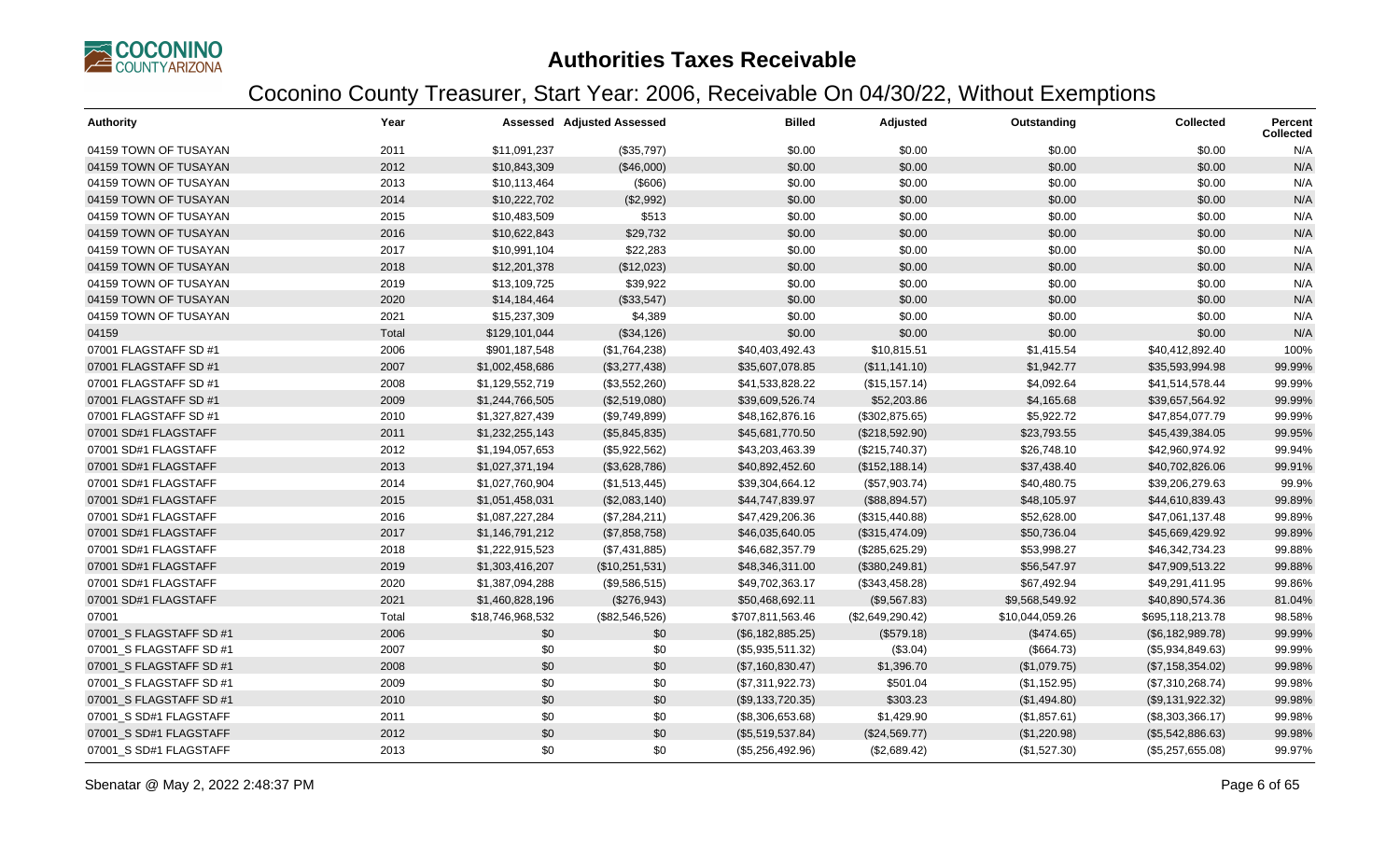

| <b>Authority</b>            | Year  |                 | <b>Assessed Adjusted Assessed</b> | <b>Billed</b>      | Adjusted       | Outstanding      | <b>Collected</b>   | <b>Percent</b><br><b>Collected</b> |
|-----------------------------|-------|-----------------|-----------------------------------|--------------------|----------------|------------------|--------------------|------------------------------------|
| 07001_S SD#1 FLAGSTAFF      | 2014  | \$0             | \$0                               | (\$5,421,212.34)   | (\$1,586.28)   | (\$1,940.79)     | (\$5,420,857.83)   | 99.96%                             |
| 07001 S SD#1 FLAGSTAFF      | 2015  | \$0             | \$0                               | (\$6,302,753.20)   | (\$2,133.94)   | (\$2,762.94)     | (\$6,302,124.20)   | 99.96%                             |
| 07001_S SD#1 FLAGSTAFF      | 2016  | \$0             | \$0                               | (\$6,581,991.22)   | (\$3,677.28)   | (\$2,878.49)     | (\$6,582,790.01)   | 99.96%                             |
| 07001 S SD#1 FLAGSTAFF      | 2017  | \$0             | \$0                               | (\$6,761,780.88)   | (\$378.56)     | (\$3,895.84)     | (\$6,758,263.60)   | 99.94%                             |
| 07001 S SD#1 FLAGSTAFF      | 2018  | \$0             | \$0                               | (\$6,857,058.46)   | \$276.02       | (\$4,309.19)     | (\$6,852,473.25)   | 99.94%                             |
| 07001_S SD#1 FLAGSTAFF      | 2019  | \$0             | \$0                               | (\$7,058,458.78)   | (\$631.56)     | (\$4,775.63)     | (\$7,054,314.71)   | 99.93%                             |
| 07001_S SD#1 FLAGSTAFF      | 2020  | \$0             | \$0                               | (\$7,264,572.54)   | \$668.40       | (\$7,401.28)     | (\$7,256,502.86)   | 99.9%                              |
| 07001_S SD#1 FLAGSTAFF      | 2021  | \$0             | \$0                               | (\$7,252,853.00)   | (\$31,879.22)  | (\$1,956,352.35) | (\$5,328,379.87)   | 73.14%                             |
| 07001_S                     | Total | \$0             | \$0                               | (\$108,308,235.02) | (\$63,552.96)  | (\$1,993,789.28) | (\$106,377,998.70) | 98.16%                             |
| 07001_SE SD#1 DESEGREGATION | 2019  | \$1,303,416,207 | (\$10,251,531)                    | \$2,240,572.33     | (\$17,622.39)  | \$2,620.67       | \$2,220,329.27     | 99.88%                             |
| 07001 SE SD#1 DESEGREGATION | 2020  | \$1,387,094,288 | (\$9,586,515)                     | \$2,244,318.58     | (\$15,508.93)  | \$3,047.65       | \$2,225,762.00     | 99.86%                             |
| 07001_SE                    | Total | \$2,690,510,495 | (\$19,838,046)                    | \$4,484,890.91     | (\$33,131.32)  | \$5,668.32       | \$4,446,091.27     | 99.87%                             |
| 07002 WILLIAMS SD #2        | 2006  | \$74,348,513    | (\$42,410)                        | \$2,602,172.23     | \$675.93       | \$206.21         | \$2,602,641.95     | 99.99%                             |
| 07002 WILLIAMS SD #2        | 2007  | \$83,572,083    | (\$140,374)                       | \$2,952,983.89     | (\$628.01)     | \$858.86         | \$2,951,497.02     | 99.97%                             |
| 07002 WILLIAMS SD #2        | 2008  | \$96,389,532    | (\$68,123)                        | \$3,149,297.60     | \$87.14        | \$2,566.70       | \$3,146,818.04     | 99.92%                             |
| 07002 WILLIAMS SD #2        | 2009  | \$109,528,235   | (\$669,528)                       | \$3,074,384.76     | (\$3,527.01)   | \$3,216.48       | \$3,067,641.27     | 99.9%                              |
| 07002 WILLIAMS SD #2        | 2010  | \$117,896,702   | (\$1,313,763)                     | \$3,619,578.67     | (\$38,868.18)  | \$6,503.85       | \$3,574,206.64     | 99.82%                             |
| 07002 SD#2 WILLIAMS         | 2011  | \$118,347,942   | (\$706,400)                       | \$3,665,366.91     | (\$22,024.47)  | \$11,377.15      | \$3,631,965.29     | 99.69%                             |
| 07002 SD#2 WILLIAMS         | 2012  | \$116,713,314   | (\$1,114,144)                     | \$3,883,013.84     | (\$37,022.39)  | \$14,473.62      | \$3,831,517.83     | 99.62%                             |
| 07002 SD#2 WILLIAMS         | 2013  | \$110,722,308   | (\$755,809)                       | \$4,001,944.72     | (\$27,433.04)  | \$19,138.46      | \$3,955,373.22     | 99.52%                             |
| 07002 SD#2 WILLIAMS         | 2014  | \$99,831,742    | (\$109,219)                       | \$4,107,482.81     | (\$4,337.67)   | \$17,515.50      | \$4,085,629.64     | 99.57%                             |
| 07002 SD#2 WILLIAMS         | 2015  | \$97,849,484    | (\$189,205)                       | \$3,919,253.94     | (\$7,578.42)   | \$19,076.16      | \$3,892,599.36     | 99.51%                             |
| 07002 SD#2 WILLIAMS         | 2016  | \$98,974,076    | (\$1,278,106)                     | \$3,943,937.03     | (\$50,929.98)  | \$19,593.86      | \$3,873,413.19     | 99.5%                              |
| 07002 SD#2 WILLIAMS         | 2017  | \$104,758,678   | (\$1,866,053)                     | \$4,104,892.98     | (\$73,119.43)  | \$20,029.00      | \$4,011,744.55     | 99.5%                              |
| 07002 SD#2 WILLIAMS         | 2018  | \$106,610,737   | (\$1,027,990)                     | \$4,204,192.14     | (\$40,529.30)  | \$22,447.63      | \$4,141,215.21     | 99.46%                             |
| 07002 SD#2 WILLIAMS         | 2019  | \$110,580,593   | (\$1,703,843)                     | \$4,143,831.93     | (\$63,848.12)  | \$22,935.87      | \$4,057,047.94     | 99.44%                             |
| 07002 SD#2 WILLIAMS         | 2020  | \$115,447,883   | (\$1,651,446)                     | \$4,358,318.11     | (\$62,343.74)  | \$27,512.68      | \$4,268,461.69     | 99.36%                             |
| 07002 SD#2 WILLIAMS         | 2021  | \$122,578,926   | (\$124, 722)                      | \$4,548,509.60     | (\$4,628.03)   | \$613,881.48     | \$3,930,000.09     | 86.49%                             |
| 07002                       | Total | \$1,684,150,748 | (\$12,761,135)                    | \$60,279,161.16    | (\$436,054.72) | \$821,333.51     | \$59,021,772.93    | 98.63%                             |
| 07002_S WILLIAMS SD #2      | 2006  | \$0             | \$0                               | (\$179,658.02)     | (\$161.13)     | (\$34.62)        | (\$179,784.53)     | 99.98%                             |
| 07002_S WILLIAMS SD #2      | 2007  | \$0             | \$0                               | (\$237,363.89)     | \$231.23       | (\$62.60)        | (\$237,070.06)     | 99.97%                             |
| 07002 S WILLIAMS SD #2      | 2008  | \$0             | \$0                               | (\$275,636.73)     | \$84.23        | (\$143.14)       | (\$275,409.36)     | 99.95%                             |
| 07002 S WILLIAMS SD #2      | 2009  | \$0             | \$0                               | (\$283,992.77)     | \$345.68       | (\$152.57)       | (\$283,494.52)     | 99.95%                             |
| 07002 S WILLIAMS SD #2      | 2010  | \$0             | \$0                               | (\$365,635.53)     | \$380.98       | (\$295.27)       | (\$364,959.28)     | 99.92%                             |
| 07002 S SD#2 WILLIAMS       | 2011  | \$0             | \$0                               | (\$347,019.68)     | \$520.74       | (\$218.06)       | (\$346,280.88)     | 99.94%                             |
| 07002_S SD#2 WILLIAMS       | 2012  | \$0             | \$0                               | (\$243,071.78)     | (\$1,977.34)   | (\$211.62)       | (\$244, 837.50)    | 99.91%                             |
| 07002 S SD#2 WILLIAMS       | 2013  | \$0             | \$0                               | (\$231, 232.16)    | \$67.61        | (\$184.56)       | (\$230,979.99)     | 99.92%                             |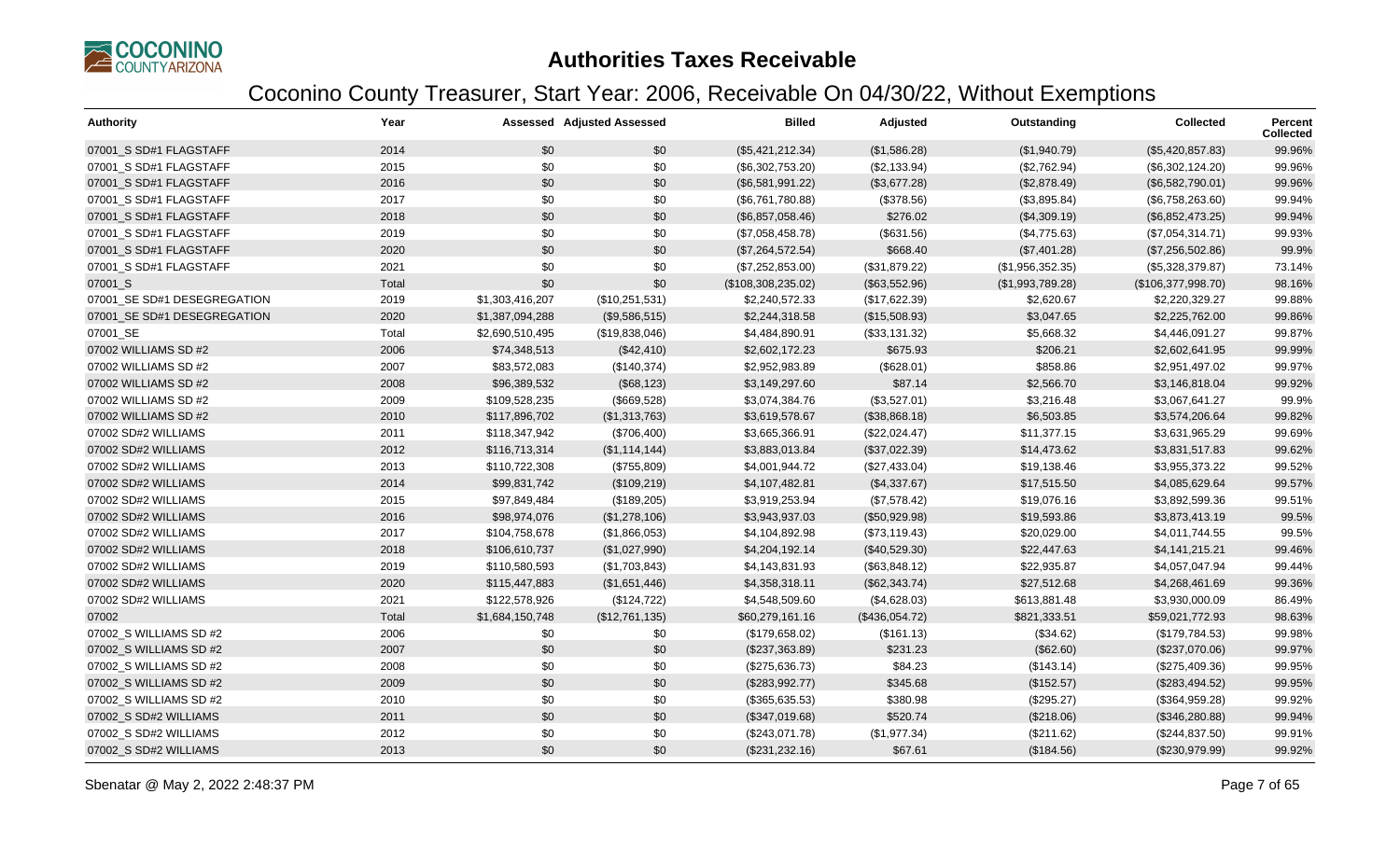

| <b>Authority</b>             | Year  |               | <b>Assessed Adjusted Assessed</b> | <b>Billed</b>    | Adjusted      | Outstanding   | <b>Collected</b> | <b>Percent</b><br><b>Collected</b> |
|------------------------------|-------|---------------|-----------------------------------|------------------|---------------|---------------|------------------|------------------------------------|
| 07002 S SD#2 WILLIAMS        | 2014  | \$0           | \$0                               | (\$252, 641.44)  | \$244.54      | (\$297.70)    | (\$252,099.20)   | 99.88%                             |
| 07002 S SD#2 WILLIAMS        | 2015  | \$0           | \$0                               | (\$265,270.66)   | \$392.78      | (\$334.64)    | (\$264, 543.24)  | 99.87%                             |
| 07002 S SD#2 WILLIAMS        | 2016  | \$0           | \$0                               | (\$272,375.22)   | (\$85.44)     | (\$354.92)    | (\$272,105.74)   | 99.87%                             |
| 07002_S SD#2 WILLIAMS        | 2017  | \$0           | \$0                               | (\$283,380.76)   | \$245.12      | (\$395.64)    | (\$282,740.00)   | 99.86%                             |
| 07002_S SD#2 WILLIAMS        | 2018  | \$0           | \$0                               | (\$300, 296.16)  | \$44.46       | (\$510.24)    | (\$299,741.46)   | 99.83%                             |
| 07002 S SD#2 WILLIAMS        | 2019  | \$0           | \$0                               | (\$299,431.62)   | \$28.66       | (\$807.70)    | (\$298,595.26)   | 99.73%                             |
| 07002_S SD#2 WILLIAMS        | 2020  | \$0           | \$0                               | (\$320,756.66)   | \$70.18       | (\$1,251.04)  | (\$319,435.44)   | 99.61%                             |
| 07002 S SD#2 WILLIAMS        | 2021  | \$0           | \$0                               | (\$339,871.96)   | (\$2,037.56)  | (\$82,251.26) | (\$259,658.26)   | 75.94%                             |
| 07002_S                      | Total | \$0           | \$0                               | (\$4,497,635.04) | (\$1,605.26)  | (\$87,505.58) | (\$4,411,734.72) | 98.06%                             |
| 07004 GRAND CANYON SD #4     | 2006  | \$14,952,798  | (\$9,087)                         | \$619,829.53     | (\$31.04)     | \$149.49      | \$619,649.00     | 99.98%                             |
| 07004 GRAND CANYON SD #4     | 2007  | \$15,237,798  | (\$1,619)                         | \$935,697.90     | \$356.59      | \$328.57      | \$935,725.92     | 99.96%                             |
| 07004 GRAND CANYON SD #4     | 2008  | \$14,629,815  | (\$1,227,394)                     | \$1,075,695.12   | (\$38,948.32) | \$393.48      | \$1,036,353.32   | 99.96%                             |
| 07004 GRAND CANYON SD #4     | 2009  | \$14,338,139  | (\$40,590)                        | \$661,416.77     | \$1,251.54    | \$271.72      | \$662,396.59     | 99.96%                             |
| 07004 GRAND CANYON SD #4     | 2010  | \$15,425,370  | (\$1,003,923)                     | \$567,775.30     | (\$36,915.08) | \$199.51      | \$530,660.71     | 99.96%                             |
| 07004 SD#4 GRAND CANYON      | 2011  | \$14,190,230  | \$5,960                           | \$659,703.72     | \$270.88      | \$248.95      | \$659,725.65     | 99.96%                             |
| 07004 SD#4 GRAND CANYON      | 2012  | \$13,883,646  | (\$52,223)                        | \$929,676.70     | (\$3,622.96)  | \$322.77      | \$925,730.97     | 99.97%                             |
| 07004 SD#4 GRAND CANYON      | 2013  | \$12,985,861  | (\$2,072)                         | \$954,941.11     | (\$514.15)    | \$366.82      | \$954,060.14     | 99.96%                             |
| 07004 SD#4 GRAND CANYON      | 2014  | \$13,098,185  | (\$2,759)                         | \$1,584,801.73   | (\$545.91)    | \$1,322.24    | \$1,582,933.58   | 99.92%                             |
| 07004 SD#4 GRAND CANYON      | 2015  | \$13,325,860  | \$48,677                          | \$1,612,349.12   | \$5,687.83    | \$1,340.49    | \$1,616,696.46   | 99.92%                             |
| 07004 SD#4 GRAND CANYON      | 2016  | \$13,946,318  | \$39,194                          | \$1,687,365.07   | \$4,530.26    | \$1,058.56    | \$1,690,836.77   | 99.94%                             |
| 07004 SD#4 GRAND CANYON      | 2017  | \$14,924,240  | \$61,354                          | \$1,805,683.85   | \$7,423.27    | \$1,287.71    | \$1,811,819.41   | 99.93%                             |
| 07004 SD#4 GRAND CANYON      | 2018  | \$16,143,676  | \$132,266                         | \$1,953,223.09   | \$16,002.86   | \$1,336.23    | \$1,967,889.72   | 99.93%                             |
| 07004 SD#4 GRAND CANYON      | 2019  | \$17,104,730  | \$93,365                          | \$2,069,501.30   | \$11,296.25   | \$2,127.21    | \$2,078,670.34   | 99.9%                              |
| 07004 SD#4 GRAND CANYON      | 2020  | \$18,526,495  | (\$24,100)                        | \$2,241,520.61   | (\$2,915.87)  | \$2,453.40    | \$2,236,151.34   | 99.89%                             |
| 07004 SD#4 GRAND CANYON      | 2021  | \$20,047,790  | \$4,697                           | \$2,329,172.11   | \$545.69      | \$342,313.10  | \$1,987,404.70   | 85.31%                             |
| 07004                        | Total | \$242,760,951 | (\$1,978,254)                     | \$21,688,353.03  | (\$36,128.16) | \$355,520.25  | \$21,296,704.62  | 98.36%                             |
| 07004 ASAE SD#4 GRAND CANYON | 2014  | \$0           | \$0                               | (\$3,956.37)     | \$31.75       | (\$143.63)    | (\$3,780.99)     | 96.34%                             |
| 07004 ASAE SD#4 GRAND CANYON | 2015  | \$0           | \$0                               | (\$4,056.15)     | \$32.75       | (\$147.84)    | (\$3,875.56)     | 96.33%                             |
| 07004 ASAE SD#4 GRAND CANYON | 2016  | \$0           | \$0                               | (\$3,445.84)     | \$33.05       | (\$93.57)     | (\$3,319.22)     | 97.26%                             |
| 07004 ASAE SD#4 GRAND CANYON | 2017  | $$0$$         | \$0                               | (\$3,557.10)     | \$3.34        | (\$101.32)    | (\$3,452.44)     | 97.15%                             |
| 07004_ASAE SD#4 GRAND CANYON | 2018  | \$0           | \$0                               | (\$3,653.94)     | \$3.44        | (\$96.18)     | (\$3,554.32)     | 97.37%                             |
| 07004 ASAE SD#4 GRAND CANYON | 2019  | \$0           | \$0                               | (\$3,637.06)     | \$0.00        | (\$202.42)    | (\$3,434.64)     | 94.43%                             |
| 07004 ASAE SD#4 GRAND CANYON | 2020  | \$0           | \$0                               | (\$3,676.48)     | \$0.00        | (\$149.97)    | (\$3,526.51)     | 95.92%                             |
| 07004 ASAE SD#4 GRAND CANYON | 2021  | \$0           | \$0                               | (\$2,672.44)     | \$0.00        | (\$368.69)    | (\$2,303.75)     | 86.2%                              |
| 07004_ASAE                   | Total | \$0           | \$0                               | (\$28,655.38)    | \$104.33      | (\$1,303.62)  | (\$27, 247.43)   | 95.43%                             |
| 07004_S GRAND CANYON SD #4   | 2007  | \$0           | \$0                               | (\$813.41)       | \$3.38        | (\$7.46)      | (\$802.57)       | 99.08%                             |
| 07004 S SD#4 GRAND CANYON    | 2011  | \$0           | \$0                               | (\$397.76)       | \$6.56        | (\$4.00)      | (\$387.20)       | 98.98%                             |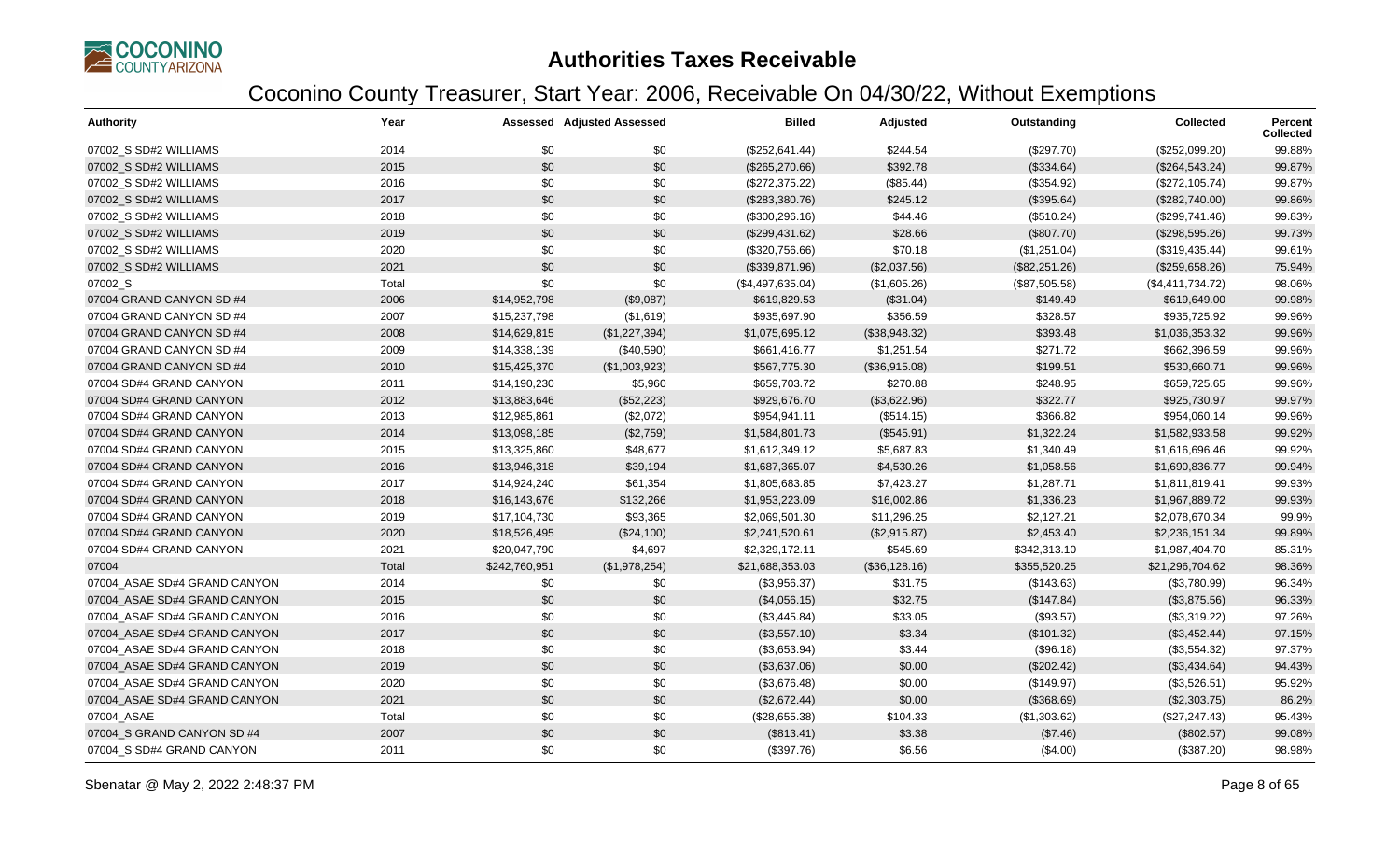

| <b>Authority</b>             | Year  |               | <b>Assessed Adjusted Assessed</b> | <b>Billed</b>  | Adjusted   | Outstanding  | <b>Collected</b> | <b>Percent</b><br><b>Collected</b> |
|------------------------------|-------|---------------|-----------------------------------|----------------|------------|--------------|------------------|------------------------------------|
| 07004 S SD#4 GRAND CANYON    | 2012  | \$0           | \$0                               | (\$2,098.14)   | \$88.06    | (\$27.38)    | (\$1,982.70)     | 98.64%                             |
| 07004_S SD#4 GRAND CANYON    | 2013  | \$0           | \$0                               | (\$2,130.66)   | \$59.52    | (\$20.48)    | (\$2,050.66)     | 99.01%                             |
| 07004 S SD#4 GRAND CANYON    | 2014  | \$0           | \$0                               | (\$4,018.68)   | \$32.26    | (\$145.96)   | (\$3,840.46)     | 96.34%                             |
| 07004_S SD#4 GRAND CANYON    | 2015  | \$0           | \$0                               | (\$4,309.84)   | \$34.76    | (\$157.20)   | (\$4,117.88)     | 96.32%                             |
| 07004 S SD#4 GRAND CANYON    | 2016  | \$0           | \$0                               | (\$3,910.58)   | \$37.94    | (\$107.60)   | (\$3,765.04)     | 97.22%                             |
| 07004 S SD#4 GRAND CANYON    | 2017  | \$0           | \$0                               | (\$3,888.56)   | \$3.64     | (\$112.04)   | (\$3,772.88)     | 97.12%                             |
| 07004_S SD#4 GRAND CANYON    | 2018  | \$0           | \$0                               | (\$3,826.38)   | \$3.66     | (\$102.14)   | (\$3,720.58)     | 97.33%                             |
| 07004 S SD#4 GRAND CANYON    | 2019  | \$0           | \$0                               | (\$3,614.08)   | \$0.00     | (\$204.78)   | (\$3,409.30)     | 94.33%                             |
| 07004 S SD#4 GRAND CANYON    | 2020  | \$0           | \$0                               | (\$3,481.42)   | \$0.00     | (\$145.59)   | (\$3,335.83)     | 95.82%                             |
| 07004_S SD#4 GRAND CANYON    | 2021  | \$0           | \$0                               | (\$3,234.64)   | \$0.00     | (\$462.30)   | (\$2,772.34)     | 85.71%                             |
| 07004_S                      | Total | \$0           | \$0                               | (\$35,724.15)  | \$269.78   | (\$1,496.93) | (\$33,957.44)    | 95.78%                             |
| 07005 CHEVELON BUTTE SD #5   | 2006  | \$39,900,507  | \$0                               | \$445,199.70   | \$186.50   | \$3.23       | \$445,382.97     | 100%                               |
| 07005 CHEVELON BUTTE SD #5   | 2007  | \$47,033,696  | (\$18,555)                        | \$524,462.40   | \$474.92   | \$5.74       | \$524,931.58     | 100%                               |
| 07005 CHEVELON BUTTE SD #5   | 2008  | \$54,422,846  | (\$21,572)                        | \$498,753.49   | \$98.06    | \$4.97       | \$498,846.58     | 100%                               |
| 07005 CHEVELON BUTTE SD #5   | 2009  | \$63,273,215  | (\$104,017)                       | \$565,229.74   | (\$158.37) | \$5.13       | \$565,066.24     | 100%                               |
| 07005 CHEVELON BUTTE SD #5   | 2010  | \$70,172,830  | (\$45,708)                        | \$481,755.57   | (\$39.96)  | \$6.78       | \$481,708.83     | 100%                               |
| 07005 SD#5 CHEVELON BUTTE    | 2011  | \$65,822,343  | (\$64,760)                        | \$452,016.38   | (\$293.73) | \$30.73      | \$451,691.92     | 99.99%                             |
| 07005 SD#5 CHEVELON BUTTE    | 2012  | \$61,973,327  | (\$9,155)                         | \$488,323.32   | (\$75.23)  | \$35.08      | \$488,213.01     | 99.99%                             |
| 07005 SD#5 CHEVELON BUTTE    | 2013  | \$47,244,590  | (\$9,730)                         | \$397,373.78   | (\$85.07)  | \$67.85      | \$397,220.86     | 99.98%                             |
| 07005 SD#5 CHEVELON BUTTE    | 2014  | \$45,608,407  | (\$9,957)                         | \$465,616.04   | (\$101.65) | \$82.38      | \$465,432.01     | 99.98%                             |
| 07005 SD#5 CHEVELON BUTTE    | 2015  | \$47,176,839  | (\$3,123)                         | \$564,471.11   | (\$37.38)  | \$143.02     | \$564,290.71     | 99.97%                             |
| 07005 SD#5 CHEVELON BUTTE    | 2016  | \$47,321,207  | (\$58)                            | \$533,877.84   | (\$0.65)   | \$179.94     | \$533,697.25     | 99.97%                             |
| 07005 SD#5 CHEVELON BUTTE    | 2017  | \$49,013,826  | \$936                             | \$552,238.85   | \$10.54    | \$182.41     | \$552,066.98     | 99.97%                             |
| 07005 SD#5 CHEVELON BUTTE    | 2018  | \$50,670,403  | \$2,173                           | \$535,585.94   | \$22.97    | \$214.89     | \$535,394.02     | 99.96%                             |
| 07005 SD#5 CHEVELON BUTTE    | 2019  | \$52,590,088  | (\$1,383)                         | \$546,042.59   | (\$14.36)  | \$177.09     | \$545,851.14     | 99.97%                             |
| 07005 SD#5 CHEVELON BUTTE    | 2020  | \$55,594,820  | \$1,769                           | \$560,840.67   | \$17.85    | \$134.98     | \$560,723.54     | 99.98%                             |
| 07005 SD#5 CHEVELON BUTTE    | 2021  | \$58,407,428  | \$1,292                           | \$572,042.04   | \$12.65    | \$97,155.68  | \$474,899.01     | 83.02%                             |
| 07005                        | Total | \$856,226,372 | (\$281, 848)                      | \$8,183,829.46 | \$17.09    | \$98,429.90  | \$8,085,416.65   | 98.8%                              |
| 07005 S CHEVELON BUTTE SD #5 | 2006  | \$0           | \$0                               | (\$100,381.02) | \$0.00     | (\$1.16)     | (\$100,379.86)   | 100%                               |
| 07005 S CHEVELON BUTTE SD #5 | 2007  | \$0           | \$0                               | (\$95,710.42)  | (\$21.18)  | (\$1.66)     | (\$95,729.94)    | 100%                               |
| 07005_S CHEVELON BUTTE SD #5 | 2008  | \$0           | \$0                               | (\$119,993.93) | \$7.05     | (\$1.84)     | (\$119,985.04)   | 100%                               |
| 07005 S CHEVELON BUTTE SD #5 | 2009  | \$0           | \$0                               | (\$129,563.99) | \$29.38    | (\$1.77)     | (\$129,532.84)   | 100%                               |
| 07005 S CHEVELON BUTTE SD #5 | 2010  | \$0           | \$0                               | (\$114,469.23) | \$10.71    | (\$2.37)     | (\$114,456.15)   | 100%                               |
| 07005_S SD#5 CHEVELON BUTTE  | 2011  | \$0           | \$0                               | (\$106,317.33) | \$25.39    | (\$2.39)     | (\$106, 289.55)  | 100%                               |
| 07005 S SD#5 CHEVELON BUTTE  | 2012  | \$0           | \$0                               | (\$25,688.32)  | (\$349.11) | (\$1.18)     | (\$26,036.25)    | 100%                               |
| 07005_S SD#5 CHEVELON BUTTE  | 2013  | \$0           | \$0                               | (\$25,544.02)  | \$0.04     | (\$1.32)     | (\$25,542.66)    | 99.99%                             |
| 07005_S SD#5 CHEVELON BUTTE  | 2014  | \$0           | \$0                               | (\$28,796.29)  | \$10.62    | (\$1.57)     | (\$28,784.10)    | 99.99%                             |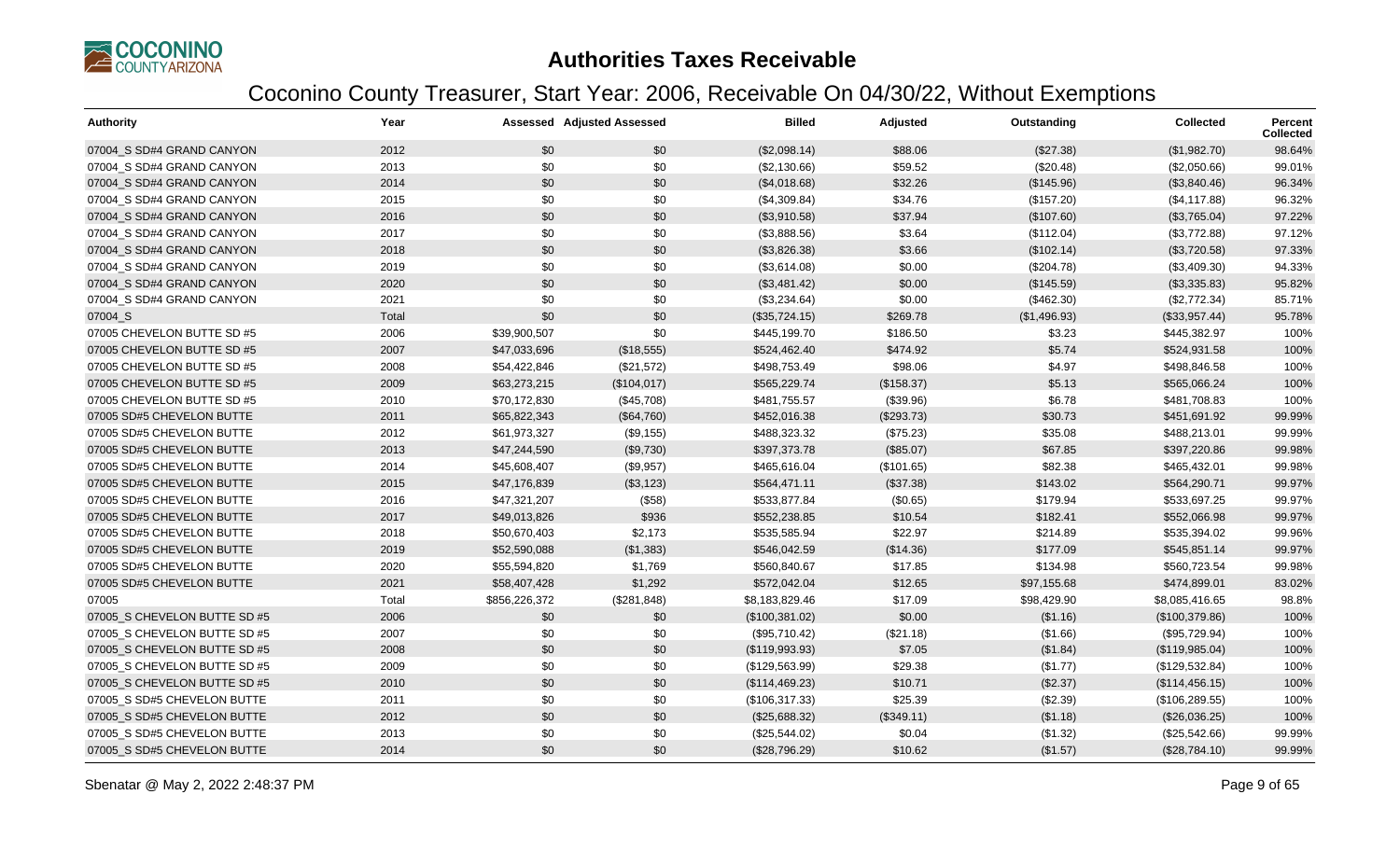

| <b>Authority</b>            | Year  |               | <b>Assessed Adjusted Assessed</b> | <b>Billed</b>   | Adjusted      | Outstanding  | <b>Collected</b> | Percent<br><b>Collected</b> |
|-----------------------------|-------|---------------|-----------------------------------|-----------------|---------------|--------------|------------------|-----------------------------|
| 07005 S SD#5 CHEVELON BUTTE | 2015  | \$0           | \$0                               | (\$37,897.71)   | \$0.00        | (\$2.11)     | (\$37,895.60)    | 99.99%                      |
| 07005 S SD#5 CHEVELON BUTTE | 2016  | \$0           | \$0                               | (\$30,873.32)   | (\$102.42)    | \$0.00       | (\$30,975.74)    | 100%                        |
| 07005_S SD#5 CHEVELON BUTTE | 2017  | \$0           | \$0                               | (\$32,040.23)   | \$0.00        | \$0.00       | (\$32,040.23)    | 100%                        |
| 07005 S SD#5 CHEVELON BUTTE | 2018  | \$0           | \$0                               | (\$30,799.21)   | (\$75.46)     | \$0.00       | (\$30,874.67)    | 100%                        |
| 07005 S SD#5 CHEVELON BUTTE | 2019  | \$0           | \$0                               | (\$31,417.79)   | \$0.00        | \$0.00       | (\$31,417.79)    | 100%                        |
| 07005_S SD#5 CHEVELON BUTTE | 2020  | \$0           | \$0                               | (\$33,877.75)   | \$0.00        | \$0.00       | (\$33,877.75)    | 100%                        |
| 07005 S SD#5 CHEVELON BUTTE | 2021  | \$0           | \$0                               | (\$35,243.31)   | (\$297.82)    | (\$7,546.02) | (\$27,995.11)    | 78.77%                      |
| 07005_S                     | Total | \$0           | \$0                               | (\$978,613.87)  | (\$762.80)    | (\$7,563.39) | (\$971, 813.28)  | 99.23%                      |
| 07006 FREDONIA SD #6        | 2006  | \$14,159,762  | (\$6,254)                         | \$335,582.05    | (\$152.62)    | \$207.86     | \$335,221.57     | 99.94%                      |
| 07006 FREDONIA SD #6        | 2007  | \$15,796,310  | (\$59,657)                        | \$549,442.30    | (\$1,525.36)  | \$351.76     | \$547,565.18     | 99.94%                      |
| 07006 FREDONIA SD #6        | 2008  | \$17,266,323  | (\$12,769)                        | \$533,681.02    | (\$498.82)    | \$474.63     | \$532,707.57     | 99.91%                      |
| 07006 FREDONIA SD #6        | 2009  | \$19,692,069  | (\$11,259)                        | \$585,261.21    | (\$342.07)    | \$471.62     | \$584,447.52     | 99.92%                      |
| 07006 FREDONIA SD #6        | 2010  | \$22,663,431  | (\$17,264)                        | \$338,863.22    | (\$276.84)    | \$214.88     | \$338,371.50     | 99.94%                      |
| 07006 SD#6 FREDONIA         | 2011  | \$23,417,707  | (\$36,586)                        | \$846,435.05    | (\$1,367.50)  | \$520.20     | \$844,547.35     | 99.94%                      |
| 07006 SD#6 FREDONIA         | 2012  | \$23,194,589  | (\$12,532)                        | \$901,040.64    | (\$721.86)    | \$631.48     | \$899,687.30     | 99.93%                      |
| 07006 SD#6 FREDONIA         | 2013  | \$20,916,388  | (\$1,998)                         | \$976,147.79    | (\$136.08)    | \$699.05     | \$975,312.66     | 99.93%                      |
| 07006 SD#6 FREDONIA         | 2014  | \$21,954,524  | (\$12,348)                        | \$1,190,657.86  | (\$723.01)    | \$1,054.44   | \$1,188,880.41   | 99.91%                      |
| 07006 SD#6 FREDONIA         | 2015  | \$21,153,598  | (\$79,928)                        | \$1,158,180.26  | (\$4,376.11)  | \$1,730.72   | \$1,152,073.43   | 99.85%                      |
| 07006 SD#6 FREDONIA         | 2016  | \$20,405,963  | \$11,254                          | \$935,979.22    | \$516.19      | \$1,774.01   | \$934,721.40     | 99.81%                      |
| 07006 SD#6 FREDONIA         | 2017  | \$19,980,697  | (\$122,813)                       | \$1,169,152.03  | (\$7,186.29)  | \$2,252.58   | \$1,159,713.16   | 99.81%                      |
| 07006 SD#6 FREDONIA         | 2018  | \$20,094,509  | \$4,011                           | \$1,156,319.83  | \$230.83      | \$3,818.75   | \$1,152,731.91   | 99.67%                      |
| 07006 SD#6 FREDONIA         | 2019  | \$20,096,814  | (\$44,329)                        | \$1,047,405.22  | (\$1,923.70)  | \$4,028.98   | \$1,041,452.54   | 99.61%                      |
| 07006 SD#6 FREDONIA         | 2020  | \$20,426,318  | (\$49,038)                        | \$1,123,263.79  | (\$2,696.63)  | \$4,492.07   | \$1,116,075.09   | 99.6%                       |
| 07006 SD#6 FREDONIA         | 2021  | \$20,733,858  | (\$1,902)                         | \$1,119,338.93  | (\$102.68)    | \$200,164.65 | \$919,071.60     | 82.12%                      |
| 07006                       | Total | \$321,952,860 | (\$453, 412)                      | \$13,966,750.42 | (\$21,282.55) | \$222,887.68 | \$13,722,580.19  | 98.4%                       |
| 07006_S FREDONIA SD #6      | 2006  | \$0           | \$0                               | (\$34,338.02)   | \$47.48       | (\$64.67)    | (\$34,225.87)    | 99.81%                      |
| 07006_S FREDONIA SD #6      | 2007  | \$0           | \$0                               | (\$69,614.41)   | \$86.83       | (\$130.13)   | (\$69,397.45)    | 99.81%                      |
| 07006 S FREDONIA SD #6      | 2008  | \$0           | \$0                               | (\$68,292.27)   | \$17.63       | (\$136.48)   | (\$68,138.16)    | 99.8%                       |
| 07006 S FREDONIA SD #6      | 2009  | \$0           | \$0                               | (\$78,817.91)   | (\$23.79)     | (\$141.20)   | (\$78,700.50)    | 99.82%                      |
| 07006_S FREDONIA SD #6      | 2010  | \$0           | \$0                               | (\$37,455.93)   | \$37.50       | (\$52.92)    | (\$37,365.51)    | 99.86%                      |
| 07006 S SD#6 FREDONIA       | 2011  | \$0           | \$0                               | (\$96,932.34)   | \$155.98      | (\$136.20)   | (\$96,640.16)    | 99.86%                      |
| 07006_S SD#6 FREDONIA       | 2012  | \$0           | \$0                               | (\$91,770.74)   | (\$229.73)    | (\$93.50)    | (\$91,906.97)    | 99.9%                       |
| 07006 S SD#6 FREDONIA       | 2013  | \$0           | \$0                               | (\$81,604.28)   | \$25.28       | (\$83.40)    | (\$81,495.60)    | 99.9%                       |
| 07006_S SD#6 FREDONIA       | 2014  | \$0           | \$0                               | (\$97,407.90)   | \$189.34      | (\$101.93)   | (\$97,116.63)    | 99.9%                       |
| 07006_S SD#6 FREDONIA       | 2015  | \$0           | \$0                               | (\$96,156.08)   | \$146.08      | (\$247.88)   | (\$95,762.12)    | 99.74%                      |
| 07006 S SD#6 FREDONIA       | 2016  | \$0           | \$0                               | (\$94,382.40)   | \$29.42       | (\$168.32)   | (\$94,184.66)    | 99.82%                      |
| 07006 S SD#6 FREDONIA       | 2017  | \$0           | \$0                               | (\$92,422.22)   | \$13.28       | (\$170.74)   | (\$92,238.20)    | 99.82%                      |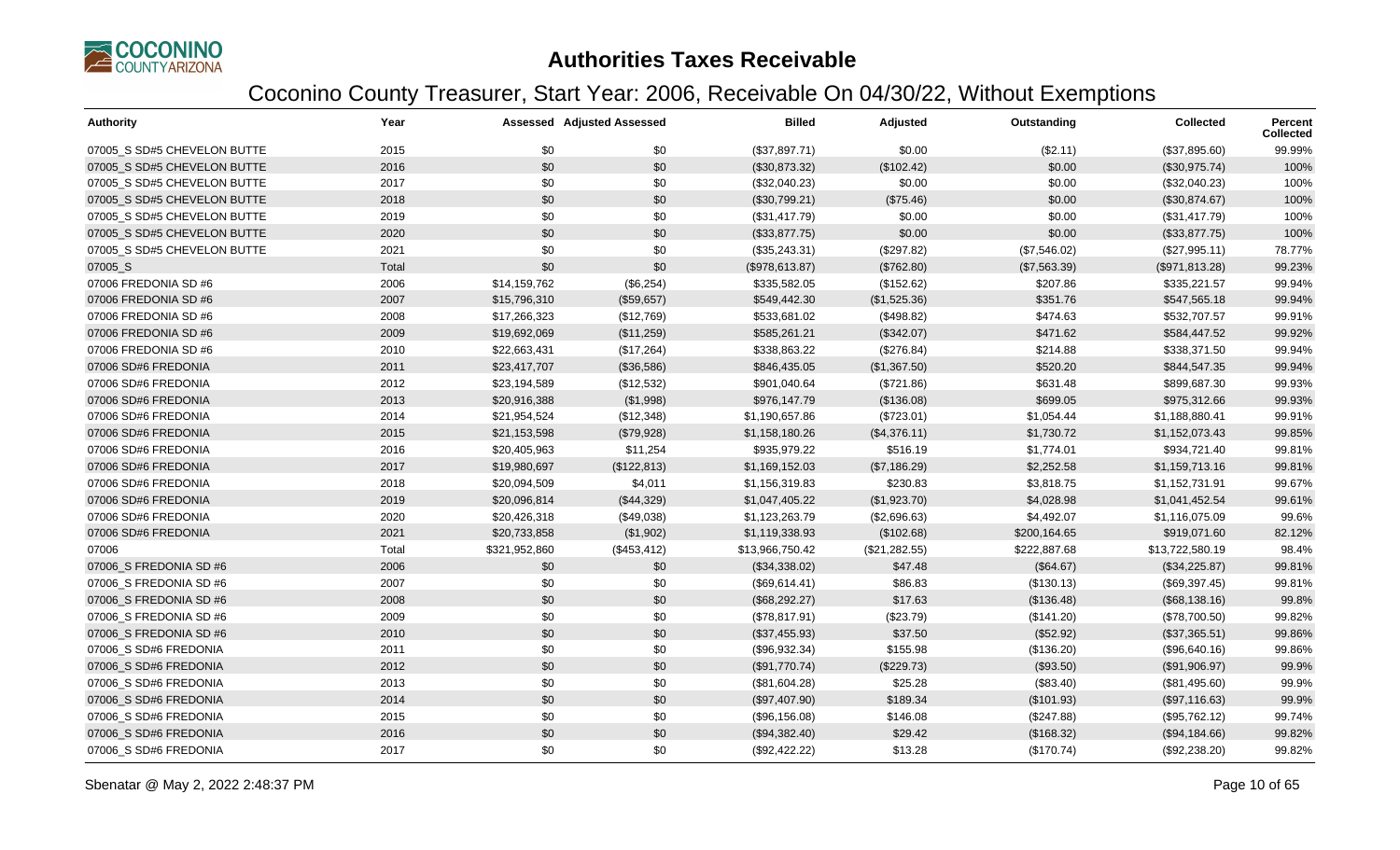

| <b>Authority</b>               | Year  |                 | <b>Assessed Adjusted Assessed</b> | <b>Billed</b>    | Adjusted      | Outstanding   | <b>Collected</b> | Percent<br><b>Collected</b> |
|--------------------------------|-------|-----------------|-----------------------------------|------------------|---------------|---------------|------------------|-----------------------------|
| 07006 S SD#6 FREDONIA          | 2018  | \$0             | \$0                               | (\$90,923.98)    | \$24.20       | (\$171.64)    | (\$90,728.14)    | 99.81%                      |
| 07006_S SD#6 FREDONIA          | 2019  | \$0             | \$0                               | (\$87,833.56)    | \$14.80       | (\$144.68)    | (\$87,674.08)    | 99.84%                      |
| 07006 S SD#6 FREDONIA          | 2020  | \$0             | \$0                               | (\$89,165.92)    | \$20.48       | (\$225.86)    | (\$88,919.58)    | 99.75%                      |
| 07006 S SD#6 FREDONIA          | 2021  | \$0             | \$0                               | (\$89,153.50)    | \$0.00        | (\$17,772.31) | (\$71,381.19)    | 80.07%                      |
| 07006_S                        | Total | \$0             | \$0                               | (\$1,296,271.46) | \$554.78      | (\$19,841.86) | (\$1,275,874.82) | 98.47%                      |
| 07009 SEDONA OAK CREEK SD #9   | 2006  | \$120,527,563   | (\$182,929)                       | \$2,092,441.62   | \$853.66      | \$3.33        | \$2,093,291.95   | 100%                        |
| 07009 SEDONA OAK CREEK SD #9   | 2007  | \$136,993,087   | (\$234,413)                       | \$2,104,591.17   | (\$128.94)    | \$3.19        | \$2,104,459.04   | 100%                        |
| 07009 SEDONA OAK CREEK SD #9   | 2008  | \$149,347,005   | (\$411,682)                       | \$2,182,591.41   | (\$433.03)    | \$3.24        | \$2,182,155.14   | 100%                        |
| 07009 SEDONA OAK CREEK SD #9   | 2009  | \$166,632,564   | (\$575,430)                       | \$2,100,340.45   | (\$3,408.08)  | \$4.14        | \$2,096,928.23   | 100%                        |
| 07009 SEDONA OAK CREEK SD #9   | 2010  | \$172,932,181   | (\$1,137,021)                     | \$1,672,266.27   | (\$9,976.97)  | \$20.31       | \$1,662,268.99   | 100%                        |
| 07009 SD#9 SEDONA OAK CREEK    | 2011  | \$154,402,511   | (\$544, 844)                      | \$1,705,993.43   | (\$6,035.74)  | \$28.55       | \$1,699,929.14   | 100%                        |
| 07009 SD#9 SEDONA OAK CREEK    | 2012  | \$141,984,528   | (\$245,411)                       | \$2,007,904.34   | (\$3,495.32)  | \$34.85       | \$2,004,374.17   | 100%                        |
| 07009 SD#9 SEDONA OAK CREEK    | 2013  | \$121,257,830   | (\$811,357)                       | \$1,626,310.20   | (\$10,902.32) | \$91.95       | \$1,615,315.93   | 99.99%                      |
| 07009 SD#9 SEDONA OAK CREEK    | 2014  | \$121,008,718   | (\$26,092)                        | \$1,675,607.36   | (\$361.30)    | \$239.50      | \$1,675,006.56   | 99.99%                      |
| 07009 SD#9 SEDONA OAK CREEK    | 2015  | \$125,336,268   | (\$33,018)                        | \$1,553,417.66   | (\$409.23)    | \$181.30      | \$1,552,827.13   | 99.99%                      |
| 07009 SD#9 SEDONA OAK CREEK    | 2016  | \$129,593,920   | \$226,987                         | \$1,683,554.51   | \$2,948.81    | \$138.51      | \$1,686,364.81   | 99.99%                      |
| 07009 SD#9 SEDONA OAK CREEK    | 2017  | \$136,176,552   | \$233,927                         | \$1,546,965.48   | \$2,657.41    | \$54.11       | \$1,549,568.78   | 100%                        |
| 07009 SD#9 SEDONA OAK CREEK    | 2018  | \$141,260,741   | \$58,562                          | \$1,563,615.39   | \$648.24      | \$53.34       | \$1,564,210.29   | 100%                        |
| 07009 SD#9 SEDONA OAK CREEK    | 2019  | \$146,902,924   | \$40,101                          | \$1,408,798.87   | \$384.57      | \$16.13       | \$1,409,167.31   | 100%                        |
| 07009 SD#9 SEDONA OAK CREEK    | 2020  | \$153,876,949   | \$29,788                          | \$1,423,669.25   | \$275.61      | \$90.69       | \$1,423,854.17   | 99.99%                      |
| 07009 SD#9 SEDONA OAK CREEK    | 2021  | \$159,673,674   | (\$148,641)                       | \$1,305,651.55   | (\$1,215.44)  | \$186,601.98  | \$1,117,834.13   | 85.69%                      |
| 07009                          | Total | \$2,277,907,015 | (\$3,761,473)                     | \$27,653,718.96  | (\$28,598.07) | \$187,565.12  | \$27,437,555.77  | 99.32%                      |
| 07009 S SEDONA OAK CREEK SD #9 | 2006  | \$0             | \$0                               | (\$344,733.69)   | (\$260.32)    | (\$1.19)      | (\$344,992.82)   | 100%                        |
| 07009 S SEDONA OAK CREEK SD #9 | 2007  | \$0             | \$0                               | (\$361, 240.22)  | \$65.68       | (\$1.17)      | (\$361,173.37)   | 100%                        |
| 07009_S SEDONA OAK CREEK SD #9 | 2008  | \$0             | \$0                               | (\$371,857.22)   | \$11.22       | (\$1.18)      | (\$371, 844.82)  | 100%                        |
| 07009_S SEDONA OAK CREEK SD #9 | 2009  | \$0             | \$0                               | (\$382,582.54)   | \$43.26       | (\$1.17)      | (\$382,538.11)   | 100%                        |
| 07009 S SEDONA OAK CREEK SD #9 | 2010  | \$0             | \$0                               | (\$326,653.10)   | \$9.13        | (\$1.08)      | (\$326,642.89)   | 100%                        |
| 07009 S SD#9 SEDONA OAK CRE    | 2011  | \$0             | \$0                               | (\$313,456.22)   | \$6.89        | (\$1.25)      | (\$313,448.08)   | 100%                        |
| 07009 S SD#9 SEDONA OAK CRE    | 2012  | \$0             | \$0                               | (\$246,582.82)   | (\$802.74)    | (\$0.86)      | (\$247,384.70)   | 100%                        |
| 07009_S SD#9 SEDONA OAK CRE    | 2013  | \$0             | \$0                               | (\$206,313.14)   | (\$846.67)    | \$0.00        | (\$207, 159.81)  | 100%                        |
| 07009 S SD#9 SEDONA OAK CRE    | 2014  | \$0             | \$0                               | (\$230,311.32)   | (\$260.29)    | \$0.00        | (\$230,571.61)   | 100%                        |
| 07009 S SD#9 SEDONA OAK CRE    | 2015  | \$0             | \$0                               | (\$222,034.51)   | (\$953.46)    | \$0.00        | (\$222,987.97)   | 100%                        |
| 07009 S SD#9 SEDONA OAK CRE    | 2016  | \$0             | \$0                               | (\$245,060.67)   | (\$443.30)    | \$0.00        | $(\$245,503.97)$ | 100%                        |
| 07009 S SD#9 SEDONA OAK CRE    | 2017  | \$0             | \$0                               | (\$226,305.85)   | \$0.00        | \$0.00        | (\$226,305.85)   | 100%                        |
| 07009 S SD#9 SEDONA OAK CRE    | 2018  | \$0             | \$0                               | (\$225,477.07)   | \$4.20        | \$0.00        | (\$225,472.87)   | 100%                        |
| 07009 S SD#9 SEDONA OAK CRE    | 2019  | \$0             | \$0                               | (\$194,905.44)   | \$0.00        | \$0.00        | (\$194,905.44)   | 100%                        |
| 07009 S SD#9 SEDONA OAK CRE    | 2020  | \$0             | \$0                               | (\$194,423.13)   | \$4.47        | \$0.00        | (\$194,418.66)   | 100%                        |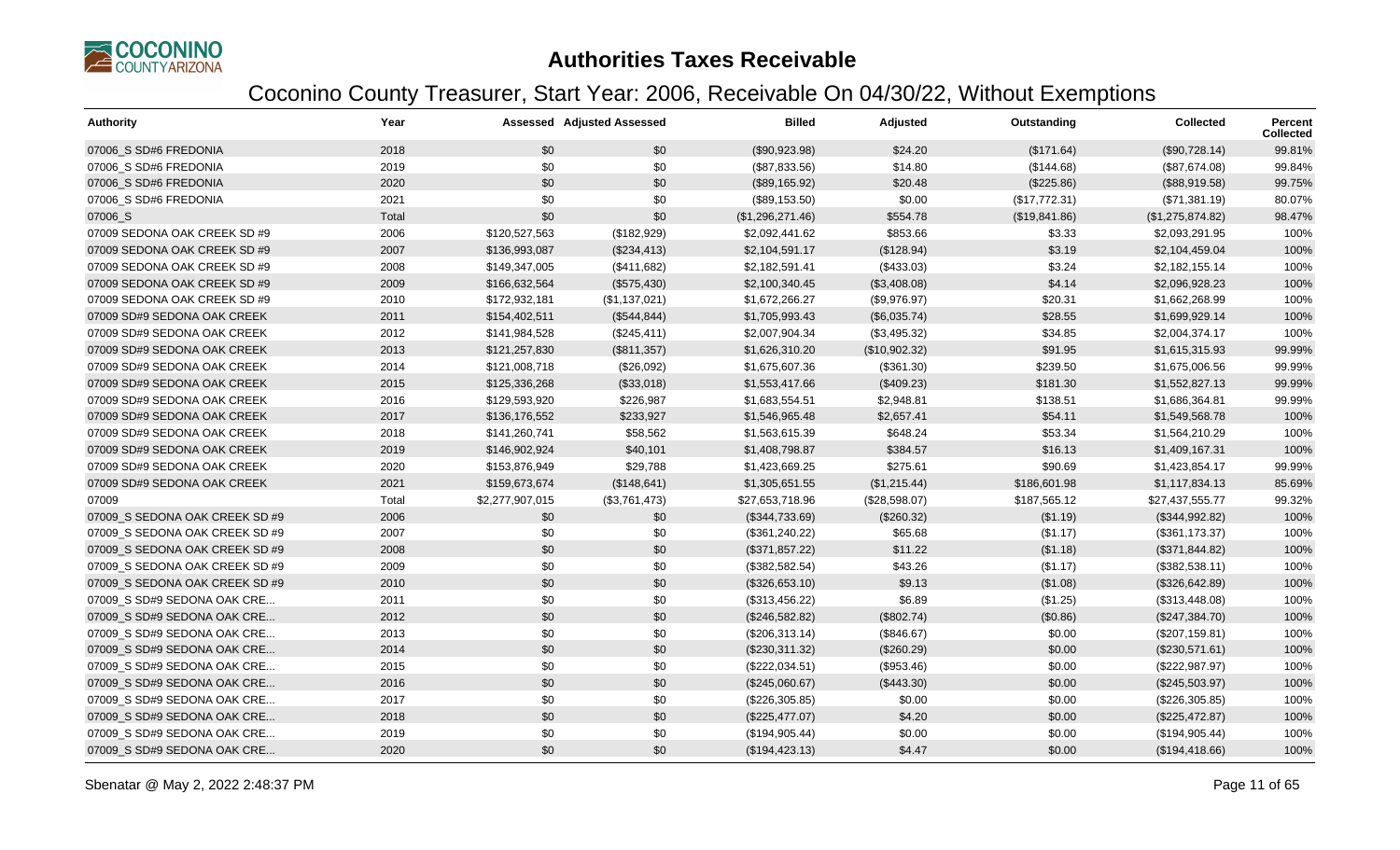

| <b>Authority</b>            | Year  |               | <b>Assessed Adjusted Assessed</b> | <b>Billed</b>    | Adjusted       | Outstanding   | <b>Collected</b> | Percent<br><b>Collected</b> |
|-----------------------------|-------|---------------|-----------------------------------|------------------|----------------|---------------|------------------|-----------------------------|
| 07009 S SD#9 SEDONA OAK CRE | 2021  | \$0           | \$0                               | (\$179,561.81)   | (\$710.37)     | (\$26,725.69) | (\$153,546.49)   | 85.17%                      |
| 07009_S                     | Total | \$0           | \$0                               | (\$4,271,498.75) | (\$4,132.30)   | (\$26,733.59) | (\$4,248,897.46) | 99.37%                      |
| 07010 MAINE SD #10          | 2006  | \$22,981,613  | (\$37,282)                        | \$1,235,207.41   | (\$65.40)      | \$0.00        | \$1,235,142.01   | 100%                        |
| 07010 MAINE SD #10          | 2007  | \$25,397,263  | (\$48,475)                        | \$1,334,637.66   | \$142.41       | \$6.98        | \$1,334,773.09   | 100%                        |
| 07010 MAINE SD #10          | 2008  | \$30,745,932  | (\$68,363)                        | \$1,575,526.32   | (\$320.42)     | \$6.87        | \$1,575,199.03   | 100%                        |
| 07010 MAINE SD #10          | 2009  | \$35,450,897  | (\$20,287)                        | \$1,621,085.52   | \$45.79        | \$6.20        | \$1,621,125.11   | 100%                        |
| 07010 MAINE SD #10          | 2010  | \$38,038,627  | (\$526,478)                       | \$1,635,985.36   | (\$21,668.98)  | \$9.15        | \$1,614,307.23   | 100%                        |
| 07010 SD#10 MAINE           | 2011  | \$39,755,924  | (\$391,963)                       | \$1,520,902.38   | (\$15,007.90)  | \$1,476.14    | \$1,504,418.34   | 99.9%                       |
| 07010 SD#10 MAINE           | 2012  | \$39,131,355  | (\$769,436)                       | \$1,820,273.30   | (\$35,808.24)  | \$1,654.48    | \$1,782,810.58   | 99.91%                      |
| 07010 SD#10 MAINE           | 2013  | \$29,714,736  | (\$445,259)                       | \$1,756,468.30   | (\$26,342.87)  | \$2,137.10    | \$1,727,988.33   | 99.88%                      |
| 07010 SD#10 MAINE           | 2014  | \$28,347,134  | (\$25,735)                        | \$1,580,948.65   | (\$1,435.28)   | \$2,460.19    | \$1,577,053.18   | 99.84%                      |
| 07010 SD#10 MAINE           | 2015  | \$28,174,006  | (\$9,685)                         | \$1,716,585.54   | (\$590.09)     | \$3,333.54    | \$1,712,661.91   | 99.81%                      |
| 07010 SD#10 MAINE           | 2016  | \$28,927,286  | (\$995,775)                       | \$1,755,422.38   | (\$60,427.59)  | \$3,353.45    | \$1,691,641.34   | 99.8%                       |
| 07010 SD#10 MAINE           | 2017  | \$29,887,253  | (\$1,174,345)                     | \$1,581,513.23   | (\$62,141.63)  | \$3,093.17    | \$1,516,278.43   | 99.8%                       |
| 07010 SD#10 MAINE           | 2018  | \$30,958,869  | (\$640, 415)                      | \$1,613,049.69   | (\$33,367.54)  | \$2,947.27    | \$1,576,734.88   | 99.81%                      |
| 07010 SD#10 MAINE           | 2019  | \$32,769,112  | (\$1,055,412)                     | \$1,693,572.83   | (\$54,545.81)  | \$2,985.15    | \$1,636,041.87   | 99.82%                      |
| 07010 SD#10 MAINE           | 2020  | \$34,455,926  | (\$1,081,847)                     | \$1,745,983.91   | (\$54,820.44)  | \$3,308.90    | \$1,687,854.57   | 99.8%                       |
| 07010 SD#10 MAINE           | 2021  | \$36,180,627  | (\$2,887)                         | \$1,582,396.13   | (\$126.27)     | \$260,985.75  | \$1,321,284.11   | 83.51%                      |
| 07010                       | Total | \$510,916,560 | (\$7,293,644)                     | \$25,769,558.61  | (\$366,480.26) | \$287,764.34  | \$25,115,314.01  | 98.87%                      |
| 07010 S MAINE SD #10        | 2006  | \$0           | \$0                               | (\$141,369.48)   | (\$105.03)     | \$0.00        | (\$141, 474.51)  | 100%                        |
| 07010 S MAINE SD #10        | 2007  | \$0           | \$0                               | (\$163,085.39)   | (\$94.94)      | (\$1.58)      | (\$163, 178.75)  | 100%                        |
| 07010 S MAINE SD #10        | 2008  | \$0           | \$0                               | (\$166,490.06)   | (\$15.06)      | (\$1.34)      | (\$166,503.78)   | 100%                        |
| 07010_S MAINE SD #10        | 2009  | \$0           | \$0                               | (\$187, 142.65)  | \$111.57       | (\$1.28)      | (\$187,029.80)   | 100%                        |
| 07010 S MAINE SD #10        | 2010  | \$0           | \$0                               | (\$196,683.37)   | \$176.82       | (\$0.65)      | (\$196,505.90)   | 100%                        |
| 07010_S SD#10 MAINE         | 2011  | \$0           | \$0                               | (\$165,996.26)   | \$195.70       | (\$0.56)      | (\$165,800.00)   | 100%                        |
| 07010_S SD#10 MAINE         | 2012  | \$0           | \$0                               | (\$111, 813.90)  | (\$1,499.40)   | \$0.00        | (\$113,313.30)   | 100%                        |
| 07010_S SD#10 MAINE         | 2013  | \$0           | \$0                               | (\$97,803.40)    | \$228.80       | \$0.00        | (\$97,574.60)    | 100%                        |
| 07010_S SD#10 MAINE         | 2014  | \$0           | \$0                               | (\$93,226.78)    | \$216.18       | \$0.00        | (\$93,010.60)    | 100%                        |
| 07010 S SD#10 MAINE         | 2015  | \$0           | \$0                               | (\$135,765.82)   | \$144.18       | \$0.00        | (\$135,621.64)   | 100%                        |
| 07010_S SD#10 MAINE         | 2016  | \$0           | \$0                               | (\$134,740.28)   | \$0.00         | (\$32.20)     | (\$134,708.08)   | 99.98%                      |
| 07010 S SD#10 MAINE         | 2017  | \$0           | \$0                               | (\$141,651.22)   | \$1.02         | (\$65.36)     | (\$141,584.84)   | 99.95%                      |
| 07010_S SD#10 MAINE         | 2018  | \$0           | \$0                               | (\$149,700.58)   | \$0.00         | (\$82.26)     | (\$149,618.32)   | 99.95%                      |
| 07010 S SD#10 MAINE         | 2019  | \$0           | \$0                               | (\$149,005.72)   | \$0.00         | (\$61.56)     | (\$148,944.16)   | 99.96%                      |
| 07010_S SD#10 MAINE         | 2020  | \$0           | \$0                               | (\$151,631.46)   | \$0.00         | (\$62.44)     | (\$151,569.02)   | 99.96%                      |
| 07010_S SD#10 MAINE         | 2021  | \$0           | \$0                               | (\$162,601.32)   | (\$707.70)     | (\$39,343.94) | (\$123,965.08)   | 75.91%                      |
| 07010_S                     | Total | \$0           | \$0                               | (\$2,348,707.69) | (\$1,347.86)   | (\$39,653.17) | (\$2,310,402.38) | 98.31%                      |
| 07015 TUBA CITY SD #15      | 2006  | \$15,683,601  | \$0                               | \$0.00           | \$0.00         | \$0.00        | \$0.00           | N/A                         |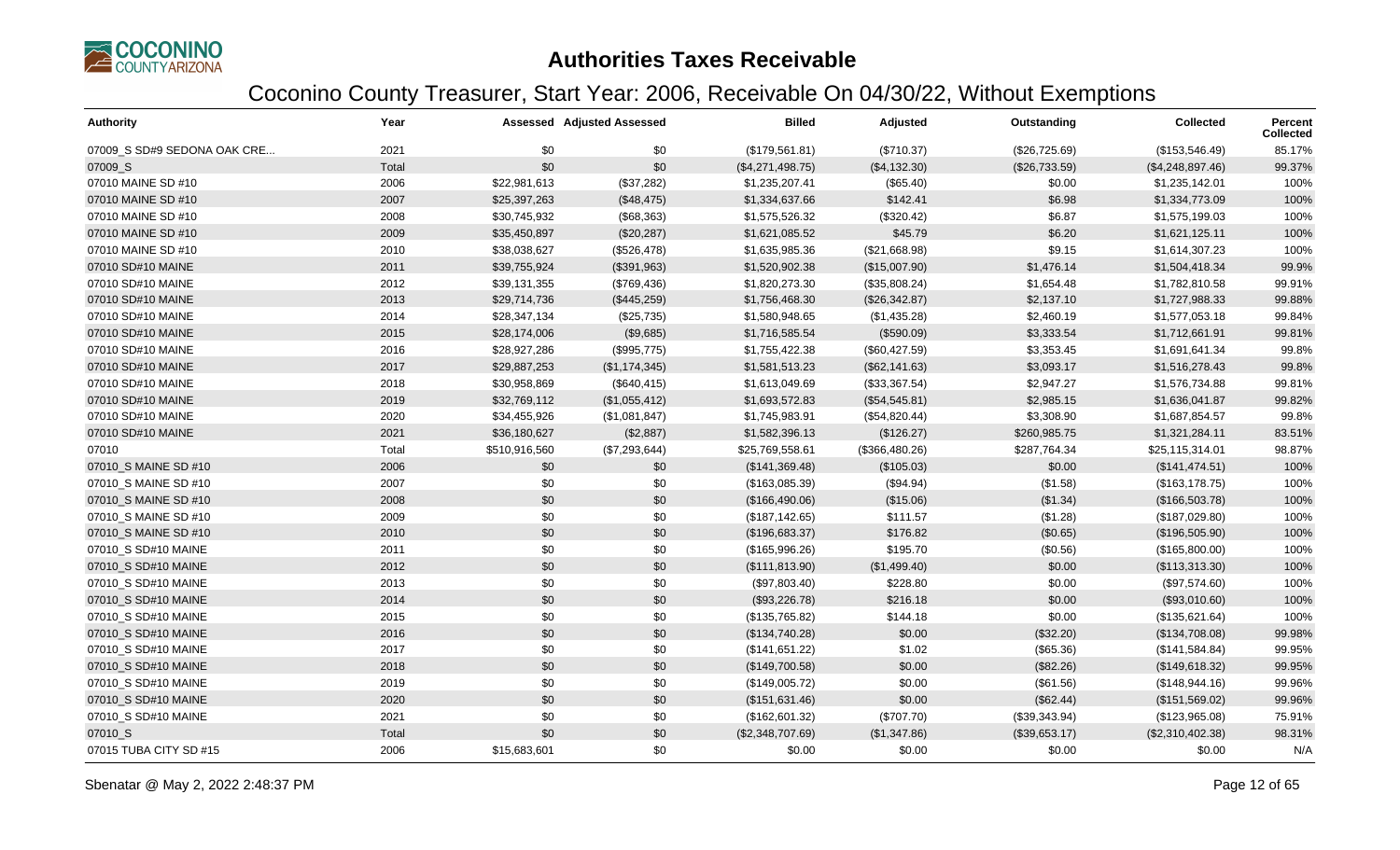

| <b>Authority</b>       | Year  |                 | <b>Assessed Adjusted Assessed</b> | <b>Billed</b>   | Adjusted      | Outstanding  | <b>Collected</b> | <b>Percent</b><br>Collected |
|------------------------|-------|-----------------|-----------------------------------|-----------------|---------------|--------------|------------------|-----------------------------|
| 07015 TUBA CITY SD #15 | 2007  | \$15,257,970    | \$0                               | \$0.00          | \$0.00        | \$0.00       | \$0.00           | N/A                         |
| 07015 TUBA CITY SD #15 | 2008  | \$14,439,661    | \$0                               | \$0.00          | \$0.00        | \$0.00       | \$0.00           | N/A                         |
| 07015 TUBA CITY SD #15 | 2009  | \$12,978,414    | (\$16,081)                        | \$0.00          | \$0.00        | \$0.00       | \$0.00           | N/A                         |
| 07015 TUBA CITY SD #15 | 2010  | \$12,302,670    | \$0                               | \$0.00          | \$0.00        | \$0.00       | \$0.00           | N/A                         |
| 07015 SD#15 TUBA CITY  | 2011  | \$11,008,145    | (\$14,532)                        | \$0.00          | \$0.00        | \$0.00       | \$0.00           | N/A                         |
| 07015 SD#15 TUBA CITY  | 2012  | \$12,007,357    | (\$28,594)                        | \$0.00          | \$0.00        | \$0.00       | \$0.00           | N/A                         |
| 07015 SD#15 TUBA CITY  | 2013  | \$11,615,803    | (\$2,514)                         | \$0.00          | \$0.00        | \$0.00       | \$0.00           | N/A                         |
| 07015 SD#15 TUBA CITY  | 2014  | \$12,560,784    | (\$30,865)                        | \$0.00          | \$0.00        | \$0.00       | \$0.00           | N/A                         |
| 07015 SD#15 TUBA CITY  | 2015  | \$12,907,443    | (\$30,358)                        | \$0.00          | \$0.00        | \$0.00       | \$0.00           | N/A                         |
| 07015 SD#15 TUBA CITY  | 2016  | \$12,763,111    | (\$11,032)                        | \$0.00          | \$0.00        | \$0.00       | \$0.00           | N/A                         |
| 07015 SD#15 TUBA CITY  | 2017  | \$12,883,021    | (\$42,406)                        | \$0.00          | \$0.00        | \$0.00       | \$0.00           | N/A                         |
| 07015 SD#15 TUBA CITY  | 2018  | \$12,697,013    | (\$30,141)                        | \$0.00          | \$0.00        | \$0.00       | \$0.00           | N/A                         |
| 07015 SD#15 TUBA CITY  | 2019  | \$12,732,945    | \$42,659                          | \$0.00          | \$0.00        | \$0.00       | \$0.00           | N/A                         |
| 07015 SD#15 TUBA CITY  | 2020  | \$12,960,317    | (\$9,906)                         | \$0.00          | \$0.00        | \$0.00       | \$0.00           | N/A                         |
| 07015 SD#15 TUBA CITY  | 2021  | \$12,483,466    | \$16,213                          | \$0.00          | \$0.00        | \$0.00       | \$0.00           | N/A                         |
| 07015                  | Total | \$207,281,721   | (\$157,557)                       | \$0.00          | \$0.00        | \$0.00       | \$0.00           | N/A                         |
| 07016 PAGE SD #8       | 2006  | \$129,259,275   | (\$30,263)                        | \$1,307,422.87  | (\$119.32)    | \$409.03     | \$1,306,894.52   | 99.97%                      |
| 07016 PAGE SD #8       | 2007  | \$136,446,256   | (\$1,030,686)                     | \$3,922,773.69  | (\$9,800.38)  | \$2,464.30   | \$3,910,509.01   | 99.94%                      |
| 07016 PAGE SD #8       | 2008  | \$139,643,939   | (\$117,826)                       | \$3,018,007.95  | (\$1,547.08)  | \$2,149.42   | \$3,014,311.45   | 99.93%                      |
| 07016 PAGE SD #8       | 2009  | \$142,866,240   | (\$32,273)                        | \$1,856,155.38  | (\$251.15)    | \$1,376.79   | \$1,854,527.44   | 99.93%                      |
| 07016 PAGE SD #8       | 2010  | \$142,185,128   | (\$29,064)                        | \$2,867,839.30  | (\$487.73)    | \$1,929.22   | \$2,865,422.35   | 99.93%                      |
| 07016 SD#8 PAGE        | 2011  | \$141,045,296   | (\$144,901)                       | \$4,295,313.67  | (\$4,710.07)  | \$4,620.15   | \$4,285,983.45   | 99.89%                      |
| 07016 SD#8 PAGE        | 2012  | \$139,651,977   | \$104,072                         | \$4,684,588.83  | \$3,179.21    | \$4,323.73   | \$4,683,444.31   | 99.91%                      |
| 07016 SD#8 PAGE        | 2013  | \$135,087,422   | \$76,885                          | \$5,763,234.63  | \$3,228.46    | \$6,080.60   | \$5,760,382.49   | 99.89%                      |
| 07016 SD#8 PAGE        | 2014  | \$137,560,652   | (\$38,990)                        | \$6,045,378.06  | (\$1,727.82)  | \$7,198.44   | \$6,036,451.80   | 99.88%                      |
| 07016 SD#8 PAGE        | 2015  | \$137,043,431   | (\$37,309)                        | \$5,616,176.59  | (\$1,528.97)  | \$7,098.72   | \$5,607,548.90   | 99.87%                      |
| 07016 SD#8 PAGE        | 2016  | \$135,458,164   | (\$356,748)                       | \$5,623,003.74  | (\$14,808.96) | \$8,173.26   | \$5,600,021.52   | 99.85%                      |
| 07016 SD#8 PAGE        | 2017  | \$136,218,620   | \$60,980                          | \$5,912,977.32  | \$2,646.97    | \$10,051.96  | \$5,905,572.33   | 99.83%                      |
| 07016 SD#8 PAGE        | 2018  | \$126,971,184   | \$68,583                          | \$5,274,002.26  | \$2,848.70    | \$11,294.31  | \$5,265,556.65   | 99.79%                      |
| 07016 SD#8 PAGE        | 2019  | \$132,159,301   | (\$767,206)                       | \$5,266,679.82  | (\$30,573.97) | \$12,505.81  | \$5,223,600.04   | 99.76%                      |
| 07016 SD#8 PAGE        | 2020  | \$128,539,242   | \$204,668                         | \$4,956,730.82  | \$7,892.40    | \$34,875.28  | \$4,929,747.94   | 99.3%                       |
| 07016 SD#8 PAGE        | 2021  | \$88,507,904    | (\$52)                            | \$4,595,949.44  | (\$2.68)      | \$809,317.88 | \$3,786,628.88   | 82.39%                      |
| 07016                  | Total | \$2,128,644,031 | (\$2,070,130)                     | \$71,006,234.37 | (\$45,762.39) | \$923,868.90 | \$70,036,603.08  | 98.7%                       |
| 07016_S PAGE SD #8     | 2006  | \$0             | \$0                               | (\$64,638.13)   | \$37.73       | (\$127.96)   | (\$64,472.44)    | 99.8%                       |
| 07016 S PAGE SD #8     | 2007  | \$0             | \$0                               | (\$205,190.29)  | \$72.38       | (\$433.21)   | (\$204,684.70)   | 99.79%                      |
| 07016_S PAGE SD #8     | 2008  | \$0             | \$0                               | (\$161, 927.51) | \$524.46      | (\$413.52)   | (\$160,989.53)   | 99.74%                      |
| 07016_S PAGE SD #8     | 2009  | \$0             | \$0                               | (\$111, 646.25) | \$131.92      | (\$289.74)   | (\$111, 224.59)  | 99.74%                      |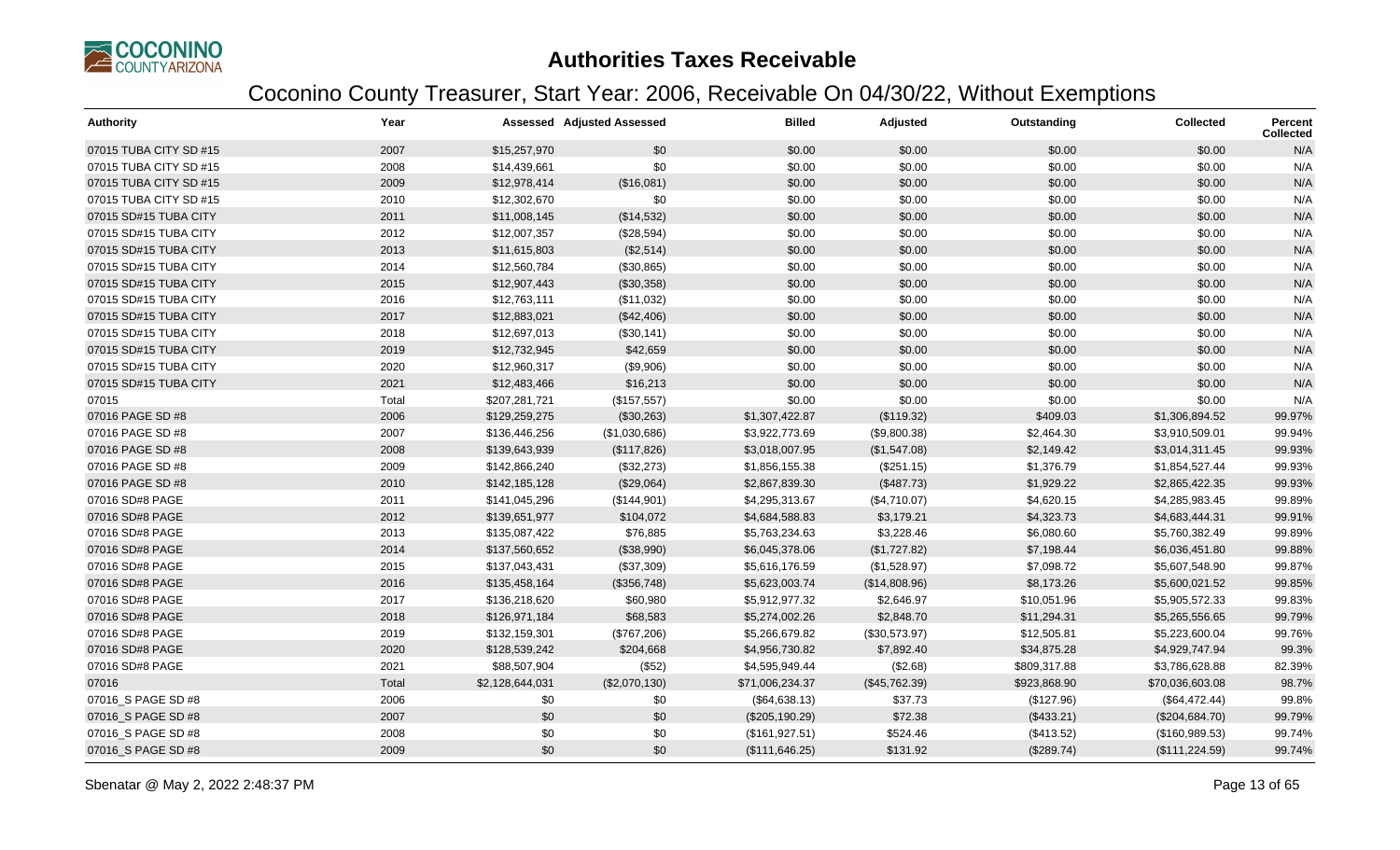

| <b>Authority</b>        | Year  |              | <b>Assessed Adjusted Assessed</b> | <b>Billed</b>    | Adjusted     | Outstanding     | <b>Collected</b> | Percent<br><b>Collected</b> |
|-------------------------|-------|--------------|-----------------------------------|------------------|--------------|-----------------|------------------|-----------------------------|
| 07016_S PAGE SD #8      | 2010  | \$0          | \$0                               | (\$195,617.76)   | \$61.75      | (\$434.25)      | (\$195, 121.76)  | 99.78%                      |
| 07016 S SD#8 PAGE       | 2011  | \$0          | \$0                               | (\$297, 281.30)  | \$342.01     | (\$774.26)      | (\$296,165.03)   | 99.74%                      |
| 07016_S SD#8 PAGE       | 2012  | \$0          | \$0                               | (\$279,327.62)   | (\$1,161.58) | (\$835.85)      | (\$279,653.35)   | 99.7%                       |
| 07016_S SD#8 PAGE       | 2013  | \$0          | \$0                               | (\$332,583.24)   | \$221.04     | (\$1,319.27)    | (\$331,042.93)   | 99.6%                       |
| 07016_S SD#8 PAGE       | 2014  | \$0          | \$0                               | (\$364,809.04)   | (\$26.84)    | (\$1,606.71)    | (\$363,229.17)   | 99.56%                      |
| 07016_S SD#8 PAGE       | 2015  | \$0          | \$0                               | (\$364,997.14)   | \$142.48     | (\$1,718.62)    | (\$363,136.04)   | 99.53%                      |
| 07016_S SD#8 PAGE       | 2016  | \$0          | \$0                               | (\$380,678.48)   | \$295.20     | (\$2,107.88)    | (\$378,275.40)   | 99.45%                      |
| 07016_S SD#8 PAGE       | 2017  | \$0          | \$0                               | (\$368,529.70)   | \$115.08     | (\$2,338.42)    | (\$366,076.20)   | 99.37%                      |
| 07016_S SD#8 PAGE       | 2018  | \$0          | \$0                               | (\$377,569.92)   | \$120.82     | (\$2,447.91)    | (\$375,001.19)   | 99.35%                      |
| 07016 S SD#8 PAGE       | 2019  | \$0          | \$0                               | (\$363,743.44)   | \$212.60     | (\$2,728.06)    | (\$360,802.78)   | 99.25%                      |
| 07016 S SD#8 PAGE       | 2020  | \$0          | \$0                               | (\$367,890.64)   | \$35.78      | (\$3,561.95)    | (\$364, 292.91)  | 99.03%                      |
| 07016_S SD#8 PAGE       | 2021  | \$0          | \$0                               | (\$368,712.04)   | (\$1,087.58) | (\$102,967.31)  | (\$266, 832.31)  | 72.16%                      |
| 07016_S                 | Total | \$0          | \$0                               | (\$4,605,142.50) | \$37.25      | (\$124, 104.92) | (\$4,481,000.33) | 97.31%                      |
| 07031 ASH FORK SD #31   | 2006  | \$3,994,132  | \$0                               | \$404,709.73     | (\$107.09)   | \$192.17        | \$404,410.47     | 99.95%                      |
| 07031 ASH FORK SD #31   | 2007  | \$4,453,757  | (\$1,617)                         | \$452,889.28     | (\$185.45)   | \$230.71        | \$452,473.12     | 99.95%                      |
| 07031 ASH FORK SD #31   | 2008  | \$5,203,591  | (\$42,160)                        | \$473,357.75     | (\$1,607.49) | \$266.04        | \$471,484.22     | 99.94%                      |
| 07031 ASH FORK SD #31   | 2009  | \$6,394,175  | (\$11,535)                        | \$547,559.95     | (\$54.95)    | \$1,171.46      | \$546,333.54     | 99.79%                      |
| 07031 ASH FORK SD #31   | 2010  | \$7,190,584  | (\$10,779)                        | \$550,410.43     | (\$545.78)   | \$1,450.56      | \$548,414.09     | 99.74%                      |
| 07031 SD#31 ASH FORK    | 2011  | \$7,280,697  | (\$4,046)                         | \$573,821.89     | (\$377.99)   | \$6,154.51      | \$567,289.39     | 98.93%                      |
| 07031 SD#31 ASH FORK    | 2012  | \$6,437,016  | (\$8,937)                         | \$460,976.27     | (\$670.04)   | \$6,962.29      | \$453,343.94     | 98.49%                      |
| 07031 SD#31 ASH FORK    | 2013  | \$5,389,602  | (\$16,776)                        | \$398,005.05     | (\$1,240.46) | \$8,412.47      | \$388,352.12     | 97.88%                      |
| 07031 SD#31 ASH FORK    | 2014  | \$4,919,166  | (\$37,721)                        | \$363,270.75     | (\$2,785.61) | \$9,108.29      | \$351,376.85     | 97.47%                      |
| 07031 SD#31 ASH FORK    | 2015  | \$4,894,885  | (\$9,828)                         | \$361,476.20     | (\$725.76)   | \$9,144.17      | \$351,606.27     | 97.47%                      |
| 07031 SD#31 ASH FORK    | 2016  | \$4,798,245  | \$6,472                           | \$354,332.28     | \$477.96     | \$9,714.47      | \$345,095.77     | 97.26%                      |
| 07031 SD#31 ASH FORK    | 2017  | \$4,869,449  | (\$4,591)                         | \$413,464.16     | (\$389.82)   | \$11,991.11     | \$401,083.23     | 97.1%                       |
| 07031 SD#31 ASH FORK    | 2018  | \$4,904,233  | \$861                             | \$416,332.29     | \$73.10      | \$12,903.50     | \$403,501.89     | 96.9%                       |
| 07031 SD#31 ASH FORK    | 2019  | \$5,029,857  | (\$4,615)                         | \$421,909.56     | (\$387.10)   | \$13,479.29     | \$408,043.17     | 96.8%                       |
| 07031 SD#31 ASH FORK    | 2020  | \$5,301,527  | (\$3,031)                         | \$395,649.03     | (\$226.19)   | \$12,929.41     | \$382,493.43     | 96.73%                      |
| 07031 SD#31 ASH FORK    | 2021  | \$5,575,789  | (\$7,322)                         | \$416,093.90     | (\$546.40)   | \$115,660.13    | \$299,887.37     | 72.17%                      |
| 07031                   | Total | \$86,636,705 | (\$155,625)                       | \$7,004,258.52   | (\$9,299.07) | \$219,770.58    | \$6,775,188.87   | 96.86%                      |
| 07031 S ASH FORK SD #31 | 2006  | \$0          | \$0                               | (\$13,455.62)    | \$0.00       | (\$18.95)       | (\$13,436.67)    | 99.86%                      |
| 07031 S ASH FORK SD #31 | 2007  | \$0          | \$0                               | (\$22,115.78)    | \$10.97      | (\$29.50)       | (\$22,075.31)    | 99.87%                      |
| 07031 S ASH FORK SD #31 | 2008  | \$0          | \$0                               | (\$24,073.98)    | (\$71.62)    | (\$30.20)       | (\$24,115.40)    | 99.87%                      |
| 07031_S ASH FORK SD #31 | 2009  | \$0          | \$0                               | (\$43,183.22)    | \$25.36      | (\$50.82)       | (\$43,107.04)    | 99.88%                      |
| 07031_S ASH FORK SD #31 | 2010  | \$0          | \$0                               | (\$39,930.19)    | \$206.38     | (\$61.81)       | (\$39,662.00)    | 99.84%                      |
| 07031 S SD#31 ASH FORK  | 2011  | \$0          | \$0                               | (\$25,883.24)    | \$62.52      | (\$63.12)       | (\$25,757.60)    | 99.76%                      |
| 07031_S SD#31 ASH FORK  | 2012  | \$0          | \$0                               | (\$17,285.32)    | (\$182.04)   | (\$97.98)       | (\$17,369.38)    | 99.44%                      |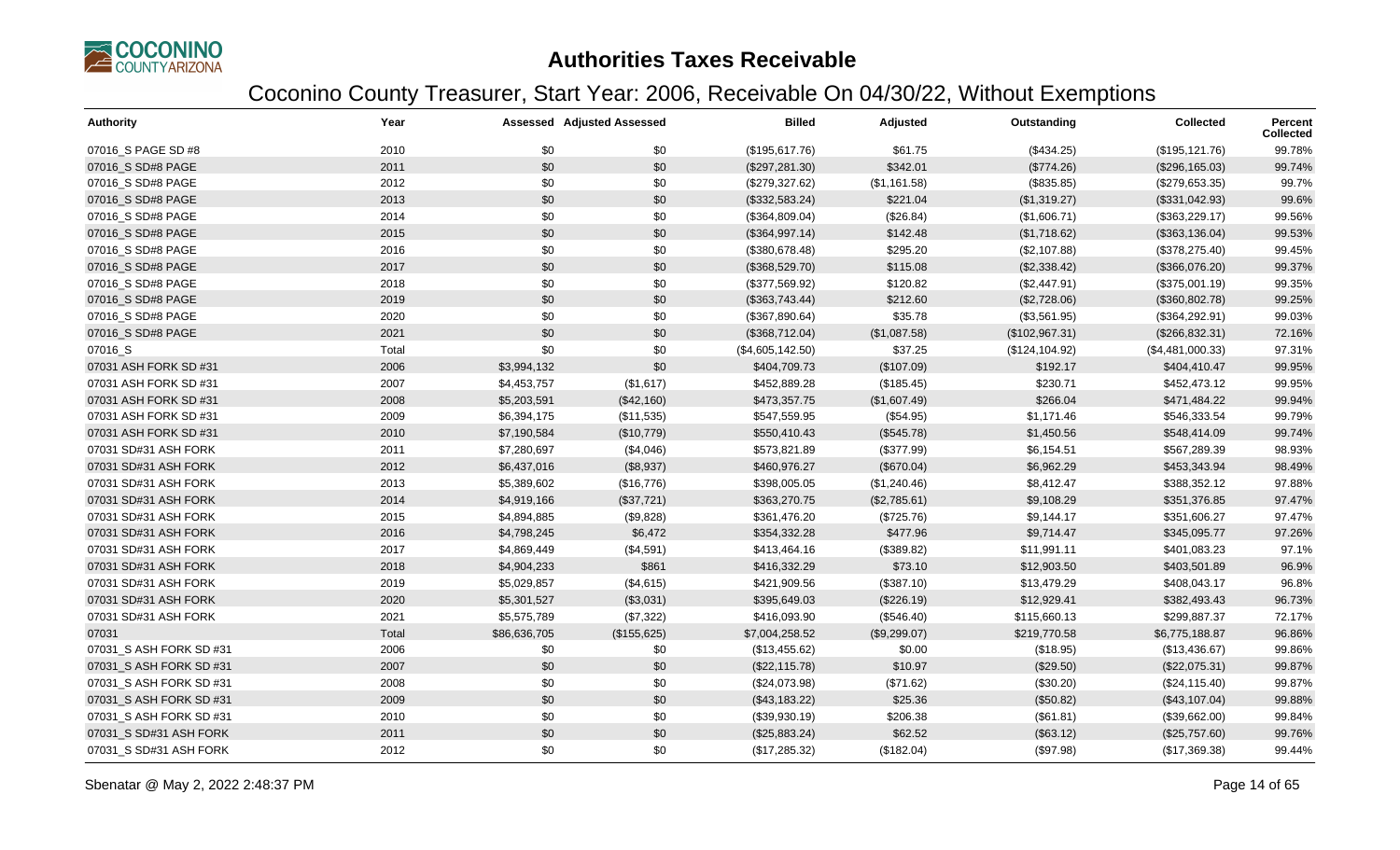

| <b>Authority</b>             | Year  |               | <b>Assessed Adjusted Assessed</b> | <b>Billed</b>  | Adjusted   | Outstanding   | <b>Collected</b> | <b>Percent</b><br><b>Collected</b> |
|------------------------------|-------|---------------|-----------------------------------|----------------|------------|---------------|------------------|------------------------------------|
| 07031 S SD#31 ASH FORK       | 2013  | \$0           | \$0                               | (\$13,455.10)  | \$88.41    | (\$212.68)    | (\$13,154.01)    | 98.41%                             |
| 07031_S SD#31 ASH FORK       | 2014  | \$0           | \$0                               | (\$11,504.14)  | \$83.78    | (\$183.02)    | (\$11,237.34)    | 98.4%                              |
| 07031 S SD#31 ASH FORK       | 2015  | \$0           | \$0                               | (\$24,769.82)  | \$16.90    | (\$320.24)    | (\$24,432.68)    | 98.71%                             |
| 07031_S SD#31 ASH FORK       | 2016  | \$0           | \$0                               | (\$25,160.38)  | \$30.46    | (\$354.18)    | (\$24,775.74)    | 98.59%                             |
| 07031 S SD#31 ASH FORK       | 2017  | \$0           | \$0                               | (\$24,708.46)  | \$9.98     | (\$514.37)    | (\$24,184.11)    | 97.92%                             |
| 07031 S SD#31 ASH FORK       | 2018  | \$0           | \$0                               | (\$26,783.64)  | \$144.90   | (\$501.25)    | (\$26,137.49)    | 98.12%                             |
| 07031_S SD#31 ASH FORK       | 2019  | \$0           | \$0                               | (\$26,341.10)  | \$0.00     | (\$421.58)    | (\$25,919.52)    | 98.4%                              |
| 07031_S SD#31 ASH FORK       | 2020  | \$0           | \$0                               | (\$27,111.60)  | \$7.10     | (\$479.98)    | (\$26,624.52)    | 98.23%                             |
| 07031 S SD#31 ASH FORK       | 2021  | \$0           | \$0                               | (\$27,779.36)  | (\$96.92)  | (\$7,813.95)  | (\$20,062.33)    | 71.97%                             |
| 07031_S                      | Total | \$0           | \$0                               | (\$393,540.95) | \$336.18   | (\$11,153.63) | (\$382,051.14)   | 97.16%                             |
| 07990 MIN SCHOOL TAX SD #5   | 2006  | \$39,900,507  | \$0                               | \$345,115.75   | \$144.57   | \$2.50        | \$345,257.82     | 100%                               |
| 07990 MIN SCHOOL TAX SD #5   | 2007  | \$47,033,696  | (\$18,555)                        | \$329,226.97   | \$298.12   | \$3.61        | \$329,521.48     | 100%                               |
| 07990 MIN SCHOOL TAX SD #5   | 2008  | \$54,422,846  | (\$21,572)                        | \$432,472.51   | \$85.03    | \$4.32        | \$432,553.22     | 100%                               |
| 07990 MIN SCHOOL TAX SD #5   | 2009  | \$63,273,215  | (\$104,017)                       | \$502,116.32   | (\$140.68) | \$4.56        | \$501,971.08     | 100%                               |
| 07990 MIN SCHOOL TAX SD #5   | 2010  | \$70,172,830  | (\$45,708)                        | \$602,492.63   | (\$49.96)  | \$8.49        | \$602,434.18     | 100%                               |
| 07990 SD#5 MINIMUM SCHOOL T  | 2011  | \$65,822,343  | (\$64,760)                        | \$710,208.06   | (\$461.50) | \$48.29       | \$709,698.27     | 99.99%                             |
| 07990 SD#5 MINIMUM SCHOOL T  | 2012  | \$61,973,327  | (\$9,155)                         | \$859,352.37   | (\$132.39) | \$61.74       | \$859,158.24     | 99.99%                             |
| 07990 SD#5 MINIMUM SCHOOL T  | 2013  | \$47,244,590  | (\$9,730)                         | \$705,077.47   | (\$150.94) | \$120.41      | \$704,806.12     | 99.98%                             |
| 07990 SD#5 MINIMUM SCHOOL T  | 2014  | \$45,608,407  | (\$9,957)                         | \$600,252.02   | (\$131.04) | \$106.21      | \$600,014.77     | 99.98%                             |
| 07990 SD#5 MINIMUM SCHOOL T  | 2015  | \$47,176,839  | (\$3,123)                         | \$557,488.94   | (\$36.91)  | \$141.25      | \$557,310.78     | 99.97%                             |
| 07990 SD#5 MINIMUM SCHOOL T  | 2016  | \$47,321,207  | (\$58)                            | \$515,753.81   | (\$0.63)   | \$173.83      | \$515,579.35     | 99.97%                             |
| 07990 SD#5 MINIMUM SCHOOL T  | 2017  | \$49,013,826  | \$936                             | \$656,491.27   | \$12.53    | \$216.85      | \$656,286.95     | 99.97%                             |
| 07990 SD#5 MINIMUM SCHOOL T  | 2018  | \$50,670,403  | \$2,173                           | \$691,752.06   | \$29.66    | \$277.55      | \$691,504.17     | 99.96%                             |
| 07990 SD#5 MINIMUM SCHOOL T  | 2019  | \$52,590,088  | (\$1,383)                         | \$705,863.77   | (\$18.55)  | \$228.91      | \$705,616.31     | 99.97%                             |
| 07990 SD#5 MINIMUM SCHOOL T  | 2020  | \$55,594,820  | \$1,769                           | \$711,836.26   | \$22.65    | \$171.34      | \$711,687.57     | 99.98%                             |
| 07990 SD#5 MINIMUM SCHOOL T  | 2021  | \$58,407,428  | \$1,292                           | \$706,554.27   | \$15.62    | \$120,001.27  | \$586,568.62     | 83.02%                             |
| 07990                        | Total | \$856,226,372 | (\$281,848)                       | \$9,632,054.48 | (\$514.42) | \$121,571.13  | \$9,509,968.93   | 98.74%                             |
| 07990_S MIN SCHOOL TAX SD #5 | 2006  | \$0           | \$0                               | (\$77,893.07)  | \$0.00     | (\$0.90)      | (\$77,892.17)    | 100%                               |
| 07990 S MIN SCHOOL TAX SD #5 | 2007  | \$0           | \$0                               | (\$76,806.13)  | (\$17.00)  | (\$1.33)      | (\$76,821.80)    | 100%                               |
| 07990 S MIN SCHOOL TAX SD #5 | 2008  | \$0           | \$0                               | (\$106,704.81) | \$6.27     | (\$1.63)      | (\$106,696.91)   | 100%                               |
| 07990_S MIN SCHOOL TAX SD #5 | 2009  | \$0           | \$0                               | (\$130,579.20) | \$29.61    | (\$1.78)      | (\$130,547.81)   | 100%                               |
| 07990 S MIN SCHOOL TAX SD #5 | 2010  | \$0           | \$0                               | (\$163,561.51) | \$15.30    | (\$3.40)      | (\$163,542.81)   | 100%                               |
| 07990 S SD#5 MINIMUM SCHOOL  | 2011  | \$0           | \$0                               | (\$190,006.47) | \$45.39    | (\$4.27)      | (\$189,956.81)   | 100%                               |
| 07990_S SD#5 MINIMUM SCHOOL  | 2012  | \$0           | \$0                               | (\$51,376.64)  | (\$698.23) | (\$2.36)      | (\$52,072.51)    | 100%                               |
| 07990 S SD#5 MINIMUM SCHOOL  | 2013  | \$0           | \$0                               | (\$45,322.84)  | \$0.06     | (\$2.34)      | (\$45,320.44)    | 99.99%                             |
| 07990_S SD#5 MINIMUM SCHOOL  | 2014  | \$0           | \$0                               | (\$36,196.09)  | \$13.36    | (\$1.97)      | (\$36,180.76)    | 99.99%                             |
| 07990 S SD#5 MINIMUM SCHOOL  | 2015  | \$0           | \$0                               | (\$37,422.13)  | \$0.00     | (\$2.09)      | (\$37,420.04)    | 99.99%                             |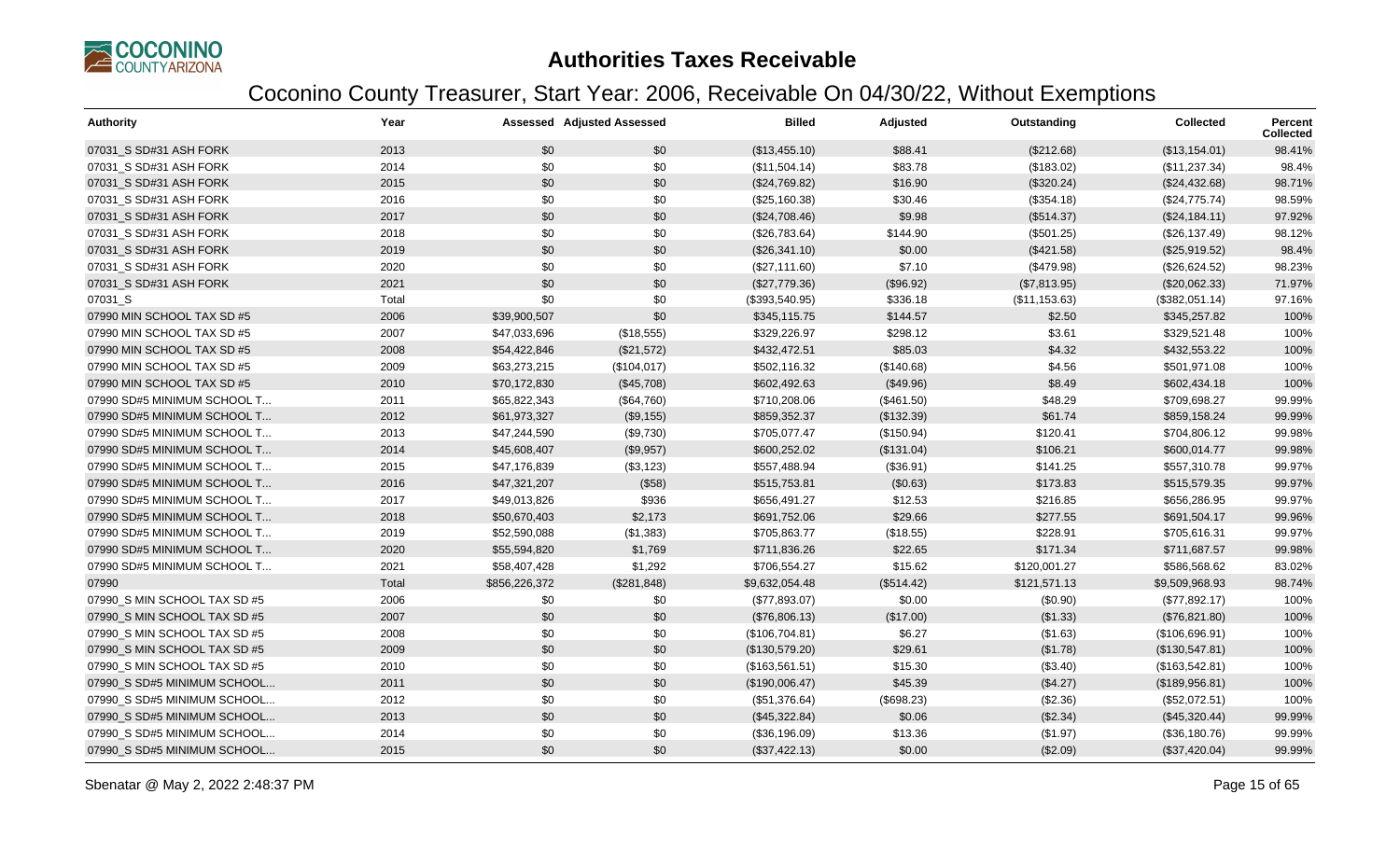

| <b>Authority</b>             | Year  |                 | <b>Assessed Adjusted Assessed</b> | <b>Billed</b>    | Adjusted        | Outstanding  | <b>Collected</b> | <b>Percent</b><br><b>Collected</b> |
|------------------------------|-------|-----------------|-----------------------------------|------------------|-----------------|--------------|------------------|------------------------------------|
| 07990 S SD#5 MINIMUM SCHOOL  | 2016  | \$0             | \$0                               | (\$29,814.16)    | (\$98.90)       | \$0.00       | (\$29,913.06)    | 100%                               |
| 07990 S SD#5 MINIMUM SCHOOL  | 2017  | \$0             | \$0                               | (\$38,146.33)    | \$0.00          | \$0.00       | (\$38,146.33)    | 100%                               |
| 07990 S SD#5 MINIMUM SCHOOL  | 2018  | \$0             | \$0                               | (\$39,850.49)    | (\$97.64)       | \$0.00       | (\$39,948.13)    | 100%                               |
| 07990_S SD#5 MINIMUM SCHOOL  | 2019  | \$0             | \$0                               | (\$40,642.45)    | \$0.00          | \$0.00       | (\$40,642.45)    | 100%                               |
| 07990 S SD#5 MINIMUM SCHOOL  | 2020  | \$0             | \$0                               | (\$43,021.19)    | \$0.00          | \$0.00       | (\$43,021.19)    | 100%                               |
| 07990 S SD#5 MINIMUM SCHOOL  | 2021  | \$0             | \$0                               | (\$43,549.79)    | (\$368.02)      | (\$9,324.53) | (\$34,593.28)    | 78.77%                             |
| 07990_S                      | Total | \$0             | \$0                               | (\$1,150,893.30) | (\$1,169.80)    | (\$9,346.60) | (\$1,142,716.50) | 99.19%                             |
| 07991 MIN SCHOOL TAX SD #9   | 2006  | \$120,527,563   | (\$182,929)                       | \$209,413.14     | \$85.43         | \$0.33       | \$209,498.24     | 100%                               |
| 07991 MIN SCHOOL TAX SD #9   | 2007  | \$136,993,087   | (\$234,413)                       | \$225,129.55     | (\$13.79)       | \$0.34       | \$225,115.42     | 100%                               |
| 07991 MIN SCHOOL TAX SD #9   | 2008  | \$149,347,005   | (\$411,682)                       | \$335,334.07     | (\$66.52)       | \$0.50       | \$335,267.05     | 100%                               |
| 07991 MIN SCHOOL TAX SD #9   | 2009  | \$166,632,564   | (\$575,430)                       | \$0.00           | \$0.00          | \$0.00       | \$0.00           | N/A                                |
| 07991 MIN SCHOOL TAX SD #9   | 2010  | \$172,932,181   | (\$1,137,021)                     | \$0.00           | \$0.00          | \$0.00       | \$0.00           | N/A                                |
| 07991 SD#9 MINIMUM SCHOOL T  | 2011  | \$154,402,511   | (\$544, 844)                      | \$1,025,232.72   | (\$3,627.24)    | \$17.16      | \$1,021,588.32   | 100%                               |
| 07991 SD#9 MINIMUM SCHOOL T  | 2012  | \$141,984,528   | (\$245,411)                       | \$0.00           | \$0.00          | \$0.00       | \$0.00           | N/A                                |
| 07991 SD#9 MINIMUM SCHOOL T  | 2013  | \$0             | \$120,446,473                     | \$0.00           | \$868,047.01    | \$49.41      | \$867,997.60     | 99.99%                             |
| 07991 SD#9 MINIMUM SCHOOL T  | 2014  | \$121,008,718   | (\$26,092)                        | \$1,018,046.13   | (\$219.51)      | \$145.51     | \$1,017,681.11   | 99.99%                             |
| 07991 SD#9 MINIMUM SCHOOL T  | 2015  | \$125,336,268   | (\$33,018)                        | \$1,110,729.97   | (\$292.61)      | \$129.64     | \$1,110,307.72   | 99.99%                             |
| 07991 SD#9 MINIMUM SCHOOL T  | 2016  | \$129,593,920   | \$226,987                         | \$1,156,366.47   | \$2,025.42      | \$95.14      | \$1,158,296.75   | 99.99%                             |
| 07991 SD#9 MINIMUM SCHOOL T  | 2017  | \$136,176,552   | \$233,927                         | \$1,155,594.10   | \$1,985.10      | \$40.42      | \$1,157,538.78   | 100%                               |
| 07991 SD#9 MINIMUM SCHOOL T  | 2018  | \$141,260,741   | \$58,562                          | \$1,273,607.05   | \$528.00        | \$43.45      | \$1,274,091.60   | 100%                               |
| 07991 SD#9 MINIMUM SCHOOL T  | 2019  | \$146,902,924   | \$40,101                          | \$1,427,161.73   | \$389.58        | \$16.33      | \$1,427,534.98   | 100%                               |
| 07991 SD#9 MINIMUM SCHOOL T  | 2020  | \$153,876,949   | \$29,788                          | \$1,453,367.49   | \$281.36        | \$92.58      | \$1,453,556.27   | 99.99%                             |
| 07991 SD#9 MINIMUM SCHOOL T  | 2021  | \$159,673,674   | (\$148,641)                       | \$1,564,163.20   | (\$1,456.09)    | \$223,548.12 | \$1,339,158.99   | 85.69%                             |
| 07991                        | Total | \$2,156,649,185 | \$117,496,357                     | \$11,954,145.62  | \$867,666.14    | \$224,178.93 | \$12,597,632.83  | 98.25%                             |
| 07991 IR SD#9 MINIMUM SCHOO  | 2013  | \$121,257,830   | (\$121, 257, 830)                 | \$952,237.84     | (\$952, 237.99) | \$0.00       | (\$0.15)         | 100%                               |
| 07991 IR S SD#9 MINIMUM SCH  | 2013  | \$0             | \$0                               | (\$121,829.70)   | \$121,829.70    | \$0.00       | \$0.00           | N/A                                |
| 07991 S MIN SCHOOL TAX SD #9 | 2006  | \$0             | \$0                               | (\$34,807.52)    | (\$26.29)       | (\$0.12)     | (\$34,833.69)    | 100%                               |
| 07991 S MIN SCHOOL TAX SD #9 | 2007  | \$0             | \$0                               | (\$38,914.60)    | \$7.08          | (\$0.13)     | (\$38,907.39)    | 100%                               |
| 07991_S MIN SCHOOL TAX SD #9 | 2008  | \$0             | \$0                               | (\$59,454.13)    | \$1.79          | (\$0.19)     | (\$59,452.15)    | 100%                               |
| 07991 S SD#9 MINIMUM SCHOOL  | 2011  | \$0             | \$0                               | (\$189,471.94)   | \$4.17          | (\$0.75)     | (\$189,467.02)   | 100%                               |
| 07991 S SD#9 MINIMUM SCHOOL  | 2013  | \$0             | \$0                               | \$0.00           | (\$112, 237.95) | \$0.00       | (\$112, 237.95)  | 100%                               |
| 07991 S SD#9 MINIMUM SCHOOL  | 2014  | \$0             | \$0                               | (\$133,983.98)   | (\$151.43)      | \$0.00       | (\$134, 135.41)  | 100%                               |
| 07991 S SD#9 MINIMUM SCHOOL  | 2015  | \$0             | \$0                               | (\$158,772.39)   | (\$681.80)      | \$0.00       | (\$159,454.19)   | 100%                               |
| 07991_S SD#9 MINIMUM SCHOOL  | 2016  | \$0             | \$0                               | (\$168,344.29)   | (\$304.52)      | \$0.00       | (\$168, 648.81)  | 100%                               |
| 07991_S SD#9 MINIMUM SCHOOL  | 2017  | \$0             | \$0                               | (\$169,022.33)   | \$0.00          | \$0.00       | (\$169,022.33)   | 100%                               |
| 07991 S SD#9 MINIMUM SCHOOL  | 2018  | \$0             | \$0                               | (\$183,688.49)   | \$3.42          | \$0.00       | (\$183,685.07)   | 100%                               |
| 07991_S SD#9 MINIMUM SCHOOL  | 2019  | \$0             | \$0                               | (\$197,446.18)   | \$0.00          | \$0.00       | (\$197,446.18)   | 100%                               |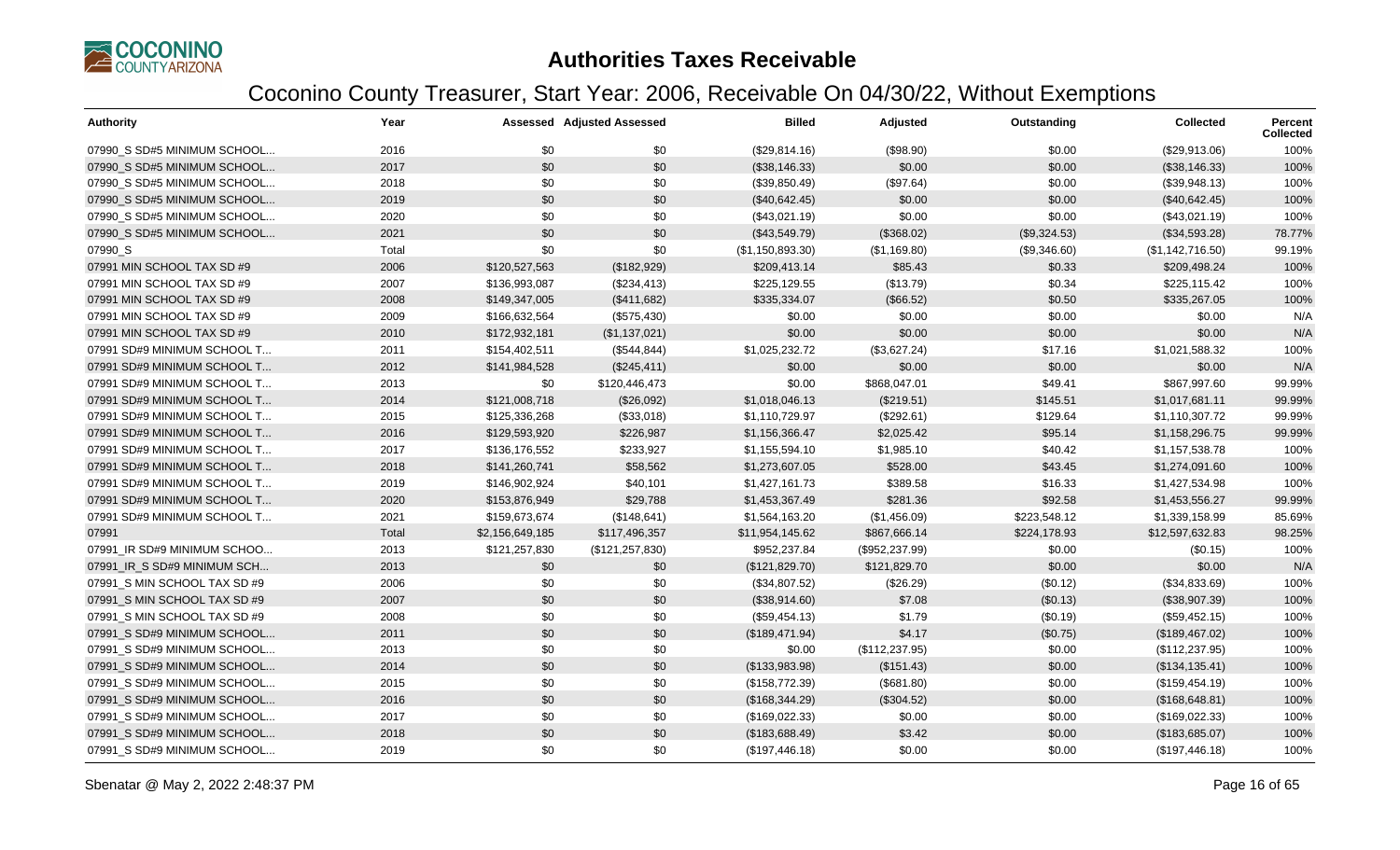

| <b>Authority</b>            | Year  |                  | <b>Assessed Adjusted Assessed</b> | <b>Billed</b>    | Adjusted        | Outstanding    | <b>Collected</b> | <b>Percent</b><br><b>Collected</b> |
|-----------------------------|-------|------------------|-----------------------------------|------------------|-----------------|----------------|------------------|------------------------------------|
| 07991 S SD#9 MINIMUM SCHOOL | 2020  | \$0              | \$0                               | (\$198,475.45)   | \$4.57          | \$0.00         | (\$198,470.88)   | 100%                               |
| 07991 S SD#9 MINIMUM SCHOOL | 2021  | \$0              | \$0                               | (\$215, 111.23)  | (\$851.01)      | (\$32,016.80)  | (\$183,945.44)   | 85.17%                             |
| 07991 S                     | Total | \$0              | \$0                               | (\$1,747,492.53) | (\$114, 231.97) | (\$32,017.99)  | (\$1,829,706.51) | 98.28%                             |
| 07999 COUNTY EDUCATION DIST | 2006  | \$250,362        | \$0                               | \$4,918.43       | \$0.00          | \$0.00         | \$4,918.43       | 100%                               |
| 07999 COUNTY EDUCATION DIST | 2007  | \$238,718        | \$0                               | \$4,303.82       | \$0.00          | \$0.00         | \$4,303.82       | 100%                               |
| 07999 COUNTY EDUCATION DIST | 2008  | \$223,046        | \$0                               | \$3,271.98       | \$0.00          | \$0.00         | \$3,271.98       | 100%                               |
| 07999 COUNTY EDUCATION DIST | 2009  | \$228,916        | (\$222,163)                       | \$4,911.56       | (\$1,717.25)    | \$0.00         | \$3,194.31       | 100%                               |
| 07999 COUNTY EDUCATION DIST | 2010  | \$208,799        | \$0                               | \$3,089.65       | \$0.00          | \$0.00         | \$3,089.65       | 100%                               |
| 07999 COUNTY EDUC DISTRICT  | 2011  | \$194,075        | \$0                               | \$3,431.63       | \$0.00          | \$0.00         | \$3,431.63       | 100%                               |
| 07999 COUNTY EDUC DISTRICT  | 2012  | \$192,254        | \$0                               | \$3,765.28       | (\$0.28)        | \$0.00         | \$3,765.00       | 100%                               |
| 07999 COUNTY EDUC DISTRICT  | 2013  | \$183,071        | \$0                               | \$3,893.01       | \$0.00          | \$0.00         | \$3,893.01       | 100%                               |
| 07999 COUNTY EDUC DISTRICT  | 2014  | \$173,548        | \$0                               | \$3,665.87       | \$0.00          | \$0.00         | \$3,665.87       | 100%                               |
| 07999 COUNTY EDUC DISTRICT  | 2015  | \$191,114        | \$0                               | \$4,008.98       | \$0.00          | \$0.00         | \$4,008.98       | 100%                               |
| 07999 COUNTY EDUC DISTRICT  | 2016  | \$206,056        | (\$2)                             | \$4,284.53       | (\$0.03)        | \$0.00         | \$4,284.50       | 100%                               |
| 07999 COUNTY EDUC DISTRICT  | 2017  | \$210,151        | ( \$1)                            | \$4,252.21       | (\$0.01)        | \$0.00         | \$4,252.20       | 100%                               |
| 07999 COUNTY EDUC DISTRICT  | 2018  | \$206,867        | \$0                               | \$4,070.96       | \$0.00          | \$0.00         | \$4,070.96       | 100%                               |
| 07999 COUNTY EDUC DISTRICT  | 2019  | \$180,809        | (\$370)                           | \$3,427.05       | (\$7.01)        | \$0.00         | \$3,420.04       | 100%                               |
| 07999 COUNTY EDUC DISTRICT  | 2020  | \$190,943        | \$0                               | \$3,507.83       | \$0.00          | \$0.00         | \$3,507.83       | 100%                               |
| 07999 COUNTY EDUC DISTRICT  | 2021  | \$112,821        | \$0                               | \$1,996.30       | \$0.00          | \$187.74       | \$1,808.56       | 90.6%                              |
| 07999                       | Total | \$3,191,550      | (\$222,536)                       | \$60,799.09      | (\$1,724.58)    | \$187.74       | \$58,886.77      | 99.68%                             |
| 08150 COMMUNITY COLLEGE     | 2006  | \$1,337,245,674  | (\$2,072,463)                     | \$5,368,849.84   | \$1,238.84      | \$371.55       | \$5,369,717.13   | 99.99%                             |
| 08150 COMMUNITY COLLEGE     | 2007  | \$1,482,885,624  | (\$4,812,834)                     | \$5,626,039.07   | (\$2,526.09)    | \$700.42       | \$5,622,812.56   | 99.99%                             |
| 08150 COMMUNITY COLLEGE     | 2008  | \$1,651,864,409  | (\$5,522,149)                     | \$6,167,095.98   | (\$4,018.58)    | \$1,185.16     | \$6,161,892.24   | 99.98%                             |
| 08150 COMMUNITY COLLEGE     | 2009  | \$1,816,149,369  | (\$4,222,243)                     | \$6,206,515.83   | \$3,760.01      | \$1,344.80     | \$6,208,931.04   | 99.98%                             |
| 08150 COMMUNITY COLLEGE     | 2010  | \$1,926,843,761  | (\$13,833,899)                    | \$6,470,610.74   | (\$41,046.63)   | \$1,752.91     | \$6,427,811.20   | 99.97%                             |
| 08150 COMMUNITY COLLEGE     | 2011  | \$1,807,720,013  | (\$7,747,907)                     | \$6,593,189.93   | (\$28,434.01)   | \$4,790.53     | \$6,559,965.39   | 99.93%                             |
| 08150 COMMUNITY COLLEGE     | 2012  | \$1,749,227,016  | (\$8,058,922)                     | \$6,778,085.42   | (\$31,459.07)   | \$5,702.63     | \$6,740,923.72   | 99.92%                             |
| 08150 COMMUNITY COLLEGE     | 2013  | \$1,522,488,805  | (\$5,597,416)                     | \$7,058,257.25   | (\$26,927.19)   | \$8,394.50     | \$7,022,935.56   | 99.88%                             |
| 08150 COMMUNITY COLLEGE     | 2014  | \$1,512,823,764  | (\$1,807,131)                     | \$7,243,401.28   | (\$8,652.16)    | \$9,137.75     | \$7,225,611.37   | 99.87%                             |
| 08150 COMMUNITY COLLEGE     | 2015  | \$1,539,510,959  | (\$2,426,917)                     | \$7,488,047.56   | (\$11,839.88)   | \$10,029.07    | \$7,466,178.61   | 99.87%                             |
| 08150 COMMUNITY COLLEGE     | 2016  | \$1,579,621,630  | (\$9,642,025)                     | \$7,754,364.66   | (\$47,079.61)   | \$10,776.77    | \$7,696,508.28   | 99.86%                             |
| 08150 COMMUNITY COLLEGE     | 2017  | \$1,655,713,699  | (\$10,711,770)                    | \$7,973,920.39   | (\$51,587.91)   | \$11,294.53    | \$7,911,037.95   | 99.86%                             |
| 08150 COMMUNITY COLLEGE     | 2018  | \$1,733,433,755  | (\$8,863,975)                     | \$8,218,209.34   | (\$42,262.40)   | \$12,569.00    | \$8,163,377.94   | 99.85%                             |
| 08150 COMMUNITY COLLEGE     | 2019  | \$1,833,563,380  | (\$13,652,564)                    | \$8,419,728.19   | (\$62,658.52)   | \$13,187.84    | \$8,343,881.83   | 99.84%                             |
| 08150 COMMUNITY COLLEGE     | 2020  | \$1,932,414,708  | (\$12,169,658)                    | \$8,676,547.20   | (\$54,636.04)   | \$17,883.21    | \$8,604,027.95   | 99.79%                             |
| 08150 COMMUNITY COLLEGE     | 2021  | \$1,985,130,479  | (\$540,267)                       | \$8,722,659.74   | (\$2,373.94)    | \$1,583,109.54 | \$7,137,176.26   | 81.85%                             |
| 08150                       | Total | \$27,066,637,045 | (\$111,682,140)                   | \$114,765,522.42 | (\$410,503.18)  | \$1,692,230.21 | \$112,662,789.03 | 98.52%                             |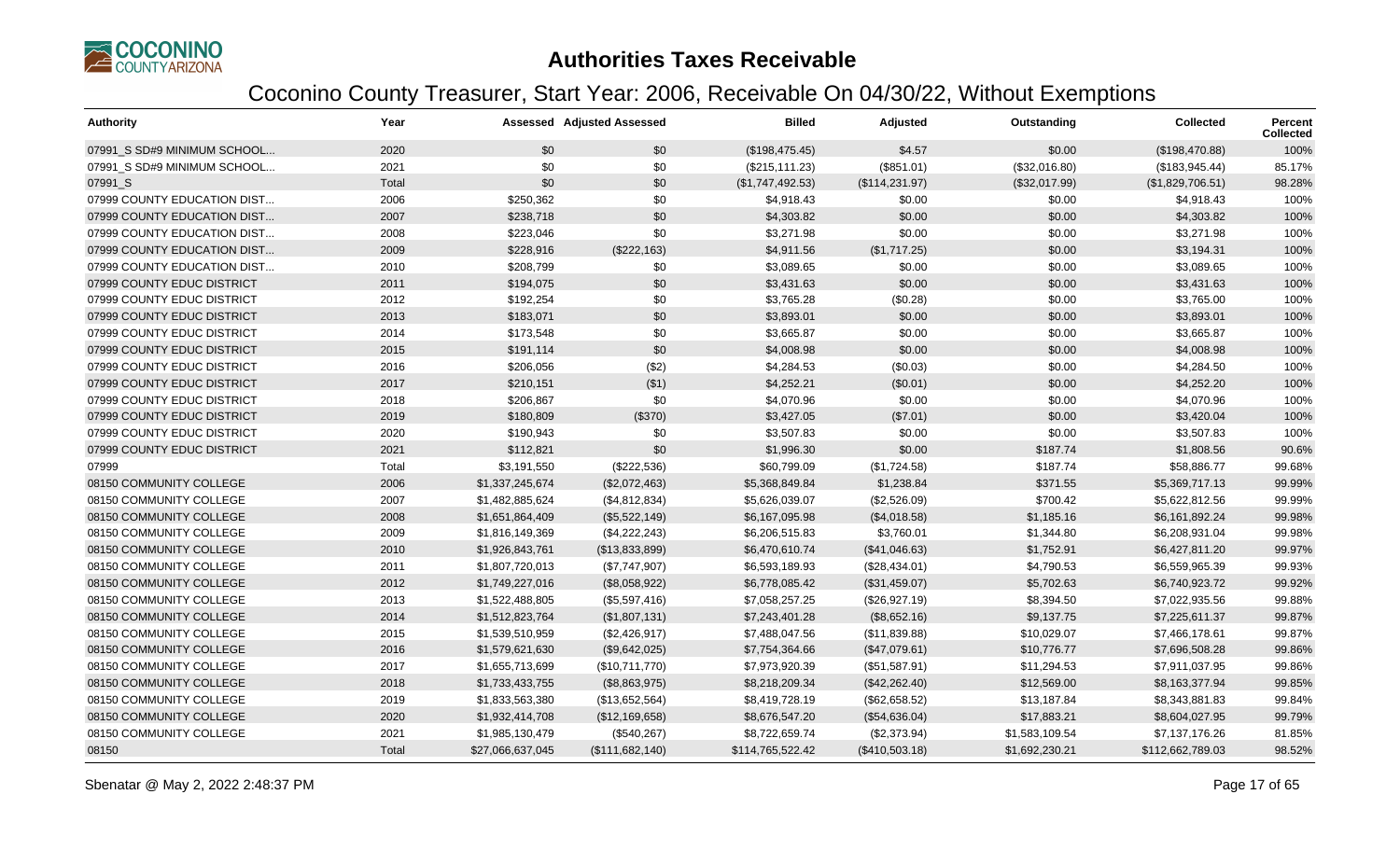

| <b>Authority</b>            | Year  |                 | <b>Assessed Adjusted Assessed</b> | <b>Billed</b>   | Adjusted       | Outstanding  | <b>Collected</b> | <b>Percent</b><br><b>Collected</b> |
|-----------------------------|-------|-----------------|-----------------------------------|-----------------|----------------|--------------|------------------|------------------------------------|
| 10000 BONDS SD # 1          | 2006  | \$139,677,831   | (\$203,406)                       | \$265,640.43    | \$74.42        | \$0.36       | \$265,714.49     | 100%                               |
| 10000 BONDS SD # 1          | 2007  | \$176,879,361   | (\$344,541)                       | \$644,960.87    | (\$113.25)     | \$0.76       | \$644,846.86     | 100%                               |
| 10000 BONDS SD # 1          | 2008  | \$190,942,461   | (\$606,989)                       | \$0.00          | \$0.00         | \$0.00       | \$0.00           | N/A                                |
| 10000 BONDS SD # 1          | 2009  | \$192,718,012   | (\$716,600)                       | \$0.00          | \$0.00         | \$0.00       | \$0.00           | N/A                                |
| 10000                       | Total | \$700,217,665   | (\$1,871,536)                     | \$910,601.30    | (\$38.83)      | \$1.12       | \$910,561.35     | 100%                               |
| 10010 SD # 9 BI-COUNTY TAX  | 2006  | \$139,677,831   | (\$203,406)                       | \$0.00          | \$0.00         | \$0.00       | \$0.00           | N/A                                |
| 10010 SD # 9 BI-COUNTY TAX  | 2007  | \$176,879,361   | (\$344,541)                       | \$0.00          | \$0.00         | \$0.00       | \$0.00           | N/A                                |
| 10010                       | Total | \$316,557,192   | (\$547,947)                       | \$0.00          | \$0.00         | \$0.00       | \$0.00           | N/A                                |
| 10375 WILLIAMS HOSPITAL DIS | 2006  | \$85,556,072    | (\$56,275)                        | \$991,815.27    | \$176.01       | \$90.00      | \$991,901.28     | 99.99%                             |
| 10375 WILLIAMS HOSPITAL DIS | 2007  | \$106,283,269   | (\$191,365)                       | \$1,070,505.22  | (\$537.31)     | \$290.07     | \$1,069,677.84   | 99.97%                             |
| 10375 WILLIAMS HOSPITAL DIS | 2008  | \$130,858,347   | (\$140, 818)                      | \$1,437,690.63  | (\$521.10)     | \$1,369.07   | \$1,435,800.46   | 99.9%                              |
| 10375 WILLIAMS HOSPITAL DIS | 2009  | \$149,988,547   | (\$707,223)                       | \$1,488,922.12  | (\$1,313.51)   | \$1,772.55   | \$1,485,836.06   | 99.88%                             |
| 10375 WILLIAMS HOSPITAL DIS | 2010  | \$140,900,692   | (\$1,339,907)                     | \$1,457,802.97  | (\$13,282.64)  | \$3,025.08   | \$1,441,495.25   | 99.79%                             |
| 10375 HOSP DIST WILLIAMS    | 2011  | \$130,471,442   | (\$710,511)                       | \$1,260,785.62  | (\$6,918.03)   | \$4,780.45   | \$1,249,087.14   | 99.62%                             |
| 10375 HOSP DIST WILLIAMS    | 2012  | \$124,868,823   | (\$1,124,431)                     | \$1,211,225.27  | (\$10,905.33)  | \$5,539.89   | \$1,194,780.05   | 99.54%                             |
| 10375 HOSP DIST WILLIAMS    | 2013  | \$116,976,089   | (\$781,889)                       | \$1,134,302.92  | (\$7,613.45)   | \$6,416.40   | \$1,120,273.07   | 99.43%                             |
| 10375 HOSP DIST WILLIAMS    | 2014  | \$105,529,627   | (\$148,581)                       | \$1,023,313.75  | (\$1,404.14)   | \$5,363.60   | \$1,016,546.01   | 99.48%                             |
| 10375 HOSP DIST WILLIAMS    | 2015  | \$107,902,627   | (\$199,413)                       | \$996,331.59    | (\$1,930.03)   | \$5,821.27   | \$988,580.29     | 99.41%                             |
| 10375 HOSP DIST WILLIAMS    | 2016  | \$110,090,264   | (\$1,290,460)                     | \$1,006,286.80  | (\$12,331.01)  | \$6,044.23   | \$987,911.56     | 99.39%                             |
| 10375 HOSP DIST WILLIAMS    | 2017  | \$118,249,471   | (\$1,875,103)                     | \$1,330,021.34  | (\$22,694.68)  | \$7,915.03   | \$1,299,411.63   | 99.39%                             |
| 10375 HOSP DIST WILLIAMS    | 2018  | \$122,415,705   | (\$1,031,869)                     | \$1,352,898.51  | (\$12,458.25)  | \$8,750.27   | \$1,331,689.99   | 99.35%                             |
| 10375 HOSP DIST WILLIAMS    | 2019  | \$129,654,323   | (\$1,711,958)                     | \$1,726,061.42  | (\$25,507.28)  | \$11,535.37  | \$1,689,018.77   | 99.32%                             |
| 10375 HOSP DIST WILLIAMS    | 2020  | \$136,321,015   | (\$1,654,525)                     | \$1,727,962.55  | (\$23,675.57)  | \$12,910.86  | \$1,691,376.12   | 99.24%                             |
| 10375 HOSP DIST WILLIAMS    | 2021  | \$146,937,212   | (\$204,975)                       | \$1,727,651.19  | (\$1,780.08)   | \$243,919.73 | \$1,481,951.38   | 85.87%                             |
| 10375                       | Total | \$1,963,003,525 | (\$13,169,303)                    | \$20,943,577.17 | (\$142,696.40) | \$325,543.87 | \$20,475,336.90  | 98.43%                             |
| 10376 PAGE HOSPITAL DISTRIC | 2006  | \$138,775,647   | (\$27,684)                        | \$1,198,175.04  | (\$188.17)     | \$406.13     | \$1,197,580.74   | 99.97%                             |
| 10376 PAGE HOSPITAL DISTRIC | 2007  | \$148,600,989   | (\$1,483,356)                     | \$1,166,922.45  | (\$5,891.82)   | \$455.91     | \$1,160,574.72   | 99.96%                             |
| 10376 PAGE HOSPITAL DISTRIC | 2008  | \$153,625,692   | (\$127,635)                       | \$1,251,889.91  | (\$706.30)     | \$569.40     | \$1,250,614.21   | 99.95%                             |
| 10376 PAGE HOSPITAL DISTRIC | 2009  | \$159,210,366   | (\$39,365)                        | \$1,307,207.05  | $(\$213.39)$   | \$692.18     | \$1,306,301.48   | 99.95%                             |
| 10376 PAGE HOSPITAL DISTRIC | 2010  | \$159,170,951   | (\$35,443)                        | \$1,449,963.54  | (\$274.75)     | \$685.51     | \$1,449,003.28   | 99.95%                             |
| 10376 HOSP DIST PAGE        | 2011  | \$156,745,455   | (\$152,280)                       | \$1,544,256.78  | (\$1,596.42)   | \$1,296.05   | \$1,541,364.31   | 99.92%                             |
| 10376 HOSP DIST PAGE        | 2012  | \$153,779,974   | \$98,980                          | \$1,514,271.06  | \$852.24       | \$1,410.29   | \$1,513,713.01   | 99.91%                             |
| 10376 HOSP DIST PAGE        | 2013  | \$147,727,962   | \$80,973                          | \$1,454,677.22  | \$785.40       | \$1,547.45   | \$1,453,915.17   | 99.89%                             |
| 10376 HOSP DIST PAGE        | 2014  | \$150,713,217   | (\$27,914)                        | \$1,484,072.05  | (\$278.05)     | \$1,696.71   | \$1,482,097.29   | 99.89%                             |
| 10376 HOSP DIST PAGE        | 2015  | \$151,152,443   | (\$23,534)                        | \$1,485,430.58  | (\$206.71)     | \$1,835.55   | \$1,483,388.32   | 99.88%                             |
| 10376 HOSP DIST PAGE        | 2016  | \$148,963,271   | (\$811,669)                       | \$1,465,734.94  | (\$3,528.32)   | \$2,031.95   | \$1,460,174.67   | 99.86%                             |
| 10376 HOSP DIST PAGE        | 2017  | \$149,409,218   | (\$83,602)                        | \$1,539,713.43  | (\$809.58)     | \$2,490.42   | \$1,536,413.43   | 99.84%                             |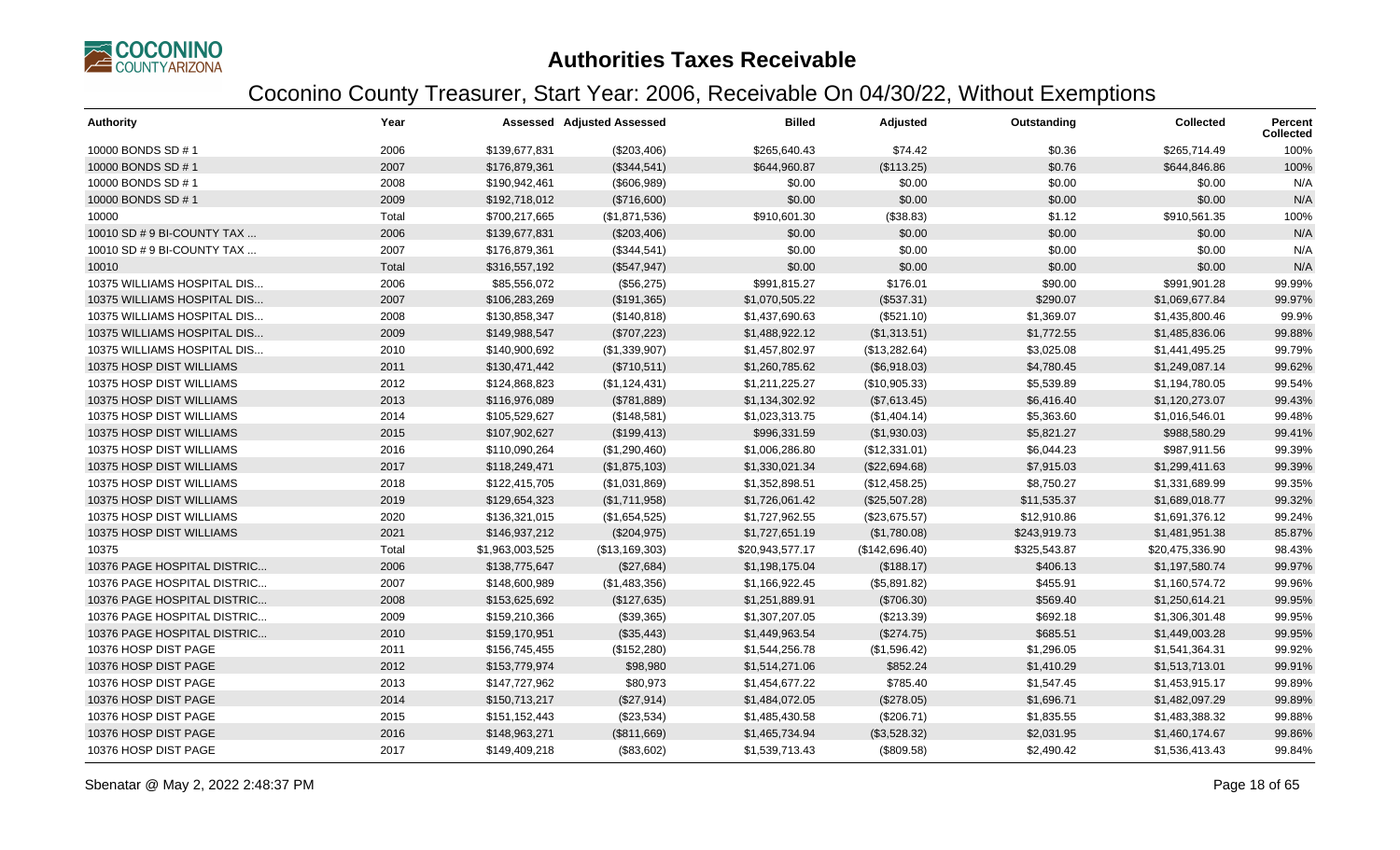

| <b>Authority</b>     | Year  |                 | <b>Assessed Adjusted Assessed</b> | <b>Billed</b>   | Adjusted       | Outstanding  | <b>Collected</b> | <b>Percent</b><br><b>Collected</b> |
|----------------------|-------|-----------------|-----------------------------------|-----------------|----------------|--------------|------------------|------------------------------------|
| 10376 HOSP DIST PAGE | 2018  | \$141,172,714   | \$67,790                          | \$1,556,778.39  | \$774.38       | \$3,271.41   | \$1,554,281.36   | 99.79%                             |
| 10376 HOSP DIST PAGE | 2019  | \$147,729,219   | (\$750,557)                       | \$1,618,128.00  | (\$8,508.47)   | \$3,803.59   | \$1,605,815.94   | 99.76%                             |
| 10376 HOSP DIST PAGE | 2020  | \$145,173,553   | \$205,283                         | \$1,573,182.18  | \$2,320.93     | \$10,418.38  | \$1,565,084.73   | 99.34%                             |
| 10376 HOSP DIST PAGE | 2021  | \$108,121,622   | \$569                             | \$1,115,959.03  | (\$10.22)      | \$195,986.71 | \$919,962.10     | 82.44%                             |
| 10376                | Total | \$2,360,072,293 | (\$3,109,444)                     | \$22,726,361.65 | (\$17,479.25)  | \$228,597.64 | \$22,480,284.76  | 98.99%                             |
| 11201 SEDONA FD      | 2006  | \$139,630,807   | (\$203,406)                       | \$2,445,865.18  | \$685.46       | \$3.36       | \$2,446,547.28   | 100%                               |
| 11201 SEDONA FD      | 2007  | \$176,825,235   | (\$344,541)                       | \$3,095,572.65  | (\$543.73)     | \$3.64       | \$3,095,025.28   | 100%                               |
| 11201 SEDONA FD      | 2008  | \$190,888,991   | (\$606,989)                       | \$3,227,681.00  | (\$1,884.52)   | \$3.76       | \$3,225,792.72   | 100%                               |
| 11201 SEDONA FD      | 2009  | \$192,665,904   | (\$716,600)                       | \$2,988,890.23  | (\$5,604.87)   | \$5.08       | \$2,983,280.28   | 100%                               |
| 11201 SEDONA FD      | 2010  | \$184,533,385   | (\$1,361,930)                     | \$2,583,214.06  | (\$17,568.82)  | \$29.41      | \$2,565,615.83   | 100%                               |
| 11201 FD SEDONA      | 2011  | \$156,613,067   | (\$557,091)                       | \$2,192,584.25  | (\$7,819.30)   | \$36.17      | \$2,184,728.78   | 100%                               |
| 11201 FD SEDONA      | 2012  | \$142,645,125   | (\$258,745)                       | \$2,325,116.70  | (\$4,250.20)   | \$54.27      | \$2,320,812.23   | 100%                               |
| 11201 FD SEDONA      | 2013  | \$123,074,608   | (\$811,464)                       | \$2,486,107.31  | (\$16,422.37)  | \$144.89     | \$2,469,540.05   | 99.99%                             |
| 11201 FD SEDONA      | 2014  | \$123,820,465   | (\$26,092)                        | \$2,641,090.22  | (\$556.54)     | \$370.22     | \$2,640,163.46   | 99.99%                             |
| 11201 FD SEDONA      | 2015  | \$137,505,960   | (\$24,972)                        | \$3,039,404.42  | (\$800.68)     | \$354.73     | \$3,038,249.01   | 99.99%                             |
| 11201 FD SEDONA      | 2016  | \$141,838,098   | \$228,304                         | \$3,170,790.51  | \$5,885.98     | \$260.87     | \$3,176,415.62   | 99.99%                             |
| 11201 FD SEDONA      | 2017  | \$152,162,838   | \$241,343                         | \$3,461,100.57  | \$6,136.46     | \$121.06     | \$3,467,115.97   | 100%                               |
| 11201 FD SEDONA      | 2018  | \$155,771,488   | \$84,751                          | \$3,494,255.63  | \$2,078.13     | \$119.24     | \$3,496,214.52   | 100%                               |
| 11201 FD SEDONA      | 2019  | \$160,677,912   | \$73,408                          | \$3,677,567.27  | \$1,838.48     | \$42.11      | \$3,679,363.64   | 100%                               |
| 11201 FD SEDONA      | 2020  | \$170,864,320   | \$22,309                          | \$3,815,532.60  | \$738.65       | \$243.03     | \$3,816,028.22   | 99.99%                             |
| 11201 FD SEDONA      | 2021  | \$177,308,409   | (\$148,641)                       | \$3,973,959.11  | (\$3,699.38)   | \$567,952.75 | \$3,402,306.98   | 85.69%                             |
| 11201                | Total | \$2,526,826,612 | (\$4,410,356)                     | \$48,618,731.71 | (\$41,787.25)  | \$569,744.59 | \$48,007,199.87  | 98.83%                             |
| 11206 SUMMIT FD      | 2006  | \$79,236,132    | (\$221,354)                       | \$1,986,847.30  | (\$483.28)     | \$264.06     | \$1,986,099.96   | 99.99%                             |
| 11206 SUMMIT FD      | 2007  | \$99,467,654    | (\$163, 639)                      | \$2,293,073.00  | (\$595.95)     | \$259.47     | \$2,292,217.58   | 99.99%                             |
| 11206 SUMMIT FD      | 2008  | \$130,835,554   | (\$196,336)                       | \$3,145,067.94  | (\$1,173.27)   | \$344.14     | \$3,143,550.53   | 99.99%                             |
| 11206 SUMMIT FD      | 2009  | \$128,769,766   | (\$303,700)                       | \$3,095,219.80  | (\$1,249.36)   | \$449.42     | \$3,093,521.02   | 99.99%                             |
| 11206 SUMMIT FD      | 2010  | \$160,032,677   | (\$1,162,931)                     | \$4,019,932.77  | (\$9,120.82)   | \$583.86     | \$4,010,228.09   | 99.99%                             |
| 11206 FD SUMMIT      | 2011  | \$136,644,984   | (\$665, 105)                      | \$3,943,574.04  | (\$19, 119.24) | \$3,031.22   | \$3,921,423.58   | 99.92%                             |
| 11206 FD SUMMIT      | 2012  | \$126,341,092   | (\$487,779)                       | \$3,929,207.60  | (\$15,062.11)  | \$3,676.35   | \$3,910,469.14   | 99.91%                             |
| 11206 FD SUMMIT      | 2013  | \$101,043,061   | (\$418,751)                       | \$3,283,899.92  | (\$13,738.58)  | \$4,823.91   | \$3,265,337.43   | 99.85%                             |
| 11206 FD SUMMIT      | 2014  | \$99,775,663    | (\$21,044)                        | \$3,242,709.18  | (\$727.25)     | \$5,514.67   | \$3,236,467.26   | 99.83%                             |
| 11206 FD SUMMIT      | 2015  | \$106,977,533   | (\$24,921)                        | \$3,339,327.56  | (\$637.82)     | \$6,061.26   | \$3,332,628.48   | 99.82%                             |
| 11206 FD SUMMIT      | 2016  | \$112,764,501   | (\$495,322)                       | \$3,463,987.13  | (\$15,983.80)  | \$6,134.00   | \$3,441,869.33   | 99.82%                             |
| 11206 FD SUMMIT      | 2017  | \$129,796,801   | (\$798, 121)                      | \$3,653,769.30  | (\$25,798.76)  | \$6,411.87   | \$3,621,558.67   | 99.82%                             |
| 11206 FD SUMMIT      | 2018  | \$144,593,904   | (\$428,917)                       | \$3,871,929.32  | (\$13,899.64)  | \$6,612.64   | \$3,851,417.04   | 99.83%                             |
| 11206 FD SUMMIT      | 2019  | \$153,777,917   | (\$782,086)                       | \$4,090,433.28  | (\$25,352.39)  | \$7,204.45   | \$4,057,876.44   | 99.82%                             |
| 11206 FD SUMMIT      | 2020  | \$168,532,996   | (\$848,822)                       | \$4,365,206.10  | (\$27,372.30)  | \$9,575.86   | \$4,328,257.94   | 99.78%                             |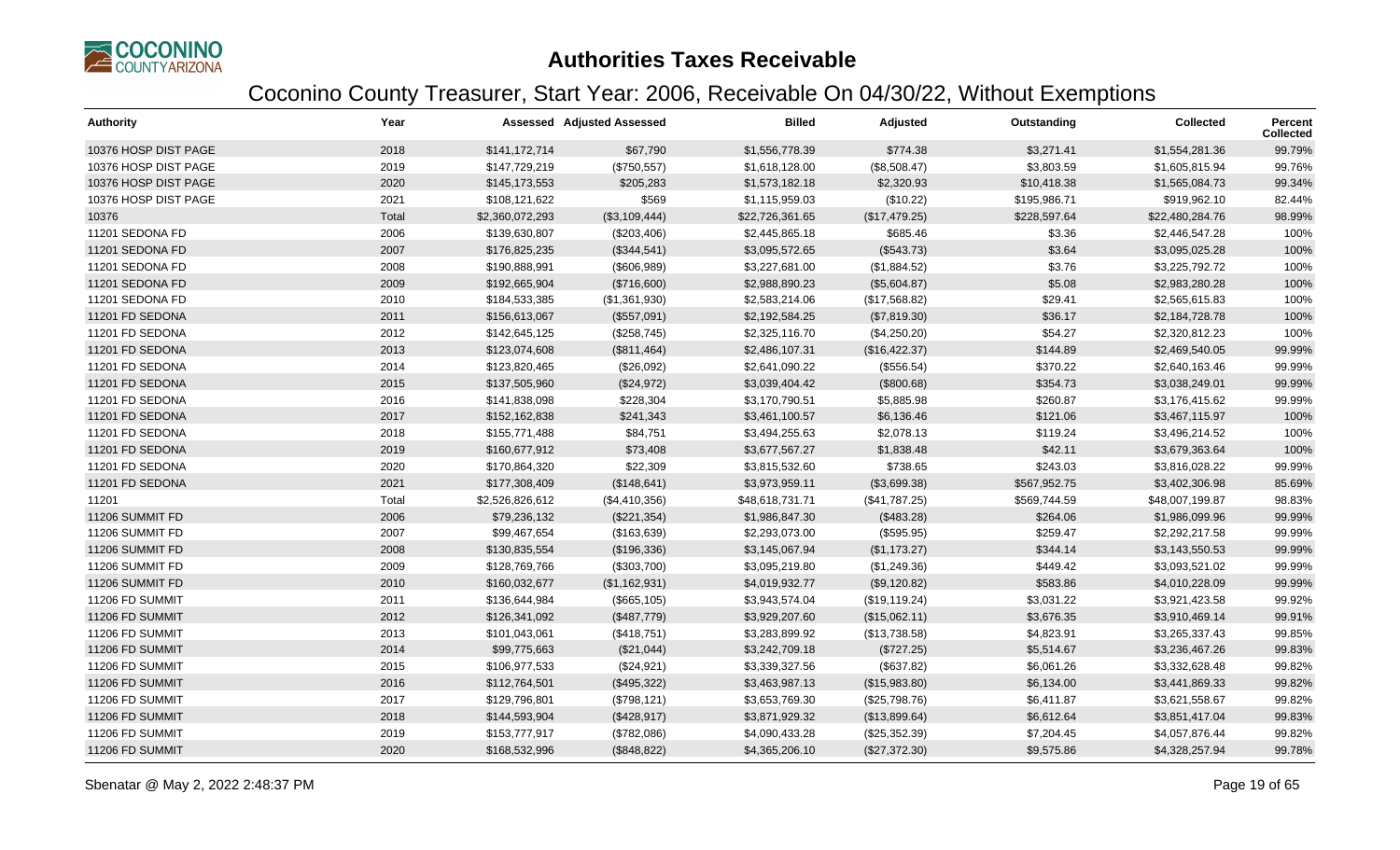

| <b>Authority</b>              | Year  |                 | <b>Assessed Adjusted Assessed</b> | <b>Billed</b>   | Adjusted        | Outstanding    | <b>Collected</b> | <b>Percent</b><br><b>Collected</b> |
|-------------------------------|-------|-----------------|-----------------------------------|-----------------|-----------------|----------------|------------------|------------------------------------|
| 11206 FD SUMMIT               | 2021  | \$177,959,952   | \$10,197                          | \$4,617,991.79  | \$495.60        | \$1,087,206.19 | \$3,531,281.20   | 76.46%                             |
| 11206                         | Total | \$2,056,550,187 | (\$7,008,631)                     | \$56,342,176.03 | (\$169, 818.97) | \$1,148,153.37 | \$55,024,203.69  | 97.96%                             |
| 11240 HIGHLANDS FD            | 2006  | \$84,770,046    | (\$134,315)                       | \$2,547,250.45  | (\$60.22)       | \$16.06        | \$2,547,174.17   | 100%                               |
| 11240 HIGHLANDS FD            | 2007  | \$92,296,947    | (\$159,057)                       | \$2,775,444.97  | (\$72.19)       | \$88.49        | \$2,775,284.29   | 100%                               |
| 11240 HIGHLANDS FD            | 2008  | \$112,791,956   | (\$87,948)                        | \$3,050,187.94  | (\$293.83)      | \$150.33       | \$3,049,743.78   | 100%                               |
| 11240 HIGHLANDS FD            | 2009  | \$119,065,974   | (\$62,228)                        | \$3,217,952.53  | (\$228.21)      | \$165.29       | \$3,217,559.03   | 99.99%                             |
| 11240 HIGHLANDS FD            | 2010  | \$114,152,439   | (\$68,764)                        | \$3,217,679.18  | (\$1,385.18)    | \$386.40       | \$3,215,907.60   | 99.99%                             |
| 11240 FD HIGHLANDS            | 2011  | \$93,927,798    | (\$59,065)                        | \$2,770,870.27  | (\$1,753.29)    | \$1,971.98     | \$2,767,145.00   | 99.93%                             |
| 11240 FD HIGHLANDS            | 2012  | \$90,856,034    | (\$56,030)                        | \$2,852,879.66  | (\$1,780.85)    | \$2,415.57     | \$2,848,683.24   | 99.92%                             |
| 11240 FD HIGHLANDS            | 2013  | \$83,657,208    | (\$19,830)                        | \$2,660,299.64  | (\$631.35)      | \$2,876.57     | \$2,656,791.72   | 99.89%                             |
| 11240 FD HIGHLANDS            | 2014  | \$86,782,122    | (\$15,658)                        | \$2,820,419.24  | (\$289.62)      | \$2,901.30     | \$2,817,228.32   | 99.9%                              |
| 11240 FD HIGHLANDS            | 2015  | \$88,381,855    | (\$70,635)                        | \$2,811,645.06  | (\$1,502.20)    | \$3,189.80     | \$2,806,953.06   | 99.89%                             |
| 11240 FD HIGHLANDS            | 2016  | \$92,021,646    | (\$85,544)                        | \$2,877,133.73  | (\$2,044.18)    | \$4,076.28     | \$2,871,013.27   | 99.86%                             |
| 11240 FD HIGHLANDS            | 2017  | \$97,653,033    | (\$325,595)                       | \$2,995,526.01  | (\$8,736.91)    | \$4,359.12     | \$2,982,429.98   | 99.85%                             |
| 11240 FD HIGHLANDS            | 2018  | \$104,930,410   | (\$360,797)                       | \$3,147,970.10  | (\$11,754.90)   | \$5,047.95     | \$3,131,167.25   | 99.84%                             |
| 11240 FD HIGHLANDS            | 2019  | \$109,513,586   | (\$469,459)                       | \$3,297,913.46  | (\$10,963.15)   | \$5,471.31     | \$3,281,479.00   | 99.83%                             |
| 11240 FD HIGHLANDS            | 2020  | \$115,864,388   | (\$148,210)                       | \$3,436,418.85  | (\$4,816.82)    | \$5,513.80     | \$3,426,088.23   | 99.84%                             |
| 11240 FD HIGHLANDS            | 2021  | \$118,438,786   | \$230                             | \$3,520,179.07  | \$7.48          | \$671,531.26   | \$2,848,655.29   | 80.92%                             |
| 11240                         | Total | \$1,605,104,228 | (\$2,122,905)                     | \$47,999,770.16 | (\$46,305.42)   | \$710,161.51   | \$47,243,303.23  | 98.52%                             |
| 11241 PINEWOOD FD             | 2006  | \$49,845,434    | (\$81,375)                        | \$1,064,304.20  | \$5.07          | \$0.00         | \$1,064,309.27   | 100%                               |
| 11241 PINEWOOD FD             | 2007  | \$60,980,531    | (\$132,005)                       | \$1,301,816.93  | (\$369.53)      | \$0.00         | \$1,301,447.40   | 100%                               |
| 11241 PINEWOOD FD             | 2008  | \$75,186,948    | (\$118,914)                       | \$1,603,401.41  | \$94.41         | \$0.00         | \$1,603,495.82   | 100%                               |
| 11241 PINEWOOD FD             | 2009  | \$80,664,208    | (\$60, 144)                       | \$1,723,630.65  | (\$419.86)      | \$0.00         | \$1,723,210.79   | 100%                               |
| 11241 PINEWOOD FD             | 2010  | \$79,927,690    | (\$140,302)                       | \$1,766,171.60  | (\$2,096.15)    | \$8.75         | \$1,764,066.70   | 100%                               |
| 11241 FD PINEWOOD             | 2011  | \$68,581,505    | (\$95,417)                        | \$1,733,054.82  | (\$2,567.85)    | \$407.91       | \$1,730,079.06   | 99.98%                             |
| 11241 FD PINEWOOD             | 2012  | \$65,234,415    | (\$42,728)                        | \$1,757,937.61  | (\$1,301.98)    | \$870.35       | \$1,755,765.28   | 99.95%                             |
| 11241 FD PINEWOOD             | 2013  | \$53,060,019    | (\$14,952)                        | \$1,714,899.03  | (\$642.91)      | \$1,369.49     | \$1,712,886.63   | 99.92%                             |
| 11241 FD PINEWOOD             | 2014  | \$52,113,777    | (\$6,585)                         | \$1,693,177.35  | (\$366.74)      | \$1,339.58     | \$1,691,471.03   | 99.92%                             |
| 11241 FD PINEWOOD             | 2015  | \$56,690,345    | (\$12,290)                        | \$1,757,813.82  | (\$525.28)      | \$1,491.70     | \$1,755,796.84   | 99.92%                             |
| 11241 FD PINEWOOD             | 2016  | \$59,698,432    | (\$14,768)                        | \$1,837,681.34  | (\$606.22)      | \$1,543.17     | \$1,835,531.95   | 99.92%                             |
| 11241 FD PINEWOOD             | 2017  | \$60,927,356    | (\$88,571)                        | \$2,054,478.21  | (\$2,576.41)    | \$1,569.18     | \$2,050,332.62   | 99.92%                             |
| 11241 FD PINEWOOD             | 2018  | \$64,383,788    | \$12,856                          | \$2,156,316.88  | (\$2,326.89)    | \$1,582.30     | \$2,152,407.69   | 99.93%                             |
| 11241 FD PINEWOOD             | 2019  | \$70,837,950    | (\$124,708)                       | \$2,268,202.28  | (\$4,370.76)    | \$2,378.72     | \$2,261,452.80   | 99.89%                             |
| 11241 FD PINEWOOD             | 2020  | \$74,617,980    | (\$94,680)                        | \$2,398,375.69  | (\$4,253.41)    | \$3,000.16     | \$2,391,122.12   | 99.87%                             |
| 11241 FD PINEWOOD             | 2021  | \$78,588,769    | \$4,588                           | \$2,513,358.22  | \$160.58        | \$474,642.40   | \$2,038,876.40   | 81.12%                             |
| 11241                         | Total | \$1,051,339,147 | (\$1,009,995)                     | \$29,344,620.04 | (\$22,163.93)   | \$490,203.71   | \$28,832,252.40  | 98.33%                             |
| 11242 FOREST LAKES ESTATES FD | 2006  | \$16,356,481    | \$0                               | \$303,767.28    | \$0.00          | \$5.37         | \$303,761.91     | 100%                               |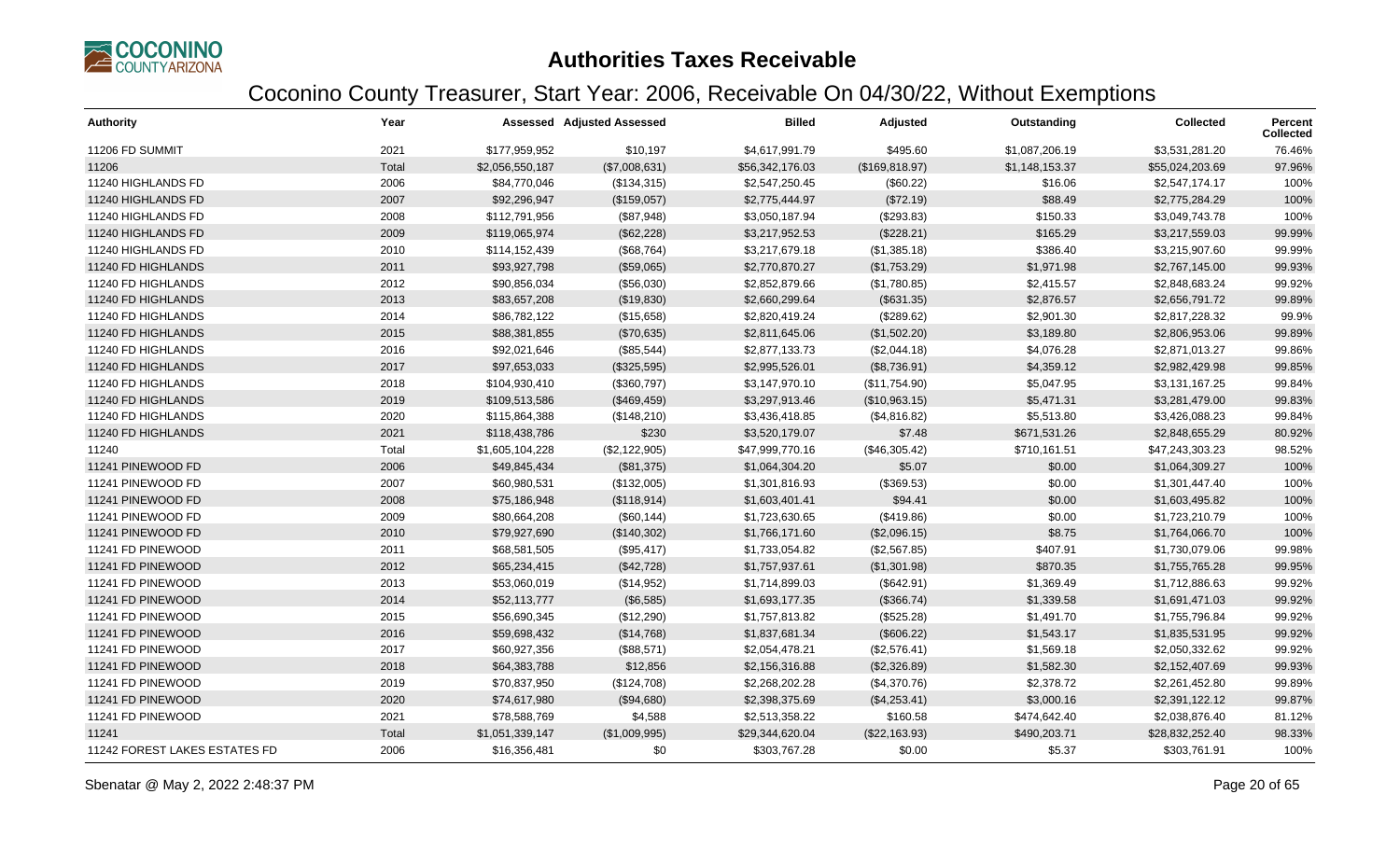

| <b>Authority</b>                     | Year  |               | <b>Assessed Adjusted Assessed</b> | <b>Billed</b>  | Adjusted     | Outstanding  | <b>Collected</b> | Percent<br><b>Collected</b> |
|--------------------------------------|-------|---------------|-----------------------------------|----------------|--------------|--------------|------------------|-----------------------------|
| 11242 FOREST LAKES ESTATES FD        | 2007  | \$17,864,811  | \$0                               | \$331,675.08   | \$121.71     | \$5.83       | \$331,790.96     | 100%                        |
| 11242 FOREST LAKES ESTATES FD        | 2008  | \$24,174,688  | (\$201)                           | \$448,947.22   | (\$3.72)     | \$6.38       | \$448,937.12     | 100%                        |
| 11242 FOREST LAKES ESTATES FD        | 2009  | \$27,832,230  | (\$61,637)                        | \$660,114.01   | (\$1,152.71) | \$8.86       | \$658,952.44     | 100%                        |
| <b>11242 FOREST LAKES ESTATES FD</b> | 2010  | \$26,693,119  | (\$40,635)                        | \$517,536.97   | (\$122.02)   | \$7.04       | \$517,407.91     | 100%                        |
| 11242 FD FOREST LAKES ESTAT          | 2011  | \$23,104,547  | (\$29,889)                        | \$561,814.53   | (\$192.09)   | \$13.73      | \$561,608.71     | 100%                        |
| 11242 FD FOREST LAKES ESTAT          | 2012  | \$21,628,187  | (\$5,270)                         | \$606,194.82   | (\$162.24)   | \$23.77      | \$606,008.81     | 100%                        |
| 11242 FD FOREST LAKES ESTAT          | 2013  | \$16,184,967  | (\$6,171)                         | \$526,011.14   | (\$211.06)   | \$143.20     | \$525,656.88     | 99.97%                      |
| 11242 FD FOREST LAKES ESTAT          | 2014  | \$15,082,037  | (\$5,410)                         | \$490,165.91   | (\$175.82)   | \$143.23     | \$489,846.86     | 99.97%                      |
| 11242 FD FOREST LAKES ESTAT          | 2015  | \$16,764,027  | (\$863)                           | \$513,452.97   | (\$23.70)    | \$146.40     | \$513,282.87     | 99.97%                      |
| 11242 FD FOREST LAKES ESTAT          | 2016  | \$16,924,133  | (\$818)                           | \$530,592.47   | (\$24.93)    | \$272.49     | \$530,295.05     | 99.95%                      |
| 11242 FD FOREST LAKES ESTAT          | 2017  | \$17,701,114  | \$247                             | \$554,275.46   | \$8.93       | \$276.66     | \$554,007.73     | 99.95%                      |
| 11242 FD FOREST LAKES ESTAT          | 2018  | \$18,600,632  | \$0                               | \$578,752.00   | \$0.00       | \$281.07     | \$578,470.93     | 99.95%                      |
| 11242 FD FOREST LAKES ESTAT          | 2019  | \$20,642,764  | (\$2,970)                         | \$607,686.48   | (\$67.28)    | \$167.69     | \$607,451.51     | 99.97%                      |
| 11242 FD FOREST LAKES ESTAT          | 2020  | \$22,727,447  | \$120                             | \$643,626.70   | \$3.89       | \$171.81     | \$643,458.78     | 99.97%                      |
| 11242 FD FOREST LAKES ESTAT          | 2021  | \$22,714,639  | \$972                             | \$676,604.70   | \$31.58      | \$103,360.93 | \$573,275.35     | 84.72%                      |
| 11242                                | Total | \$324,995,823 | (\$152,525)                       | \$8,551,217.74 | (\$1,969.46) | \$105,034.46 | \$8,444,213.82   | 98.77%                      |
| 11245 FORT VALLEY FD                 | 2006  | \$13,715,637  | \$0                               | \$342,829.39   | \$0.00       | \$0.00       | \$342,829.39     | 100%                        |
| 11245 FORT VALLEY FD                 | 2007  | \$33,019,140  | (\$58,149)                        | \$825,167.63   | (\$59.57)    | \$0.00       | \$825,108.06     | 100%                        |
| 11245 FORT VALLEY FD                 | 2008  | \$43,398,092  | (\$243,017)                       | \$1,041,149.31 | (\$421.63)   | \$0.00       | \$1,040,727.68   | 100%                        |
| 11245 FORT VALLEY FD                 | 2009  | \$43,830,776  | (\$89,183)                        | \$1,051,445.04 | (\$115.64)   | \$0.00       | \$1,051,329.40   | 100%                        |
| 11245                                | Total | \$133,963,645 | (\$390,349)                       | \$3,260,591.37 | (\$596.84)   | \$0.00       | \$3,259,994.53   | 100%                        |
| 11246 GREENEHAVEN FD                 | 2006  | \$6,266,832   | \$0                               | \$56,979.58    | \$0.00       | \$0.00       | \$56,979.58      | 100%                        |
| 11246 GREENEHAVEN FD                 | 2007  | \$7,068,176   | \$0                               | \$77,304.72    | \$0.00       | \$0.00       | \$77,304.72      | 100%                        |
| 11246 GREENEHAVEN FD                 | 2008  | \$8,718,498   | (\$5,659)                         | \$95,717.98    | (\$61.76)    | \$0.00       | \$95,656.22      | 100%                        |
| 11246 GREENEHAVEN FD                 | 2009  | \$9,826,985   | (\$4,583)                         | \$107,697.96   | (\$50.06)    | \$0.00       | \$107,647.90     | 100%                        |
| 11246 GREENEHAVEN FD                 | 2010  | \$11,612,544  | (\$4,583)                         | \$110,877.76   | (\$43.76)    | \$0.00       | \$110,834.00     | 100%                        |
| 11246 FD GREENEHAVEN                 | 2011  | \$11,772,336  | (\$4,583)                         | \$102,984.95   | (\$40.10)    | \$0.00       | \$102,944.85     | 100%                        |
| 11246 FD GREENEHAVEN                 | 2012  | \$10,522,019  | (\$3,150)                         | \$102,326.91   | (\$30.63)    | \$0.00       | \$102,296.28     | 100%                        |
| 11246 FD GREENEHAVEN                 | 2013  | \$8,922,876   | (\$2,983)                         | \$121,146.18   | (\$40.54)    | \$0.00       | \$121,105.64     | 100%                        |
| 11246 FD GREENEHAVEN                 | 2014  | \$9,067,148   | (\$3,043)                         | \$121,363.20   | (\$40.74)    | \$0.00       | \$121,322.46     | 100%                        |
| 11246 FD GREENEHAVEN                 | 2015  | \$9,084,896   | (\$2,837)                         | \$121,186.90   | (\$38.27)    | \$71.09      | \$121,077.54     | 99.94%                      |
| 11246 FD GREENEHAVEN                 | 2016  | \$8,661,257   | \$0                               | \$121,145.97   | \$0.00       | \$0.00       | \$121,145.97     | 100%                        |
| 11246 FD GREENEHAVEN                 | 2017  | \$8,534,348   | (\$140,047)                       | \$139,349.46   | (\$2,306.72) | \$0.00       | \$137,042.74     | 100%                        |
| 11246 FD GREENEHAVEN                 | 2018  | \$8,653,735   | \$0                               | \$150,807.22   | \$0.00       | \$207.79     | \$150,599.43     | 99.86%                      |
| 11246 FD GREENEHAVEN                 | 2019  | \$9,061,351   | \$0                               | \$161,552.59   | \$0.00       | \$294.19     | \$161,258.40     | 99.82%                      |
| 11246 FD GREENEHAVEN                 | 2020  | \$9,040,312   | \$0                               | \$193,354.11   | \$0.00       | \$253.80     | \$193,100.31     | 99.87%                      |
| 11246 FD GREENEHAVEN                 | 2021  | \$9,205,614   | \$0                               | \$212,460.74   | \$0.00       | \$47,799.78  | \$164,660.96     | 77.5%                       |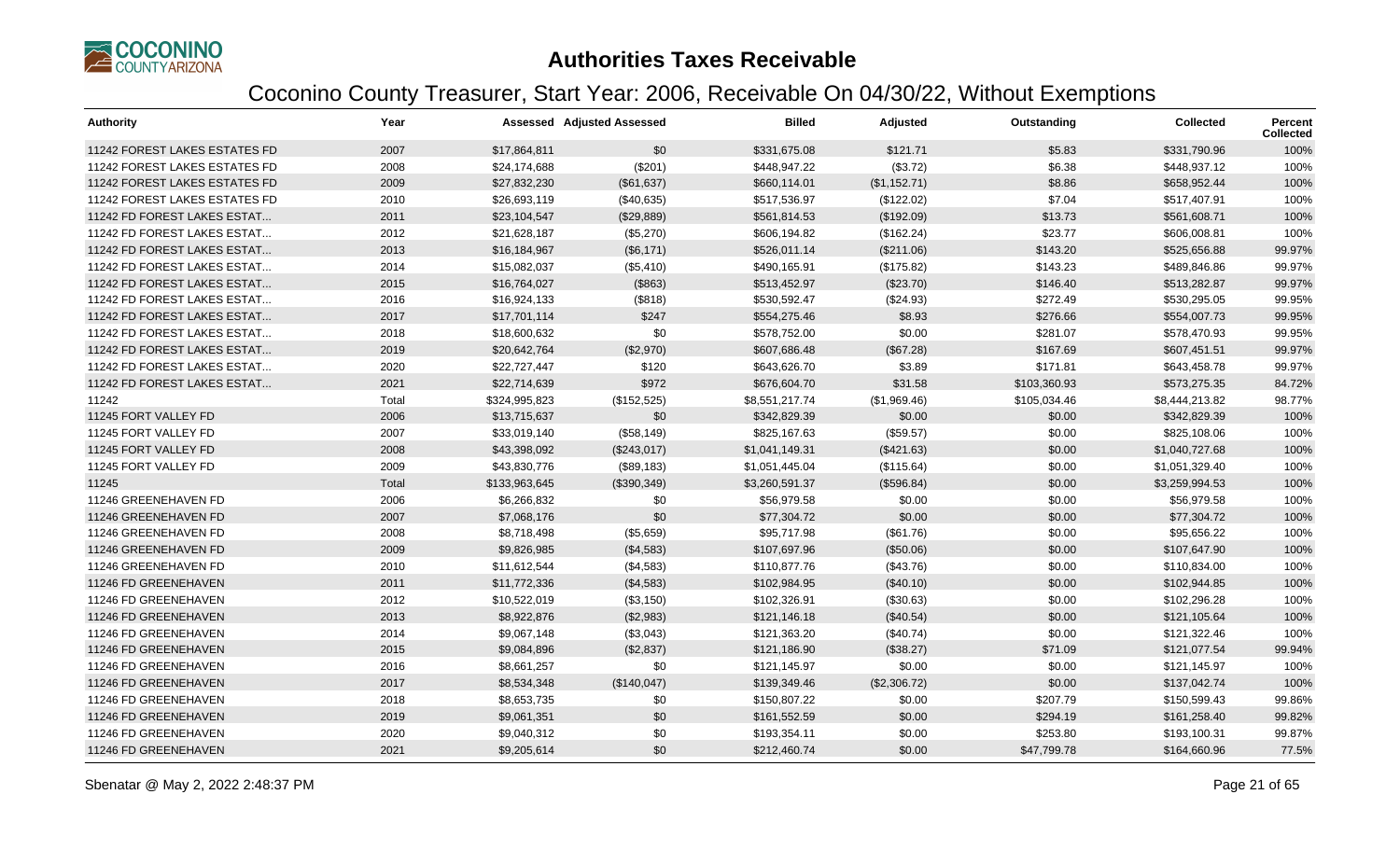

| <b>Authority</b>             | Year  |               | <b>Assessed Adjusted Assessed</b> | <b>Billed</b>  | Adjusted     | Outstanding | <b>Collected</b> | Percent<br><b>Collected</b> |
|------------------------------|-------|---------------|-----------------------------------|----------------|--------------|-------------|------------------|-----------------------------|
| 11246                        | Total | \$146,018,927 | (\$171,468)                       | \$1,996,256.23 | (\$2,652.58) | \$48,626.65 | \$1,944,977.00   | 97.56%                      |
| 11247 MORMON LAKE FD         | 2006  | \$5,007,225   | (\$7,823)                         | \$84,430.32    | (\$11.27)    | \$0.00      | \$84,419.05      | 100%                        |
| 11247 MORMON LAKE FD         | 2007  | \$5,913,893   | \$0                               | \$99,584.95    | \$0.00       | \$0.00      | \$99,584.95      | 100%                        |
| 11247 MORMON LAKE FD         | 2008  | \$7,038,468   | (\$24,081)                        | \$122,000.66   | (\$77.02)    | \$0.00      | \$121,923.64     | 100%                        |
| 11247 MORMON LAKE FD         | 2009  | \$7,808,897   | \$0                               | \$135,244.41   | \$6.19       | \$0.00      | \$135,250.60     | 100%                        |
| 11247 MORMON LAKE FD         | 2010  | \$8,033,216   | \$0                               | \$138,103.32   | \$0.00       | \$0.00      | \$138,103.32     | 100%                        |
| 11247 FD MORMON LAKE         | 2011  | \$7,048,731   | \$0                               | \$123,352.91   | \$0.00       | \$0.00      | \$123,352.91     | 100%                        |
| 11247 FD MORMON LAKE         | 2012  | \$6,642,011   | \$760                             | \$116,235.28   | \$13.28      | \$5.51      | \$116,243.05     | 100%                        |
| 11247 FD MORMON LAKE         | 2013  | \$5,390,375   | (\$28,537)                        | \$96,487.64    | (\$510.87)   | \$827.34    | \$95,149.43      | 99.14%                      |
| 11247 FD MORMON LAKE         | 2014  | \$5,415,025   | (\$28,415)                        | \$96,929.00    | (\$508.63)   | \$807.82    | \$95,612.55      | 99.16%                      |
| 11247 FD MORMON LAKE         | 2015  | \$6,242,993   | (\$31,270)                        | \$103,499.92   | (\$558.11)   | \$894.38    | \$102,047.43     | 99.13%                      |
| 11247 FD MORMON LAKE         | 2016  | \$6,468,512   | (\$45,249)                        | \$170,336.62   | (\$1,274.17) | \$1,464.70  | \$167,597.75     | 99.13%                      |
| 11247 FD MORMON LAKE         | 2017  | \$7,037,963   | \$6,060                           | \$208,382.37   | \$196.95     | \$1,848.46  | \$206,730.86     | 99.11%                      |
| 11247 FD MORMON LAKE         | 2018  | \$7,469,120   | (\$1,101)                         | \$219,040.40   | (\$35.78)    | \$2,077.34  | \$216,927.28     | 99.05%                      |
| 11247 FD MORMON LAKE         | 2019  | \$8,440,336   | \$7,733                           | \$231,314.36   | \$251.32     | \$2,680.41  | \$228,885.27     | 98.84%                      |
| 11247 FD MORMON LAKE         | 2020  | \$9,051,880   | \$0                               | \$242,377.57   | \$0.00       | \$3,078.17  | \$239,299.40     | 98.73%                      |
| 11247 FD MORMON LAKE         | 2021  | \$9,302,866   | \$0                               | \$254,702.14   | \$0.00       | \$44,790.45 | \$209,911.69     | 82.41%                      |
| 11247                        | Total | \$112,311,511 | (\$151,923)                       | \$2,442,021.87 | (\$2,508.11) | \$58,474.58 | \$2,381,039.18   | 97.6%                       |
| 11249 SHERWOOD FOREST EST FD | 2006  | \$3,245,909   | \$0                               | \$48,706.83    | \$0.00       | \$0.00      | \$48,706.83      | 100%                        |
| 11249 SHERWOOD FOREST EST FD | 2007  | \$4,015,583   | \$0                               | \$60,284.08    | \$0.00       | \$0.00      | \$60,284.08      | 100%                        |
| 11249 SHERWOOD FOREST EST FD | 2008  | \$6,979,160   | \$0                               | \$104,735.52   | \$0.00       | \$0.00      | \$104,735.52     | 100%                        |
| 11249 SHERWOOD FOREST EST FD | 2009  | \$7,457,054   | \$0                               | \$112,064.00   | \$0.00       | \$0.00      | \$112,064.00     | 100%                        |
| 11249 SHERWOOD FOREST EST FD | 2010  | \$5,560,142   | \$0                               | \$83,351.82    | \$0.00       | \$0.00      | \$83,351.82      | 100%                        |
| 11249 FD SHERWOOD FOREST EST | 2011  | \$5,610,646   | \$0                               | \$90,157.56    | \$0.00       | \$56.04     | \$90,101.52      | 99.94%                      |
| 11249 FD SHERWOOD FOREST EST | 2012  | \$4,826,809   | (\$32,853)                        | \$90,743.82    | (\$617.65)   | \$66.37     | \$90,059.80      | 99.93%                      |
| 11249 FD SHERWOOD FOREST EST | 2013  | \$3,153,297   | (\$860)                           | \$90,814.72    | (\$24.80)    | \$103.70    | \$90,686.22      | 99.89%                      |
| 11249 FD SHERWOOD FOREST EST | 2014  | \$3,607,254   | (\$22,739)                        | \$103,889.19   | (\$654.88)   | \$105.52    | \$103,128.79     | 99.9%                       |
| 11249 FD SHERWOOD FOREST EST | 2015  | \$3,706,994   | \$0                               | \$101,411.47   | \$0.00       | \$214.49    | \$101,196.98     | 99.79%                      |
| 11249 FD SHERWOOD FOREST EST | 2016  | \$3,867,797   | \$0                               | \$101,692.39   | \$0.00       | \$210.01    | \$101,482.38     | 99.79%                      |
| 11249 FD SHERWOOD FOREST EST | 2017  | \$4,064,787   | \$0                               | \$123,560.39   | \$0.00       | \$249.46    | \$123,310.93     | 99.8%                       |
| 11249 FD SHERWOOD FOREST EST | 2018  | \$5,213,341   | \$0                               | \$118,177.67   | \$0.00       | \$112.15    | \$118,065.52     | 99.91%                      |
| 11249 FD SHERWOOD FOREST EST | 2019  | \$5,853,001   | (\$2,947)                         | \$143,357.15   | (\$85.09)    | \$128.85    | \$143,143.21     | 99.91%                      |
| 11249 FD SHERWOOD FOREST EST | 2020  | \$6,448,873   | (\$3,014)                         | \$143,351.29   | (\$81.77)    | \$120.39    | \$143,149.13     | 99.92%                      |
| 11249 FD SHERWOOD FOREST EST | 2021  | \$6,966,581   | (\$2,938)                         | \$150,179.38   | (\$83.14)    | \$23,039.66 | \$127,056.58     | 84.65%                      |
| 11249                        | Total | \$80,577,228  | (\$65,351)                        | \$1,666,477.28 | (\$1,547.33) | \$24,406.64 | \$1,640,523.31   | 98.53%                      |
| 11250 THE WOODS FD           | 2006  | \$667,624     | \$0                               | \$3,214.50     | \$0.00       | \$0.00      | \$3,214.50       | 100%                        |
| 11250 THE WOODS FD           | 2007  | \$946,917     | \$0                               | \$3,938.92     | \$0.00       | \$0.00      | \$3,938.92       | 100%                        |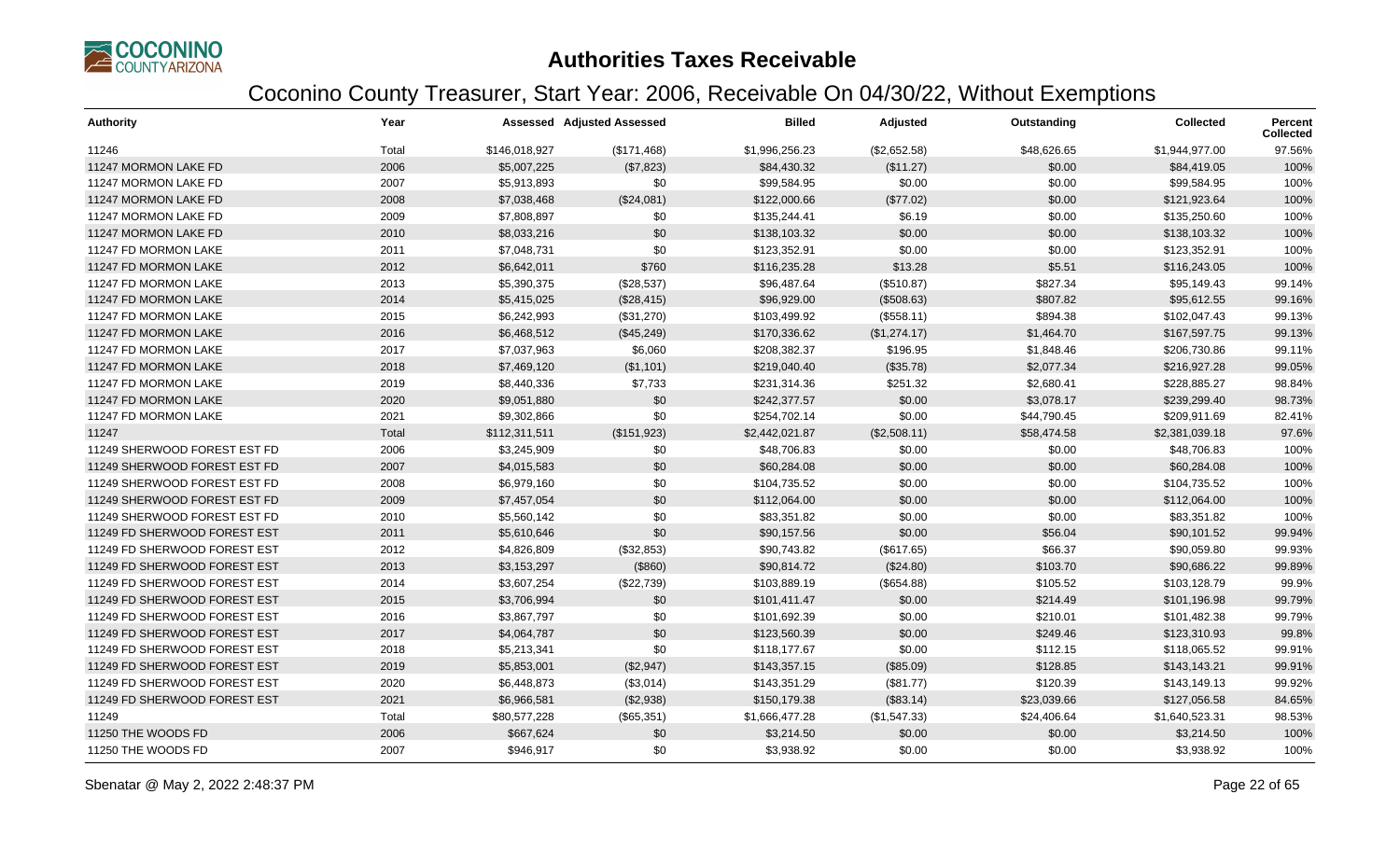

| <b>Authority</b>              | Year  |              | Assessed Adjusted Assessed | <b>Billed</b>  | Adjusted     | Outstanding | <b>Collected</b> | <b>Percent</b><br><b>Collected</b> |
|-------------------------------|-------|--------------|----------------------------|----------------|--------------|-------------|------------------|------------------------------------|
| 11250 THE WOODS FD            | 2008  | \$1,124,992  | \$0                        | \$4,715.02     | \$0.00       | \$0.00      | \$4,715.02       | 100%                               |
| 11250 THE WOODS FD            | 2009  | \$1,253,880  | (\$7,936)                  | \$3,874.86     | (\$10.15)    | \$0.00      | \$3,864.71       | 100%                               |
| 11250 THE WOODS FD            | 2010  | \$1,298,490  | (\$5,134)                  | \$3,551.24     | (\$14.08)    | \$0.00      | \$3,537.16       | 100%                               |
| 11250 FD THE WOODS            | 2011  | \$1,041,409  | (\$5,208)                  | \$2,811.80     | (\$14.06)    | \$9.42      | \$2,788.32       | 99.66%                             |
| 11250 FD THE WOODS            | 2012  | \$1,051,853  | \$0                        | \$3,155.52     | (\$0.02)     | \$21.18     | \$3,134.32       | 99.33%                             |
| 11250 FD THE WOODS            | 2013  | \$901,721    | \$0                        | \$3,156.04     | (\$0.02)     | \$25.21     | \$3,130.81       | 99.2%                              |
| 11250 FD THE WOODS            | 2014  | \$932,722    | \$0                        | \$3,730.90     | \$0.00       | \$29.32     | \$3,701.58       | 99.21%                             |
| 11250 FD THE WOODS            | 2015  | \$960,045    | \$0                        | \$5,647.64     | \$0.00       | \$44.69     | \$5,602.95       | 99.21%                             |
| 11250 FD THE WOODS            | 2016  | \$1,008,740  | \$0                        | \$5,901.93     | \$0.00       | \$45.39     | \$5,856.54       | 99.23%                             |
| 11250 FD THE WOODS            | 2017  | \$926,006    | \$0                        | \$5,435.51     | \$0.00       | \$46.06     | \$5,389.45       | 99.15%                             |
| 11250 FD THE WOODS            | 2018  | \$1,078,884  | \$0                        | \$7,124.02     | \$0.00       | \$58.41     | \$7,065.61       | 99.18%                             |
| 11250 FD THE WOODS            | 2019  | \$1,202,568  | \$0                        | \$10,765.43    | \$0.00       | \$84.06     | \$10,681.37      | 99.22%                             |
| 11250 FD THE WOODS            | 2020  | \$1,311,687  | \$0                        | \$11,661.25    | \$0.00       | \$86.42     | \$11,574.83      | 99.26%                             |
| 11250 FD THE WOODS            | 2021  | \$1,423,716  | \$0                        | \$12,584.87    | \$0.00       | \$2,126.77  | \$10,458.10      | 83.1%                              |
| 11250                         | Total | \$17,131,254 | (\$18,278)                 | \$91,269.45    | (\$38.33)    | \$2,576.93  | \$88,654.19      | 97.18%                             |
| 11251 KAIBAB ESTATES WEST FD  | 2006  | \$1,954,951  | \$0                        | \$40,671.60    | \$0.00       | \$5.04      | \$40,666.56      | 99.99%                             |
| 11251 KAIBAB ESTATES WEST FD  | 2007  | \$2,327,712  | (\$1,617)                  | \$48,647.50    | (\$16.17)    | \$5.54      | \$48,625.79      | 99.99%                             |
| 11251 KAIBAB ESTATES WEST FD  | 2008  | \$3,185,208  | (\$40,990)                 | \$66,824.84    | (\$338.72)   | \$6.04      | \$66,480.08      | 99.99%                             |
| 11251 KAIBAB ESTATES WEST FD  | 2009  | \$4,560,143  | (\$4,925)                  | \$93,914.51    | \$90.63      | \$209.35    | \$93,795.79      | 99.78%                             |
| 11251 KAIBAB ESTATES WEST FD  | 2010  | \$4,561,055  | (\$13,015)                 | \$85,125.24    | (\$109.31)   | \$229.85    | \$84,786.08      | 99.73%                             |
| 11251 FD KAIBAB ESTATES WEST  | 2011  | \$3,925,420  | (\$3,418)                  | \$73,728.38    | (\$64.20)    | \$992.10    | \$72,672.08      | 98.65%                             |
| 11251 FD KAIBAB ESTATES WEST  | 2012  | \$3,363,398  | (\$2,480)                  | \$78,965.85    | (\$58.96)    | \$1,453.42  | \$77,453.47      | 98.16%                             |
| 11251 FD KAIBAB ESTATES WEST  | 2013  | \$2,866,816  | (\$12,117)                 | \$67,307.34    | (\$284.77)   | \$1,642.09  | \$65,380.48      | 97.55%                             |
| 11251 FD KAIBAB ESTATES WEST  | 2014  | \$2,697,961  | (\$32,452)                 | \$63,342.58    | (\$761.91)   | \$1,545.95  | \$61,034.72      | 97.53%                             |
| 11251 FD KAIBAB ESTATES WEST  | 2015  | \$3,046,071  | (\$11,082)                 | \$64,801.66    | (\$205.07)   | \$1,572.93  | \$63,023.66      | 97.56%                             |
| 11251 FD KAIBAB ESTATES WEST  | 2016  | \$2,946,109  | \$5,250                    | \$64,960.05    | \$151.95     | \$1,727.99  | \$63,384.01      | 97.35%                             |
| 11251 FD KAIBAB ESTATES WEST  | 2017  | \$2,899,058  | (\$5,683)                  | \$66,289.78    | (\$107.79)   | \$1,778.75  | \$64,403.24      | 97.31%                             |
| 11251 FD KAIBAB ESTATES WEST  | 2018  | \$3,054,676  | (\$213)                    | \$66,651.35    | \$20.21      | \$1,866.85  | \$64,804.71      | 97.2%                              |
| 11251 FD KAIBAB ESTATES WEST  | 2019  | \$3,160,063  | (\$4,247)                  | \$66,621.53    | (\$96.45)    | \$1,987.16  | \$64,537.92      | 97.01%                             |
| 11251 FD KAIBAB ESTATES WEST  | 2020  | \$3,507,265  | (\$3,031)                  | \$73,061.35    | (\$71.17)    | \$2,028.53  | \$70,961.65      | 97.22%                             |
| 11251 FD KAIBAB ESTATES WEST  | 2021  | \$3,559,571  | (\$3,149)                  | \$75,710.67    | (\$75.24)    | \$22,869.33 | \$52,766.10      | 69.76%                             |
| 11251                         | Total | \$51,615,477 | (\$133,169)                | \$1,096,624.23 | (\$1,926.97) | \$39,920.92 | \$1,054,776.34   | 96.35%                             |
| 11252 MT, ELDEN LOOKOUT RD FD | 2006  | \$10,779,096 | \$0                        | \$269,349.19   | \$0.00       | \$0.00      | \$269,349.19     | 100%                               |
| 11523 BLUE RIDGE FD           | 2006  | \$23,364,147 | \$0                        | \$420,670.89   | \$262.67     | \$0.00      | \$420,933.56     | 100%                               |
| 11523 BLUE RIDGE FD           | 2007  | \$29,325,190 | (\$19,251)                 | \$528,232.54   | \$627.48     | \$3.62      | \$528,856.40     | 100%                               |
| 11523 BLUE RIDGE FD           | 2008  | \$40,429,317 | (\$27,616)                 | \$727,920.46   | \$158.72     | \$3.62      | \$728,075.56     | 100%                               |
| 11523 BLUE RIDGE FD           | 2009  | \$50,279,403 | (\$67,014)                 | \$785,631.77   | (\$69.68)    | \$3.14      | \$785,558.95     | 100%                               |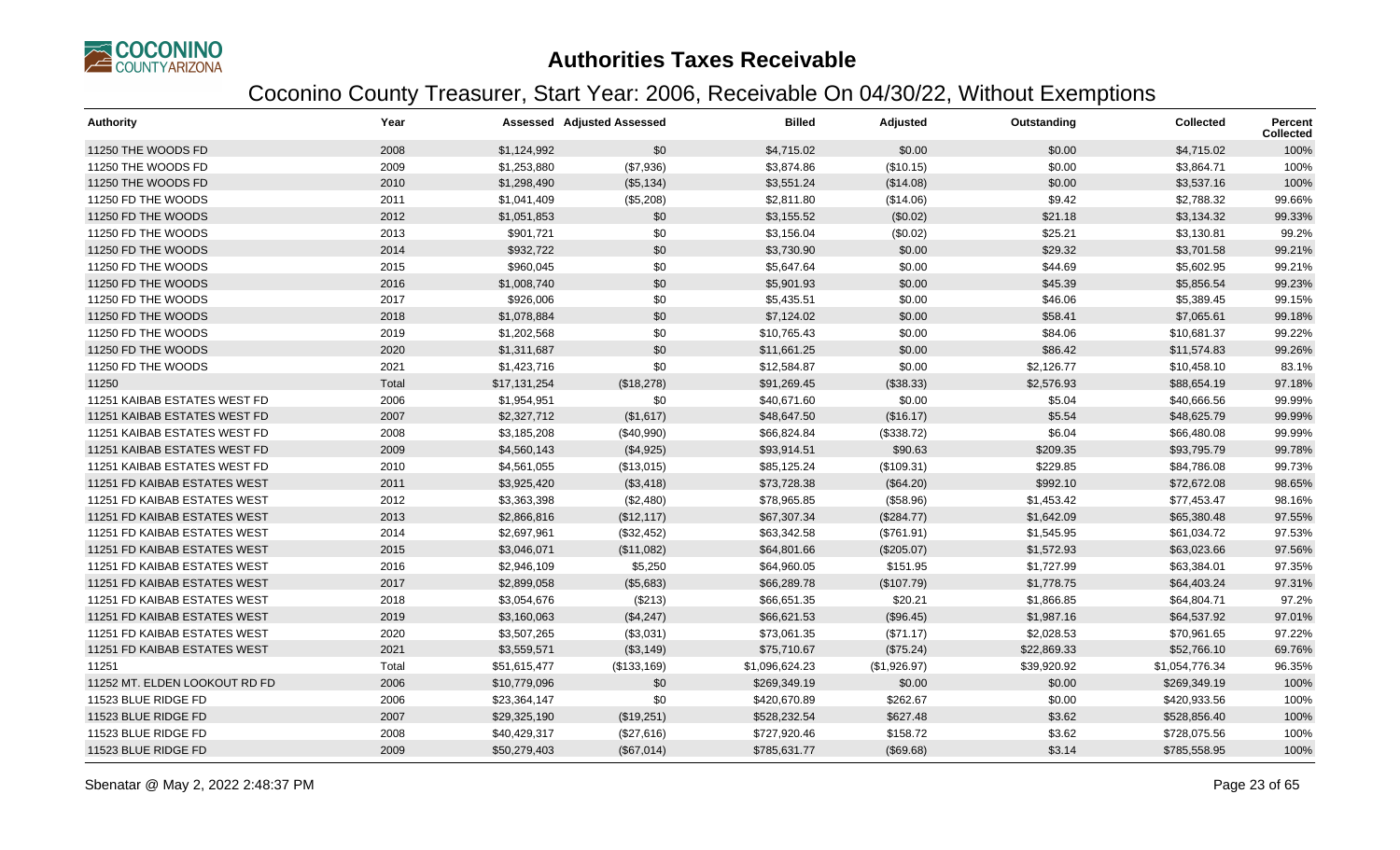

| <b>Authority</b>    | Year  |               | <b>Assessed Adjusted Assessed</b> | <b>Billed</b>   | Adjusted      | Outstanding  | <b>Collected</b> | Percent<br><b>Collected</b> |
|---------------------|-------|---------------|-----------------------------------|-----------------|---------------|--------------|------------------|-----------------------------|
| 11523 BLUE RIDGE FD | 2010  | \$46,740,122  | $($ \$650)                        | \$843,836.09    | (\$11.75)     | \$3.63       | \$843,820.71     | 100%                        |
| 11523 FD BLUE RIDGE | 2011  | \$39,052,155  | (\$31,938)                        | \$683,413.00    | (\$558.90)    | \$61.04      | \$682,793.06     | 99.99%                      |
| 11523 FD BLUE RIDGE | 2012  | \$35,742,640  | \$0                               | \$625,494.29    | (\$0.23)      | \$61.78      | \$625,432.28     | 99.99%                      |
| 11523 FD BLUE RIDGE | 2013  | \$26,555,464  | \$1,543                           | \$520,486.61    | \$29.50       | \$70.59      | \$520,445.52     | 99.99%                      |
| 11523 FD BLUE RIDGE | 2014  | \$26,819,407  | \$523                             | \$525,660.68    | \$10.25       | \$71.81      | \$525,599.12     | 99.99%                      |
| 11523 FD BLUE RIDGE | 2015  | \$27,866,177  | (\$2,394)                         | \$567,909.74    | (\$50.50)     | \$157.15     | \$567,702.09     | 99.97%                      |
| 11523 FD BLUE RIDGE | 2016  | \$27,992,113  | \$711                             | \$605,104.54    | \$16.14       | \$171.75     | \$604,948.93     | 99.97%                      |
| 11523 FD BLUE RIDGE | 2017  | \$28,467,647  | \$661                             | \$673,817.00    | \$16.18       | \$188.06     | \$673,645.12     | 99.97%                      |
| 11523 FD BLUE RIDGE | 2018  | \$30,010,276  | \$2,173                           | \$753,526.15    | \$57.56       | \$309.57     | \$753,274.14     | 99.96%                      |
| 11523 FD BLUE RIDGE | 2019  | \$33,199,329  | \$687                             | \$821,193.18    | \$18.96       | \$328.29     | \$820,883.85     | 99.96%                      |
| 11523 FD BLUE RIDGE | 2020  | \$35,363,068  | \$1,649                           | \$939,658.47    | \$49.15       | \$241.20     | \$939,466.42     | 99.97%                      |
| 11523 FD BLUE RIDGE | 2021  | \$34,989,120  | \$320                             | \$992,271.90    | \$9.54        | \$165,860.33 | \$826,421.11     | 83.28%                      |
| 11523               | Total | \$536,195,575 | (\$140,596)                       | \$11,014,827.31 | \$565.09      | \$167,535.58 | \$10,847,856.82  | 98.48%                      |
| 11524 JUNIPINE FD   | 2006  | \$1,040,572   | \$0                               | \$23,128.85     | \$149.56      | \$4.80       | \$23,273.61      | 99.98%                      |
| 11524 JUNIPINE FD   | 2007  | \$1,435,122   | (\$4,494)                         | \$31,015.46     | \$298.99      | \$5.20       | \$31,309.25      | 99.98%                      |
| 11524 JUNIPINE FD   | 2008  | \$2,630,453   | \$0                               | \$55,056.14     | \$603.06      | \$5.70       | \$55,653.50      | 99.99%                      |
| 11524 JUNIPINE FD   | 2009  | \$2,954,575   | \$0                               | \$60,997.82     | \$9.70        | \$6.20       | \$61,001.32      | 99.99%                      |
| 11524 JUNIPINE FD   | 2010  | \$2,794,578   | \$0                               | \$61,531.87     | \$0.00        | \$130.27     | \$61,401.60      | 99.79%                      |
| 11524 FD JUNIPINE   | 2011  | \$2,313,968   | \$16,922                          | \$61,290.00     | \$448.21      | \$96.21      | \$61,642.00      | 99.84%                      |
| 11524 FD JUNIPINE   | 2012  | \$2,289,636   | \$19,698                          | \$66,738.45     | \$572.70      | \$322.77     | \$66,988.38      | 99.52%                      |
| 11524 FD JUNIPINE   | 2013  | \$2,081,781   | \$689                             | \$67,480.66     | \$22.04       | \$466.91     | \$67,035.79      | 99.31%                      |
| 11524 FD JUNIPINE   | 2014  | \$1,321,313   | \$2,840                           | \$42,942.75     | \$92.30       | \$199.20     | \$42,835.85      | 99.54%                      |
| 11524 FD JUNIPINE   | 2015  | \$1,401,042   | \$0                               | \$42,646.33     | \$0.00        | \$191.20     | \$42,455.13      | 99.55%                      |
| 11524 FD JUNIPINE   | 2016  | \$1,338,332   | \$0                               | \$42,129.86     | \$0.00        | \$191.16     | \$41,938.70      | 99.55%                      |
| 11524 FD JUNIPINE   | 2017  | \$1,502,023   | \$8,561                           | \$44,840.65     | \$278.23      | \$196.38     | \$44,922.50      | 99.56%                      |
| 11524 FD JUNIPINE   | 2018  | \$1,558,088   | \$8,204                           | \$46,591.94     | \$266.63      | \$198.35     | \$46,660.22      | 99.58%                      |
| 11524 FD JUNIPINE   | 2019  | \$1,617,517   | \$6,412                           | \$48,449.95     | \$208.40      | \$197.73     | \$48,460.62      | 99.59%                      |
| 11524 FD JUNIPINE   | 2020  | \$1,755,021   | \$1,592                           | \$48,469.62     | \$48.43       | \$190.76     | \$48,327.29      | 99.61%                      |
| 11524 FD JUNIPINE   | 2021  | \$1,841,764   | \$13,080                          | \$48,175.16     | \$378.91      | \$11,767.13  | \$36,786.94      | 75.76%                      |
| 11524               | Total | \$29,875,785  | \$73,504                          | \$791,485.51    | \$3,377.16    | \$14,169.97  | \$780,692.70     | 98.22%                      |
| 11525 TUSAYAN FD    | 2006  | \$11,517,825  | \$0                               | \$318,267.62    | \$1.65        | \$34.02      | \$318,235.25     | 99.99%                      |
| 11525 TUSAYAN FD    | 2007  | \$11,948,135  | (\$1,327)                         | \$333,981.32    | (\$36.49)     | \$75.66      | \$333,869.17     | 99.98%                      |
| 11525 TUSAYAN FD    | 2008  | \$11,384,918  | (\$1,216,617)                     | \$336,054.82    | (\$16,489.48) | \$76.45      | \$319,488.89     | 99.98%                      |
| 11525 TUSAYAN FD    | 2009  | \$11,096,576  | \$0                               | \$340,645.38    | \$5.79        | \$96.27      | \$340,554.90     | 99.97%                      |
| 11525 TUSAYAN FD    | 2010  | \$11,279,874  | (\$5,625)                         | \$338,220.76    | (\$168.75)    | \$106.08     | \$337,945.93     | 99.97%                      |
| 11525 FD TUSAYAN    | 2011  | \$11,417,351  | (\$35,797)                        | \$342,520.56    | (\$1,073.92)  | \$104.25     | \$341,342.39     | 99.97%                      |
| 11525 FD TUSAYAN    | 2012  | \$10,676,789  | (\$46,000)                        | \$346,995.69    | (\$1,495.25)  | \$155.96     | \$345,344.48     | 99.95%                      |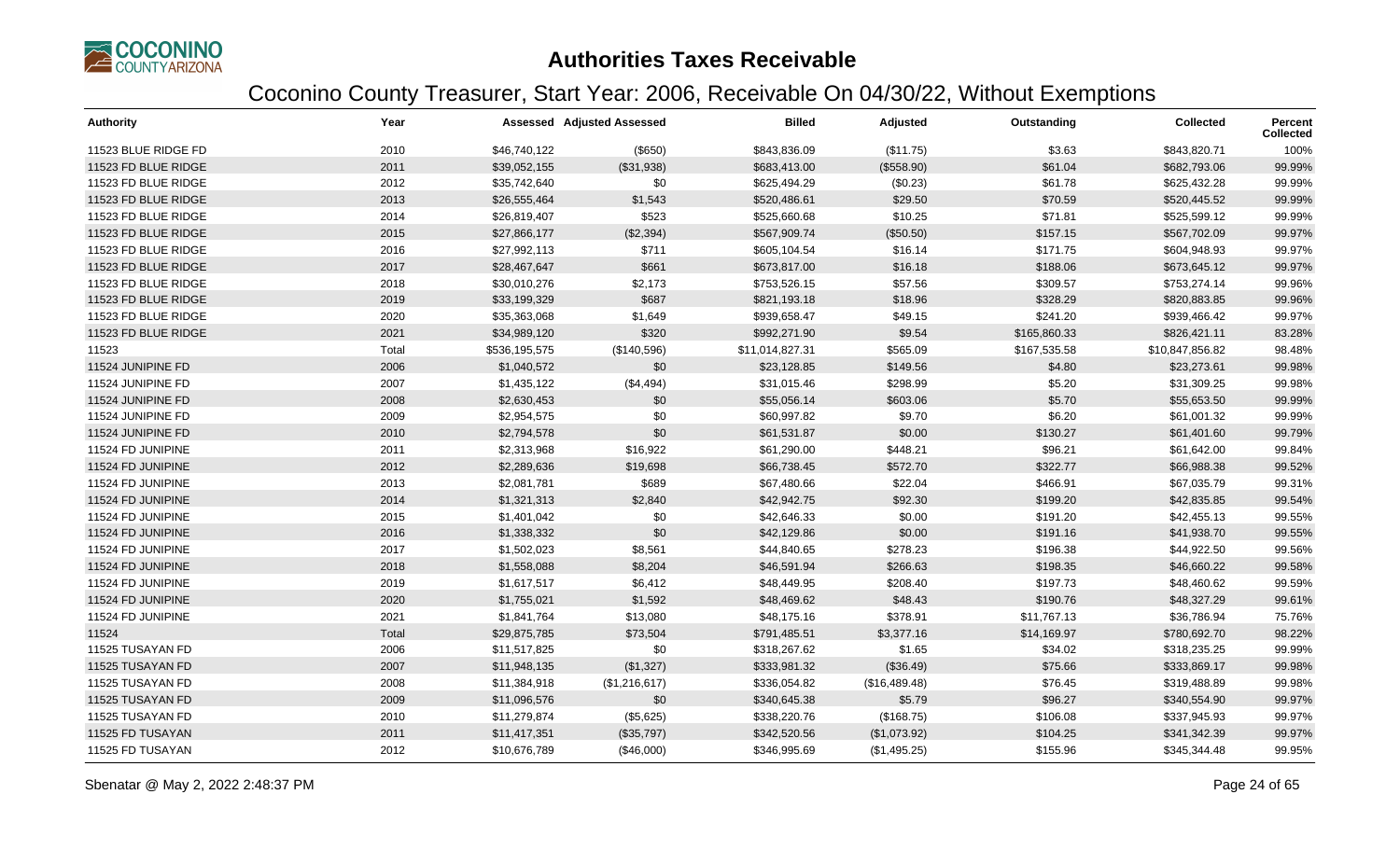

| <b>Authority</b>          | Year  |               | <b>Assessed Adjusted Assessed</b> | <b>Billed</b>  | Adjusted      | Outstanding  | <b>Collected</b> | <b>Percent</b><br><b>Collected</b> |
|---------------------------|-------|---------------|-----------------------------------|----------------|---------------|--------------|------------------|------------------------------------|
| 11525 FD TUSAYAN          | 2013  | \$10,045,073  | (\$640)                           | \$326,464.88   | (\$183.34)    | \$142.19     | \$326,139.35     | 99.96%                             |
| 11525 FD TUSAYAN          | 2014  | \$10,115,586  | (\$2,992)                         | \$325,377.94   | (\$96.24)     | \$53.18      | \$325,228.52     | 99.98%                             |
| 11525 FD TUSAYAN          | 2015  | \$10,358,789  | (\$257)                           | \$325,458.28   | \$16.49       | \$55.85      | \$325,418.92     | 99.98%                             |
| 11525 FD TUSAYAN          | 2016  | \$10,382,633  | \$296,859                         | \$333,303.93   | \$9,650.93    | \$27.36      | \$342,927.50     | 99.99%                             |
| 11525 FD TUSAYAN          | 2017  | \$10,721,429  | \$286,592                         | \$345,534.16   | \$9,316.52    | \$27.75      | \$354,822.93     | 99.99%                             |
| 11525 FD TUSAYAN          | 2018  | \$12,716,931  | \$297,925                         | \$412,500.90   | \$10,427.39   | \$29.89      | \$422,898.40     | 99.99%                             |
| 11525 FD TUSAYAN          | 2019  | \$14,360,582  | \$323,640                         | \$445,089.10   | \$11,411.30   | \$26.80      | \$456,473.60     | 99.99%                             |
| 11525 FD TUSAYAN          | 2020  | \$16,330,572  | (\$33,547)                        | \$493,143.21   | (\$1,174.15)  | \$33.87      | \$491,935.19     | 99.99%                             |
| 11525 FD TUSAYAN          | 2021  | \$19,688,657  | \$4,389                           | \$530,079.80   | \$153.62      | \$77,582.00  | \$452,651.42     | 85.37%                             |
| 11525                     | Total | \$194,041,720 | (\$133,397)                       | \$5,893,638.35 | \$20,266.07   | \$78,627.58  | \$5,835,276.84   | 98.67%                             |
| 11526 PARKS/BELLMONT FD   | 2006  | \$17,962,516  | (\$43,821)                        | \$280,536.56   | \$59.48       | \$0.00       | \$280,596.04     | 100%                               |
| 11526 PONDEROSA FD        | 2007  | \$22,129,532  | (\$947,862)                       | \$344,321.22   | (\$2,674.21)  | \$0.00       | \$341,647.01     | 100%                               |
| 11526 PONDEROSA FD        | 2008  | \$29,897,364  | (\$75,342)                        | \$463,969.15   | \$3.51        | \$0.00       | \$463,972.66     | 100%                               |
| 11526 PONDEROSA FD        | 2009  | \$32,041,190  | (\$32,475)                        | \$498,186.62   | (\$84.22)     | \$0.00       | \$498,102.40     | 100%                               |
| 11526 PONDEROSA FD        | 2010  | \$29,786,177  | (\$359,491)                       | \$514,985.37   | (\$535.84)    | \$2.50       | \$514,447.03     | 100%                               |
| 11526 FD PONDEROSA        | 2011  | \$27,334,126  | (\$64,317)                        | \$472,880.15   | (\$1,130.79)  | \$424.91     | \$471,324.45     | 99.91%                             |
| 11526 FD PONDEROSA        | 2012  | \$28,687,837  | \$1,460                           | \$496,299.10   | \$8.89        | \$464.29     | \$495,843.70     | 99.91%                             |
| 11526 FD PONDEROSA        | 2013  | \$22,574,572  | (\$5,699)                         | \$553,077.57   | (\$169.35)    | \$761.66     | \$552,146.56     | 99.86%                             |
| 11526 FD PONDEROSA        | 2014  | \$21,626,981  | \$26,189                          | \$529,860.37   | \$641.63      | \$771.49     | \$529,730.51     | 99.85%                             |
| 11526 FD PONDEROSA        | 2015  | \$21,812,298  | (\$45,292)                        | \$526,435.02   | (\$1,108.77)  | \$876.64     | \$524,449.61     | 99.83%                             |
| 11526 FD PONDEROSA        | 2016  | \$22,563,325  | \$9,137                           | \$575,382.02   | \$317.18      | \$818.08     | \$574,881.12     | 99.86%                             |
| 11526 FD PONDEROSA        | 2017  | \$25,059,760  | \$115,695                         | \$652,131.45   | \$3,308.87    | \$562.05     | \$654,878.27     | 99.91%                             |
| 11526 FD PONDEROSA        | 2018  | \$28,249,945  | \$6,945                           | \$740,388.51   | \$213.89      | \$496.12     | \$740,106.28     | 99.93%                             |
| 11526 FD PONDEROSA        | 2019  | \$31,943,771  | (\$120,210)                       | \$791,595.22   | (\$3,702.48)  | \$627.65     | \$787,265.09     | 99.92%                             |
| 11526 FD PONDEROSA        | 2020  | \$35,939,725  | (\$399,355)                       | \$882,756.88   | (\$12,300.14) | \$1,473.31   | \$868,983.43     | 99.83%                             |
| 11526 FD PONDEROSA        | 2021  | \$41,631,577  | (\$233,995)                       | \$1,097,897.29 | (\$7,604.84)  | \$240,414.55 | \$849,877.90     | 77.95%                             |
| 11526                     | Total | \$439,240,696 | (\$2,168,433)                     | \$9,420,702.50 | (\$24,757.19) | \$247,693.25 | \$9,148,252.06   | 97.36%                             |
| 11527 WESTWOOD ESTATES FD | 2006  | \$3,077,560   | (\$42,160)                        | \$52,008.72    | (\$14.42)     | \$0.00       | \$51,994.30      | 100%                               |
| 11527 WESTWOOD ESTATES FD | 2007  | \$4,137,362   | (\$54,383)                        | \$69,915.92    | (\$36.40)     | \$0.00       | \$69,879.52      | 100%                               |
| 11527 WESTWOOD ESTATES FD | 2008  | \$4,581,909   | (\$58,886)                        | \$77,463.99    | (\$35.26)     | \$0.00       | \$77,428.73      | 100%                               |
| 11527 WESTWOOD ESTATES FD | 2009  | \$5,124,922   | \$0                               | \$81,992.59    | \$0.00        | \$0.00       | \$81,992.59      | 100%                               |
| 11527 WESTWOOD ESTATES FD | 2010  | \$4,902,149   | \$0                               | \$80,885.96    | \$0.00        | \$0.00       | \$80,885.96      | 100%                               |
| 11527 FD WESTWOOD ESTATES | 2011  | \$4,467,285   | \$0                               | \$73,710.16    | \$0.00        | \$0.00       | \$73,710.16      | 100%                               |
| 11527 FD WESTWOOD ESTATES | 2012  | \$4,364,131   | \$0                               | \$86,846.19    | \$0.00        | \$0.00       | \$86,846.19      | 100%                               |
| 11527 FD WESTWOOD ESTATES | 2013  | \$3,098,801   | \$0                               | \$62,285.83    | \$0.00        | \$0.00       | \$62,285.83      | 100%                               |
| 11527 FD WESTWOOD ESTATES | 2014  | \$2,902,830   | \$0                               | \$69,667.97    | \$0.00        | \$0.00       | \$69,667.97      | 100%                               |
| 11527 FD WESTWOOD ESTATES | 2015  | \$3,055,374   | \$0                               | \$51,940.80    | \$0.00        | \$0.00       | \$51,940.80      | 100%                               |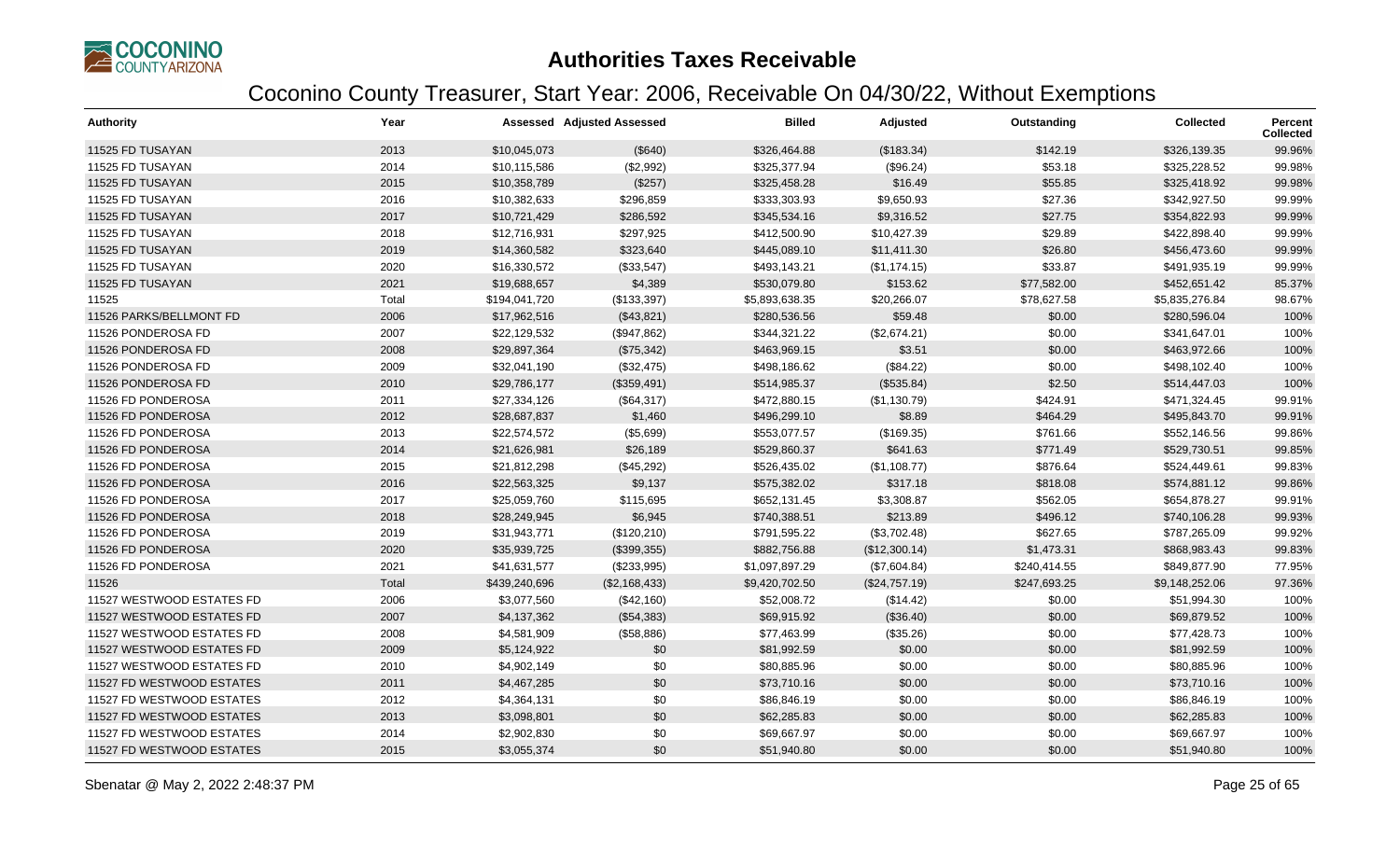

| <b>Authority</b>           | Year  |               | Assessed Adjusted Assessed | <b>Billed</b>  | Adjusted     | Outstanding | <b>Collected</b> | Percent<br><b>Collected</b> |
|----------------------------|-------|---------------|----------------------------|----------------|--------------|-------------|------------------|-----------------------------|
| 11527 FD WESTWOOD ESTATES  | 2016  | \$3,070,972   | (\$354)                    | \$61,176.25    | (\$7.11)     | \$0.00      | \$61,169.14      | 100%                        |
| 11527 FD WESTWOOD ESTATES  | 2017  | \$3,790,732   | \$0                        | \$55,103.07    | \$0.00       | \$0.00      | \$55,103.07      | 100%                        |
| 11527 FD WESTWOOD ESTATES  | 2018  | \$4,001,577   | \$0                        | \$60,218.90    | \$0.00       | \$0.00      | \$60,218.90      | 100%                        |
| 11527 FD WESTWOOD ESTATES  | 2019  | \$4,360,178   | \$0                        | \$67,776.82    | \$0.00       | \$0.00      | \$67,776.82      | 100%                        |
| 11527 FD WESTWOOD ESTATES  | 2020  | \$4,718,309   | \$0                        | \$72,341.81    | \$0.00       | \$0.00      | \$72,341.81      | 100%                        |
| 11527 FD WESTWOOD ESTATES  | 2021  | \$4,788,420   | \$0                        | \$69,347.66    | \$0.00       | \$12,479.44 | \$56,868.22      | 82%                         |
| 11527                      | Total | \$64,442,511  | (\$155,783)                | \$1,092,682.64 | (\$93.19)    | \$12,479.44 | \$1,080,110.01   | 98.86%                      |
| 11528 FLAGSTAFF RANCH FD   | 2006  | \$12,496,613  | \$0                        | \$374,898.68   | \$0.00       | \$0.00      | \$374,898.68     | 100%                        |
| 11528 FLAGSTAFF RANCH FD   | 2007  | \$14,814,751  | (\$8,442)                  | \$444,443.11   | (\$241.29)   | \$0.00      | \$444,201.82     | 100%                        |
| 11528 FLAGSTAFF RANCH FD   | 2008  | \$19,118,347  | (\$270,355)                | \$477,960.88   | (\$3,435.50) | \$0.00      | \$474,525.38     | 100%                        |
| 11528 FLAGSTAFF RANCH FD   | 2009  | \$19,034,534  | (\$53,285)                 | \$418,755.17   | (\$345.06)   | \$0.00      | \$418,410.11     | 100%                        |
| 11528 FLAGSTAFF RANCH FD   | 2010  | \$15,901,227  | (\$87,189)                 | \$387,978.34   | (\$523.79)   | \$0.00      | \$387,454.55     | 100%                        |
| 11528 FD FLAGSTAFF RANCH   | 2011  | \$10,503,016  | \$0                        | \$341,348.38   | \$0.00       | \$0.00      | \$341,348.38     | 100%                        |
| 11528 FD FLAGSTAFF RANCH   | 2012  | \$8,943,019   | \$0                        | \$227,152.79   | \$0.00       | \$0.00      | \$227,152.79     | 100%                        |
| 11528 FD FLAGSTAFF RANCH   | 2013  | \$6,334,264   | \$0                        | \$162,157.01   | (\$0.01)     | \$0.00      | \$162,157.00     | 100%                        |
| 11528 FD FLAGSTAFF RANCH   | 2014  | \$6,264,669   | \$0                        | \$134,690.23   | \$0.00       | \$0.00      | \$134,690.23     | 100%                        |
| 11528 FD FLAGSTAFF RANCH   | 2015  | \$7,022,270   | (\$5,490)                  | \$197,309.99   | \$0.00       | \$0.00      | \$197,309.99     | 100%                        |
| 11528 FD FLAGSTAFF RANCH   | 2016  | \$8,392,861   | \$3,091                    | \$232,066.12   | \$100.44     | \$0.00      | \$232,166.56     | 100%                        |
| 11528 FD FLAGSTAFF RANCH   | 2017  | \$10,439,851  | \$1,798                    | \$256,994.27   | \$58.44      | \$0.00      | \$257,052.71     | 100%                        |
| 11528 FD FLAGSTAFF RANCH   | 2018  | \$12,033,506  | \$4,623                    | \$284,903.87   | \$150.25     | \$0.00      | \$285,054.12     | 100%                        |
| 11528 FD FLAGSTAFF RANCH   | 2019  | \$13,732,763  | \$6,030                    | \$329,099.97   | \$195.98     | \$0.00      | \$329,295.95     | 100%                        |
| 11528 FD FLAGSTAFF RANCH   | 2020  | \$15,349,305  | \$9,707                    | \$307,862.50   | \$265.98     | \$0.00      | \$308,128.48     | 100%                        |
| 11528 FD FLAGSTAFF RANCH   | 2021  | \$16,595,401  | \$386                      | \$301,598.60   | \$9.07       | \$52,291.25 | \$249,316.42     | 82.66%                      |
| 11528                      | Total | \$196,976,397 | (\$399, 126)               | \$4,879,219.91 | (\$3,765.49) | \$52,291.25 | \$4,823,163.17   | 98.93%                      |
| 11529 LOCKETT RANCHES FIRE | 2006  | \$8,246,705   | \$0                        | \$136,031.42   | \$0.00       | \$0.00      | \$136,031.42     | 100%                        |
| 11529 LOCKETT RANCHES FIRE | 2007  | \$10,964,158  | \$0                        | \$128,231.52   | \$0.00       | \$0.00      | \$128,231.52     | 100%                        |
| 11529 LOCKETT RANCHES FIRE | 2008  | \$15,016,708  | \$0                        | \$204,143.44   | \$0.00       | \$0.00      | \$204,143.44     | 100%                        |
| 11529 LOCKETT RANCHES FIRE | 2009  | \$16,092,455  | \$0                        | \$220,371.25   | \$0.00       | \$0.00      | \$220,371,25     | 100%                        |
| 11529 LOCKETT RANCHES FIRE | 2010  | \$15,398,243  | \$0                        | \$206,323.70   | \$0.00       | \$0.00      | \$206,323.70     | 100%                        |
| 11529 FD LOCKETT RANCHES   | 2011  | \$13,211,045  | \$0                        | \$7,926.62     | \$0.00       | \$0.00      | \$7,926.62       | 100%                        |
| 11529 FD LOCKETT RANCHES   | 2012  | \$11,464,547  | \$0                        | \$115,791.95   | \$0.00       | \$0.00      | \$115,791.95     | 100%                        |
| 11529 FD LOCKETT RANCHES   | 2013  | \$9,202,946   | \$0                        | \$138,044.21   | \$0.00       | \$0.00      | \$138,044.21     | 100%                        |
| 11529 FD LOCKETT RANCHES   | 2014  | \$8,414,631   | \$0                        | \$141,365.69   | \$0.00       | \$0.00      | \$141,365.69     | 100%                        |
| 11529 FD LOCKETT RANCHES   | 2015  | \$9,013,333   | (\$1,482)                  | \$138,805.14   | (\$23.25)    | \$0.00      | \$138,781.89     | 100%                        |
| 11529 FD LOCKETT RANCHES   | 2016  | \$9,233,633   | (\$1,433)                  | \$144,918.84   | (\$22.93)    | \$0.00      | \$144,895.91     | 100%                        |
| 11529 FD LOCKETT RANCHES   | 2017  | \$10,428,535  | (\$1,211)                  | \$156,455.13   | (\$19.75)    | \$0.00      | \$156,435.38     | 100%                        |
| 11529 FD LOCKETT RANCHES   | 2018  | \$11,719,024  | (\$4,532)                  | \$152,092.64   | (\$67.98)    | \$0.00      | \$152,024.66     | 100%                        |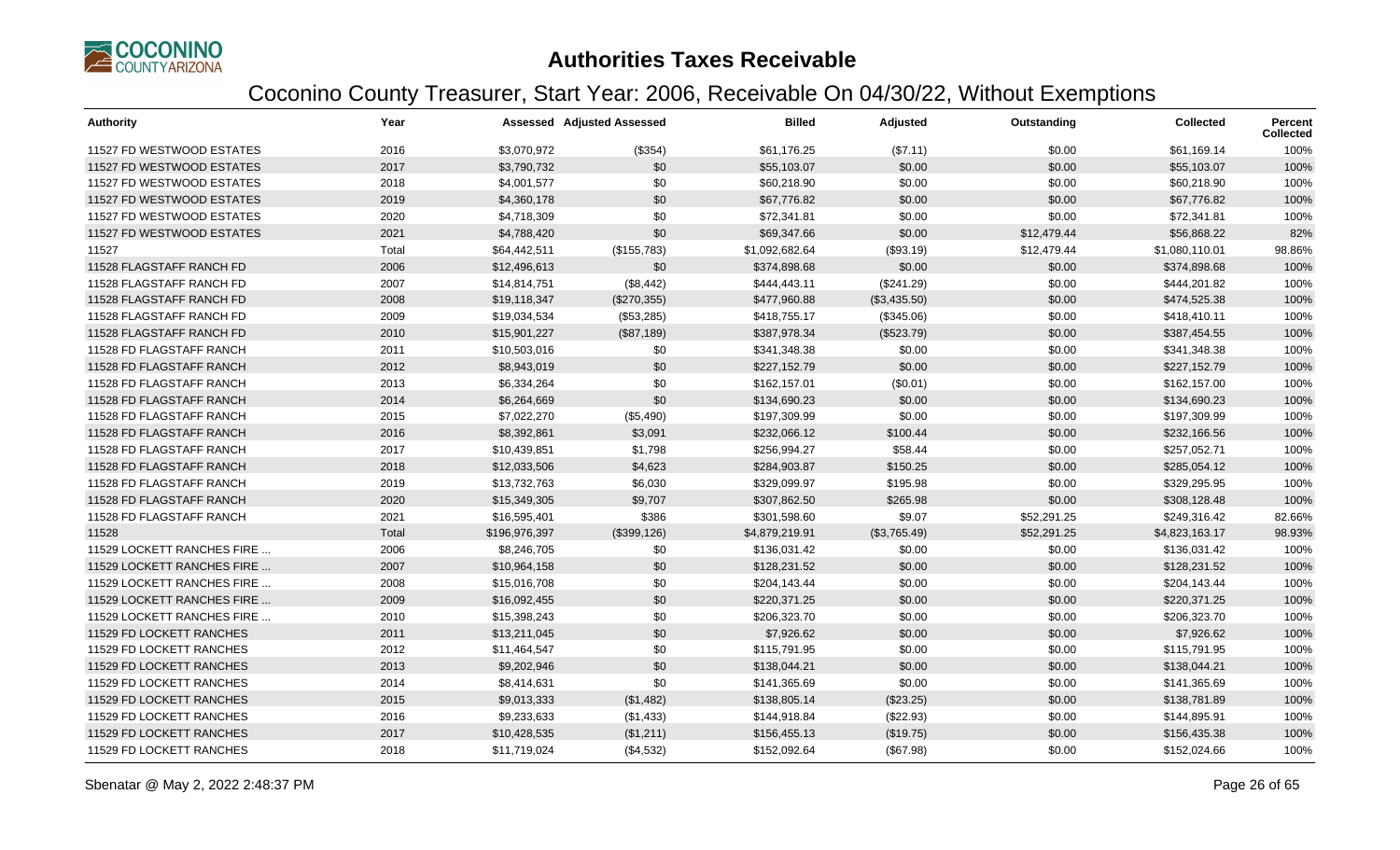

| <b>Authority</b>              | Year  |                  | <b>Assessed Adjusted Assessed</b> | <b>Billed</b>   | Adjusted      | Outstanding  | <b>Collected</b> | Percent<br><b>Collected</b> |
|-------------------------------|-------|------------------|-----------------------------------|-----------------|---------------|--------------|------------------|-----------------------------|
| 11529 FD LOCKETT RANCHES      | 2019  | \$12,381,901     | (\$5,985)                         | \$152,054.69    | (\$83.77)     | \$0.00       | \$151,970.92     | 100%                        |
| 11529 FD LOCKETT RANCHES      | 2020  | \$13,179,860     | \$0                               | \$154,470.87    | \$0.00        | \$0.00       | \$154,470.87     | 100%                        |
| 11529 FD LOCKETT RANCHES      | 2021  | \$13,401,026     | \$0                               | \$189,201.71    | \$0.00        | \$29,649.61  | \$159,552.10     | 84.33%                      |
| 11529                         | Total | \$187,368,750    | (\$14,643)                        | \$2,386,228.82  | (\$217.68)    | \$29,649.61  | \$2,356,361.53   | 98.76%                      |
| 11900 FIRE DISTRICT ASSISTA   | 2006  | \$1,442,186,897  | (\$2,285,756)                     | \$1,475,444.40  | \$277.49      | \$94.86      | \$1,475,627.03   | 99.99%                      |
| 11900 FIRE DISTRICT ASSISTA   | 2007  | \$1,712,061,975  | (\$5,993,602)                     | \$1,743,109.69  | (\$1,529.75)  | \$191.43     | \$1,741,388.51   | 99.99%                      |
| 11900 FIRE DISTRICT ASSISTA   | 2008  | \$2,019,130,467  | (\$7,031,183)                     | \$1,999,546.18  | (\$1,967.51)  | \$365.99     | \$1,997,212.68   | 99.98%                      |
| 11900 FIRE DISTRICT ASSISTA   | 2009  | \$2,127,799,723  | (\$4,970,582)                     | \$1,948,491.69  | \$1,487.49    | \$409.77     | \$1,949,569.41   | 99.98%                      |
| 11900 FIRE DISTRICT ASSISTA   | 2010  | \$2,056,578,525  | (\$14,962,869)                    | \$1,906,681.23  | (\$12,315.35) | \$544.84     | \$1,893,821.04   | 99.97%                      |
| 11900 FD ASSISTANCE FUND      | 2011  | \$1,836,493,334  | (\$7,751,039)                     | \$1,809,921.61  | (\$7,683.31)  | \$1,343.62   | \$1,800,894.68   | 99.93%                      |
| 11900 FD ASSISTANCE FUND      | 2012  | \$1,758,991,343  | (\$8,166,683)                     | \$1,759,019.75  | (\$8,236.27)  | \$1,548.03   | \$1,749,235.45   | 99.91%                      |
| 11900 FD ASSISTANCE FUND      | 2013  | \$1,531,349,420  | (\$5,638,383)                     | \$1,531,347.91  | (\$5,846.82)  | \$1,859.52   | \$1,523,641.57   | 99.88%                      |
| 11900 FD ASSISTANCE FUND      | 2014  | \$1,528,131,272  | (\$1,845,337)                     | \$1,528,130.42  | (\$1,845.38)  | \$1,927.46   | \$1,524,357.58   | 99.87%                      |
| 11900 FD ASSISTANCE FUND      | 2015  | \$1,601,434,510  | (\$2,769,645)                     | \$1,539,485.42  | (\$2,434.17)  | \$2,062.09   | \$1,534,989.16   | 99.87%                      |
| 11900 FD ASSISTANCE FUND      | 2016  | \$1,677,453,437  | (\$12,515,038)                    | \$1,579,622.18  | (\$9,590.46)  | \$2,195.36   | \$1,567,836.36   | 99.86%                      |
| 11900 FD ASSISTANCE FUND      | 2017  | \$1,812,240,672  | (\$11,359,052)                    | \$1,655,714.88  | (\$10,711.81) | \$2,345.30   | \$1,642,657.77   | 99.86%                      |
| 11900 FD ASSISTANCE FUND      | 2018  | \$1,944,597,023  | (\$9,323,056)                     | \$1,733,433.47  | (\$8,914.27)  | \$2,651.12   | \$1,721,868.08   | 99.85%                      |
| 11900 FD ASSISTANCE FUND      | 2019  | \$2,081,957,141  | (\$13,388,682)                    | \$1,833,563.38  | (\$13,645.13) | \$2,871.76   | \$1,817,046.49   | 99.84%                      |
| 11900 FD ASSISTANCE FUND      | 2020  | \$2,260,817,288  | (\$12,377,158)                    | \$1,932,417.27  | (\$12,168.41) | \$3,983.09   | \$1,916,265.77   | 99.79%                      |
| 11900 FD ASSISTANCE FUND      | 2021  | \$2,332,253,855  | (\$629,352)                       | \$1,985,130.67  | (\$540.27)    | \$360,289.16 | \$1,624,301.24   | 81.85%                      |
| 11900                         | Total | \$29,723,476,882 | (\$121,007,417)                   | \$27,961,060.15 | (\$95,663.93) | \$384,683.40 | \$27,480,712.82  | 98.62%                      |
| 14900 COCONINO CO LIBRARY D   | 2006  | \$1,442,186,897  | (\$2,285,756)                     | \$2,801,868.94  | \$526.91      | \$180.15     | \$2,802,215.70   | 99.99%                      |
| 14900 COCONINO CO LIBRARY D   | 2007  | \$1,712,061,975  | (\$5,993,602)                     | \$3,843,556.93  | (\$3,373.11)  | \$422.07     | \$3,839,761.75   | 99.99%                      |
| 14900 COCONINO CO LIBRARY D   | 2008  | \$2,019,130,467  | (\$7,031,183)                     | \$4,717,036.36  | (\$4,641.36)  | \$863.35     | \$4,711,531.65   | 99.98%                      |
| 14900 COCONINO CO LIBRARY D   | 2009  | \$2,127,799,723  | (\$4,970,582)                     | \$5,101,858.09  | \$3,894.83    | \$1,072.92   | \$5,104,680.00   | 99.98%                      |
| 14900 COCONINO CO LIBRARY D   | 2010  | \$2,056,578,525  | (\$14,962,869)                    | \$4,879,042.63  | (\$31,514.00) | \$1,394.19   | \$4,846,134.44   | 99.97%                      |
| <b>14900 LIBRARY DISTRICT</b> | 2011  | \$1,836,493,334  | (\$7,751,039)                     | \$4,344,913.17  | (\$18,444.57) | \$3,225.54   | \$4,323,243.06   | 99.93%                      |
| <b>14900 LIBRARY DISTRICT</b> | 2012  | \$1,758,991,343  | (\$8,166,683)                     | \$4,163,599.78  | (\$19,495.24) | \$3,664.29   | \$4,140,440.25   | 99.91%                      |
| <b>14900 LIBRARY DISTRICT</b> | 2013  | \$1,531,349,420  | (\$5,638,383)                     | \$3,914,125.27  | (\$14,944.46) | \$4,752.98   | \$3,894,427.83   | 99.88%                      |
| 14900 LIBRARY DISTRICT        | 2014  | \$1,528,131,272  | (\$1,845,337)                     | \$3,905,901.40  | (\$4,716.83)  | \$4,926.70   | \$3,896,257.87   | 99.87%                      |
| <b>14900 LIBRARY DISTRICT</b> | 2015  | \$1,601,434,510  | (\$2,769,645)                     | \$3,934,924.74  | (\$6,221.80)  | \$5,270.84   | \$3,923,432.10   | 99.87%                      |
| <b>14900 LIBRARY DISTRICT</b> | 2016  | \$1,677,453,437  | (\$12,515,038)                    | \$4,037,514.29  | (\$24,513.18) | \$5,611.29   | \$4,007,389.82   | 99.86%                      |
| <b>14900 LIBRARY DISTRICT</b> | 2017  | \$1,812,240,672  | (\$11,359,052)                    | \$4,232,007.32  | (\$27,379.28) | \$5,994.47   | \$4,198,633.57   | 99.86%                      |
| 14900 LIBRARY DISTRICT        | 2018  | \$1,944,597,023  | (\$9,323,056)                     | \$4,430,656.06  | (\$22,784.79) | \$6,776.39   | \$4,401,094.88   | 99.85%                      |
| <b>14900 LIBRARY DISTRICT</b> | 2019  | \$2,081,957,141  | (\$13,388,682)                    | \$4,686,588.07  | (\$34,877.00) | \$7,340.24   | \$4,644,370.83   | 99.84%                      |
| <b>14900 LIBRARY DISTRICT</b> | 2020  | \$2,260,817,288  | (\$12,377,158)                    | \$4,939,258.46  | (\$31,102.41) | \$10,180.66  | \$4,897,975.39   | 99.79%                      |
| <b>14900 LIBRARY DISTRICT</b> | 2021  | \$2,332,253,855  | (\$629,352)                       | \$5,073,994.03  | (\$1,380.91)  | \$920,899.14 | \$4,151,713.98   | 81.85%                      |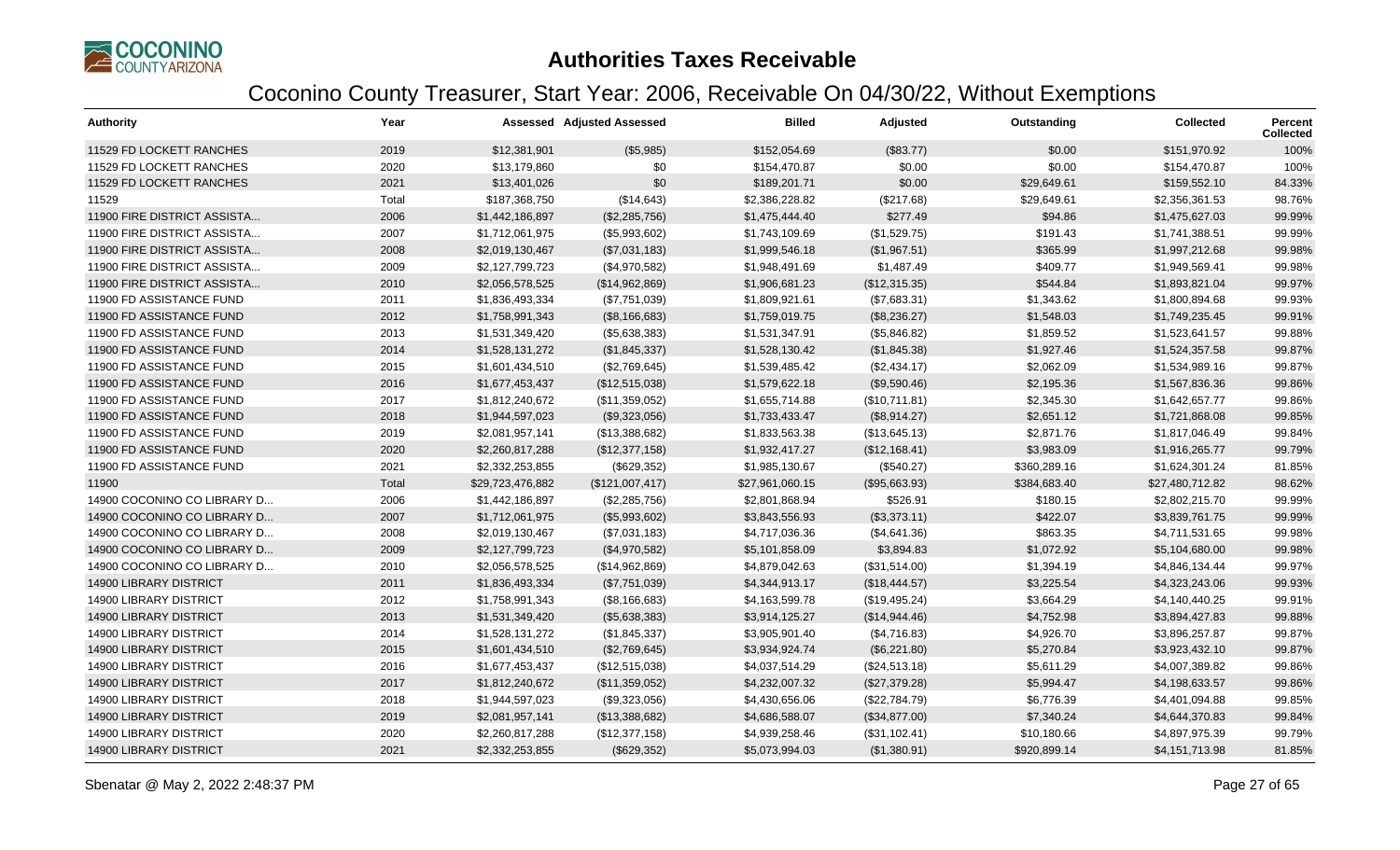

| <b>Authority</b>            | Year  |                  | Assessed Adjusted Assessed | <b>Billed</b>   | Adjusted       | Outstanding  | <b>Collected</b> | <b>Percent</b><br><b>Collected</b> |
|-----------------------------|-------|------------------|----------------------------|-----------------|----------------|--------------|------------------|------------------------------------|
| 14900                       | Total | \$29,723,476,882 | (\$121,007,417)            | \$69,006,845.54 | (\$240,967.20) | \$982,575.22 | \$67,783,303.12  | 98.57%                             |
| 15000 COCONINO COUNTY FCD # | 2006  | \$0              | \$0                        | \$1,237,476.22  | (\$163.12)     | \$2.42       | \$1,237,310.68   | 100%                               |
| 15000 COCONINO COUNTY FCD # | 2007  | \$0              | \$0                        | \$1,508,802.78  | (\$638.94)     | \$114.28     | \$1,508,049.56   | 99.99%                             |
| 15000 COCONINO COUNTY FCD # | 2008  | \$0              | \$0                        | \$2,013,976.03  | (\$2,835.89)   | \$347.56     | \$2,010,792.58   | 99.98%                             |
| 15000 COCONINO COUNTY FCD # | 2009  | \$0              | \$0                        | \$1,961,279.66  | (\$1,631.07)   | \$401.51     | \$1,959,247.08   | 99.98%                             |
| 15000 COCONINO COUNTY FCD # | 2010  | \$0              | \$0                        | \$1,849,809.06  | (\$3,421.84)   | \$602.86     | \$1,845,784.36   | 99.97%                             |
| 15000 FLOOD CONTROL DIST    | 2011  | \$0              | \$0                        | \$3,172,190.62  | (\$3,271.64)   | \$2,846.52   | \$3,166,072.46   | 99.91%                             |
| 15000 FLOOD CONTROL DIST    | 2012  | \$0              | \$0                        | \$2,959,706.38  | (\$2,099.69)   | \$3,133.84   | \$2,954,472.85   | 99.89%                             |
| 15000 FLOOD CONTROL DIST    | 2013  | \$0              | \$0                        | \$2,468,505.92  | (\$4,050.72)   | \$3,690.28   | \$2,460,764.92   | 99.85%                             |
| 15000 FLOOD CONTROL DIST    | 2014  | \$0              | \$0                        | \$2,426,088.40  | (\$1,245.82)   | \$3,344.21   | \$2,421,498.37   | 99.86%                             |
| 15000 FLOOD CONTROL DIST    | 2015  | \$0              | \$80                       | \$2,446,776.96  | (\$1,686.54)   | \$3,701.30   | \$2,441,389.12   | 99.85%                             |
| 15000 FLOOD CONTROL DIST    | 2016  | \$0              | \$75                       | \$2,493,594.98  | (\$2,413.42)   | \$3,818.38   | \$2,487,363.18   | 99.85%                             |
| 15000 FLOOD CONTROL DIST    | 2017  | \$0              | \$0                        | \$2,608,872.56  | (\$3,181.40)   | \$3,821.49   | \$2,601,869.67   | 99.85%                             |
| 15000 FLOOD CONTROL DIST    | 2018  | \$0              | \$0                        | \$2,712,668.14  | (\$4,894.66)   | \$2,881.54   | \$2,704,891.94   | 99.89%                             |
| 15000 FLOOD CONTROL DIST    | 2019  | \$0              | \$0                        | \$3,631,636.00  | (\$4,969.16)   | \$3,566.40   | \$3,623,100.44   | 99.9%                              |
| 15000 FLOOD CONTROL DIST    | 2020  | \$0              | \$0                        | \$3,857,431.90  | (\$5,149.08)   | \$4,624.94   | \$3,847,657.88   | 99.88%                             |
| 15000 FLOOD CONTROL DIST    | 2021  | \$0              | \$0                        | \$4,698,597.02  | (\$1,440.10)   | \$845,094.99 | \$3,852,061.93   | 82.01%                             |
| 15000                       | Total | \$0              | \$155                      | \$42,047,412.63 | (\$43,093.09)  | \$881,992.52 | \$41,122,327.02  | 97.9%                              |
| 17250 FOREST LAKES ESTATES  | 2006  | \$16,125,004     | \$0                        | \$218,531.23    | \$0.00         | \$3.92       | \$218,527.31     | 100%                               |
| 17250 FOREST LAKES ESTATES  | 2007  | \$17,616,225     | \$0                        | \$238,593.36    | \$88.79        | \$4.25       | \$238,677.90     | 100%                               |
| 17250 FOREST LAKES ESTATES  | 2008  | \$23,779,947     | (\$201)                    | \$334,181.18    | (\$2.82)       | \$4.83       | \$334,173.53     | 100%                               |
| 17250 FOREST LAKES ESTATES  | 2009  | \$27,388,401     | (\$61,637)                 | \$379,905.35    | (\$674.13)     | \$5.18       | \$379,226.04     | 100%                               |
| 17250 FOREST LAKES ESTATES  | 2010  | \$26,198,891     | (\$39,637)                 | \$358,997.70    | (\$72.52)      | \$4.98       | \$358,920.20     | 100%                               |
| 17250 WID FOREST LAKES ESTA | 2011  | \$22,569,484     | (\$29,889)                 | \$315,972.84    | (\$110.56)     | \$7.90       | \$315,854.38     | 100%                               |
| 17250 WID-FOREST LAKES ESTA | 2012  | \$21,138,571     | (\$5,270)                  | \$288,308.98    | (\$78.95)      | \$11.57      | \$288,218.46     | 100%                               |
| 17250 WID-FOREST LAKES ESTA | 2013  | \$15,802,546     | (\$6,171)                  | \$252,840.60    | (\$103.91)     | \$71.48      | \$252,665.21     | 99.97%                             |
| 17250 WID-FOREST LAKES ESTA | 2014  | \$14,722,580     | (\$2,826)                  | \$245,263.29    | (\$47.08)      | \$73.41      | \$245,142.80     | 99.97%                             |
| 17250 WID-FOREST LAKES ESTA | 2015  | \$16,373,982     | (\$863)                    | \$254,823.64    | (\$12.02)      | \$74.29      | \$254,737.33     | 99.97%                             |
| 17250 WID-FOREST LAKES ESTA | 2016  | \$16,575,884     | (\$818)                    | \$270,620.89    | (\$12.97)      | \$141.74     | \$270,466.18     | 99.95%                             |
| 17250 WID-FOREST LAKES ESTA | 2017  | \$17,348,742     | (\$387)                    | \$272,279.86    | (\$5.84)       | \$138.52     | \$272,135.50     | 99.95%                             |
| 17250 WID-FOREST LAKES ESTA | 2018  | \$18,220,911     | \$0                        | \$297,735.05    | \$0.00         | \$147.39     | \$297,587.66     | 99.95%                             |
| 17250 WID-FOREST LAKES ESTA | 2019  | \$20,227,968     | (\$6,510)                  | \$318,975.77    | (\$97.53)      | \$89.70      | \$318,788.54     | 99.97%                             |
| 17250 WID-FOREST LAKES ESTA | 2020  | \$22,286,991     | \$0                        | \$311,064.82    | \$0.00         | \$84.61      | \$310,980.21     | 99.97%                             |
| 17250 WID-FOREST LAKES ESTA | 2021  | \$22,269,585     | (\$408)                    | \$360,058.48    | (\$7.19)       | \$54,536.54  | \$305,514.75     | 84.85%                             |
| 17250                       | Total | \$318,645,712    | (\$154, 617)               | \$4,718,153.04  | (\$1,136.73)   | \$55,400.31  | \$4,661,616.00   | 98.83%                             |
| 20001SD FLAG DWTN REV DIST  | 2014  | \$7,892,200      | \$0                        | \$0.00          | \$0.00         | \$0.00       | \$0.00           | N/A                                |
| 20001SD FLAG DWTN REV DIST  | 2015  | \$8,066,973      | \$0                        | \$0.00          | \$0.00         | \$0.00       | \$0.00           | N/A                                |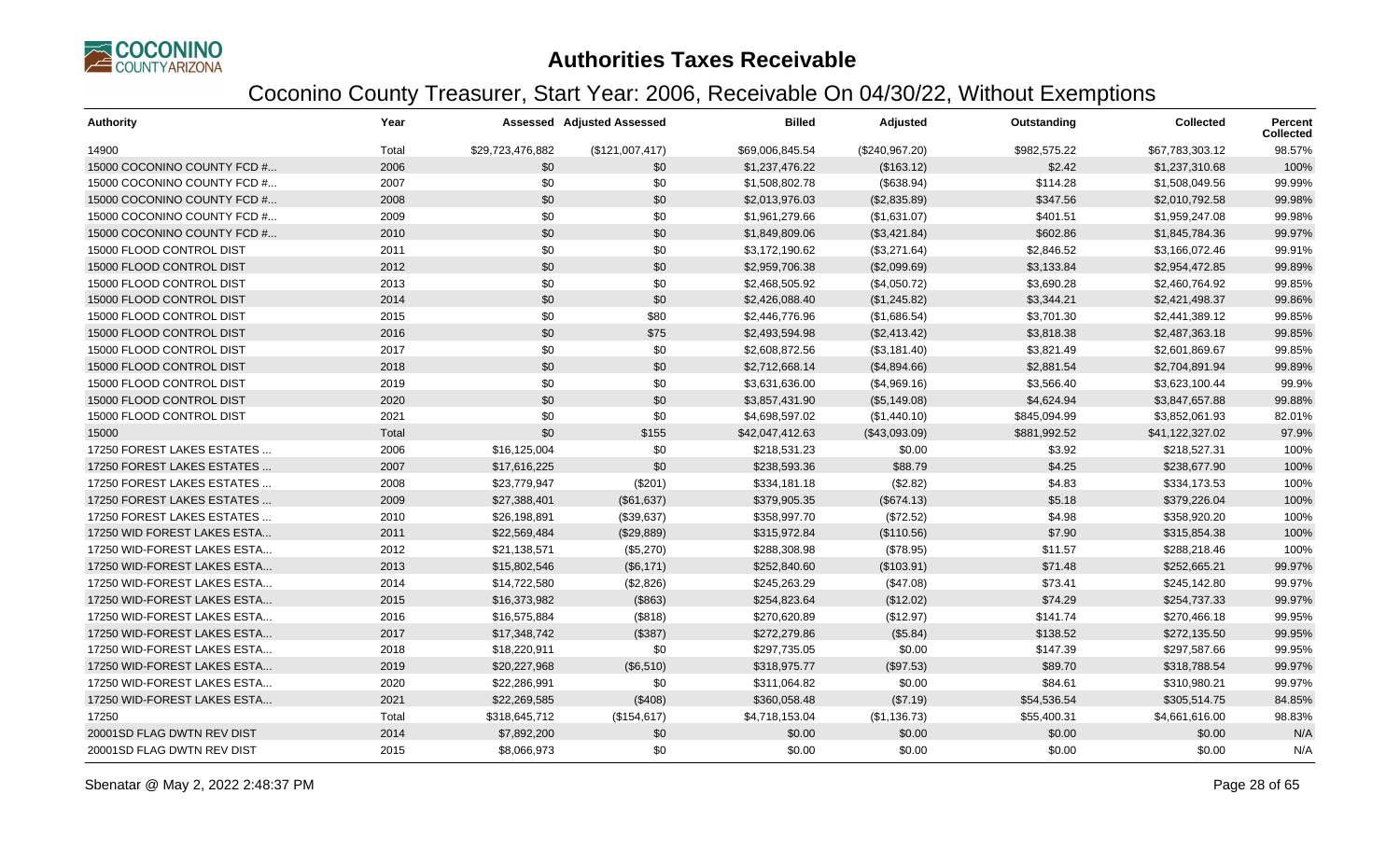

| <b>Authority</b>              | Year  |                 | <b>Assessed Adjusted Assessed</b> | <b>Billed</b> | Adjusted | Outstanding | <b>Collected</b> | Percent<br><b>Collected</b> |
|-------------------------------|-------|-----------------|-----------------------------------|---------------|----------|-------------|------------------|-----------------------------|
| 20001SD FLAG DWTN REV DIST    | 2016  | \$9,212,639     | \$0                               | \$0.00        | \$0.00   | \$0.00      | \$0.00           | N/A                         |
| 20001SD FLAG DWTN REV DIST    | 2017  | \$10,026,368    | \$0                               | \$0.00        | \$0.00   | \$0.00      | \$0.00           | N/A                         |
| 20001SD FLAG DWTN REV DIST    | 2018  | \$12,520,837    | \$0                               | \$0.00        | \$0.00   | \$0.00      | \$0.00           | N/A                         |
| 20001SD FLAG DWTN REV DIST    | 2019  | \$13,224,360    | \$0                               | \$0.00        | \$0.00   | \$0.00      | \$0.00           | N/A                         |
| 20001SD FLAG DWTN REV DIST    | 2020  | \$15,034,511    | \$0                               | \$0.00        | \$0.00   | \$0.00      | \$0.00           | N/A                         |
| 20001SD FLAG DWTN REV DIST    | 2021  | \$15,604,069    | \$0                               | \$0.00        | \$0.00   | \$0.00      | \$0.00           | N/A                         |
| 20001SD                       | Total | \$91,581,957    | \$0                               | \$0.00        | \$0.00   | \$0.00      | \$0.00           | N/A                         |
| 23900 NAVAJO INDIAN RESERVA   | 2006  | \$106,286,182   | (\$5,280)                         | \$0.00        | \$0.00   | \$0.00      | \$0.00           | N/A                         |
| 23900 NAVAJO INDIAN RESERVA   | 2007  | \$105,950,088   | \$0                               | \$0.00        | \$0.00   | \$0.00      | \$0.00           | N/A                         |
| 23900 NAVAJO INDIAN RESERVA   | 2008  | \$106,654,372   | \$0                               | \$0.00        | \$0.00   | \$0.00      | \$0.00           | N/A                         |
| 23900 NAVAJO INDIAN RESERVA   | 2009  | \$108,200,411   | (\$16,081)                        | \$0.00        | \$0.00   | \$0.00      | \$0.00           | N/A                         |
| 23900 NAVAJO INDIAN RESERVA   | 2010  | \$107,207,530   | (\$2,901,636)                     | \$0.00        | \$0.00   | \$0.00      | \$0.00           | N/A                         |
| 23900 RES NAVAJO INDIAN       | 2011  | \$100,166,827   | (\$892,096)                       | \$0.00        | \$0.00   | \$0.00      | \$0.00           | N/A                         |
| 23900 RES NAVAJO INDIAN       | 2012  | \$101,302,452   | (\$1,665,017)                     | \$0.00        | \$0.00   | \$0.00      | \$0.00           | N/A                         |
| 23900 RES NAVAJO INDIAN       | 2013  | \$101,883,592   | (\$956,939)                       | \$0.00        | \$0.00   | \$0.00      | \$0.00           | N/A                         |
| 23900 RES NAVAJO INDIAN       | 2014  | \$101,379,429   | (\$49,229)                        | \$0.00        | \$0.00   | \$0.00      | \$0.00           | N/A                         |
| 23900 RES NAVAJO INDIAN       | 2015  | \$97,691,729    | (\$59,486)                        | \$0.00        | \$0.00   | \$0.00      | \$0.00           | N/A                         |
| 23900 RES NAVAJO INDIAN       | 2016  | \$94,953,516    | (\$2,184,624)                     | \$0.00        | \$0.00   | \$0.00      | \$0.00           | N/A                         |
| 23900 RES NAVAJO INDIAN       | 2017  | \$95,527,447    | (\$2,878,892)                     | \$0.00        | \$0.00   | \$0.00      | \$0.00           | N/A                         |
| 23900 RES NAVAJO INDIAN       | 2018  | \$81,640,227    | (\$1,629,599)                     | \$0.00        | \$0.00   | \$0.00      | \$0.00           | N/A                         |
| 23900 RES NAVAJO INDIAN       | 2019  | \$83,284,384    | (\$2,308,163)                     | \$0.00        | \$0.00   | \$0.00      | \$0.00           | N/A                         |
| 23900 RES NAVAJO INDIAN       | 2020  | \$78,286,747    | (\$2,726,275)                     | \$0.00        | \$0.00   | \$0.00      | \$0.00           | N/A                         |
| 23900 RES NAVAJO INDIAN       | 2021  | \$32,626,861    | \$2,577                           | \$0.00        | \$0.00   | \$0.00      | \$0.00           | N/A                         |
| 23900                         | Total | \$1,503,041,794 | (\$18,270,740)                    | \$0.00        | \$0.00   | \$0.00      | \$0.00           | N/A                         |
| 23901 HOPI INDIAN RESERVATION | 2006  | \$338,112       | \$0                               | \$0.00        | \$0.00   | \$0.00      | \$0.00           | N/A                         |
| 23901 HOPI INDIAN RESERVATION | 2007  | \$422,431       | \$0                               | \$0.00        | \$0.00   | \$0.00      | \$0.00           | N/A                         |
| 23901 HOPI INDIAN RESERVATION | 2008  | \$612,204       | \$0                               | \$0.00        | \$0.00   | \$0.00      | \$0.00           | N/A                         |
| 23901 HOPI INDIAN RESERVATION | 2009  | \$636,541       | \$0                               | \$0.00        | \$0.00   | \$0.00      | \$0.00           | N/A                         |
| 23901 HOPI INDIAN RESERVATION | 2010  | \$665,270       | \$0                               | \$0.00        | \$0.00   | \$0.00      | \$0.00           | N/A                         |
| 23901 RES HOPI INDIAN         | 2011  | \$553,750       | \$4,529                           | \$0.00        | \$0.00   | \$0.00      | \$0.00           | N/A                         |
| 23901 RES HOPI INDIAN         | 2012  | \$576,692       | \$4,747                           | \$0.00        | \$0.00   | \$0.00      | \$0.00           | N/A                         |
| 23901 RES HOPI INDIAN         | 2013  | \$564,720       | \$9,701                           | \$0.00        | \$0.00   | \$0.00      | \$0.00           | N/A                         |
| 23901 RES HOPI INDIAN         | 2014  | \$580,693       | \$3,946                           | \$0.00        | \$0.00   | \$0.00      | \$0.00           | N/A                         |
| 23901 RES HOPI INDIAN         | 2015  | \$593,542       | (\$1,987)                         | \$0.00        | \$0.00   | \$0.00      | \$0.00           | N/A                         |
| 23901 RES HOPI INDIAN         | 2016  | \$586,978       | \$2,807                           | \$0.00        | \$0.00   | \$0.00      | \$0.00           | N/A                         |
| 23901 RES HOPI INDIAN         | 2017  | \$578,640       | \$2,703                           | \$0.00        | \$0.00   | \$0.00      | \$0.00           | N/A                         |
| 23901 RES HOPI INDIAN         | 2018  | \$429,243       | \$1,915                           | \$0.00        | \$0.00   | \$0.00      | \$0.00           | N/A                         |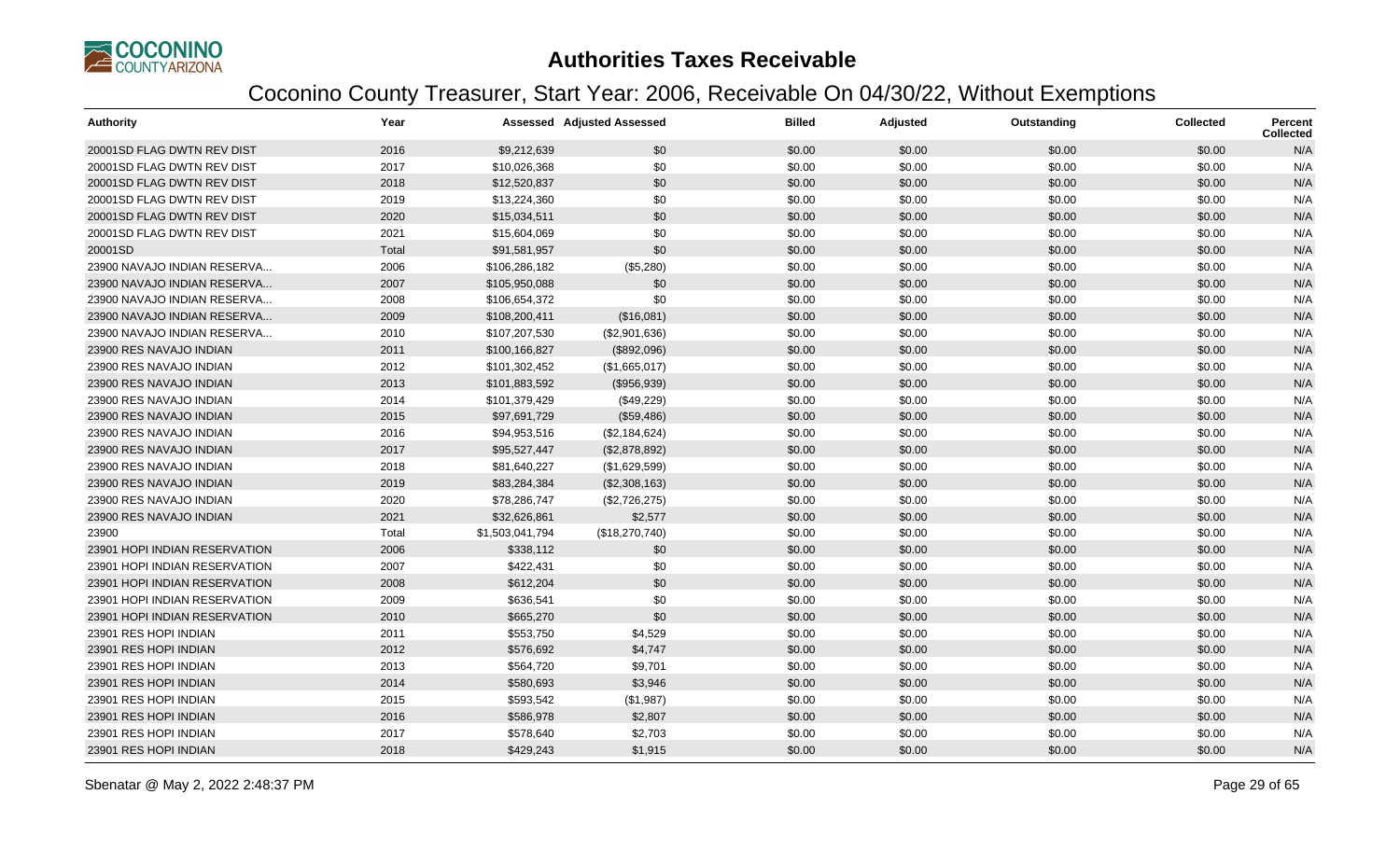

| <b>Authority</b>            | Year  |             | <b>Assessed Adjusted Assessed</b> | <b>Billed</b> | Adjusted | Outstanding | <b>Collected</b> | Percent<br><b>Collected</b> |
|-----------------------------|-------|-------------|-----------------------------------|---------------|----------|-------------|------------------|-----------------------------|
| 23901 RES HOPI INDIAN       | 2019  | \$379,171   | \$17,087                          | \$0.00        | \$0.00   | \$0.00      | \$0.00           | N/A                         |
| 23901 RES HOPI INDIAN       | 2020  | \$357,359   | \$390                             | \$0.00        | \$0.00   | \$0.00      | \$0.00           | N/A                         |
| 23901 RES HOPI INDIAN       | 2021  | \$338,344   | \$15,692                          | \$0.00        | \$0.00   | \$0.00      | \$0.00           | N/A                         |
| 23901                       | Total | \$8,213,690 | \$61,530                          | \$0.00        | \$0.00   | \$0.00      | \$0.00           | N/A                         |
| 23902 HAVASUPAI INDIAN RESE | 2006  | \$6,362     | \$0                               | \$0.00        | \$0.00   | \$0.00      | \$0.00           | N/A                         |
| 23902 HAVASUPAI INDIAN RESE | 2007  | \$6,028     | \$0                               | \$0.00        | \$0.00   | \$0.00      | \$0.00           | N/A                         |
| 23902 HAVASUPAI INDIAN RESE | 2008  | \$9,176     | \$0                               | \$0.00        | \$0.00   | \$0.00      | \$0.00           | N/A                         |
| 23902 HAVASUPAI INDIAN RESE | 2009  | \$9,373     | (\$9,373)                         | \$0.00        | \$0.00   | \$0.00      | \$0.00           | N/A                         |
| 23902 HAVASUPAI INDIAN RESE | 2010  | \$8,311     | \$0                               | \$0.00        | \$0.00   | \$0.00      | \$0.00           | N/A                         |
| 23902 RES HAVASUPAI INDIAN  | 2011  | \$8,874     | \$0                               | \$0.00        | \$0.00   | \$0.00      | \$0.00           | N/A                         |
| 23902 RES HAVASUPAI INDIAN  | 2012  | \$8,749     | \$0                               | \$0.00        | \$0.00   | \$0.00      | \$0.00           | N/A                         |
| 23902 RES HAVASUPAI INDIAN  | 2013  | \$8,238     | \$0                               | \$0.00        | \$0.00   | \$0.00      | \$0.00           | N/A                         |
| 23902 RES HAVASUPAI INDIAN  | 2014  | \$7,757     | \$0                               | \$0.00        | \$0.00   | \$0.00      | \$0.00           | N/A                         |
| 23902 RES HAVASUPAI INDIAN  | 2015  | \$25,486    | \$0                               | \$0.00        | \$0.00   | \$0.00      | \$0.00           | N/A                         |
| 23902 RES HAVASUPAI INDIAN  | 2016  | \$24,664    | (\$2)                             | \$0.00        | \$0.00   | \$0.00      | \$0.00           | N/A                         |
| 23902 RES HAVASUPAI INDIAN  | 2017  | \$24,326    | ( \$1)                            | \$0.00        | \$0.00   | \$0.00      | \$0.00           | N/A                         |
| 23902 RES HAVASUPAI INDIAN  | 2018  | \$24,941    | \$0                               | \$0.00        | \$0.00   | \$0.00      | \$0.00           | N/A                         |
| 23902 RES HAVASUPAI INDIAN  | 2019  | \$25,278    | (\$370)                           | \$0.00        | \$0.00   | \$0.00      | \$0.00           | N/A                         |
| 23902 RES HAVASUPAI INDIAN  | 2020  | \$24,153    | \$0                               | \$0.00        | \$0.00   | \$0.00      | \$0.00           | N/A                         |
| 23902 RES HAVASUPAI INDIAN  | 2021  | \$20,654    | \$0                               | \$0.00        | \$0.00   | \$0.00      | \$0.00           | N/A                         |
| 23902                       | Total | \$242,370   | (\$9,746)                         | \$0.00        | \$0.00   | \$0.00      | \$0.00           | N/A                         |
| 23903 KAIBAB INDIAN RESERVA | 2006  | \$171,976   | \$0                               | \$0.00        | \$0.00   | \$0.00      | \$0.00           | N/A                         |
| 23903 KAIBAB INDIAN RESERVA | 2007  | \$166,472   | \$0                               | \$0.00        | \$0.00   | \$0.00      | \$0.00           | N/A                         |
| 23903 KAIBAB INDIAN RESERVA | 2008  | \$158,262   | \$0                               | \$0.00        | \$0.00   | \$0.00      | \$0.00           | N/A                         |
| 23903 KAIBAB INDIAN RESERVA | 2009  | \$153,297   | \$0                               | \$0.00        | \$0.00   | \$0.00      | \$0.00           | N/A                         |
| 23903 KAIBAB INDIAN RESERVA | 2010  | \$141,468   | \$0                               | \$0.00        | \$0.00   | \$0.00      | \$0.00           | N/A                         |
| 23903 RES KAIBAB INDIAN     | 2011  | \$138,926   | \$0                               | \$0.00        | \$0.00   | \$0.00      | \$0.00           | N/A                         |
| 23903 RES KAIBAB INDIAN     | 2012  | \$134,904   | \$0                               | \$0.00        | \$0.00   | \$0.00      | \$0.00           | N/A                         |
| 23903 RES KAIBAB INDIAN     | 2013  | \$132,742   | \$0                               | \$0.00        | \$0.00   | \$0.00      | \$0.00           | N/A                         |
| 23903 RES KAIBAB INDIAN     | 2014  | \$128,876   | \$0                               | \$0.00        | \$0.00   | \$0.00      | \$0.00           | N/A                         |
| 23903 RES KAIBAB INDIAN     | 2015  | \$137,155   | \$0                               | \$0.00        | \$0.00   | \$0.00      | \$0.00           | N/A                         |
| 23903 RES KAIBAB INDIAN     | 2016  | \$130,585   | \$0                               | \$0.00        | \$0.00   | \$0.00      | \$0.00           | N/A                         |
| 23903 RES KAIBAB INDIAN     | 2017  | \$44,031    | \$0                               | \$0.00        | \$0.00   | \$0.00      | \$0.00           | N/A                         |
| 23903 RES KAIBAB INDIAN     | 2018  | \$59,114    | \$0                               | \$0.00        | \$0.00   | \$0.00      | \$0.00           | N/A                         |
| 23903 RES KAIBAB INDIAN     | 2019  | \$73,485    | \$0                               | \$0.00        | \$0.00   | \$0.00      | \$0.00           | N/A                         |
| 23903 RES KAIBAB INDIAN     | 2020  | \$61,936    | \$0                               | \$0.00        | \$0.00   | \$0.00      | \$0.00           | N/A                         |
| 23903 RES KAIBAB INDIAN     | 2021  | \$61,174    | \$0                               | \$0.00        | \$0.00   | \$0.00      | \$0.00           | N/A                         |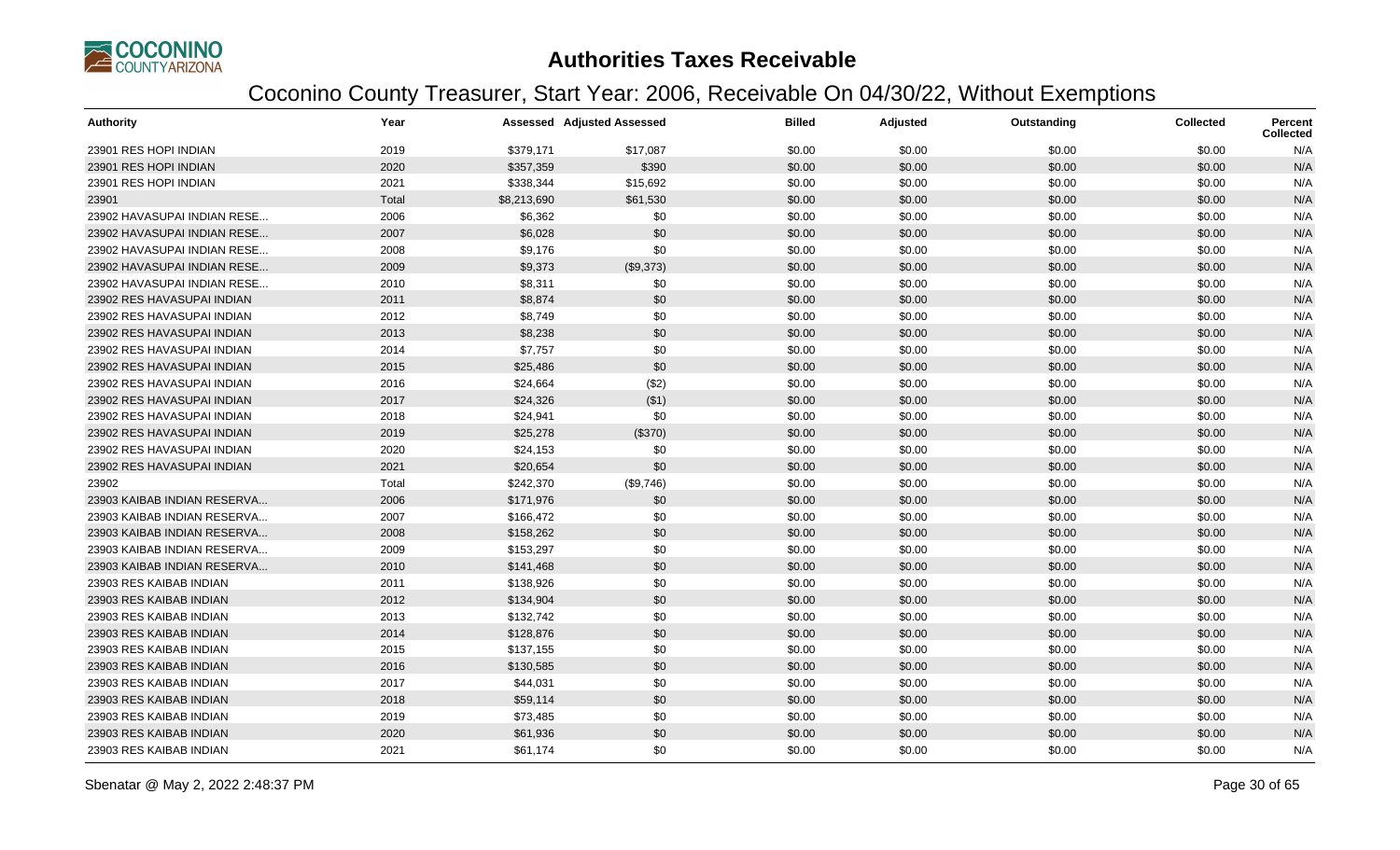

| <b>Authority</b>            | Year  |               | Assessed Adjusted Assessed | <b>Billed</b> | Adjusted | Outstanding | <b>Collected</b> | Percent<br>Collected |
|-----------------------------|-------|---------------|----------------------------|---------------|----------|-------------|------------------|----------------------|
| 23903                       | Total | \$1,894,403   | \$0                        | \$0.00        | \$0.00   | \$0.00      | \$0.00           | N/A                  |
| 23904 HUALAPAI INDIAN RESER | 2006  | \$153,897     | \$0                        | \$0.00        | \$0.00   | \$0.00      | \$0.00           | N/A                  |
| 23904 HUALAPAI INDIAN RESER | 2007  | \$147,867     | \$0                        | \$0.00        | \$0.00   | \$0.00      | \$0.00           | N/A                  |
| 23904 HUALAPAI INDIAN RESER | 2008  | \$132,339     | \$0                        | \$0.00        | \$0.00   | \$0.00      | \$0.00           | N/A                  |
| 23904 HUALAPAI INDIAN RESER | 2009  | \$131,404     | (\$131,404)                | \$0.00        | \$0.00   | \$0.00      | \$0.00           | N/A                  |
| 23904 HUALAPAI INDIAN RESER | 2010  | \$123,750     | \$0                        | \$0.00        | \$0.00   | \$0.00      | \$0.00           | N/A                  |
| 23904 RES HUALAPAI INDIAN   | 2011  | \$117,184     | \$0                        | \$0.00        | \$0.00   | \$0.00      | \$0.00           | N/A                  |
| 23904 RES HUALAPAI INDIAN   | 2012  | \$114,075     | \$0                        | \$0.00        | \$0.00   | \$0.00      | \$0.00           | N/A                  |
| 23904 RES HUALAPAI INDIAN   | 2013  | \$110,062     | \$0                        | \$0.00        | \$0.00   | \$0.00      | \$0.00           | N/A                  |
| 23904 RES HUALAPAI INDIAN   | 2014  | \$107,950     | \$0                        | \$0.00        | \$0.00   | \$0.00      | \$0.00           | N/A                  |
| 23904 RES HUALAPAI INDIAN   | 2015  | \$102,472     | \$0                        | \$0.00        | \$0.00   | \$0.00      | \$0.00           | N/A                  |
| 23904 RES HUALAPAI INDIAN   | 2016  | \$99,304      | \$0                        | \$0.00        | \$0.00   | \$0.00      | \$0.00           | N/A                  |
| 23904 RES HUALAPAI INDIAN   | 2017  | \$111,843     | \$0                        | \$0.00        | \$0.00   | \$0.00      | \$0.00           | N/A                  |
| 23904 RES HUALAPAI INDIAN   | 2018  | \$105,533     | \$0                        | \$0.00        | \$0.00   | \$0.00      | \$0.00           | N/A                  |
| 23904 RES HUALAPAI INDIAN   | 2019  | \$100,684     | \$0                        | \$0.00        | \$0.00   | \$0.00      | \$0.00           | N/A                  |
| 23904 RES HUALAPAI INDIAN   | 2020  | \$106,000     | \$0                        | \$0.00        | \$0.00   | \$0.00      | \$0.00           | N/A                  |
| 23904 RES HUALAPAI INDIAN   | 2021  | \$37,216      | \$0                        | \$0.00        | \$0.00   | \$0.00      | \$0.00           | N/A                  |
| 23904                       | Total | \$1,801,580   | (\$131,404)                | \$0.00        | \$0.00   | \$0.00      | \$0.00           | N/A                  |
| 28267SD TUSAYAN SLID #87-48 | 2011  | \$8,956,199   | (\$27,274)                 | \$0.00        | \$0.00   | \$0.00      | \$0.00           | N/A                  |
| 28267SD TUSAYAN SLID #87-48 | 2012  | \$8,203,924   | \$0                        | \$0.00        | \$0.00   | \$0.00      | \$0.00           | N/A                  |
| 28267SD TUSAYAN SLID #87-48 | 2013  | \$7,559,183   | \$0                        | \$0.00        | \$0.00   | \$0.00      | \$0.00           | N/A                  |
| 28267SD TUSAYAN SLID #87-48 | 2014  | \$7,634,452   | (\$2,064)                  | \$0.00        | \$0.00   | \$0.00      | \$0.00           | N/A                  |
| 28267SD TUSAYAN SLID #87-48 | 2015  | \$7,682,860   | \$1,183                    | \$0.00        | \$0.00   | \$0.00      | \$0.00           | N/A                  |
| 28267SD TUSAYAN SLID #87-48 | 2016  | \$7,567,631   | \$64,400                   | \$0.00        | \$0.00   | \$0.00      | \$0.00           | N/A                  |
| 28267SD TUSAYAN SLID #87-48 | 2017  | \$7,763,226   | \$61,572                   | \$0.00        | \$0.00   | \$0.00      | \$0.00           | N/A                  |
| 28267SD TUSAYAN SLID #87-48 | 2018  | \$9,558,502   | \$57,127                   | \$0.00        | \$0.00   | \$0.00      | \$0.00           | N/A                  |
| 28267SD TUSAYAN SLID #87-48 | 2019  | \$10,898,977  | \$24,128                   | \$0.00        | \$0.00   | \$0.00      | \$0.00           | N/A                  |
| 28267SD TUSAYAN SLID #87-48 | 2020  | \$12,148,161  | (\$36,309)                 | \$0.00        | \$0.00   | \$0.00      | \$0.00           | N/A                  |
| 28267SD TUSAYAN SLID #87-48 | 2021  | \$15,160,212  | \$0                        | \$0.00        | \$0.00   | \$0.00      | \$0.00           | N/A                  |
| 28267SD                     | Total | \$103,133,327 | \$142,763                  | \$0.00        | \$0.00   | \$0.00      | \$0.00           | N/A                  |
| 28268 WILLIAMS COMMUNITY FA | 2006  | \$1,492,920   | \$0                        | \$3,572.83    | \$0.00   | \$0.00      | \$3,572.83       | 100%                 |
| 28268 WILLIAMS COMMUNITY FA | 2007  | \$1,761,105   | \$0                        | \$3,495.34    | \$0.00   | \$0.00      | \$3,495.34       | 100%                 |
| 28268 WILLIAMS COMMUNITY FA | 2008  | \$1,675,567   | \$0                        | \$3,598.69    | \$0.00   | \$0.00      | \$3,598.69       | 100%                 |
| 28268 WILLIAMS COMMUNITY FA | 2009  | \$1,734,861   | \$0                        | \$4,927.56    | \$0.00   | \$0.00      | \$4,927.56       | 100%                 |
| 28268 WILLIAMS COMMUNITY FA | 2010  | \$1,901,831   | \$0                        | \$5,014.57    | \$0.00   | \$0.00      | \$5,014.57       | 100%                 |
| 28268 WILLIAMS COM FAC DIST | 2011  | \$1,824,039   | \$0                        | \$7,520.04    | \$0.00   | \$0.00      | \$7,520.04       | 100%                 |
| 28268 WILLIAMS COM FAC DIST | 2012  | \$1,798,148   | \$0                        | \$7,568.41    | (\$0.04) | \$0.00      | \$7,568.37       | 100%                 |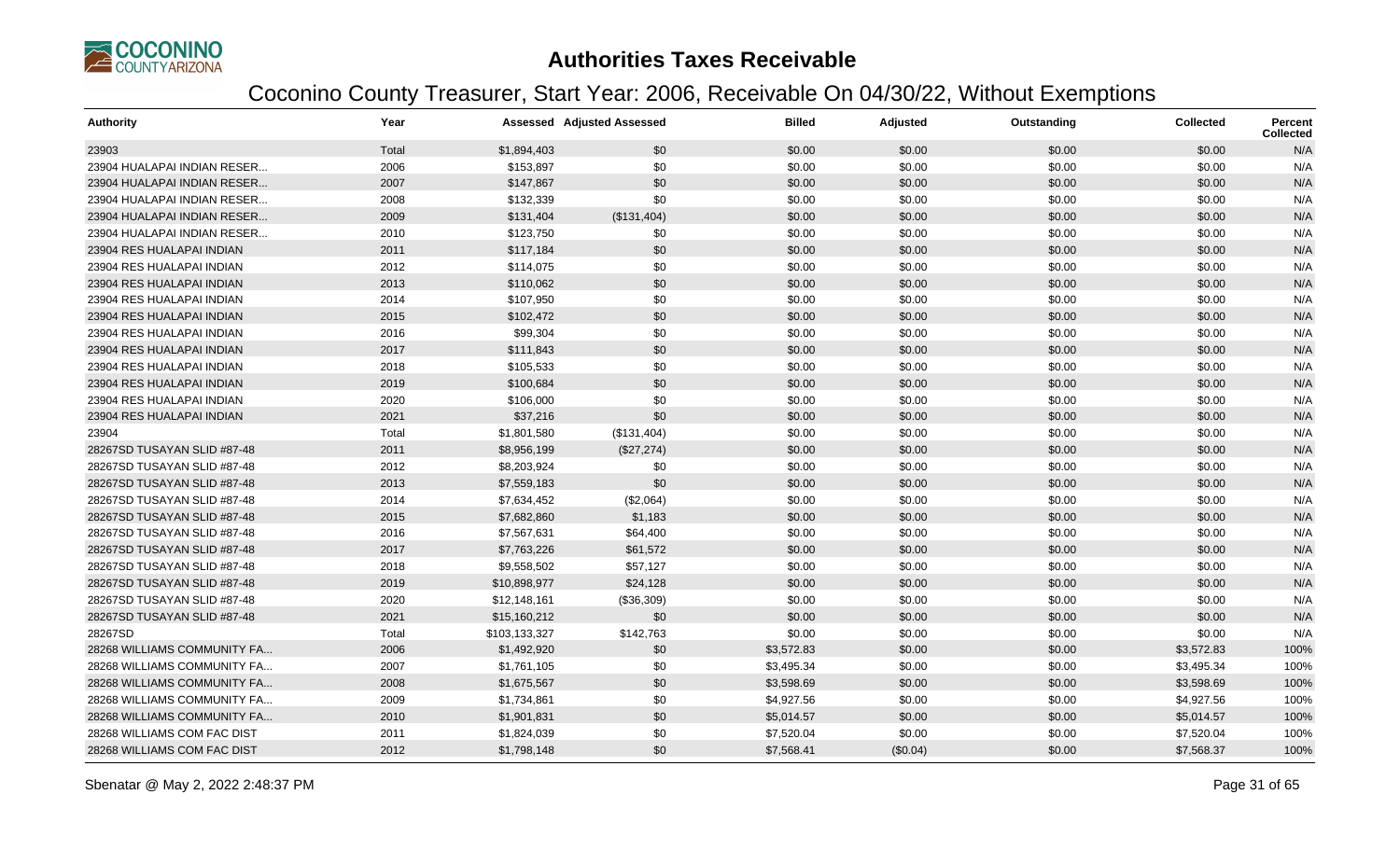

| <b>Authority</b>            | Year  |              | <b>Assessed Adjusted Assessed</b> | <b>Billed</b> | Adjusted  | Outstanding | <b>Collected</b> | <b>Percent</b><br><b>Collected</b> |
|-----------------------------|-------|--------------|-----------------------------------|---------------|-----------|-------------|------------------|------------------------------------|
| 28268 WILLIAMS COM FAC DIST | 2013  | \$1,556,876  | \$0                               | \$7,564.84    | (\$0.02)  | \$0.00      | \$7,564.82       | 100%                               |
| 28268 WILLIAMS COM FAC DIST | 2014  | \$1,582,409  | \$0                               | \$7,502.20    | \$0.00    | \$0.00      | \$7,502.20       | 100%                               |
| 28268 WILLIAMS COM FAC DIST | 2015  | \$1,640,238  | \$0                               | \$7,466.11    | \$0.00    | \$0.00      | \$7,466.11       | 100%                               |
| 28268 WILLIAMS COM FAC DIST | 2016  | \$1,856,570  | \$0                               | \$7,540.66    | \$0.00    | \$0.00      | \$7,540.66       | 100%                               |
| 28268 WILLIAMS COM FAC DIST | 2017  | \$1,941,689  | \$0                               | \$7,482.33    | \$0.00    | \$0.00      | \$7,482.33       | 100%                               |
| 28268 WILLIAMS COM FAC DIST | 2018  | \$2,059,917  | (\$4,562)                         | \$7,618.52    | (\$19.83) | \$0.00      | \$7,598.69       | 100%                               |
| 28268 WILLIAMS COM FAC DIST | 2019  | \$2,147,367  | \$0                               | \$7,594.65    | \$0.00    | \$0.00      | \$7,594.65       | 100%                               |
| 28268 WILLIAMS COM FAC DIST | 2020  | \$2,217,055  | \$0                               | \$7,411.27    | \$0.00    | \$0.00      | \$7,411.27       | 100%                               |
| 28268 WILLIAMS COM FAC DIST | 2021  | \$2,378,730  | \$0                               | \$7,502.33    | \$0.00    | \$2,150.65  | \$5,351.68       | 71.33%                             |
| 28268                       | Total | \$29,569,322 | (\$4,562)                         | \$103,380.35  | (\$19.89) | \$2,150.65  | \$101,209.81     | 97.92%                             |
| 28269 TONOWANDA CID         | 2006  | \$582,332    | \$0                               | \$0.00        | \$0.00    | \$0.00      | \$0.00           | N/A                                |
| 28269 TONOWANDA CID         | 2007  | \$697,193    | \$0                               | \$0.00        | \$0.00    | \$0.00      | \$0.00           | N/A                                |
| 28269 TONOWANDA CID         | 2008  | \$863,576    | \$0                               | \$0.00        | \$0.00    | \$0.00      | \$0.00           | N/A                                |
| 28269 TONOWANDA CID         | 2009  | \$1,092,086  | \$0                               | \$0.00        | \$0.00    | \$0.00      | \$0.00           | N/A                                |
| 28269 TONOWANDA CID         | 2010  | \$1,018,265  | \$0                               | \$0.00        | \$0.00    | \$0.00      | \$0.00           | N/A                                |
| 28269 CID-TONOWANDA         | 2011  | \$853,482    | \$0                               | \$0.00        | \$0.00    | \$0.00      | \$0.00           | N/A                                |
| 28269 CID-TONOWANDA         | 2012  | \$846,654    | \$0                               | \$0.00        | \$0.00    | \$0.00      | \$0.00           | N/A                                |
| 28269 CID-TONOWANDA         | 2013  | \$729,432    | \$0                               | \$0.00        | \$0.00    | \$0.00      | \$0.00           | N/A                                |
| 28269 CID-TONOWANDA         | 2014  | \$733,759    | \$0                               | \$0.00        | \$0.00    | \$0.00      | \$0.00           | N/A                                |
| 28269 CID-TONOWANDA         | 2015  | \$768,435    | \$0                               | \$0.00        | \$0.00    | \$0.00      | \$0.00           | N/A                                |
| 28269                       | Total | \$8,185,214  | \$0                               | \$0.00        | \$0.00    | \$0.00      | \$0.00           | N/A                                |
| 28270 PAWNEE CID            | 2006  | \$2,394,670  | \$0                               | \$0.00        | \$0.00    | \$0.00      | \$0.00           | N/A                                |
| 28270 PAWNEE CID            | 2007  | \$2,887,390  | \$0                               | \$0.00        | \$0.00    | \$0.00      | \$0.00           | N/A                                |
| 28270 PAWNEE CID            | 2008  | \$3,477,345  | \$0                               | \$0.00        | \$0.00    | \$0.00      | \$0.00           | N/A                                |
| 28270 PAWNEE CID            | 2009  | \$4,286,796  | \$0                               | \$0.00        | \$0.00    | \$0.00      | \$0.00           | N/A                                |
| 28270 PAWNEE CID            | 2010  | \$3,965,106  | \$0                               | \$0.00        | \$0.00    | \$0.00      | \$0.00           | N/A                                |
| 28270 CID-PAWNEE            | 2011  | \$3,319,233  | \$0                               | \$0.00        | \$0.00    | \$0.00      | \$0.00           | N/A                                |
| 28270 CID-PAWNEE            | 2012  | \$3,303,763  | \$0                               | \$0.00        | \$0.00    | \$0.00      | \$0.00           | N/A                                |
| 28270 CID-PAWNEE            | 2013  | \$2,781,458  | \$0                               | \$0.00        | \$0.00    | \$0.00      | \$0.00           | N/A                                |
| 28270 CID-PAWNEE            | 2014  | \$2,819,450  | (\$4,194)                         | \$0.00        | \$0.00    | \$0.00      | \$0.00           | N/A                                |
| 28270 CID-PAWNEE            | 2015  | \$3,027,125  | \$0                               | \$0.00        | \$0.00    | \$0.00      | \$0.00           | N/A                                |
| 28270                       | Total | \$32,262,336 | (\$4,194)                         | \$0.00        | \$0.00    | \$0.00      | \$0.00           | N/A                                |
| 28271 SHOSHONE CID          | 2006  | \$663,108    | \$0                               | \$0.00        | \$0.00    | \$0.00      | \$0.00           | N/A                                |
| 28271 SHOSHONE CID          | 2007  | \$813,501    | \$0                               | \$0.00        | \$0.00    | \$0.00      | \$0.00           | N/A                                |
| 28271 SHOSHONE CID          | 2008  | \$967,302    | \$0                               | \$0.00        | \$0.00    | \$0.00      | \$0.00           | N/A                                |
| 28271 SHOSHONE CID          | 2009  | \$1,161,484  | \$0                               | \$0.00        | \$0.00    | \$0.00      | \$0.00           | N/A                                |
| 28271 SHOSHONE CID          | 2010  | \$1,056,384  | \$0                               | \$0.00        | \$0.00    | \$0.00      | \$0.00           | N/A                                |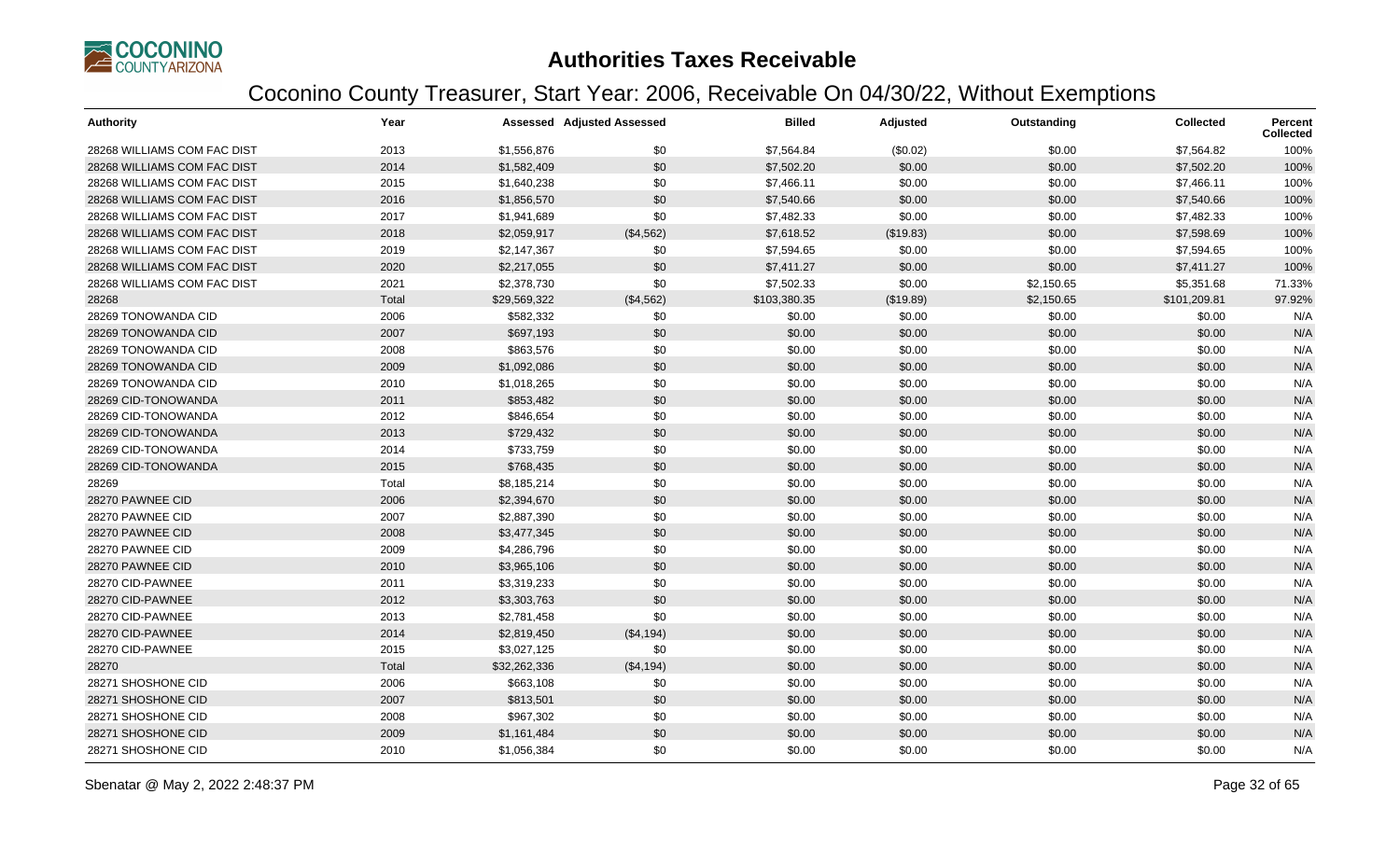

| <b>Authority</b>     | Year  |             | <b>Assessed Adjusted Assessed</b> | <b>Billed</b> | Adjusted | Outstanding | <b>Collected</b> | <b>Percent</b><br><b>Collected</b> |
|----------------------|-------|-------------|-----------------------------------|---------------|----------|-------------|------------------|------------------------------------|
| 28271 CID-SHOSHONE   | 2011  | \$876,763   | \$0                               | \$0.00        | \$0.00   | \$0.00      | \$0.00           | N/A                                |
| 28271 CID-SHOSHONE   | 2012  | \$874,365   | \$0                               | \$0.00        | \$0.00   | \$0.00      | \$0.00           | N/A                                |
| 28271 CID-SHOSHONE   | 2013  | \$749,089   | \$0                               | \$0.00        | \$0.00   | \$0.00      | \$0.00           | N/A                                |
| 28271 CID-SHOSHONE   | 2014  | \$759,367   | \$0                               | \$0.00        | \$0.00   | \$0.00      | \$0.00           | N/A                                |
| 28271 CID-SHOSHONE   | 2015  | \$803,716   | \$0                               | \$0.00        | \$0.00   | \$0.00      | \$0.00           | N/A                                |
| 28271                | Total | \$8,725,079 | \$0                               | \$0.00        | \$0.00   | \$0.00      | \$0.00           | N/A                                |
| 28272 LUPINE CID     | 2006  | \$430,773   | \$0                               | \$0.00        | \$0.00   | \$0.00      | \$0.00           | N/A                                |
| 28272 LUPINE CID     | 2007  | \$512,258   | \$0                               | \$0.00        | \$0.00   | \$0.00      | \$0.00           | N/A                                |
| 28272 LUPINE CID     | 2008  | \$707,432   | \$0                               | \$0.00        | \$0.00   | \$0.00      | \$0.00           | N/A                                |
| 28272 LUPINE CID     | 2009  | \$719,208   | \$0                               | \$0.00        | \$0.00   | \$0.00      | \$0.00           | N/A                                |
| 28272 LUPINE CID     | 2010  | \$665,947   | (\$35,391)                        | \$0.00        | \$0.00   | \$0.00      | \$0.00           | N/A                                |
| 28272 CID-LUPINE     | 2011  | \$460,706   | \$0                               | \$0.00        | \$0.00   | \$0.00      | \$0.00           | N/A                                |
| 28272 CID-LUPINE     | 2012  | \$456,655   | \$0                               | \$0.00        | \$0.00   | \$0.00      | \$0.00           | N/A                                |
| 28272 CID-LUPINE     | 2013  | \$333,994   | \$0                               | \$0.00        | \$0.00   | \$0.00      | \$0.00           | N/A                                |
| 28272 CID-LUPINE     | 2014  | \$343,859   | \$0                               | \$0.00        | \$0.00   | \$0.00      | \$0.00           | N/A                                |
| 28272 CID-LUPINE     | 2015  | \$363,043   | (\$5,695)                         | \$0.00        | \$0.00   | \$0.00      | \$0.00           | N/A                                |
| 28272                | Total | \$4,993,875 | (\$41,086)                        | \$0.00        | \$0.00   | \$0.00      | \$0.00           | N/A                                |
| 28273 HASHKNIFE CID  | 2006  | \$266,280   | \$0                               | \$0.00        | \$0.00   | \$0.00      | \$0.00           | N/A                                |
| 28273 HASHKNIFE CID  | 2007  | \$538,766   | \$0                               | \$0.00        | \$0.00   | \$0.00      | \$0.00           | N/A                                |
| 28273 HASHKNIFE CID  | 2008  | \$675,006   | \$0                               | \$0.00        | \$0.00   | \$0.00      | \$0.00           | N/A                                |
| 28273 HASHKNIFE CID  | 2009  | \$624,442   | \$0                               | \$0.00        | \$0.00   | \$0.00      | \$0.00           | N/A                                |
| 28273 HASHKNIFE CID  | 2010  | \$625,221   | \$0                               | \$0.00        | \$0.00   | \$0.00      | \$0.00           | N/A                                |
| 28273 CID-HASHKNIFE  | 2011  | \$538,080   | \$0                               | \$0.00        | \$0.00   | \$0.00      | \$0.00           | N/A                                |
| 28273 CID-HASHKNIFE  | 2012  | \$497,763   | \$0                               | \$0.00        | \$0.00   | \$0.00      | \$0.00           | N/A                                |
| 28273 CID-HASHKNIFE  | 2013  | \$371,882   | \$0                               | \$0.00        | \$0.00   | \$0.00      | \$0.00           | N/A                                |
| 28273 CID-HASHKNIFE  | 2014  | \$358,204   | \$0                               | \$0.00        | \$0.00   | \$0.00      | \$0.00           | N/A                                |
| 28273 CID-HASHKNIFE  | 2015  | \$432,459   | \$0                               | \$0.00        | \$0.00   | \$0.00      | \$0.00           | N/A                                |
| 28273 CID-HASHKNIFE  | 2016  | \$515,182   | \$0                               | \$0.00        | \$0.00   | \$0.00      | \$0.00           | N/A                                |
| 28273 CID-HASHKNIFE  | 2017  | \$587,127   | \$0                               | \$0.00        | \$0.00   | \$0.00      | \$0.00           | N/A                                |
| 28273 CID-HASHKNIFE  | 2018  | \$628,292   | \$0                               | \$0.00        | \$0.00   | \$0.00      | \$0.00           | N/A                                |
| 28273 CID-HASHKNIFE  | 2019  | \$728,136   | \$0                               | \$0.00        | \$0.00   | \$0.00      | \$0.00           | N/A                                |
| 28273 CID-HASHKNIFE  | 2020  | \$826,018   | \$0                               | \$0.00        | \$0.00   | \$0.00      | \$0.00           | N/A                                |
| 28273 CID-HASHKNIFE  | 2021  | \$863,791   | \$0                               | \$0.00        | \$0.00   | \$0.00      | \$0.00           | N/A                                |
| 28273                | Total | \$9,076,649 | \$0                               | \$0.00        | \$0.00   | \$0.00      | \$0.00           | N/A                                |
| 28275 RODEO ROAD CID | 2006  | \$369,907   | \$0                               | \$0.00        | \$0.00   | \$0.00      | \$0.00           | N/A                                |
| 28275 RODEO ROAD CID | 2007  | \$421,443   | (\$25,185)                        | \$0.00        | \$0.00   | \$0.00      | \$0.00           | N/A                                |
| 28275 RODEO ROAD CID | 2008  | \$601,917   | (\$38,509)                        | \$0.00        | \$0.00   | \$0.00      | \$0.00           | N/A                                |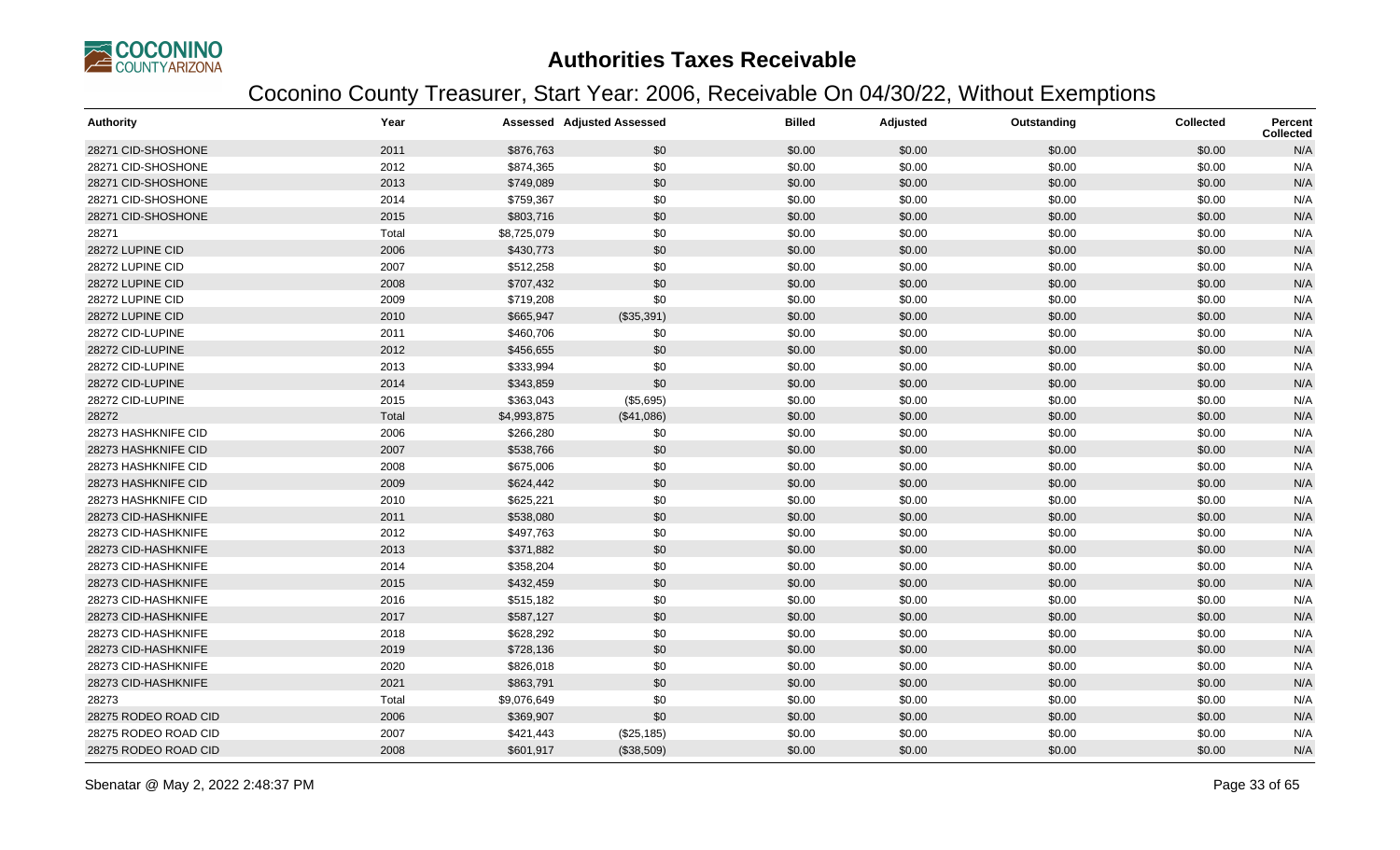

| <b>Authority</b>          | Year  |             | <b>Assessed Adjusted Assessed</b> | <b>Billed</b> | Adjusted | Outstanding | <b>Collected</b> | <b>Percent</b><br><b>Collected</b> |
|---------------------------|-------|-------------|-----------------------------------|---------------|----------|-------------|------------------|------------------------------------|
| 28275 RODEO ROAD CID      | 2009  | \$584,327   | \$0                               | \$0.00        | \$0.00   | \$0.00      | \$0.00           | N/A                                |
| 28275 RODEO ROAD CID      | 2010  | \$551,913   | \$0                               | \$0.00        | \$0.00   | \$0.00      | \$0.00           | N/A                                |
| 28275 CID-RODEO ROAD      | 2011  | \$381,762   | \$0                               | \$0.00        | \$0.00   | \$0.00      | \$0.00           | N/A                                |
| 28275 CID-RODEO ROAD      | 2012  | \$374,685   | \$0                               | \$0.00        | \$0.00   | \$0.00      | \$0.00           | N/A                                |
| 28275                     | Total | \$3,285,954 | (\$63,694)                        | \$0.00        | \$0.00   | \$0.00      | \$0.00           | N/A                                |
| 28276 BUCKBOARD TRAIL CID | 2006  | \$615,462   | \$0                               | \$0.00        | \$0.00   | \$0.00      | \$0.00           | N/A                                |
| 28276 BUCKBOARD TRAIL CID | 2007  | \$779,961   | \$0                               | \$0.00        | \$0.00   | \$0.00      | \$0.00           | N/A                                |
| 28276 BUCKBOARD TRAIL CID | 2008  | \$1,045,613 | \$0                               | \$0.00        | \$0.00   | \$0.00      | \$0.00           | N/A                                |
| 28276 BUCKBOARD TRAIL CID | 2009  | \$1,007,813 | \$0                               | \$0.00        | \$0.00   | \$0.00      | \$0.00           | N/A                                |
| 28276 BUCKBOARD TRAIL CID | 2010  | \$924,596   | \$0                               | \$0.00        | \$0.00   | \$0.00      | \$0.00           | N/A                                |
| 28276 CID-BUCKBOARD TRAIL | 2011  | \$618,979   | \$0                               | \$0.00        | \$0.00   | \$0.00      | \$0.00           | N/A                                |
| 28276 CID-BUCKBOARD TRAIL | 2012  | \$614,637   | \$0                               | \$0.00        | \$0.00   | \$0.00      | \$0.00           | N/A                                |
| 28276 CID-BUCKBOARD TRAIL | 2013  | \$574,455   | \$0                               | \$0.00        | \$0.00   | \$0.00      | \$0.00           | N/A                                |
| 28276 CID-BUCKBOARD TRAIL | 2014  | \$586,627   | \$0                               | \$0.00        | \$0.00   | \$0.00      | \$0.00           | N/A                                |
| 28276                     | Total | \$6,768,143 | \$0                               | \$0.00        | \$0.00   | \$0.00      | \$0.00           | N/A                                |
| 28277 PINON CID           | 2006  | \$604,039   | \$0                               | \$0.00        | \$0.00   | \$0.00      | \$0.00           | N/A                                |
| 28277 PINON CID           | 2007  | \$770,868   | \$0                               | \$0.00        | \$0.00   | \$0.00      | \$0.00           | N/A                                |
| 28277 PINON CID           | 2008  | \$1,045,467 | \$0                               | \$0.00        | \$0.00   | \$0.00      | \$0.00           | N/A                                |
| 28277 PINON CID           | 2009  | \$1,048,298 | \$0                               | \$0.00        | \$0.00   | \$0.00      | \$0.00           | N/A                                |
| 28277 PINON CID           | 2010  | \$991,764   | \$0                               | \$0.00        | \$0.00   | \$0.00      | \$0.00           | N/A                                |
| 28277 CID-PINON           | 2011  | \$728,093   | \$0                               | \$0.00        | \$0.00   | \$0.00      | \$0.00           | N/A                                |
| 28277 CID-PINON           | 2012  | \$722,710   | \$0                               | \$0.00        | \$0.00   | \$0.00      | \$0.00           | N/A                                |
| 28277 CID-PINON           | 2013  | \$585,055   | \$0                               | \$0.00        | \$0.00   | \$0.00      | \$0.00           | N/A                                |
| 28277 CID-PINON           | 2014  | \$595,802   | \$0                               | \$0.00        | \$0.00   | \$0.00      | \$0.00           | N/A                                |
| 28277 CID-PINON           | 2015  | \$634,466   | \$0                               | \$0.00        | \$0.00   | \$0.00      | \$0.00           | N/A                                |
| 28277                     | Total | \$7,726,562 | \$0                               | \$0.00        | \$0.00   | \$0.00      | \$0.00           | N/A                                |
| 28278 OAKWOOD PINES CID   | 2006  | \$997,911   | \$0                               | \$0.00        | \$0.00   | \$0.00      | \$0.00           | N/A                                |
| 28278 OAKWOOD PINES CID   | 2007  | \$1,152,387 | \$0                               | \$0.00        | \$0.00   | \$0.00      | \$0.00           | N/A                                |
| 28278 OAKWOOD PINES CID   | 2008  | \$1,401,322 | \$0                               | \$0.00        | \$0.00   | \$0.00      | \$0.00           | N/A                                |
| 28278 OAKWOOD PINES CID   | 2009  | \$1,345,810 | \$0                               | \$0.00        | \$0.00   | \$0.00      | \$0.00           | N/A                                |
| 28278 OAKWOOD PINES CID   | 2010  | \$1,322,146 | \$0                               | \$0.00        | \$0.00   | \$0.00      | \$0.00           | N/A                                |
| 28278 CID-OAKWOOD PINES   | 2011  | \$1,103,387 | \$0                               | \$0.00        | \$0.00   | \$0.00      | \$0.00           | N/A                                |
| 28278 CID-OAKWOOD PINES   | 2012  | \$956,515   | \$0                               | \$0.00        | \$0.00   | \$0.00      | \$0.00           | N/A                                |
| 28278 CID-OAKWOOD PINES   | 2013  | \$705,064   | \$0                               | \$0.00        | \$0.00   | \$0.00      | \$0.00           | N/A                                |
| 28278 CID-OAKWOOD PINES   | 2014  | \$722,442   | \$0                               | \$0.00        | \$0.00   | \$0.00      | \$0.00           | N/A                                |
| 28278                     | Total | \$9,706,984 | \$0                               | \$0.00        | \$0.00   | \$0.00      | \$0.00           | N/A                                |
| 28279 TOHO TOLANI CID     | 2006  | \$7,447,268 | \$0                               | \$0.00        | \$0.00   | \$0.00      | \$0.00           | N/A                                |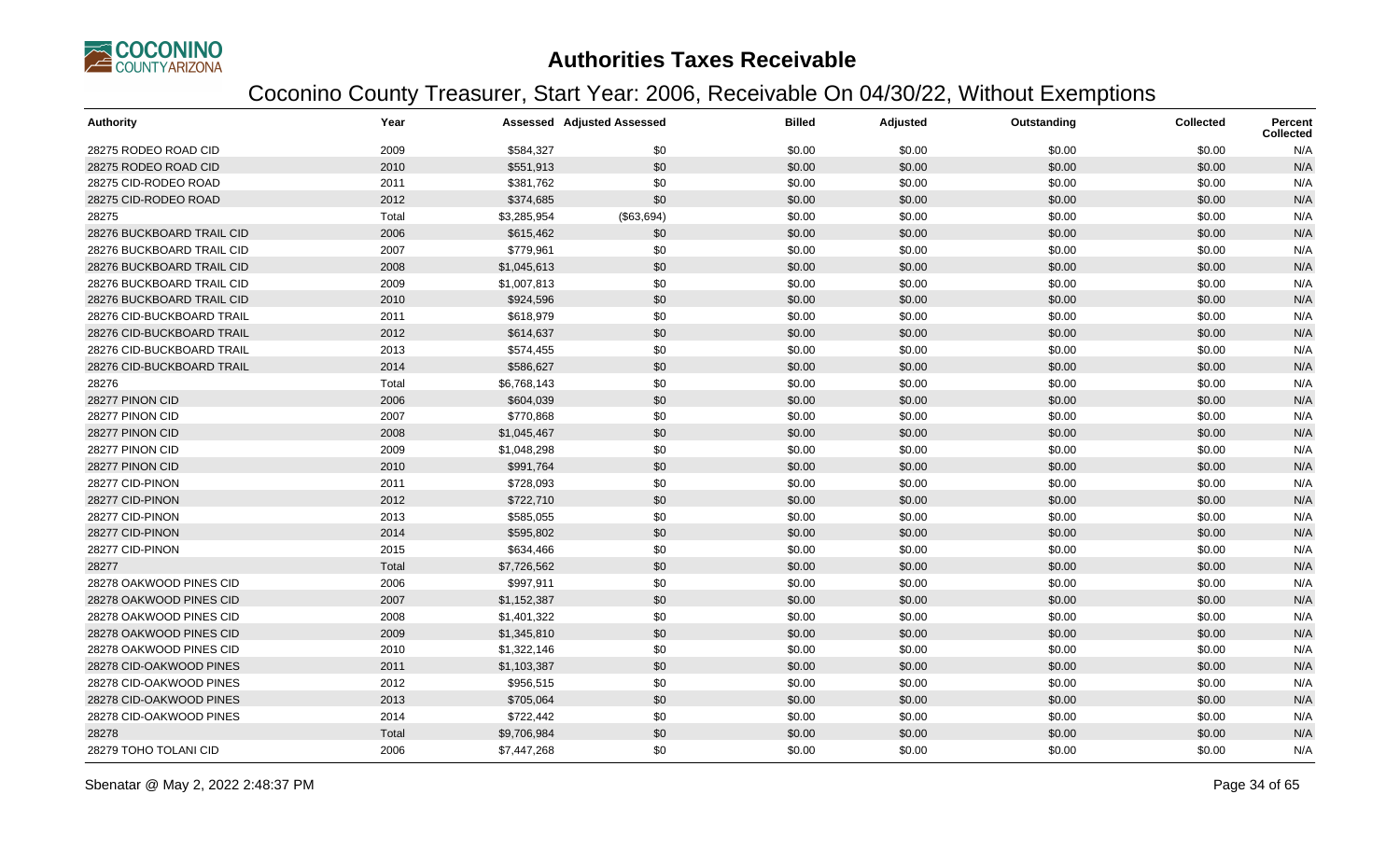

| <b>Authority</b>          | Year  |               | <b>Assessed Adjusted Assessed</b> | <b>Billed</b> | Adjusted | Outstanding | <b>Collected</b> | Percent<br>Collected |
|---------------------------|-------|---------------|-----------------------------------|---------------|----------|-------------|------------------|----------------------|
| 28279 TOHO TOLANI CID     | 2007  | \$8,974,981   | (\$26,831)                        | \$0.00        | \$0.00   | \$0.00      | \$0.00           | N/A                  |
| 28279 TOHO TOLANI CID     | 2008  | \$11,014,811  | (\$19,506)                        | \$0.00        | \$0.00   | \$0.00      | \$0.00           | N/A                  |
| 28279 TOHO TOLANI CID     | 2009  | \$12,205,562  | (\$27,535)                        | \$0.00        | \$0.00   | \$0.00      | \$0.00           | N/A                  |
| 28279 TOHO TOLANI CID     | 2010  | \$11,062,129  | (\$330)                           | \$0.00        | \$0.00   | \$0.00      | \$0.00           | N/A                  |
| 28279 CID-TOHO TOLANI     | 2011  | \$9,948,636   | (\$3,067)                         | \$0.00        | \$0.00   | \$0.00      | \$0.00           | N/A                  |
| 28279 CID-TOHO TOLANI     | 2012  | \$9,908,187   | \$5,092                           | \$0.00        | \$0.00   | \$0.00      | \$0.00           | N/A                  |
| 28279 CID-TOHO TOLANI     | 2013  | \$9,062,707   | (\$7,339)                         | \$0.00        | \$0.00   | \$0.00      | \$0.00           | N/A                  |
| 28279 CID-TOHO TOLANI     | 2014  | \$8,901,056   | (\$7,490)                         | \$0.00        | \$0.00   | \$0.00      | \$0.00           | N/A                  |
| 28279 CID-TOHO TOLANI     | 2015  | \$8,759,196   | (\$6,566)                         | \$0.00        | \$0.00   | \$0.00      | \$0.00           | N/A                  |
| 28279 CID-TOHO TOLANI     | 2016  | \$9,157,684   | (\$8,005)                         | \$0.00        | \$0.00   | \$0.00      | \$0.00           | N/A                  |
| 28279 CID-TOHO TOLANI     | 2017  | \$10,004,717  | (\$1,213)                         | \$0.00        | \$0.00   | \$0.00      | \$0.00           | N/A                  |
| 28279 CID-TOHO TOLANI     | 2018  | \$10,975,036  | (\$1,136)                         | \$0.00        | \$0.00   | \$0.00      | \$0.00           | N/A                  |
| 28279 CID-TOHO TOLANI     | 2019  | \$11,347,237  | (\$751)                           | \$0.00        | \$0.00   | \$0.00      | \$0.00           | N/A                  |
| 28279 CID-TOHO TOLANI     | 2020  | \$12,401,220  | (\$782)                           | \$0.00        | \$0.00   | \$0.00      | \$0.00           | N/A                  |
| 28279 CID-TOHO TOLANI     | 2021  | \$13,161,380  | (\$780)                           | \$0.00        | \$0.00   | \$0.00      | \$0.00           | N/A                  |
| 28279                     | Total | \$164,331,807 | (\$106,239)                       | \$0.00        | \$0.00   | \$0.00      | \$0.00           | N/A                  |
| 28280 KIOWA COMANCHE CID  | 2006  | \$2,222,354   | \$0                               | \$0.00        | \$0.00   | \$0.00      | \$0.00           | N/A                  |
| 28280 KIOWA COMANCHE CID  | 2007  | \$2,694,711   | \$0                               | \$0.00        | \$0.00   | \$0.00      | \$0.00           | N/A                  |
| 28280 KIOWA COMANCHE CID  | 2008  | \$3,268,201   | \$0                               | \$0.00        | \$0.00   | \$0.00      | \$0.00           | N/A                  |
| 28280 KIOWA COMANCHE CID  | 2009  | \$4,312,186   | \$0                               | \$0.00        | \$0.00   | \$0.00      | \$0.00           | N/A                  |
| 28280 KIOWA COMANCHE CID  | 2010  | \$3,999,017   | (\$522)                           | \$0.00        | \$0.00   | \$0.00      | \$0.00           | N/A                  |
| 28280 CID-KIOWA COMANCHE  | 2011  | \$3,407,363   | (\$894)                           | \$0.00        | \$0.00   | \$0.00      | \$0.00           | N/A                  |
| 28280 CID-KIOWA COMANCHE  | 2012  | \$3,429,355   | (\$875)                           | \$0.00        | \$0.00   | \$0.00      | \$0.00           | N/A                  |
| 28280 CID-KIOWA COMANCHE  | 2013  | \$2,950,190   | (\$289)                           | \$0.00        | \$0.00   | \$0.00      | \$0.00           | N/A                  |
| 28280 CID-KIOWA COMANCHE  | 2014  | \$3,009,083   | (\$1,556)                         | \$0.00        | \$0.00   | \$0.00      | \$0.00           | N/A                  |
| 28280 CID-KIOWA COMANCHE  | 2015  | \$3,171,600   | \$0                               | \$0.00        | \$0.00   | \$0.00      | \$0.00           | N/A                  |
| 28280                     | Total | \$32,464,060  | (\$4,136)                         | \$0.00        | \$0.00   | \$0.00      | \$0.00           | N/A                  |
| 28281 LINDA LANE CID      | 2006  | \$254,080     | \$0                               | \$0.00        | \$0.00   | \$0.00      | \$0.00           | N/A                  |
| 28281 LINDA LANE CID      | 2007  | \$303,286     | \$0                               | \$0.00        | \$0.00   | \$0.00      | \$0.00           | N/A                  |
| 28281 LINDA LANE CID      | 2008  | \$454,309     | \$0                               | \$0.00        | \$0.00   | \$0.00      | \$0.00           | N/A                  |
| 28281 LINDA LANE CID      | 2009  | \$438,576     | \$0                               | \$0.00        | \$0.00   | \$0.00      | \$0.00           | N/A                  |
| 28281 LINDA LANE CID      | 2010  | \$497,694     | \$0                               | \$0.00        | \$0.00   | \$0.00      | \$0.00           | N/A                  |
| 28281 CID-LINDA LANE      | 2011  | \$346,937     | \$0                               | \$0.00        | \$0.00   | \$0.00      | \$0.00           | N/A                  |
| 28281 CID-LINDA LANE      | 2012  | \$340,747     | \$0                               | \$0.00        | \$0.00   | \$0.00      | \$0.00           | N/A                  |
| 28281                     | Total | \$2,635,629   | \$0                               | \$0.00        | \$0.00   | \$0.00      | \$0.00           | N/A                  |
| 28282 RIO ARROYO ROAD CID | 2006  | \$2,072,964   | \$0                               | \$0.00        | \$0.00   | \$0.00      | \$0.00           | N/A                  |
| 28282 RIO ARROYO ROAD CID | 2007  | \$2,618,369   | \$0                               | \$0.00        | \$0.00   | \$0.00      | \$0.00           | N/A                  |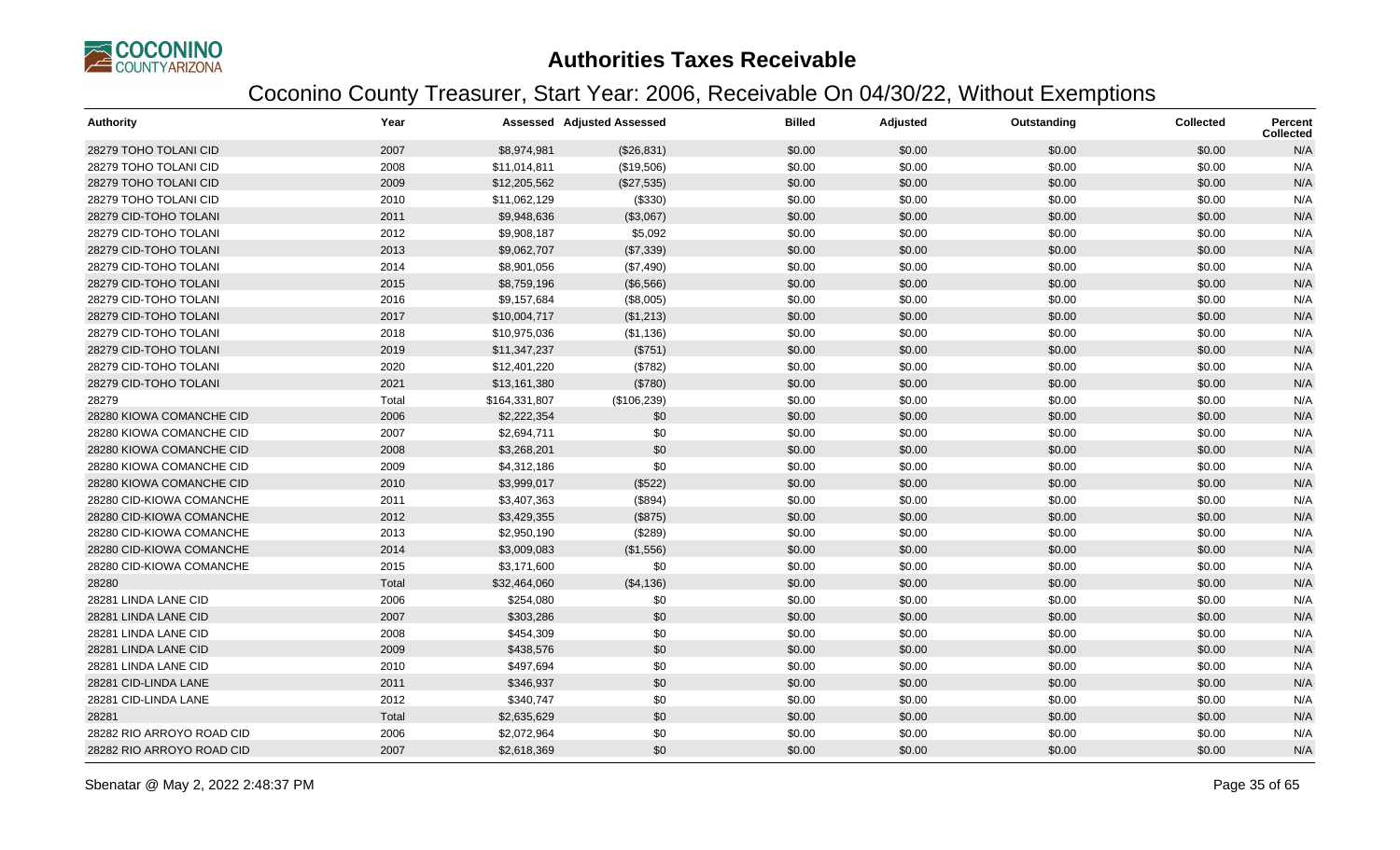

| Authority                   | Year  |              | <b>Assessed Adjusted Assessed</b> | <b>Billed</b> | Adjusted | Outstanding | <b>Collected</b> | <b>Percent</b><br><b>Collected</b> |
|-----------------------------|-------|--------------|-----------------------------------|---------------|----------|-------------|------------------|------------------------------------|
| 28282 RIO ARROYO ROAD CID   | 2008  | \$3,614,931  | \$0                               | \$0.00        | \$0.00   | \$0.00      | \$0.00           | N/A                                |
| 28282 RIO ARROYO ROAD CID   | 2009  | \$3,445,705  | \$0                               | \$0.00        | \$0.00   | \$0.00      | \$0.00           | N/A                                |
| 28282 RIO ARROYO ROAD CID   | 2010  | \$3,266,940  | \$0                               | \$0.00        | \$0.00   | \$0.00      | \$0.00           | N/A                                |
| 28282 CID-RIO ARROYO ROAD   | 2011  | \$2,749,827  | \$0                               | \$0.00        | \$0.00   | \$0.00      | \$0.00           | N/A                                |
| 28282 CID-RIO ARROYO ROAD   | 2012  | \$2,548,311  | \$0                               | \$0.00        | \$0.00   | \$0.00      | \$0.00           | N/A                                |
| 28282 CID-RIO ARROYO ROAD   | 2013  | \$2,108,035  | \$0                               | \$0.00        | \$0.00   | \$0.00      | \$0.00           | N/A                                |
| 28282 CID-RIO ARROYO ROAD   | 2014  | \$2,019,168  | \$0                               | \$0.00        | \$0.00   | \$0.00      | \$0.00           | N/A                                |
| 28282 CID-RIO ARROYO ROAD   | 2015  | \$2,222,411  | \$0                               | \$0.00        | \$0.00   | \$0.00      | \$0.00           | N/A                                |
| 28282                       | Total | \$26,666,661 | \$0                               | \$0.00        | \$0.00   | \$0.00      | \$0.00           | N/A                                |
| 28283 NORTH STARDUST ANTELO | 2006  | \$952,353    | \$0                               | \$0.00        | \$0.00   | \$0.00      | \$0.00           | N/A                                |
| 28283 NORTH STARDUST ANTELO | 2007  | \$1,457,379  | \$0                               | \$0.00        | \$0.00   | \$0.00      | \$0.00           | N/A                                |
| 28283 NORTH STARDUST ANTELO | 2008  | \$1,925,590  | \$0                               | \$0.00        | \$0.00   | \$0.00      | \$0.00           | N/A                                |
| 28283 NORTH STARDUST ANTELO | 2009  | \$1,915,444  | \$0                               | \$0.00        | \$0.00   | \$0.00      | \$0.00           | N/A                                |
| 28283 NORTH STARDUST ANTELO | 2010  | \$1,826,312  | \$0                               | \$0.00        | \$0.00   | \$0.00      | \$0.00           | N/A                                |
| 28283 CID-N STARDUST ANTELO | 2011  | \$1,681,590  | \$0                               | \$0.00        | \$0.00   | \$0.00      | \$0.00           | N/A                                |
| 28283 CID-N STARDUST ANTELO | 2012  | \$1,510,277  | \$0                               | \$0.00        | \$0.00   | \$0.00      | \$0.00           | N/A                                |
| 28283 CID-N STARDUST ANTELO | 2013  | \$1,165,495  | (\$3,233)                         | \$0.00        | \$0.00   | \$0.00      | \$0.00           | N/A                                |
| 28283 CID-N STARDUST ANTELO | 2014  | \$1,005,389  | (\$2,866)                         | \$0.00        | \$0.00   | \$0.00      | \$0.00           | N/A                                |
| 28283 CID-N STARDUST ANTELO | 2015  | \$1,079,828  | \$0                               | \$0.00        | \$0.00   | \$0.00      | \$0.00           | N/A                                |
| 28283 CID-N STARDUST ANTELO | 2016  | \$1,277,443  | (\$217)                           | \$0.00        | \$0.00   | \$0.00      | \$0.00           | N/A                                |
| 28283 CID-N STARDUST ANTELO | 2017  | \$1,417,626  | (\$207)                           | \$0.00        | \$0.00   | \$0.00      | \$0.00           | N/A                                |
| 28283 CID-N STARDUST ANTELO | 2018  | \$1,624,791  | (\$249)                           | \$0.00        | \$0.00   | \$0.00      | \$0.00           | N/A                                |
| 28283 CID-N STARDUST ANTELO | 2019  | \$1,650,198  | (\$375)                           | \$0.00        | \$0.00   | \$0.00      | \$0.00           | N/A                                |
| 28283 CID-N STARDUST ANTELO | 2020  | \$1,754,744  | \$0                               | \$0.00        | \$0.00   | \$0.00      | \$0.00           | N/A                                |
| 28283 CID-N STARDUST ANTELO | 2021  | \$1,890,122  | \$0                               | \$0.00        | \$0.00   | \$0.00      | \$0.00           | N/A                                |
| 28283                       | Total | \$24,134,581 | (\$7,147)                         | \$0.00        | \$0.00   | \$0.00      | \$0.00           | N/A                                |
| 28284 FOXBORO RANCH WID     | 2006  | \$1,723,106  | \$0                               | \$0.00        | \$0.00   | \$0.00      | \$0.00           | N/A                                |
| 28284 FOXBORO RANCH WID     | 2007  | \$2,303,701  | \$0                               | \$0.00        | \$0.00   | \$0.00      | \$0.00           | N/A                                |
| 28284 FOXBORO RANCH WID     | 2008  | \$3,565,736  | \$0                               | \$0.00        | \$0.00   | \$0.00      | \$0.00           | N/A                                |
| 28284 FOXBORO RANCH WID     | 2009  | \$1,699,261  | \$0                               | \$0.00        | \$0.00   | \$0.00      | \$0.00           | N/A                                |
| 28284 FOXBORO RANCH WID     | 2010  | \$1,715,798  | \$0                               | \$0.00        | \$0.00   | \$0.00      | \$0.00           | N/A                                |
| 28284 WID-FOXBORO RANCH     | 2011  | \$1,719,368  | \$0                               | \$0.00        | \$0.00   | \$0.00      | \$0.00           | N/A                                |
| 28284 WID-FOXBORO RANCH     | 2012  | \$1,693,081  | \$0                               | \$0.00        | \$0.00   | \$0.00      | \$0.00           | N/A                                |
| 28284 WID-FOXBORO RANCH     | 2013  | \$1,650,096  | \$0                               | \$0.00        | \$0.00   | \$0.00      | \$0.00           | N/A                                |
| 28284 WID-FOXBORO RANCH     | 2014  | \$1,416,792  | \$0                               | \$0.00        | \$0.00   | \$0.00      | \$0.00           | N/A                                |
| 28284 WID-FOXBORO RANCH     | 2015  | \$1,612,972  | (\$41,433)                        | \$0.00        | \$0.00   | \$0.00      | \$0.00           | N/A                                |
| 28284 WID-FOXBORO RANCH     | 2016  | \$1,572,406  | \$0                               | \$0.00        | \$0.00   | \$0.00      | \$0.00           | N/A                                |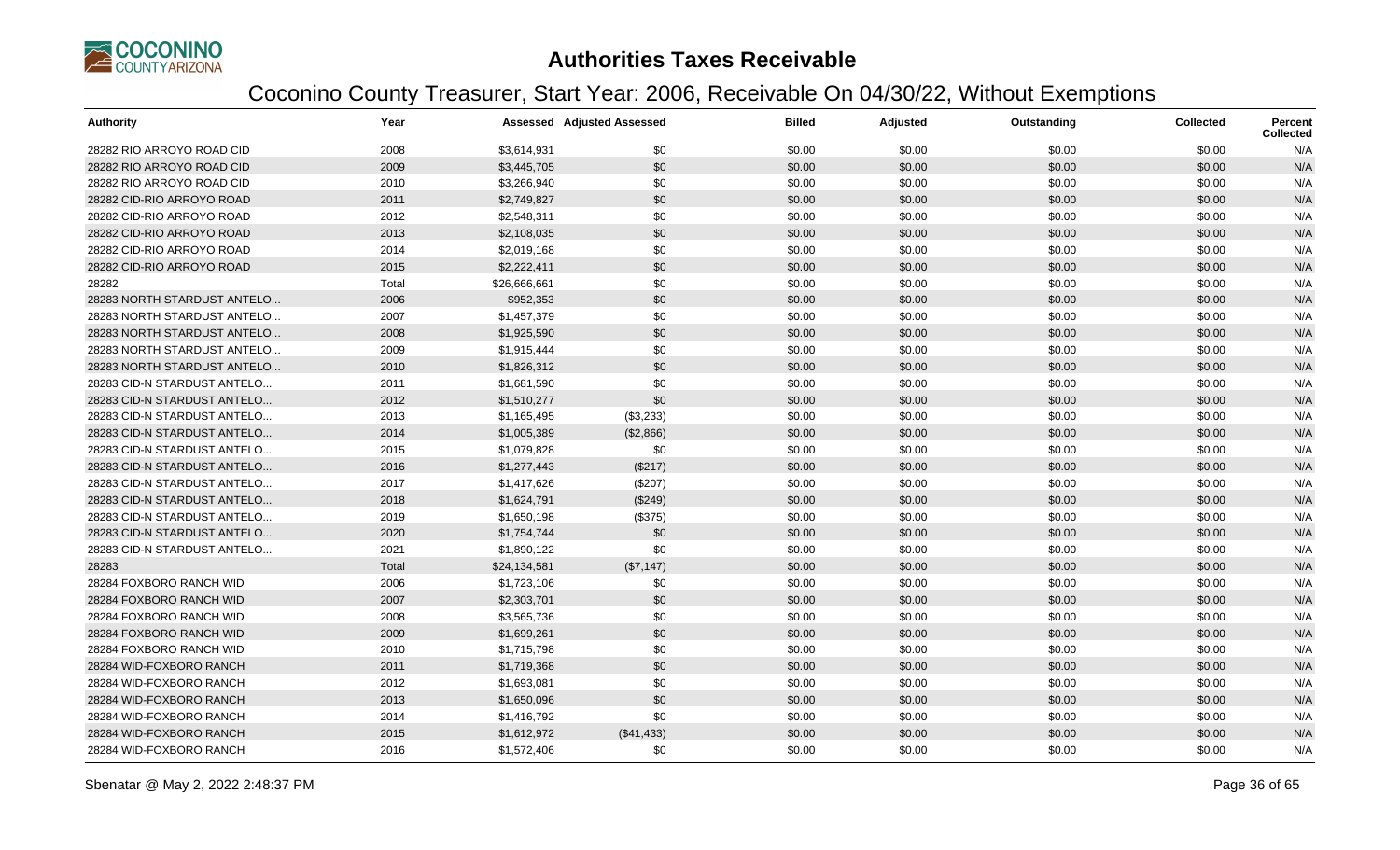

| <b>Authority</b>            | Year  |              | <b>Assessed Adjusted Assessed</b> | <b>Billed</b> | Adjusted   | Outstanding | <b>Collected</b> | <b>Percent</b><br><b>Collected</b> |
|-----------------------------|-------|--------------|-----------------------------------|---------------|------------|-------------|------------------|------------------------------------|
| 28284 WID-FOXBORO RANCH     | 2017  | \$1,616,007  | \$0                               | \$0.00        | \$0.00     | \$0.00      | \$0.00           | N/A                                |
| 28284 WID-FOXBORO RANCH     | 2018  | \$1,655,383  | \$0                               | \$0.00        | \$0.00     | \$0.00      | \$0.00           | N/A                                |
| 28284 WID-FOXBORO RANCH     | 2019  | \$1,772,109  | \$0                               | \$0.00        | \$0.00     | \$0.00      | \$0.00           | N/A                                |
| 28284                       | Total | \$25,715,816 | (\$41,433)                        | \$0.00        | \$0.00     | \$0.00      | \$0.00           | N/A                                |
| 28285 MAJESTIC VIEW DOMESTI | 2006  | \$246,770    | \$0                               | \$0.00        | \$0.00     | \$0.00      | \$0.00           | N/A                                |
| 28285 MAJESTIC VIEW DOMESTI | 2007  | \$650,842    | \$0                               | \$14,513.84   | \$0.00     | \$0.00      | \$14,513.84      | 100%                               |
| 28285 MAJESTIC VIEW DOMESTI | 2008  | \$774,696    | \$0                               | \$17,275.79   | \$0.00     | \$0.00      | \$17,275.79      | 100%                               |
| 28285 MAJESTIC VIEW DOMESTI | 2009  | \$783,278    | \$0                               | \$17,467.15   | \$0.00     | \$0.00      | \$17,467.15      | 100%                               |
| 28285 MAJESTIC VIEW DOMESTI | 2010  | \$2,328,213  | (\$2,774)                         | \$33,999.00   | (\$40.52)  | \$0.00      | \$33,958.48      | 100%                               |
| 28285 WID-MAJESTIC VIEW DOM | 2011  | \$2,171,171  | \$0                               | \$33,957.12   | \$0.00     | \$0.00      | \$33,957.12      | 100%                               |
| 28285 WID-MAJESTIC VIEW DOM | 2012  | \$2,004,169  | (\$16,963)                        | \$33,908.51   | (\$287.00) | \$0.00      | \$33,621.51      | 100%                               |
| 28285 WID-MAJESTIC VIEW DOM | 2013  | \$1,009,379  | \$0                               | \$34,000.88   | \$0.00     | \$0.00      | \$34,000.88      | 100%                               |
| 28285                       | Total | \$9,968,518  | (\$19,737)                        | \$185,122.29  | (\$327.52) | \$0.00      | \$184,794.77     | 100%                               |
| 28285SD WID-MAJESTIC VIEW D | 2014  | \$848,816    | \$0                               | \$0.00        | \$0.00     | \$0.00      | \$0.00           | N/A                                |
| 28285SD WID-MAJESTIC VIEW D | 2015  | \$823,774    | \$0                               | \$0.00        | \$0.00     | \$0.00      | \$0.00           | N/A                                |
| 28285SD WID-MAJESTIC VIEW D | 2016  | \$824,694    | (\$39)                            | \$0.00        | \$0.00     | \$0.00      | \$0.00           | N/A                                |
| 28285SD WID-MAJESTIC VIEW D | 2017  | \$1,030,172  | \$0                               | \$0.00        | \$0.00     | \$0.00      | \$0.00           | N/A                                |
| 28285SD WID-MAJESTIC VIEW D | 2018  | \$1,274,951  | \$0                               | \$0.00        | \$0.00     | \$0.00      | \$0.00           | N/A                                |
| 28285SD WID-MAJESTIC VIEW D | 2019  | \$1,643,751  | \$0                               | \$0.00        | \$0.00     | \$0.00      | \$0.00           | N/A                                |
| 28285SD WID-MAJESTIC VIEW D | 2020  | \$1,954,400  | \$0                               | \$0.00        | \$0.00     | \$0.00      | \$0.00           | N/A                                |
| 28285SD WID-MAJESTIC VIEW D | 2021  | \$2,492,541  | \$0                               | \$0.00        | \$0.00     | \$0.00      | \$0.00           | N/A                                |
| 28285SD                     | Total | \$10,893,099 | (\$39)                            | \$0.00        | \$0.00     | \$0.00      | \$0.00           | N/A                                |
| 28286 VALLE DOMESTIC WID    | 2008  | \$18,979     | \$0                               | \$0.00        | \$0.00     | \$0.00      | \$0.00           | N/A                                |
| 28286 VALLE DOMESTIC WID    | 2009  | \$24,083     | \$0                               | \$0.00        | \$0.00     | \$0.00      | \$0.00           | N/A                                |
| 28286 VALLE DOMESTIC WID    | 2010  | \$24,083     | \$0                               | \$0.00        | \$0.00     | \$0.00      | \$0.00           | N/A                                |
| 28286 WID-VALLE DOMESTIC    | 2011  | \$24,083     | \$0                               | \$0.00        | \$0.00     | \$0.00      | \$0.00           | N/A                                |
| 28286 WID-VALLE DOMESTIC    | 2012  | \$24,083     | \$0                               | \$0.00        | \$0.00     | \$0.00      | \$0.00           | N/A                                |
| 28286 WID-VALLE DOMESTIC    | 2013  | \$24,083     | \$0                               | \$0.00        | \$0.00     | \$0.00      | \$0.00           | N/A                                |
| 28286 WID-VALLE DOMESTIC    | 2014  | \$23,129     | \$0                               | \$0.00        | \$0.00     | \$0.00      | \$0.00           | N/A                                |
| 28286 WID-VALLE DOMESTIC    | 2015  | \$23,063     | \$0                               | \$0.00        | \$0.00     | \$0.00      | \$0.00           | N/A                                |
| 28286 WID-VALLE DOMESTIC    | 2016  | \$21,099     | \$0                               | \$0.00        | \$0.00     | \$0.00      | \$0.00           | N/A                                |
| 28286 WID-VALLE DOMESTIC    | 2017  | \$21,033     | \$0                               | \$0.00        | \$0.00     | \$0.00      | \$0.00           | N/A                                |
| 28286 WID-VALLE DOMESTIC    | 2018  | \$25,315     | \$0                               | \$0.00        | \$0.00     | \$0.00      | \$0.00           | N/A                                |
| 28286                       | Total | \$253,033    | \$0                               | \$0.00        | \$0.00     | \$0.00      | \$0.00           | N/A                                |
| 28287 ANASAZI TRAIL CID     | 2009  | \$491,345    | \$0                               | \$14,595.41   | \$0.00     | \$0.00      | \$14,595.41      | 100%                               |
| 28287 ANASAZI TRAIL CID     | 2010  | \$531,210    | \$0                               | \$14,172.69   | \$0.00     | \$0.00      | \$14,172.69      | 100%                               |
| 28287 CID-ANASAZI TRAIL     | 2011  | \$551,083    | \$0                               | \$0.00        | \$0.00     | \$0.00      | \$0.00           | N/A                                |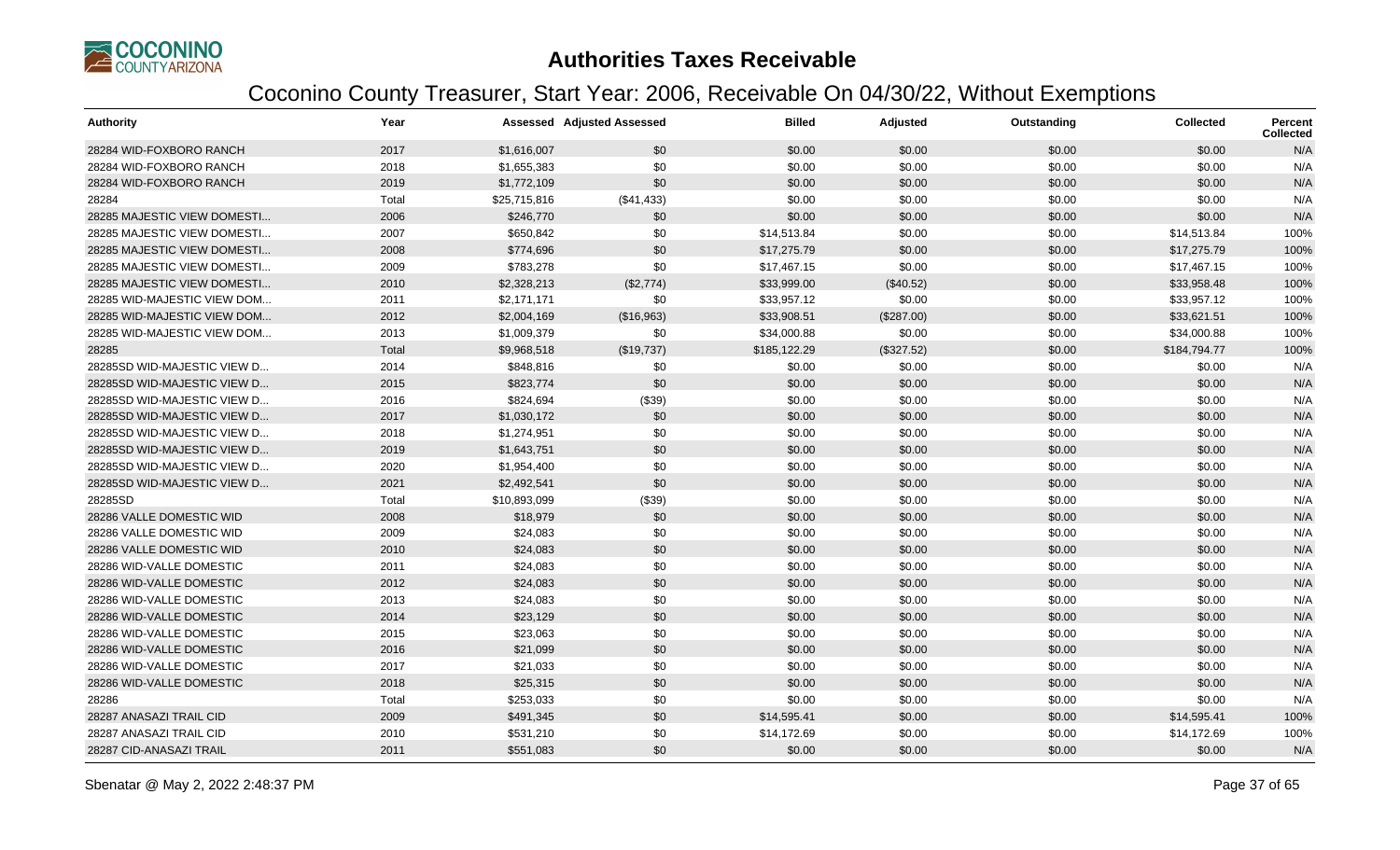

| <b>Authority</b>              | Year  |                 | <b>Assessed Adjusted Assessed</b> | <b>Billed</b>  | Adjusted       | Outstanding  | <b>Collected</b> | Percent<br><b>Collected</b> |
|-------------------------------|-------|-----------------|-----------------------------------|----------------|----------------|--------------|------------------|-----------------------------|
| 28287 CID-ANASAZI TRAIL       | 2012  | \$548,212       | \$0                               | \$0.00         | \$0.00         | \$0.00       | \$0.00           | N/A                         |
| 28287 CID-ANASAZI TRAIL       | 2013  | \$283,935       | \$0                               | \$0.00         | \$0.00         | \$0.00       | \$0.00           | N/A                         |
| 28287 CID-ANASAZI TRAIL       | 2014  | \$295,802       | \$0                               | \$0.00         | \$0.00         | \$0.00       | \$0.00           | N/A                         |
| 28287 CID-ANASAZI TRAIL       | 2015  | \$317,146       | \$0                               | \$0.00         | \$0.00         | \$0.00       | \$0.00           | N/A                         |
| 28287 CID-ANASAZI TRAIL       | 2016  | \$354,386       | \$2,298                           | \$0.00         | \$0.00         | \$0.00       | \$0.00           | N/A                         |
| 28287 CID-ANASAZI TRAIL       | 2017  | \$497,281       | \$6,494                           | \$0.00         | \$0.00         | \$0.00       | \$0.00           | N/A                         |
| 28287 CID-ANASAZI TRAIL       | 2018  | \$562,648       | \$2,305                           | \$0.00         | \$0.00         | \$0.00       | \$0.00           | N/A                         |
| 28287 CID-ANASAZI TRAIL       | 2019  | \$581,389       | \$530                             | \$0.00         | \$0.00         | \$0.00       | \$0.00           | N/A                         |
| 28287 CID-ANASAZI TRAIL       | 2020  | \$628,420       | \$334                             | \$0.00         | \$0.00         | \$0.00       | \$0.00           | N/A                         |
| 28287 CID-ANASAZI TRAIL       | 2021  | \$653,276       | \$0                               | \$0.00         | \$0.00         | \$0.00       | \$0.00           | N/A                         |
| 28287                         | Total | \$6,296,133     | \$11,961                          | \$28,768.10    | \$0.00         | \$0.00       | \$28,768.10      | 100%                        |
| 28288 BADGER CREEK DWID       | 2010  | \$263,874       | \$0                               | \$0.00         | \$0.00         | \$0.00       | \$0.00           | N/A                         |
| 28288 WID-BADGER CREEK        | 2011  | \$262,775       | \$0                               | \$0.00         | \$0.00         | \$0.00       | \$0.00           | N/A                         |
| 28288 WID-BADGER CREEK        | 2012  | \$256,574       | \$0                               | \$0.00         | \$0.00         | \$0.00       | \$0.00           | N/A                         |
| 28288 WID-BADGER CREEK        | 2013  | \$205,938       | \$0                               | \$0.00         | \$0.00         | \$0.00       | \$0.00           | N/A                         |
| 28288 WID-BADGER CREEK        | 2014  | \$206,425       | \$0                               | \$0.00         | \$0.00         | \$0.00       | \$0.00           | N/A                         |
| 28288 WID-BADGER CREEK        | 2015  | \$209,525       | \$0                               | \$0.00         | \$0.00         | \$0.00       | \$0.00           | N/A                         |
| 28288 WID-BADGER CREEK        | 2016  | \$212,729       | \$0                               | \$0.00         | \$0.00         | \$0.00       | \$0.00           | N/A                         |
| 28288 WID-BADGER CREEK        | 2017  | \$222,148       | \$0                               | \$0.00         | \$0.00         | \$0.00       | \$0.00           | N/A                         |
| 28288 WID-BADGER CREEK        | 2018  | \$223,908       | \$0                               | \$0.00         | \$0.00         | \$0.00       | \$0.00           | N/A                         |
| 28288 WID-BADGER CREEK        | 2019  | \$234,137       | \$0                               | \$0.00         | \$0.00         | \$0.00       | \$0.00           | N/A                         |
| 28288 WID-BADGER CREEK        | 2020  | \$244,197       | \$0                               | \$0.00         | \$0.00         | \$0.00       | \$0.00           | N/A                         |
| 28288 WID-BADGER CREEK        | 2021  | \$246,064       | \$0                               | \$0.00         | \$0.00         | \$0.00       | \$0.00           | N/A                         |
| 28288                         | Total | \$2,788,294     | \$0                               | \$0.00         | \$0.00         | \$0.00       | \$0.00           | N/A                         |
| 28289 WID-BLUE RIDGE DOMESTIC | 2021  | \$12,159,670    | \$0                               | \$0.00         | \$0.00         | \$0.00       | \$0.00           | N/A                         |
| 29999 PUBLIC HEALTH SERVICE   | 2010  | \$2,056,578,525 | (\$14,962,869)                    | \$5,153,192.49 | (\$33,284.75)  | \$1,472.50   | \$5,118,435.24   | 99.97%                      |
| 29999 PUB HEALTH SERVICE      | 2011  | \$1,836,493,334 | (\$7,751,039)                     | \$4,589,050.62 | (\$19,480.99)  | \$3,406.77   | \$4,566,162.86   | 99.93%                      |
| 29999 PUB HEALTH SERVICE      | 2012  | \$1,758,991,343 | (\$8,166,683)                     | \$4,397,549.43 | (\$20,590.68)  | \$3,870.19   | \$4,373,088.56   | 99.91%                      |
| 29999 PUB HEALTH SERVICE      | 2013  | \$1,531,349,420 | (\$5,638,383)                     | \$3,828,369.77 | (\$14,617.06)  | \$4,648.85   | \$3,809,103.86   | 99.88%                      |
| 29999 PUB HEALTH SERVICE      | 2014  | \$1,528,131,272 | (\$1,845,337)                     | \$3,820,326.07 | (\$4,613.47)   | \$4,818.77   | \$3,810,893.83   | 99.87%                      |
| 29999 PUB HEALTH SERVICE      | 2015  | \$1,601,434,510 | (\$2,769,645)                     | \$3,848,713.49 | (\$6,085.47)   | \$5,155.29   | \$3,837,472.73   | 99.87%                      |
| 29999 PUB HEALTH SERVICE      | 2016  | \$1,677,453,437 | (\$12,515,038)                    | \$3,949,055.40 | (\$23,976.15)  | \$5,488.34   | \$3,919,590.91   | 99.86%                      |
| 29999 PUB HEALTH SERVICE      | 2017  | \$1,812,240,672 | (\$11,359,052)                    | \$4,139,287.28 | (\$26,779.48)  | \$5,863.14   | \$4,106,644.66   | 99.86%                      |
| 29999 PUB HEALTH SERVICE      | 2018  | \$1,944,597,023 | (\$9,323,056)                     | \$4,333,583.77 | (\$22, 285.58) | \$6,627.93   | \$4,304,670.26   | 99.85%                      |
| 29999 PUB HEALTH SERVICE      | 2019  | \$2,081,957,141 | (\$13,388,682)                    | \$4,583,908.53 | (\$34,112.86)  | \$7,179.43   | \$4,542,616.24   | 99.84%                      |
| 29999 PUB HEALTH SERVICE      | 2020  | \$2,260,817,288 | (\$12,377,158)                    | \$4,831,043.15 | (\$30,420.97)  | \$9,957.64   | \$4,790,664.54   | 99.79%                      |
| 29999 PUB HEALTH SERVICE      | 2021  | \$2,332,253,855 | (\$629,352)                       | \$4,962,826.77 | (\$1,350.69)   | \$900,722.96 | \$4,060,753.12   | 81.85%                      |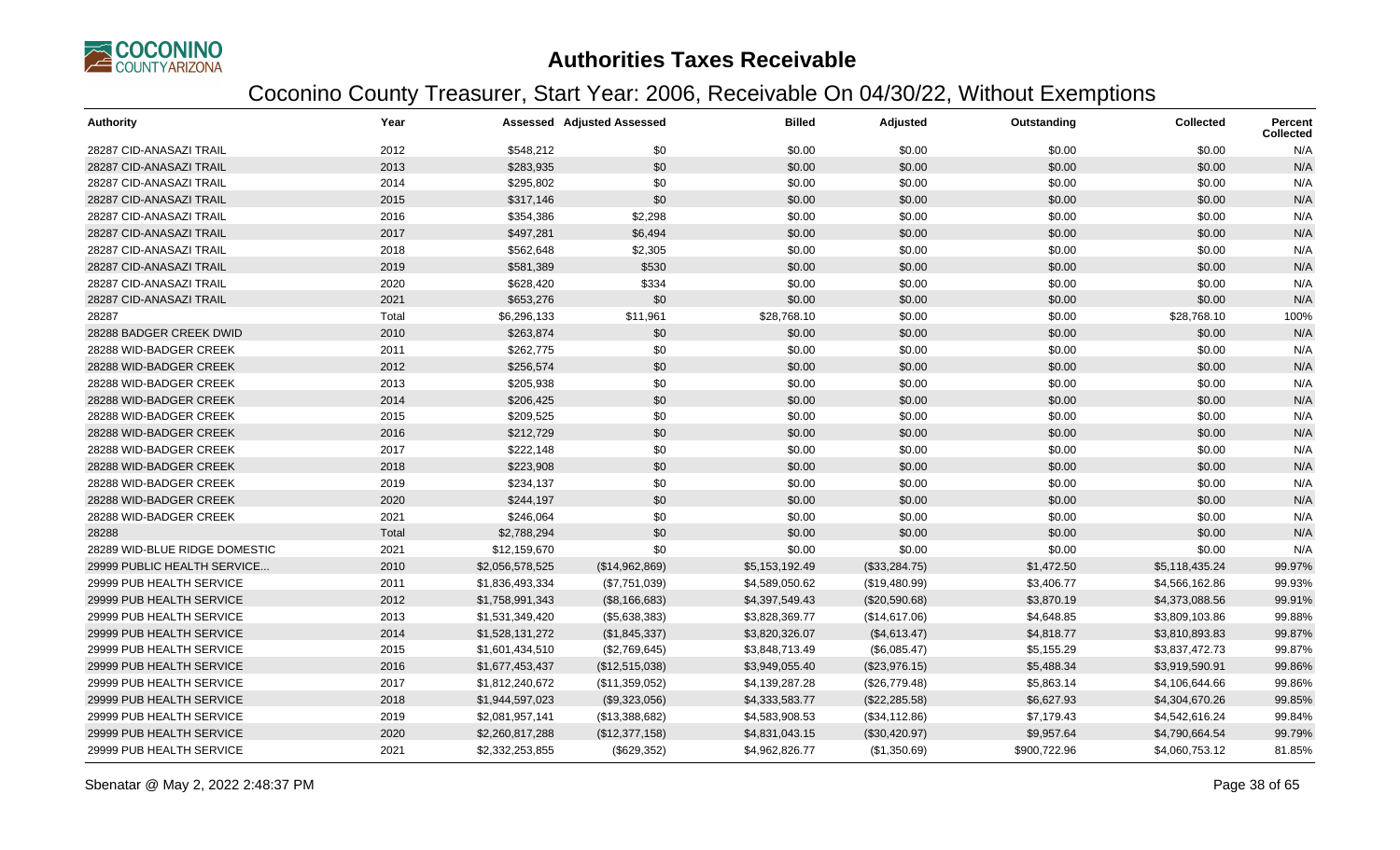

| <b>Authority</b>            | Year  |                  | Assessed Adjusted Assessed | <b>Billed</b>   | Adjusted       | Outstanding  | <b>Collected</b> | <b>Percent</b><br><b>Collected</b> |
|-----------------------------|-------|------------------|----------------------------|-----------------|----------------|--------------|------------------|------------------------------------|
| 29999                       | Total | \$22,422,297,820 | (\$100, 726, 294)          | \$52,436,906.77 | (\$237,598.15) | \$959,211.81 | \$51,240,096.81  | 98.16%                             |
| 30001 JOINT VOCATIONAL TECH | 2006  | \$1,213,378,291  | (\$2,038,529)              | \$622,209.71    | \$110.66       | \$46.06      | \$622,274.31     | 99.99%                             |
| 30001 JOINT VOCATIONAL TECH | 2007  | \$1,433,044,338  | (\$5,572,153)              | \$731,057.85    | (\$773.17)     | \$93.56      | \$730,191.12     | 99.99%                             |
| 30001 JOINT VOCATIONAL TECH | 2008  | \$1,695,216,882  | (\$6,250,431)              | \$863,117.13    | (\$956.33)     | \$185.35     | \$861,975.45     | 99.98%                             |
| 30001 JOINT VOCATIONAL TECH | 2009  | \$1,782,346,815  | (\$3,836,441)              | \$904,033.35    | \$1,031.76     | \$217.78     | \$904,847.33     | 99.98%                             |
| 30001 JOINT VOCATIONAL TECH | 2010  | \$1,729,387,047  | (\$13,005,216)             | \$866,540.86    | (\$5,763.44)   | \$281.03     | \$860,496.39     | 99.97%                             |
| 30001 JTED-CAVIAT           | 2011  | \$1,553,552,420  | (\$6,714,490)              | \$776,343.18    | (\$3,386.80)   | \$614.63     | \$772,341.75     | 99.92%                             |
| 30001 JTED-CAVIAT           | 2012  | \$1,496,151,062  | (\$7,075,872)              | \$748,089.67    | (\$3,570.32)   | \$697.36     | \$743,821.99     | 99.91%                             |
| 30001 JTED-CAVIAT           | 2013  | \$1,313,817,437  | (\$4,347,603)              | \$656,908.14    | (\$2,275.02)   | \$838.61     | \$653,794.51     | 99.87%                             |
| 30001 JTED-CAVIAT           | 2014  | \$1,311,051,094  | (\$1,690,855)              | \$655,525.07    | (\$845.46)     | \$847.62     | \$653,831.99     | 99.87%                             |
| 30001 JTED-CAVIAT           | 2015  | \$1,367,235,060  | (\$2,683,311)              | \$660,402.39    | (\$1,174.12)   | \$911.33     | \$658,316.94     | 99.86%                             |
| 30001 JTED-CAVIAT           | 2016  | \$1,438,226,586  | (\$11,693,112)             | \$678,006.30    | (\$4,408.55)   | \$971.21     | \$672,626.54     | 99.86%                             |
| 30001 JTED-CAVIAT           | 2017  | \$1,558,866,877  | (\$10,370,021)             | \$711,337.41    | (\$4,862.64)   | \$1,027.94   | \$705,446.83     | 99.85%                             |
| 30001 JTED-CAVIAT           | 2018  | \$1,679,657,462  | (\$8,713,171)              | \$746,367.48    | (\$4,152.65)   | \$1,166.60   | \$741.048.23     | 99.84%                             |
| 30001 JTED-CAVIAT           | 2019  | \$1,802,454,243  | (\$12,407,917)             | \$791,678.97    | (\$6,333.08)   | \$1,272.60   | \$784,073.29     | 99.84%                             |
| 30001 JTED-CAVIAT           | 2020  | \$1,962,883,173  | (\$11,306,187)             | \$835,018.23    | (\$5,552.58)   | \$1,809.41   | \$827,656.24     | 99.78%                             |
| 30001 JTED-CAVIAT           | 2021  | \$2,026,516,229  | (\$492, 129)               | \$856,348.26    | (\$199.48)     | \$157,873.68 | \$698.275.10     | 81.56%                             |
| 30001                       | Total | \$25,363,785,016 | (\$108, 197, 438)          | \$12,102,984.00 | (\$43,111.22)  | \$168,854.77 | \$11,891,018.01  | 98.6%                              |
| 30002 VALLEY ACADEMY ED DIS | 2006  | \$139,677,831    | (\$203,406)                | \$69,905.37     | \$19.58        | \$0.10       | \$69,924.85      | 100%                               |
| 30002 VALLEY ACADEMY ED DIS | 2007  | \$176,879,361    | (\$344,541)                | \$88,471.99     | (\$15.54)      | \$0.10       | \$88,456.35      | 100%                               |
| 30002 VALLEY ACADEMY ED DIS | 2008  | \$190,942,461    | (\$606,989)                | \$97,835.26     | (\$57.11)      | \$0.11       | \$97,778.04      | 100%                               |
| 30002 VALLEY ACADEMY ED DIS | 2009  | \$192,718,012    | (\$716,600)                | \$96,441.87     | (\$180.80)     | \$0.16       | \$96,260.91      | 100%                               |
| 30002 VALLEY ACADEMY ED DIS | 2010  | \$184,533,385    | (\$1,361,930)              | \$92,257.64     | (\$627.46)     | \$1.05       | \$91,629.13      | 100%                               |
| 30002 JTED-VALLEY ACAD      | 2011  | \$156,613,067    | (\$557,091)                | \$78,306.58     | (\$279.26)     | \$1.29       | \$78,026.03      | 100%                               |
| 30002 JTED-VALLEY ACAD      | 2012  | \$142,645,134    | (\$258,745)                | \$71,322.60     | (\$130.37)     | \$1.66       | \$71,190.57      | 100%                               |
| 30002 JTED-VALLEY ACAD      | 2013  | \$123,074,621    | (\$811,464)                | \$61,537.32     | (\$406.49)     | \$3.59       | \$61.127.24      | 99.99%                             |
| 30002 JTED-VALLEY ACAD      | 2014  | \$123,820,465    | (\$26,092)                 | \$61,910.22     | (\$13.05)      | \$8.68       | \$61,888.49      | 99.99%                             |
| 30002 JTED-VALLEY ACAD      | 2015  | \$137,505,960    | (\$24,972)                 | \$62,668.12     | (\$16.51)      | \$7.31       | \$62,644.30      | 99.99%                             |
| 30002 JTED-VALLEY ACAD      | 2016  | \$141,853,339    | \$214,752                  | \$64,796.96     | \$113.49       | \$5.33       | \$64,905.12      | 99.99%                             |
| 30002 JTED-VALLEY ACAD      | 2017  | \$152,172,066    | \$233,849                  | \$68,088.27     | \$116.96       | \$2.38       | \$68,202.85      | 100%                               |
| 30002 JTED-VALLEY ACAD      | 2018  | \$155,798,842    | \$59,318                   | \$70,630.39     | \$29.28        | \$2.42       | \$70,657.25      | 100%                               |
| 30002 JTED-VALLEY ACAD      | 2019  | \$160,713,172    | \$40,086                   | \$73,451.48     | \$20.05        | \$0.84       | \$73,470.69      | 100%                               |
| 30002 JTED-VALLEY ACAD      | 2020  | \$170,864,320    | \$22,309                   | \$76,938.47     | \$14.89        | \$4.90       | \$76,948.46      | 99.99%                             |
| 30002 JTED-VALLEY ACAD      | 2021  | \$177,308,409    | (\$148,641)                | \$79,836.85     | (\$74.32)      | \$11,410.18  | \$68,352.35      | 85.69%                             |
| 30002                       | Total | \$2,527,120,445  | (\$4,490,157)              | \$1,214,399.39  | (\$1,486.66)   | \$11,450.10  | \$1,201,462.63   | 99.06%                             |
| 30003 NORTHEAST AZ TECH INS | 2006  | \$15,695,313     | \$0                        | \$7,849.74      | \$1.63         | \$0.13       | \$7,851.24       | 100%                               |
| 30003 NORTHEAST AZ TECH INS | 2007  | \$15,278,358     | \$0                        | \$7,641.35      | \$2.58         | \$0.49       | \$7,643.44       | 99.99%                             |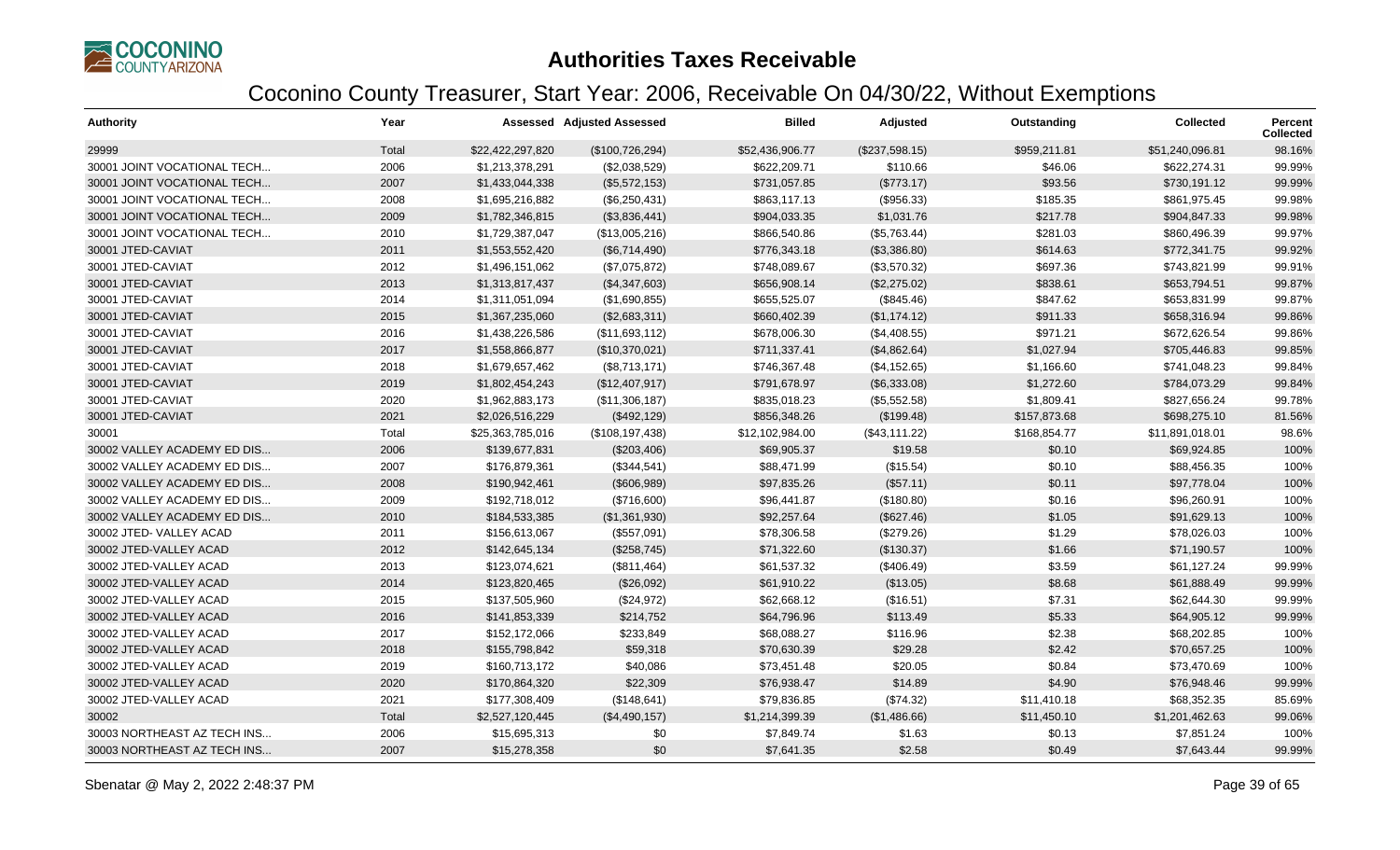

| <b>Authority</b>              | Year  |                  | <b>Assessed Adjusted Assessed</b> | <b>Billed</b> | Adjusted   | Outstanding | <b>Collected</b> | Percent<br><b>Collected</b> |
|-------------------------------|-------|------------------|-----------------------------------|---------------|------------|-------------|------------------|-----------------------------|
| 30003 NORTHEAST AZ TECH INS   | 2008  | \$14,443,477     | \$0                               | \$7,217.83    | \$10.38    | \$0.53      | \$7,227.68       | 99.99%                      |
| 30003 NORTHEAST AZ TECH INS   | 2009  | \$12,978,414     | (\$16,081)                        | \$6,492.52    | \$1.72     | \$0.55      | \$6,493.69       | 99.99%                      |
| 30003 NORTHEAST AZ TECH INS   | 2010  | \$12,302,670     | \$0                               | \$6,144.39    | \$6.35     | \$1.42      | \$6,149.32       | 99.98%                      |
| 30003 JTED-NATIVE             | 2011  | \$11,010,385     | (\$14,532)                        | \$5,505.19    | (\$8.10)   | \$4.70      | \$5,492.39       | 99.91%                      |
| 30003 JTED-NATIVE             | 2012  | \$12,020,387     | (\$36,704)                        | \$6,010.19    | (\$18.83)  | \$4.27      | \$5,987.09       | 99.93%                      |
| 30003 JTED-NATIVE             | 2013  | \$11,624,431     | (\$2,680)                         | \$5,812.21    | (\$3.13)   | \$6.76      | \$5,802.32       | 99.88%                      |
| 30003 JTED-NATIVE             | 2014  | \$12,576,631     | (\$31,207)                        | \$6,288.32    | (\$15.61)  | \$18.86     | \$6,253.85       | 99.7%                       |
| 30003 JTED-NATIVE             | 2015  | \$13,102,041     | (\$35,488)                        | \$6,453.73    | (\$15.18)  | \$17.13     | \$6,421.42       | 99.73%                      |
| 30003 JTED-NATIVE             | 2016  | \$12,897,851     | (\$12,488)                        | \$6,381.55    | (\$5.52)   | \$19.73     | \$6,356.30       | 99.69%                      |
| 30003 JTED-NATIVE             | 2017  | \$13,048,064     | (\$43,813)                        | \$6,441.51    | (\$21.20)  | \$34.42     | \$6,385.89       | 99.46%                      |
| 30003 JTED-NATIVE             | 2018  | \$12,852,221     | (\$30,748)                        | \$6,348.51    | (\$15.07)  | \$42.15     | \$6,291.29       | 99.33%                      |
| 30003 JTED-NATIVE             | 2019  | \$13,425,017     | \$42,659                          | \$6,366.47    | \$21.33    | \$44.72     | \$6,343.08       | 99.3%                       |
| 30003 JTED-NATIVE             | 2020  | \$13,761,637     | (\$9,906)                         | \$6,480.16    | (\$4.95)   | \$51.22     | \$6,423.99       | 99.21%                      |
| 30003 JTED-NATIVE             | 2021  | \$13,226,177     | \$16,213                          | \$6,241.75    | \$8.11     | \$2,136.83  | \$4,113.03       | 65.81%                      |
| 30003                         | Total | \$210,243,074    | (\$174,775)                       | \$103,675.42  | (\$55.49)  | \$2,383.91  | \$101,236.02     | 97.7%                       |
| 30004 CCRASD #99              | 2008  | \$2,019,130,467  | (\$7,031,183)                     | \$191,314.59  | (\$188.26) | \$35.02     | \$191,091.31     | 99.98%                      |
| 30004 CCRASD #99              | 2009  | \$2,127,799,723  | (\$4,970,582)                     | \$0.00        | \$0.00     | \$0.00      | \$0.00           | N/A                         |
| 30004 CCRASD #99              | 2010  | \$2,056,578,525  | (\$14,962,869)                    | \$0.00        | \$0.00     | \$0.00      | \$0.00           | N/A                         |
| 30004 RURAL ACCOMOD SCHOOL    | 2011  | \$1,836,493,334  | (\$7,751,039)                     | \$0.00        | \$0.00     | \$0.00      | \$0.00           | N/A                         |
| 30004 RURAL ACCOMOD SCHOOL    | 2012  | \$1,758,991,343  | (\$8,166,683)                     | \$0.00        | \$0.00     | \$0.00      | \$0.00           | N/A                         |
| 30004 RURAL ACCOMOD SCHOOL    | 2013  | \$1,531,349,420  | (\$5,638,383)                     | \$0.00        | \$0.00     | \$0.00      | \$0.00           | N/A                         |
| 30004 RURAL ACCOMOD SCHOOL    | 2014  | \$1,528,131,272  | (\$1,845,337)                     | \$0.00        | \$0.00     | \$0.00      | \$0.00           | N/A                         |
| 30004 RURAL ACCOMOD SCHOOL    | 2015  | \$1,601,434,510  | (\$2,769,645)                     | \$0.00        | \$0.00     | \$0.00      | \$0.00           | N/A                         |
| 30004 RURAL ACCOMOD SCHOOL    | 2016  | \$1,677,453,437  | (\$12,515,038)                    | \$0.00        | \$0.00     | \$0.00      | \$0.00           | N/A                         |
| 30004 RURAL ACCOMOD SCHOOL    | 2017  | \$1,812,240,672  | (\$11,359,052)                    | \$0.00        | \$0.00     | \$0.00      | \$0.00           | N/A                         |
| 30004 RURAL ACCOMOD SCHOOL    | 2018  | \$1,944,597,023  | (\$9,323,056)                     | \$0.00        | \$0.00     | \$0.00      | \$0.00           | N/A                         |
| 30004 RURAL ACCOMOD SCHOOL    | 2019  | \$2,081,957,141  | (\$13,388,682)                    | \$0.00        | \$0.00     | \$0.00      | \$0.00           | N/A                         |
| 30004 RURAL ACCOMOD SCHOOL    | 2020  | \$2,260,817,288  | (\$12,377,158)                    | \$0.00        | \$0.00     | \$0.00      | \$0.00           | N/A                         |
| 30004 RURAL ACCOMOD SCHOOL    | 2021  | \$2,332,253,855  | (\$629,352)                       | \$0.00        | \$0.00     | \$0.00      | \$0.00           | N/A                         |
| 30004                         | Total | \$26,569,228,010 | (\$112,728,059)                   | \$191,314.59  | (\$188.26) | \$35.02     | \$191,091.31     | 99.98%                      |
| 30005 MOUNTAIN INSTITUTE JTED | 2009  | \$9,174,217      | (\$19,984)                        | \$4,710.98    | (\$0.41)   | \$7.79      | \$4,702.78       | 99.83%                      |
| 30005 MOUNTAIN INSTITUTE JTED | 2010  | \$8,901,792      | (\$13,015)                        | \$4,429.90    | (\$4.38)   | \$10.39     | \$4,415.13       | 99.77%                      |
| 30005 JTED-MOUNTAIN INSTIT    | 2011  | \$7,439,978      | (\$4,046)                         | \$3,720.16    | (\$2.41)   | \$39.19     | \$3,678.56       | 98.95%                      |
| 30005 JTED-MOUNTAIN INSTIT    | 2012  | \$6,516,602      | (\$9,020)                         | \$3,258.38    | (\$5.00)   | \$50.53     | \$3,202.85       | 98.45%                      |
| 30005 JTED-MOUNTAIN INSTIT    | 2013  | \$5,461,842      | (\$19,581)                        | \$2,730.80    | (\$9.80)   | \$58.72     | \$2,662.28       | 97.84%                      |
| 30005 JTED-MOUNTAIN INSTIT    | 2014  | \$4,963,135      | (\$38,673)                        | \$2,481.61    | (\$19.34)  | \$62.53     | \$2,399.74       | 97.46%                      |
| 30005 JTED-MOUNTAIN INSTIT    | 2015  | \$5,382,191      | (\$12,277)                        | \$2,447.48    | (\$4.92)   | \$61.92     | \$2,380.64       | 97.46%                      |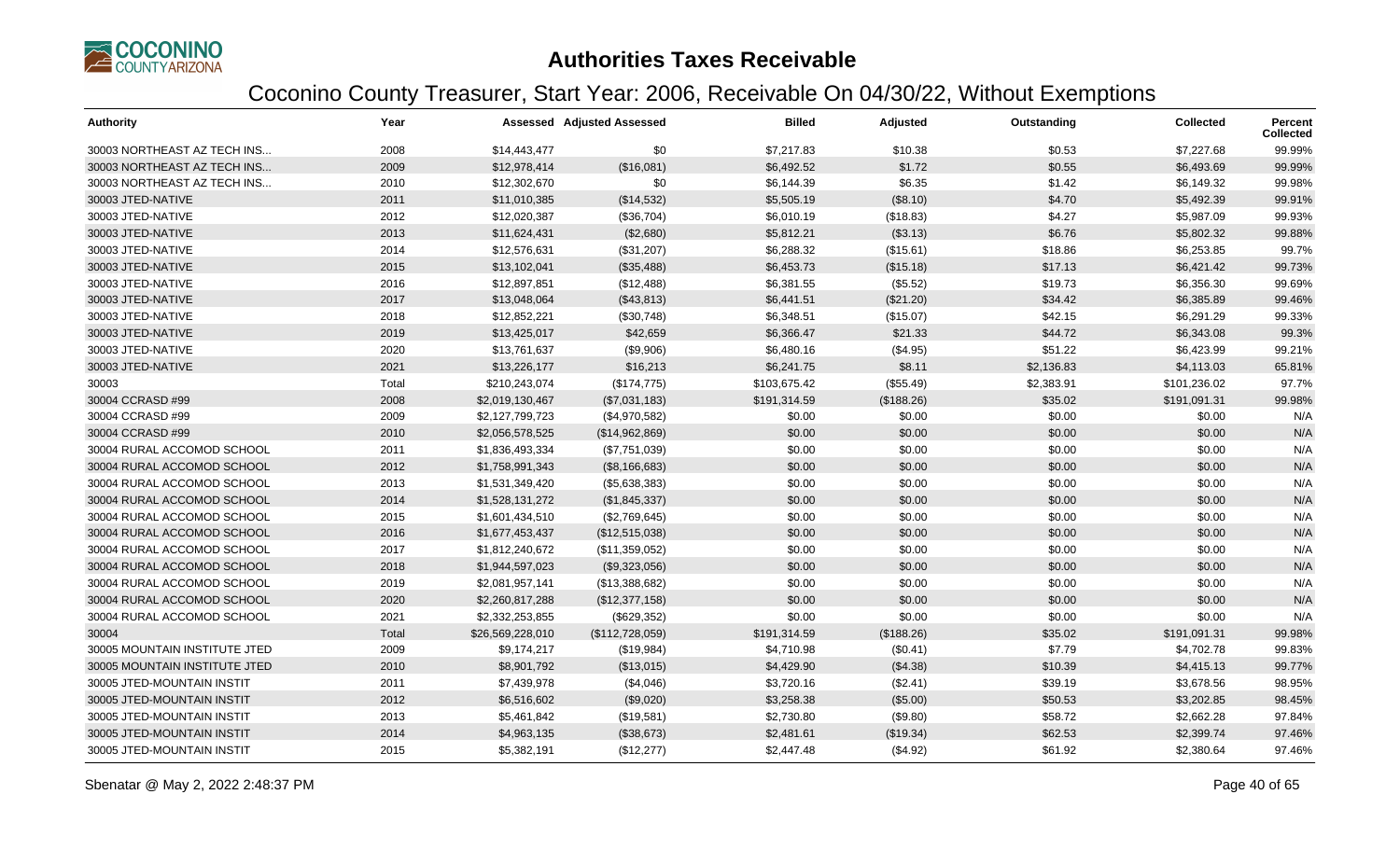

| <b>Authority</b>            | Year  |                  | <b>Assessed Adjusted Assessed</b> | <b>Billed</b> | Adjusted     | Outstanding | <b>Collected</b> | Percent<br><b>Collected</b> |
|-----------------------------|-------|------------------|-----------------------------------|---------------|--------------|-------------|------------------|-----------------------------|
| 30005 JTED-MOUNTAIN INSTIT  | 2016  | \$5,113,813      | \$5,250                           | \$2,398.91    | \$3.24       | \$65.77     | \$2,336.38       | 97.26%                      |
| 30005 JTED-MOUNTAIN INSTIT  | 2017  | \$4,995,075      | (\$5,683)                         | \$2,434.62    | (\$2.30)     | \$70.61     | \$2,361.71       | 97.1%                       |
| 30005 JTED-MOUNTAIN INSTIT  | 2018  | \$5,338,826      | (\$213)                           | \$2,452.34    | \$0.43       | \$76.02     | \$2,376.75       | 96.9%                       |
| 30005 JTED-MOUNTAIN INSTIT  | 2019  | \$5,489,083      | (\$4,643)                         | \$2,514.78    | (\$2.30)     | \$80.34     | \$2,432.14       | 96.8%                       |
| 30005 JTED-MOUNTAIN INSTIT  | 2020  | \$6,077,890      | (\$3,031)                         | \$2,650.91    | (\$1.52)     | \$86.64     | \$2,562.75       | 96.73%                      |
| 30005 JTED-MOUNTAIN INSTIT  | 2021  | \$6,201,887      | (\$3,149)                         | \$2,788.07    | (\$3.66)     | \$774.97    | \$2,009.44       | 72.17%                      |
| 30005                       | Total | \$81,056,331     | (\$128,065)                       | \$39,018.94   | (\$52.37)    | \$1,445.42  | \$37,521.15      | 96.29%                      |
| 33206 FD SUMMIT BOND        | 2019  | \$153,777,917    | (\$782,086)                       | \$297,531.82  | (\$1,844.10) | \$524.04    | \$295,163.68     | 99.82%                      |
| 33206 FD SUMMIT BOND        | 2020  | \$168,532,996    | (\$848,822)                       | \$296,834.01  | (\$1,861.31) | \$651.16    | \$294,321.54     | 99.78%                      |
| 33206 FD SUMMIT BOND        | 2021  | \$177,959,952    | \$10,197                          | \$295,551.47  | \$31.72      | \$69,581.20 | \$226,001.99     | 76.46%                      |
| 33206                       | Total | \$500,270,865    | (\$1,620,711)                     | \$889,917.30  | (\$3,673.69) | \$70,756.40 | \$815,487.21     | 92.02%                      |
| 41206 FD SUMMIT BOND        | 2018  | \$144,593,904    | (\$428,917)                       | \$296,053.67  | (\$1,062.79) | \$505.61    | \$294,485.27     | 99.83%                      |
| 52000 COCONINO COUNTY       | 2006  | \$1,442,186,897  | (\$2,285,756)                     | \$0.00        | \$0.00       | \$0.00      | \$0.00           | N/A                         |
| 52000 COCONINO COUNTY       | 2007  | \$1,712,061,975  | (\$5,993,602)                     | \$0.00        | \$0.00       | \$0.00      | \$0.00           | N/A                         |
| 52000 COCONINO COUNTY       | 2008  | \$2,019,130,467  | (\$7,031,183)                     | \$0.00        | \$0.00       | \$0.00      | \$0.00           | N/A                         |
| 52000 COCONINO COUNTY       | 2009  | \$2,127,799,723  | (\$4,970,582)                     | \$0.00        | \$0.00       | \$0.00      | \$0.00           | N/A                         |
| 52000 COCONINO COUNTY       | 2010  | \$2,056,578,525  | (\$14,962,869)                    | \$0.00        | \$0.00       | \$0.00      | \$0.00           | N/A                         |
| 52000 COCONINO COUNTY       | 2011  | \$1,836,493,334  | (\$7,751,039)                     | \$0.00        | \$0.00       | \$0.00      | \$0.00           | N/A                         |
| 52000 COCONINO COUNTY       | 2012  | \$1,758,991,343  | (\$8,166,683)                     | \$0.00        | \$0.00       | \$0.00      | \$0.00           | N/A                         |
| 52000 COCONINO COUNTY       | 2013  | \$1,531,349,420  | (\$5,638,383)                     | \$0.00        | \$0.00       | \$0.00      | \$0.00           | N/A                         |
| 52000 COCONINO COUNTY       | 2014  | \$1,528,131,272  | (\$1,845,337)                     | \$0.00        | \$0.00       | \$0.00      | \$0.00           | N/A                         |
| 52000 COCONINO COUNTY       | 2015  | \$1,601,434,510  | (\$2,769,645)                     | \$0.00        | \$0.00       | \$0.00      | \$0.00           | N/A                         |
| 52000 COCONINO COUNTY       | 2016  | \$1,677,453,437  | (\$12,515,038)                    | \$0.00        | \$0.00       | \$0.00      | \$0.00           | N/A                         |
| 52000 COCONINO COUNTY       | 2017  | \$1,812,240,672  | (\$11,359,052)                    | \$0.00        | \$0.00       | \$0.00      | \$0.00           | N/A                         |
| 52000 COCONINO COUNTY       | 2018  | \$1,944,597,023  | (\$9,323,056)                     | \$0.00        | \$0.00       | \$0.00      | \$0.00           | N/A                         |
| 52000 COCONINO COUNTY       | 2019  | \$2,081,957,141  | (\$13,388,682)                    | \$0.00        | \$0.00       | \$0.00      | \$0.00           | N/A                         |
| 52000 COCONINO COUNTY       | 2020  | \$2,260,817,288  | (\$12,377,158)                    | \$0.00        | \$0.00       | \$0.00      | \$0.00           | N/A                         |
| 52000 COCONINO COUNTY       | 2021  | \$2,332,253,855  | (\$629,352)                       | \$0.00        | \$0.00       | \$0.00      | \$0.00           | N/A                         |
| 52000                       | Total | \$29,723,476,882 | (\$121,007,417)                   | \$0.00        | \$0.00       | \$0.00      | \$0.00           | N/A                         |
| 52001 STATE SCHOOL TAX EQUA | 2006  | \$1,442,186,897  | (\$2,285,756)                     | \$0.00        | \$0.00       | \$0.00      | \$0.00           | N/A                         |
| 52001 STATE SCHOOL TAX EQUA | 2007  | \$1,712,061,975  | (\$5,993,602)                     | \$0.00        | \$0.00       | \$0.00      | \$0.00           | N/A                         |
| 52001 STATE SCHOOL TAX EQUA | 2008  | \$2,019,130,467  | (\$7,031,183)                     | \$0.00        | \$0.00       | \$0.00      | \$0.00           | N/A                         |
| 52001 STATE SCHOOL TAX EQUA | 2009  | \$2,127,799,723  | (\$4,970,582)                     | \$0.00        | \$0.00       | \$0.00      | \$0.00           | N/A                         |
| 52001 STATE SCHOOL TAX EQUA | 2010  | \$2,056,578,525  | (\$14,962,869)                    | \$0.00        | \$0.00       | \$0.00      | \$0.00           | N/A                         |
| 52001 ST SCHL EQUALIZATION  | 2011  | \$1,836,493,334  | (\$7,751,039)                     | \$0.00        | \$0.00       | \$0.00      | \$0.00           | N/A                         |
| 52001 ST SCHL EQUALIZATION  | 2012  | \$1,758,991,343  | (\$8,166,683)                     | \$0.00        | \$0.00       | \$0.00      | \$0.00           | N/A                         |
| 52001 ST SCHL EQUALIZATION  | 2013  | \$1,531,349,420  | (\$5,638,383)                     | \$0.00        | \$0.00       | \$0.00      | \$0.00           | N/A                         |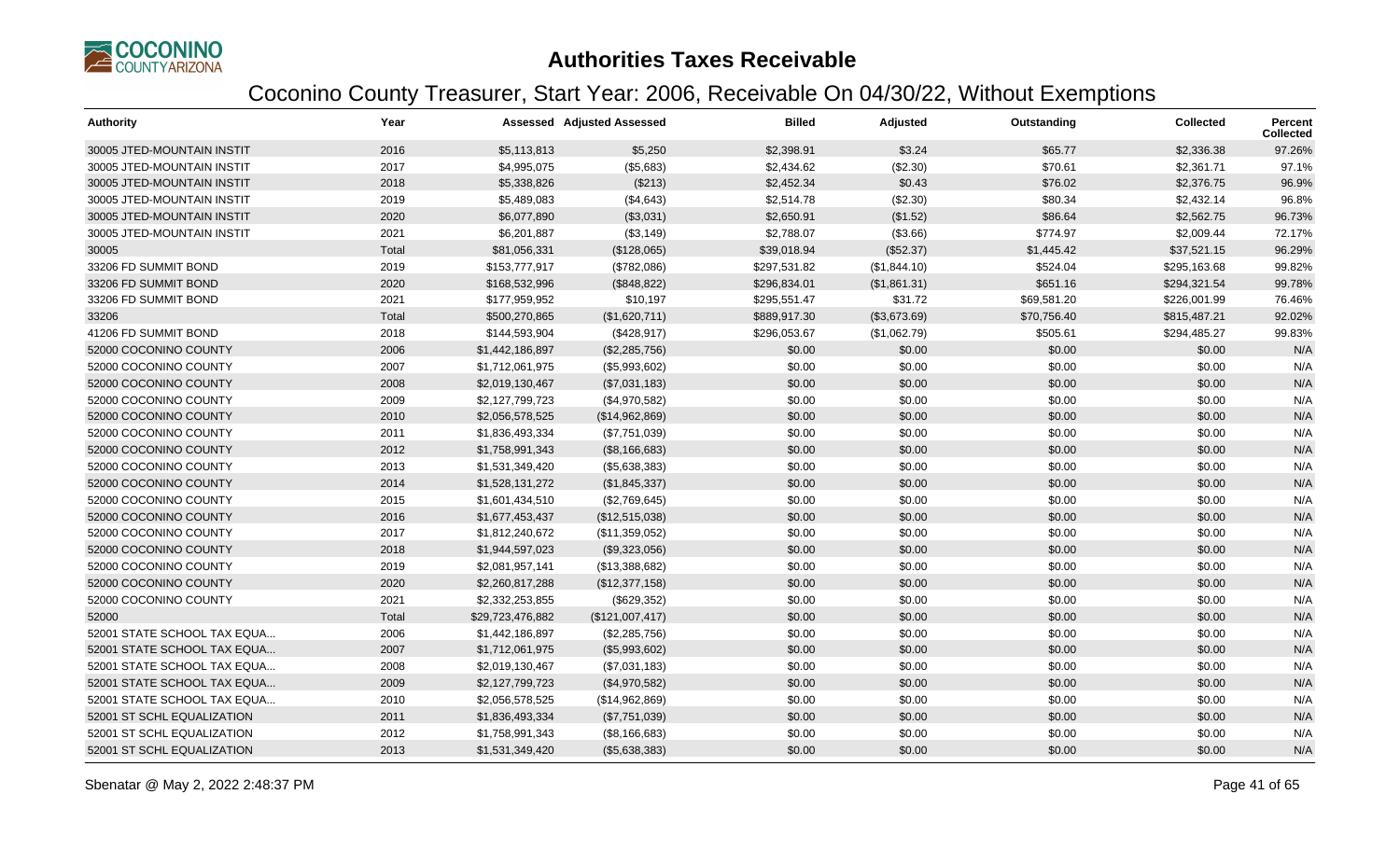

| <b>Authority</b>           | Year  |                  | <b>Assessed Adjusted Assessed</b> | <b>Billed</b>    | Adjusted       | Outstanding    | <b>Collected</b> | <b>Percent</b><br><b>Collected</b> |
|----------------------------|-------|------------------|-----------------------------------|------------------|----------------|----------------|------------------|------------------------------------|
| 52001 ST SCHL EQUALIZATION | 2014  | \$1,528,131,272  | (\$1,845,337)                     | \$0.00           | \$0.00         | \$0.00         | \$0.00           | N/A                                |
| 52001 ST SCHL EQUALIZATION | 2015  | \$1,601,434,510  | (\$2,769,645)                     | \$0.00           | \$0.00         | \$0.00         | \$0.00           | N/A                                |
| 52001 ST SCHL EQUALIZATION | 2016  | \$1,677,453,437  | (\$12,515,038)                    | \$0.00           | \$0.00         | \$0.00         | \$0.00           | N/A                                |
| 52001 ST SCHL EQUALIZATION | 2017  | \$1,812,240,672  | (\$11,359,052)                    | \$0.00           | \$0.00         | \$0.00         | \$0.00           | N/A                                |
| 52001 ST SCHL EQUALIZATION | 2018  | \$1,944,597,023  | (\$9,323,056)                     | \$0.00           | \$0.00         | \$0.00         | \$0.00           | N/A                                |
| 52001 ST SCHL EQUALIZATION | 2019  | \$2,081,957,141  | (\$13,388,682)                    | \$0.00           | \$0.00         | \$0.00         | \$0.00           | N/A                                |
| 52001 ST SCHL EQUALIZATION | 2020  | \$2,260,817,288  | (\$12,377,158)                    | \$0.00           | \$0.00         | \$0.00         | \$0.00           | N/A                                |
| 52001 ST SCHL EQUALIZATION | 2021  | \$2,332,253,855  | (\$629,352)                       | \$0.00           | \$0.00         | \$0.00         | \$0.00           | N/A                                |
| 52001                      | Total | \$29,723,476,882 | (\$121,007,417)                   | \$0.00           | \$0.00         | \$0.00         | \$0.00           | N/A                                |
| 54151 CITY OF FLAGSTAFF    | 2006  | \$616,692,697    | (\$1,431,929)                     | \$5,228,289.84   | \$1,242.92     | \$139.44       | \$5,229,393.32   | 100%                               |
| 54151 CITY OF FLAGSTAFF    | 2007  | \$739,709,912    | (\$2,348,027)                     | \$6,262,481.73   | (\$5,475.13)   | \$237.40       | \$6,256,769.20   | 100%                               |
| 54151 CITY OF FLAGSTAFF    | 2008  | \$868,649,633    | (\$3,558,503)                     | \$7,347,194.98   | (\$7,606.63)   | \$571.69       | \$7,339,016.66   | 99.99%                             |
| 54151 CITY OF FLAGSTAFF    | 2009  | \$904,071,313    | (\$2,260,911)                     | \$7,620,669.83   | \$20,473.95    | \$709.65       | \$7,640,434.13   | 99.99%                             |
| 54151 CITY OF FLAGSTAFF    | 2010  | \$873,242,524    | (\$2,129,557)                     | \$7,296,400.40   | (\$16,292.64)  | \$907.59       | \$7,279,200.17   | 99.99%                             |
| 54151 CITY OF FLAGSTAFF    | 2011  | \$789,881,198    | (\$2,794,336)                     | \$6,602,470.33   | (\$23,641.72)  | \$3,237.81     | \$6,575,590.80   | 99.95%                             |
| 54151 CITY OF FLAGSTAFF    | 2012  | \$765,147,729    | (\$1,282,196)                     | \$6,401,464.18   | (\$10,978.82)  | \$3,804.47     | \$6,386,680.89   | 99.94%                             |
| 54151 CITY OF FLAGSTAFF    | 2013  | \$658,871,078    | (\$861, 821)                      | \$5,512,116.44   | (\$8,657.93)   | \$4,426.76     | \$5,499,031.75   | 99.92%                             |
| 54151 CITY OF FLAGSTAFF    | 2014  | \$670,485,218    | (\$1,446,425)                     | \$5,609,279.74   | (\$12,112.99)  | \$5,114.93     | \$5,592,051.82   | 99.91%                             |
| 54151 CITY OF FLAGSTAFF    | 2015  | \$710,821,083    | (\$2,046,278)                     | \$5,717,513.39   | (\$14,752.65)  | \$5,167.13     | \$5,697,593.61   | 99.91%                             |
| 54151 CITY OF FLAGSTAFF    | 2016  | \$765,980,452    | (\$4,290,231)                     | \$5,941,052.58   | (\$16,042.17)  | \$5,513.00     | \$5,919,497.41   | 99.91%                             |
| 54151 CITY OF FLAGSTAFF    | 2017  | \$840,639,718    | (\$545,986)                       | \$6,279,426.80   | (\$1.46)       | \$5,618.91     | \$6,273,806.43   | 99.91%                             |
| 54151 CITY OF FLAGSTAFF    | 2018  | \$933,063,763    | (\$3,271,873)                     | \$6,780,631.06   | (\$23,351.95)  | \$6,525.07     | \$6,750,754.04   | 99.9%                              |
| 54151 CITY OF FLAGSTAFF    | 2019  | \$1,007,804,139  | (\$2,497,566)                     | \$7,267,062.22   | (\$24,268.62)  | \$6,887.24     | \$7,235,906.36   | 99.9%                              |
| 54151 CITY OF FLAGSTAFF    | 2020  | \$1,123,707,822  | (\$1,874,895)                     | \$7,410,794.63   | (\$13,203.03)  | \$8,264.60     | \$7,389,327.00   | 99.89%                             |
| 54151 CITY OF FLAGSTAFF    | 2021  | \$1,183,734,753  | (\$148,989)                       | \$7,820,701.25   | (\$1,091.66)   | \$1,480,486.99 | \$6,339,122.60   | 81.07%                             |
| 54151                      | Total | \$13,452,503,032 | (\$32,789,523)                    | \$105,097,549.40 | (\$155,760.53) | \$1,537,612.68 | \$103,404,176.19 | 98.53%                             |
| 54152 TOWN OF FREDONIA     | 2006  | \$4,739,578      | (\$4,818)                         | \$0.00           | \$0.00         | \$0.00         | \$0.00           | N/A                                |
| 54152 TOWN OF FREDONIA     | 2007  | \$5,133,342      | (\$59,660)                        | \$0.00           | \$0.00         | \$0.00         | \$0.00           | N/A                                |
| 54152 TOWN OF FREDONIA     | 2008  | \$6,141,917      | (\$5,646)                         | \$0.00           | \$0.00         | \$0.00         | \$0.00           | N/A                                |
| 54152 TOWN OF FREDONIA     | 2009  | \$8,494,381      | (\$5,183)                         | \$0.00           | \$0.00         | \$0.00         | \$0.00           | N/A                                |
| 54152 TOWN OF FREDONIA     | 2010  | \$8,583,001      | (\$14,575)                        | \$0.00           | \$0.00         | \$0.00         | \$0.00           | N/A                                |
| 54152 TOWN OF FREDONIA     | 2011  | \$7,689,984      | (\$34,293)                        | \$0.00           | \$0.00         | \$0.00         | \$0.00           | N/A                                |
| 54152 TOWN OF FREDONIA     | 2012  | \$7,448,611      | (\$10,507)                        | \$0.00           | \$0.00         | \$0.00         | \$0.00           | N/A                                |
| 54152 TOWN OF FREDONIA     | 2013  | \$6,767,655      | \$1,361                           | \$0.00           | \$0.00         | \$0.00         | \$0.00           | N/A                                |
| 54152 TOWN OF FREDONIA     | 2014  | \$7,182,227      | (\$7,882)                         | \$0.00           | \$0.00         | \$0.00         | \$0.00           | N/A                                |
| 54152 TOWN OF FREDONIA     | 2015  | \$6,766,536      | (\$81,485)                        | \$0.00           | \$0.00         | \$0.00         | \$0.00           | N/A                                |
| 54152 TOWN OF FREDONIA     | 2016  | \$6,723,449      | \$1,362                           | \$0.00           | \$0.00         | \$0.00         | \$0.00           | N/A                                |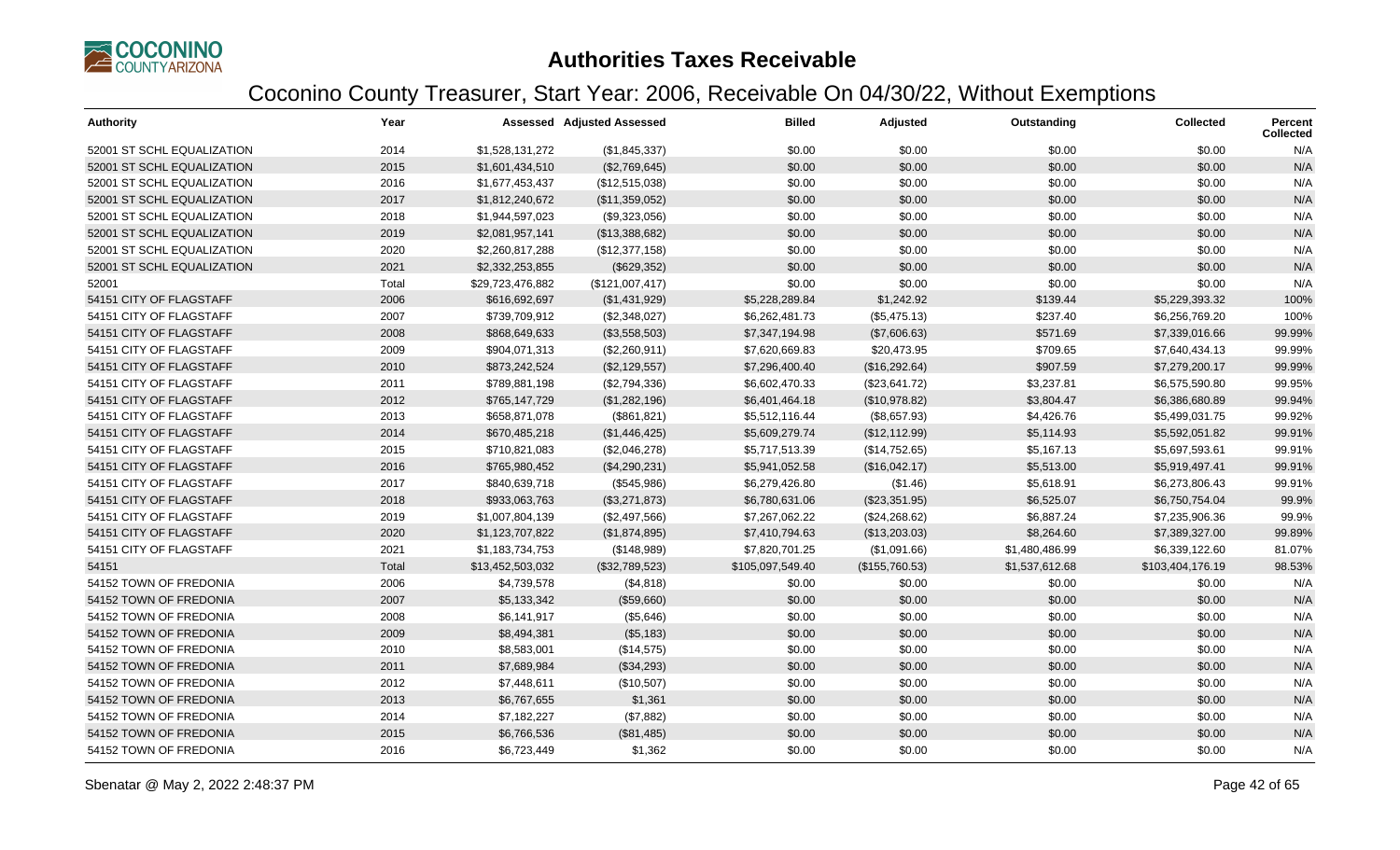

| <b>Authority</b>       | Year  |               | <b>Assessed Adjusted Assessed</b> | <b>Billed</b> | Adjusted | Outstanding | <b>Collected</b> | <b>Percent</b><br><b>Collected</b> |
|------------------------|-------|---------------|-----------------------------------|---------------|----------|-------------|------------------|------------------------------------|
| 54152 TOWN OF FREDONIA | 2017  | \$6,707,091   | \$13,844                          | \$0.00        | \$0.00   | \$0.00      | \$0.00           | N/A                                |
| 54152 TOWN OF FREDONIA | 2018  | \$6,848,810   | \$7,556                           | \$0.00        | \$0.00   | \$0.00      | \$0.00           | N/A                                |
| 54152 TOWN OF FREDONIA | 2019  | \$7,151,879   | (\$42,103)                        | \$0.00        | \$0.00   | \$0.00      | \$0.00           | N/A                                |
| 54152 TOWN OF FREDONIA | 2020  | \$7,522,740   | (\$42,971)                        | \$0.00        | \$0.00   | \$0.00      | \$0.00           | N/A                                |
| 54152 TOWN OF FREDONIA | 2021  | \$7,830,834   | (\$1,902)                         | \$0.00        | \$0.00   | \$0.00      | \$0.00           | N/A                                |
| 54152                  | Total | \$111,732,035 | (\$286,902)                       | \$0.00        | \$0.00   | \$0.00      | \$0.00           | N/A                                |
| 54153 CITY OF WILLIAMS | 2006  | \$34,885,561  | (\$7,921)                         | \$0.00        | \$0.00   | \$0.00      | \$0.00           | N/A                                |
| 54153 CITY OF WILLIAMS | 2007  | \$47,622,737  | (\$72,838)                        | \$0.00        | \$0.00   | \$0.00      | \$0.00           | N/A                                |
| 54153 CITY OF WILLIAMS | 2008  | \$55,009,331  | (\$41,730)                        | \$0.00        | \$0.00   | \$0.00      | \$0.00           | N/A                                |
| 54153 CITY OF WILLIAMS | 2009  | \$57,913,383  | (\$651,344)                       | \$0.00        | \$0.00   | \$0.00      | \$0.00           | N/A                                |
| 54153 CITY OF WILLIAMS | 2010  | \$55,529,035  | (\$12,179)                        | \$0.00        | \$0.00   | \$0.00      | \$0.00           | N/A                                |
| 54153 CITY OF WILLIAMS | 2011  | \$46,656,749  | (\$102,408)                       | \$0.00        | \$0.00   | \$0.00      | \$0.00           | N/A                                |
| 54153 CITY OF WILLIAMS | 2012  | \$44,315,861  | \$199                             | \$0.00        | \$0.00   | \$0.00      | \$0.00           | N/A                                |
| 54153 CITY OF WILLIAMS | 2013  | \$39,322,233  | (\$59,108)                        | \$0.00        | \$0.00   | \$0.00      | \$0.00           | N/A                                |
| 54153 CITY OF WILLIAMS | 2014  | \$38,594,508  | (\$56,581)                        | \$0.00        | \$0.00   | \$0.00      | \$0.00           | N/A                                |
| 54153 CITY OF WILLIAMS | 2015  | \$39,656,638  | (\$124,031)                       | \$0.00        | \$0.00   | \$0.00      | \$0.00           | N/A                                |
| 54153 CITY OF WILLIAMS | 2016  | \$44,185,050  | (\$34,080)                        | \$0.00        | \$0.00   | \$0.00      | \$0.00           | N/A                                |
| 54153 CITY OF WILLIAMS | 2017  | \$48,492,013  | (\$2,886)                         | \$0.00        | \$0.00   | \$0.00      | \$0.00           | N/A                                |
| 54153 CITY OF WILLIAMS | 2018  | \$52,246,958  | (\$8,826)                         | \$0.00        | \$0.00   | \$0.00      | \$0.00           | N/A                                |
| 54153 CITY OF WILLIAMS | 2019  | \$55,662,945  | (\$5,812)                         | \$0.00        | \$0.00   | \$0.00      | \$0.00           | N/A                                |
| 54153 CITY OF WILLIAMS | 2020  | \$60,471,172  | \$49,099                          | \$0.00        | \$0.00   | \$0.00      | \$0.00           | N/A                                |
| 54153 CITY OF WILLIAMS | 2021  | \$67,685,775  | (\$86,073)                        | \$0.00        | \$0.00   | \$0.00      | \$0.00           | N/A                                |
| 54153                  | Total | \$788,249,949 | (\$1,216,519)                     | \$0.00        | \$0.00   | \$0.00      | \$0.00           | N/A                                |
| 54156 CITY OF PAGE     | 2006  | \$54,376,305  | (\$26,248)                        | \$0.00        | \$0.00   | \$0.00      | \$0.00           | N/A                                |
| 54156 CITY OF PAGE     | 2007  | \$62,549,935  | (\$1,481,667)                     | \$0.00        | \$0.00   | \$0.00      | \$0.00           | N/A                                |
| 54156 CITY OF PAGE     | 2008  | \$64,757,825  | (\$120,392)                       | \$0.00        | \$0.00   | \$0.00      | \$0.00           | N/A                                |
| 54156 CITY OF PAGE     | 2009  | \$69,753,049  | (\$32,688)                        | \$0.00        | \$0.00   | \$0.00      | \$0.00           | N/A                                |
| 54156 CITY OF PAGE     | 2010  | \$70,600,868  | (\$29,072)                        | \$0.00        | \$0.00   | \$0.00      | \$0.00           | N/A                                |
| 54156 CITY OF PAGE     | 2011  | \$69,246,539  | (\$152,853)                       | \$0.00        | \$0.00   | \$0.00      | \$0.00           | N/A                                |
| 54156 CITY OF PAGE     | 2012  | \$67,622,095  | (\$12,132)                        | \$0.00        | \$0.00   | \$0.00      | \$0.00           | N/A                                |
| 54156 CITY OF PAGE     | 2013  | \$62,721,164  | (\$18,610)                        | \$0.00        | \$0.00   | \$0.00      | \$0.00           | N/A                                |
| 54156 CITY OF PAGE     | 2014  | \$64,352,219  | (\$32,222)                        | \$0.00        | \$0.00   | \$0.00      | \$0.00           | N/A                                |
| 54156 CITY OF PAGE     | 2015  | \$67,225,970  | (\$19,364)                        | \$0.00        | \$0.00   | \$0.00      | \$0.00           | N/A                                |
| 54156 CITY OF PAGE     | 2016  | \$69,544,228  | (\$633,342)                       | \$0.00        | \$0.00   | \$0.00      | \$0.00           | N/A                                |
| 54156 CITY OF PAGE     | 2017  | \$71,571,666  | \$29,201                          | \$0.00        | \$0.00   | \$0.00      | \$0.00           | N/A                                |
| 54156 CITY OF PAGE     | 2018  | \$76,107,046  | \$51,843                          | \$0.00        | \$0.00   | \$0.00      | \$0.00           | N/A                                |
| 54156 CITY OF PAGE     | 2019  | \$83,078,607  | (\$868,215)                       | \$0.00        | \$0.00   | \$0.00      | \$0.00           | N/A                                |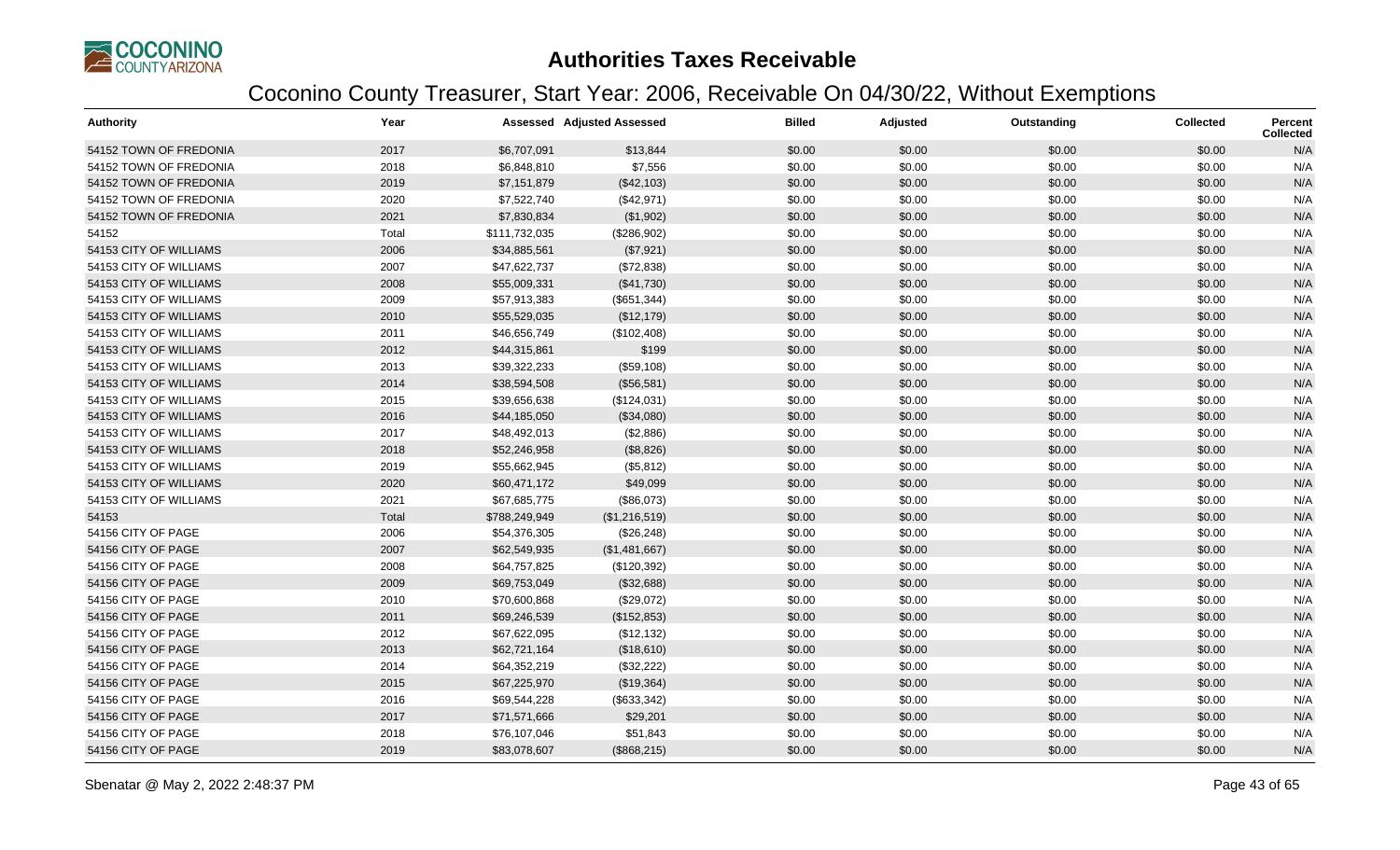

| <b>Authority</b>             | Year  |                 | <b>Assessed Adjusted Assessed</b> | <b>Billed</b>   | Adjusted      | Outstanding | <b>Collected</b> | Percent<br><b>Collected</b> |
|------------------------------|-------|-----------------|-----------------------------------|-----------------|---------------|-------------|------------------|-----------------------------|
| 54156 CITY OF PAGE           | 2020  | \$85,828,366    | \$204,270                         | \$0.00          | \$0.00        | \$0.00      | \$0.00           | N/A                         |
| 54156 CITY OF PAGE           | 2021  | \$92,427,151    | (\$626)                           | \$0.00          | \$0.00        | \$0.00      | \$0.00           | N/A                         |
| 54156                        | Total | \$1,131,763,033 | (\$3,142,117)                     | \$0.00          | \$0.00        | \$0.00      | \$0.00           | N/A                         |
| 54158 CITY OF SEDONA         | 2006  | \$122,490,212   | (\$160, 146)                      | \$0.00          | \$0.00        | \$0.00      | \$0.00           | N/A                         |
| 54158 CITY OF SEDONA         | 2007  | \$156,093,263   | (\$156,253)                       | \$0.00          | \$0.00        | \$0.00      | \$0.00           | N/A                         |
| 54158 CITY OF SEDONA         | 2008  | \$169,928,594   | (\$412,958)                       | \$0.00          | \$0.00        | \$0.00      | \$0.00           | N/A                         |
| 54158 CITY OF SEDONA         | 2009  | \$169,967,752   | (\$553,752)                       | \$0.00          | \$0.00        | \$0.00      | \$0.00           | N/A                         |
| 54158 CITY OF SEDONA         | 2010  | \$163,254,186   | (\$1,322,076)                     | \$0.00          | \$0.00        | \$0.00      | \$0.00           | N/A                         |
| 54158 CITY OF SEDONA         | 2011  | \$137,559,645   | (\$543,637)                       | \$0.00          | \$0.00        | \$0.00      | \$0.00           | N/A                         |
| 54158 CITY OF SEDONA         | 2012  | \$123,720,926   | (\$258,385)                       | \$0.00          | \$0.00        | \$0.00      | \$0.00           | N/A                         |
| 54158 CITY OF SEDONA         | 2013  | \$109,317,892   | (\$811,464)                       | \$0.00          | \$0.00        | \$0.00      | \$0.00           | N/A                         |
| 54158 CITY OF SEDONA         | 2014  | \$109,927,253   | (\$26,092)                        | \$0.00          | \$0.00        | \$0.00      | \$0.00           | N/A                         |
| 54158 CITY OF SEDONA         | 2015  | \$121,171,116   | \$5,939                           | \$0.00          | \$0.00        | \$0.00      | \$0.00           | N/A                         |
| 54158 CITY OF SEDONA         | 2016  | \$125,641,057   | \$229,824                         | \$0.00          | \$0.00        | \$0.00      | \$0.00           | N/A                         |
| 54158 CITY OF SEDONA         | 2017  | \$134,626,298   | \$241,504                         | \$0.00          | \$0.00        | \$0.00      | \$0.00           | N/A                         |
| 54158 CITY OF SEDONA         | 2018  | \$138,042,259   | \$84,018                          | \$0.00          | \$0.00        | \$0.00      | \$0.00           | N/A                         |
| 54158 CITY OF SEDONA         | 2019  | \$142,412,647   | \$76,447                          | \$0.00          | \$0.00        | \$0.00      | \$0.00           | N/A                         |
| 54158 CITY OF SEDONA         | 2020  | \$152,417,007   | \$22,309                          | \$0.00          | \$0.00        | \$0.00      | \$0.00           | N/A                         |
| 54158 CITY OF SEDONA         | 2021  | \$157,428,222   | (\$149, 819)                      | \$0.00          | \$0.00        | \$0.00      | \$0.00           | N/A                         |
| 54158                        | Total | \$2,233,998,329 | (\$3,734,541)                     | \$0.00          | \$0.00        | \$0.00      | \$0.00           | N/A                         |
| 54159 TOWN OF TUSAYAN        | 2011  | \$11,445,383    | (\$35,797)                        | \$0.00          | \$0.00        | \$0.00      | \$0.00           | N/A                         |
| 54159 TOWN OF TUSAYAN        | 2012  | \$10,869,237    | (\$46,000)                        | \$0.00          | \$0.00        | \$0.00      | \$0.00           | N/A                         |
| 54159 TOWN OF TUSAYAN        | 2013  | \$10,206,380    | (\$640)                           | \$0.00          | \$0.00        | \$0.00      | \$0.00           | N/A                         |
| 54159 TOWN OF TUSAYAN        | 2014  | \$10,423,296    | (\$2,992)                         | \$0.00          | \$0.00        | \$0.00      | \$0.00           | N/A                         |
| 54159 TOWN OF TUSAYAN        | 2015  | \$10,726,455    | (\$257)                           | \$0.00          | \$0.00        | \$0.00      | \$0.00           | N/A                         |
| 54159 TOWN OF TUSAYAN        | 2016  | \$10,750,871    | \$29,639                          | \$0.00          | \$0.00        | \$0.00      | \$0.00           | N/A                         |
| 54159 TOWN OF TUSAYAN        | 2017  | \$11,080,716    | \$22,213                          | \$0.00          | \$0.00        | \$0.00      | \$0.00           | N/A                         |
| 54159 TOWN OF TUSAYAN        | 2018  | \$13,135,554    | (\$12,023)                        | \$0.00          | \$0.00        | \$0.00      | \$0.00           | N/A                         |
| 54159 TOWN OF TUSAYAN        | 2019  | \$14,755,176    | \$37,525                          | \$0.00          | \$0.00        | \$0.00      | \$0.00           | N/A                         |
| 54159 TOWN OF TUSAYAN        | 2020  | \$16,425,584    | (\$33,547)                        | \$0.00          | \$0.00        | \$0.00      | \$0.00           | N/A                         |
| 54159 TOWN OF TUSAYAN        | 2021  | \$19,780,830    | \$4,389                           | \$0.00          | \$0.00        | \$0.00      | \$0.00           | N/A                         |
| 54159                        | Total | \$139,599,482   | (\$37,490)                        | \$0.00          | \$0.00        | \$0.00      | \$0.00           | N/A                         |
| 57001 SD #1 BUDGET OVERRIDES | 2006  | \$970,594,323   | (\$1,935,385)                     | \$5,429,698.05  | \$1,224.49    | \$177.26    | \$5,430,745.28   | 100%                        |
| 57001 SD #1 BUDGET OVERRIDES | 2007  | \$1,159,433,738 | (\$3,837,770)                     | \$5,662,649.46  | (\$3,428.96)  | \$268.17    | \$5,658,952.33   | 100%                        |
| 57001 SD #1 BUDGET OVERRIDES | 2008  | \$1,393,483,885 | (\$4,797,566)                     | \$8,012,315.80  | (\$6,908.06)  | \$641.99    | \$8,004,765.75   | 99.99%                      |
| 57001 SD #1 BUDGET OVERRIDES | 2009  | \$1,456,713,789 | (\$3,064,064)                     | \$5,858,840.85  | \$8,765.25    | \$536.61    | \$5,867,069.49   | 99.99%                      |
| 57001 SD #1 BUDGET OVERRIDES | 2010  | \$1,411,636,745 | (\$10,624,383)                    | \$10,390,430.61 | (\$67,470.03) | \$1,214.37  | \$10,321,746.21  | 99.99%                      |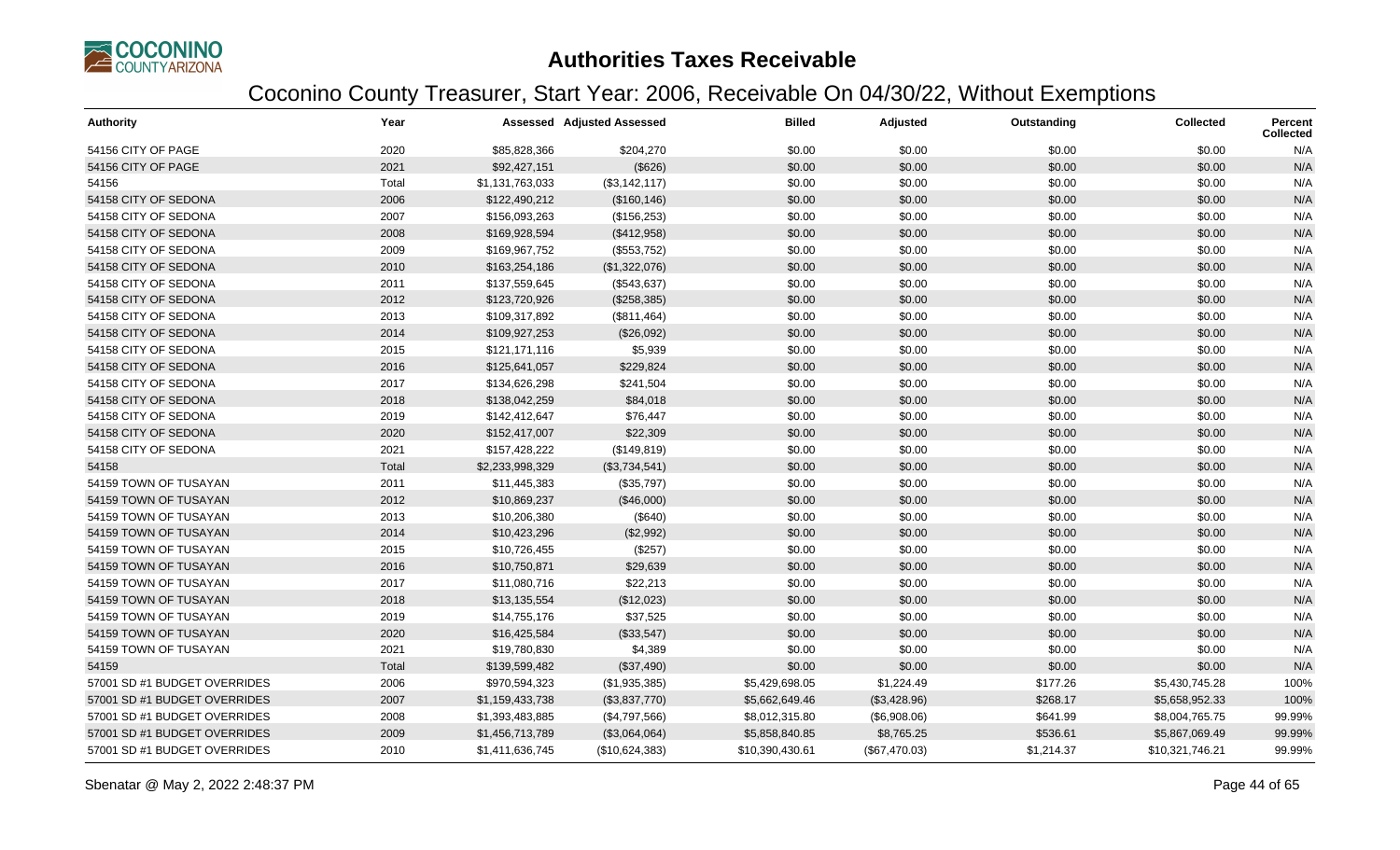

| <b>Authority</b>             | Year  |                  | Assessed Adjusted Assessed | <b>Billed</b>    | Adjusted        | Outstanding    | <b>Collected</b> | <b>Percent</b><br><b>Collected</b> |
|------------------------------|-------|------------------|----------------------------|------------------|-----------------|----------------|------------------|------------------------------------|
| 57001 SD#1 BUDGET OVERRIDES  | 2011  | \$1,248,962,221  | (\$5,828,592)              | \$9,937,586.35   | (\$46,754.63)   | \$5,112.57     | \$9,885,719.15   | 99.95%                             |
| 57001 SD#1 BUDGET OVERRIDES  | 2012  | \$1,200,126,973  | (\$5,993,714)              | \$9,552,038.33   | (\$48,069.10)   | \$6,066.79     | \$9,497,902.44   | 99.94%                             |
| 57001 SD#1 BUDGET OVERRIDES  | 2013  | \$1,032,267,381  | (\$3,651,677)              | \$7,288,840.54   | (\$27,139.03)   | \$6,752.28     | \$7,254,949.23   | 99.91%                             |
| 57001 SD#1 BUDGET OVERRIDES  | 2014  | \$1,036,352,176  | (\$1,526,440)              | \$7,397,481.97   | (\$10,901.07)   | \$7,614.37     | \$7,378,966.53   | 99.9%                              |
| 57001 SD#1 BUDGET OVERRIDES  | 2015  | \$1,090,173,006  | (\$2,418,885)              | \$7,638,642.66   | (\$15, 174.67)  | \$8,211.93     | \$7,615,256.06   | 99.89%                             |
| 57001 SD#1 BUDGET OVERRIDES  | 2016  | \$1,160,583,306  | (\$9,631,487)              | \$8,012,864.50   | (\$53,291.71)   | \$8,891.14     | \$7,950,681.65   | 99.89%                             |
| 57001 SD#1 BUDGET OVERRIDES  | 2017  | \$1,271,463,065  | (\$8,493,658)              | \$8,165,154.21   | (\$55,954.36)   | \$8,998.82     | \$8,100,201.03   | 99.89%                             |
| 57001 SD#1 BUDGET OVERRIDES  | 2018  | \$1,394,760,686  | (\$7,885,499)              | \$8,646,011.86   | (\$52,900.49)   | \$10,001.04    | \$8,583,110.33   | 99.88%                             |
| 57001 SD#1 BUDGET OVERRIDES  | 2019  | \$1,501,705,612  | (\$9,986,087)              | \$8,696,393.09   | (\$68,398.17)   | \$10,171.61    | \$8,617,823.31   | 99.88%                             |
| 57001 SD#1 BUDGET OVERRIDES  | 2020  | \$1,656,217,632  | (\$9,791,695)              | \$8,859,369.83   | (\$61,220.91)   | \$12,030.41    | \$8,786,118.51   | 99.86%                             |
| 57001 SD#1 BUDGET OVERRIDES  | 2021  | \$1,742,560,826  | (\$294,528)                | \$8,462,579.10   | (\$1,604.32)    | \$1,604,452.43 | \$6,856,522.35   | 81.04%                             |
| 57001                        | Total | \$20,727,035,364 | (\$89,761,430)             | \$128,010,897.21 | (\$509, 225.77) | \$1,691,141.79 | \$125,810,529.65 | 98.67%                             |
| 57001_SE SD#1 DESEGREGATION  | 2018  | \$1,394,760,686  | (\$7,885,499)              | \$2,253,833.08   | (\$13,790.03)   | \$2,607.06     | \$2,237,435.99   | 99.88%                             |
| 57001 SE SD#1 DO NOT USE     | 2019  | \$1,501,705,612  | (\$9,986,087)              | \$0.00           | \$0.00          | \$0.00         | \$0.00           | N/A                                |
| 57001_SE SD#1 DESEGREGATION  | 2021  | \$1,742,560,826  | (\$294,528)                | \$2,242,371.66   | (\$425.11)      | \$425,139.77   | \$1,816,806.78   | 81.04%                             |
| 57001_SE                     | Total | \$4,639,027,124  | (\$18,166,114)             | \$4,496,204.74   | (\$14,215.14)   | \$427,746.83   | \$4,054,242.77   | 90.46%                             |
| 57002 SD #2 BUDGET OVERRIDES | 2006  | \$81,303,536     | (\$56,275)                 | \$387,212.34     | \$76.91         | \$28.21        | \$387,261.04     | 99.99%                             |
| 57002 SD #2 BUDGET OVERRIDES | 2007  | \$101,377,173    | (\$189,748)                | \$408,800.48     | (\$207.52)      | \$106.86       | \$408,486.10     | 99.97%                             |
| 57002 SD #2 BUDGET OVERRIDES | 2008  | \$124,334,855    | (\$92,191)                 | \$399,964.80     | (\$95.43)       | \$388.93       | \$399,480.44     | 99.9%                              |
| 57002 SD #2 BUDGET OVERRIDES | 2009  | \$140,814,330    | (\$687,239)                | \$371,414.90     | (\$346.40)      | \$431.28       | \$370,637.22     | 99.88%                             |
| 57002 SD #2 BUDGET OVERRIDES | 2010  | \$131,998,900    | (\$1,326,892)              | \$372,445.45     | (\$3,589.18)    | \$766.37       | \$368,089.90     | 99.79%                             |
| 57002 SD#2 BUDGET OVERRIDES  | 2011  | \$123,031,464    | (\$706,465)                | \$373,084.84     | (\$2,156.51)    | \$1,262.19     | \$369,666.14     | 99.66%                             |
| 57002 SD#2 BUDGET OVERRIDES  | 2012  | \$118,352,221    | (\$1,115,411)              | \$370,204.50     | (\$3,485.45)    | \$1,470.32     | \$365,248.73     | 99.6%                              |
| 57002 SD#2 BUDGET OVERRIDES  | 2013  | \$111,514,247    | (\$762,308)                | \$382,712.69     | (\$2,627.29)    | \$1,867.85     | \$378,217.55     | 99.51%                             |
| 57002 SD#2 BUDGET OVERRIDES  | 2014  | \$100,566,492    | (\$109,908)                | \$377,925.86     | (\$398.83)      | \$1,608.74     | \$375,918.29     | 99.57%                             |
| 57002 SD#2 BUDGET OVERRIDES  | 2015  | \$102,520,436    | (\$187, 136)               | \$390,329.31     | (\$754.74)      | \$1,900.72     | \$387,673.85     | 99.51%                             |
| 57002 SD#2 BUDGET OVERRIDES  | 2016  | \$104,976,451    | (\$1,295,710)              | \$383,726.73     | (\$4,955.21)    | \$1,906.62     | \$376,864.90     | 99.5%                              |
| 57002 SD#2 BUDGET OVERRIDES  | 2017  | \$113,254,396    | (\$1,869,420)              | \$408,354.33     | (\$7,273.88)    | \$1,992.64     | \$399,087.81     | 99.5%                              |
| 57002 SD#2 BUDGET OVERRIDES  | 2018  | \$117,076,879    | (\$1,031,656)              | \$445,417.37     | (\$4,293.94)    | \$2,378.25     | \$438,745.18     | 99.46%                             |
| 57002 SD#2 BUDGET OVERRIDES  | 2019  | \$124,165,240    | (\$1,707,315)              | \$424,740.55     | (\$6,544.46)    | \$2,350.53     | \$415,845.56     | 99.44%                             |
| 57002 SD#2 BUDGET OVERRIDES  | 2020  | \$130,243,125    | (\$1,651,494)              | \$424,741.58     | (\$6,075.67)    | \$2,681.82     | \$415,984.09     | 99.36%                             |
| 57002 SD#2 BUDGET OVERRIDES  | 2021  | \$140,735,325    | (\$201, 826)               | \$424,979.28     | (\$432.41)      | \$57,356.84    | \$367,190.03     | 86.49%                             |
| 57002                        | Total | \$1,866,265,070  | (\$12,990,994)             | \$6,346,055.01   | (\$43,160.01)   | \$78,498.17    | \$6,224,396.83   | 98.75%                             |
| 57004 SD #4 BUDGET OVERRIDES | 2006  | \$15,028,375     | (\$9,087)                  | \$60,664.71      | (\$3.03)        | \$14.57        | \$60,647.11      | 99.98%                             |
| 57004 SD #4 BUDGET OVERRIDES | 2007  | \$15,520,836     | (\$1,619)                  | \$228,264.21     | \$86.17         | \$79.38        | \$228,271.00     | 99.97%                             |
| 57004 SD #4 BUDGET OVERRIDES | 2008  | \$14,841,671     | (\$1,227,393)              | \$182,411.34     | (\$6,577.13)    | \$66.43        | \$175,767.78     | 99.96%                             |
| 57004 SD #4 BUDGET OVERRIDES | 2009  | \$14,536,401     | (\$40,590)                 | \$242,931.96     | \$457.32        | \$99.27        | \$243,290.01     | 99.96%                             |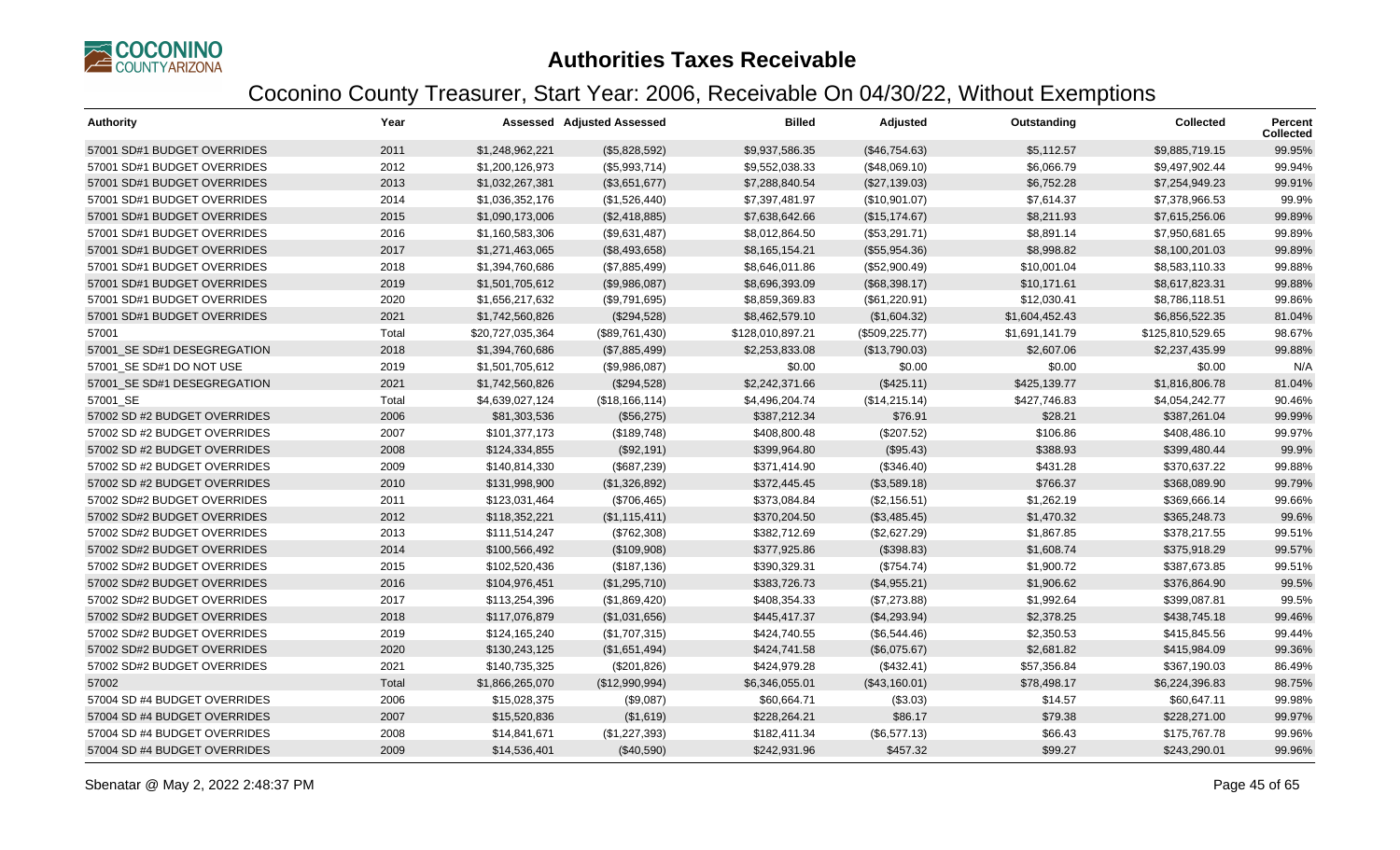

| <b>Authority</b>             | Year  |               | <b>Assessed Adjusted Assessed</b> | <b>Billed</b>  | Adjusted      | Outstanding | <b>Collected</b> | <b>Percent</b><br><b>Collected</b> |
|------------------------------|-------|---------------|-----------------------------------|----------------|---------------|-------------|------------------|------------------------------------|
| 57004 SD #4 BUDGET OVERRIDES | 2010  | \$15,526,845  | (\$1,003,923)                     | \$266,588.13   | (\$17,218.02) | \$93.02     | \$249.277.09     | 99.96%                             |
| 57004 SD#4 BUDGET OVERRIDES  | 2011  | \$14,569,791  | \$5,960                           | \$153,492.72   | \$61.39       | \$56.43     | \$153,497.68     | 99.96%                             |
| 57004 SD#4 BUDGET OVERRIDES  | 2012  | \$13,928,478  | (\$52,596)                        | \$156,932.16   | (\$616.49)    | \$76.37     | \$156,239.30     | 99.95%                             |
| 57004 SD#4 BUDGET OVERRIDES  | 2013  | \$13,083,403  | (\$2,106)                         | \$177,450.21   | (\$96.39)     | \$78.03     | \$177,275.79     | 99.96%                             |
| 57004 SD#4 BUDGET OVERRIDES  | 2014  | \$13,303,143  | (\$2,755)                         | \$130,809.79   | (\$44.48)     | \$109.69    | \$130,655.62     | 99.92%                             |
| 57004 SD#4 BUDGET OVERRIDES  | 2015  | \$13,605,140  | \$47,907                          | \$162,455.59   | \$573.08      | \$135.09    | \$162,893.58     | 99.92%                             |
| 57004 SD#4 BUDGET OVERRIDES  | 2016  | \$14,138,348  | \$38,855                          | \$182,041.32   | \$488.75      | \$114.20    | \$182,415.87     | 99.94%                             |
| 57004 SD#4 BUDGET OVERRIDES  | 2017  | \$15,191,004  | \$61,278                          | \$190,149.85   | \$781.70      | \$135.61    | \$190,795.94     | 99.93%                             |
| 57004 SD#4 BUDGET OVERRIDES  | 2018  | \$17,279,646  | \$132,266                         | \$191,205.70   | \$1,566.58    | \$130.81    | \$192,641.47     | 99.93%                             |
| 57004 SD#4 BUDGET OVERRIDES  | 2019  | \$19,044,177  | \$90,968                          | \$199,612.22   | \$1,089.57    | \$205.17    | \$200,496.62     | 99.9%                              |
| 57004 SD#4 BUDGET OVERRIDES  | 2020  | \$21,118,685  | (\$24,368)                        | \$203,884.05   | (\$265.21)    | \$223.15    | \$203,395.69     | 99.89%                             |
| 57004 SD#4 BUDGET OVERRIDES  | 2021  | \$25,019,510  | \$4,697                           | \$193,701.73   | \$45.39       | \$28,467.93 | \$165,279.19     | 85.31%                             |
| 57004                        | Total | \$255,735,453 | (\$1,982,506)                     | \$2,922,595.69 | (\$19,670.80) | \$30,085.15 | \$2,872,839.74   | 98.96%                             |
| 57005 SD #5 BUDGET OVERRIDES | 2006  | \$43,892,550  | \$0                               | \$0.00         | \$0.00        | \$0.00      | \$0.00           | N/A                                |
| 57005 SD #5 BUDGET OVERRIDES | 2007  | \$52,333,860  | (\$19,251)                        | \$0.00         | \$0.00        | \$0.00      | \$0.00           | N/A                                |
| 57005 SD #5 BUDGET OVERRIDES | 2008  | \$69,584,548  | (\$27,817)                        | \$0.00         | \$0.00        | \$0.00      | \$0.00           | N/A                                |
| 57005 SD #5 BUDGET OVERRIDES | 2009  | \$84,011,590  | (\$128,651)                       | \$0.00         | \$0.00        | \$0.00      | \$0.00           | N/A                                |
| 57005 SD #5 BUDGET OVERRIDES | 2010  | \$79,175,188  | (\$45,708)                        | \$0.00         | \$0.00        | \$0.00      | \$0.00           | N/A                                |
| 57005 SD#5 BUDGET OVERRIDES  | 2011  | \$66,868,458  | (\$65,822)                        | \$0.00         | \$0.00        | \$0.00      | \$0.00           | N/A                                |
| 57005 SD#5 BUDGET OVERRRIDES | 2012  | \$62,136,033  | (\$10,466)                        | \$0.00         | \$0.00        | \$0.00      | \$0.00           | N/A                                |
| 57005 SD#5 BUDGET OVERRRIDES | 2013  | \$47,321,585  | (\$10,827)                        | \$0.00         | \$0.00        | \$0.00      | \$0.00           | N/A                                |
| 57005 SD#5 BUDGET OVERRRIDES | 2014  | \$46,454,104  | (\$9,988)                         | \$0.00         | \$0.00        | \$0.00      | \$0.00           | N/A                                |
| 57005 SD#5 BUDGET OVERRRIDES | 2015  | \$49,145,623  | (\$3,257)                         | \$0.00         | \$0.00        | \$0.00      | \$0.00           | N/A                                |
| 57005 SD#5 BUDGET OVERRIDES  | 2016  | \$49,302,210  | (\$109)                           | \$0.00         | \$0.00        | \$0.00      | \$0.00           | N/A                                |
| 57005 SD#5 BUDGET OVERRIDES  | 2017  | \$50,670,625  | \$908                             | \$0.00         | \$0.00        | \$0.00      | \$0.00           | N/A                                |
| 57005 SD#5 BUDGET OVERRIDES  | 2018  | \$53,069,229  | \$2,173                           | \$0.00         | \$0.00        | \$0.00      | \$0.00           | N/A                                |
| 57005 SD#5 BUDGET OVERRIDES  | 2019  | \$58,130,528  | (\$2,283)                         | \$0.00         | \$0.00        | \$0.00      | \$0.00           | N/A                                |
| 57005 SD#5 BUDGET OVERRIDES  | 2020  | \$62,556,510  | \$1,769                           | \$0.00         | \$0.00        | \$0.00      | \$0.00           | N/A                                |
| 57005 SD#5 BUDGET OVERRIDES  | 2021  | \$62,165,850  | \$1,292                           | \$0.00         | \$0.00        | \$0.00      | \$0.00           | N/A                                |
| 57005                        | Total | \$936,818,491 | (\$318,037)                       | \$0.00         | \$0.00        | \$0.00      | \$0.00           | N/A                                |
| 57006 SD #6 BUDGET OVERRIDES | 2006  | \$15,803,890  | (\$6,254)                         | \$0.00         | \$0.00        | \$0.00      | \$0.00           | N/A                                |
| 57006 SD #6 BUDGET OVERRIDES | 2007  | \$17,354,633  | (\$61,349)                        | \$278,944.33   | (\$733.06)    | \$162.82    | \$278,048.45     | 99.94%                             |
| 57006 SD #6 BUDGET OVERRIDES | 2008  | \$20,091,447  | (\$12,889)                        | \$230,322.69   | (\$186.80)    | \$176.47    | \$229,959.42     | 99.92%                             |
| 57006 SD #6 BUDGET OVERRIDES | 2009  | \$24,070,523  | (\$11,860)                        | \$208,232.01   | (\$104.94)    | \$137.55    | \$207,989.52     | 99.93%                             |
| 57006 SD #6 BUDGET OVERRIDES | 2010  | \$26,028,285  | (\$20,946)                        | \$134,616.89   | (\$114.81)    | \$74.32     | \$134,427.76     | 99.94%                             |
| 57006 SD#6 BUDGET OVERRIDES  | 2011  | \$25,146,850  | (\$39,291)                        | \$70,989.67    | (\$114.45)    | \$40.62     | \$70,834.60      | 99.94%                             |
| 57006 SD#6 BUDGET OVERRIDES  | 2012  | \$23,583,208  | (\$14,638)                        | \$0.00         | \$0.00        | \$0.00      | \$0.00           | N/A                                |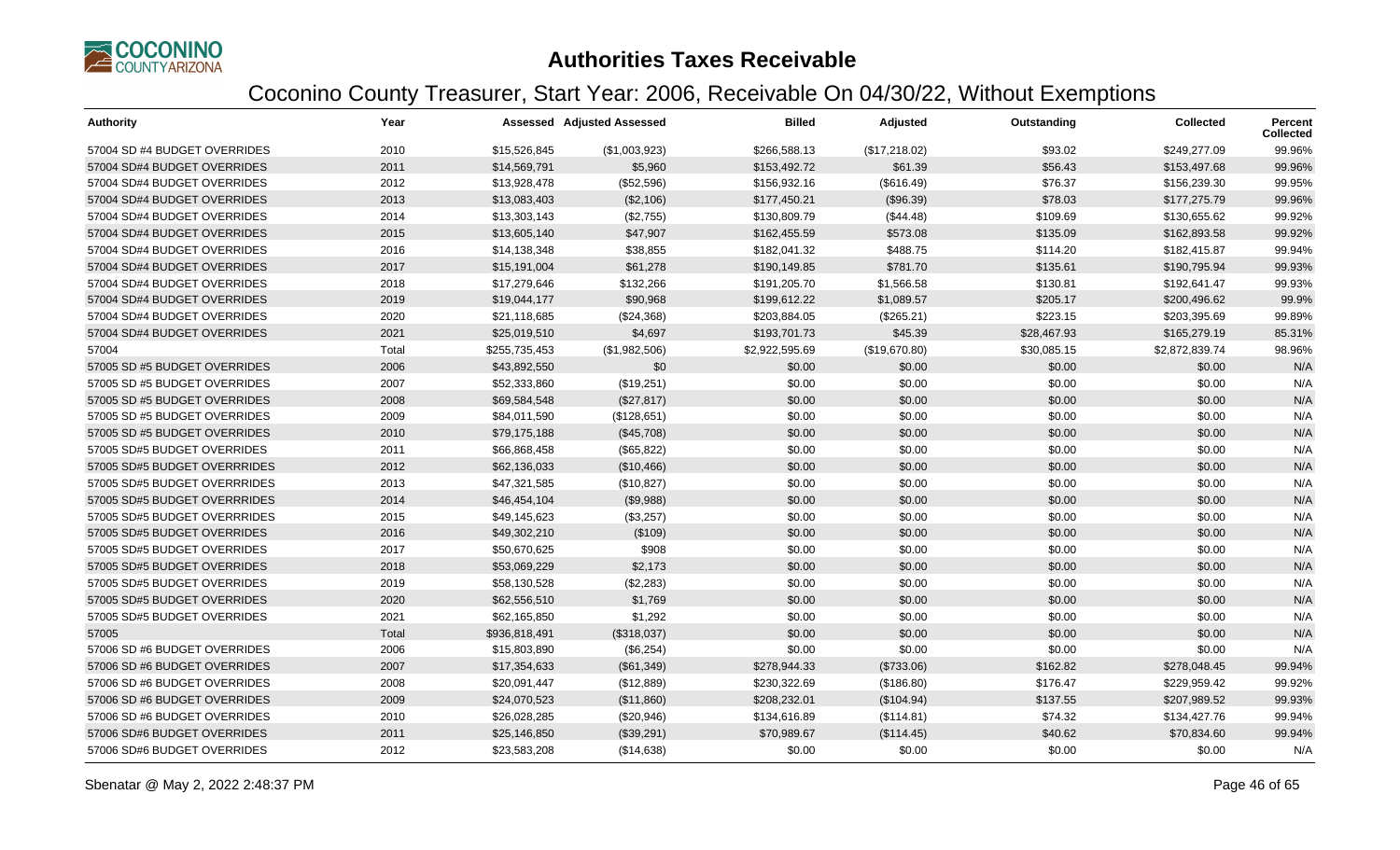

| <b>Authority</b>              | Year  |                 | Assessed Adjusted Assessed | <b>Billed</b>  | <b>Adjusted</b> | Outstanding | <b>Collected</b> | <b>Percent</b><br><b>Collected</b> |
|-------------------------------|-------|-----------------|----------------------------|----------------|-----------------|-------------|------------------|------------------------------------|
| 57006 SD#6 BUDGET OVERRIDES   | 2013  | \$21,125,451    | (\$1,998)                  | \$0.00         | \$0.00          | \$0.00      | \$0.00           | N/A                                |
| 57006 SD#6 BUDGET OVERRIDES   | 2014  | \$22,137,843    | (\$11,301)                 | \$0.00         | \$0.00          | \$0.00      | \$0.00           | N/A                                |
| 57006 SD#6 BUDGET OVERRIDES   | 2015  | \$21,438,127    | (\$84,797)                 | \$0.00         | \$0.00          | \$0.00      | \$0.00           | N/A                                |
| 57006 SD#6 BUDGET OVERRIDES   | 2016  | \$20,608,865    | \$11,203                   | \$0.00         | \$0.00          | \$0.00      | \$0.00           | N/A                                |
| 57006 SD#6 BUDGET OVERRIDES   | 2017  | \$20,290,618    | (\$122,813)                | \$0.00         | \$0.00          | \$0.00      | \$0.00           | N/A                                |
| 57006 SD#6 BUDGET OVERRIDES   | 2018  | \$20,477,315    | \$3,928                    | \$0.00         | \$0.00          | \$0.00      | \$0.00           | N/A                                |
| 57006 SD#6 BUDGET OVERRIDES   | 2019  | \$20,718,582    | (\$37,056)                 | \$0.00         | \$0.00          | \$0.00      | \$0.00           | N/A                                |
| 57006 SD#6 BUDGET OVERRIDES   | 2020  | \$21,109,232    | (\$42,971)                 | \$0.00         | \$0.00          | \$0.00      | \$0.00           | N/A                                |
| 57006 SD#6 BUDGET OVERRIDES   | 2021  | \$21,701,485    | (\$1,902)                  | \$0.00         | \$0.00          | \$0.00      | \$0.00           | N/A                                |
| 57006                         | Total | \$341,686,354   | (\$454,934)                | \$923,105.59   | (\$1,254.06)    | \$591.78    | \$921,259.75     | 99.94%                             |
| 57009 SD #9 BUDGET OVERRIDES  | 2006  | \$139,677,831   | (\$203,406)                | \$232,645.08   | \$65.18         | \$0.32      | \$232,709.94     | 100%                               |
| 57009 SD #9 BUDGET OVERRIDES  | 2007  | \$176,879,361   | (\$344,541)                | \$243,651.89   | (\$42.78)       | \$0.29      | \$243,608.82     | 100%                               |
| 57009 SD #9 BUDGET OVERRIDES  | 2008  | \$190,942,461   | (\$606,989)                | \$231,282.53   | (\$135.00)      | \$0.27      | \$231,147.26     | 100%                               |
| 57009 SD #9 BUDGET OVERRIDES  | 2009  | \$192,718,012   | (\$716,600)                | \$213,908.06   | (\$401.02)      | \$0.36      | \$213,506.68     | 100%                               |
| 57009 SD #9 BUDGET OVERRIDES  | 2010  | \$184,533,385   | (\$1,361,930)              | \$213,299.67   | (\$1,450.69)    | \$2.43      | \$211,846.55     | 100%                               |
| 57009 SD#9 BUDGET OVERRIDES   | 2011  | \$156,613,067   | (\$557,091)                | \$224,113.44   | (\$799.24)      | \$3.69      | \$223,310.51     | 100%                               |
| 57009 SD#9 BUDGET OVERRIDES   | 2012  | \$142,645,134   | (\$258,745)                | \$236,363.11   | (\$432.08)      | \$5.52      | \$235,925.51     | 100%                               |
| 57009 SD#9 BUDGET OVERRIDES   | 2013  | \$123,074,621   | (\$811,464)                | \$138,335.88   | (\$913.79)      | \$8.06      | \$137,414.03     | 99.99%                             |
| 57009 SD#9 BUDGET OVERRIDES   | 2014  | \$123,820,465   | (\$26,092)                 | \$233,773.00   | (\$49.26)       | \$32.76     | \$233,690.98     | 99.99%                             |
| 57009 SD#9 BUDGET OVERRIDES   | 2015  | \$137,505,960   | (\$24,972)                 | \$234,629.49   | (\$61.81)       | \$27.38     | \$234,540.30     | 99.99%                             |
| 57009 SD#9 BUDGET OVERRIDES   | 2016  | \$141,853,339   | \$214,752                  | \$225,363.85   | \$394.73        | \$18.54     | \$225,740.04     | 99.99%                             |
| 57009 SD#9 BUDGET OVERRIDES   | 2017  | \$152,172,066   | \$233,849                  | \$232,044.80   | \$398.62        | \$8.11      | \$232,435.31     | 100%                               |
| 57009 SD#9 BUDGET OVERRIDES   | 2018  | \$155,798,842   | \$59,318                   | \$200,731.53   | \$83.22         | \$6.84      | \$200,807.91     | 100%                               |
| 57009 SD#9 BUDGET OVERRIDES   | 2019  | \$160,713,172   | \$40,086                   | \$195,087.13   | \$53.25         | \$2.23      | \$195,138.15     | 100%                               |
| 57009 SD#9 BUDGET OVERRIDES   | 2020  | \$170,864,320   | \$22,309                   | \$194,038.82   | \$37.56         | \$12.36     | \$194,064.02     | 99.99%                             |
| 57009 SD#9 BUDGET OVERRIDES   | 2021  | \$177,308,409   | (\$148,641)                | \$181,708.67   | (\$169.15)      | \$25,969.55 | \$155,569.97     | 85.69%                             |
| 57009                         | Total | \$2,527,120,445 | (\$4,490,157)              | \$3,430,976.95 | (\$3,422.26)    | \$26,098.71 | \$3,401,455.98   | 99.24%                             |
| 57010 SD #10 BUDGET OVERRIDES | 2006  | \$25,040,014    | (\$43,821)                 | \$0.00         | \$0.00          | \$0.00      | \$0.00           | N/A                                |
| 57010 SD #10 BUDGET OVERRIDES | 2007  | \$29,381,244    | (\$56,040)                 | \$0.00         | \$0.00          | \$0.00      | \$0.00           | N/A                                |
| 57010 SD #10 BUDGET OVERRIDES | 2008  | \$42,196,561    | (\$97,319)                 | \$0.00         | \$0.00          | \$0.00      | \$0.00           | N/A                                |
| 57010 SD #10 BUDGET OVERRIDES | 2009  | \$46,341,759    | (\$30,662)                 | \$0.00         | \$0.00          | \$0.00      | \$0.00           | N/A                                |
| 57010 SD #10 BUDGET OVERRIDES | 2010  | \$42,069,644    | (\$537,000)                | \$0.00         | \$0.00          | \$0.00      | \$0.00           | N/A                                |
| 57010 SD#10 BUDGET OVERRIDES  | 2011  | \$40,814,951    | (\$395,058)                | \$0.00         | \$0.00          | \$0.00      | \$0.00           | N/A                                |
| 57010 SD#10 BUDGET OVERRIDES  | 2012  | \$39,329,872    | (\$775,876)                | \$0.00         | \$0.00          | \$0.00      | \$0.00           | N/A                                |
| 57010 SD#10 BUDGET OVERRIDES  | 2013  | \$29,866,434    | (\$446,228)                | \$0.00         | \$0.00          | \$0.00      | \$0.00           | N/A                                |
| 57010 SD#10 BUDGET OVERRIDES  | 2014  | \$29,092,295    | (\$48,522)                 | \$0.00         | \$0.00          | \$0.00      | \$0.00           | N/A                                |
| 57010 SD#10 BUDGET OVERRIDES  | 2015  | \$28,872,303    | (\$10,340)                 | \$0.00         | \$0.00          | \$0.00      | \$0.00           | N/A                                |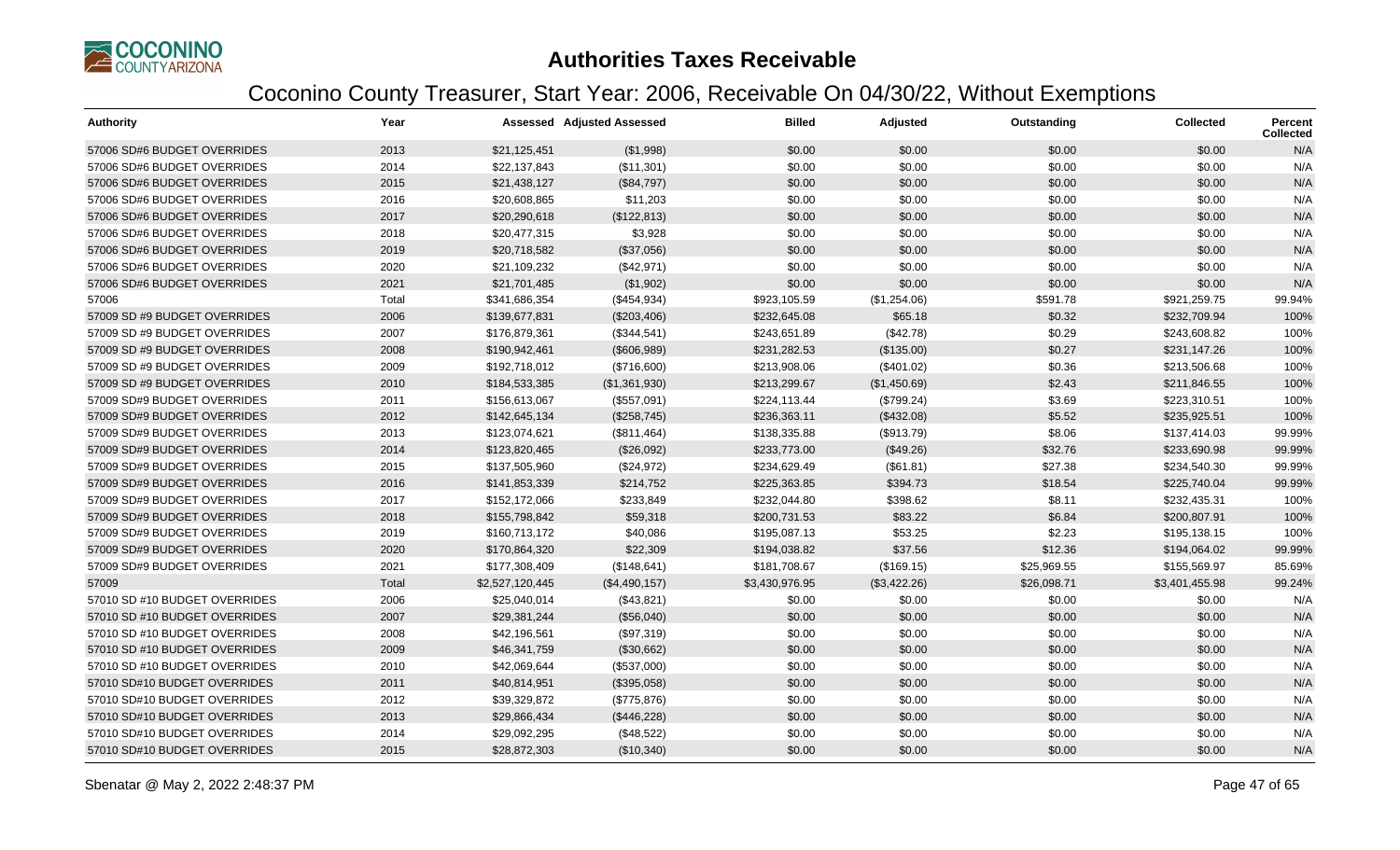

| <b>Authority</b>              | Year  |               | <b>Assessed Adjusted Assessed</b> | <b>Billed</b>  | Adjusted     | Outstanding | <b>Collected</b> | Percent<br><b>Collected</b> |
|-------------------------------|-------|---------------|-----------------------------------|----------------|--------------|-------------|------------------|-----------------------------|
| 57010 SD#10 BUDGET OVERRIDES  | 2016  | \$29,853,482  | (\$1,029,329)                     | \$0.00         | \$0.00       | \$0.00      | \$0.00           | N/A                         |
| 57010 SD#10 BUDGET OVERRIDES  | 2017  | \$32,277,814  | (\$1,174,291)                     | \$0.00         | \$0.00       | \$0.00      | \$0.00           | N/A                         |
| 57010 SD#10 BUDGET OVERRIDES  | 2018  | \$37,673,577  | (\$640, 415)                      | \$0.00         | \$0.00       | \$0.00      | \$0.00           | N/A                         |
| 57010 SD#10 BUDGET OVERRIDES  | 2019  | \$41,564,290  | (\$1,056,214)                     | \$0.00         | \$0.00       | \$0.00      | \$0.00           | N/A                         |
| 57010 SD#10 BUDGET OVERRIDES  | 2020  | \$44,482,817  | (\$1,082,112)                     | \$0.00         | \$0.00       | \$0.00      | \$0.00           | N/A                         |
| 57010 SD#10 BUDGET OVERRIDES  | 2021  | \$46,722,483  | (\$2,938)                         | \$0.00         | \$0.00       | \$0.00      | \$0.00           | N/A                         |
| 57010                         | Total | \$585,579,540 | (\$7,426,165)                     | \$0.00         | \$0.00       | \$0.00      | \$0.00           | N/A                         |
| 57015 SD #15 BUDGET OVERRIDES | 2006  | \$15,695,313  | \$0                               | \$0.00         | \$0.00       | \$0.00      | \$0.00           | N/A                         |
| 57015 SD #15 BUDGET OVERRIDES | 2007  | \$15,278,358  | \$0                               | \$0.00         | \$0.00       | \$0.00      | \$0.00           | N/A                         |
| 57015 SD #15 BUDGET OVERRIDES | 2008  | \$14,443,477  | \$0                               | \$0.00         | \$0.00       | \$0.00      | \$0.00           | N/A                         |
| 57015 SD #15 BUDGET OVERRIDES | 2009  | \$12,978,414  | (\$16,081)                        | \$0.00         | \$0.00       | \$0.00      | \$0.00           | N/A                         |
| 57015 SD #15 BUDGET OVERRIDES | 2010  | \$12,302,670  | \$0                               | \$0.00         | \$0.00       | \$0.00      | \$0.00           | N/A                         |
| 57015 SD#15 BUDGET OVERRIDES  | 2011  | \$11,010,385  | (\$14,532)                        | \$0.00         | \$0.00       | \$0.00      | \$0.00           | N/A                         |
| 57015 SD#15 BUDGET OVERRIDES  | 2012  | \$12,020,387  | (\$36,704)                        | \$0.00         | \$0.00       | \$0.00      | \$0.00           | N/A                         |
| 57015 SD#15 BUDGET OVERRIDES  | 2013  | \$11,624,431  | (\$2,680)                         | \$0.00         | \$0.00       | \$0.00      | \$0.00           | N/A                         |
| 57015 SD#15 BUDGET OVERRIDES  | 2014  | \$12,576,631  | (\$31,207)                        | \$0.00         | \$0.00       | \$0.00      | \$0.00           | N/A                         |
| 57015 SD#15 BUDGET OVERRIDES  | 2015  | \$13,102,041  | (\$35,488)                        | \$0.00         | \$0.00       | \$0.00      | \$0.00           | N/A                         |
| 57015 SD#15 BUDGET OVERRIDES  | 2016  | \$12,897,851  | (\$12,488)                        | \$0.00         | \$0.00       | \$0.00      | \$0.00           | N/A                         |
| 57015 SD#15 BUDGET OVERRIDES  | 2017  | \$13,048,064  | (\$43,813)                        | \$0.00         | \$0.00       | \$0.00      | \$0.00           | N/A                         |
| 57015 SD#15 BUDGET OVERRIDES  | 2018  | \$12,852,221  | (\$30,748)                        | \$0.00         | \$0.00       | \$0.00      | \$0.00           | N/A                         |
| 57015 SD#15 BUDGET OVERRIDES  | 2019  | \$13,425,017  | \$42,659                          | \$0.00         | \$0.00       | \$0.00      | \$0.00           | N/A                         |
| 57015 SD#15 BUDGET OVERRIDES  | 2020  | \$13,761,637  | (\$9,906)                         | \$0.00         | \$0.00       | \$0.00      | \$0.00           | N/A                         |
| 57015 SD#15 BUDGET OVERRIDES  | 2021  | \$13,226,177  | \$16,213                          | \$0.00         | \$0.00       | \$0.00      | \$0.00           | N/A                         |
| 57015                         | Total | \$210,243,074 | (\$174,775)                       | \$0.00         | \$0.00       | \$0.00      | \$0.00           | N/A                         |
| 57016 SD #8 BUDGET OVERRIDES  | 2006  | \$130,648,167 | (\$31,528)                        | \$1,451,553.29 | (\$143.15)   | \$449.22    | \$1,450,960.92   | 99.97%                      |
| 57016 SD #8 BUDGET OVERRIDES  | 2007  | \$139,357,958 | (\$1,481,667)                     | \$1,578,746.36 | (\$8,309.89) | \$980.25    | \$1,569,456.22   | 99.94%                      |
| 57016 SD #8 BUDGET OVERRIDES  | 2008  | \$142,465,024 | (\$120,392)                       | \$1,600,321.80 | (\$831.44)   | \$1,197.15  | \$1,598,293.21   | 99.93%                      |
| 57016 SD #8 BUDGET OVERRIDES  | 2009  | \$146,211,772 | (\$32,688)                        | \$1,619,916.86 | (\$214.16)   | \$1,174.13  | \$1,618,528.57   | 99.93%                      |
| 57016 SD #8 BUDGET OVERRIDES  | 2010  | \$144,196,272 | (\$29,072)                        | \$1,616,809.33 | (\$266.73)   | \$1,072.36  | \$1,615,470.24   | 99.93%                      |
| 57016 SD#8 BUDGET OVERRIDES   | 2011  | \$141,842,094 | (\$146, 102)                      | \$1,606,899.45 | (\$1,765.76) | \$1,718.70  | \$1,603,414.99   | 99.89%                      |
| 57016 SD#8 BUDGET OVERRIDES   | 2012  | \$140,160,182 | \$100,487                         | \$1,193,603.59 | \$755.26     | \$1,182.87  | \$1,193,175.98   | 99.9%                       |
| 57016 SD#8 BUDGET OVERRIDES   | 2013  | \$135,826,955 | \$70,486                          | \$741,886.70   | \$378.40     | \$840.54    | \$741,424.56     | 99.89%                      |
| 57016 SD#8 BUDGET OVERRIDES   | 2014  | \$138,691,440 | (\$40,451)                        | \$245,899.81   | (\$72.29)    | \$298.91    | \$245,528.61     | 99.88%                      |
| 57016 SD#8 BUDGET OVERRIDES   | 2015  | \$139,498,351 | (\$40,400)                        | \$133,206.24   | (\$36.27)    | \$168.36    | \$133,001.61     | 99.87%                      |
| 57016 SD#8 BUDGET OVERRIDES   | 2016  | \$137,919,616 | (\$815,973)                       | \$0.00         | \$0.00       | \$0.00      | \$0.00           | N/A                         |
| 57016 SD#8 BUDGET OVERRIDES   | 2017  | \$138,667,794 | \$54,592                          | \$0.00         | \$0.00       | \$0.00      | \$0.00           | N/A                         |
| 57016 SD#8 BUDGET OVERRIDES   | 2018  | \$130,062,936 | \$67,790                          | \$0.00         | \$0.00       | \$0.00      | \$0.00           | N/A                         |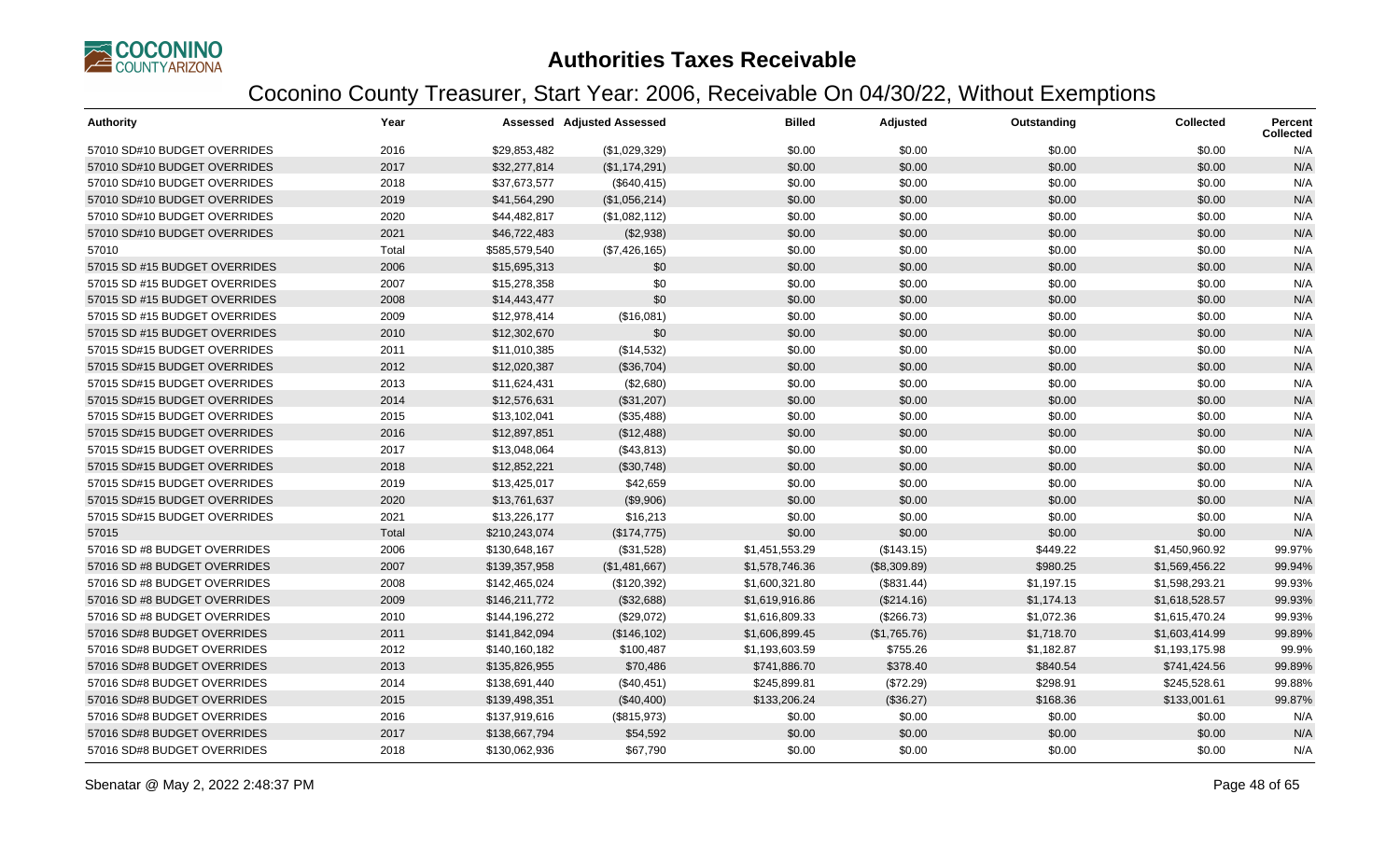

| <b>Authority</b>               | Year  |                 | <b>Assessed Adjusted Assessed</b> | <b>Billed</b>   | Adjusted      | Outstanding | <b>Collected</b> | Percent<br><b>Collected</b> |
|--------------------------------|-------|-----------------|-----------------------------------|-----------------|---------------|-------------|------------------|-----------------------------|
| 57016 SD#8 BUDGET OVERRIDES    | 2019  | \$136,820,632   | (\$768,427)                       | \$0.00          | \$0.00        | \$0.00      | \$0.00           | N/A                         |
| 57016 SD#8 BUDGET OVERRIDES    | 2020  | \$134,194,499   | \$204,341                         | \$0.00          | \$0.00        | \$0.00      | \$0.00           | N/A                         |
| 57016 SD#8 BUDGET OVERRIDES    | 2021  | \$96,499,083    | \$1,430                           | \$0.00          | \$0.00        | \$0.00      | \$0.00           | N/A                         |
| 57016                          | Total | \$2,173,062,775 | (\$3,007,574)                     | \$11,788,843.43 | (\$10,506.03) | \$9,082.49  | \$11,769,254.91  | 99.92%                      |
| 57031 SD #31 BUDGET OVERRIDES  | 2006  | \$4,252,536     | \$0                               | \$0.00          | \$0.00        | \$0.00      | \$0.00           | N/A                         |
| 57031 SD #31 BUDGET OVERRIDES  | 2007  | \$4,906,096     | (\$1,617)                         | \$0.00          | \$0.00        | \$0.00      | \$0.00           | N/A                         |
| 57031 SD #31 BUDGET OVERRIDES  | 2008  | \$6,523,492     | (\$48,627)                        | \$0.00          | \$0.00        | \$0.00      | \$0.00           | N/A                         |
| 57031 SD #31 BUDGET OVERRIDES  | 2009  | \$9,174,217     | (\$19,984)                        | \$0.00          | \$0.00        | \$0.00      | \$0.00           | N/A                         |
| 57031 SD #31 BUDGET OVERRIDES  | 2010  | \$8,901,792     | (\$13,015)                        | \$0.00          | \$0.00        | \$0.00      | \$0.00           | N/A                         |
| 57031 SD#31 BUDGET OVERRIDES   | 2011  | \$7,439,978     | (\$4,046)                         | \$0.00          | \$0.00        | \$0.00      | \$0.00           | N/A                         |
| 57031 SD#31 BUDGET OVERRIDES   | 2012  | \$6,516,602     | (\$9,020)                         | \$0.00          | \$0.00        | \$0.00      | \$0.00           | N/A                         |
| 57031 SD#31 BUDGET OVERRIDES   | 2013  | \$5,461,842     | (\$19,581)                        | \$0.00          | \$0.00        | \$0.00      | \$0.00           | N/A                         |
| 57031 SD#31 BUDGET OVERRIDES   | 2014  | \$4,963,135     | (\$38,673)                        | \$0.00          | \$0.00        | \$0.00      | \$0.00           | N/A                         |
| 57031 SD#31 BUDGET OVERRIDES   | 2015  | \$5,382,191     | (\$12,277)                        | \$0.00          | \$0.00        | \$0.00      | \$0.00           | N/A                         |
| 57031 SD#31 BUDGET OVERRIDES   | 2016  | \$5,113,813     | \$5,250                           | \$0.00          | \$0.00        | \$0.00      | \$0.00           | N/A                         |
| 57031 SD#31 BUDGET OVERRIDES   | 2017  | \$4,995,075     | (\$5,683)                         | \$0.00          | \$0.00        | \$0.00      | \$0.00           | N/A                         |
| 57031 SD#31 BUDGET OVERRIDES   | 2018  | \$5,338,826     | (\$213)                           | \$0.00          | \$0.00        | \$0.00      | \$0.00           | N/A                         |
| 57031 SD#31 BUDGET OVERRIDES   | 2019  | \$5,489,083     | (\$4,643)                         | \$0.00          | \$0.00        | \$0.00      | \$0.00           | N/A                         |
| 57031 SD#31 BUDGET OVERRIDES   | 2020  | \$6,077,890     | (\$3,031)                         | \$0.00          | \$0.00        | \$0.00      | \$0.00           | N/A                         |
| 57031 SD#31 BUDGET OVERRIDES   | 2021  | \$6,201,887     | ( \$3,149)                        | \$0.00          | \$0.00        | \$0.00      | \$0.00           | N/A                         |
| 57031                          | Total | \$96,738,455    | (\$178,309)                       | \$0.00          | \$0.00        | \$0.00      | \$0.00           | N/A                         |
| 57990 MINIMUM SCHOOL TAX SD #5 | 2006  | \$43,892,550    | \$0                               | \$0.00          | \$0.00        | \$0.00      | \$0.00           | N/A                         |
| 57990 MINIMUM SCHOOL TAX SD #5 | 2007  | \$52,333,860    | (\$19,251)                        | \$0.00          | \$0.00        | \$0.00      | \$0.00           | N/A                         |
| 57990 MINIMUM SCHOOL TAX SD #5 | 2008  | \$69,584,548    | (\$27,817)                        | \$0.00          | \$0.00        | \$0.00      | \$0.00           | N/A                         |
| 57990 MINIMUM SCHOOL TAX SD #5 | 2009  | \$84,011,590    | (\$128,651)                       | \$0.00          | \$0.00        | \$0.00      | \$0.00           | N/A                         |
| 57990 MINIMUM SCHOOL TAX SD #5 | 2010  | \$79,175,188    | (\$45,708)                        | \$0.00          | \$0.00        | \$0.00      | \$0.00           | N/A                         |
| 57990 SD#5 MINIMUM SCHOOL T    | 2011  | \$66,868,458    | (\$65, 822)                       | \$0.00          | \$0.00        | \$0.00      | \$0.00           | N/A                         |
| 57990 SD#5 MINIMUM SCHOOL T    | 2012  | \$62,136,033    | (\$10,466)                        | \$0.00          | \$0.00        | \$0.00      | \$0.00           | N/A                         |
| 57990 SD#5 MINIMUM SCHOOL T    | 2013  | \$47,321,585    | (\$10,827)                        | \$0.00          | \$0.00        | \$0.00      | \$0.00           | N/A                         |
| 57990 SD#5 MINIMUM SCHOOL T    | 2014  | \$46,454,104    | (\$9,988)                         | \$0.00          | \$0.00        | \$0.00      | \$0.00           | N/A                         |
| 57990 SD#5 MINIMUM SCHOOL T    | 2015  | \$49,145,623    | (\$3,257)                         | \$0.00          | \$0.00        | \$0.00      | \$0.00           | N/A                         |
| 57990 SD#5 MINIMUM SCHOOL T    | 2016  | \$49,302,210    | (\$109)                           | \$0.00          | \$0.00        | \$0.00      | \$0.00           | N/A                         |
| 57990 SD#5 MINIMUM SCHOOL T    | 2017  | \$50,670,625    | \$908                             | \$0.00          | \$0.00        | \$0.00      | \$0.00           | N/A                         |
| 57990 SD#5 MINIMUM SCHOOL T    | 2018  | \$53,069,229    | \$2,173                           | \$0.00          | \$0.00        | \$0.00      | \$0.00           | N/A                         |
| 57990 SD#5 MINIMUM SCHOOL T    | 2019  | \$58,130,528    | (\$2,283)                         | \$0.00          | \$0.00        | \$0.00      | \$0.00           | N/A                         |
| 57990 SD#5 MINIMUM SCHOOL T    | 2020  | \$62,556,510    | \$1,769                           | \$0.00          | \$0.00        | \$0.00      | \$0.00           | N/A                         |
| 57990 SD#5 MINIMUM SCHOOL T    | 2021  | \$62,165,850    | \$1,292                           | \$0.00          | \$0.00        | \$0.00      | \$0.00           | N/A                         |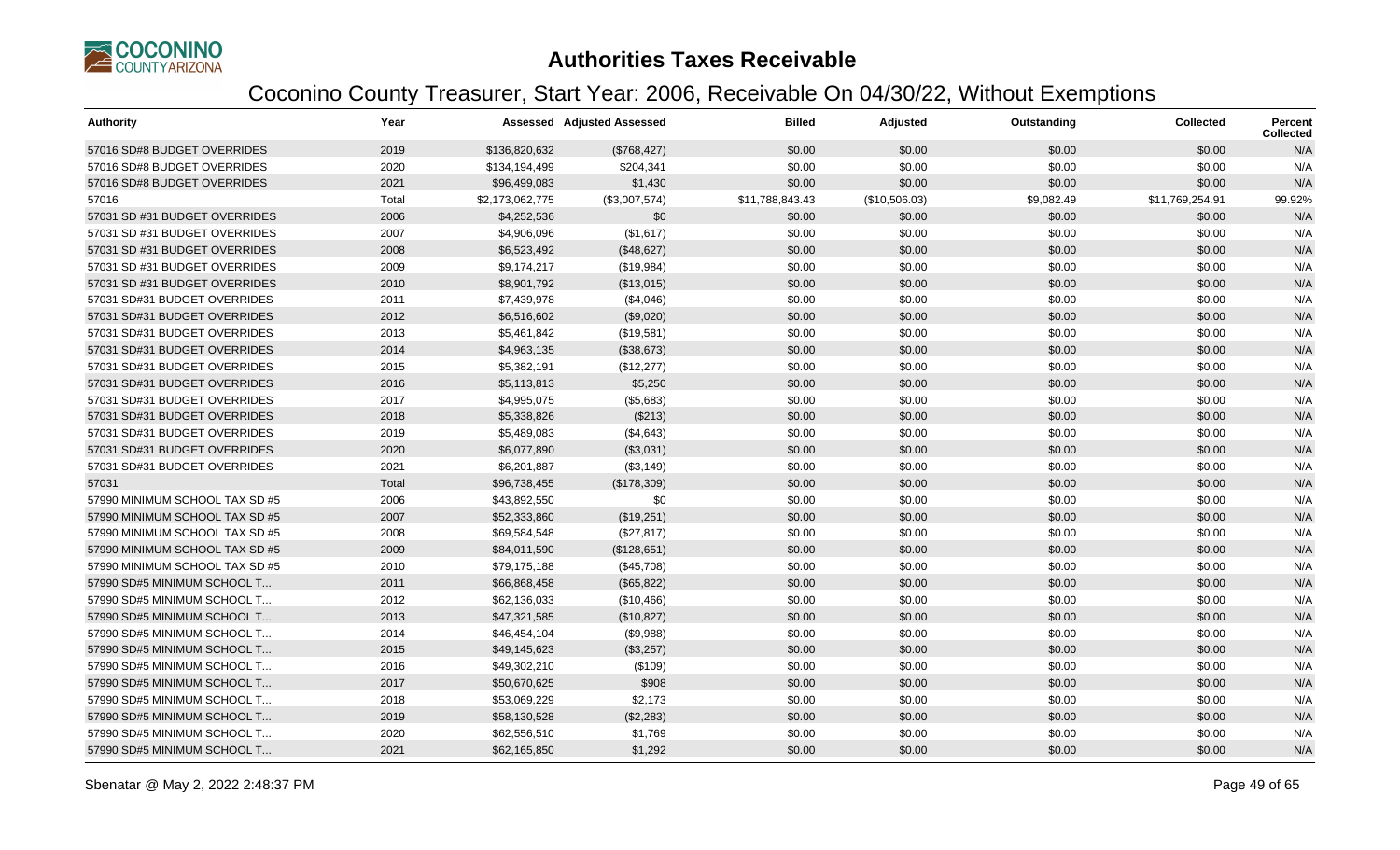

| <b>Authority</b>            | Year  |                 | <b>Assessed Adjusted Assessed</b> | <b>Billed</b>  | Adjusted     | Outstanding | <b>Collected</b> | <b>Percent</b><br><b>Collected</b> |
|-----------------------------|-------|-----------------|-----------------------------------|----------------|--------------|-------------|------------------|------------------------------------|
| 57990                       | Total | \$936,818,491   | (\$318,037)                       | \$0.00         | \$0.00       | \$0.00      | \$0.00           | N/A                                |
| 57991 MIN SCHOOL TAX SD # 9 | 2006  | \$139,677,831   | (\$203,406)                       | \$0.00         | \$0.00       | \$0.00      | \$0.00           | N/A                                |
| 57991 MIN SCHOOL TAX SD # 9 | 2007  | \$176,879,361   | (\$344,541)                       | \$0.00         | \$0.00       | \$0.00      | \$0.00           | N/A                                |
| 57991 MIN SCHOOL TAX SD # 9 | 2008  | \$190,942,461   | (\$606,989)                       | \$0.00         | \$0.00       | \$0.00      | \$0.00           | N/A                                |
| 57991 MIN SCHOOL TAX SD # 9 | 2009  | \$192,718,012   | (\$716,600)                       | \$0.00         | \$0.00       | \$0.00      | \$0.00           | N/A                                |
| 57991 MIN SCHOOL TAX SD # 9 | 2010  | \$184,533,385   | (\$1,361,930)                     | \$0.00         | \$0.00       | \$0.00      | \$0.00           | N/A                                |
| 57991 SD#9 MINIMUM SCHOOL T | 2011  | \$156,613,067   | (\$557,091)                       | \$0.00         | \$0.00       | \$0.00      | \$0.00           | N/A                                |
| 57991 SD#9 MINIMUM SCHOOL T | 2012  | \$142,645,134   | (\$258,745)                       | \$0.00         | \$0.00       | \$0.00      | \$0.00           | N/A                                |
| 57991 SD#9 MINIMUM SCHOOL T | 2013  | \$123,074,621   | (\$811,464)                       | \$0.00         | \$0.00       | \$0.00      | \$0.00           | N/A                                |
| 57991 SD#9 MINIMUM SCHOOL T | 2014  | \$123,820,465   | (\$26,092)                        | \$0.00         | \$0.00       | \$0.00      | \$0.00           | N/A                                |
| 57991 SD#9 MINIMUM SCHOOL T | 2015  | \$137,505,960   | (\$24,972)                        | \$0.00         | \$0.00       | \$0.00      | \$0.00           | N/A                                |
| 57991 SD#9 MINIMUM SCHOOL T | 2016  | \$141,853,339   | \$214,752                         | \$0.00         | \$0.00       | \$0.00      | \$0.00           | N/A                                |
| 57991 SD#9 MINIMUM SCHOOL T | 2017  | \$152,172,066   | \$233,849                         | \$0.00         | \$0.00       | \$0.00      | \$0.00           | N/A                                |
| 57991 SD#9 MINIMUM SCHOOL T | 2018  | \$155,798,842   | \$59,318                          | \$0.00         | \$0.00       | \$0.00      | \$0.00           | N/A                                |
| 57991 SD#9 MINIMUM SCHOOL T | 2019  | \$160,713,172   | \$40,086                          | \$0.00         | \$0.00       | \$0.00      | \$0.00           | N/A                                |
| 57991 SD#9 MINIMUM SCHOOL T | 2020  | \$170,864,320   | \$22,309                          | \$0.00         | \$0.00       | \$0.00      | \$0.00           | N/A                                |
| 57991 SD#9 MINIMUM SCHOOL T | 2021  | \$177,308,409   | (\$148,641)                       | \$0.00         | \$0.00       | \$0.00      | \$0.00           | N/A                                |
| 57991                       | Total | \$2,527,120,445 | (\$4,490,157)                     | \$0.00         | \$0.00       | \$0.00      | \$0.00           | N/A                                |
| 57999 COUNTY EDUCATION DIST | 2006  | \$250,362       | \$0                               | \$0.00         | \$0.00       | \$0.00      | \$0.00           | N/A                                |
| 57999 COUNTY EDUCATION DIST | 2007  | \$238,718       | \$0                               | \$0.00         | \$0.00       | \$0.00      | \$0.00           | N/A                                |
| 57999 COUNTY EDUCATION DIST | 2008  | \$223,046       | \$0                               | \$0.00         | \$0.00       | \$0.00      | \$0.00           | N/A                                |
| 57999 COUNTY EDUCATION DIST | 2009  | \$228,916       | (\$222,163)                       | \$0.00         | \$0.00       | \$0.00      | \$0.00           | N/A                                |
| 57999 COUNTY EDUCATION DIST | 2010  | \$208,799       | \$0                               | \$0.00         | \$0.00       | \$0.00      | \$0.00           | N/A                                |
| 57999 COUNTY EDUC DISTRICT  | 2011  | \$194,075       | \$0                               | \$0.00         | \$0.00       | \$0.00      | \$0.00           | N/A                                |
| 57999 COUNTY EDUC DISTRICT  | 2012  | \$192,253       | \$0                               | \$0.00         | \$0.00       | \$0.00      | \$0.00           | N/A                                |
| 57999 COUNTY EDUC DISTRICT  | 2013  | \$183,070       | \$0                               | \$0.00         | \$0.00       | \$0.00      | \$0.00           | N/A                                |
| 57999 COUNTY EDUC DISTRICT  | 2014  | \$173,548       | \$0                               | \$0.00         | \$0.00       | \$0.00      | \$0.00           | N/A                                |
| 57999 COUNTY EDUC DISTRICT  | 2015  | \$191,332       | \$0                               | \$0.00         | \$0.00       | \$0.00      | \$0.00           | N/A                                |
| 57999 COUNTY EDUC DISTRICT  | 2016  | \$206,156       | (\$2)                             | \$0.00         | \$0.00       | \$0.00      | \$0.00           | N/A                                |
| 57999 COUNTY EDUC DISTRICT  | 2017  | \$210,151       | (\$1)                             | \$0.00         | \$0.00       | \$0.00      | \$0.00           | N/A                                |
| 57999 COUNTY EDUC DISTRICT  | 2018  | \$206,866       | \$0                               | \$0.00         | \$0.00       | \$0.00      | \$0.00           | N/A                                |
| 57999 COUNTY EDUC DISTRICT  | 2019  | \$180,808       | (\$370)                           | \$0.00         | \$0.00       | \$0.00      | \$0.00           | N/A                                |
| 57999 COUNTY EDUC DISTRICT  | 2020  | \$190,941       | \$0                               | \$0.00         | \$0.00       | \$0.00      | \$0.00           | N/A                                |
| 57999 COUNTY EDUC DISTRICT  | 2021  | \$112,820       | \$0                               | \$0.00         | \$0.00       | \$0.00      | \$0.00           | N/A                                |
| 57999                       | Total | \$3,191,861     | (\$222,536)                       | \$0.00         | \$0.00       | \$0.00      | \$0.00           | N/A                                |
| 58150 COMMUNITY COLLEGE     | 2006  | \$1,442,186,897 | (\$2,285,756)                     | \$1,990,374.52 | \$374.29     | \$127.97    | \$1,990,620.84   | 99.99%                             |
| 58150 COMMUNITY COLLEGE     | 2007  | \$1,712,061,975 | (\$5,993,602)                     | \$2,001,089.96 | (\$1,756.17) | \$219.75    | \$1,999,114.04   | 99.99%                             |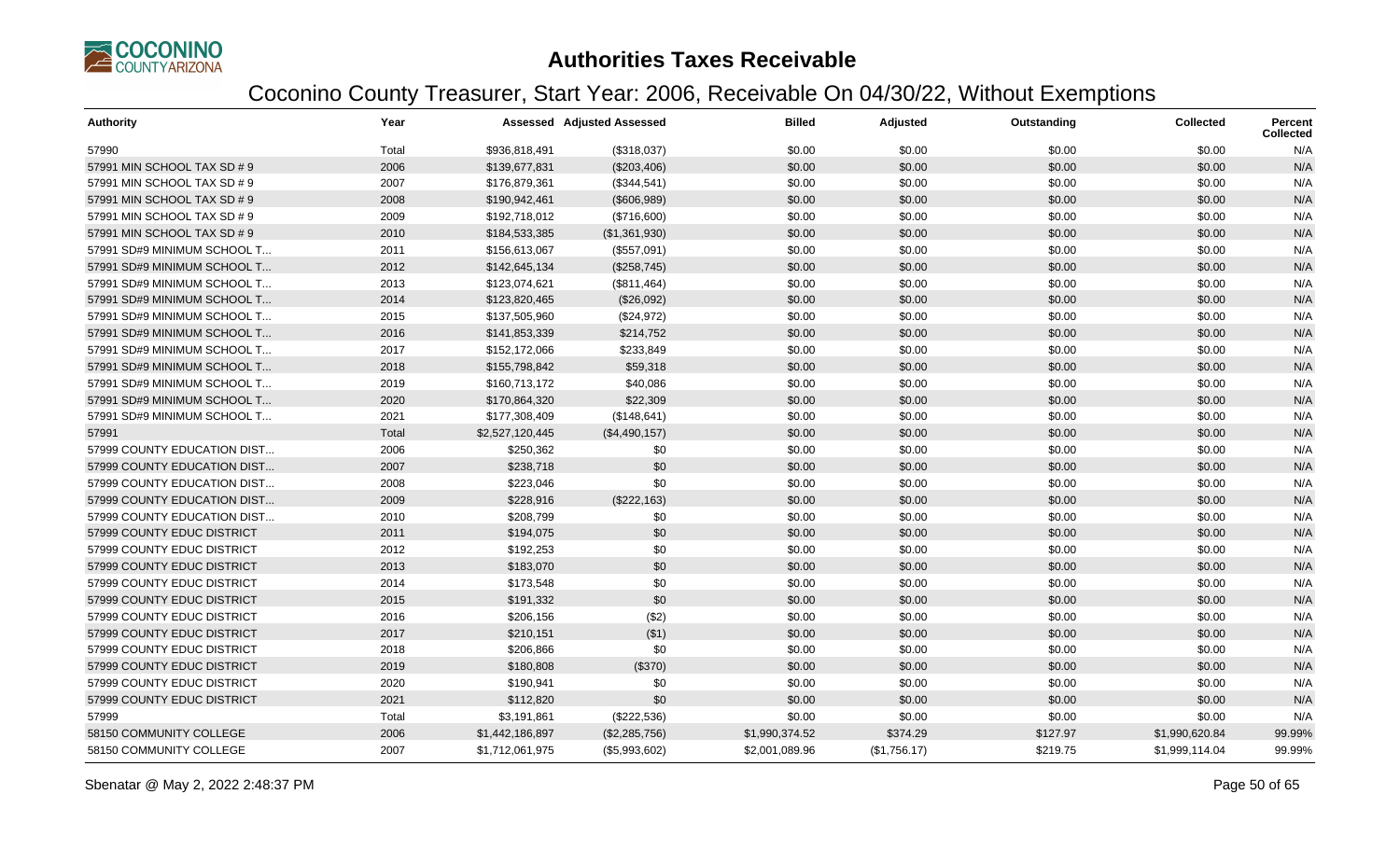

| <b>Authority</b>          | Year  |                  | Assessed Adjusted Assessed | <b>Billed</b>   | Adjusted      | Outstanding | <b>Collected</b> | <b>Percent</b><br><b>Collected</b> |
|---------------------------|-------|------------------|----------------------------|-----------------|---------------|-------------|------------------|------------------------------------|
| 58150 COMMUNITY COLLEGE   | 2008  | \$2,019,130,467  | (\$7,031,183)              | \$2,038,631.95  | (\$2,005.96)  | \$373.11    | \$2.036.252.88   | 99.98%                             |
| 58150 COMMUNITY COLLEGE   | 2009  | \$2,127,799,723  | (\$4,970,582)              | \$1,935,559.19  | \$1,477.63    | \$407.03    | \$1,936,629.79   | 99.98%                             |
| 58150 COMMUNITY COLLEGE   | 2010  | \$2,056,578,525  | (\$14,962,869)             | \$1,970,580.79  | (\$12,728.06) | \$563.09    | \$1,957,289.64   | 99.97%                             |
| 58150 COMMUNITY COLLEGE   | 2011  | \$1,836,493,334  | (\$7,751,039)              | \$1,991,647.91  | (\$8,454.73)  | \$1,478.50  | \$1,981,714.68   | 99.93%                             |
| 58150 COMMUNITY COLLEGE   | 2012  | \$1,758,991,343  | (\$8,166,683)              | \$1,850,488.78  | (\$8,664.56)  | \$1,628.53  | \$1,840,195.69   | 99.91%                             |
| 58150 COMMUNITY COLLEGE   | 2013  | \$1,531,349,420  | (\$5,638,383)              | \$1,903,465.43  | (\$7,267.59)  | \$2,311.46  | \$1,893,886.38   | 99.88%                             |
| 58150 COMMUNITY COLLEGE   | 2014  | \$1,528,131,272  | (\$1,845,337)              | \$1,937,669.40  | (\$2,339.97)  | \$2,444.07  | \$1,932,885.36   | 99.87%                             |
| 58150 COMMUNITY COLLEGE   | 2015  | \$1,601,434,510  | (\$2,769,645)              | \$1,910,501.36  | (\$3,020.81)  | \$2,559.04  | \$1,904,921.51   | 99.87%                             |
| 58150 COMMUNITY COLLEGE   | 2016  | \$1,677,453,437  | (\$12,515,038)             | \$2,061,406.90  | (\$12,515.53) | \$2,864.94  | \$2,046,026.43   | 99.86%                             |
| 58150 COMMUNITY COLLEGE   | 2017  | \$1,812,240,672  | (\$11,359,052)             | \$2,195,477.98  | (\$14,203.82) | \$3,109.83  | \$2,178,164.33   | 99.86%                             |
| 58150 COMMUNITY COLLEGE   | 2018  | \$1,944,597,023  | (\$9,323,056)              | \$2,111,322.03  | (\$10,857.55) | \$3,229.11  | \$2,097,235.37   | 99.85%                             |
| 58150 COMMUNITY COLLEGE   | 2019  | \$2,081,957,141  | (\$13,388,682)             | \$0.00          | \$0.00        | \$0.00      | \$0.00           | N/A                                |
| 58150 COMMUNITY COLLEGE   | 2020  | \$2,260,817,288  | (\$12,377,158)             | \$0.00          | \$0.00        | \$0.00      | \$0.00           | N/A                                |
| 58150 COMMUNITY COLLEGE   | 2021  | \$2,332,253,855  | (\$629,352)                | \$0.00          | \$0.00        | \$0.00      | \$0.00           | N/A                                |
| 58150                     | Total | \$29,723,476,882 | (\$121,007,417)            | \$25,898,216.20 | (\$81,962.83) | \$21,316.43 | \$25,794,936.94  | 99.92%                             |
| 67001 SD #1 CLASS A BONDS | 2006  | \$970,594,323    | (\$1,935,385)              | \$9,583,744.10  | \$2,161.32    | \$312.90    | \$9,585,592.52   | 100%                               |
| 67001 SD #1 CLASS A BONDS | 2007  | \$1,159,433,738  | (\$3,837,770)              | \$9,526,977.31  | (\$5,768.93)  | \$451.18    | \$9,520,757.20   | 100%                               |
| 67001 SD #1 CLASS A BONDS | 2008  | \$1,393,483,885  | (\$4,797,566)              | \$9,272,505.26  | (\$7,994.59)  | \$742.96    | \$9,263,767.71   | 99.99%                             |
| 67001 SD #1 CLASS A BONDS | 2009  | \$1,456,713,789  | (\$3,064,064)              | \$5,118,931.92  | \$7,658.30    | \$468.83    | \$5,126,121.39   | 99.99%                             |
| 67001 SD #1 CLASS A BONDS | 2010  | \$1,411,636,745  | (\$10,624,383)             | \$4,360,962.58  | (\$28,317.82) | \$509.70    | \$4,332,135.06   | 99.99%                             |
| 67001 SD#1 CLASS A BONDS  | 2011  | \$1,248,962,221  | (\$5,828,592)              | \$0.00          | \$0.00        | \$0.00      | \$0.00           | N/A                                |
| 67001 SD#1 CLASS A BONDS  | 2012  | \$1,200,126,973  | (\$5,993,714)              | \$0.00          | \$0.00        | \$0.00      | \$0.00           | N/A                                |
| 67001 SD#1 CLASS A BONDS  | 2013  | \$1,032,267,381  | (\$3,651,677)              | \$0.00          | \$0.00        | \$0.00      | \$0.00           | N/A                                |
| 67001 SD#1 CLASS A BONDS  | 2014  | \$1,036,352,176  | (\$1,526,440)              | \$0.00          | \$0.00        | \$0.00      | \$0.00           | N/A                                |
| 67001 SD#1 CLASS A BONDS  | 2015  | \$1,090,173,006  | (\$2,418,885)              | \$0.00          | \$0.00        | \$0.00      | \$0.00           | N/A                                |
| 67001 SD#1 CLASS A BONDS  | 2016  | \$1,160,583,306  | (\$9,631,487)              | \$0.00          | \$0.00        | \$0.00      | \$0.00           | N/A                                |
| 67001 SD#1 CLASS A BONDS  | 2017  | \$1,271,463,065  | (\$8,493,658)              | \$0.00          | \$0.00        | \$0.00      | \$0.00           | N/A                                |
| 67001 SD#1 CLASS A BONDS  | 2018  | \$1,394,760,686  | (\$7,885,499)              | \$0.00          | \$0.00        | \$0.00      | \$0.00           | N/A                                |
| 67001 SD#1 CLASS A BONDS  | 2019  | \$1,501,705,612  | (\$9,986,087)              | \$0.00          | \$0.00        | \$0.00      | \$0.00           | N/A                                |
| 67001 SD#1 CLASS A BONDS  | 2020  | \$1,656,217,632  | (\$9,791,695)              | \$0.00          | \$0.00        | \$0.00      | \$0.00           | N/A                                |
| 67001 SD#1 CLASS A BONDS  | 2021  | \$1,742,560,826  | (\$294,528)                | \$0.00          | \$0.00        | \$0.00      | \$0.00           | N/A                                |
| 67001                     | Total | \$20,727,035,364 | (\$89,761,430)             | \$37,863,121.17 | (\$32,261.72) | \$2,485.57  | \$37,828,373.88  | 99.99%                             |
| 67002 SD #2 CLASS A BONDS | 2006  | \$81,303,536     | (\$56,275)                 | \$416,941.96    | \$82.81       | \$30.38     | \$416,994.39     | 99.99%                             |
| 67002 SD #2 CLASS A BONDS | 2007  | \$101,377,173    | (\$189,748)                | \$465,587.46    | (\$236.35)    | \$121.70    | \$465,229.41     | 99.97%                             |
| 67002 SD #2 CLASS A BONDS | 2008  | \$124,334,855    | (\$92,191)                 | \$471,780.59    | (\$112.57)    | \$458.76    | \$471,209.26     | 99.9%                              |
| 67002 SD #2 CLASS A BONDS | 2009  | \$140,814,330    | (\$687,239)                | \$0.00          | \$0.00        | \$0.00      | \$0.00           | N/A                                |
| 67002 SD #2 CLASS A BONDS | 2010  | \$131,998,900    | (\$1,326,892)              | \$0.00          | \$0.00        | \$0.00      | \$0.00           | N/A                                |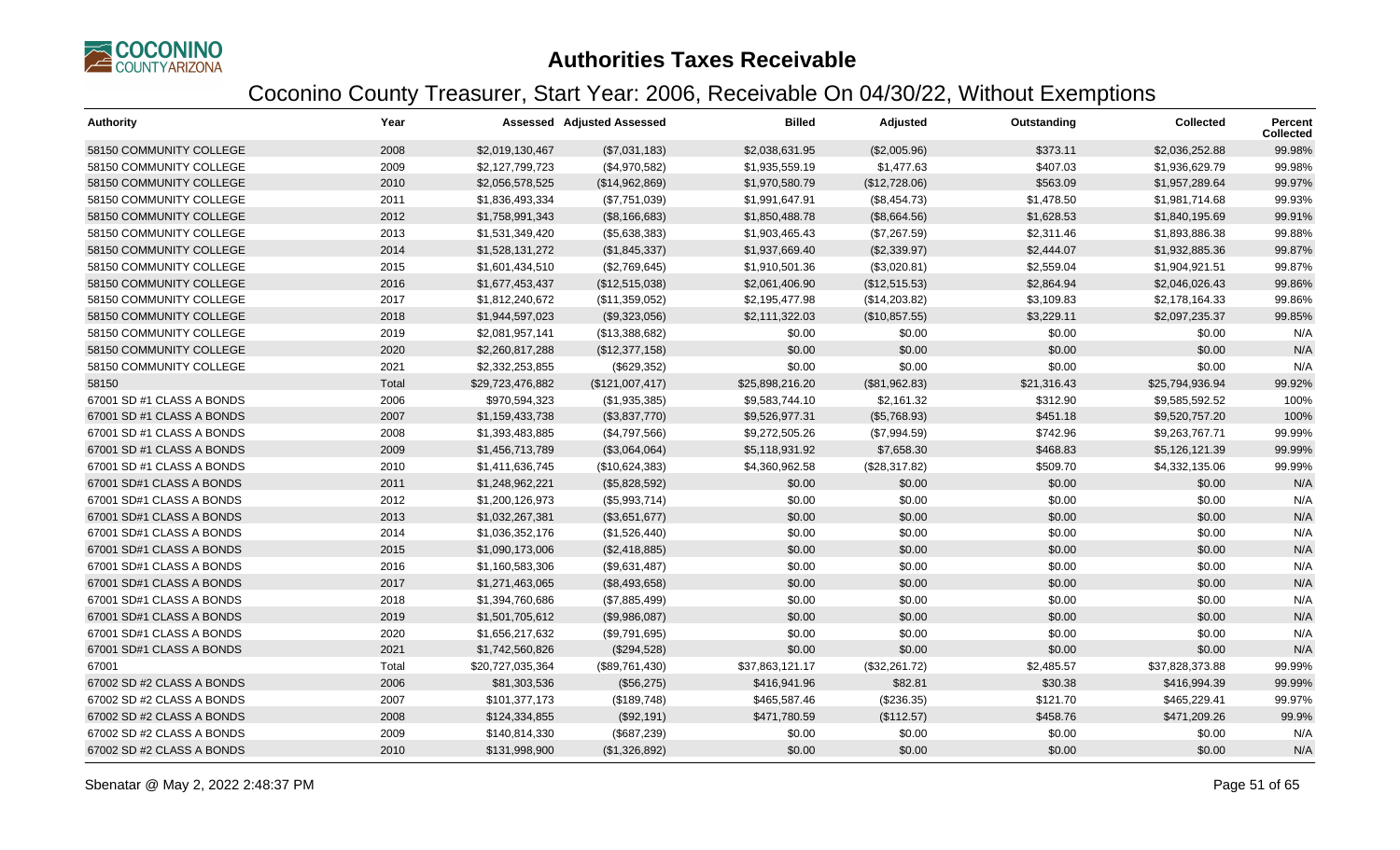

| <b>Authority</b>          | Year  |                 | <b>Assessed Adjusted Assessed</b> | <b>Billed</b>  | <b>Adjusted</b> | Outstanding | <b>Collected</b> | <b>Percent</b><br><b>Collected</b> |
|---------------------------|-------|-----------------|-----------------------------------|----------------|-----------------|-------------|------------------|------------------------------------|
| 67002 SD#2 CLASS A BONDS  | 2011  | \$123,031,464   | (\$706,465)                       | \$0.00         | \$0.00          | \$0.00      | \$0.00           | N/A                                |
| 67002 SD#2 CLASS A BONDS  | 2012  | \$118,352,221   | (\$1,115,411)                     | \$0.00         | \$0.00          | \$0.00      | \$0.00           | N/A                                |
| 67002 SD#2 CLASS A BONDS  | 2013  | \$111,514,247   | (\$762,308)                       | \$0.00         | \$0.00          | \$0.00      | \$0.00           | N/A                                |
| 67002 SD#2 CLASS A BONDS  | 2014  | \$100,566,492   | (\$109,908)                       | \$0.00         | \$0.00          | \$0.00      | \$0.00           | N/A                                |
| 67002 SD#2 CLASS A BONDS  | 2015  | \$102,520,436   | (\$187, 136)                      | \$0.00         | \$0.00          | \$0.00      | \$0.00           | N/A                                |
| 67002 SD#2 CLASS A BONDS  | 2016  | \$104,976,451   | (\$1,295,710)                     | \$0.00         | \$0.00          | \$0.00      | \$0.00           | N/A                                |
| 67002 SD#2 CLASS A BONDS  | 2017  | \$113,254,396   | (\$1,869,420)                     | \$0.00         | \$0.00          | \$0.00      | \$0.00           | N/A                                |
| 67002 SD#2 CLASS A BONDS  | 2018  | \$117,076,879   | (\$1,031,656)                     | \$0.00         | \$0.00          | \$0.00      | \$0.00           | N/A                                |
| 67002 SD#2 CLASS A BONDS  | 2019  | \$124,165,240   | (\$1,707,315)                     | \$0.00         | \$0.00          | \$0.00      | \$0.00           | N/A                                |
| 67002 SD#2 CLASS A BONDS  | 2020  | \$130,243,125   | (\$1,651,494)                     | \$0.00         | \$0.00          | \$0.00      | \$0.00           | N/A                                |
| 67002 SD#2 CLASS A BONDS  | 2021  | \$140,735,325   | (\$201, 826)                      | \$0.00         | \$0.00          | \$0.00      | \$0.00           | N/A                                |
| 67002                     | Total | \$1,866,265,070 | (\$12,990,994)                    | \$1,354,310.01 | (\$266.11)      | \$610.84    | \$1,353,433.06   | 99.95%                             |
| 67004 SD #4 CLASS A BONDS | 2006  | \$15,028,375    | (\$9,087)                         | \$436,032.34   | (\$21.77)       | \$104.71    | \$435,905.86     | 99.98%                             |
| 67004 SD #4 CLASS A BONDS | 2007  | \$15,520,836    | (\$1,619)                         | \$394,022.81   | \$148.74        | \$137.02    | \$394,034.53     | 99.97%                             |
| 67004 SD #4 CLASS A BONDS | 2008  | \$14,841,671    | (\$1,227,393)                     | \$477,210.99   | (\$17,206.57)   | \$173.81    | \$459,830.61     | 99.96%                             |
| 67004 SD #4 CLASS A BONDS | 2009  | \$14,536,401    | (\$40,590)                        | \$585,525.24   | \$1,102.24      | \$239.26    | \$586,388.22     | 99.96%                             |
| 67004 SD #4 CLASS A BONDS | 2010  | \$15,526,845    | (\$1,003,923)                     | \$473,684.39   | (\$30,593.65)   | \$165.30    | \$442,925.44     | 99.96%                             |
| 67004 SD#4 CLASS A BONDS  | 2011  | \$14,569,791    | \$5,960                           | \$321,380.40   | \$128.53        | \$118.13    | \$321,390.80     | 99.96%                             |
| 67004 SD#4 CLASS A BONDS  | 2012  | \$13,928,478    | (\$52,596)                        | \$307,833.30   | (\$1,209.28)    | \$149.81    | \$306,474.21     | 99.95%                             |
| 67004 SD#4 CLASS A BONDS  | 2013  | \$13,083,403    | (\$2,106)                         | \$0.00         | \$0.00          | \$0.00      | \$0.00           | N/A                                |
| 67004 SD#4 CLASS A BONDS  | 2014  | \$13,303,143    | (\$2,755)                         | \$0.00         | \$0.00          | \$0.00      | \$0.00           | N/A                                |
| 67004 SD#4 CLASS A BONDS  | 2015  | \$13,605,140    | \$47,907                          | \$0.00         | \$0.00          | \$0.00      | \$0.00           | N/A                                |
| 67004 SD#4 CLASS A BONDS  | 2016  | \$14,138,348    | \$38,855                          | \$0.00         | \$0.00          | \$0.00      | \$0.00           | N/A                                |
| 67004 SD#4 CLASS A BONDS  | 2017  | \$15,191,004    | \$61,278                          | \$0.00         | \$0.00          | \$0.00      | \$0.00           | N/A                                |
| 67004 SD#4 CLASS A BONDS  | 2018  | \$17,279,646    | \$132,266                         | \$0.00         | \$0.00          | \$0.00      | \$0.00           | N/A                                |
| 67004 SD#4 CLASS A BONDS  | 2019  | \$19,044,177    | \$90,968                          | \$0.00         | \$0.00          | \$0.00      | \$0.00           | N/A                                |
| 67004 SD#4 CLASS A BONDS  | 2020  | \$21,118,685    | (\$24,368)                        | \$0.00         | \$0.00          | \$0.00      | \$0.00           | N/A                                |
| 67004 SD#4 CLASS A BONDS  | 2021  | \$25,019,510    | \$4,697                           | \$0.00         | \$0.00          | \$0.00      | \$0.00           | N/A                                |
| 67004                     | Total | \$255,735,453   | (\$1,982,506)                     | \$2,995,689.47 | (\$47,651.76)   | \$1,088.04  | \$2,946,949.67   | 99.96%                             |
| 67005 SD #5 CLASS A BONDS | 2006  | \$43,892,550    | \$0                               | \$0.00         | \$0.00          | \$0.00      | \$0.00           | N/A                                |
| 67005 SD #5 CLASS A BONDS | 2007  | \$52,333,860    | (\$19,251)                        | \$0.00         | \$0.00          | \$0.00      | \$0.00           | N/A                                |
| 67005 SD #5 CLASS A BONDS | 2008  | \$69,584,548    | (\$27,817)                        | \$0.00         | \$0.00          | \$0.00      | \$0.00           | N/A                                |
| 67005 SD #5 CLASS A BONDS | 2009  | \$84,011,590    | (\$128,651)                       | \$0.00         | \$0.00          | \$0.00      | \$0.00           | N/A                                |
| 67005 SD #5 CLASS A BONDS | 2010  | \$79,175,188    | (\$45,708)                        | \$0.00         | \$0.00          | \$0.00      | \$0.00           | N/A                                |
| 67005 SD#5 CLASS A BONDS  | 2011  | \$66,868,458    | (\$65, 822)                       | \$0.00         | \$0.00          | \$0.00      | \$0.00           | N/A                                |
| 67005 SD#5 CLASS A BONDS  | 2012  | \$62,136,033    | (\$10,466)                        | \$0.00         | \$0.00          | \$0.00      | \$0.00           | N/A                                |
| 67005 SD#5 CLASS A BONDS  | 2013  | \$47,321,585    | (\$10,827)                        | \$0.00         | \$0.00          | \$0.00      | \$0.00           | N/A                                |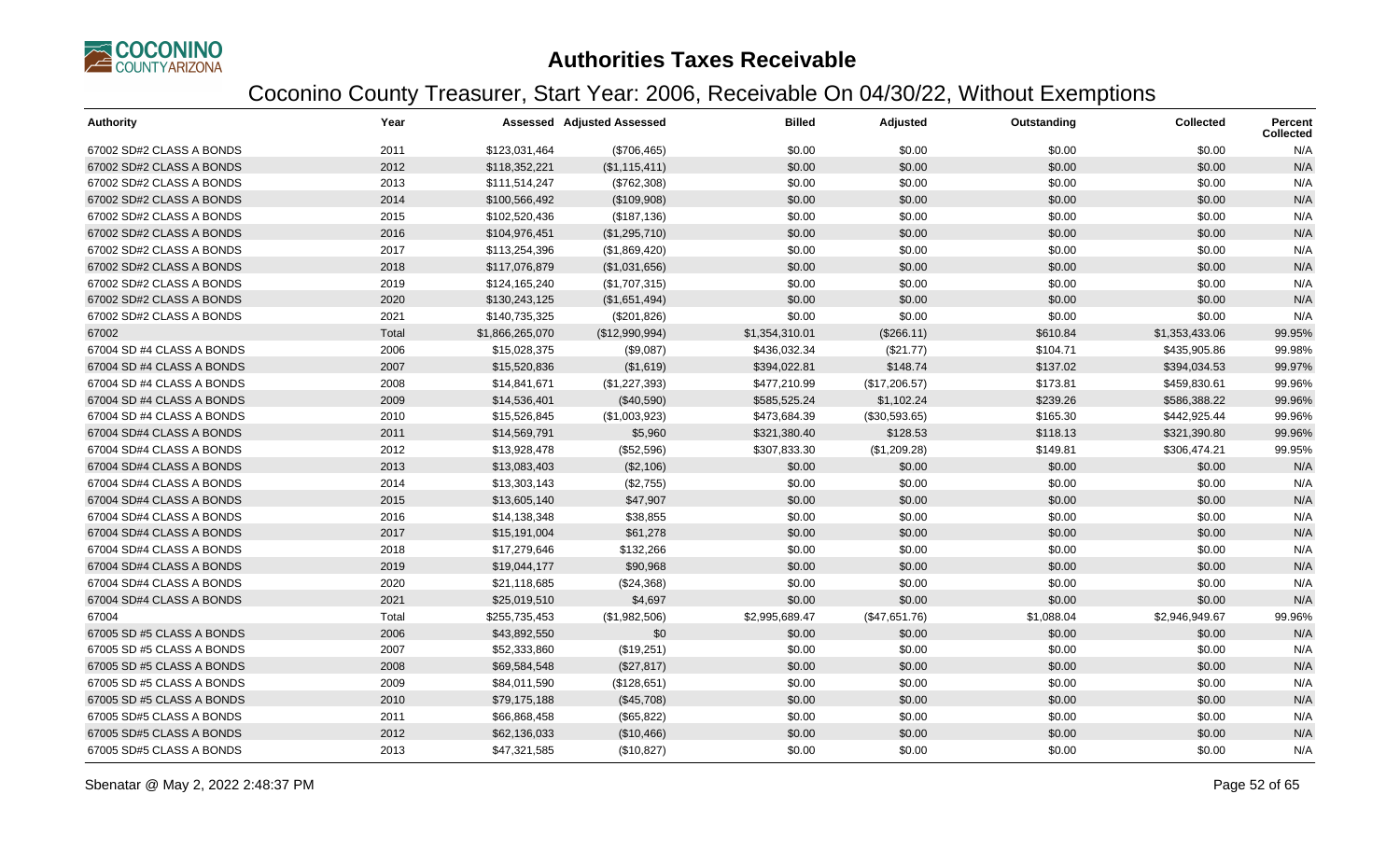

| <b>Authority</b>          | Year  |               | <b>Assessed Adjusted Assessed</b> | <b>Billed</b>  | Adjusted      | Outstanding | <b>Collected</b> | Percent<br><b>Collected</b> |
|---------------------------|-------|---------------|-----------------------------------|----------------|---------------|-------------|------------------|-----------------------------|
| 67005 SD#5 CLASS A BONDS  | 2014  | \$46,454,104  | (\$9,988)                         | \$0.00         | \$0.00        | \$0.00      | \$0.00           | N/A                         |
| 67005 SD#5 CLASS A BONDS  | 2015  | \$49,145,623  | (\$3,257)                         | \$0.00         | \$0.00        | \$0.00      | \$0.00           | N/A                         |
| 67005 SD#5 CLASS A BONDS  | 2016  | \$49,302,210  | (\$109)                           | \$0.00         | \$0.00        | \$0.00      | \$0.00           | N/A                         |
| 67005 SD#5 CLASS A BONDS  | 2017  | \$50,670,625  | \$908                             | \$0.00         | \$0.00        | \$0.00      | \$0.00           | N/A                         |
| 67005 SD#5 CLASS A BONDS  | 2018  | \$53,069,229  | \$2,173                           | \$0.00         | \$0.00        | \$0.00      | \$0.00           | N/A                         |
| 67005 SD#5 CLASS A BONDS  | 2019  | \$58,130,528  | (\$2,283)                         | \$0.00         | \$0.00        | \$0.00      | \$0.00           | N/A                         |
| 67005 SD#5 CLASS A BONDS  | 2020  | \$62,556,510  | \$1,769                           | \$0.00         | \$0.00        | \$0.00      | \$0.00           | N/A                         |
| 67005 SD#5 CLASS A BONDS  | 2021  | \$62,165,850  | \$1,292                           | \$0.00         | \$0.00        | \$0.00      | \$0.00           | N/A                         |
| 67005                     | Total | \$936,818,491 | (\$318,037)                       | \$0.00         | \$0.00        | \$0.00      | \$0.00           | N/A                         |
| 67006 SD #6 CLASS A BONDS | 2006  | \$15,803,890  | (\$6,254)                         | \$0.00         | \$0.00        | \$0.00      | \$0.00           | N/A                         |
| 67006 SD #6 CLASS A BONDS | 2007  | \$17,354,633  | (\$61,349)                        | \$0.00         | \$0.00        | \$0.00      | \$0.00           | N/A                         |
| 67006 SD #6 CLASS A BONDS | 2008  | \$20,091,447  | (\$12,889)                        | \$0.00         | \$0.00        | \$0.00      | \$0.00           | N/A                         |
| 67006 SD #6 CLASS A BONDS | 2009  | \$24,070,523  | (\$11,860)                        | \$0.00         | \$0.00        | \$0.00      | \$0.00           | N/A                         |
| 67006 SD #6 CLASS A BONDS | 2010  | \$26,028,285  | (\$20,946)                        | \$0.00         | \$0.00        | \$0.00      | \$0.00           | N/A                         |
| 67006 SD#6 CLASS A BONDS  | 2011  | \$25,146,850  | (\$39,291)                        | \$0.00         | \$0.00        | \$0.00      | \$0.00           | N/A                         |
| 67006 SD#6 CLASS A BONDS  | 2012  | \$23,583,208  | (\$14,638)                        | \$0.00         | \$0.00        | \$0.00      | \$0.00           | N/A                         |
| 67006 SD#6 CLASS A BONDS  | 2013  | \$21,125,451  | (\$1,998)                         | \$0.00         | \$0.00        | \$0.00      | \$0.00           | N/A                         |
| 67006 SD#6 CLASS A BONDS  | 2014  | \$22,137,843  | (\$11,301)                        | \$0.00         | \$0.00        | \$0.00      | \$0.00           | N/A                         |
| 67006 SD#6 CLASS A BONDS  | 2015  | \$21,438,127  | (\$84,797)                        | \$0.00         | \$0.00        | \$0.00      | \$0.00           | N/A                         |
| 67006 SD#6 CLASS A BONDS  | 2016  | \$20,608,865  | \$11,203                          | \$0.00         | \$0.00        | \$0.00      | \$0.00           | N/A                         |
| 67006 SD#6 CLASS A BONDS  | 2017  | \$20,290,618  | (\$122,813)                       | \$0.00         | \$0.00        | \$0.00      | \$0.00           | N/A                         |
| 67006 SD#6 CLASS A BONDS  | 2018  | \$20,477,315  | \$3,928                           | \$0.00         | \$0.00        | \$0.00      | \$0.00           | N/A                         |
| 67006 SD#6 CLASS A BONDS  | 2019  | \$20,718,582  | (\$37,056)                        | \$0.00         | \$0.00        | \$0.00      | \$0.00           | N/A                         |
| 67006 SD#6 CLASS A BONDS  | 2020  | \$21,109,232  | (\$42,971)                        | \$0.00         | \$0.00        | \$0.00      | \$0.00           | N/A                         |
| 67006 SD#6 CLASS A BONDS  | 2021  | \$21,701,485  | (\$1,902)                         | \$0.00         | \$0.00        | \$0.00      | \$0.00           | N/A                         |
| 67006                     | Total | \$341,686,354 | (\$454,934)                       | \$0.00         | \$0.00        | \$0.00      | \$0.00           | N/A                         |
| 67009 SD #9 CLASS A BONDS | 2006  | \$139,677,831 | (\$203,406)                       | \$976,578.08   | \$273.59      | \$1.34      | \$976,850.33     | 100%                        |
| 67009 SD #9 CLASS A BONDS | 2007  | \$176,879,361 | (\$344,541)                       | \$0.00         | \$0.00        | \$0.00      | \$0.00           | N/A                         |
| 67009 SD #9 CLASS A BONDS | 2008  | \$190,942,461 | (\$606,989)                       | \$686,216.44   | (\$400.55)    | \$0.80      | \$685,815.09     | 100%                        |
| 67009 SD #9 CLASS A BONDS | 2009  | \$192,718,012 | (\$716,600)                       | \$1,493,884.55 | (\$2,800.63)  | \$2.54      | \$1,491,081.38   | 100%                        |
| 67009 SD #9 CLASS A BONDS | 2010  | \$184,533,385 | (\$1,361,930)                     | \$1,615,246.84 | (\$10,985.53) | \$18.39     | \$1,604,242.92   | 100%                        |
| 67009 SD#9 CLASS A BONDS  | 2011  | \$156,613,067 | (\$557,091)                       | \$0.00         | \$0.00        | \$0.00      | \$0.00           | N/A                         |
| 67009 SD#9 CLASS A BONDS  | 2012  | \$142,645,134 | (\$258,745)                       | \$0.00         | \$0.00        | \$0.00      | \$0.00           | N/A                         |
| 67009 SD#9 CLASS A BONDS  | 2013  | \$123,074,621 | (\$811,464)                       | \$0.00         | \$0.00        | \$0.00      | \$0.00           | N/A                         |
| 67009 SD#9 CLASS A BONDS  | 2014  | \$123,820,465 | (\$26,092)                        | \$0.00         | \$0.00        | \$0.00      | \$0.00           | N/A                         |
| 67009 SD#9 CLASS A BONDS  | 2015  | \$137,505,960 | (\$24,972)                        | \$0.00         | \$0.00        | \$0.00      | \$0.00           | N/A                         |
| 67009 SD#9 CLASS A BONDS  | 2016  | \$141,853,339 | \$214,752                         | \$0.00         | \$0.00        | \$0.00      | \$0.00           | N/A                         |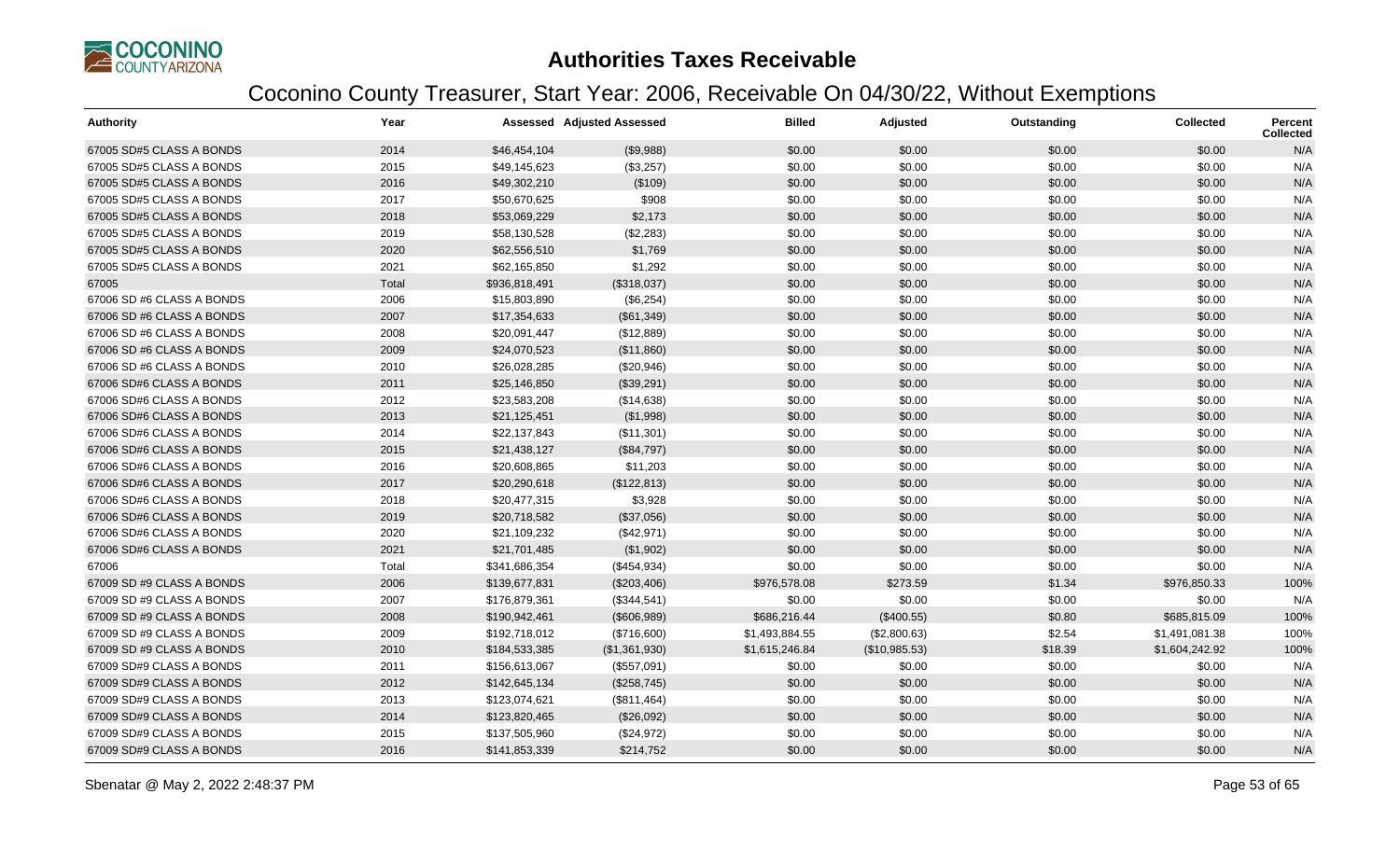

| <b>Authority</b>           | Year  |                 | <b>Assessed Adjusted Assessed</b> | <b>Billed</b>  | Adjusted      | Outstanding | <b>Collected</b> | Percent<br><b>Collected</b> |
|----------------------------|-------|-----------------|-----------------------------------|----------------|---------------|-------------|------------------|-----------------------------|
| 67009 SD#9 CLASS A BONDS   | 2017  | \$152,172,066   | \$233,849                         | \$0.00         | \$0.00        | \$0.00      | \$0.00           | N/A                         |
| 67009 SD#9 CLASS A BONDS   | 2018  | \$155,798,842   | \$59,318                          | \$0.00         | \$0.00        | \$0.00      | \$0.00           | N/A                         |
| 67009 SD#9 CLASS A BONDS   | 2019  | \$160,713,172   | \$40,086                          | \$0.00         | \$0.00        | \$0.00      | \$0.00           | N/A                         |
| 67009 SD#9 CLASS A BONDS   | 2020  | \$170,864,320   | \$22,309                          | \$0.00         | \$0.00        | \$0.00      | \$0.00           | N/A                         |
| 67009 SD#9 CLASS A BONDS   | 2021  | \$177,308,409   | (\$148,641)                       | \$0.00         | \$0.00        | \$0.00      | \$0.00           | N/A                         |
| 67009                      | Total | \$2,527,120,445 | (\$4,490,157)                     | \$4,771,925.91 | (\$13,913.12) | \$23.07     | \$4,757,989.72   | 100%                        |
| 67010 SD #10 CLASS A BONDS | 2006  | \$25,040,014    | (\$43,821)                        | \$0.00         | \$0.00        | \$0.00      | \$0.00           | N/A                         |
| 67010 SD #10 CLASS A BONDS | 2007  | \$29,381,244    | (\$56,040)                        | \$0.00         | \$0.00        | \$0.00      | \$0.00           | N/A                         |
| 67010 SD #10 CLASS A BONDS | 2008  | \$42,196,561    | (\$97,319)                        | \$0.00         | \$0.00        | \$0.00      | \$0.00           | N/A                         |
| 67010 SD #10 CLASS A BONDS | 2009  | \$46,341,759    | (\$30,662)                        | \$0.00         | \$0.00        | \$0.00      | \$0.00           | N/A                         |
| 67010 SD #10 CLASS A BONDS | 2010  | \$42,069,644    | (\$537,000)                       | \$0.00         | \$0.00        | \$0.00      | \$0.00           | N/A                         |
| 67010 SD#10 CLASS A BONDS  | 2011  | \$40,814,951    | (\$395,058)                       | \$0.00         | \$0.00        | \$0.00      | \$0.00           | N/A                         |
| 67010 SD#10 CLASS A BONDS  | 2012  | \$39,329,872    | (\$775,876)                       | \$0.00         | \$0.00        | \$0.00      | \$0.00           | N/A                         |
| 67010 SD#10 CLASS A BONDS  | 2013  | \$29,866,434    | (\$446,228)                       | \$0.00         | \$0.00        | \$0.00      | \$0.00           | N/A                         |
| 67010 SD#10 CLASS A BONDS  | 2014  | \$29,092,295    | (\$48,522)                        | \$0.00         | \$0.00        | \$0.00      | \$0.00           | N/A                         |
| 67010 SD#10 CLASS A BONDS  | 2015  | \$28,872,303    | (\$10,340)                        | \$0.00         | \$0.00        | \$0.00      | \$0.00           | N/A                         |
| 67010 SD#10 CLASS A BONDS  | 2016  | \$29,853,482    | (\$1,029,329)                     | \$0.00         | \$0.00        | \$0.00      | \$0.00           | N/A                         |
| 67010 SD#10 CLASS A BONDS  | 2017  | \$32,277,814    | (\$1,174,291)                     | \$0.00         | \$0.00        | \$0.00      | \$0.00           | N/A                         |
| 67010 SD#10 CLASS A BONDS  | 2018  | \$37,673,577    | (\$640, 415)                      | \$0.00         | \$0.00        | \$0.00      | \$0.00           | N/A                         |
| 67010 SD#10 CLASS A BONDS  | 2019  | \$41,564,290    | (\$1,056,214)                     | \$0.00         | \$0.00        | \$0.00      | \$0.00           | N/A                         |
| 67010 SD#10 CLASS A BONDS  | 2020  | \$44,482,817    | (\$1,082,112)                     | \$0.00         | \$0.00        | \$0.00      | \$0.00           | N/A                         |
| 67010 SD#10 CLASS A BONDS  | 2021  | \$46,722,483    | (\$2,938)                         | \$0.00         | \$0.00        | \$0.00      | \$0.00           | N/A                         |
| 67010                      | Total | \$585,579,540   | (\$7,426,165)                     | \$0.00         | \$0.00        | \$0.00      | \$0.00           | N/A                         |
| 67015 SD #15 CLASS A BONDS | 2006  | \$15,695,313    | \$0                               | \$742,176.71   | \$154.88      | \$12.48     | \$742,319.11     | 100%                        |
| 67015 SD #15 CLASS A BONDS | 2007  | \$15,278,358    | \$0                               | \$721,954.01   | \$243.30      | \$46.58     | \$722,150.73     | 99.99%                      |
| 67015 SD #15 CLASS A BONDS | 2008  | \$14,443,477    | \$0                               | \$668,457.62   | \$961.76      | \$49.23     | \$669,370.15     | 99.99%                      |
| 67015 SD #15 CLASS A BONDS | 2009  | \$12,978,414    | (\$16,081)                        | \$0.00         | \$0.00        | \$0.00      | \$0.00           | N/A                         |
| 67015 SD #15 CLASS A BONDS | 2010  | \$12,302,670    | \$0                               | \$0.00         | \$0.00        | \$0.00      | \$0.00           | N/A                         |
| 67015 SD#15 CLASS A BONDS  | 2011  | \$11,010,385    | (\$14,532)                        | \$0.00         | \$0.00        | \$0.00      | \$0.00           | N/A                         |
| 67015 SD#15 CLASS A BONDS  | 2012  | \$12,020,387    | (\$36,704)                        | \$0.00         | \$0.00        | \$0.00      | \$0.00           | N/A                         |
| 67015 SD#15 CLASS A BONDS  | 2013  | \$11,624,431    | (\$2,680)                         | \$0.00         | \$0.00        | \$0.00      | \$0.00           | N/A                         |
| 67015 SD#15 CLASS A BONDS  | 2014  | \$12,576,631    | (\$31,207)                        | \$0.00         | \$0.00        | \$0.00      | \$0.00           | N/A                         |
| 67015 SD#15 CLASS A BONDS  | 2015  | \$13,102,041    | (\$35,488)                        | \$0.00         | \$0.00        | \$0.00      | \$0.00           | N/A                         |
| 67015 SD#15 CLASS A BONDS  | 2016  | \$12,897,851    | (\$12,488)                        | \$0.00         | \$0.00        | \$0.00      | \$0.00           | N/A                         |
| 67015 SD#15 CLASS A BONDS  | 2017  | \$13,048,064    | (\$43,813)                        | \$0.00         | \$0.00        | \$0.00      | \$0.00           | N/A                         |
| 67015 SD#15 CLASS A BONDS  | 2018  | \$12,852,221    | (\$30,748)                        | \$0.00         | \$0.00        | \$0.00      | \$0.00           | N/A                         |
| 67015 SD#15 CLASS A BONDS  | 2019  | \$13,425,017    | \$42,659                          | \$0.00         | \$0.00        | \$0.00      | \$0.00           | N/A                         |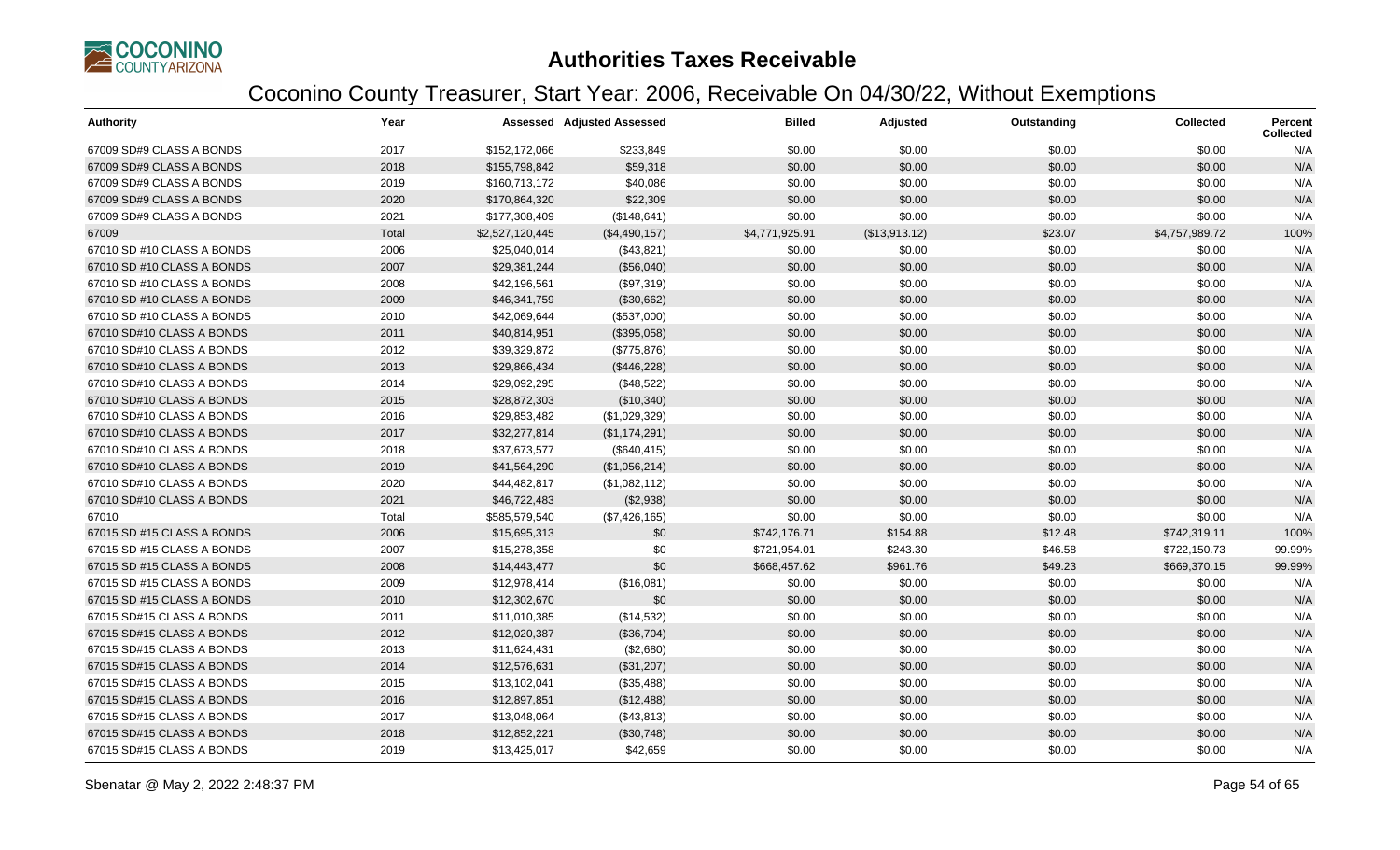

| <b>Authority</b>           | Year  |                 | <b>Assessed Adjusted Assessed</b> | <b>Billed</b>  | Adjusted   | Outstanding | <b>Collected</b> | Percent<br><b>Collected</b> |
|----------------------------|-------|-----------------|-----------------------------------|----------------|------------|-------------|------------------|-----------------------------|
| 67015 SD#15 CLASS A BONDS  | 2020  | \$13,761,637    | (\$9,906)                         | \$0.00         | \$0.00     | \$0.00      | \$0.00           | N/A                         |
| 67015 SD#15 CLASS A BONDS  | 2021  | \$13,226,177    | \$16,213                          | \$0.00         | \$0.00     | \$0.00      | \$0.00           | N/A                         |
| 67015                      | Total | \$210,243,074   | (\$174,775)                       | \$2,132,588.34 | \$1,359.94 | \$108.29    | \$2,133,839.99   | 99.99%                      |
| 67016 SD #8 CLASS A BONDS  | 2006  | \$130,648,167   | (\$31,528)                        | \$2,482,547.14 | (\$244.81) | \$768.28    | \$2,481,534.05   | 99.97%                      |
| 67016 SD #8 CLASS A BONDS  | 2007  | \$139,357,958   | (\$1,481,667)                     | \$0.00         | \$0.00     | \$0.00      | \$0.00           | N/A                         |
| 67016 SD #8 CLASS A BONDS  | 2008  | \$142,465,024   | (\$120,392)                       | \$0.00         | \$0.00     | \$0.00      | \$0.00           | N/A                         |
| 67016 SD #8 CLASS A BONDS  | 2009  | \$146,211,772   | (\$32,688)                        | \$0.00         | \$0.00     | \$0.00      | \$0.00           | N/A                         |
| 67016 SD #8 CLASS A BONDS  | 2010  | \$144,196,272   | (\$29,072)                        | \$0.00         | \$0.00     | \$0.00      | \$0.00           | N/A                         |
| 67016 SD#8 CLASS A BONDS   | 2011  | \$141,842,094   | (\$146, 102)                      | \$0.00         | \$0.00     | \$0.00      | \$0.00           | N/A                         |
| 67016 SD#8 CLASS A BONDS   | 2012  | \$140,160,182   | \$100,487                         | \$0.00         | \$0.00     | \$0.00      | \$0.00           | N/A                         |
| 67016 SD#8 CLASS A BONDS   | 2013  | \$135,826,955   | \$70,486                          | \$0.00         | \$0.00     | \$0.00      | \$0.00           | N/A                         |
| 67016 SD#8 CLASS A BONDS   | 2014  | \$138,691,440   | (\$40,451)                        | \$0.00         | \$0.00     | \$0.00      | \$0.00           | N/A                         |
| 67016 SD#8 CLASS A BONDS   | 2015  | \$139,498,351   | (\$40,400)                        | \$0.00         | \$0.00     | \$0.00      | \$0.00           | N/A                         |
| 67016 SD#8 CLASS A BONDS   | 2016  | \$137,919,616   | (\$815,973)                       | \$0.00         | \$0.00     | \$0.00      | \$0.00           | N/A                         |
| 67016 SD#8 CLASS A BONDS   | 2017  | \$138,667,794   | \$54,592                          | \$0.00         | \$0.00     | \$0.00      | \$0.00           | N/A                         |
| 67016 SD#8 CLASS A BONDS   | 2018  | \$130,062,936   | \$67,790                          | \$0.00         | \$0.00     | \$0.00      | \$0.00           | N/A                         |
| 67016 SD#8 CLASS A BONDS   | 2019  | \$136,820,632   | (\$768,427)                       | \$0.00         | \$0.00     | \$0.00      | \$0.00           | N/A                         |
| 67016 SD#8 CLASS A BONDS   | 2020  | \$134,194,499   | \$204,341                         | \$0.00         | \$0.00     | \$0.00      | \$0.00           | N/A                         |
| 67016 SD#8 CLASS A BONDS   | 2021  | \$96,499,083    | \$1,430                           | \$0.00         | \$0.00     | \$0.00      | \$0.00           | N/A                         |
| 67016                      | Total | \$2,173,062,775 | (\$3,007,574)                     | \$2,482,547.14 | (\$244.81) | \$768.28    | \$2,481,534.05   | 99.97%                      |
| 67031 SD #31 CLASS A BONDS | 2006  | \$4,252,536     | \$0                               | \$0.00         | \$0.00     | \$0.00      | \$0.00           | N/A                         |
| 67031 SD #31 CLASS A BONDS | 2007  | \$4,906,096     | (\$1,617)                         | \$0.00         | \$0.00     | \$0.00      | \$0.00           | N/A                         |
| 67031 SD #31 CLASS A BONDS | 2008  | \$6,523,492     | (\$48,627)                        | \$0.00         | \$0.00     | \$0.00      | \$0.00           | N/A                         |
| 67031 SD #31 CLASS A BONDS | 2009  | \$9,174,217     | (\$19,984)                        | \$0.00         | \$0.00     | \$0.00      | \$0.00           | N/A                         |
| 67031 SD #31 CLASS A BONDS | 2010  | \$8,901,792     | (\$13,015)                        | \$0.00         | \$0.00     | \$0.00      | \$0.00           | N/A                         |
| 67031 SD#31 CLASS A BONDS  | 2011  | \$7,439,978     | (\$4,046)                         | \$0.00         | \$0.00     | \$0.00      | \$0.00           | N/A                         |
| 67031 SD#31 CLASS A BONDS  | 2012  | \$6,516,602     | (\$9,020)                         | \$0.00         | \$0.00     | \$0.00      | \$0.00           | N/A                         |
| 67031 SD#31 CLASS A BONDS  | 2013  | \$5,461,842     | (\$19,581)                        | \$0.00         | \$0.00     | \$0.00      | \$0.00           | N/A                         |
| 67031 SD#31 CLASS A BONDS  | 2014  | \$4,963,135     | (\$38,673)                        | \$0.00         | \$0.00     | \$0.00      | \$0.00           | N/A                         |
| 67031 SD#31 CLASS A BONDS  | 2015  | \$5,382,191     | (\$12,277)                        | \$0.00         | \$0.00     | \$0.00      | \$0.00           | N/A                         |
| 67031 SD#31 CLASS A BONDS  | 2016  | \$5,113,813     | \$5,250                           | \$0.00         | \$0.00     | \$0.00      | \$0.00           | N/A                         |
| 67031 SD#31 CLASS A BONDS  | 2017  | \$4,995,075     | (\$5,683)                         | \$0.00         | \$0.00     | \$0.00      | \$0.00           | N/A                         |
| 67031 SD#31 CLASS A BONDS  | 2018  | \$5,338,826     | (\$213)                           | \$0.00         | \$0.00     | \$0.00      | \$0.00           | N/A                         |
| 67031 SD#31 CLASS A BONDS  | 2019  | \$5,489,083     | (\$4,643)                         | \$0.00         | \$0.00     | \$0.00      | \$0.00           | N/A                         |
| 67031 SD#31 CLASS A BONDS  | 2020  | \$6,077,890     | (\$3,031)                         | \$0.00         | \$0.00     | \$0.00      | \$0.00           | N/A                         |
| 67031 SD#31 CLASS A BONDS  | 2021  | \$6,201,887     | (\$3,149)                         | \$0.00         | \$0.00     | \$0.00      | \$0.00           | N/A                         |
| 67031                      | Total | \$96,738,455    | (\$178,309)                       | \$0.00         | \$0.00     | \$0.00      | \$0.00           | N/A                         |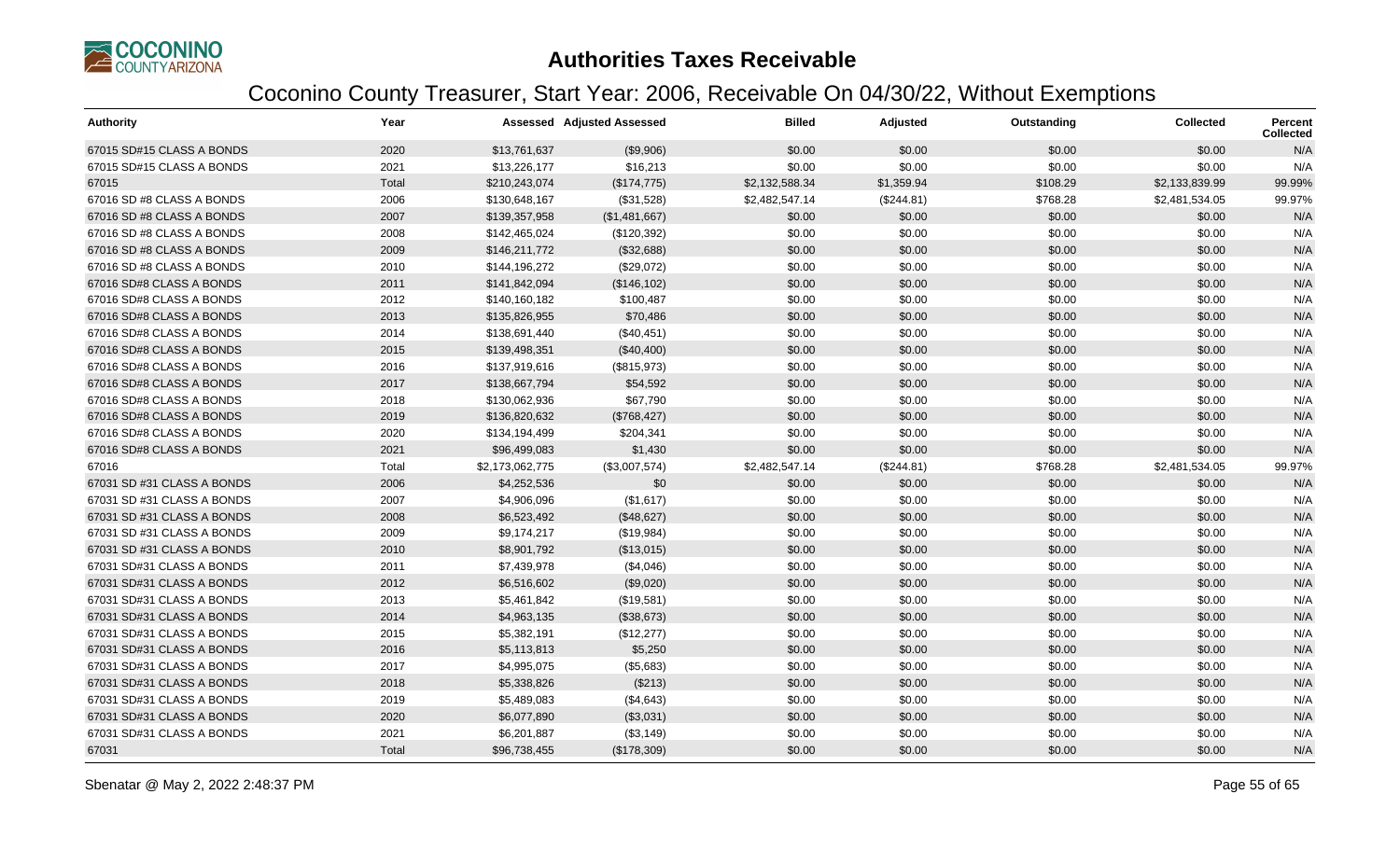

| <b>Authority</b>          | Year  |                  | <b>Assessed Adjusted Assessed</b> | <b>Billed</b>   | <b>Adjusted</b> | Outstanding    | <b>Collected</b> | <b>Percent</b><br><b>Collected</b> |
|---------------------------|-------|------------------|-----------------------------------|-----------------|-----------------|----------------|------------------|------------------------------------|
| 77001 SD #1 CLASS B BONDS | 2006  | \$970,594,323    | (\$1,935,385)                     | \$0.00          | \$0.00          | \$0.00         | \$0.00           | N/A                                |
| 77001 SD #1 CLASS B BONDS | 2007  | \$1,159,433,738  | (\$3,837,770)                     | \$0.00          | \$0.00          | \$0.00         | \$0.00           | N/A                                |
| 77001 SD #1 CLASS B BONDS | 2008  | \$1,393,483,885  | (\$4,797,566)                     | \$0.00          | \$0.00          | \$0.00         | \$0.00           | N/A                                |
| 77001 SD #1 CLASS B BONDS | 2009  | \$1,456,713,789  | (\$3,064,064)                     | \$0.00          | \$0.00          | \$0.00         | \$0.00           | N/A                                |
| 77001 SD #1 CLASS B BONDS | 2010  | \$1,411,636,745  | (\$10,624,383)                    | \$0.00          | \$0.00          | \$0.00         | \$0.00           | N/A                                |
| 77001 SD#1 CLASS B BONDS  | 2011  | \$1,248,962,221  | (\$5,828,592)                     | \$5,216,577.48  | (\$24,543.09)   | \$2,683.75     | \$5,189,350.64   | 99.95%                             |
| 77001 SD#1 CLASS B BONDS  | 2012  | \$1,200,126,973  | (\$5,993,714)                     | \$4,935,039.74  | (\$24,834.80)   | \$3,134.37     | \$4,907,070.57   | 99.94%                             |
| 77001 SD#1 CLASS B BONDS  | 2013  | \$1,032,267,381  | (\$3,651,677)                     | \$5,139,659.67  | (\$19,136.85)   | \$4,761.33     | \$5,115,761.49   | 99.91%                             |
| 77001 SD#1 CLASS B BONDS  | 2014  | \$1,036,352,176  | (\$1,526,440)                     | \$6,453,365.11  | (\$9,509.78)    | \$6,642.59     | \$6,437,212.74   | 99.9%                              |
| 77001 SD#1 CLASS B BONDS  | 2015  | \$1,090,173,006  | (\$2,418,885)                     | \$4,747,208.76  | (\$9,430.64)    | \$5,103.45     | \$4,732,674.67   | 99.89%                             |
| 77001 SD#1 CLASS B BONDS  | 2016  | \$1,160,583,306  | (\$9,631,487)                     | \$4,787,061.40  | (\$31,837.63)   | \$5,311.76     | \$4,749,912.01   | 99.89%                             |
| 77001 SD#1 CLASS B BONDS  | 2017  | \$1,271,463,065  | (\$8,493,658)                     | \$4,771,798.67  | (\$32,700.31)   | \$5,259.02     | \$4,733,839.34   | 99.89%                             |
| 77001 SD#1 CLASS B BONDS  | 2018  | \$1,394,760,686  | (\$7,885,499)                     | \$5,367,375.68  | (\$32,840.19)   | \$6,208.55     | \$5,328,326.94   | 99.88%                             |
| 77001 SD#1 CLASS B BONDS  | 2019  | \$1,501,705,612  | (\$9,986,087)                     | \$7,417,741.76  | (\$58,341.43)   | \$8,676.06     | \$7,350,724.27   | 99.88%                             |
| 77001 SD#1 CLASS B BONDS  | 2020  | \$1,656,217,632  | (\$9,791,695)                     | \$7,598,501.31  | (\$52,507.93)   | \$10,318.21    | \$7,535,675.17   | 99.86%                             |
| 77001 SD#1 CLASS B BONDS  | 2021  | \$1,742,560,826  | (\$294,528)                       | \$8,756,205.57  | (\$1,660.01)    | \$1,660,122.20 | \$7,094,423.36   | 81.04%                             |
| 77001                     | Total | \$20,727,035,364 | (\$89,761,430)                    | \$65,190,535.15 | (\$297,342.66)  | \$1,718,221.29 | \$63,174,971.20  | 97.35%                             |
| 77002 SD #2 CLASS B BONDS | 2006  | \$81,303,536     | (\$56,275)                        | \$0.00          | \$0.00          | \$0.00         | \$0.00           | N/A                                |
| 77002 SD #2 CLASS B BONDS | 2007  | \$101,377,173    | (\$189,748)                       | \$0.00          | \$0.00          | \$0.00         | \$0.00           | N/A                                |
| 77002 SD #2 CLASS B BONDS | 2008  | \$124,334,855    | (\$92,191)                        | \$0.00          | \$0.00          | \$0.00         | \$0.00           | N/A                                |
| 77002 SD #2 CLASS B BONDS | 2009  | \$140,814,330    | (\$687,239)                       | \$0.00          | \$0.00          | \$0.00         | \$0.00           | N/A                                |
| 77002 SD #2 CLASS B BONDS | 2010  | \$131,998,900    | (\$1,326,892)                     | \$0.00          | \$0.00          | \$0.00         | \$0.00           | N/A                                |
| 77002 SD#2 CLASS B BONDS  | 2011  | \$123,031,464    | (\$706,465)                       | \$0.00          | \$0.00          | \$0.00         | \$0.00           | N/A                                |
| 77002 SD#2 CLASS B BONDS  | 2012  | \$118,352,221    | (\$1,115,411)                     | \$0.00          | \$0.00          | \$0.00         | \$0.00           | N/A                                |
| 77002 SD#2 CLASS B BONDS  | 2013  | \$111,514,247    | (\$762,308)                       | \$0.00          | \$0.00          | \$0.00         | \$0.00           | N/A                                |
| 77002 SD#2 CLASS B BONDS  | 2014  | \$100,566,492    | (\$109,908)                       | \$0.00          | \$0.00          | \$0.00         | \$0.00           | N/A                                |
| 77002 SD#2 CLASS B BONDS  | 2015  | \$102,520,436    | (\$187, 136)                      | \$0.00          | \$0.00          | \$0.00         | \$0.00           | N/A                                |
| 77002 SD#2 CLASS B BONDS  | 2016  | \$104,976,451    | (\$1,295,710)                     | \$0.00          | \$0.00          | \$0.00         | \$0.00           | N/A                                |
| 77002 SD#2 CLASS B BONDS  | 2017  | \$113,254,396    | (\$1,869,420)                     | \$0.00          | \$0.00          | \$0.00         | \$0.00           | N/A                                |
| 77002 SD#2 CLASS B BONDS  | 2018  | \$117,076,879    | (\$1,031,656)                     | \$0.00          | \$0.00          | \$0.00         | \$0.00           | N/A                                |
| 77002 SD#2 CLASS B BONDS  | 2019  | \$124,165,240    | (\$1,707,315)                     | \$0.00          | \$0.00          | \$0.00         | \$0.00           | N/A                                |
| 77002 SD#2 CLASS B BONDS  | 2020  | \$130,243,125    | (\$1,651,494)                     | \$0.00          | \$0.00          | \$0.00         | \$0.00           | N/A                                |
| 77002 SD#2 CLASS B BONDS  | 2021  | \$140,735,325    | (\$201, 826)                      | \$0.00          | \$0.00          | \$0.00         | \$0.00           | N/A                                |
| 77002                     | Total | \$1,866,265,070  | (\$12,990,994)                    | \$0.00          | \$0.00          | \$0.00         | \$0.00           | N/A                                |
| 77004 SD #4 CLASS B BONDS | 2006  | \$15,028,375     | (\$9,087)                         | \$0.00          | \$0.00          | \$0.00         | \$0.00           | N/A                                |
| 77004 SD #4 CLASS B BONDS | 2007  | \$15,520,836     | (\$1,619)                         | \$0.00          | \$0.00          | \$0.00         | \$0.00           | N/A                                |
| 77004 SD #4 CLASS B BONDS | 2008  | \$14,841,671     | (\$1,227,393)                     | \$0.00          | \$0.00          | \$0.00         | \$0.00           | N/A                                |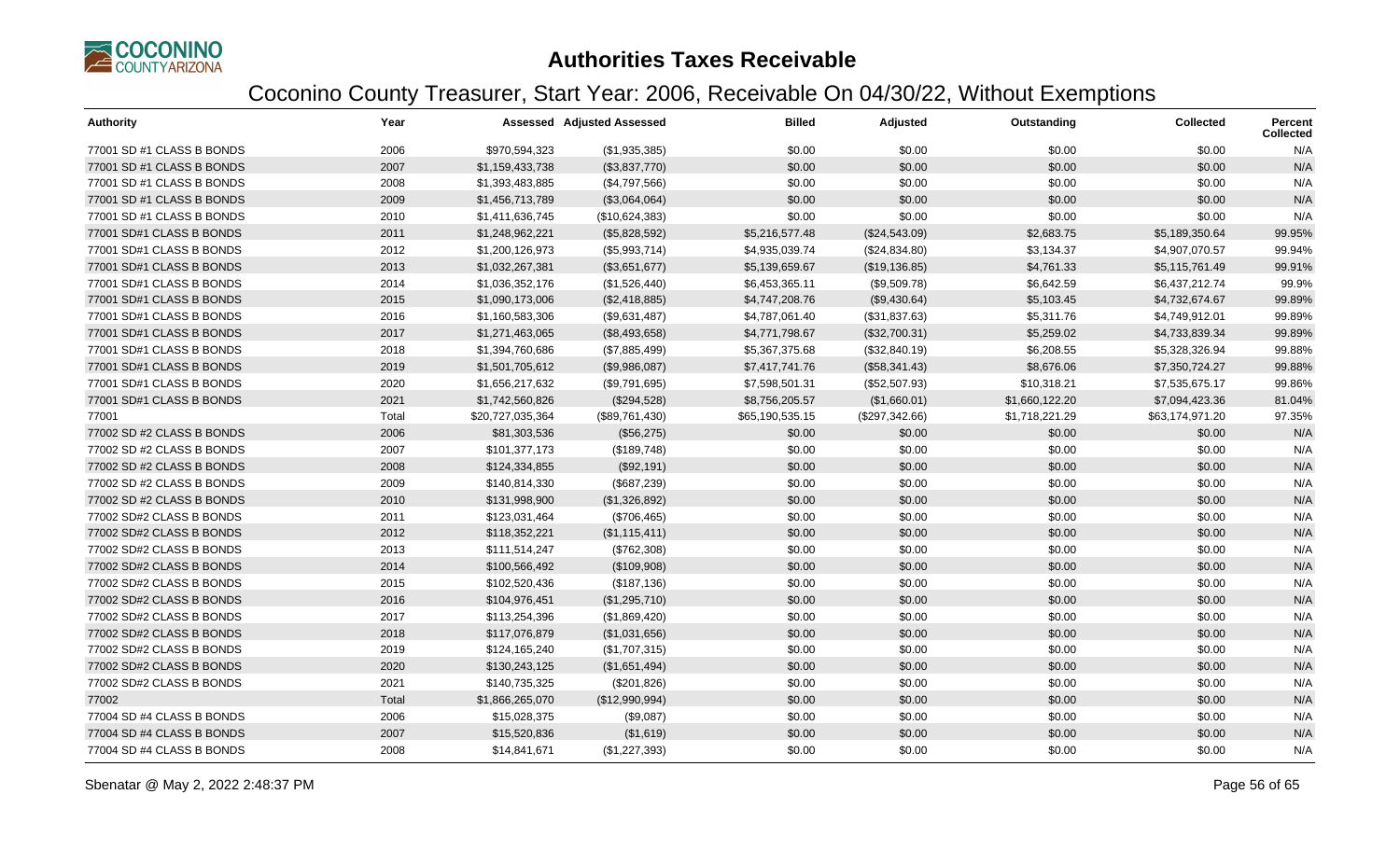

| <b>Authority</b>          | Year  |               | <b>Assessed Adjusted Assessed</b> | <b>Billed</b> | <b>Adjusted</b> | Outstanding | <b>Collected</b> | <b>Percent</b><br><b>Collected</b> |
|---------------------------|-------|---------------|-----------------------------------|---------------|-----------------|-------------|------------------|------------------------------------|
| 77004 SD #4 CLASS B BONDS | 2009  | \$14,536,401  | (\$40,590)                        | \$0.00        | \$0.00          | \$0.00      | \$0.00           | N/A                                |
| 77004 SD #4 CLASS B BONDS | 2010  | \$15,526,845  | (\$1,003,923)                     | \$0.00        | \$0.00          | \$0.00      | \$0.00           | N/A                                |
| 77004 SD#4 CLASS B BONDS  | 2011  | \$14,569,791  | \$5,960                           | \$99,817.63   | \$39.93         | \$36.69     | \$99,820.87      | 99.96%                             |
| 77004 SD#4 CLASS B BONDS  | 2012  | \$13,928,478  | (\$52,596)                        | \$93,000.45   | (\$365.34)      | \$45.26     | \$92,589.85      | 99.95%                             |
| 77004 SD#4 CLASS B BONDS  | 2013  | \$13,083,403  | (\$2,106)                         | \$423,392.03  | (\$229.99)      | \$186.18    | \$422,975.86     | 99.96%                             |
| 77004 SD#4 CLASS B BONDS  | 2014  | \$13,303,143  | (\$2,755)                         | \$0.00        | \$0.00          | \$0.00      | \$0.00           | N/A                                |
| 77004 SD#4 CLASS B BONDS  | 2015  | \$13,605,140  | \$47,907                          | \$0.00        | \$0.00          | \$0.00      | \$0.00           | N/A                                |
| 77004 SD#4 CLASS B BONDS  | 2016  | \$14,138,348  | \$38,855                          | \$0.00        | \$0.00          | \$0.00      | \$0.00           | N/A                                |
| 77004 SD#4 CLASS B BONDS  | 2017  | \$15,191,004  | \$61,278                          | \$0.00        | \$0.00          | \$0.00      | \$0.00           | N/A                                |
| 77004 SD#4 CLASS B BONDS  | 2018  | \$17,279,646  | \$132,266                         | \$0.00        | \$0.00          | \$0.00      | \$0.00           | N/A                                |
| 77004 SD#4 CLASS B BONDS  | 2019  | \$19,044,177  | \$90,968                          | \$0.00        | \$0.00          | \$0.00      | \$0.00           | N/A                                |
| 77004 SD#4 CLASS B BONDS  | 2020  | \$21,118,685  | (\$24,368)                        | \$0.00        | \$0.00          | \$0.00      | \$0.00           | N/A                                |
| 77004 SD#4 CLASS B BONDS  | 2021  | \$25,019,510  | \$4,697                           | \$0.00        | \$0.00          | \$0.00      | \$0.00           | N/A                                |
| 77004                     | Total | \$255,735,453 | (\$1,982,506)                     | \$616,210.11  | (\$555.40)      | \$268.13    | \$615,386.58     | 99.96%                             |
| 77005 SD #5 CLASS B BONDS | 2006  | \$43,892,550  | \$0                               | \$0.00        | \$0.00          | \$0.00      | \$0.00           | N/A                                |
| 77005 SD #5 CLASS B BONDS | 2007  | \$52,333,860  | (\$19,251)                        | \$0.00        | \$0.00          | \$0.00      | \$0.00           | N/A                                |
| 77005 SD #5 CLASS B BONDS | 2008  | \$69,584,548  | (\$27,817)                        | \$0.00        | \$0.00          | \$0.00      | \$0.00           | N/A                                |
| 77005 SD #5 CLASS B BONDS | 2009  | \$84,011,590  | (\$128,651)                       | \$0.00        | \$0.00          | \$0.00      | \$0.00           | N/A                                |
| 77005 SD #5 CLASS B BONDS | 2010  | \$79,175,188  | (\$45,708)                        | \$0.00        | \$0.00          | \$0.00      | \$0.00           | N/A                                |
| 77005 SD#5 CLASS B BONDS  | 2011  | \$66,868,458  | (\$65,822)                        | \$0.00        | \$0.00          | \$0.00      | \$0.00           | N/A                                |
| 77005 SD#5 CLASS B BONDS  | 2012  | \$62,136,033  | (\$10,466)                        | \$0.00        | \$0.00          | \$0.00      | \$0.00           | N/A                                |
| 77005 SD#5 CLASS B BONDS  | 2013  | \$47,321,585  | (\$10,827)                        | \$0.00        | \$0.00          | \$0.00      | \$0.00           | N/A                                |
| 77005 SD#5 CLASS B BONDS  | 2014  | \$46,454,104  | (\$9,988)                         | \$0.00        | \$0.00          | \$0.00      | \$0.00           | N/A                                |
| 77005 SD#5 CLASS B BONDS  | 2015  | \$49,145,623  | (\$3,257)                         | \$0.00        | \$0.00          | \$0.00      | \$0.00           | N/A                                |
| 77005 SD#5 CLASS B BONDS  | 2016  | \$49,302,210  | (\$109)                           | \$0.00        | \$0.00          | \$0.00      | \$0.00           | N/A                                |
| 77005 SD#5 CLASS B BONDS  | 2017  | \$50,670,625  | \$908                             | \$0.00        | \$0.00          | \$0.00      | \$0.00           | N/A                                |
| 77005 SD#5 CLASS B BONDS  | 2018  | \$53,069,229  | \$2,173                           | \$0.00        | \$0.00          | \$0.00      | \$0.00           | N/A                                |
| 77005 SD#5 CLASS B BONDS  | 2019  | \$58,130,528  | (\$2,283)                         | \$0.00        | \$0.00          | \$0.00      | \$0.00           | N/A                                |
| 77005 SD#5 CLASS B BONDS  | 2020  | \$62,556,510  | \$1,769                           | \$0.00        | \$0.00          | \$0.00      | \$0.00           | N/A                                |
| 77005 SD#5 CLASS B BONDS  | 2021  | \$62,165,850  | \$1,292                           | \$0.00        | \$0.00          | \$0.00      | \$0.00           | N/A                                |
| 77005                     | Total | \$936,818,491 | (\$318,037)                       | \$0.00        | \$0.00          | \$0.00      | \$0.00           | N/A                                |
| 77006 SD #6 CLASS B BONDS | 2006  | \$15,803,890  | (\$6,254)                         | \$0.00        | \$0.00          | \$0.00      | \$0.00           | N/A                                |
| 77006 SD #6 CLASS B BONDS | 2007  | \$17,354,633  | (\$61,349)                        | \$0.00        | \$0.00          | \$0.00      | \$0.00           | N/A                                |
| 77006 SD #6 CLASS B BONDS | 2008  | \$20,091,447  | (\$12,889)                        | \$0.00        | \$0.00          | \$0.00      | \$0.00           | N/A                                |
| 77006 SD #6 CLASS B BONDS | 2009  | \$24,070,523  | (\$11,860)                        | \$0.00        | \$0.00          | \$0.00      | \$0.00           | N/A                                |
| 77006 SD #6 CLASS B BONDS | 2010  | \$26,028,285  | (\$20,946)                        | \$0.00        | \$0.00          | \$0.00      | \$0.00           | N/A                                |
| 77006 SD#6 CLASS B BONDS  | 2011  | \$25,146,850  | (\$39,291)                        | \$0.00        | \$0.00          | \$0.00      | \$0.00           | N/A                                |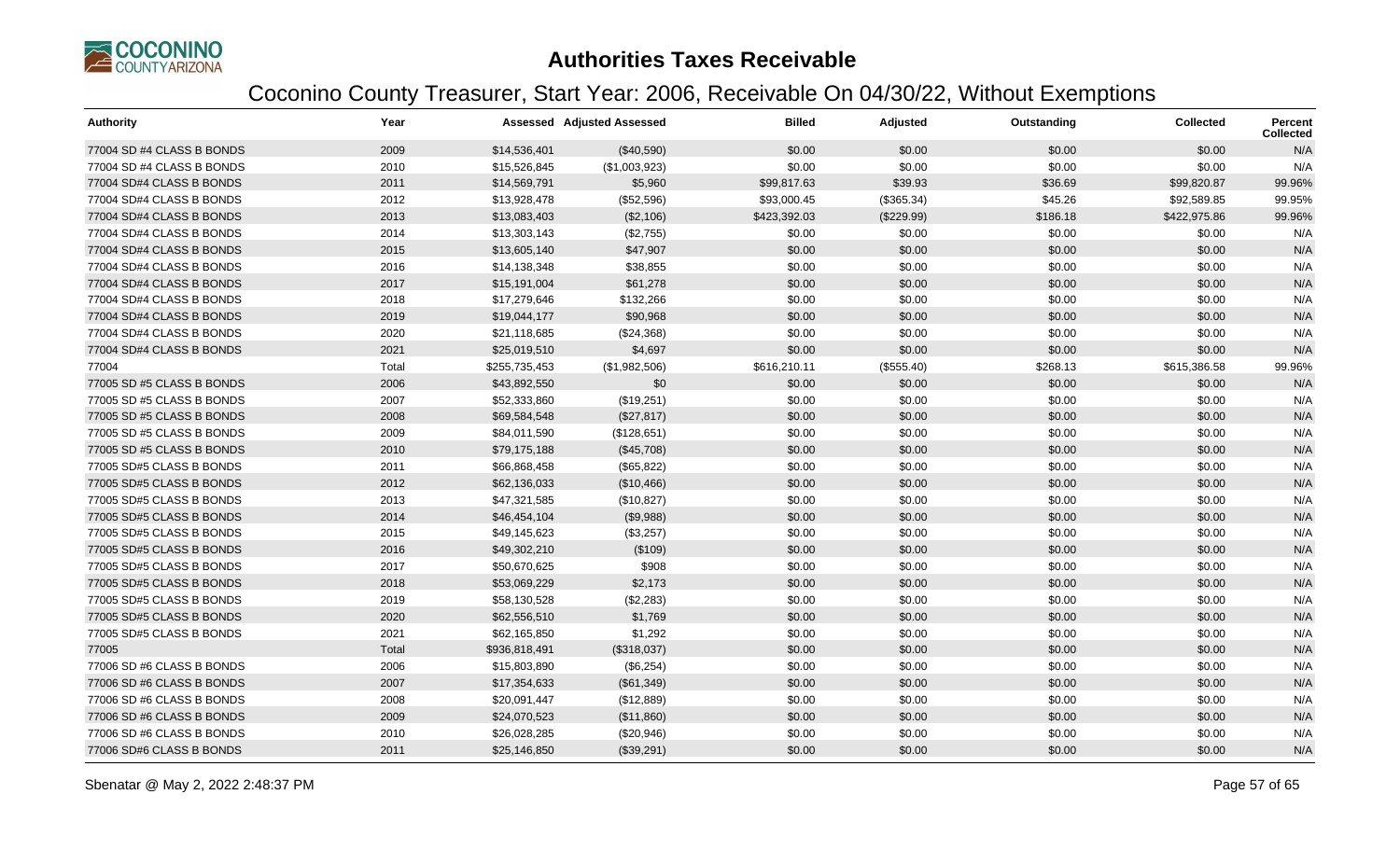

| <b>Authority</b>           | Year  |                 | <b>Assessed Adjusted Assessed</b> | <b>Billed</b>   | Adjusted      | Outstanding  | <b>Collected</b> | <b>Percent</b><br><b>Collected</b> |
|----------------------------|-------|-----------------|-----------------------------------|-----------------|---------------|--------------|------------------|------------------------------------|
| 77006 SD#6 CLASS B BONDS   | 2012  | \$23,583,208    | (\$14,638)                        | \$0.00          | \$0.00        | \$0.00       | \$0.00           | N/A                                |
| 77006 SD#6 CLASS B BONDS   | 2013  | \$21,125,451    | (\$1,998)                         | \$0.00          | \$0.00        | \$0.00       | \$0.00           | N/A                                |
| 77006 SD#6 CLASS B BONDS   | 2014  | \$22,137,843    | (\$11,301)                        | \$0.00          | \$0.00        | \$0.00       | \$0.00           | N/A                                |
| 77006 SD#6 CLASS B BONDS   | 2015  | \$21,438,127    | (\$84,797)                        | \$0.00          | \$0.00        | \$0.00       | \$0.00           | N/A                                |
| 77006 SD#6 CLASS B BONDS   | 2016  | \$20,608,865    | \$11,203                          | \$0.00          | \$0.00        | \$0.00       | \$0.00           | N/A                                |
| 77006 SD#6 CLASS B BONDS   | 2017  | \$20,290,618    | (\$122,813)                       | \$0.00          | \$0.00        | \$0.00       | \$0.00           | N/A                                |
| 77006 SD#6 CLASS B BONDS   | 2018  | \$20,477,315    | \$3,928                           | \$0.00          | \$0.00        | \$0.00       | \$0.00           | N/A                                |
| 77006 SD#6 CLASS B BONDS   | 2019  | \$20,718,582    | (\$37,056)                        | \$0.00          | \$0.00        | \$0.00       | \$0.00           | N/A                                |
| 77006 SD#6 CLASS B BONDS   | 2020  | \$21,109,232    | (\$42,971)                        | \$0.00          | \$0.00        | \$0.00       | \$0.00           | N/A                                |
| 77006 SD#6 CLASS B BONDS   | 2021  | \$21,701,485    | (\$1,902)                         | \$0.00          | \$0.00        | \$0.00       | \$0.00           | N/A                                |
| 77006                      | Total | \$341,686,354   | (\$454,934)                       | \$0.00          | \$0.00        | \$0.00       | \$0.00           | N/A                                |
| 77009 SD #9 CLASS B BONDS  | 2006  | \$139,677,831   | (\$203,406)                       | \$0.00          | \$0.00        | \$0.00       | \$0.00           | N/A                                |
| 77009 SD #9 CLASS B BONDS  | 2007  | \$176,879,361   | (\$344,541)                       | \$0.00          | \$0.00        | \$0.00       | \$0.00           | N/A                                |
| 77009 SD #9 CLASS B BONDS  | 2008  | \$190,942,461   | (\$606,989)                       | \$0.00          | \$0.00        | \$0.00       | \$0.00           | N/A                                |
| 77009 SD #9 CLASS B BONDS  | 2009  | \$192,718,012   | (\$716,600)                       | \$0.00          | \$0.00        | \$0.00       | \$0.00           | N/A                                |
| 77009 SD #9 CLASS B BONDS  | 2010  | \$184,533,385   | (\$1,361,930)                     | \$0.00          | \$0.00        | \$0.00       | \$0.00           | N/A                                |
| 77009 SD#9 CLASS B BONDS   | 2011  | \$156,613,067   | (\$557,091)                       | \$1,527,918.00  | (\$5,448.94)  | \$25.20      | \$1,522,443.86   | 100%                               |
| 77009 SD#9 CLASS B BONDS   | 2012  | \$142,645,134   | (\$258,745)                       | \$1,717,448.27  | (\$3,139.53)  | \$40.09      | \$1,714,268.65   | 100%                               |
| 77009 SD#9 CLASS B BONDS   | 2013  | \$123,074,621   | (\$811,464)                       | \$1,601,200.97  | (\$10,576.99) | \$93.32      | \$1,590,530.66   | 99.99%                             |
| 77009 SD#9 CLASS B BONDS   | 2014  | \$123,820,465   | (\$26,092)                        | \$1,553,575.19  | (\$327.38)    | \$217.77     | \$1,553,030.04   | 99.99%                             |
| 77009 SD#9 CLASS B BONDS   | 2015  | \$137,505,960   | (\$24,972)                        | \$1,508,547.28  | (\$397.41)    | \$176.07     | \$1,507,973.80   | 99.99%                             |
| 77009 SD#9 CLASS B BONDS   | 2016  | \$141,853,339   | \$214,752                         | \$1,578,713.23  | \$2,765.15    | \$129.87     | \$1,581,348.51   | 99.99%                             |
| 77009 SD#9 CLASS B BONDS   | 2017  | \$152,172,066   | \$233,849                         | \$1,460,084.78  | \$2,508.16    | \$51.06      | \$1,462,541.88   | 100%                               |
| 77009 SD#9 CLASS B BONDS   | 2018  | \$155,798,842   | \$59,318                          | \$1,487,334.52  | \$616.60      | \$50.74      | \$1,487,900.38   | 100%                               |
| 77009 SD#9 CLASS B BONDS   | 2019  | \$160,713,172   | \$40,086                          | \$1,454,192.42  | \$396.96      | \$16.65      | \$1,454,572.73   | 100%                               |
| 77009 SD#9 CLASS B BONDS   | 2020  | \$170,864,320   | \$22,309                          | \$1,479,834.53  | \$286.48      | \$94.25      | \$1,480,026.76   | 99.99%                             |
| 77009 SD#9 CLASS B BONDS   | 2021  | \$177,308,409   | (\$148,641)                       | \$1,254,715.96  | (\$1,168.02)  | \$179,322.27 | \$1,074,225.67   | 85.69%                             |
| 77009                      | Total | \$2,527,120,445 | (\$4,490,157)                     | \$16,623,565.15 | (\$14,484.92) | \$180,217.29 | \$16,428,862.94  | 98.91%                             |
| 77010 SD #10 CLASS B BONDS | 2006  | \$25,040,014    | (\$43,821)                        | \$0.00          | \$0.00        | \$0.00       | \$0.00           | N/A                                |
| 77010 SD #10 CLASS B BONDS | 2007  | \$29,381,244    | (\$56,040)                        | \$0.00          | \$0.00        | \$0.00       | \$0.00           | N/A                                |
| 77010 SD #10 CLASS B BONDS | 2008  | \$42,196,561    | (\$97,319)                        | \$0.00          | \$0.00        | \$0.00       | \$0.00           | N/A                                |
| 77010 SD #10 CLASS B BONDS | 2009  | \$46,341,759    | (\$30,662)                        | \$0.00          | \$0.00        | \$0.00       | \$0.00           | N/A                                |
| 77010 SD #10 CLASS B BONDS | 2010  | \$42,069,644    | (\$537,000)                       | \$0.00          | \$0.00        | \$0.00       | \$0.00           | N/A                                |
| 77010 SD#10 CLASS B BONDS  | 2011  | \$40,814,951    | (\$395,058)                       | \$0.00          | \$0.00        | \$0.00       | \$0.00           | N/A                                |
| 77010 SD#10 CLASS B BONDS  | 2012  | \$39,329,872    | (\$775,876)                       | \$0.00          | \$0.00        | \$0.00       | \$0.00           | N/A                                |
| 77010 SD#10 CLASS B BONDS  | 2013  | \$29,866,434    | (\$446,228)                       | \$0.00          | \$0.00        | \$0.00       | \$0.00           | N/A                                |
| 77010 SD#10 CLASS B BONDS  | 2014  | \$29,092,295    | (\$48,522)                        | \$0.00          | \$0.00        | \$0.00       | \$0.00           | N/A                                |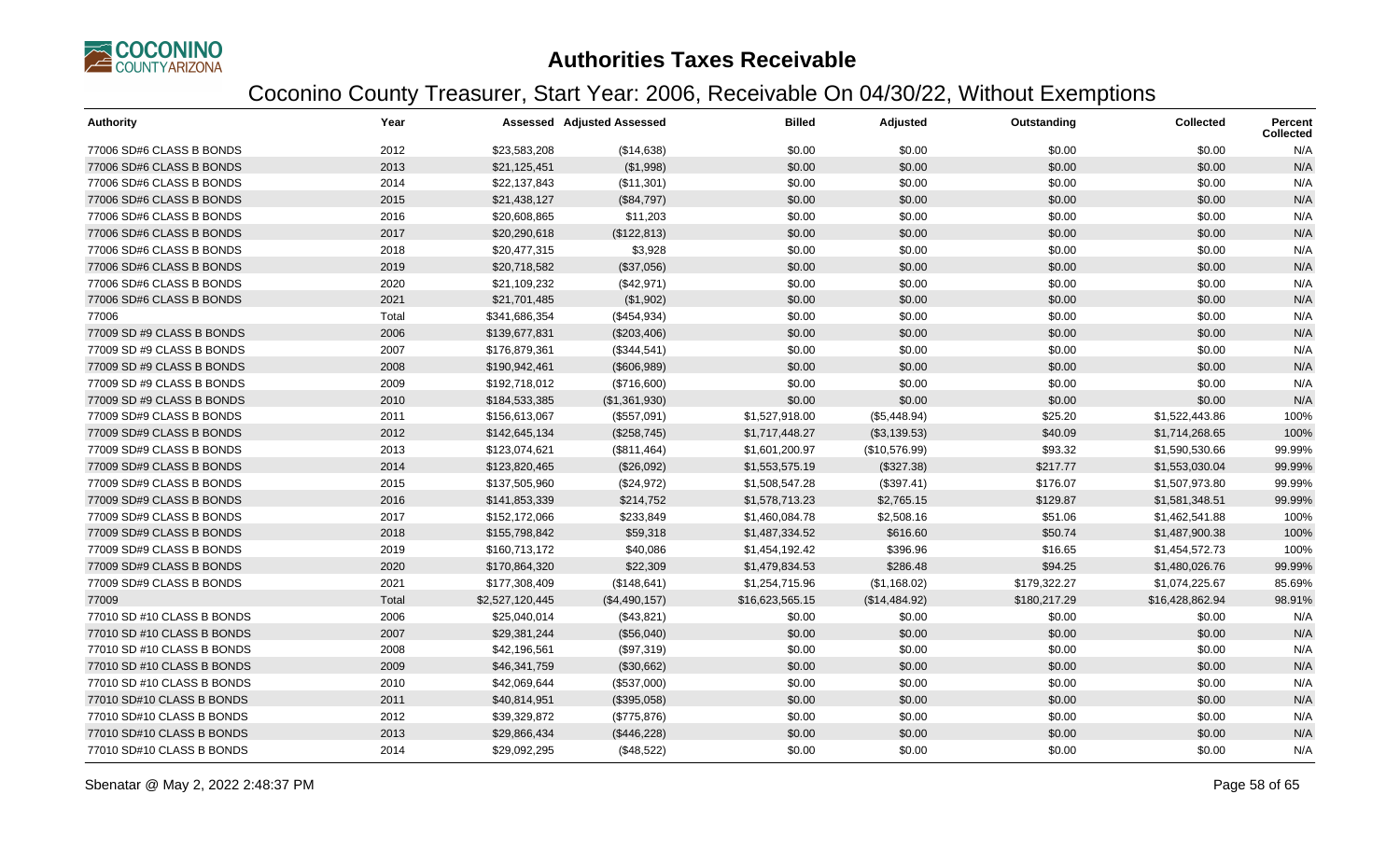

| <b>Authority</b>           | Year  |               | <b>Assessed Adjusted Assessed</b> | <b>Billed</b>  | Adjusted     | Outstanding | Collected      | Percent<br><b>Collected</b> |
|----------------------------|-------|---------------|-----------------------------------|----------------|--------------|-------------|----------------|-----------------------------|
| 77010 SD#10 CLASS B BONDS  | 2015  | \$28,872,303  | (\$10,340)                        | \$0.00         | \$0.00       | \$0.00      | \$0.00         | N/A                         |
| 77010 SD#10 CLASS B BONDS  | 2016  | \$29,853,482  | (\$1,029,329)                     | \$0.00         | \$0.00       | \$0.00      | \$0.00         | N/A                         |
| 77010 SD#10 CLASS B BONDS  | 2017  | \$32,277,814  | (\$1,174,291)                     | \$0.00         | \$0.00       | \$0.00      | \$0.00         | N/A                         |
| 77010 SD#10 CLASS B BONDS  | 2018  | \$37,673,577  | (\$640, 415)                      | \$0.00         | \$0.00       | \$0.00      | \$0.00         | N/A                         |
| 77010 SD#10 CLASS B BONDS  | 2019  | \$41,564,290  | (\$1,056,214)                     | \$0.00         | \$0.00       | \$0.00      | \$0.00         | N/A                         |
| 77010 SD#10 CLASS B BONDS  | 2020  | \$44,482,817  | (\$1,082,112)                     | \$0.00         | \$0.00       | \$0.00      | \$0.00         | N/A                         |
| 77010 SD#10 CLASS B BONDS  | 2021  | \$46,722,483  | (\$2,938)                         | \$0.00         | \$0.00       | \$0.00      | \$0.00         | N/A                         |
| 77010                      | Total | \$585,579,540 | (\$7,426,165)                     | \$0.00         | \$0.00       | \$0.00      | \$0.00         | N/A                         |
| 77015 SD #15 CLASS B BONDS | 2006  | \$15,695,313  | \$0                               | \$0.00         | \$0.00       | \$0.00      | \$0.00         | N/A                         |
| 77015 SD #15 CLASS B BONDS | 2007  | \$15,278,358  | \$0                               | \$0.00         | \$0.00       | \$0.00      | \$0.00         | N/A                         |
| 77015 SD #15 CLASS B BONDS | 2008  | \$14,443,477  | \$0                               | \$0.00         | \$0.00       | \$0.00      | \$0.00         | N/A                         |
| 77015 SD #15 CLASS B BONDS | 2009  | \$12,978,414  | (\$16,081)                        | \$0.00         | \$0.00       | \$0.00      | \$0.00         | N/A                         |
| 77015 SD #15 CLASS B BONDS | 2010  | \$12,302,670  | \$0                               | \$0.00         | \$0.00       | \$0.00      | \$0.00         | N/A                         |
| 77015 SD#15 CLASS B BONDS  | 2011  | \$11,010,385  | (\$14,532)                        | \$0.00         | \$0.00       | \$0.00      | \$0.00         | N/A                         |
| 77015 SD#15 CLASS B BONDS  | 2012  | \$12,020,387  | (\$36,704)                        | \$0.00         | \$0.00       | \$0.00      | \$0.00         | N/A                         |
| 77015 SD#15 CLASS B BONDS  | 2013  | \$11,624,431  | (\$2,680)                         | \$0.00         | \$0.00       | \$0.00      | \$0.00         | N/A                         |
| 77015 SD#15 CLASS B BONDS  | 2014  | \$12,576,631  | (\$31,207)                        | \$0.00         | \$0.00       | \$0.00      | \$0.00         | N/A                         |
| 77015 SD#15 CLASS B BONDS  | 2015  | \$13,102,041  | (\$35,488)                        | \$528,056.37   | (\$1,241.96) | \$1,402.00  | \$525,412.41   | 99.73%                      |
| 77015 SD#15 CLASS B BONDS  | 2016  | \$12,897,851  | (\$12,488)                        | \$523,147.07   | (\$452.18)   | \$1,617.11  | \$521,077.78   | 99.69%                      |
| 77015 SD#15 CLASS B BONDS  | 2017  | \$13,048,064  | (\$43,813)                        | \$535,560.09   | (\$1,762.84) | \$2,861.96  | \$530,935.29   | 99.46%                      |
| 77015 SD#15 CLASS B BONDS  | 2018  | \$12,852,221  | (\$30,748)                        | \$537,286.94   | (\$1,275.43) | \$3,567.44  | \$532,444.07   | 99.33%                      |
| 77015 SD#15 CLASS B BONDS  | 2019  | \$13,425,017  | \$42,659                          | \$502,951.33   | \$1,685.03   | \$3,532.22  | \$501,104.14   | 99.3%                       |
| 77015 SD#15 CLASS B BONDS  | 2020  | \$13,761,637  | (\$9,906)                         | \$0.00         | \$0.00       | \$0.00      | \$0.00         | N/A                         |
| 77015 SD#15 CLASS B BONDS  | 2021  | \$13,226,177  | \$16,213                          | \$0.00         | \$0.00       | \$0.00      | \$0.00         | N/A                         |
| 77015                      | Total | \$210,243,074 | (\$174,775)                       | \$2,627,001.80 | (\$3,047.38) | \$12,980.73 | \$2,610,973.69 | 99.51%                      |
| 77016 SD #8 CLASS B BONDS  | 2006  | \$130,648,167 | (\$31,528)                        | \$0.00         | \$0.00       | \$0.00      | \$0.00         | N/A                         |
| 77016 SD #8 CLASS B BONDS  | 2007  | \$139,357,958 | (\$1,481,667)                     | \$0.00         | \$0.00       | \$0.00      | \$0.00         | N/A                         |
| 77016 SD #8 CLASS B BONDS  | 2008  | \$142,465,024 | (\$120,392)                       | \$0.00         | \$0.00       | \$0.00      | \$0.00         | N/A                         |
| 77016 SD #8 CLASS B BONDS  | 2009  | \$146,211,772 | (\$32,688)                        | \$0.00         | \$0.00       | \$0.00      | \$0.00         | N/A                         |
| 77016 SD #8 CLASS B BONDS  | 2010  | \$144,196,272 | (\$29,072)                        | \$0.00         | \$0.00       | \$0.00      | \$0.00         | N/A                         |
| 77016 SD#8 CLASS B BONDS   | 2011  | \$141,842,094 | (\$146, 102)                      | \$0.00         | \$0.00       | \$0.00      | \$0.00         | N/A                         |
| 77016 SD#8 CLASS B BONDS   | 2012  | \$140,160,182 | \$100,487                         | \$0.00         | \$0.00       | \$0.00      | \$0.00         | N/A                         |
| 77016 SD#8 CLASS B BONDS   | 2013  | \$135,826,955 | \$70,486                          | \$0.00         | \$0.00       | \$0.00      | \$0.00         | N/A                         |
| 77016 SD#8 CLASS B BONDS   | 2014  | \$138,691,440 | (\$40,451)                        | \$0.00         | \$0.00       | \$0.00      | \$0.00         | N/A                         |
| 77016 SD#8 CLASS B BONDS   | 2015  | \$139,498,351 | (\$40,400)                        | \$0.00         | \$0.00       | \$0.00      | \$0.00         | N/A                         |
| 77016 SD#8 CLASS B BONDS   | 2016  | \$137,919,616 | (\$815,973)                       | \$0.00         | \$0.00       | \$0.00      | \$0.00         | N/A                         |
| 77016 SD#8 CLASS B BONDS   | 2017  | \$138,667,794 | \$54,592                          | \$0.00         | \$0.00       | \$0.00      | \$0.00         | N/A                         |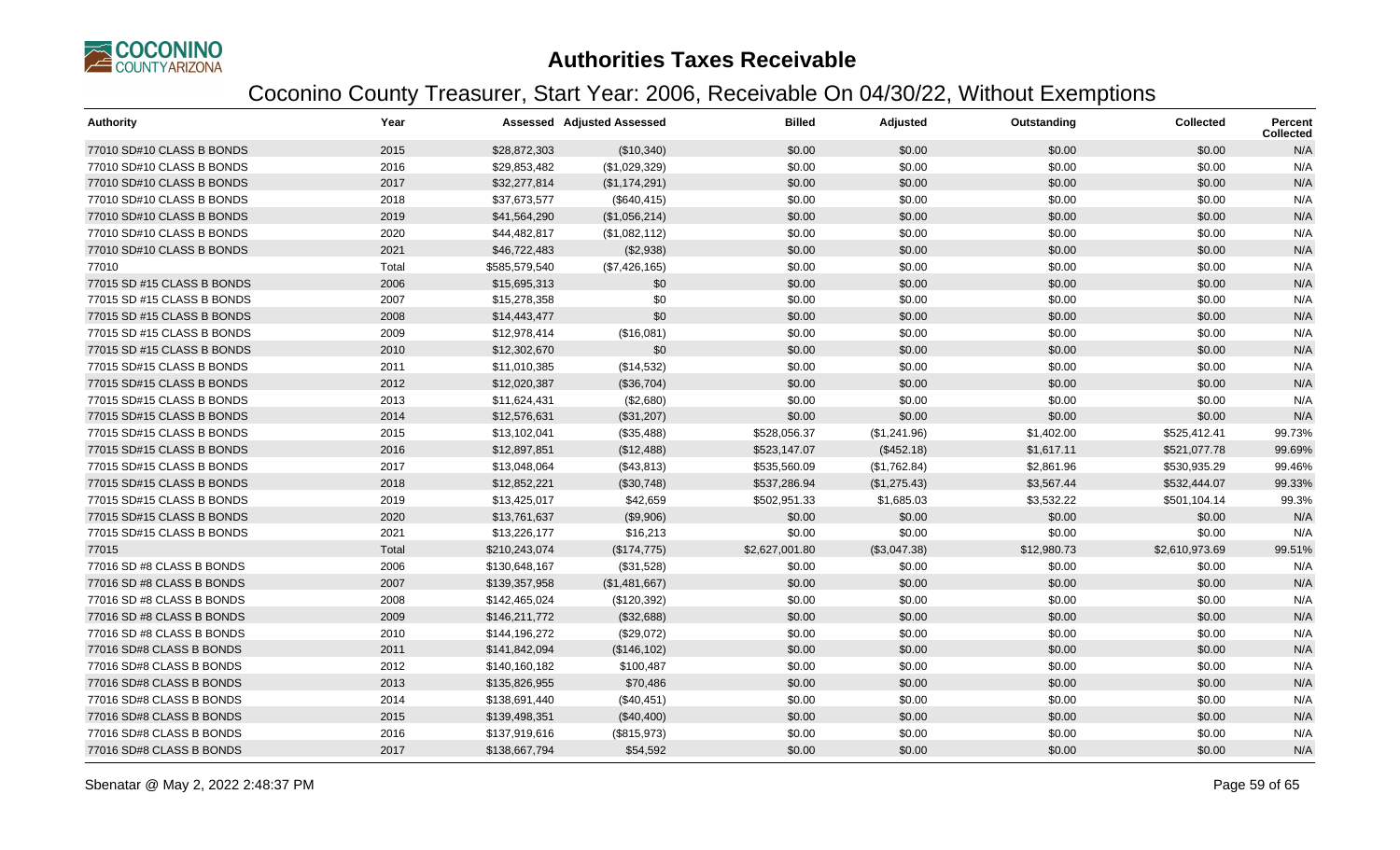

| <b>Authority</b>           | Year  |                  | <b>Assessed Adjusted Assessed</b> | <b>Billed</b>  | Adjusted      | Outstanding  | <b>Collected</b> | <b>Percent</b><br><b>Collected</b> |
|----------------------------|-------|------------------|-----------------------------------|----------------|---------------|--------------|------------------|------------------------------------|
| 77016 SD#8 CLASS B BONDS   | 2018  | \$130,062,936    | \$67,790                          | \$0.00         | \$0.00        | \$0.00       | \$0.00           | N/A                                |
| 77016 SD#8 CLASS B BONDS   | 2019  | \$136,820,632    | (\$768,427)                       | \$0.00         | \$0.00        | \$0.00       | \$0.00           | N/A                                |
| 77016 SD#8 CLASS B BONDS   | 2020  | \$134,194,499    | \$204,341                         | \$0.00         | \$0.00        | \$0.00       | \$0.00           | N/A                                |
| 77016 SD#8 CLASS B BONDS   | 2021  | \$96,499,083     | \$1,430                           | \$0.00         | \$0.00        | \$0.00       | \$0.00           | N/A                                |
| 77016                      | Total | \$2,173,062,775  | (\$3,007,574)                     | \$0.00         | \$0.00        | \$0.00       | \$0.00           | N/A                                |
| 77031 SD #31 CLASS B BONDS | 2006  | \$4,252,536      | \$0                               | \$0.00         | \$0.00        | \$0.00       | \$0.00           | N/A                                |
| 77031 SD #31 CLASS B BONDS | 2007  | \$4,906,096      | (\$1,617)                         | \$0.00         | \$0.00        | \$0.00       | \$0.00           | N/A                                |
| 77031 SD #31 CLASS B BONDS | 2008  | \$6,523,492      | (\$48,627)                        | \$0.00         | \$0.00        | \$0.00       | \$0.00           | N/A                                |
| 77031 SD #31 CLASS B BONDS | 2009  | \$9,174,217      | (\$19,984)                        | \$0.00         | \$0.00        | \$0.00       | \$0.00           | N/A                                |
| 77031 SD #31 CLASS B BONDS | 2010  | \$8,901,792      | (\$13,015)                        | \$0.00         | \$0.00        | \$0.00       | \$0.00           | N/A                                |
| 77031 SD#31 CLASS B BONDS  | 2011  | \$7,439,978      | (\$4,046)                         | \$0.00         | \$0.00        | \$0.00       | \$0.00           | N/A                                |
| 77031 SD#31 CLASS B BONDS  | 2012  | \$6,516,602      | (\$9,020)                         | \$0.00         | \$0.00        | \$0.00       | \$0.00           | N/A                                |
| 77031 SD#31 CLASS B BONDS  | 2013  | \$5,461,842      | (\$19,581)                        | \$0.00         | \$0.00        | \$0.00       | \$0.00           | N/A                                |
| 77031 SD#31 CLASS B BONDS  | 2014  | \$4,963,135      | (\$38,673)                        | \$0.00         | \$0.00        | \$0.00       | \$0.00           | N/A                                |
| 77031 SD#31 CLASS B BONDS  | 2015  | \$5,382,191      | (\$12,277)                        | \$0.00         | \$0.00        | \$0.00       | \$0.00           | N/A                                |
| 77031 SD#31 CLASS B BONDS  | 2016  | \$5,113,813      | \$5,250                           | \$0.00         | \$0.00        | \$0.00       | \$0.00           | N/A                                |
| 77031 SD#31 CLASS B BONDS  | 2017  | \$4,995,075      | (\$5,683)                         | \$0.00         | \$0.00        | \$0.00       | \$0.00           | N/A                                |
| 77031 SD#31 CLASS B BONDS  | 2018  | \$5,338,826      | (\$213)                           | \$0.00         | \$0.00        | \$0.00       | \$0.00           | N/A                                |
| 77031 SD#31 CLASS B BONDS  | 2019  | \$5,489,083      | (\$4,643)                         | \$0.00         | \$0.00        | \$0.00       | \$0.00           | N/A                                |
| 77031 SD#31 CLASS B BONDS  | 2020  | \$6,077,890      | (\$3,031)                         | \$0.00         | \$0.00        | \$0.00       | \$0.00           | N/A                                |
| 77031 SD#31 CLASS B BONDS  | 2021  | \$6,201,887      | (\$3,149)                         | \$0.00         | \$0.00        | \$0.00       | \$0.00           | N/A                                |
| 77031                      | Total | \$96,738,455     | (\$178,309)                       | \$0.00         | \$0.00        | \$0.00       | \$0.00           | N/A                                |
| 87001 SD#1 ADJACENT WAYS   | 2011  | \$1,232,255,143  | (\$5,845,835)                     | \$278,337.15   | (\$1,331.88)  | \$144.98     | \$276,860.29     | 99.95%                             |
| 87001 SD#1 ADJACENT WAYS   | 2012  | \$1,194,057,653  | (\$5,922,562)                     | \$548,073.34   | (\$2,736.87)  | \$339.31     | \$544,997.16     | 99.94%                             |
| 87001 SD#1 ADJACENT WAYS   | 2013  | \$1,027,371,194  | (\$3,628,786)                     | \$98,627.64    | (\$367.06)    | \$90.30      | \$98,170.28      | 99.91%                             |
| 87001 SD#1 ADJACENT WAYS   | 2014  | \$1,027,760,904  | (\$1,513,445)                     | \$266,190.12   | (\$392.16)    | \$274.14     | \$265,523.82     | 99.9%                              |
| 87001 SD#1 ADJACENT WAYS   | 2015  | \$1,051,458,031  | (\$2,083,140)                     | \$227,109.03   | (\$451.18)    | \$244.13     | \$226,413.72     | 99.89%                             |
| 87001 SD#1 ADJACENT WAYS   | 2016  | \$1,087,227,284  | (\$7,284,211)                     | \$308,772.56   | (\$2,053.57)  | \$342.60     | \$306,376.39     | 99.89%                             |
| 87001 SD#1 ADJACENT WAYS   | 2017  | \$1,146,791,212  | (\$7,858,758)                     | \$449,542.18   | (\$3,080.64)  | \$495.44     | \$445,966.10     | 99.89%                             |
| 87001 SD#1 ADJACENT WAYS   | 2018  | \$1,222,915,523  | (\$7,431,885)                     | \$0.00         | \$0.00        | \$0.00       | \$0.00           | N/A                                |
| 87001 SD#1 ADJACENT WAYS   | 2019  | \$1,303,416,207  | (\$10,251,531)                    | \$0.00         | \$0.00        | \$0.00       | \$0.00           | N/A                                |
| 87001 SD#1 ADJACENT WAYS   | 2020  | \$1,387,094,288  | (\$9,586,515)                     | \$500,741.04   | (\$3,460.27)  | \$679.97     | \$496,600.80     | 99.86%                             |
| 87001 SD#1 ADJACENT WAYS   | 2021  | \$1,460,828,196  | (\$276,943)                       | \$534,663.10   | (\$101.36)    | \$101,368.80 | \$433,192.94     | 81.04%                             |
| 87001                      | Total | \$13,141,175,635 | (\$61,683,611)                    | \$3,212,056.16 | (\$13,974.99) | \$103,979.67 | \$3,094,101.50   | 96.75%                             |
| 87002 SD#2 ADJACENT WAYS   | 2011  | \$118,347,942    | (\$706,400)                       | \$0.00         | \$0.00        | \$0.00       | \$0.00           | N/A                                |
| 87002 SD#2 ADJACENT WAYS   | 2012  | \$116,713,314    | (\$1,114,144)                     | \$0.00         | \$0.00        | \$0.00       | \$0.00           | N/A                                |
| 87002 SD#2 ADJACENT WAYS   | 2013  | \$110,722,308    | (\$755,809)                       | \$0.00         | \$0.00        | \$0.00       | \$0.00           | N/A                                |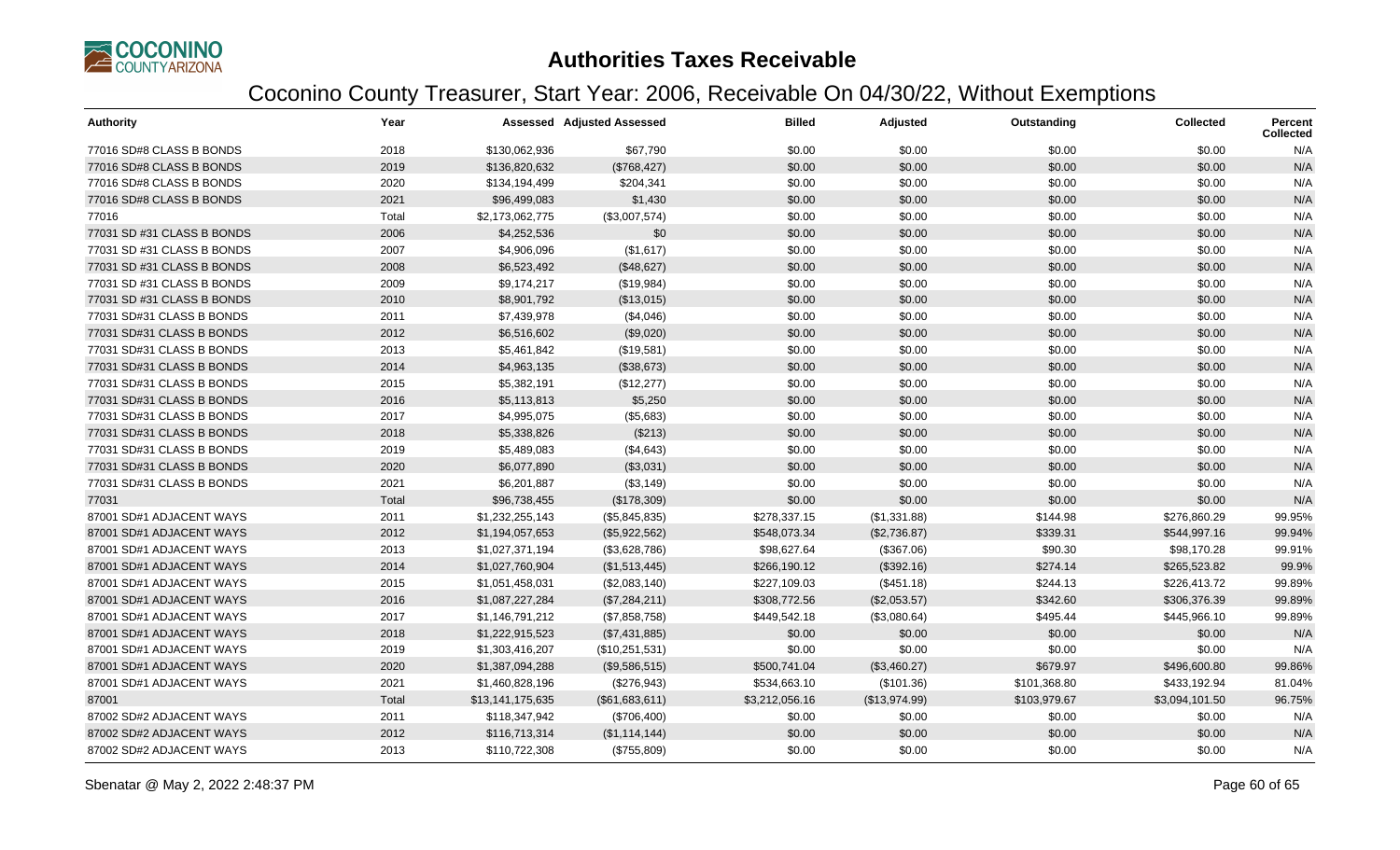

| <b>Authority</b>         | Year  |                 | <b>Assessed Adjusted Assessed</b> | <b>Billed</b> | Adjusted | Outstanding | <b>Collected</b> | Percent<br><b>Collected</b> |
|--------------------------|-------|-----------------|-----------------------------------|---------------|----------|-------------|------------------|-----------------------------|
| 87002 SD#2 ADJACENT WAYS | 2014  | \$99,831,742    | (\$109,219)                       | \$0.00        | \$0.00   | \$0.00      | \$0.00           | N/A                         |
| 87002 SD#2 ADJACENT WAYS | 2015  | \$97,849,484    | (\$189,205)                       | \$0.00        | \$0.00   | \$0.00      | \$0.00           | N/A                         |
| 87002 SD#2 ADJACENT WAYS | 2016  | \$98,974,076    | (\$1,278,106)                     | \$0.00        | \$0.00   | \$0.00      | \$0.00           | N/A                         |
| 87002 SD#2 ADJACENT WAYS | 2017  | \$104,758,678   | (\$1,866,053)                     | \$0.00        | \$0.00   | \$0.00      | \$0.00           | N/A                         |
| 87002 SD#2 ADJACENT WAYS | 2018  | \$106,610,737   | (\$1,027,990)                     | \$0.00        | \$0.00   | \$0.00      | \$0.00           | N/A                         |
| 87002 SD#2 ADJACENT WAYS | 2019  | \$110,580,593   | (\$1,703,843)                     | \$0.00        | \$0.00   | \$0.00      | \$0.00           | N/A                         |
| 87002 SD#2 ADJACENT WAYS | 2020  | \$115,447,883   | (\$1,651,446)                     | \$0.00        | \$0.00   | \$0.00      | \$0.00           | N/A                         |
| 87002 SD#2 ADJACENT WAYS | 2021  | \$122,578,926   | (\$124, 722)                      | \$0.00        | \$0.00   | \$0.00      | \$0.00           | N/A                         |
| 87002                    | Total | \$1,202,415,683 | (\$10,526,937)                    | \$0.00        | \$0.00   | \$0.00      | \$0.00           | N/A                         |
| 87004 SD#4 ADJACENT WAYS | 2011  | \$14,190,230    | \$5,960                           | \$0.00        | \$0.00   | \$0.00      | \$0.00           | N/A                         |
| 87004 SD#4 ADJACENT WAYS | 2012  | \$13,883,646    | (\$52,223)                        | \$0.00        | \$0.00   | \$0.00      | \$0.00           | N/A                         |
| 87004 SD#4 ADJACENT WAYS | 2013  | \$12,985,861    | (\$2,072)                         | \$0.00        | \$0.00   | \$0.00      | \$0.00           | N/A                         |
| 87004 SD#4 ADJACENT WAYS | 2014  | \$13,098,185    | (\$2,759)                         | \$0.00        | \$0.00   | \$0.00      | \$0.00           | N/A                         |
| 87004 SD#4 ADJACENT WAYS | 2015  | \$13,325,860    | \$48,677                          | \$0.00        | \$0.00   | \$0.00      | \$0.00           | N/A                         |
| 87004 SD#4 ADJACENT WAYS | 2016  | \$13,946,318    | \$39,194                          | \$0.00        | \$0.00   | \$0.00      | \$0.00           | N/A                         |
| 87004 SD#4 ADJACENT WAYS | 2017  | \$14,924,240    | \$61,354                          | \$0.00        | \$0.00   | \$0.00      | \$0.00           | N/A                         |
| 87004 SD#4 ADJACENT WAYS | 2018  | \$16,143,676    | \$132,266                         | \$0.00        | \$0.00   | \$0.00      | \$0.00           | N/A                         |
| 87004 SD#4 ADJACENT WAYS | 2019  | \$17,104,730    | \$93,365                          | \$0.00        | \$0.00   | \$0.00      | \$0.00           | N/A                         |
| 87004 SD#4 ADJACENT WAYS | 2020  | \$18,526,495    | (\$24,100)                        | \$0.00        | \$0.00   | \$0.00      | \$0.00           | N/A                         |
| 87004 SD#4 ADJACENT WAYS | 2021  | \$20,047,790    | \$4,697                           | \$0.00        | \$0.00   | \$0.00      | \$0.00           | N/A                         |
| 87004                    | Total | \$168,177,031   | \$304,359                         | \$0.00        | \$0.00   | \$0.00      | \$0.00           | N/A                         |
| 87005 SD#5 ADJACENT WAYS | 2011  | \$65,822,343    | (\$64,760)                        | \$0.00        | \$0.00   | \$0.00      | \$0.00           | N/A                         |
| 87005 SD#5 ADJACENT WAYS | 2012  | \$61,973,327    | (\$9,155)                         | \$0.00        | \$0.00   | \$0.00      | \$0.00           | N/A                         |
| 87005 SD#5 ADJACENT WAYS | 2013  | \$47,244,590    | (\$9,730)                         | \$0.00        | \$0.00   | \$0.00      | \$0.00           | N/A                         |
| 87005 SD#5 ADJACENT WAYS | 2014  | \$45,608,407    | (\$9,957)                         | \$0.00        | \$0.00   | \$0.00      | \$0.00           | N/A                         |
| 87005 SD#5 ADJACENT WAYS | 2015  | \$47,176,839    | (\$3,123)                         | \$0.00        | \$0.00   | \$0.00      | \$0.00           | N/A                         |
| 87005 SD#5 ADJACENT WAYS | 2016  | \$47,321,207    | (\$58)                            | \$0.00        | \$0.00   | \$0.00      | \$0.00           | N/A                         |
| 87005 SD#5 ADJACENT WAYS | 2017  | \$49,013,826    | \$936                             | \$0.00        | \$0.00   | \$0.00      | \$0.00           | N/A                         |
| 87005 SD#5 ADJACENT WAYS | 2018  | \$50,670,403    | \$2,173                           | \$0.00        | \$0.00   | \$0.00      | \$0.00           | N/A                         |
| 87005 SD#5 ADJACENT WAYS | 2019  | \$52,590,088    | (\$1,383)                         | \$0.00        | \$0.00   | \$0.00      | \$0.00           | N/A                         |
| 87005 SD#5 ADJACENT WAYS | 2020  | \$55,594,820    | \$1,769                           | \$0.00        | \$0.00   | \$0.00      | \$0.00           | N/A                         |
| 87005 SD#5 ADJACENT WAYS | 2021  | \$58,407,428    | \$1,292                           | \$0.00        | \$0.00   | \$0.00      | \$0.00           | N/A                         |
| 87005                    | Total | \$581,423,278   | (\$91,996)                        | \$0.00        | \$0.00   | \$0.00      | \$0.00           | N/A                         |
| 87006 SD#6 ADJACENT WAYS | 2011  | \$23,417,707    | (\$36,586)                        | \$0.00        | \$0.00   | \$0.00      | \$0.00           | N/A                         |
| 87006 SD#6 ADJACENT WAYS | 2012  | \$23,194,589    | (\$12,532)                        | \$0.00        | \$0.00   | \$0.00      | \$0.00           | N/A                         |
| 87006 SD#6 ADJACENT WAYS | 2013  | \$20,916,388    | (\$1,998)                         | \$0.00        | \$0.00   | \$0.00      | \$0.00           | N/A                         |
| 87006 SD#6 ADJACENT WAYS | 2014  | \$21,954,524    | (\$12,348)                        | \$0.00        | \$0.00   | \$0.00      | \$0.00           | N/A                         |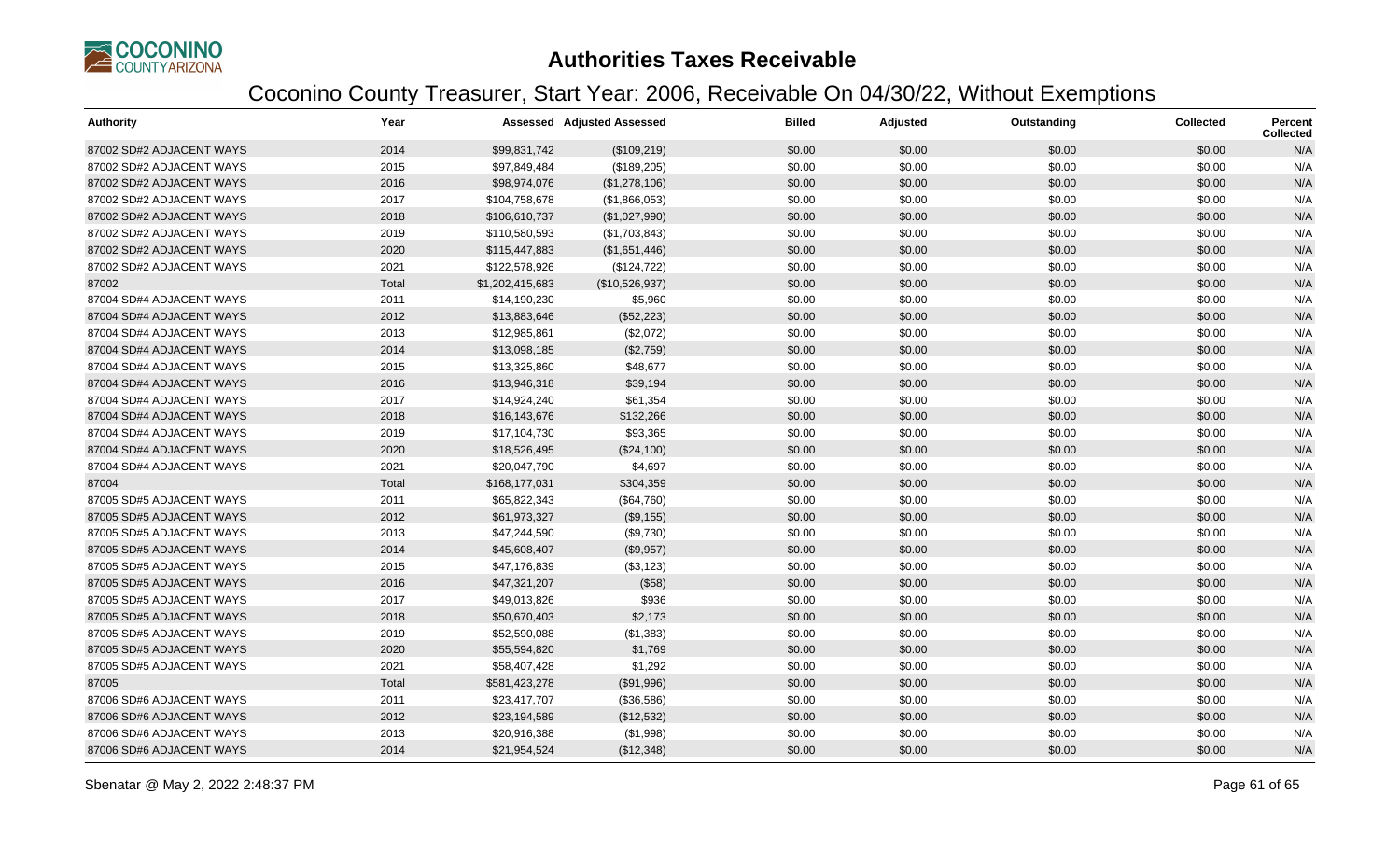

| <b>Authority</b>          | Year  |                 | <b>Assessed Adjusted Assessed</b> | <b>Billed</b> | Adjusted     | Outstanding | <b>Collected</b> | <b>Percent</b><br><b>Collected</b> |
|---------------------------|-------|-----------------|-----------------------------------|---------------|--------------|-------------|------------------|------------------------------------|
| 87006 SD#6 ADJACENT WAYS  | 2015  | \$21,153,598    | (\$79,928)                        | \$0.00        | \$0.00       | \$0.00      | \$0.00           | N/A                                |
| 87006 SD#6 ADJACENT WAYS  | 2016  | \$20,405,963    | \$11,254                          | \$0.00        | \$0.00       | \$0.00      | \$0.00           | N/A                                |
| 87006 SD#6 ADJACENT WAYS  | 2017  | \$19,980,697    | (\$122,813)                       | \$0.00        | \$0.00       | \$0.00      | \$0.00           | N/A                                |
| 87006 SD#6 ADJACENT WAYS  | 2018  | \$20,094,509    | \$4,011                           | \$0.00        | \$0.00       | \$0.00      | \$0.00           | N/A                                |
| 87006 SD#6 ADJACENT WAYS  | 2019  | \$20,096,814    | (\$44,329)                        | \$0.00        | \$0.00       | \$0.00      | \$0.00           | N/A                                |
| 87006 SD#6 ADJACENT WAYS  | 2020  | \$20,426,318    | (\$49,038)                        | \$0.00        | \$0.00       | \$0.00      | \$0.00           | N/A                                |
| 87006 SD#6 ADJACENT WAYS  | 2021  | \$20,733,858    | (\$1,902)                         | \$0.00        | \$0.00       | \$0.00      | \$0.00           | N/A                                |
| 87006                     | Total | \$232,374,965   | (\$346,209)                       | \$0.00        | \$0.00       | \$0.00      | \$0.00           | N/A                                |
| 87009 SD#9 ADJACENT WAYS  | 2011  | \$154,402,511   | (\$544, 844)                      | \$0.00        | \$0.00       | \$0.00      | \$0.00           | N/A                                |
| 87009 SD#9 ADJACENT WAYS  | 2012  | \$141,984,528   | (\$245,411)                       | \$0.00        | \$0.00       | \$0.00      | \$0.00           | N/A                                |
| 87009 SD#9 ADJACENT WAYS  | 2013  | \$121,257,830   | (\$811,357)                       | \$0.00        | \$0.00       | \$0.00      | \$0.00           | N/A                                |
| 87009 SD#9 ADJACENT WAYS  | 2014  | \$121,008,718   | (\$26,092)                        | \$0.00        | \$0.00       | \$0.00      | \$0.00           | N/A                                |
| 87009 SD#9 ADJACENT WAYS  | 2015  | \$125,336,268   | (\$33,018)                        | \$0.00        | \$0.00       | \$0.00      | \$0.00           | N/A                                |
| 87009 SD#9 ADJACENT WAYS  | 2016  | \$129,593,920   | \$226,987                         | \$0.00        | \$0.00       | \$0.00      | \$0.00           | N/A                                |
| 87009 SD#9 ADJACENT WAYS  | 2017  | \$136,176,552   | \$233,927                         | \$0.00        | \$0.00       | \$0.00      | \$0.00           | N/A                                |
| 87009 SD#9 ADJACENT WAYS  | 2018  | \$141,260,741   | \$58,562                          | \$0.00        | \$0.00       | \$0.00      | \$0.00           | N/A                                |
| 87009 SD#9 ADJACENT WAYS  | 2019  | \$146,902,924   | \$40,101                          | \$0.00        | \$0.00       | \$0.00      | \$0.00           | N/A                                |
| 87009 SD#9 ADJACENT WAYS  | 2020  | \$153,876,949   | \$29,788                          | \$0.00        | \$0.00       | \$0.00      | \$0.00           | N/A                                |
| 87009 SD#9 ADJACENT WAYS  | 2021  | \$159,673,674   | (\$148,641)                       | \$0.00        | \$0.00       | \$0.00      | \$0.00           | N/A                                |
| 87009                     | Total | \$1,531,474,615 | (\$1,219,998)                     | \$0.00        | \$0.00       | \$0.00      | \$0.00           | N/A                                |
| 87010 SD#10 ADJACENT WAYS | 2011  | \$39,755,924    | (\$391,963)                       | \$0.00        | \$0.00       | \$0.00      | \$0.00           | N/A                                |
| 87010 SD#10 ADJACENT WAYS | 2012  | \$39,131,355    | (\$769,436)                       | \$0.00        | \$0.00       | \$0.00      | \$0.00           | N/A                                |
| 87010 SD#10 ADJACENT WAYS | 2013  | \$29,714,736    | (\$445,259)                       | \$0.00        | \$0.00       | \$0.00      | \$0.00           | N/A                                |
| 87010 SD#10 ADJACENT WAYS | 2014  | \$28,347,134    | (\$25,735)                        | \$0.00        | \$0.00       | \$0.00      | \$0.00           | N/A                                |
| 87010 SD#10 ADJACENT WAYS | 2015  | \$28,174,006    | (\$9,685)                         | \$0.00        | \$0.00       | \$0.00      | \$0.00           | N/A                                |
| 87010 SD#10 ADJACENT WAYS | 2016  | \$28,927,286    | (\$995,775)                       | \$0.00        | \$0.00       | \$0.00      | \$0.00           | N/A                                |
| 87010 SD#10 ADJACENT WAYS | 2017  | \$29,887,253    | (\$1,174,345)                     | \$0.00        | \$0.00       | \$0.00      | \$0.00           | N/A                                |
| 87010 SD#10 ADJACENT WAYS | 2018  | \$30,958,869    | (\$640, 415)                      | \$0.00        | \$0.00       | \$0.00      | \$0.00           | N/A                                |
| 87010 SD#10 ADJACENT WAYS | 2019  | \$32,769,112    | (\$1,055,412)                     | \$0.00        | \$0.00       | \$0.00      | \$0.00           | N/A                                |
| 87010 SD#10 ADJACENT WAYS | 2020  | \$34,455,926    | (\$1,081,847)                     | \$0.00        | \$0.00       | \$0.00      | \$0.00           | N/A                                |
| 87010 SD#10 ADJACENT WAYS | 2021  | \$36,180,627    | (\$2,887)                         | \$0.00        | \$0.00       | \$0.00      | \$0.00           | N/A                                |
| 87010                     | Total | \$358,302,228   | (\$6,592,759)                     | \$0.00        | \$0.00       | \$0.00      | \$0.00           | N/A                                |
| 87015 SD#15 ADJACENT WAYS | 2011  | \$11,008,145    | (\$14,532)                        | \$0.00        | \$0.00       | \$0.00      | \$0.00           | N/A                                |
| 87015 SD#15 ADJACENT WAYS | 2012  | \$12,007,357    | (\$28,594)                        | \$0.00        | \$0.00       | \$0.00      | \$0.00           | N/A                                |
| 87015 SD#15 ADJACENT WAYS | 2013  | \$11,615,803    | (\$2,514)                         | \$0.00        | \$0.00       | \$0.00      | \$0.00           | N/A                                |
| 87015 SD#15 ADJACENT WAYS | 2014  | \$12,560,784    | (\$30,865)                        | \$0.00        | \$0.00       | \$0.00      | \$0.00           | N/A                                |
| 87015 SD#15 ADJACENT WAYS | 2015  | \$12,907,443    | (\$30,358)                        | \$878,144.98  | (\$2,065.37) | \$2,331.53  | \$873,748.08     | 99.73%                             |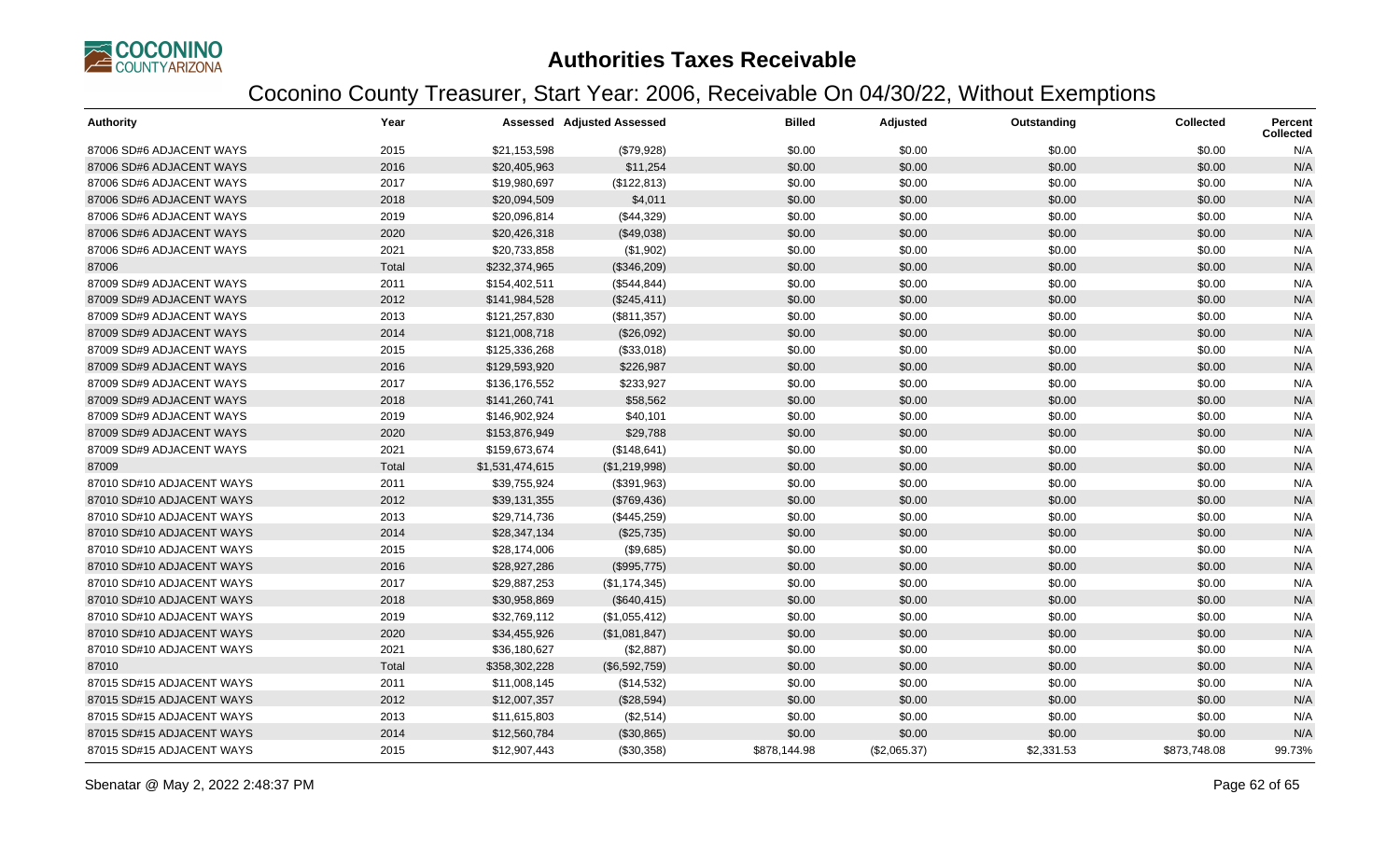

| Authority                 | Year  |                 | <b>Assessed Adjusted Assessed</b> | <b>Billed</b> | Adjusted     | Outstanding | Collected    | <b>Percent</b><br><b>Collected</b> |
|---------------------------|-------|-----------------|-----------------------------------|---------------|--------------|-------------|--------------|------------------------------------|
| 87015 SD#15 ADJACENT WAYS | 2016  | \$12,763,111    | (\$11,032)                        | \$0.00        | \$0.00       | \$0.00      | \$0.00       | N/A                                |
| 87015 SD#15 ADJACENT WAYS | 2017  | \$12,883,021    | (\$42,406)                        | \$0.00        | \$0.00       | \$0.00      | \$0.00       | N/A                                |
| 87015 SD#15 ADJACENT WAYS | 2018  | \$12,697,013    | (\$30,141)                        | \$0.00        | \$0.00       | \$0.00      | \$0.00       | N/A                                |
| 87015 SD#15 ADJACENT WAYS | 2019  | \$12,732,945    | \$42,659                          | \$0.00        | \$0.00       | \$0.00      | \$0.00       | N/A                                |
| 87015 SD#15 ADJACENT WAYS | 2020  | \$12,960,317    | (\$9,906)                         | \$0.00        | \$0.00       | \$0.00      | \$0.00       | N/A                                |
| 87015 SD#15 ADJACENT WAYS | 2021  | \$12,483,466    | \$16,213                          | \$0.00        | \$0.00       | \$0.00      | \$0.00       | N/A                                |
| 87015                     | Total | \$136,619,405   | (\$141,476)                       | \$878,144.98  | (\$2,065.37) | \$2,331.53  | \$873,748.08 | 99.73%                             |
| 87016 SD#8 ADJACENT WAYS  | 2011  | \$141,045,296   | (\$144,901)                       | \$41,043.42   | (\$45.02)    | \$44.15     | \$40,954.25  | 99.89%                             |
| 87016 SD#8 ADJACENT WAYS  | 2012  | \$139,651,977   | \$104,072                         | \$0.00        | \$0.00       | \$0.00      | \$0.00       | N/A                                |
| 87016 SD#8 ADJACENT WAYS  | 2013  | \$135,087,422   | \$76,885                          | \$0.00        | \$0.00       | \$0.00      | \$0.00       | N/A                                |
| 87016 SD#8 ADJACENT WAYS  | 2014  | \$137,560,652   | (\$38,990)                        | \$40,167.72   | (\$11.47)    | \$47.83     | \$40,108.42  | 99.88%                             |
| 87016 SD#8 ADJACENT WAYS  | 2015  | \$137,043,431   | (\$37,309)                        | \$38,646.24   | (\$10.52)    | \$48.84     | \$38,586.88  | 99.87%                             |
| 87016 SD#8 ADJACENT WAYS  | 2016  | \$135,458,164   | (\$356,748)                       | \$40,231.07   | (\$105.95)   | \$58.48     | \$40,066.64  | 99.85%                             |
| 87016 SD#8 ADJACENT WAYS  | 2017  | \$136,218,620   | \$60,980                          | \$40,184.49   | \$17.99      | \$68.31     | \$40,134.17  | 99.83%                             |
| 87016 SD#8 ADJACENT WAYS  | 2018  | \$126,971,184   | \$68,583                          | \$34,028.27   | \$18.38      | \$72.87     | \$33,973.78  | 99.79%                             |
| 87016 SD#8 ADJACENT WAYS  | 2019  | \$132,159,301   | (\$767,206)                       | \$0.00        | \$0.00       | \$0.00      | \$0.00       | N/A                                |
| 87016 SD#8 ADJACENT WAYS  | 2020  | \$128,539,242   | \$204,668                         | \$69,154.12   | \$110.11     | \$486.57    | \$68,777.66  | 99.3%                              |
| 87016 SD#8 ADJACENT WAYS  | 2021  | \$88,507,904    | (\$52)                            | \$48,856.36   | (\$0.02)     | \$8,603.30  | \$40,253.04  | 82.39%                             |
| 87016                     | Total | \$1,438,243,193 | (\$830,018)                       | \$352,311.69  | (\$26.50)    | \$9,430.35  | \$342,854.84 | 97.32%                             |
| 87031 SD#31 ADJACENT WAYS | 2011  | \$7,280,697     | (\$4,046)                         | \$0.00        | \$0.00       | \$0.00      | \$0.00       | N/A                                |
| 87031 SD#31 ADJACENT WAYS | 2012  | \$6,437,016     | (\$8,937)                         | \$0.00        | \$0.00       | \$0.00      | \$0.00       | N/A                                |
| 87031 SD#31 ADJACENT WAYS | 2013  | \$5,389,602     | (\$16,776)                        | \$0.00        | \$0.00       | \$0.00      | \$0.00       | N/A                                |
| 87031 SD#31 ADJACENT WAYS | 2014  | \$4,919,166     | (\$37,721)                        | \$0.00        | \$0.00       | \$0.00      | \$0.00       | N/A                                |
| 87031 SD#31 ADJACENT WAYS | 2015  | \$4,894,885     | (\$9,828)                         | \$0.00        | \$0.00       | \$0.00      | \$0.00       | N/A                                |
| 87031 SD#31 ADJACENT WAYS | 2016  | \$4,798,245     | \$6,472                           | \$0.00        | \$0.00       | \$0.00      | \$0.00       | N/A                                |
| 87031 SD#31 ADJACENT WAYS | 2017  | \$4,869,449     | (\$4,591)                         | \$0.00        | \$0.00       | \$0.00      | \$0.00       | N/A                                |
| 87031 SD#31 ADJACENT WAYS | 2018  | \$4,904,233     | \$861                             | \$0.00        | \$0.00       | \$0.00      | \$0.00       | N/A                                |
| 87031 SD#31 ADJACENT WAYS | 2019  | \$5,029,857     | (\$4,615)                         | \$0.00        | \$0.00       | \$0.00      | \$0.00       | N/A                                |
| 87031 SD#31 ADJACENT WAYS | 2020  | \$5,301,527     | (\$3,031)                         | \$0.00        | \$0.00       | \$0.00      | \$0.00       | N/A                                |
| 87031 SD#31 ADJACENT WAYS | 2021  | \$5,575,789     | (\$7,322)                         | \$0.00        | \$0.00       | \$0.00      | \$0.00       | N/A                                |
| 87031                     | Total | \$59,400,466    | (\$89,534)                        | \$0.00        | \$0.00       | \$0.00      | \$0.00       | N/A                                |
| rounding                  | 2006  | \$0             | \$0                               | \$0.05        | \$0.09       | (\$0.03)    | \$0.17       | 121.43%                            |
| rounding                  | 2007  | \$0             | \$0                               | (\$0.01)      | (\$0.06)     | (\$0.01)    | (\$0.06)     | 85.71%                             |
| rounding                  | 2008  | \$0             | \$0                               | \$0.05        | (\$0.03)     | \$0.00      | \$0.02       | 100%                               |
| rounding                  | 2009  | \$0             | \$0                               | \$0.02        | \$0.00       | \$0.04      | (\$0.02)     | $-100%$                            |
| rounding                  | 2010  | \$0             | \$0                               | \$0.04        | \$0.06       | \$0.02      | \$0.08       | 80%                                |
| rounding                  | 2011  | \$0             | \$0                               | (\$0.09)      | \$0.05       | \$0.00      | (\$0.04)     | 100%                               |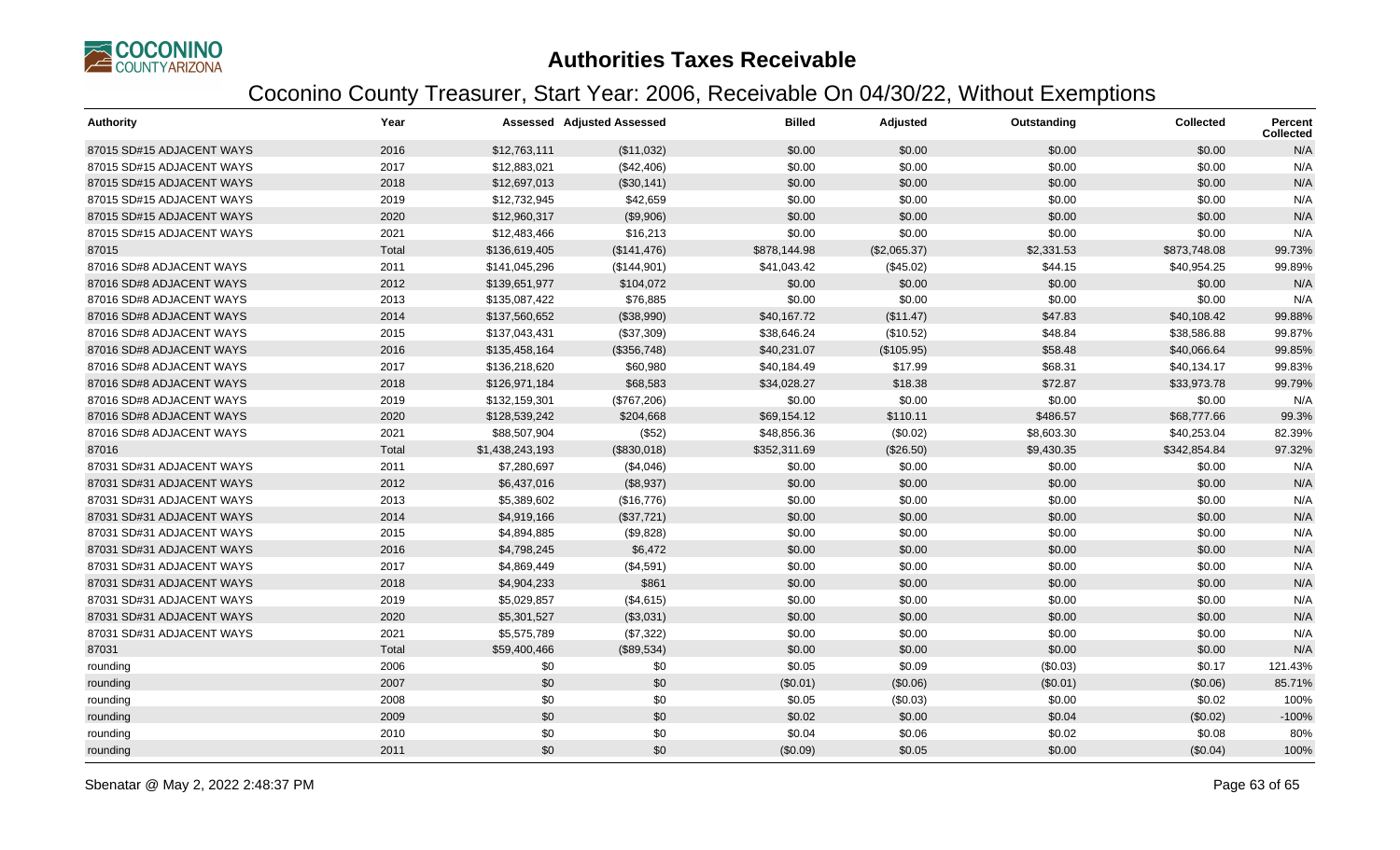

| <b>Authority</b>   | Year  |                   | Assessed Adjusted Assessed | <b>Billed</b>      | Adjusted         | Outstanding     | Collected          | Percent<br><b>Collected</b> |
|--------------------|-------|-------------------|----------------------------|--------------------|------------------|-----------------|--------------------|-----------------------------|
| rounding           | 2012  | \$0               | \$0                        | \$0.01             | (\$0.03)         | \$0.02          | (\$0.04)           | 200%                        |
| rounding           | 2013  | \$0               | \$0                        | \$0.01             | (\$0.07)         | \$0.03          | (\$0.09)           | 150%                        |
| rounding           | 2014  | \$0               | \$0                        | (\$0.03)           | \$0.05           | \$0.11          | (\$0.09)           | $-450%$                     |
| rounding           | 2015  | \$0               | \$0                        | \$0.00             | \$0.03           | \$0.12          | (\$0.09)           | $-300%$                     |
| rounding           | 2016  | \$0               | \$0                        | \$0.06             | \$0.01           | \$0.03          | \$0.04             | 57.14%                      |
| rounding           | 2017  | \$0               | \$0                        | (\$0.03)           | \$0.06           | (\$0.07)        | \$0.10             | 333.33%                     |
| rounding           | 2018  | \$0               | \$0                        | \$0.03             | \$0.00           | \$0.02          | \$0.01             | 33.33%                      |
| rounding           | 2019  | \$0               | \$0                        | \$0.12             | \$0.01           | (\$0.02)        | \$0.15             | 115.38%                     |
| rounding           | 2020  | \$0               | \$0                        | \$0.06             | \$0.03           | \$0.02          | \$0.07             | 77.78%                      |
| rounding           | 2021  | \$0               | \$0                        | \$0.01             | \$0.06           | \$0.02          | \$0.05             | 71.43%                      |
| rounding           | Total | \$0               | \$0                        | \$0.30             | \$0.26           | \$0.30          | \$0.26             | 46.43%                      |
| <b>Total Tax</b>   | 2006  | \$21,445,178,011  | (\$33,767,942)             | \$108,548,390.48   | \$22,113.71      | \$6,446.20      | \$108,564,057.99   | 99.99%                      |
| <b>Total Tax</b>   | 2007  | \$25,127,767,925  | (\$86,586,671)             | \$110,798,342.08   | (\$72,234.76)    | \$11,841.10     | \$110,714,266.22   | 99.99%                      |
| <b>Total Tax</b>   | 2008  | \$31,001,700,708  | (\$106,036,464)            | \$125,039,585.58   | (\$151,992.38)   | \$20,996.09     | \$124,866,597.11   | 99.98%                      |
| <b>Total Tax</b>   | 2009  | \$32,609,164,955  | (\$76,957,457)             | \$121,890,169.84   | \$96,710.69      | \$24,162.21     | \$121,962,718.32   | 99.98%                      |
| <b>Total Tax</b>   | 2010  | \$34,184,996,842  | (\$235,605,898)            | \$138,588,687.42   | (\$873,204.76)   | \$35,938.11     | \$137,679,544.55   | 99.97%                      |
| <b>Total Tax</b>   | 2011  | \$32,756,065,501  | (\$135,454,010)            | \$139,131,654.78   | (\$596,079.53)   | \$106,461.18    | \$138,429,114.07   | 99.92%                      |
| <b>Total Tax</b>   | 2012  | \$31,453,289,453  | (\$136,622,533)            | \$139,920,768.04   | (\$633,419.27)   | \$124,446.09    | \$139,162,902.68   | 99.91%                      |
| <b>Total Tax</b>   | 2013  | \$27,382,403,094  | (\$97,650,520)             | \$132,979,690.36   | (\$549, 842.82)  | \$164,203.71    | \$132,265,643.83   | 99.88%                      |
| <b>Total Tax</b>   | 2014  | \$27,316,822,933  | (\$32,864,735)             | \$133,425,771.55   | (\$167,445.13)   | \$174,119.17    | \$133,084,207.25   | 99.87%                      |
| <b>Total Tax</b>   | 2015  | \$28,389,973,285  | (\$47,464,020)             | \$138,693,006.67   | (\$228,394.89)   | \$192,991.39    | \$138,271,620.39   | 99.86%                      |
| <b>Total Tax</b>   | 2016  | \$29,544,071,532  | (\$195,264,469)            | \$142,788,626.80   | (\$803,988.83)   | \$202,490.12    | \$141,782,147.85   | 99.86%                      |
| <b>Total Tax</b>   | 2017  | \$31,620,949,445  | (\$182, 263, 505)          | \$145,791,934.34   | (\$836,052.14)   | \$211,400.06    | \$144,744,482.14   | 99.85%                      |
| <b>Total Tax</b>   | 2018  | \$35,217,914,989  | (\$163, 166, 838)          | \$152,440,663.74   | (\$724, 163.69)  | \$236,343.89    | \$151,480,156.16   | 99.84%                      |
| <b>Total Tax</b>   | 2019  | \$38,883,146,616  | (\$248, 257, 975)          | \$158,037,406.14   | (\$1,074,354.00) | \$250,487.75    | \$156,712,564.39   | 99.84%                      |
| <b>Total Tax</b>   | 2020  | \$40,219,071,219  | (\$215, 129, 048)          | \$162,618,869.76   | (\$950,239.84)   | \$325,362.14    | \$161,343,267.78   | 99.8%                       |
| <b>Total Tax</b>   | 2021  | \$41,773,351,028  | (\$11,439,707)             | \$165,938,753.34   | (\$87,438.50)    | \$29,634,407.47 | \$136,216,907.37   | 82.13%                      |
| <b>Total Tax</b>   | Total | \$508,925,867,536 | (\$2,004,531,792)          | \$2,216,632,320.92 | (\$7,630,026.14) | \$31,722,096.68 | \$2,177,280,198.10 | 98.56%                      |
| <b>Grand Total</b> | 2006  | \$21,445,178,011  | (\$33,767,942)             | \$108,560,490.62   | \$22,113.71      | \$6,446.20      | \$108,576,158.13   | 99.99%                      |
| <b>Grand Total</b> | 2007  | \$25,127,767,925  | (\$86,586,671)             | \$110,810,442.22   | (\$72,234.76)    | \$11,841.10     | \$110,726,366.36   | 99.99%                      |
| <b>Grand Total</b> | 2008  | \$31,001,700,708  | (\$106,036,464)            | \$125,050,585.72   | (\$151,992.38)   | \$20,996.09     | \$124,877,597.25   | 99.98%                      |
| <b>Grand Total</b> | 2009  | \$32,609,164,955  | (\$76,957,457)             | \$121,901,169.98   | \$96,710.69      | \$24,162.21     | \$121,973,718.46   | 99.98%                      |
| <b>Grand Total</b> | 2010  | \$34,184,996,842  | (\$235,605,898)            | \$138,602,787.60   | (\$873,204.76)   | \$35,938.11     | \$137,693,644.73   | 99.97%                      |
| <b>Grand Total</b> | 2011  | \$32,756,065,501  | (\$135,454,010)            | \$139,146,354.94   | (\$596,079.53)   | \$106,461.18    | \$138,443,814.23   | 99.92%                      |
| <b>Grand Total</b> | 2012  | \$31,453,289,453  | (\$136,622,533)            | \$139,936,368.14   | (\$633,419.27)   | \$124,446.09    | \$139,178,502.78   | 99.91%                      |
| <b>Grand Total</b> | 2013  | \$27,382,403,094  | (\$97,650,520)             | \$132,991,090.44   | (\$549,842.82)   | \$164,203.71    | \$132,277,043.91   | 99.88%                      |